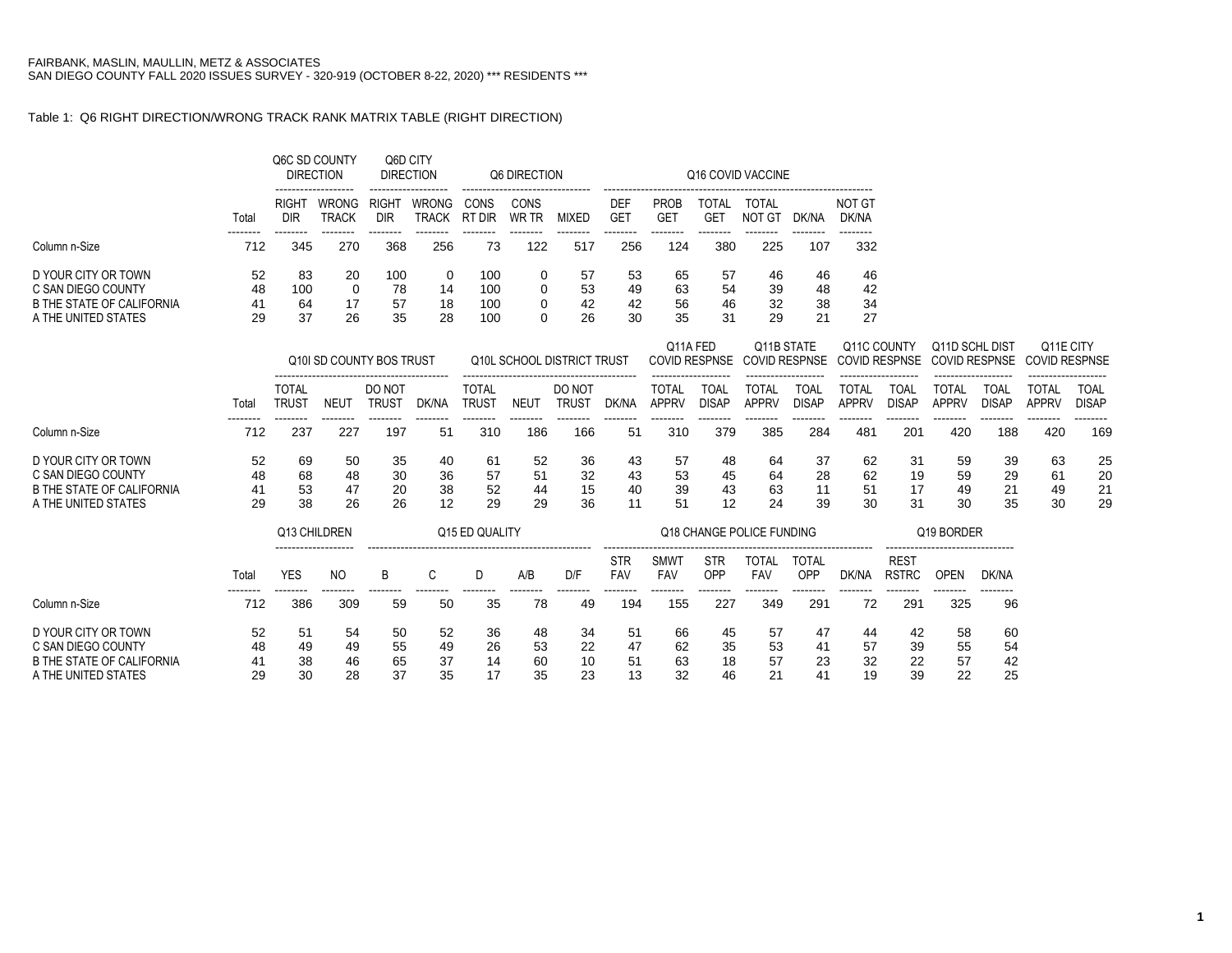## Table 1: Q6 RIGHT DIRECTION/WRONG TRACK RANK MATRIX TABLE (RIGHT DIRECTION)

|                                                                                                      |                      |                                   |                           | Q20 RE-OPEN BORDER         |                            |                     |                      |                            |                          | <b>Q21 EMPLOYMENT STATUS</b> |                      |                          |                      |                      |                      | Q22 EDUCATION        |                             |                          |                      |                      |
|------------------------------------------------------------------------------------------------------|----------------------|-----------------------------------|---------------------------|----------------------------|----------------------------|---------------------|----------------------|----------------------------|--------------------------|------------------------------|----------------------|--------------------------|----------------------|----------------------|----------------------|----------------------|-----------------------------|--------------------------|----------------------|----------------------|
|                                                                                                      | Total                | STR<br>FAV                        | <b>SMWT</b><br><b>FAV</b> | <b>STR</b><br>OPP          | TOTAL<br><b>FAV</b>        | <b>TOTAL</b><br>OPP | DK/NA                | <b>FULL</b><br><b>TIME</b> | PART<br><b>TIME</b>      | <b>FRLGD</b><br><b>UNEMP</b> | RE<br>TIRED          | <b>WORK</b><br>ING       | NOT<br><b>WRKNG</b>  | HS OR<br>LESS        | SOME<br>COLL         | COLL<br><b>GRAD</b>  | <b>POST</b><br><b>GRAD</b>  | NON-<br>COLL             | COLL+                |                      |
| Column n-Size                                                                                        | 712                  | 153                               | 128                       | 228                        | 280                        | 359                 | 72                   | 417                        | 64                       | 52                           | 129                  | 481                      | 214                  | 86                   | 270                  | 221                  | -------<br>128              | 356                      | 349                  |                      |
| D YOUR CITY OR TOWN<br>C SAN DIEGO COUNTY<br><b>B THE STATE OF CALIFORNIA</b>                        | 52<br>48<br>41       | 44<br>45<br>44                    | 70<br>64<br>55            | 51<br>44<br>27             | 56<br>54<br>49             | 49<br>45<br>33      | 49<br>48<br>46       | 52<br>51<br>44             | 49<br>34<br>30           | 34<br>33<br>20               | 55<br>49<br>41       | 52<br>49<br>42           | 52<br>49<br>38       | 46<br>45<br>40       | 48<br>45<br>33       | 57<br>54<br>49       | 55<br>52<br>44              | 48<br>45<br>35           | 56<br>53<br>47       |                      |
| A THE UNITED STATES                                                                                  | 29                   | 30                                | 39                        | 33                         | 34                         | 29                  | 11                   | 30                         | 22                       | 24                           | 28                   | 29                       | 30                   | 22                   | 33                   | 32                   | 22                          | 30                       | 29                   |                      |
|                                                                                                      |                      |                                   |                           |                            | Q23 IDEOLOGY               |                     |                      |                            |                          |                              |                      | Q24 PARTY SELF-ID        |                      |                      |                      |                      |                             | <b>QB RACE/ETHNICITY</b> |                      |                      |
|                                                                                                      | Total                | <b>VERY</b><br><b>LIB</b>         | <b>SMWT</b><br>LIB        | <b>SMWT</b><br><b>CONS</b> | <b>VERY</b><br>CONS        | <b>LIB</b>          | <b>MOD</b>           | CONS                       | <b>STR</b><br><b>DEM</b> | NS/LN<br><b>DEM</b>          | NS/LN<br><b>REP</b>  | <b>STR</b><br><b>REP</b> | <b>DEM</b>           | <b>IND</b>           | <b>REP</b>           | <b>WHITE</b>         | LATNO                       | AFR<br><b>AMER</b>       | <b>ASIAN</b>         | <b>POC</b>           |
| Column n-Size                                                                                        | 712                  | 91                                | 67                        | 78                         | .<br>74                    | --------<br>158     | 321                  | --------<br>153            | ------<br>153            | --------<br>139              | <br>86               | --------<br>121          | -------<br>292       | 213                  | --------<br>207      | 335                  | 185                         | 50                       | --------<br>71       | 342                  |
| D YOUR CITY OR TOWN<br>C SAN DIEGO COUNTY<br><b>B THE STATE OF CALIFORNIA</b><br>A THE UNITED STATES | 52<br>48<br>41<br>29 | 58<br>44<br>62                    | 58<br>52<br>56<br>7       | 48<br>44<br>26             | 40<br>29<br>$\overline{4}$ | 58<br>47<br>59      | 56<br>57<br>45<br>29 | 44<br>37<br>15<br>49       | 65<br>56<br>64<br>15     | 49<br>51<br>54<br>14         | 43<br>47<br>21<br>40 | 53<br>36<br>16<br>60     | 57<br>54<br>59<br>14 | 47<br>49<br>37<br>28 | 49<br>41<br>18<br>51 | 52<br>47<br>39<br>27 | 57<br>58<br>52<br>32        | 42<br>43<br>35<br>19     | 61<br>60<br>51<br>33 | 54<br>53<br>46<br>30 |
|                                                                                                      |                      | 16<br>54<br>43<br>12<br>Q5 GENDER |                           |                            |                            |                     |                      |                            | Q4 AGE                   |                              |                      |                          |                      |                      | A/B SPLIT            |                      | MODE OF<br><b>INTERVIEW</b> |                          | <b>QA CELL PHONE</b> |                      |
|                                                                                                      | Total                | <b>MEN</b>                        | <b>WOMEN</b>              | 18-29                      | 30-39                      | 40-49               | 50-64                | 65-74                      | $75+$                    | 18-49                        | $50+$                | $65+$                    | 18-39                | 40-64                | A                    | B                    | <b>PHONE</b>                | ON<br>LINE               | <b>YES</b>           | NO.                  |
| Column n-Size                                                                                        | ------<br>712        | 349                               | 346                       | 114                        | --------<br>135            | --------<br>135     | --------<br>185      | --------<br>77             | 51                       | 384                          | --------<br>313      | -------<br>128           | -------<br>249       | 320                  | --------<br>356      | --------<br>356      | 358                         | -------<br>354           | --------<br>24'      | 117                  |
| D YOUR CITY OR TOWN<br>C SAN DIEGO COUNTY<br><b>B THE STATE OF CALIFORNIA</b>                        | 52<br>48             | 54<br>51<br>38                    | 51<br>47<br>45            | 60<br>57<br>50             | 51<br>55<br>45             | 46<br>44<br>44      | 47<br>43<br>32       | 53<br>44<br>32             | 62<br>54<br>46           | 52<br>52<br>46               | 51<br>45<br>35       | 56<br>48<br>38           | 55<br>56<br>47       | 47<br>43<br>37       | 48<br>48<br>38       | 55<br>49<br>43       | 60<br>58<br>46              | 43<br>39<br>36           | 62<br>58<br>45       | 56<br>56<br>47       |
| A THE UNITED STATES                                                                                  | 29                   | 33                                | 25                        | 40                         | 29                         | 24                  | 29                   | 28                         | 23                       | 31                           | 28                   | 26                       | 34                   | 27                   | 31                   | 28                   | 31                          | 27                       | 34                   | 27                   |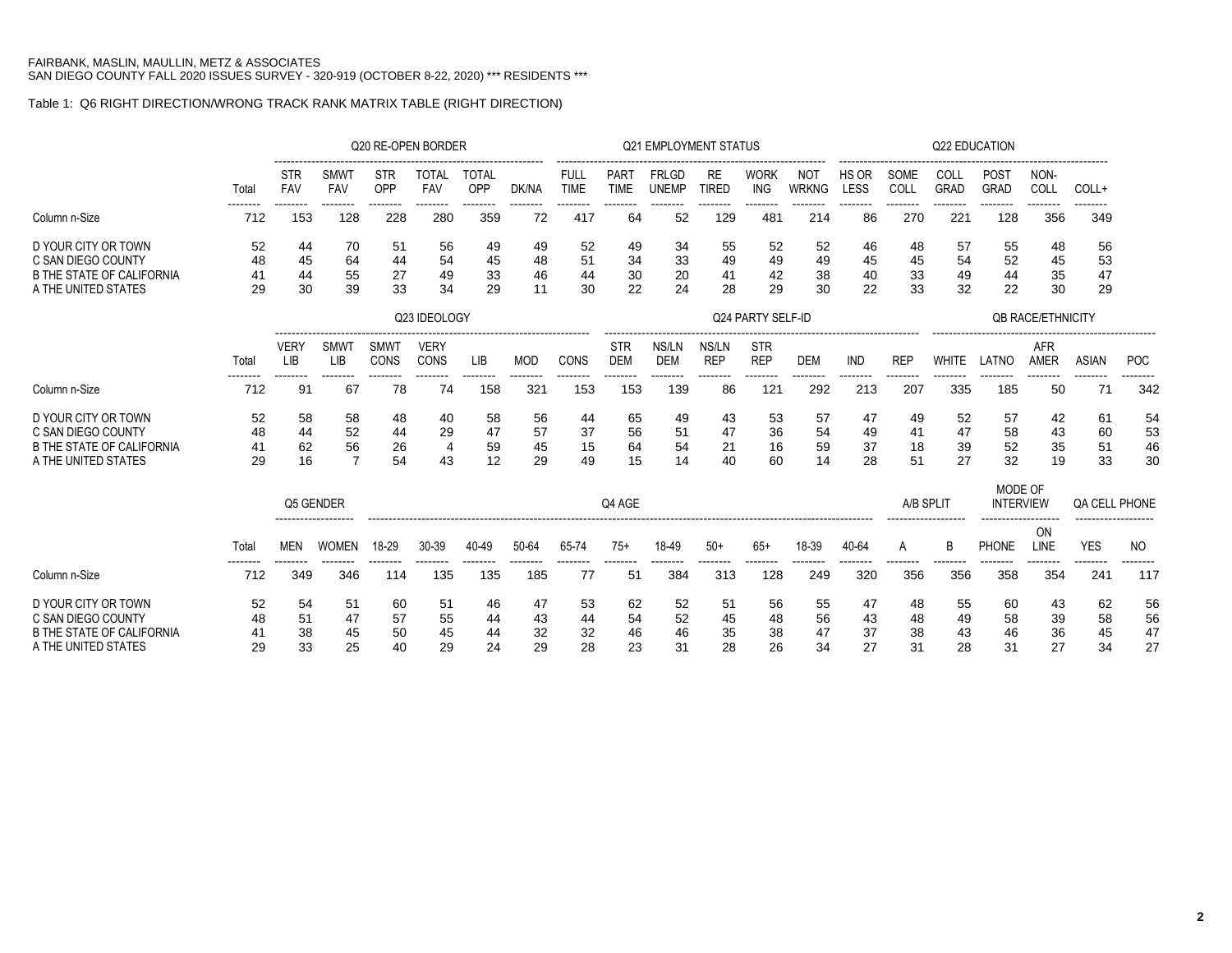### Table 1: Q6 RIGHT DIRECTION/WRONG TRACK RANK MATRIX TABLE (RIGHT DIRECTION)

|                           |                 |                                                                           |                 | <b>GENDER BY AGE</b>  |                       |                   |                     |                          | PARTY BY GENDER     |                          |                            |                     |                     | PARTY BY AGE    |                      |                     |                     |                       | <b>EDUCATION BY AGE</b>                                 |                      |                 |
|---------------------------|-----------------|---------------------------------------------------------------------------|-----------------|-----------------------|-----------------------|-------------------|---------------------|--------------------------|---------------------|--------------------------|----------------------------|---------------------|---------------------|-----------------|----------------------|---------------------|---------------------|-----------------------|---------------------------------------------------------|----------------------|-----------------|
|                           | Total           | <b>MEN</b><br>18-49                                                       | MEN<br>$50+$    | WOMEN<br>18-49        | <b>WOMEN</b><br>$50+$ | DEM<br><b>MEN</b> | DEM<br><b>WOMEN</b> | <b>IND</b><br><b>MEN</b> | IND<br><b>WOMEN</b> | <b>REP</b><br><b>MEN</b> | <b>REP</b><br><b>WOMEN</b> | <b>DEM</b><br>18-49 | <b>DEM</b><br>$50+$ | IND<br>18-49    | IND<br>$50+$         | <b>REP</b><br>18-49 | <b>REP</b><br>$50+$ | <b>NCOLI</b><br>18-49 | NCOL<br>$50+$                                           | COLL+<br>18-49       | COLL+<br>$50+$  |
| Column n-Size             | --------<br>712 | --------<br>190                                                           | --------<br>151 | --------<br>189       | --------<br>151       | --------<br>120   | --------<br>168     | --------<br>96           | --------<br>109     | 132                      | 69                         | --------<br>166     | --------<br>121     | --------<br>129 | --------<br>77       | --------<br>90      | --------<br>116     | --------<br>187       | --------<br>163                                         | --------<br>196      | --------<br>145 |
| D YOUR CITY OR TOWN       | 52              | 55                                                                        | 53              | 50                    | 51                    | 60                | 55                  | 55                       | 43                  | 50                       | 53                         | 52                  | 63                  | -54             | 34                   | 49                  | 49                  | 49                    | 46                                                      | 55                   | 57              |
| C SAN DIEGO COUNTY        | 48              | 56                                                                        | 46              | 48                    | 47                    | 59                | 51                  | 54                       | 48                  | 42                       | 39                         | 51                  | 59                  | -54             | 40                   | 49                  | 34                  | 46                    | 44                                                      | 57                   | 47              |
| B THE STATE OF CALIFORNIA | 41              | 44                                                                        | 31              | 49                    | 41                    | 65                | 55                  | 33                       | 42                  | 16                       | 23                         | 56                  | 65                  | 43              | 28                   | 33                  |                     | 41                    | 28                                                      | 51                   | 43              |
| A THE UNITED STATES       | 29              | 34                                                                        | 32              | 27                    | 24                    | 16                | 13                  | 31                       | 27                  | 50                       | 52                         | 21                  | 6                   | 28              | 29                   | 52                  | 51                  | 31                    | 30                                                      | 31                   | 26              |
|                           |                 |                                                                           |                 | <b>WORKING BY AGE</b> |                       |                   | WHITES BY IDEOLOGY  |                          |                     |                          | SUPERVISORIAL DISTRICTS    |                     |                     |                 | <b>CITY</b>          |                     |                     |                       | SAN DIEGO CITY<br>COUNCIL ZONES                         |                      |                 |
|                           | Total           | <b>WRKNG</b><br>NT WK<br>NT WK<br>WRKNG<br>18-39<br>18-39<br>$40+$<br>40+ |                 |                       |                       | LIB               | MOD                 | CONS                     |                     |                          |                            |                     |                     | SAN<br>DIEGC    | <b>OTHER</b><br>CIT) | UNINC               | TOTAL<br>NOT SD     | COAST                 | -------------------------------<br>SOUTH<br><b>EAST</b> | NORTH<br><b>EAST</b> |                 |

|                                  | $ -$    |     |          |          |          |          |         |          |         |          |         |          |          |         |          |         |          |         |          |          |
|----------------------------------|---------|-----|----------|----------|----------|----------|---------|----------|---------|----------|---------|----------|----------|---------|----------|---------|----------|---------|----------|----------|
|                                  | ------- |     | -------- | -------- | -------- | -------- | ------- | -------- | ------- | -------- | ------- | -------- | -------- | ------- | -------- | ------- | -------- | ------- | -------- | -------- |
| Column n-Size                    | 712     | 206 | 264      | 42       | 170      | 81       | 144     | 89       | 122     | 152      | 131     | 186      | 121      | 306     | 325      | 81      | 406      | 58      | 81       | 77       |
| D YOUR CITY OR TOWN              | 52      | 56  | 48       | 50       | 54       | 62       | 53      | 45       | 51      | 49       | 51      | -54      | 53       | 49      | 54       | 55      | 54       | 58      | 48       | 58       |
| C SAN DIEGO COUNTY               | 48      | -57 |          | 53       | 49       | -51      | 58      | 30       | 46      | 44       | 52      | 54       | 44       | 50      | 48       | 46      | 4/       | -51     | 49       | 59       |
| <b>B THE STATE OF CALIFORNIA</b> |         | 49  | 27       | 40       | 39       | 66       | 44      | a        | 37      |          | 38      | -47      | 37       | 4       |          | 33      | 40       | 40      | 39       | 48       |
| A THE UNITED STATES              | 29      | 32  | n7       | 48       | 26       |          | 29      | 49       | 29      | 3d       | 29      | 25       | 24       | 25      |          | 34      | つつ       | 24      | 30       | 29       |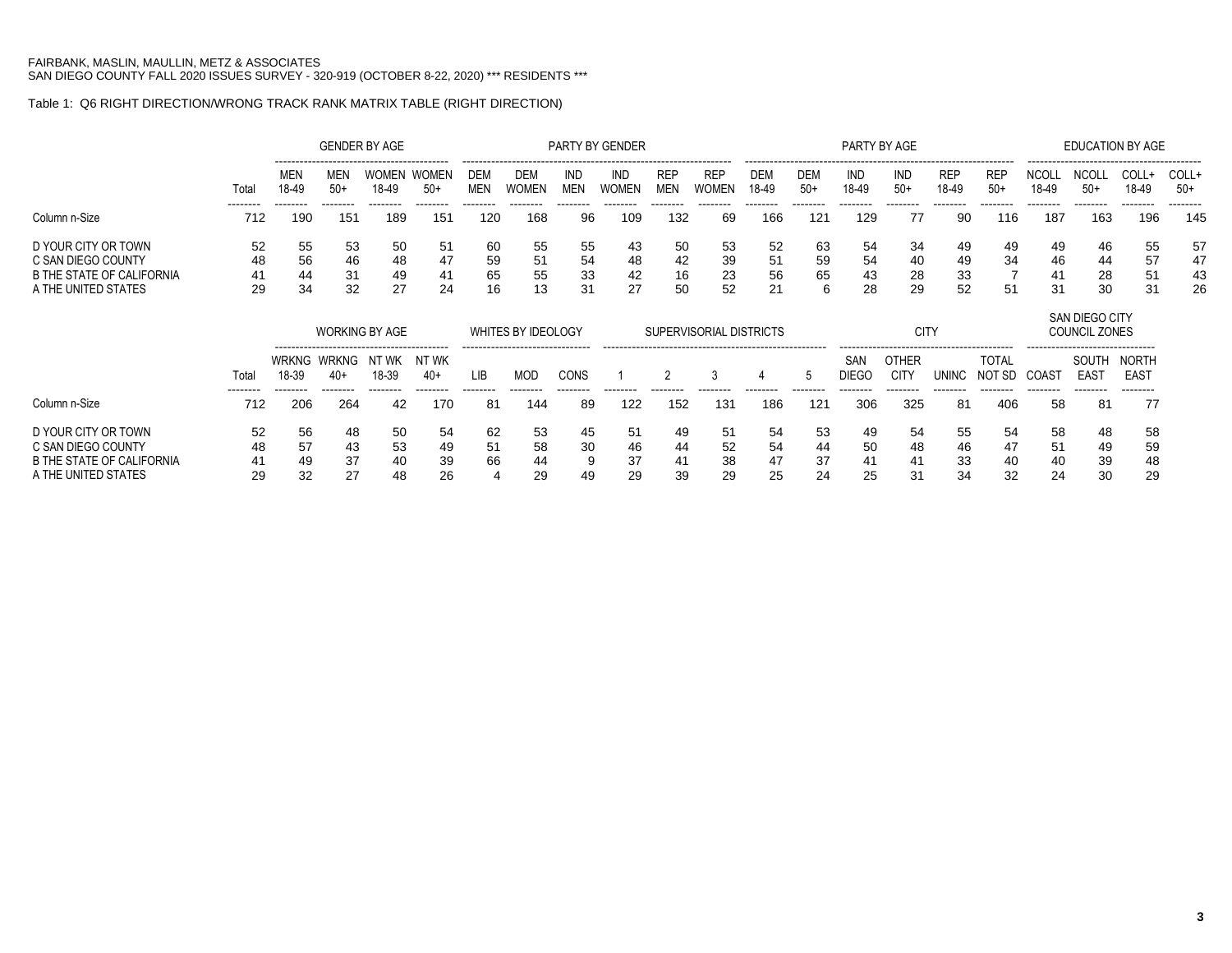### Table 2: Q6 RIGHT DIRECTION/WRONG TRACK RANK MATRIX TABLE (WRONG TRACK)

|                                  |          |                              | Q6C SD COUNTY<br><b>DIRECTION</b> | Q6D CITY<br><b>DIRECTION</b> |                       |                              | Q6 DIRECTION         |                            |                          |                              |                             | Q16 COVID VACCINE                  |                             |                              |                             |                                                |                             |                                   |                             |
|----------------------------------|----------|------------------------------|-----------------------------------|------------------------------|-----------------------|------------------------------|----------------------|----------------------------|--------------------------|------------------------------|-----------------------------|------------------------------------|-----------------------------|------------------------------|-----------------------------|------------------------------------------------|-----------------------------|-----------------------------------|-----------------------------|
|                                  | Total    | <b>RIGHT</b><br>DIR          | WRONG<br><b>TRACK</b>             | <b>RIGHT</b><br><b>DIR</b>   | WRONG<br><b>TRACK</b> | CONS<br>RT DIR               | CONS<br><b>WR TR</b> | <b>MIXED</b>               | <b>DEF</b><br><b>GET</b> | <b>PROB</b><br><b>GET</b>    | <b>TOTAL</b><br><b>GET</b>  | TOTAL<br><b>NOT GT</b>             | DK/NA                       | NOT GT<br>DK/NA              |                             |                                                |                             |                                   |                             |
| Column n-Size                    | 712      | 345                          | 270                               | 368                          | 256                   | 73                           | 122                  | 517                        | 256                      | 124                          | 380                         | 225                                | 107                         | 332                          |                             |                                                |                             |                                   |                             |
| A THE UNITED STATES              | 64       | 60                           | 71                                | -61                          | 67                    | 0                            | 100                  | 64                         | 64                       | 59                           | 62                          | 65                                 | 66                          | 66                           |                             |                                                |                             |                                   |                             |
| <b>B THE STATE OF CALIFORNIA</b> | 52       | 33                           | 80                                | 39                           | 78                    | 0                            | 100                  | 48                         | 52                       | 39                           | 48                          | 61                                 | 50                          | 57                           |                             |                                                |                             |                                   |                             |
| C SAN DIEGO COUNTY               | 38       | $\Omega$                     | 100                               | 15                           | 79                    | 0                            | 100                  | 29                         | 40                       | 22                           | 34                          | 48                                 | 30                          | 42                           |                             |                                                |                             |                                   |                             |
| D YOUR CITY OR TOWN              | 36       | 11                           | 75                                | $\Omega$                     | 100                   | 0                            | 100                  | 26                         | 35                       | 24                           | 32                          | 43                                 | 36                          | 41                           |                             |                                                |                             |                                   |                             |
|                                  |          |                              | Q10I SD COUNTY BOS TRUST          |                              |                       |                              |                      | Q10L SCHOOL DISTRICT TRUST |                          | Q11A FED                     | <b>COVID RESPNSE</b>        | Q11B STATE<br><b>COVID RESPNSE</b> |                             | Q11C COUNTY                  |                             | Q11D SCHL DIST<br>COVID RESPNSE COVID RESPNSE  |                             | Q11E CITY<br><b>COVID RESPNSE</b> |                             |
|                                  | Total    | <b>TOTAL</b><br><b>TRUST</b> | <b>NEUT</b>                       | DO NOT<br><b>TRUST</b>       | ---------<br>DK/NA    | <b>TOTAL</b><br><b>TRUST</b> | <b>NEUT</b>          | DO NOT<br><b>TRUST</b>     | DK/NA                    | <b>TOTAL</b><br><b>APPRV</b> | <b>TOAL</b><br><b>DISAP</b> | <b>TOTAL</b><br><b>APPRV</b>       | <b>TOAL</b><br><b>DISAP</b> | <b>TOTAL</b><br><b>APPRV</b> | <b>TOAL</b><br><b>DISAP</b> | <b>TOTAL</b><br><b>APPRV</b>                   | <b>TOAL</b><br><b>DISAP</b> | <b>TOTAL</b><br><b>APPRV</b>      | <b>TOAL</b><br><b>DISAP</b> |
|                                  | -------- | --------                     | --------                          | --------                     | --------              | --------                     | --------             | --------                   | --------                 | --------                     | --------                    | --------                           | --------                    | --------                     | --------                    | --------                                       | --------                    | --------                          | --------                    |
| Column n-Size                    | 712      | 237                          | 227                               | 197                          | 51                    | 310                          | 186                  | 166                        | 51                       | 310                          | 379                         | 385                                | 284                         | 481                          | 201                         | 420                                            | 188                         | 420                               | 169                         |
| A THE UNITED STATES              | 64       | 55                           | 67                                | 65                           | 85                    | 64                           | 63                   | 58                         | 83                       | 43                           | 83                          | 71                                 | 54                          | 64                           | 62                          | 63                                             | 59                          | 64                                | 63                          |
| <b>B THE STATE OF CALIFORNIA</b> | 52       | 43                           | 44                                | 74                           | 47                    | 42                           | 46                   | 81                         | 47                       | 56                           | 50                          | 29                                 | 87                          | 41                           | 79                          | 43                                             | 75                          | 43                                | 76                          |
| C SAN DIEGO COUNTY               | 38<br>36 | 24                           | 36<br>34                          | 59                           | 29                    | 31                           | 30                   | 61                         | 32                       | 37                           | 40                          | 24                                 | 59                          | 25                           | 69                          | 29                                             | 60                          | 26                                | 67                          |
| D YOUR CITY OR TOWN              |          | 25                           |                                   | 53                           | 32                    | 29                           | 29                   | 57                         | 32                       | 35                           | 38                          | 23                                 | 55                          | 26                           | 61                          | 29                                             | 54                          | 25                                | 63                          |
|                                  |          |                              | Q13 CHILDREN                      |                              |                       | Q15 ED QUALITY               |                      |                            |                          |                              |                             | Q18 CHANGE POLICE FUNDING          |                             |                              |                             | Q19 BORDER                                     |                             |                                   |                             |
|                                  | Total    | <b>YES</b>                   | NO.                               | В                            | C                     | D                            | A/B                  | D/F                        | <b>STR</b><br>FAV        | SMWT<br>FAV                  | <b>STR</b><br>OPP           | <b>TOTAL</b><br><b>FAV</b>         | <b>TOTAL</b><br>OPP         | DK/NA                        | <b>REST</b><br><b>RSTRC</b> | -------------------------------<br><b>OPEN</b> | DK/NA                       |                                   |                             |
| Column n-Size                    | 712      | 386                          | 309                               | 59                           | 50                    | 35                           | 78                   | 49                         | 194                      | 155                          | 227                         | 349                                | 291                         | 72                           | 291                         | 325                                            | 96                          |                                   |                             |
| A THE UNITED STATES              | 64       | 63                           | 66                                | 55                           | 59                    | 76                           | 57                   | 70                         | 83                       | 62                           | 47                          | -74                                | 53                          | 61                           | 54                          | 73                                             | 64                          |                                   |                             |
| <b>B THE STATE OF CALIFORNIA</b> | 52       | 57                           | 44                                | 29                           | 56                    | 83                           | 34                   | 88                         | 39                       | 32                           | 78                          | 36                                 | 73                          | 46                           | 75                          | 34                                             | 47                          |                                   |                             |
| C SAN DIEGO COUNTY               | 38       | 37                           | 37                                | 27                           | 34                    | 65                           | 31                   | 71                         | 37                       | 29                           | 51                          | 34                                 | 47                          | 21                           | 48                          | 32                                             | 26                          |                                   |                             |
| D YOUR CITY OR TOWN              | 36       | 37                           | 34                                | 34                           | 41                    | 57                           | 36                   | 60                         | 35                       | 26                           | 45                          | 31                                 | 42                          | 34                           | 47                          | 29                                             | 26                          |                                   |                             |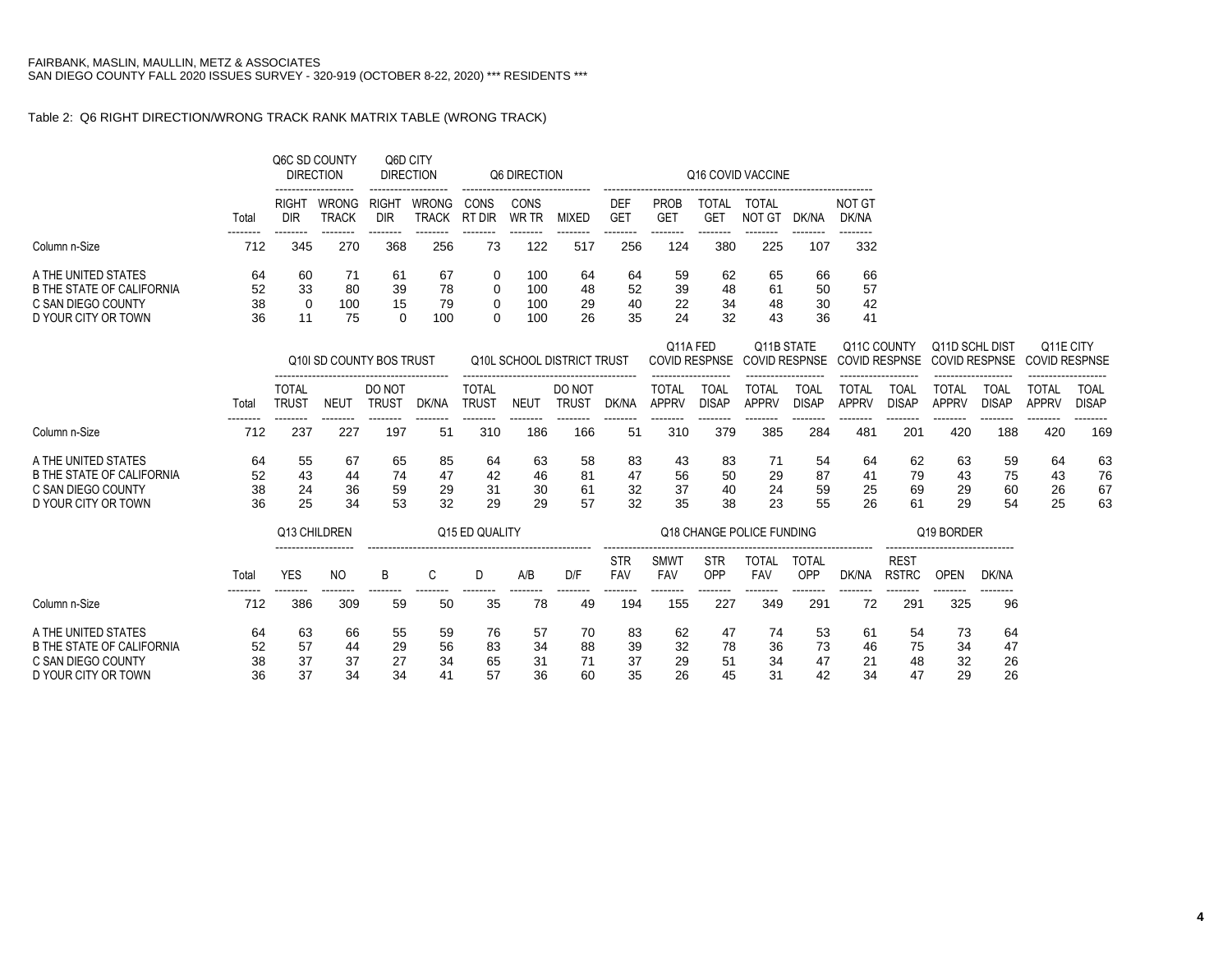## Table 2: Q6 RIGHT DIRECTION/WRONG TRACK RANK MATRIX TABLE (WRONG TRACK)

|                                           |                |                          |                    | Q20 RE-OPEN BORDER |                     |                     |                |                     |                     | <b>Q21 EMPLOYMENT STATUS</b> |                           |                           |                     |                |              | Q22 EDUCATION   |                            |                          |                        |           |
|-------------------------------------------|----------------|--------------------------|--------------------|--------------------|---------------------|---------------------|----------------|---------------------|---------------------|------------------------------|---------------------------|---------------------------|---------------------|----------------|--------------|-----------------|----------------------------|--------------------------|------------------------|-----------|
|                                           | Total          | <b>STR</b><br><b>FAV</b> | <b>SMWT</b><br>FAV | <b>STR</b><br>OPP  | <b>TOTAL</b><br>FAV | <b>TOTAL</b><br>OPP | DK/NA          | FULL<br><b>TIME</b> | PART<br><b>TIME</b> | <b>FRLGD</b><br><b>UNEMP</b> | <b>RE</b><br><b>TIRED</b> | <b>WORK</b><br><b>ING</b> | NOT<br><b>WRKNG</b> | HS OR<br>LESS  | SOME<br>COLL | COLL<br>GRAD    | <b>POST</b><br><b>GRAD</b> | NON-<br>COLL             | COLL+                  |           |
| Column n-Size                             | -------<br>712 | 153                      | --------<br>128    | --------<br>228    | .<br>280            | --------<br>359     | --------<br>72 | -------<br>417      | -------<br>64       | --------<br>52               | 129                       | --------<br>481           | -------<br>214      | --------<br>86 | .<br>270     | --------<br>221 | --------<br>128            | --------<br>356          | <br>349                |           |
| A THE UNITED STATES                       | 64             | 65                       | 55                 | 61                 | 60                  | 64                  | 76             | 65                  | 67                  | 67                           | 63                        | 65                        | 62                  | 68             | 59           | 62              | 73                         | 61                       | 66                     |           |
| <b>B THE STATE OF CALIFORNIA</b>          | 52             | 50                       | 41                 | 69                 | 46                  | 60                  | 38             | 52                  | 55                  | 67                           | 51                        | 52                        | 54                  | 49             | 58           | 48              | 50                         | 56                       | 49                     |           |
| C SAN DIEGO COUNTY<br>D YOUR CITY OR TOWN | 38<br>36       | 42<br>46                 | 26<br>23           | 46<br>39           | 35<br>36            | 43<br>39            | 25<br>23       | 39<br>37            | 35<br>32            | 52<br>50                     | 35<br>32                  | 39<br>37                  | 36<br>34            | 36<br>31       | 41<br>42     | 37<br>34        | 33<br>30                   | 40<br>40                 | 36<br>32               |           |
|                                           |                |                          |                    |                    | Q23 IDEOLOGY        |                     |                |                     |                     |                              |                           | Q24 PARTY SELF-ID         |                     |                |              |                 |                            | <b>QB RACE/ETHNICITY</b> |                        |           |
|                                           |                | <b>VERY</b>              | <b>SMWT</b>        | <b>SMWT</b>        | <b>VERY</b>         |                     |                |                     | <b>STR</b>          | NS/LN                        | NS/LN                     | <b>STR</b>                |                     |                |              |                 |                            | AFR                      |                        |           |
|                                           | Total          | LIB                      | LIB                | CONS               | CONS                | <b>LIB</b>          | <b>MOD</b>     | CONS                | <b>DEM</b>          | <b>DEM</b>                   | <b>REP</b>                | <b>REP</b>                | <b>DEM</b>          | <b>IND</b>     | <b>REP</b>   | <b>WHITE</b>    | LATNO                      | <b>AMER</b>              | <b>ASIAN</b>           | POC       |
| Column n-Size                             | 712            | 91                       | 67                 | 78                 | 74                  | 158                 | 321            | 153                 | 153                 | 139                          | 86                        | 121                       | 292                 | 213            | 207          | 335             | 185                        | 50                       | 71                     | 342       |
| A THE UNITED STATES                       | 64             | 83                       | 87                 | 35                 | 51                  | 84                  | 65             | 43                  | 82                  | 85                           | 49                        | 34                        | 83                  | 61             | 40           | 65              | 64                         | 71                       | 62                     | 65        |
| <b>B THE STATE OF CALIFORNIA</b>          | 52             | 33                       | 33                 | 73                 | 96                  | 33                  | 48             | 84                  | 27                  | 38                           | 76                        | 82                        | 33                  | 52             | 80           | 53              | 46                         | 56                       | 41                     | 49        |
| C SAN DIEGO COUNTY                        | 38             | 47                       | 26                 | 49                 | 60                  | 38                  | 29             | 54                  | 29                  | 35                           | 39                        | 53                        | 32                  | 37             | 47           | 37              | 34                         | 42                       | 28                     | 36        |
| D YOUR CITY OR TOWN                       | 36             | 34                       | 22                 | 41                 | 50                  | 29                  | 34             | 45                  | 24                  | 35                           | 42                        | 37                        | 29                  | 42             | 39           | 33              | 35                         | 45                       | 30                     | 37        |
|                                           |                |                          |                    |                    |                     |                     |                |                     |                     |                              |                           |                           |                     |                |              |                 | MODE OF                    |                          |                        |           |
|                                           |                | Q5 GENDER                |                    |                    |                     |                     |                |                     | Q4 AGE              |                              |                           |                           |                     |                | A/B SPLIT    |                 | <b>INTERVIEW</b>           |                          | <b>QA CELL PHONE</b>   |           |
|                                           |                |                          |                    |                    |                     |                     |                |                     |                     |                              |                           |                           |                     |                |              |                 |                            | <b>ON</b>                |                        |           |
|                                           | Total          | <b>MEN</b>               | <b>WOMEN</b>       | 18-29              | 30-39               | 40-49               | 50-64          | 65-74<br>-------    | $75+$               | 18-49                        | $50+$                     | $65+$<br>--------         | 18-39               | 40-64          | A            | B               | PHONE                      | LINE                     | <b>YES</b><br>-------- | <b>NO</b> |
| Column n-Size                             | 712            | 349                      | 346                | 114                | 135                 | 135                 | 185            | 77                  | 51                  | 384                          | 313                       | 128                       | 249                 | 320            | 356          | 356             | 358                        | 354                      | 241                    | 117       |
| A THE UNITED STATES                       | 64             | 59                       | 68                 | 54                 | 67                  | 68                  | 63             | 63                  | 65                  | 64                           | 64                        | 64                        | 61                  | 65             | 61           | 67              | 64                         | 64                       | 62                     | 69        |
| <b>B THE STATE OF CALIFORNIA</b>          | 52             | 57                       | 46                 | 45                 | 46                  | 53                  | 59             | 63                  | 44                  | 48                           | 57                        | 55                        | 46                  | 56             | 54           | 50              | 50                         | 54                       | 50                     | 51        |
| C SAN DIEGO COUNTY                        | 38             | 36                       | 38                 | 34                 | 35                  | 41                  | 40             | 40                  | 31                  | 37                           | 39                        | 36                        | 35                  | 41             | 37           | 39              | 35                         | 41                       | 34                     | 37        |
| D YOUR CITY OR TOWN                       | 36             | 35                       | 35                 | 29                 | 38                  | 44                  | 37             | 32                  | 24                  | 38                           | 34                        | 29                        | 34                  | 40             | 38           | 34              | 34                         | 38                       | 32                     | 38        |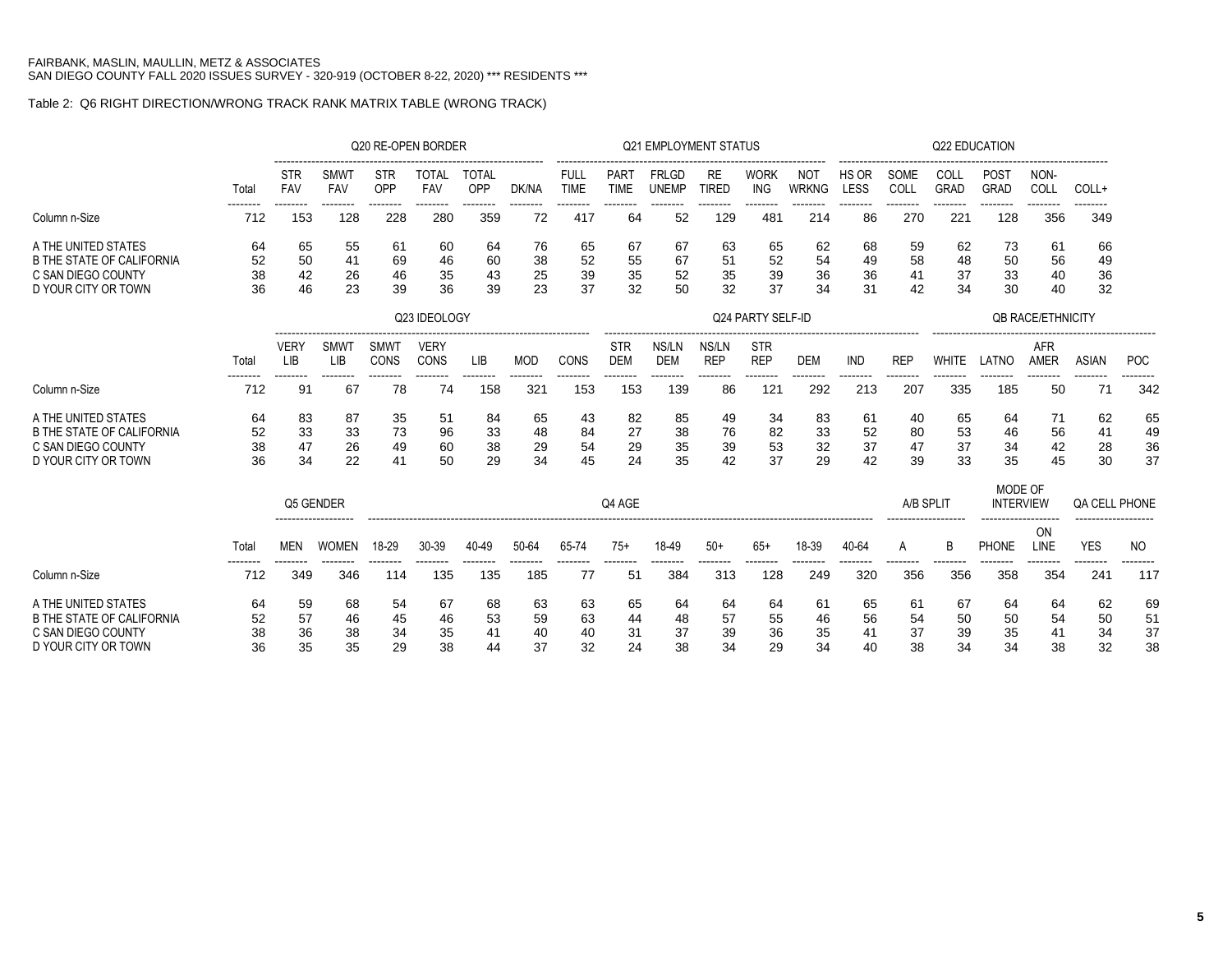## Table 2: Q6 RIGHT DIRECTION/WRONG TRACK RANK MATRIX TABLE (WRONG TRACK)

|                                  |                 |                       |                       | <b>GENDER BY AGE</b>                                   |                       |                   |                    |                   | PARTY BY GENDER |                          |                         |                     |                     |                     | PARTY BY AGE                |                     |                        |                       | <b>EDUCATION BY AGE</b>                                     |                                  |                 |
|----------------------------------|-----------------|-----------------------|-----------------------|--------------------------------------------------------|-----------------------|-------------------|--------------------|-------------------|-----------------|--------------------------|-------------------------|---------------------|---------------------|---------------------|-----------------------------|---------------------|------------------------|-----------------------|-------------------------------------------------------------|----------------------------------|-----------------|
|                                  | Total           | <b>MEN</b><br>18-49   | MEN<br>$50+$          | WOMEN<br>18-49                                         | <b>WOMEN</b><br>$50+$ | DEM<br><b>MEN</b> | DEM<br>WOMEN       | IND<br><b>MEN</b> | IND<br>WOMEN    | <b>REP</b><br><b>MEN</b> | <b>REP</b><br>WOMEN     | <b>DEM</b><br>18-49 | <b>DEM</b><br>$50+$ | IND<br>18-49        | <b>IND</b><br>$50+$         | <b>REP</b><br>18-49 | <b>REF</b><br>$50+$    | <b>NCOLL</b><br>18-49 | NCOL<br>$50+$                                               | COLL+<br>18-49                   | COLL+<br>$50+$  |
| Column n-Size                    | --------<br>712 | --------<br>190       | --------<br>151       | --------<br>189                                        | --------<br>151       | --------<br>120   | --------<br>168    | --------<br>96    | <br>109         | <br>132                  | 69                      | --------<br>166     | --------<br>12′     | --------<br>129     | --------<br>77              | --------<br>90      | --------<br>116        | --------<br>187       | --------<br>163                                             | --------<br>196                  | --------<br>145 |
| A THE UNITED STATES              | 64              | 59                    | 59                    | 68                                                     | 68                    | 80                | 85                 | 59                | 60              | -41                      | 40                      | 77                  | 91                  | 62                  | 59                          | 42                  | 38                     | 62                    | 59                                                          | 65                               | 68              |
| B THE STATE OF CALIFORNIA        | 52              | 53                    | 62                    | 42                                                     | 50                    | 27                | 36                 | 59                | 44              | 82                       | 74                      | 37                  | 26                  | 48                  | 58                          | 67                  | 89                     | 52                    | 61                                                          | 45                               | 53              |
| C SAN DIEGO COUNTY               | 38              | 33                    | 38                    | 39                                                     | 37                    | 29                | 33                 | 29                | 40              | 46                       | 48                      | 35                  | 27                  | 33                  | 43                          | 45                  | 48                     | 40                    | 40                                                          | 34                               | 38              |
| D YOUR CITY OR TOWN              | 36              | 36                    | 32                    | 37                                                     | 32                    | 30                | 28                 | 34                | 46              | 40                       | 34                      | 34                  | 23                  | 38                  | 47                          | 43                  | 37                     | 42                    | 38                                                          | 34                               | 30              |
|                                  |                 |                       |                       | <b>WORKING BY AGE</b>                                  |                       |                   | WHITES BY IDEOLOGY |                   |                 |                          | SUPERVISORIAL DISTRICTS |                     |                     |                     | <b>CITY</b>                 |                     |                        |                       | SAN DIEGO CITY<br>COUNCIL ZONES                             |                                  |                 |
|                                  | Total           | <b>WRKNG</b><br>18-39 | <b>WRKNG</b><br>$40+$ | ------------------------------------<br>NT WK<br>18-39 | NT WK<br>$40+$        | LIB               | <b>MOD</b>         | CONS              |                 |                          | 3                       |                     |                     | SAN<br><b>DIEGC</b> | <b>OTHER</b><br><b>CITY</b> | <b>UNINC</b>        | <b>TOTAL</b><br>NOT SD | COAST                 | ------------------------------<br>SOUTH<br>EAS <sub>1</sub> | <b>NORTH</b><br>EAS <sub>1</sub> |                 |
| Column n-Size                    | <br>712         | -------<br>206        | <br>264               | --------<br>42                                         | .<br>170              | --------<br>81    | -------<br>144     | 89                | 122             | 152                      | 131                     | 186                 | 121                 | 306                 | -------<br>325              | 81                  | 406                    | --------<br>58        | --------<br>81                                              | --------<br>77                   |                 |
| A THE UNITED STATES              | 64              | 63                    | 66                    | 50                                                     | 65                    | 95                | 63                 | 40                | 64              | 54                       | 68                      | 67                  | 68                  | 68                  | 61                          | 59                  | 61                     | 72                    | 58                                                          | 67                               |                 |
| <b>B THE STATE OF CALIFORNIA</b> | 52              | 43                    | 59                    | 55                                                     | 52                    | 27                | 47                 | 89                | 55              | 55                       | 56                      | 43                  | 57                  | 50                  | 53                          | 59                  | 54                     | 60                    | 45                                                          | 47                               |                 |
| C SAN DIEGO COUNTY               | 38              | 33                    | 43                    | 43                                                     | 34                    | 33                | 27                 | 61                | 42              | 43                       | 36                      | 30                  | 41                  | 37                  | 38                          | 42                  | 39                     | 41                    | 31                                                          | 33                               |                 |

D YOUR CITY OR TOWN 36 32 41 45 31 24 34 42 43 39 33 33 32 39 34 34 34 32 38 33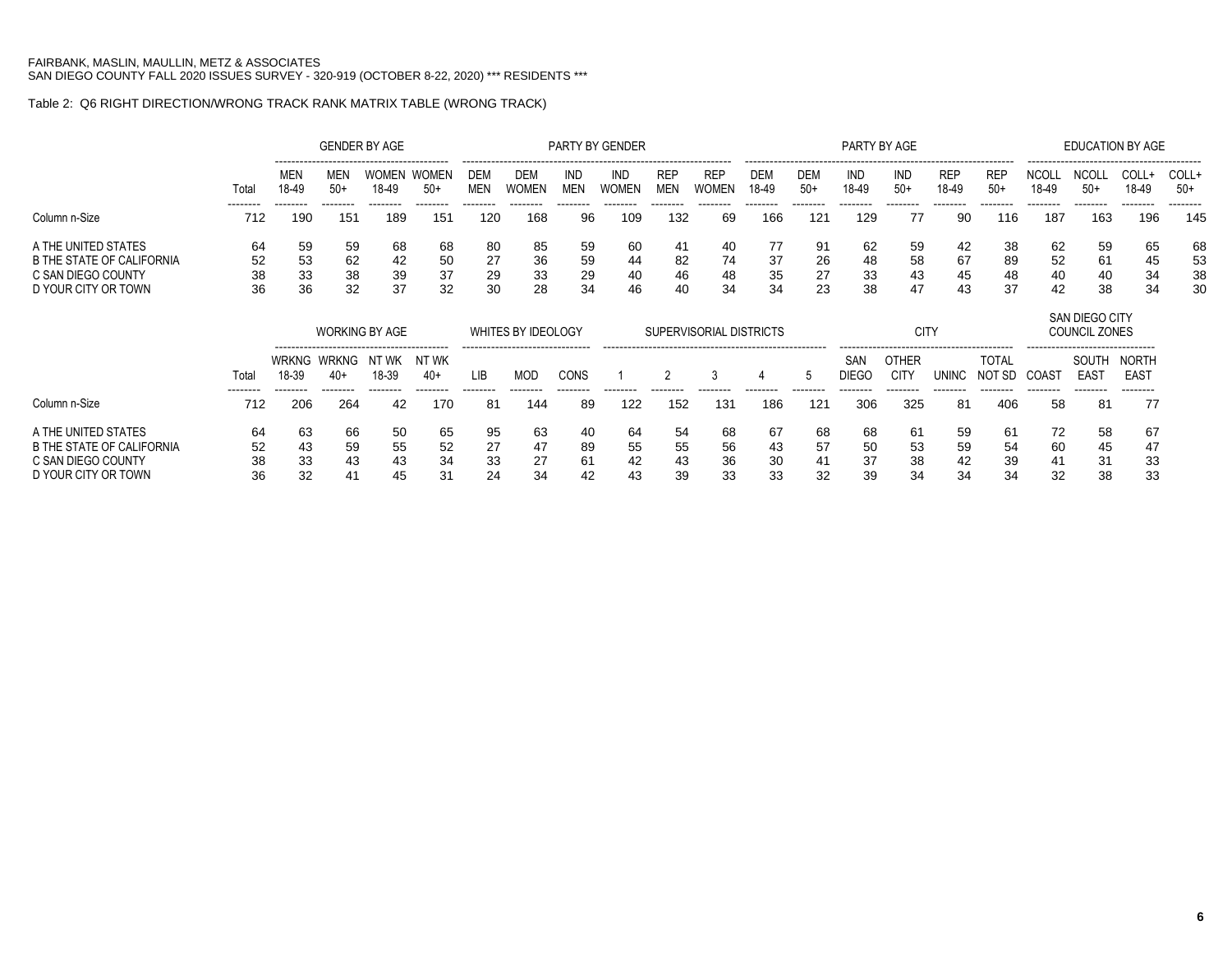## Table 3: Q6 RIGHT DIRECTION/WRONG TRACK RANK MATRIX TABLE (DK/NA)

|                                                                                                      |                | Q6C SD COUNTY                | <b>DIRECTION</b>                 | Q6D CITY                   | <b>DIRECTION</b>             |                              | Q6 DIRECTION        |                                       |                          |                              |                                 | Q16 COVID VACCINE                  |                             |                                 |                                 |                                        |                             |                                   |                             |
|------------------------------------------------------------------------------------------------------|----------------|------------------------------|----------------------------------|----------------------------|------------------------------|------------------------------|---------------------|---------------------------------------|--------------------------|------------------------------|---------------------------------|------------------------------------|-----------------------------|---------------------------------|---------------------------------|----------------------------------------|-----------------------------|-----------------------------------|-----------------------------|
|                                                                                                      | Total          | <b>RIGHT</b><br><b>DIR</b>   | <b>WRONG</b><br><b>TRACK</b>     | <b>RIGHT</b><br><b>DIR</b> | <b>WRONG</b><br><b>TRACK</b> | CONS<br>RT DIR               | CONS<br>WR TR       | <b>MIXED</b>                          | DEF<br><b>GET</b>        | <b>PROB</b><br><b>GET</b>    | <b>TOTAL</b><br><b>GET</b>      | <b>TOTAL</b><br><b>NOT GT</b>      | DK/NA                       | <b>NOT GT</b><br>DK/NA          |                                 |                                        |                             |                                   |                             |
| Column n-Size                                                                                        | 712            | 345                          | 270                              | 368                        | --------<br>256              | 73                           | 122                 | 517                                   | 256                      | <br>124                      | 380                             | 225                                | --------<br>107             | --------<br>332                 |                                 |                                        |                             |                                   |                             |
| C SAN DIEGO COUNTY<br>D YOUR CITY OR TOWN                                                            | 14<br>12       | 0                            | 0<br>5                           | 8<br>$\mathbf 0$           | 6<br>$\mathbf 0$             | 0<br>$\mathbf 0$             | 0<br>0              | 19<br>17                              | 11<br>12                 | 15<br>10                     | 12<br>11                        | 13<br>11                           | 21<br>19                    | 15<br>14                        |                                 |                                        |                             |                                   |                             |
| <b>B THE STATE OF CALIFORNIA</b><br>A THE UNITED STATES                                              | $\overline{7}$ | 3                            | $\boldsymbol{2}$<br>3            | 3                          | 4<br>5                       | 0<br>0                       | 0<br>$\Omega$       | 10<br>10                              | 6<br>6                   | 5<br>7                       | 6<br>6                          | 5                                  | 12<br>13                    | 9<br>8                          |                                 |                                        |                             |                                   |                             |
|                                                                                                      |                |                              | Q10I SD COUNTY BOS TRUST         |                            |                              |                              |                     | Q10L SCHOOL DISTRICT TRUST            |                          | Q11A FED                     | <b>COVID RESPNSE</b>            | Q11B STATE<br><b>COVID RESPNSE</b> |                             | Q11C COUNTY                     | <b>COVID RESPNSE</b>            | Q11D SCHL DIST<br><b>COVID RESPNSE</b> |                             | Q11E CITY<br><b>COVID RESPNSE</b> |                             |
|                                                                                                      | Total          | <b>TOTAL</b><br><b>TRUST</b> | <b>NEUT</b>                      | DO NOT<br><b>TRUST</b>     | DK/NA                        | <b>TOTAL</b><br><b>TRUST</b> | <b>NEUT</b>         | DO NOT<br><b>TRUST</b>                | DK/NA                    | <b>TOTAL</b><br><b>APPRV</b> | <b>TOAL</b><br><b>DISAP</b>     | <b>TOTAL</b><br><b>APPRV</b>       | <b>TOAL</b><br><b>DISAP</b> | <b>TOTAL</b><br><b>APPRV</b>    | <b>TOAL</b><br><b>DISAP</b>     | <b>TOTAL</b><br><b>APPRV</b>           | <b>TOAL</b><br><b>DISAP</b> | <b>TOTAL</b><br><b>APPRV</b>      | <b>TOAL</b><br><b>DISAP</b> |
| Column n-Size                                                                                        | 712            | 237                          | 227                              | 197                        | 51                           | 310                          | 186                 | 166                                   | 51                       | 310                          | 379                             | 385                                | 284                         | 481                             | 201                             | 420                                    | 188                         | --------<br>420                   | --------<br>169             |
| C SAN DIEGO COUNTY<br>D YOUR CITY OR TOWN<br><b>B THE STATE OF CALIFORNIA</b><br>A THE UNITED STATES | 14<br>12       | 8<br>6                       | 16<br>16<br>9<br>$\overline{7}$  | 12<br>12<br>6<br>8         | 36<br>28<br>15<br>3          | 12<br>10<br>6<br>7           | 19<br>19<br>11<br>8 | $\overline{7}$<br>3                   | 25<br>25<br>13<br>7      | 10<br>8<br>5<br>7            | 15<br>14<br>$\overline{7}$<br>5 | 13<br>13<br>$\overline{7}$<br>5    | 13<br>9<br>2<br>8           | 13<br>12<br>8<br>$\overline{7}$ | 12<br>8<br>3<br>8               | 12<br>12<br>8<br>8                     | 10<br>4<br>6                | 13<br>12<br>7<br>6                | 13<br>11<br>4<br>8          |
|                                                                                                      |                | Q13 CHILDREN                 |                                  |                            |                              | Q15 ED QUALITY               |                     |                                       |                          |                              |                                 | Q18 CHANGE POLICE FUNDING          |                             |                                 |                                 | Q19 BORDER                             |                             |                                   |                             |
|                                                                                                      | Total          | <b>YES</b>                   | <b>NO</b>                        | B                          | C                            | D                            | A/B                 | D/F                                   | <b>STR</b><br><b>FAV</b> | <b>SMWT</b><br>FAV           | <b>STR</b><br>OPP               | <b>TOTAL</b><br>FAV                | <b>TOTAL</b><br>OPP         | DK/NA                           | <b>REST</b><br><b>RSTRC</b>     | <b>OPEN</b>                            | DK/NA                       |                                   |                             |
| Column n-Size                                                                                        | 712            | 386                          | 309                              | 59                         | 50                           | 35                           | 78                  | 49                                    | 194                      | 155                          | 227                             | 349                                | 291                         | 72                              | 291                             | 325                                    | 96                          |                                   |                             |
| C SAN DIEGO COUNTY<br>D YOUR CITY OR TOWN<br><b>B THE STATE OF CALIFORNIA</b><br>A THE UNITED STATES | 14<br>12       | 13<br>12<br>5                | 13<br>13<br>10<br>$\overline{7}$ | 18<br>16<br>6<br>8         | 17<br>8<br>7                 | 10<br>$\overline{7}$         | 15<br>17<br>5<br>8  | 5<br>$\overline{2}$<br>$\overline{7}$ | 16<br>14<br>9<br>4       | 9                            | 14<br>10<br>3<br>6              | 13<br>12<br>5                      | 12<br>11<br>3<br>6          | 22<br>22<br>22<br>19            | 13<br>11<br>4<br>$\overline{7}$ | 13<br>13<br>9<br>5                     | 20<br>14<br>11<br>11        |                                   |                             |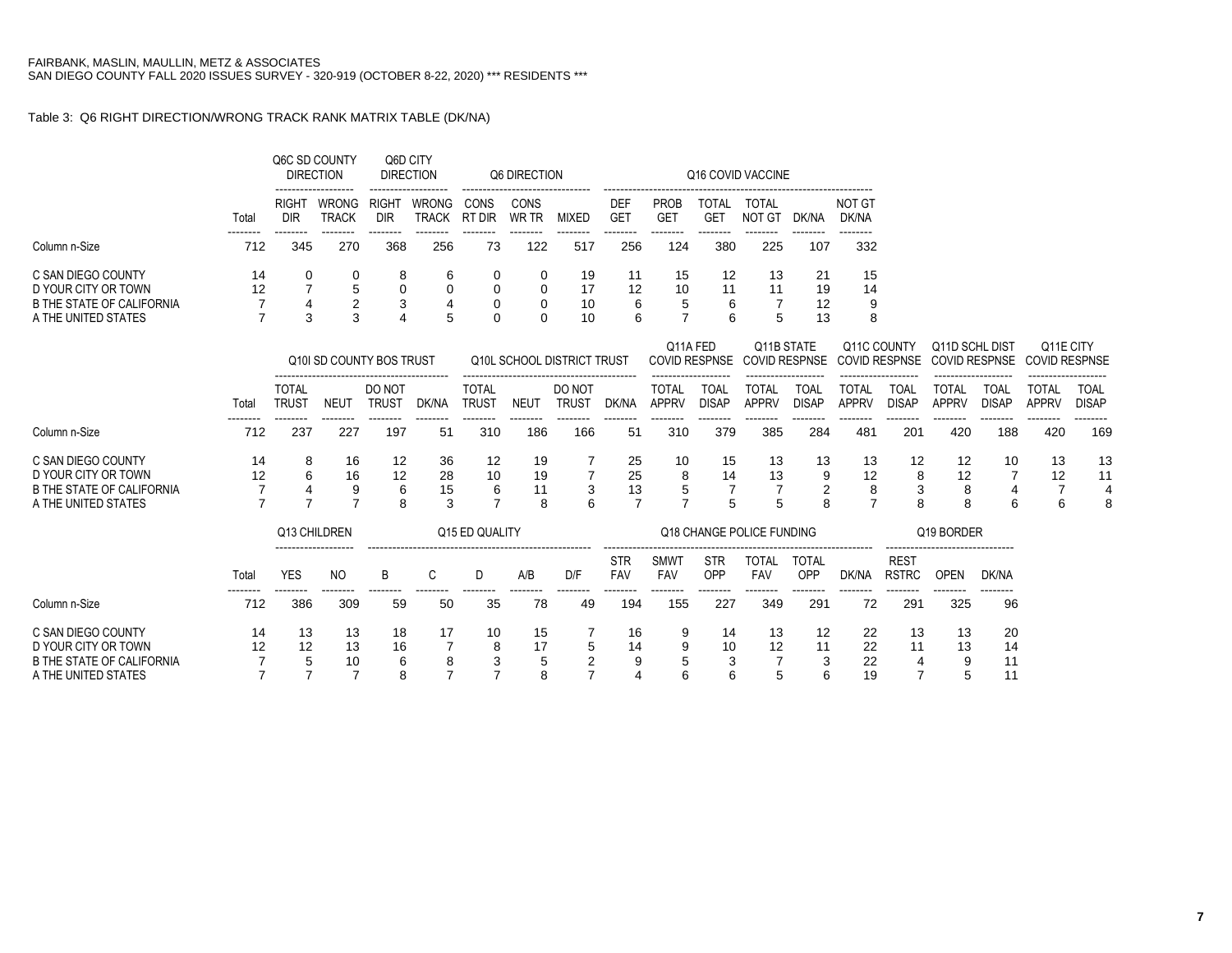## Table 3: Q6 RIGHT DIRECTION/WRONG TRACK RANK MATRIX TABLE (DK/NA)

|                                                                                                      |          |                           |                                  | Q20 RE-OPEN BORDER              |                              |                         |                    |                            |                           | <b>Q21 EMPLOYMENT STATUS</b> |                     |                                |                            |                            |                                 | <b>Q22 EDUCATION</b> |                             |                           |                |                          |
|------------------------------------------------------------------------------------------------------|----------|---------------------------|----------------------------------|---------------------------------|------------------------------|-------------------------|--------------------|----------------------------|---------------------------|------------------------------|---------------------|--------------------------------|----------------------------|----------------------------|---------------------------------|----------------------|-----------------------------|---------------------------|----------------|--------------------------|
|                                                                                                      | Total    | STR<br>FAV                | <b>SMWT</b><br>FAV               | <b>STR</b><br>OPP               | <b>TOTAL</b><br>FAV          | <br><b>TOTAL</b><br>OPP | DK/NA              | <b>FULL</b><br><b>TIME</b> | PART<br><b>TIME</b>       | <b>FRLGD</b><br><b>UNEMP</b> | RE<br><b>TIRED</b>  | <b>WORK</b><br><b>ING</b>      | <b>NOT</b><br><b>WRKNG</b> | HS OR<br>LESS              | SOME<br>COLL                    | COLL<br>GRAD         | POST<br>GRAD                | NON-<br>COLL              | COLL+          |                          |
| Column n-Size                                                                                        | 712      | 153                       | 128                              | 228                             | 280                          | 359                     | 72                 | 417                        | 64                        | 52                           | 129                 | 481                            | 214                        | 86                         | 270                             | 221                  | --------<br>128             | 356                       | 349            |                          |
| C SAN DIEGO COUNTY<br>D YOUR CITY OR TOWN<br><b>B THE STATE OF CALIFORNIA</b>                        | 14<br>12 | 13<br>9<br>6              | 10<br>4                          | 10<br>10<br>$\overline{4}$      | 12<br>8<br>5                 | 12<br>12                | 27<br>28<br>16     | 9<br>10<br>$\overline{4}$  | 32<br>19<br>15            | 15<br>16<br>13               | 16<br>14<br>8       | 12<br>11<br>6                  | 14<br>13<br>8              | 19<br>22<br>11             | 14<br>9<br>9                    | 9<br>10<br>3         | 15<br>15                    | 15<br>13<br>9             | 11<br>12       |                          |
| A THE UNITED STATES                                                                                  |          | 5                         | 6                                | 6                               |                              | $\overline{7}$          | 13                 | 5                          | 10                        | 10                           | 9                   | 6                              | 8                          | 10                         | 8                               | 5                    | 5                           | 9                         | 5              |                          |
|                                                                                                      |          |                           |                                  |                                 | Q23 IDEOLOGY                 |                         |                    |                            |                           |                              |                     | Q24 PARTY SELF-ID              |                            |                            |                                 |                      |                             | <b>QB RACE/ETHNICITY</b>  |                |                          |
|                                                                                                      | Total    | <b>VERY</b><br><b>LIB</b> | SMWT<br>LIB                      | <b>SMWT</b><br>CONS             | <b>VERY</b><br>CONS          | LIB                     | <b>MOD</b>         | CONS                       | <b>STR</b><br><b>DEM</b>  | NS/LN<br><b>DEM</b>          | NS/LN<br><b>REP</b> | <b>STR</b><br><b>REP</b>       | <b>DEM</b>                 | IND                        | <b>REP</b>                      | <b>WHITE</b>         | LATNO                       | <b>AFR</b><br><b>AMER</b> | <b>ASIAN</b>   | <b>POC</b>               |
| Column n-Size                                                                                        | 712      | <br>91                    | --------<br>67                   | .<br>78                         | --------<br>74               | --------<br>158         | --------<br>321    | --------<br>153            | --------<br>153           | --------<br>139              | --------<br>86      | --------<br>12 <sup>1</sup>    | --------<br>292            | .<br>213                   | --------<br>207                 | 335                  | --------<br>185             | 50                        | --------<br>71 | .<br>342                 |
| C SAN DIEGO COUNTY<br>D YOUR CITY OR TOWN<br><b>B THE STATE OF CALIFORNIA</b><br>A THE UNITED STATES | 14<br>12 | 9<br>8<br>6               | 22<br>20<br>11<br>$\overline{7}$ | 7<br>12<br>$\overline{2}$<br>11 | 11<br>10<br>$\mathbf 0$<br>6 | 15<br>13<br>8           | 13<br>10<br>6      | 9<br>11<br>8               | 15<br>11<br>9<br>$\Delta$ | 14<br>16<br>8                | 14<br>14<br>3<br>12 | 11<br>9<br>2<br>$\overline{7}$ | 14<br>14<br>8<br>3         | 14<br>12<br>10<br>11       | 12<br>11<br>$\overline{c}$<br>9 | 16<br>15<br>8<br>8   | 9<br>8<br>3<br>5            | 15<br>13<br>9<br>10       | 12<br>9<br>5   | 11<br>9<br>6             |
|                                                                                                      |          | Q5 GENDER                 |                                  |                                 |                              |                         |                    |                            | Q4 AGE                    |                              |                     |                                |                            |                            | A/B SPLIT                       |                      | MODE OF<br><b>INTERVIEW</b> |                           | QA CELL PHONE  |                          |
|                                                                                                      | Total    | <b>MEN</b>                | <b>WOMEN</b>                     | 18-29                           | 30-39                        | 40-49                   | 50-64              | 65-74                      | $75+$                     | 18-49                        | $50+$               | $65+$                          | 18-39                      | 40-64                      | A                               | B                    | <b>PHONE</b>                | ON<br>LINE                | <b>YES</b>     | <b>NO</b>                |
| Column n-Size                                                                                        | 712      | 349                       | 346                              | 114                             | 135                          | 135                     | 185                | 77                         | 51                        | 384                          | 313                 | 128                            | 249                        | 320                        | 356                             | 356                  | 358                         | 354                       | 241            | 117                      |
| C SAN DIEGO COUNTY<br>D YOUR CITY OR TOWN<br><b>B THE STATE OF CALIFORNIA</b>                        | 14<br>12 | 13<br>11<br>5             | 14<br>14<br>9<br>$\overline{7}$  | 9<br>11<br>5                    | 10<br>10<br>9                | 15<br>10                | 16<br>16<br>9<br>7 | 16<br>15<br>5              | 16<br>14<br>10            | 12<br>10<br>6                | 16<br>15<br>8       | 16<br>15<br>7                  | 10<br>10                   | 16<br>14<br>$\overline{7}$ | 16<br>14<br>8                   | 11<br>11             | 6                           | 20<br>19<br>10            |                | 6<br>6<br>$\overline{2}$ |
| A THE UNITED STATES                                                                                  |          | 8                         |                                  | 6                               | 3                            |                         |                    | 8                          | 12                        |                              | 8                   | 10                             | $\overline{4}$             | 8                          | 8                               | 6                    | 5                           | 10                        |                |                          |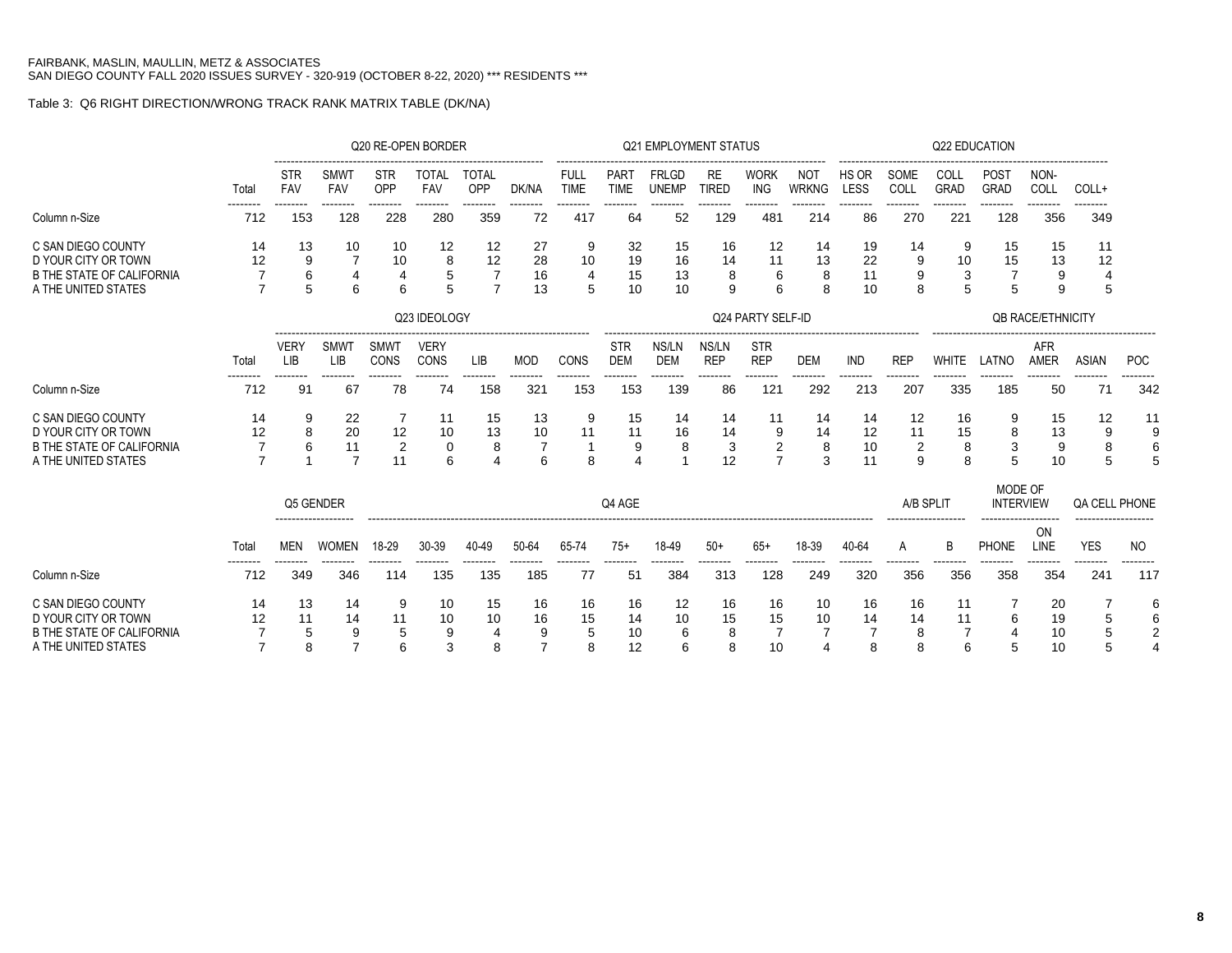## Table 3: Q6 RIGHT DIRECTION/WRONG TRACK RANK MATRIX TABLE (DK/NA)

|                                                  |                  |                                                                                                                    |                 | <b>GENDER BY AGE</b>  |                 |                          |                        |                | <b>PARTY BY GENDER</b> |                          |                         |                 |                     |                     | PARTY BY AGE                |                     |                        |                       | <b>EDUCATION BY AGE</b>                                                    |                           |                 |
|--------------------------------------------------|------------------|--------------------------------------------------------------------------------------------------------------------|-----------------|-----------------------|-----------------|--------------------------|------------------------|----------------|------------------------|--------------------------|-------------------------|-----------------|---------------------|---------------------|-----------------------------|---------------------|------------------------|-----------------------|----------------------------------------------------------------------------|---------------------------|-----------------|
|                                                  | Total            | <b>MEN</b><br>18-49                                                                                                | MEN<br>$50+$    | WOMEN<br>18-49        | WOMEN<br>$50+$  | <b>DEM</b><br><b>MEN</b> | <b>DEM</b><br>WOMEN    | IND<br>MEN     | <b>IND</b><br>WOMEN    | <b>REP</b><br><b>MEN</b> | <b>REP</b><br>WOMEN     | DEM<br>18-49    | <b>DEM</b><br>$50+$ | IND<br>18-49        | IND<br>$50+$                | <b>REP</b><br>18-49 | <b>REF</b><br>$50+$    | <b>NCOLL</b><br>18-49 | <b>NCOLL</b><br>$50+$                                                      | COLL+<br>18-49            | COLL+<br>$50+$  |
| Column n-Size                                    | ---------<br>712 | --------<br>190                                                                                                    | --------<br>151 | --------<br>189       | --------<br>151 | --------<br>120          | --------<br>168        | --------<br>96 | --------<br>109        | --------<br>132          | --------<br>69          | --------<br>166 | --------<br>121     | --------<br>129     | --------<br>77              | --------<br>90      | --------<br>116        | --------<br>187       | --------<br>163                                                            | --------<br>196           | --------<br>145 |
| C SAN DIEGO COUNTY<br>D YOUR CITY OR TOWN        | 14<br>12         | 8                                                                                                                  | 16<br>15        | 12<br>13              | 16<br>17        | 12<br>10                 | 16<br>17               | 12             | 12<br>12               | 12                       | 13<br>13                | 13<br>14        | 15<br>14            | 13<br>ŏ             | 17<br>19                    | 6<br>ŏ              | 17<br>14               | 14                    | 17<br>17                                                                   |                           | 15<br>13        |
| B THE STATE OF CALIFORNIA<br>A THE UNITED STATES |                  |                                                                                                                    | ŏ<br>9          | 9                     | 9<br>8          | 8                        | 9<br>2                 | 10             | 14<br>12               | 9                        | 9                       | ົ               | 9                   |                     | 14<br>12                    | 6                   |                        |                       | 10                                                                         |                           |                 |
|                                                  |                  |                                                                                                                    |                 | <b>WORKING BY AGE</b> |                 |                          | WHITES BY IDEOLOGY<br> |                |                        |                          | SUPERVISORIAL DISTRICTS |                 |                     |                     | <b>CITY</b>                 |                     |                        |                       | SAN DIEGO CITY<br><b>COUNCIL ZONES</b><br>-------------------------------- |                           |                 |
|                                                  | Total            | WRKNG<br>NT WK<br>WRKNG<br>NT WK<br>18-39<br>18-39<br>$40+$<br>40+<br>--------<br>--------<br>--------<br>-------- |                 |                       |                 | LIB                      | MOD                    | CONS           |                        |                          |                         |                 | - 5                 | SAN<br><b>DIFGO</b> | <b>OTHER</b><br><b>CITY</b> | <b>UNINC</b>        | <b>TOTAL</b><br>NOT SD | COAST                 | SOUTH<br>EAS <sup>-</sup>                                                  | NORTH<br>EAS <sup>-</sup> |                 |
| Column n-Size                                    | --------<br>712  | 206<br>264<br>170<br>42                                                                                            |                 |                       |                 | --------<br>81           | --------<br>144        | --------<br>89 | --------<br>122        | -------<br>152           | --------<br>131         | --------<br>186 | --------<br>121     | --------<br>306     | --------<br>325             | --------<br>81      | --------<br>406        | --------<br>58        | --------<br>81                                                             | --------<br>77            |                 |

#### C SAN DIEGO COUNTY 14 11 14 4 17 16 15 9 12 12 12 16 15 13 15 12 14 8 20 9 D YOUR CITY OR TOWN 12 12 12 5 16 14 13 14 6 12 16 13 15 12 13 11 12 10 14 9 0 YOUR CITY OR TOWN 12 12 12 5 16 14 13 14 6 12 16 13 15 12 13 11 12 10 14 9<br>B THE STATE OF CALIFORNIA 7 7 4 5 9 7 9 1 8 4 6 10 6 9 6 7 6 0 16 5<br>A THE UNITED STATES 7 5 7 2 9 1 8 11 7 7 4 8 9 6 7 8 7 5 11 4 A THE UNITED STATES 7 5 7 2 9 1 8 11 7 7 4 8 9 6 7 8 7 5 11 4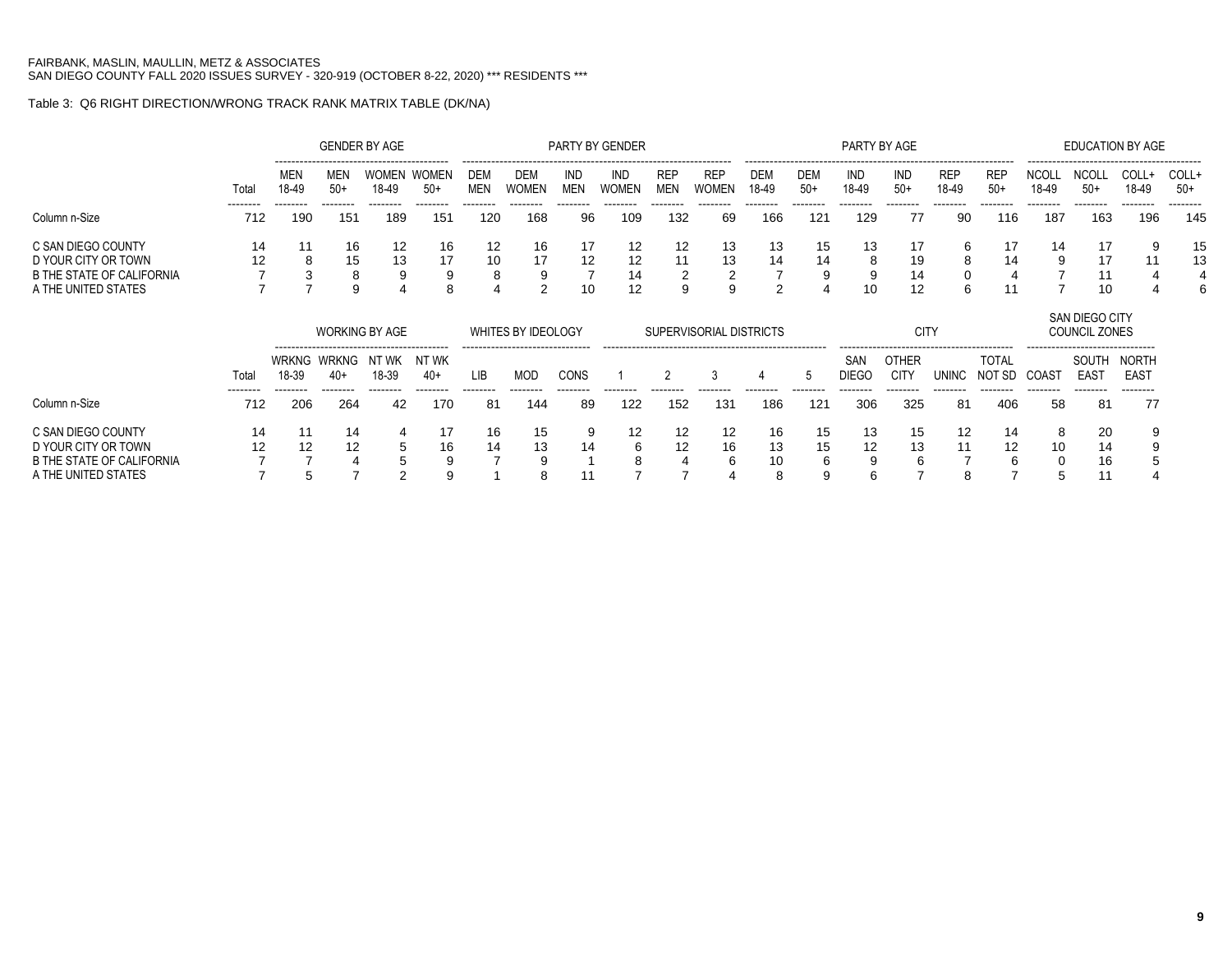#### Table 4: Q9 SAN DIEGO AREA ISSUES AND PROBLEMS RANK MATRIX TABLE (EXTREMELY SERIOUS)

|                                    |       |                     | Q6C SD COUNTY<br><b>DIRECTION</b> |                     | Q6D CITY<br><b>DIRECTION</b> |                | Q6 DIRECTION  |                            |                          |                    |                            | Q16 COVID VACCINE      |                 |                        |                 |                      |                 |                      |                 |
|------------------------------------|-------|---------------------|-----------------------------------|---------------------|------------------------------|----------------|---------------|----------------------------|--------------------------|--------------------|----------------------------|------------------------|-----------------|------------------------|-----------------|----------------------|-----------------|----------------------|-----------------|
|                                    | Total | RIGHT<br><b>DIR</b> | WRONG<br><b>TRACK</b>             | RIGHT<br><b>DIR</b> | WRONG<br><b>TRACK</b>        | CONS<br>RT DIR | CONS<br>WR TR | MIXED                      | <b>DEF</b><br><b>GET</b> | PROB<br><b>GET</b> | <b>TOTAL</b><br><b>GET</b> | <b>TOTAL</b><br>NOT GT | DK/NA           | <b>NOT GT</b><br>DK/NA |                 |                      |                 |                      |                 |
| Column n-Size                      | 712   | 345                 | 270                               | 368                 | 256                          | 73             | 122           | 517                        | 256                      | 124                | 380                        | 225                    | 107             | --------<br>332        |                 |                      |                 |                      |                 |
| A ECONOMIC IMPACT OF CV            | 51    | 47                  | 58                                | 50                  | 53                           | 43             | 60            | 50                         | 51                       | 41                 | 48                         | 56                     | 52              | 54                     |                 |                      |                 |                      |                 |
| C COST OF HOUSING AND RENT         | 50    | 46                  | 54                                | 45                  | 56                           | 43             | 58            | 49                         | 42                       | 48                 | 44                         | 57                     | 55              | 57                     |                 |                      |                 |                      |                 |
| N WILDFIRES                        | 44    | 40                  | 45                                | 42                  | 43                           | 22             | 44            | 47                         | 51                       | 32                 | 44                         | 39                     | 56              | 44                     |                 |                      |                 |                      |                 |
| <b>H HOMELESSNESS</b>              | 43    | 36                  | 52                                | 33                  | 58                           | 21             | 62            | 41                         | 42                       | 33                 | 39                         | 49                     | 41              | 46                     |                 |                      |                 |                      |                 |
| B THE HEALTH IMPACT OF CV          | 36    | 37                  | 37                                | 34                  | 38                           | 31             | 41            | 36                         | 44                       | 31                 | 40                         | 31                     | 36              | 33                     |                 |                      |                 |                      |                 |
| <b>D CLIMATE CHANGE</b>            | 32    | 32                  | 33                                | 33                  | 31                           | 16             | 36            | 34                         | 33                       | 29                 | 32                         | 28                     | 41              | 33                     |                 |                      |                 |                      |                 |
| J RACIAL DISCRIMINATION/BIAS       | 29    | 27                  | 31                                | 27                  | 29                           | 6              | 40            | 30                         | 31                       | 12                 | 25                         | 35                     | 36              | 35                     |                 |                      |                 |                      |                 |
| F ECONOMIC OPPORTUNITY             | 28    | 24                  | 37                                | 23                  | 38                           | 22             | 40            | 26                         | 26                       | 25                 | 25                         | 27                     | 39              | 31                     |                 |                      |                 |                      |                 |
| L POLLUTION                        | 26    | 26                  | 24                                | 27                  | 21                           | 9              | 32            | 27                         | 32                       | 13                 | 26                         | 24                     | 34              | 27                     |                 |                      |                 |                      |                 |
| <b>G QUALITY OF K-12 EDUCATION</b> | 26    | 20                  | 34                                | 23                  | 30                           | 18             | 35            | 24                         | 25                       | 25                 | 25                         | 25                     | 28              | 26                     |                 |                      |                 |                      |                 |
| <b>M TRAFFIC</b>                   | 23    | 18                  | 31                                | 19                  | 30                           | 22             | 38            | 20                         | 21                       | 30                 | 24                         | 24                     | 16              | 22                     |                 |                      |                 |                      |                 |
| E POLICE MISTREATMENT              | 21    | 18                  | 23                                | 18                  | 22                           | 17             | 25            | 21                         | 18                       | 32                 | 23                         | 19                     | 21              | 19                     |                 |                      |                 |                      |                 |
| K CRIME. GANGS. AND DRUGS          | 20    | 16                  | 26                                | 15                  | 26                           | 20             | 32            | 17                         | 19                       | 15                 | 18                         | 24                     | 20              | 23                     |                 |                      |                 |                      |                 |
| <b>I PUBLIC TRANSPORTATION</b>     | 13    | 12                  | 17                                | 13                  | 15                           | 19             | 18            | 10                         | 6                        | 30                 | 14                         | 14                     | 8               | 12                     |                 |                      |                 |                      |                 |
|                                    |       |                     |                                   |                     |                              |                |               |                            |                          |                    | Q11A FED                   | Q11B STATE             |                 | Q11C COUNTY            |                 | Q11D SCHL DIST       |                 | Q11E CITY            |                 |
|                                    |       |                     | Q10I SD COUNTY BOS TRUST          |                     |                              |                |               | Q10L SCHOOL DISTRICT TRUST |                          |                    | <b>COVID RESPNSE</b>       | <b>COVID RESPNSE</b>   |                 | <b>COVID RESPNSE</b>   |                 | <b>COVID RESPNSE</b> |                 | <b>COVID RESPNSE</b> |                 |
|                                    |       | <b>TOTAL</b>        |                                   | DO NOT              |                              | <b>TOTAL</b>   |               | DO NOT                     |                          | <b>TOTAL</b>       | <b>TOAL</b>                | <b>TOTAL</b>           | <b>TOAL</b>     | <b>TOTAL</b>           | <b>TOAL</b>     | <b>TOTAL</b>         | <b>TOAL</b>     | <b>TOTAL</b>         | <b>TOAL</b>     |
|                                    | Total | <b>TRUST</b>        | <b>NEUT</b>                       | <b>TRUST</b>        | DK/NA                        | <b>TRUST</b>   | <b>NEUT</b>   | <b>TRUST</b>               | DK/NA                    | <b>APPRV</b>       | <b>DISAP</b>               | <b>APPRV</b>           | <b>DISAP</b>    | <b>APPRV</b>           | <b>DISAP</b>    | <b>APPRV</b>         | <b>DISAP</b>    | <b>APPRV</b>         | <b>DISAP</b>    |
| Column n-Size                      | 712   | 237                 | --------<br>227                   | 197                 | 51                           | 310            | 186           | 166                        | 51                       | 310                | --------<br>379            | 385                    | --------<br>284 | --------<br>481        | --------<br>201 | 420                  | --------<br>188 | --------<br>420      | --------<br>169 |
| A ECONOMIC IMPACT OF CV            | 51    | 50                  | 52                                | 55                  | 40                           | 52             | 45            | 57                         | 49                       | 46                 | 55                         | 52                     | 50              | 48                     | 60              | 50                   | 57              | 47                   | 64              |
| C COST OF HOUSING AND RENT         | 50    | 37                  | 57                                | 57                  | 47                           | 47             | 59            | 44                         | 50                       | 39                 | 58                         | 52                     | 45              | 49                     | 52              | 52                   | 44              | 47                   | 58              |
| N WILDFIRES                        | 44    | 30                  | 52                                | 50                  | 61                           | 44             | 52            | 37                         | 44                       | 31                 | 55                         | 51                     | 34              | 44                     | 43              | 45                   | 33              | 40                   | 45              |
| <b>H HOMELESSNESS</b>              | 43    | 27                  | 56                                | 46                  | 37                           | 44             | 37            | 46                         | 44                       | 28                 | 54                         | 41                     | 45              | 39                     | 53              | 41                   | 48              | 38                   | 56              |
| B THE HEALTH IMPACT OF CV          | 36    | 39                  | 38                                | 32                  | 32                           | 43             | 36            | 23                         | 41                       | 22                 | 49                         | 44                     | 27              | 36                     | 38              | 40                   | 27              | 36                   | 39              |
| D CLIMATE CHANGE                   | 32    | 29                  | 38                                | 28                  | 39                           | 38             | 36            | 17                         | 33                       | 16                 | 46                         | 40                     | 22              | 33                     | 30              | 34                   | 24              | 33                   | 30              |
| J RACIAL DISCRIMINATION/BIAS       | 29    | 25                  | 35                                | 26                  | 39                           | 34             | 31            | 17                         | 39                       | 15                 | 41                         | 33                     | 19              | 26                     | 34              | 32                   | 19              | 25                   | 39              |
| F ECONOMIC OPPORTUNITY             | 28    | 20                  | 38                                | 26                  | 25                           | 26             | 31            | 31                         | 19                       | 21                 | 35                         | 24                     | 32              | 27                     | 30              | 29                   | 29              | 23                   | 33              |
| L POLLUTION                        | 26    | 25                  | 27                                | 27                  | 25                           | 27             | 27            | 24                         | 27                       | 19                 | 33                         | 29                     | 22              | 25                     | 28              | 26                   | 23              | 23                   | 31              |

L POLLUTION 26 25 27 27 25 27 27 24 27 19 33 29 22 25 28 26 23 23 31 G QUALITY OF K-12 EDUCATION 26 19 30 28 21 23 20 38 19 20 31 23 29 24 29 24 32 21 33 M TRAFFIC 23 20 24 28 13 22 24 29 3 21 25 23 26 19 33 24 26 19 34 E POLICE MISTREATMENT 21 16 27 18 26 26 21 10 28 10 30 27 15 22 19 25 13 22 19 K CRIME, GANGS, AND DRUGS 20 19 17 27 7 16 17 29 23 22 18 16 27 16 30 16 29 17 29 I PUBLIC TRANSPORTATION 13 15 11 15 4 15 11 10 15 11 16 12 15 11 18 12 12 11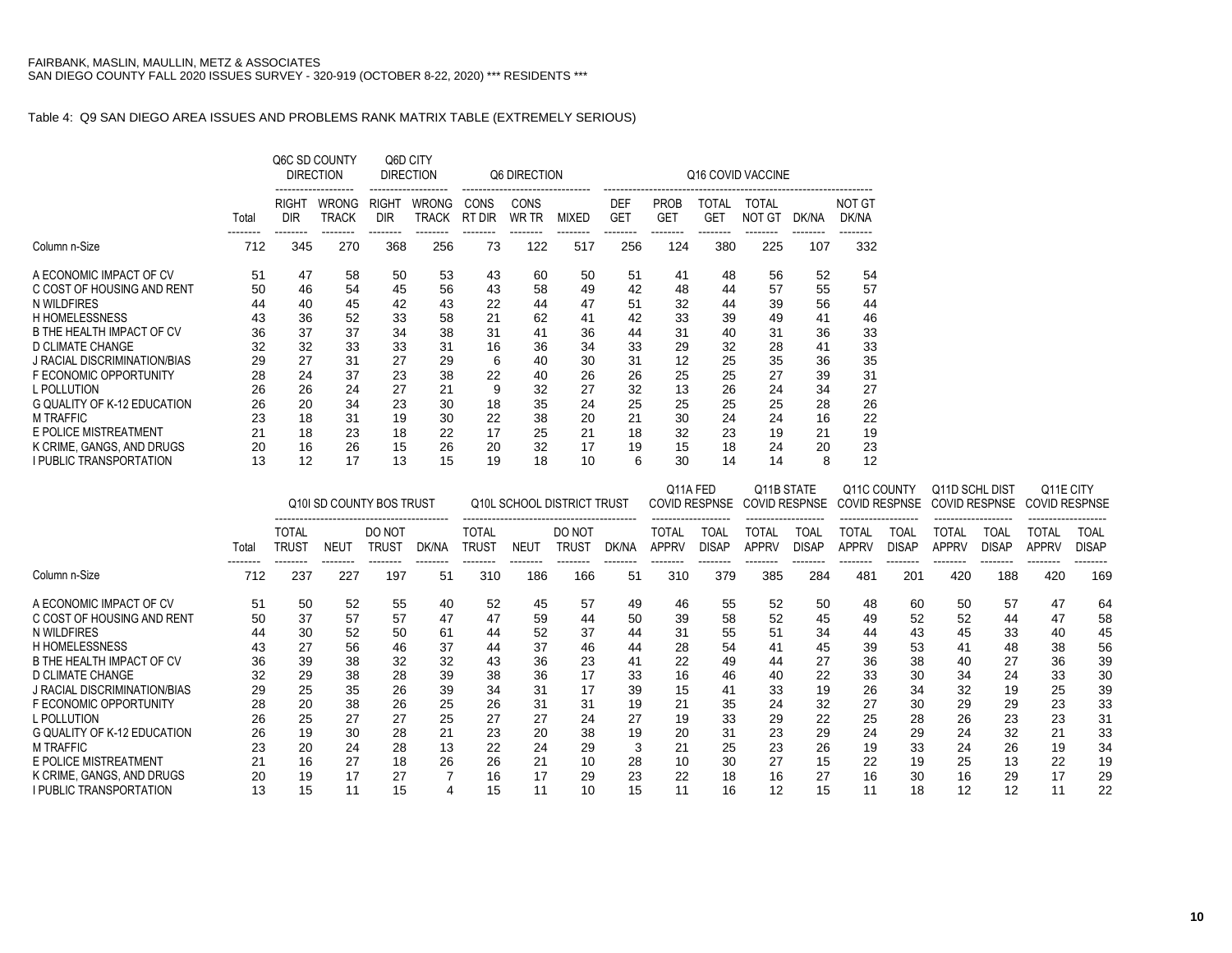I PUBLIC TRANSPORTATION

### Table 4: Q9 SAN DIEGO AREA ISSUES AND PROBLEMS RANK MATRIX TABLE (EXTREMELY SERIOUS)

|                                     |       | Q13 CHILDREN |                |                |                     | Q15 ED QUALITY  |       |                |                            |                              |                   | Q18 CHANGE POLICE FUNDING |                     |             |                             | Q19 BORDER    |             |             |       |
|-------------------------------------|-------|--------------|----------------|----------------|---------------------|-----------------|-------|----------------|----------------------------|------------------------------|-------------------|---------------------------|---------------------|-------------|-----------------------------|---------------|-------------|-------------|-------|
|                                     | Total | <b>YES</b>   | N <sub>O</sub> | B              | C                   | D               | A/B   | D/F            | <b>STR</b><br>FAV          | SMWT<br>FAV                  | <b>STR</b><br>OPP | <b>TOTAL</b><br>FAV       | <b>TOTAL</b><br>OPP | DK/NA       | <b>REST</b><br><b>RSTRC</b> | <b>OPEN</b>   | DK/NA       |             |       |
| Column n-Size                       | 712   | 386          | 309            | 59             | 50                  | 35              | 78    | 49             | 194                        | 155                          | 227               | 349                       | 291                 | 72          | 291                         | 325           | 96          |             |       |
| A ECONOMIC IMPACT OF CV             | 51    | 54           | 47             | 54             | 54                  | 49              | 55    | 52             | 59                         | 37                           | 53                | 49                        | 54                  | 49          | 54                          | 49            | 49          |             |       |
| C COST OF HOUSING AND RENT          | 50    | 50           | 49             | 62             | 48                  | 51              | 62    | 50             | 62                         | 52                           | 37                | 58                        | 41                  | 46          | 45                          | 52            | 58          |             |       |
| N WILDFIRES                         | 44    | 44           | 44             | 35             | 39                  | 16              | 33    | 34             | 58                         | 40                           | 34                | 50                        | 34                  | 53          | 37                          | 50            | 47          |             |       |
| <b>H HOMELESSNESS</b>               | 43    | 44           | 39             | 42             | 36                  | 55              | 42    | 58             | 57                         | 34                           | 36                | 47                        | 39                  | 42          | 44                          | 40            | 47          |             |       |
| B THE HEALTH IMPACT OF CV           | 36    | 35           | 39             | 37             | 32                  | 16              | 43    | 14             | 61                         | 30                           | 21                | 47                        | 24                  | 35          | 32                          | 42            | 30          |             |       |
| D CLIMATE CHANGE                    | 32    | 29           | 37             | 23             | 36                  | 21              | 28    | 16             | 57                         | 33                           | 12                | 47                        | 14                  | 35          | 21                          | 44            | 28          |             |       |
| <b>J RACIAL DISCRIMINATION/BIAS</b> | 29    | 24           | 37             | 15             | 24                  | $\mathbf 0$     | 32    | $\overline{7}$ | 50                         | 22                           | 13                | 38                        | 15                  | 41          | 18                          | 33            | 48          |             |       |
| F ECONOMIC OPPORTUNITY              | 28    | 25           | 32             | 44             | 34                  | 28              | 39    | 36             | 41                         | 24                           | 21                | 33                        | 22                  | 31          | 25                          | 30            | 30          |             |       |
| L POLLUTION                         | 26    | 23           | 30             | 14             | 27                  | 3               | 17    | 17             | 42                         | 18                           | 21                | 31                        | 20                  | 22          | 26                          | 26            | 30          |             |       |
| <b>G QUALITY OF K-12 EDUCATION</b>  | 26    | 27           | 23             | 39             | 32                  | 53              | 34    | 58             | 34                         | 30                           | 24                | 32                        | 23                  | 13          | 28                          | 24            | 23          |             |       |
| <b>M TRAFFIC</b>                    | 23    | 22           | 25             | 24             | 31                  | $\overline{7}$  | 26    | 18             | 30                         | 21                           | 25                | 26                        | 22                  | 6           | 26                          | 22            | 15          |             |       |
| E POLICE MISTREATMENT               | 21    | 23           | 19             | 40             | 33                  | 24              | 37    | 30             | 43                         | 25                           | 6                 | 35                        | 9                   | 15          | 14                          | 26            | 25          |             |       |
| K CRIME, GANGS, AND DRUGS           | 20    | 17           | 23             | 8              | 15                  | 12              | 11    | 29             | 20                         | 14                           | 26                | 17                        | 23                  | 19          | 25                          | 16            | 17          |             |       |
| <b>I PUBLIC TRANSPORTATION</b>      | 13    | 11           | 15             | 21             | $\overline{7}$      | 16              | 23    | 14             | 23                         | 16                           | 6                 | 20                        | 8                   | 6           | 8                           | 15            | 22          |             |       |
|                                     |       |              |                |                | Q20 RE-OPEN BORDER  |                 |       |                |                            | <b>Q21 EMPLOYMENT STATUS</b> |                   |                           |                     |             |                             | Q22 EDUCATION |             |             |       |
|                                     |       | <b>STR</b>   | <b>SMWT</b>    | <b>STR</b>     |                     |                 |       | <b>FULL</b>    |                            | <b>FRLGD</b>                 | <b>RE</b>         | <b>WORK</b>               | <b>NOT</b>          | HS OR       | SOME                        | COLL          | <b>POST</b> | NON-        |       |
|                                     | Total | FAV          | <b>FAV</b>     | OPP            | <b>TOTAL</b><br>FAV | TOTAL<br>OPP    | DK/NA | <b>TIME</b>    | <b>PART</b><br><b>TIME</b> | <b>UNEMP</b>                 | <b>TIRED</b>      | <b>ING</b>                | <b>WRKNG</b>        | <b>LESS</b> | COLL                        | <b>GRAD</b>   | <b>GRAD</b> | COLL        | COLL+ |
| Column n-Size                       | 712   | 153          | 128            | -------<br>228 | --------<br>280     | --------<br>359 | 72    | <br>417        | 64                         | 52                           | -------<br>129    | --------<br>481           | 214                 | 86          | 270                         | 221           | .<br>128    | ----<br>356 | 349   |
| A ECONOMIC IMPACT OF CV             | 51    | 55           | 39             | 58             | 47                  | 54              | 52    | 48             | 53                         | 73                           | 49                | 49                        | 56                  | 55          | 51                          | 48            | 54          | 52          | 50    |
| C COST OF HOUSING AND RENT          | 50    | 54           | 40             | 48             | 48                  | 49              | 60    | 50             | 53                         | 50                           | 41                | 50                        | 48                  | 48          | 60                          | 44            | 38          | 57          | 42    |
| N WILDFIRES                         | 44    | 42           | 35             | 50             | 38                  | 47              | 56    | 40             | 48                         | 52                           | 56                | 41                        | 53                  | 48          | 44                          | 40            | 51          | 45          | 44    |
| <b>H HOMELESSNESS</b>               | 43    | 45           | 35             | 40             | 41                  | 43              | 46    | 40             | 43                         | 41                           | 42                | 40                        | 47                  | 15          | 51                          | 39            | 46          | 44          | 41    |
| B THE HEALTH IMPACT OF CV           | 36    | 41           | 19             | 43             | 31                  | 39              | 45    | 35             | 34                         | 49                           | 34                | 35                        | 40                  | 25          | 39                          | 35            | 40          | 36          | 37    |
| D CLIMATE CHANGE                    | 32    | 39           | 24             | 30             | 32                  | 30              | 41    | 32             | 39                         | 35                           | 28                | 33                        | 31                  | 17          | 31                          | 35            | 40          | 28          | 37    |
| J RACIAL DISCRIMINATION/BIAS        | 29    | 39           | 22             | 27             | 31                  | 26              | 42    | 29             | 37                         | 42                           | 17                | 30                        | 28                  | 33          | 31                          | 24            | 31          | 32          | 27    |
| F ECONOMIC OPPORTUNITY              | 28    | 30           | 29             | 27             | 29                  | 27              | 29    | 32             | 21                         | 39                           | 14                | 30                        | 23                  | 28          | 35                          | 22            | 24          | 34          | 22    |
| L POLLUTION                         | 26    | 33           | 19             | 32             | 26                  | 26              | 30    | 25             | 35                         | 24                           | 22                | 27                        | 26                  | 20          | 23                          | 29            | 33          | 23          | 30    |
| <b>G QUALITY OF K-12 EDUCATION</b>  | 26    | 23           | 16             | 27             | 20                  | 25              | 47    | 30             | 26                         | 16                           | 15                | 30                        | 17                  | 9           | 35                          | 21            | 23          | 30          | 22    |
| <b>M TRAFFIC</b>                    | 23    | 20           | 17             | 27             | 18                  | 25              | 32    | 24             | 22                         | 31                           | 17                | 24                        | 21                  | 26          | 25                          | 22            | 17          | 25          | 20    |
| E POLICE MISTREATMENT               | 21    | 33           | 13             | 18             | 25                  | 18              | 21    | 23             | 25                         | 12                           | 13                | 23                        | 17                  | 8           | 28                          | 16            | 22          | 24          | 18    |
| K CRIME. GANGS. AND DRUGS           | 20    | 19           | 10             | 27             | 15                  | 23              | 25    | 22             | 9                          | 32                           | 14                | 20                        | 18                  | 15          | 22                          | 24            | 12          | 20          | 20    |

K CRIME, GANGS, AND DRUGS 20 19 10 27 15 23 25 22 9 32 14 20 18 15 22 24 12 20 20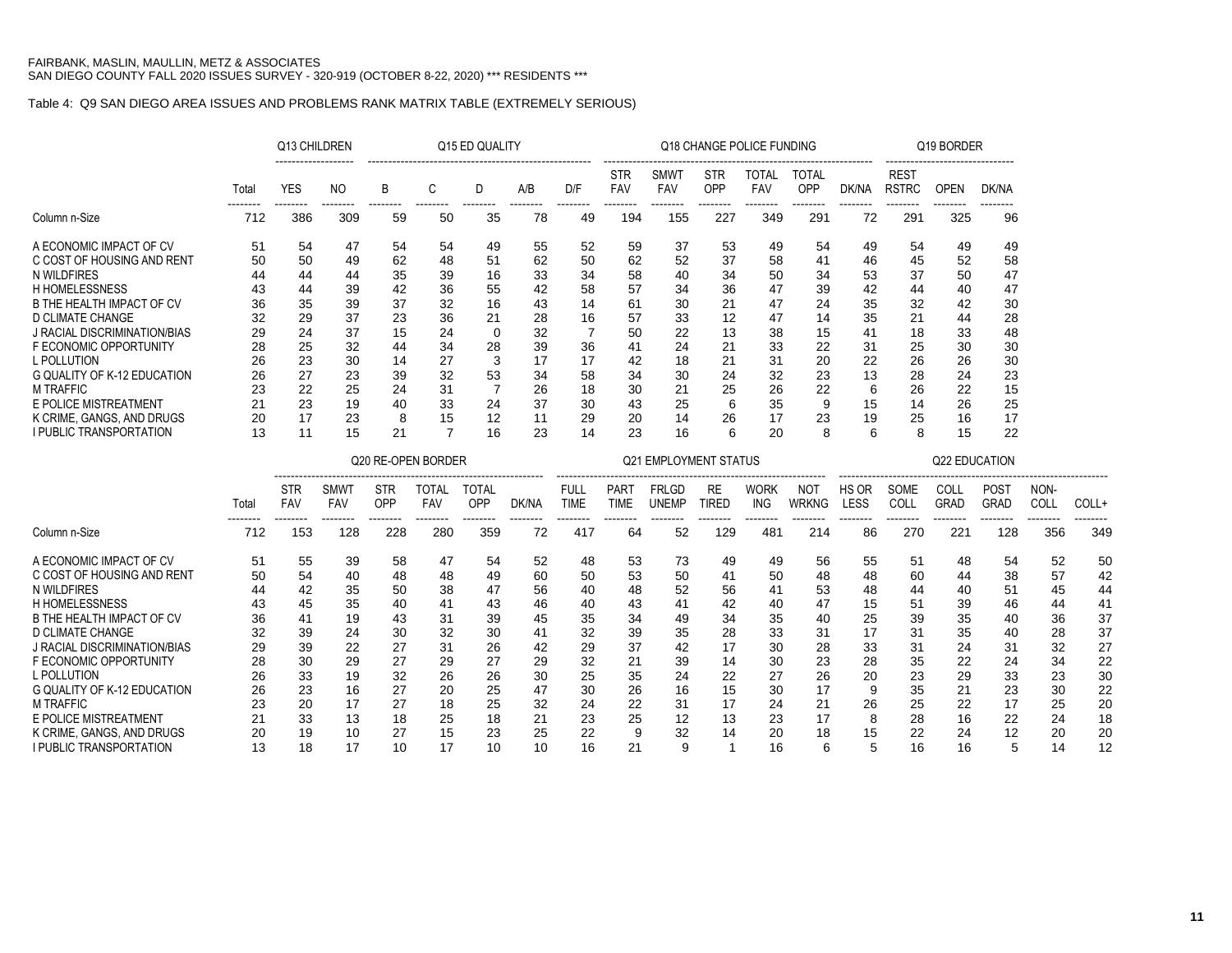## Table 4: Q9 SAN DIEGO AREA ISSUES AND PROBLEMS RANK MATRIX TABLE (EXTREMELY SERIOUS)

|                                    |       |                           |                    |                     | Q23 IDEOLOGY        |       |            |       |                          |                     |                     | Q24 PARTY SELF-ID        |            |            |                |              |                             | <b>QB RACE/ETHNICITY</b> |                      |            |
|------------------------------------|-------|---------------------------|--------------------|---------------------|---------------------|-------|------------|-------|--------------------------|---------------------|---------------------|--------------------------|------------|------------|----------------|--------------|-----------------------------|--------------------------|----------------------|------------|
|                                    | Total | <b>VERY</b><br><b>LIB</b> | <b>SMWT</b><br>LIB | SMWT<br><b>CONS</b> | <b>VERY</b><br>CONS | LIB   | <b>MOD</b> | CONS  | <b>STR</b><br><b>DEM</b> | NS/LN<br><b>DEM</b> | NS/LN<br><b>REP</b> | <b>STR</b><br><b>REP</b> | <b>DEM</b> | <b>IND</b> | <b>REP</b>     | <b>WHITE</b> | LATNO                       | AFR<br>AMER              | <b>ASIAN</b>         | <b>POC</b> |
| Column n-Size                      | 712   | 91                        | 67                 | 78                  | 74                  | 158   | 321        | 153   | 153                      | 139                 | 86                  | 121                      | 292        | 213        | 207            | 335          | 185                         | 50                       | 71                   | 342        |
| A ECONOMIC IMPACT OF CV            | 51    | 54                        | 50                 | 55                  | 57                  | 52    | 47         | 56    | 59                       | 46                  | 47                  | 59                       | 53         | 45         | 54             | 50           | 52                          | 55                       | 48                   | 52         |
| C COST OF HOUSING AND RENT         | 50    | 53                        | 64                 | 42                  | 32                  | 58    | 48         | 37    | 53                       | 58                  | 36                  | 38                       | 55         | 55         | 37             | 45           | 52                          | 56                       | 55                   | 54         |
| N WILDFIRES                        | 44    | 70                        | 47                 | 29                  | 21                  | 58    | 45         | 25    | 64                       | 56                  | 42                  | 28                       | 60         | 32         | 33             | 43           | 34                          | 63                       | 57                   | 45         |
| <b>H HOMELESSNESS</b>              | 43    | 51                        | 47                 | 35                  | 44                  | 49    | 41         | 39    | 48                       | 44                  | 23                  | 35                       | 46         | 51         | 30             | 36           | 44                          | 60                       | 44                   | 47         |
| B THE HEALTH IMPACT OF CV          | 36    | 52                        | 47                 | 18                  | 23                  | 50    | 39         | 20    | 48                       | 46                  | 26                  | 23                       | 47         | 34         | 24             | 33           | 38                          | 45                       | 52                   | 42         |
| <b>D CLIMATE CHANGE</b>            | 32    | 50                        | 60                 | $\overline{4}$      | 8                   | 54    | 33         | 6     | 50                       | 46                  | 12                  | 6                        | 48         | 34         | 8              | 29           | 36                          | 33                       | 42                   | 36         |
| J RACIAL DISCRIMINATION/BIAS       | 29    | 45                        | 45                 | 0                   | 17                  | 45    | 26         | 8     | 49                       | 37                  | 18                  | 11                       | 43         | 25         | 14             | 19           | 34                          | 49                       | 49                   | 40         |
| F ECONOMIC OPPORTUNITY             | 28    | 30                        | 29                 | 32                  | 22                  | 30    | 30         | 27    | 32                       | 30                  | 13                  | 24                       | 31         | 33         | 19             | 20           | 42                          | 38                       | 20                   | 34         |
| L POLLUTION                        | 26    | 41                        | 25                 | 21                  | 14                  | 33    | 25         | 18    | 40                       | 34                  | 18                  | 10                       | 37         | 24         | 13             | 22           | 31                          | 19                       | 37                   | 31         |
| <b>G QUALITY OF K-12 EDUCATION</b> | 26    | 22                        | 32                 | 20                  | 34                  | 26    | 25         | 27    | 31                       | 27                  | 21                  | 16                       | 29         | 28         | 18             | 22           | 33                          | 30                       | 14                   | 28         |
| <b>M TRAFFIC</b>                   | 23    | 17                        | 22                 | 19                  | 21                  | 19    | 25         | 20    | 20                       | 16                  | 19                  | 23                       | 18         | 30         | 22             | 16           | 23                          | 24                       | 42                   | 29         |
| E POLICE MISTREATMENT              | 21    | 41                        | 31                 | 3                   | 10                  | 38    | 20         | 7     | 35                       | 35                  | $\mathbf{1}$        | 7                        | 35         | 19         | $\overline{4}$ | 18           | 25                          | 34                       | 16                   | 23         |
| K CRIME, GANGS, AND DRUGS          | 20    | 21                        | 13                 | 27                  | 25                  | 17    | 15         | 26    | 18                       | $\overline{7}$      | 28                  | 24                       | 13         | 23         | 26             | 13           | 24                          | 21                       | 37                   | 26         |
| <b>I PUBLIC TRANSPORTATION</b>     | 13    | 30                        | 12                 | 5                   | 11                  | 24    | 11         | 8     | 19                       | 16                  | 7                   | $\overline{7}$           | 18         | 12         | 7              | 11           | 18                          | 26                       | 4                    | 16         |
|                                    |       |                           | Q5 GENDER          |                     |                     |       |            |       | Q4 AGE                   |                     |                     |                          |            |            | A/B SPLIT      |              | MODE OF<br><b>INTERVIEW</b> |                          | <b>QA CELL PHONE</b> |            |
|                                    | Total | MEN                       | <b>WOMEN</b>       | 18-29               | 30-39               | 40-49 | 50-64      | 65-74 | $75+$                    | 18-49               | $50+$               | $65+$                    | 18-39      | 40-64      | Α              | B            | <b>PHONE</b>                | <b>ON</b><br>LINE        | <b>YES</b>           | NO.        |
| Column n-Size                      | 712   | 349                       | 346                | 114                 | 135                 | 135   | 185        | 77    | 51                       | 384                 | 313                 | 128                      | 249        | 320        | 356            | 356          | 358                         | 354                      | 241                  | 117        |
| A ECONOMIC IMPACT OF CV            | 51    | 51                        | 51                 | 34                  | 51                  | 56    | 62         | 47    | 37                       | 48                  | 54                  | 43                       | 43         | 60         | 50             | 52           | 46                          | 56                       | 48                   | 43         |
| C COST OF HOUSING AND RENT         | 50    | 43                        | 58                 | 52                  | 50                  | 59    | 48         | 45    | 34                       | 54                  | 45                  | 40                       | 51         | 52         | 51             | 49           | 46                          | 53                       | 46                   | 48         |
| N WILDFIRES                        | 44    | 37                        | 51                 | 36                  | 47                  | 41    | 46         | 51    | 50                       | 42                  | 48                  | 50                       | 42         | 44         | $\mathbf 0$    | 44           | 34                          | 56                       | 36                   | 29         |
| <b>H HOMELESSNESS</b>              | 43    | 35                        | 49                 | 43                  | 35                  | 47    | 51         | 33    | 31                       | 42                  | 43                  | 32                       | 39         | 49         | 43             | $\Omega$     | 40                          | 44                       | 42                   | 38         |
| B THE HEALTH IMPACT OF CV          | 36    | 31                        | 43                 | 34                  | 39                  | 39    | 34         | 39    | 34                       | 37                  | 35                  | 37                       | 37         | 36         | 36             | 36           | 34                          | 39                       | 38                   | 27         |
| <b>D CLIMATE CHANGE</b>            | 32    | 29                        | 36                 | 34                  | 37                  | 30    | 32         | 28    | 24                       | 34                  | 29                  | 26                       | 36         | 31         | 30             | 35           | 29                          | 35                       | 31                   | 26         |
| J RACIAL DISCRIMINATION/BIAS       | 29    | 21                        | 39                 | 44                  | 35                  | 29    | 25         | 19    | 12                       | 35                  | 21                  | 16                       | 39         | 27         | $\Omega$       | 29           | 23                          | 36                       | 28                   | 11         |
| F ECONOMIC OPPORTUNITY             | 28    | 30                        | 26                 | 36                  | 27                  | 35    | 30         | 6     | 18                       | 33                  | 22                  | 10                       | 31         | 32         | 28             | $\mathbf 0$  | 25                          | 30                       | 26                   | 25         |
| L POLLUTION                        | 26    | 19                        | 34                 | 34                  | 30                  | 22    | 26         | 21    | 21                       | 28                  | 24                  | 21                       | 32         | 25         | $\Omega$       | 26           | 21                          | 33                       | 22                   | 17         |
| <b>G QUALITY OF K-12 EDUCATION</b> | 26    | 24                        | 26                 | 23                  | 30                  | 32    | 25         | 13    | 18                       | 29                  | 21                  | 15                       | 27         | 28         | 26             | 0            | 26                          | 25                       | 26                   | 27         |
| <b>M TRAFFIC</b>                   | 23    | 21                        | 23                 | 18                  | 24                  | 29    | 27         | 16    | 11                       | 24                  | 22                  | 14                       | 22         | 28         | $\Omega$       | 23           | 24                          | 21                       | 22                   | 30         |
| E POLICE MISTREATMENT              | 21    | 23                        | 18                 | 18                  | 20                  | 24    | 27         | 14    | 13                       | 21                  | 22                  | 13                       | 19         | 26         | 21             | $\mathbf 0$  | 21                          | 21                       | 21                   | 22         |
| K CRIME, GANGS, AND DRUGS          | 20    | 21                        | 17                 | 19                  | 23                  | 17    | 22         | 22    | 11                       | 20                  | 20                  | 18                       | 21         | 20         | $\Omega$       | 20           | 19                          | 21                       | 19                   | 18         |
| <b>I PUBLIC TRANSPORTATION</b>     | 13    | 12                        | 14                 | 21                  | 14                  | 21    | 7          | 3     | 3                        | 19                  | 5                   | 3                        | 17         | 13         | 13             | $\Omega$     | 18                          | 8                        | 23                   | 10         |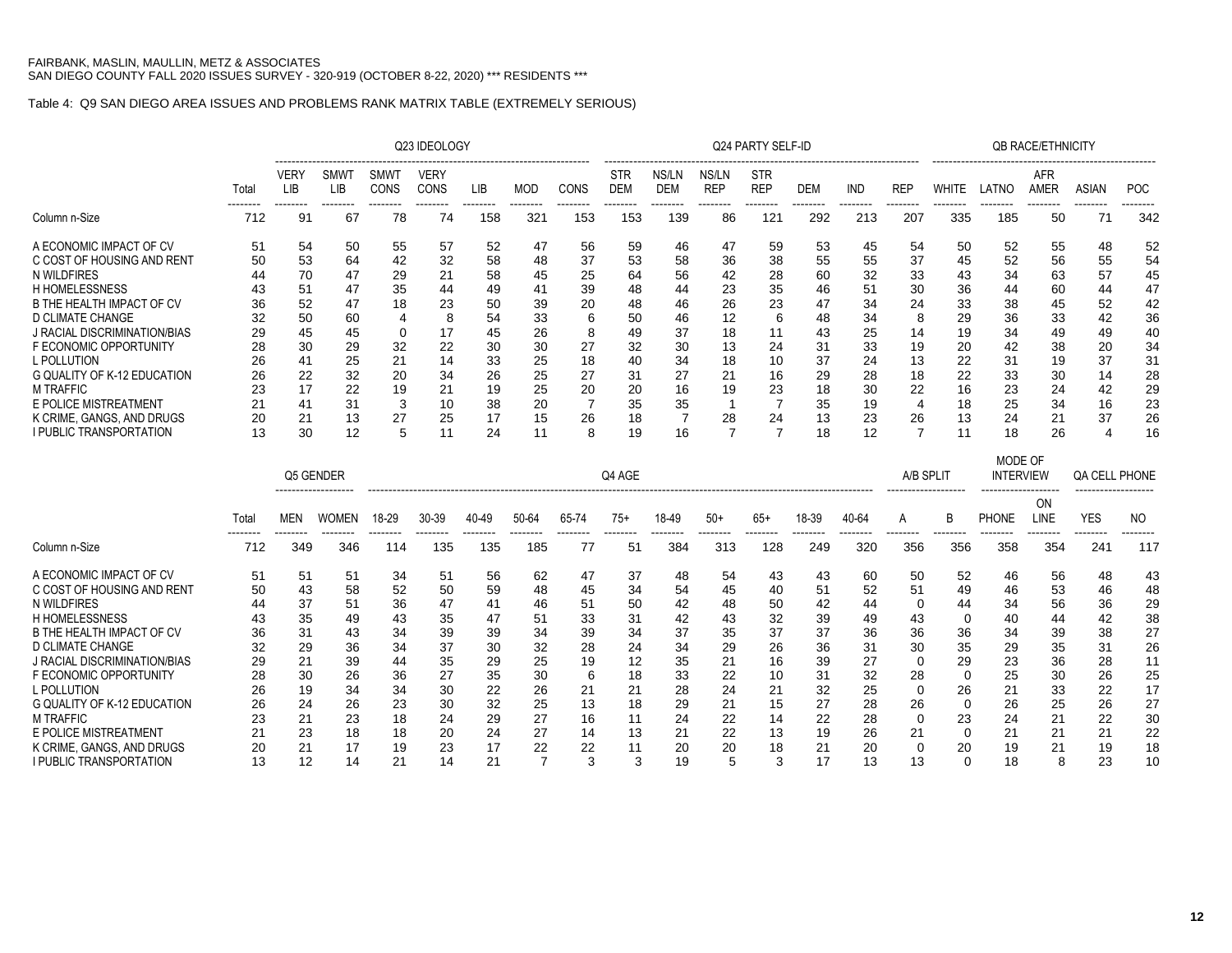## Table 4: Q9 SAN DIEGO AREA ISSUES AND PROBLEMS RANK MATRIX TABLE (EXTREMELY SERIOUS)

|                                                                                                                                                                                                                                                                                                     |                                                                |                                                                      |                                                                      | <b>GENDER BY AGE</b>                                           |                                                                      |                                                                      |                                                                      |                                                                      | <b>PARTY BY GENDER</b>                                              |                                                               |                                                    |                                                                      |                                                                      | PARTY BY AGE                                                          |                                                                        |                                                              |                                                                   |                                                                      |                                                                      | <b>EDUCATION BY AGE</b>                                              |                                                                      |
|-----------------------------------------------------------------------------------------------------------------------------------------------------------------------------------------------------------------------------------------------------------------------------------------------------|----------------------------------------------------------------|----------------------------------------------------------------------|----------------------------------------------------------------------|----------------------------------------------------------------|----------------------------------------------------------------------|----------------------------------------------------------------------|----------------------------------------------------------------------|----------------------------------------------------------------------|---------------------------------------------------------------------|---------------------------------------------------------------|----------------------------------------------------|----------------------------------------------------------------------|----------------------------------------------------------------------|-----------------------------------------------------------------------|------------------------------------------------------------------------|--------------------------------------------------------------|-------------------------------------------------------------------|----------------------------------------------------------------------|----------------------------------------------------------------------|----------------------------------------------------------------------|----------------------------------------------------------------------|
|                                                                                                                                                                                                                                                                                                     | Total<br>--------                                              | MEN<br>18-49<br>--------                                             | MEN<br>$50+$<br>--------                                             | WOMEN<br>18-49<br>--------                                     | WOMEN<br>$50+$<br>--------                                           | <b>DEM</b><br><b>MEN</b><br>--------                                 | DEM<br>Women<br>--------                                             | IND<br>MEN<br>--------                                               | IND<br>Women<br>--------                                            | <b>REP</b><br><b>MEN</b><br>--------                          | <b>REP</b><br>WOMEN                                | <b>DEM</b><br>18-49                                                  | <b>DEM</b><br>$50+$<br>--------                                      | IND<br>18-49<br>--------                                              | <b>IND</b><br>$50+$<br>--------                                        | <b>REP</b><br>18-49<br>-------                               | <b>REP</b><br>$50+$<br>--------                                   | <b>NCOLL</b><br>18-49<br>--------                                    | <b>NCOLL</b><br>$50+$<br>--------                                    | COLL+<br>18-49<br>--------                                           | COLL+<br>$50+$<br>--------                                           |
| Column n-Size                                                                                                                                                                                                                                                                                       | 712                                                            | 190                                                                  | 151                                                                  | 189                                                            | 151                                                                  | 120                                                                  | 168                                                                  | 96                                                                   | 109                                                                 | 132                                                           | 69                                                 | 166                                                                  | 121                                                                  | 129                                                                   | 77                                                                     | 90                                                           | 116                                                               | 187                                                                  | 163                                                                  | 196                                                                  | 145                                                                  |
| A ECONOMIC IMPACT OF CV<br>C COST OF HOUSING AND RENT<br>N WILDFIRES<br><b>H HOMELESSNESS</b><br>B THE HEALTH IMPACT OF CV<br>D CLIMATE CHANGE<br>J RACIAL DISCRIMINATION/BIAS<br>F ECONOMIC OPPORTUNITY<br>L POLLUTION<br>G QUALITY OF K-12 EDUCATION<br><b>M TRAFFIC</b><br>E POLICE MISTREATMENT | 51<br>50<br>44<br>43<br>36<br>32<br>29<br>28<br>26<br>26<br>23 | 54<br>51<br>35<br>36<br>31<br>31<br>20<br>37<br>19<br>31<br>22<br>24 | 47<br>33<br>41<br>34<br>33<br>27<br>20<br>20<br>20<br>16<br>20<br>21 | 41<br>57<br>46<br>44<br>38<br>50<br>28<br>38<br>25<br>26<br>16 | 61<br>58<br>57<br>52<br>40<br>34<br>23<br>23<br>28<br>24<br>21<br>22 | 50<br>50<br>52<br>42<br>40<br>49<br>31<br>35<br>24<br>33<br>14<br>44 | 55<br>60<br>66<br>49<br>52<br>48<br>52<br>28<br>45<br>26<br>20<br>29 | 47<br>51<br>28<br>38<br>32<br>34<br>19<br>36<br>18<br>24<br>22<br>26 | 43<br>59<br>39<br>60<br>37<br>35<br>31<br>28<br>30<br>28<br>36<br>9 | 54<br>30<br>31<br>26<br>23<br>8<br>12<br>21<br>14<br>16<br>26 | 53<br>50<br>36<br>34<br>28<br>19<br>18<br>12<br>23 | 44<br>56<br>58<br>37<br>45<br>45<br>51<br>35<br>44<br>29<br>18<br>31 | 63<br>54<br>66<br>58<br>51<br>52<br>32<br>23<br>30<br>28<br>18<br>41 | 42<br>-61<br>32<br>51<br>37<br>38<br>25<br>32<br>23<br>31<br>31<br>18 | 51<br>44<br>32<br>51<br>30<br>26<br>-22<br>38<br>24<br>-22<br>32<br>20 | 62<br>40<br>26<br>37<br>25<br>21<br>29<br>8<br>24<br>27<br>6 | 47<br>35<br>40<br>24<br>23<br>8<br>8<br>12<br>18<br>14<br>18<br>3 | 46<br>60<br>41<br>38<br>37<br>33<br>41<br>43<br>24<br>33<br>28<br>26 | 58<br>54<br>51<br>49<br>34<br>21<br>19<br>23<br>21<br>25<br>23<br>23 | 50<br>49<br>43<br>45<br>38<br>35<br>30<br>23<br>33<br>25<br>21<br>17 | 50<br>34<br>45<br>37<br>37<br>39<br>23<br>21<br>28<br>17<br>20<br>20 |
| K CRIME, GANGS, AND DRUGS<br>I PUBLIC TRANSPORTATION                                                                                                                                                                                                                                                | 20<br>13                                                       | 22<br>21                                                             | 20<br>2                                                              | 17<br>17                                                       | 19<br>9                                                              | 12<br>16                                                             | 13<br>19                                                             | 25<br>19                                                             | 19                                                                  | 26<br>5                                                       | 24<br>12                                           | 14<br>23                                                             | 11<br>9                                                              | 21<br>15                                                              | 28                                                                     | 28<br>15                                                     | 25                                                                | 16<br>21                                                             | 25<br>6                                                              | 24<br>17                                                             | 15                                                                   |

|                              |       |       | <b>WORKING BY AGE</b>                                       |                |                |     | WHITES BY IDEOLOGY |      |     | SUPERVISORIAL DISTRICTS |     |     |     |                     | <b>CITY</b>                 |       |                        |                   | SAN DIEGO CITY<br><b>COUNCIL ZONES</b> |                                  |
|------------------------------|-------|-------|-------------------------------------------------------------|----------------|----------------|-----|--------------------|------|-----|-------------------------|-----|-----|-----|---------------------|-----------------------------|-------|------------------------|-------------------|----------------------------------------|----------------------------------|
|                              | Total | 18-39 | -------------------------------------<br>WRKNG WRKNG<br>40+ | NT WK<br>18-39 | NT WK<br>$40+$ | LIB | <b>MOD</b>         | CONS |     |                         |     |     |     | <b>SAN</b><br>DIEGC | <b>OTHER</b><br><b>CITY</b> | UNINC | <b>TOTAL</b><br>NOT SD | COAS <sub>1</sub> | SOUTH<br><b>EAST</b>                   | <b>NORTH</b><br>EAS <sub>1</sub> |
| Column n-Size                | 712   | 206   | --------<br>264                                             | 42             | 170            | 81  | 144                | 89   | 122 | 152                     | 131 | 186 | 121 | 306                 | 325                         | 81    | 406                    | 58                | 81                                     | 77                               |
| A ECONOMIC IMPACT OF CV      | 51    | 40    | 55                                                          | 58             | 56             | 50  | 43                 | 60   | 56  | 58                      | 45  | 52  | 42  | 51                  | 51                          | 48    | 51                     | 61                | 49                                     | 52                               |
| C COST OF HOUSING AND RENT   | 50    | 50    | 50                                                          | 57             | 47             | 56  | 41                 | 40   | 60  | 53                      | 42  | 49  | 45  | 45                  | 55                          | 45    | 53                     | 48                | 46                                     | 39                               |
| N WILDFIRES                  | 44    | 44    | 39                                                          | 25             | 58             | 55  | 46                 | 29   | 43  | 52                      | 33  | 45  | 48  | 38                  | 47                          | 55    | 49                     | 28                | 49                                     | 29                               |
| <b>H HOMELESSNESS</b>        | 43    | 34    | 44                                                          | 55             | 44             | 54  | 25                 | 40   | 54  | 46                      | 33  | 45  | 31  | 45                  | 42                          | 33    | 40                     | 41                | 48                                     | 34                               |
| B THE HEALTH IMPACT OF CV    | 36    | 35    | 35                                                          | 44             | 39             | 50  | 32                 | 18   | 41  | 29                      | 34  | 44  | 32  | 41                  | 34                          | 33    | 33                     | 32                | 43                                     | 41                               |
| D CLIMATE CHANGE             | 32    | 37    | 30                                                          | 32             | 31             | 58  | 30                 |      | 36  | 33                      | 30  | 35  | 26  | 33                  | 31                          | 34    | 32                     | 31                | 38                                     | 31                               |
| J RACIAL DISCRIMINATION/BIAS | 29    | 34    | 25                                                          | 68             | 22             | 43  |                    | 0    | 32  | 34                      | 23  | 39  | 12  | 34                  | 25                          | 29    | 26                     | 15                | 47                                     | 20                               |
| F ECONOMIC OPPORTUNITY       | 28    | 33    | 29                                                          | 24             | 22             | 32  | 15                 | 22   | 36  | 26                      | 26  | 32  | 18  | 31                  | 23                          | 40    | 26                     | 15                | 34                                     | 33                               |
| L POLLUTION                  | 26    | 30    | 24                                                          | 42             | 24             | 35  | 18                 | 17   | 28  | 32                      | 17  | 33  | 19  | 26                  | 24                          | 33    | 26                     | 17                | 30                                     | 15                               |
| G QUALITY OF K-12 EDUCATION  | 26    | 29    | 30                                                          | 20             | 16             | 28  | 18                 | 25   | 27  | 27                      | 20  | 29  | 23  | 30                  | 20                          | 35    | 22                     | 21                | 31                                     | 31                               |
| <b>M TRAFFIC</b>             | 23    | 23    | 25                                                          | 16             | 22             | 12  | 19                 | 16   | 29  | 32                      | 12  | 15  | 32  | 16                  | 28                          | 31    | 28                     | 20                | 18                                     | 17                               |
| E POLICE MISTREATMENT        | 21    | 19    | 27                                                          | 21             | 15             | 36  | 19                 | -3   | 20  | 26                      | 26  | 17  | 18  | 21                  | 21                          | 22    | 21                     | 20                | 16                                     | 33                               |
| K CRIME, GANGS, AND DRUGS    | 20    | 21    | 2 <sup>1</sup>                                              | 25             |                |     | 8                  | 29   | 28  | 30                      | 12  | 15  | 16  | 15                  | 25                          | 19    | 24                     | 19                | 14                                     | 19                               |
| I PUBLIC TRANSPORTATION      | 13    | 18    | 15                                                          | 14             |                | 26  |                    | 3    | 16  |                         | 13  | 12  | 14  | 17                  | 10                          |       | 9                      | 16                |                                        | 16                               |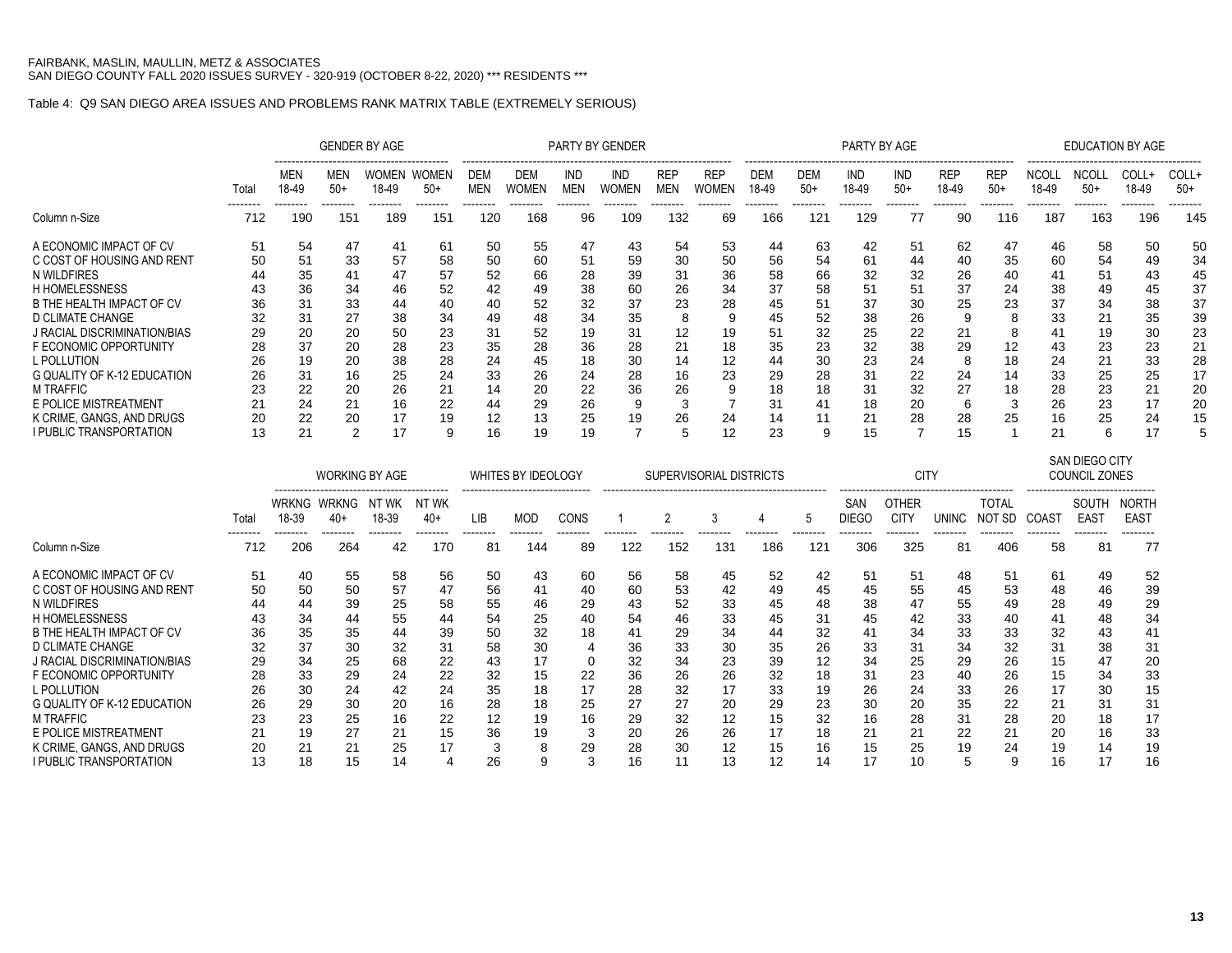**I PUBLIC TRANSPORTATION** 

#### Table 5: Q9 SAN DIEGO AREA ISSUES AND PROBLEMS RANK MATRIX TABLE (EXTREMELY/VERY SERIOUS)

|                                                              |          | Q6C SD COUNTY              | <b>DIRECTION</b>             | Q6D CITY            | <b>DIRECTION</b>             |                 | Q6 DIRECTION    |                            |                          |                           |                            | Q16 COVID VACCINE                  |                 |                        |                                     |                 |                      |                      |                 |
|--------------------------------------------------------------|----------|----------------------------|------------------------------|---------------------|------------------------------|-----------------|-----------------|----------------------------|--------------------------|---------------------------|----------------------------|------------------------------------|-----------------|------------------------|-------------------------------------|-----------------|----------------------|----------------------|-----------------|
|                                                              | Total    | <b>RIGHT</b><br><b>DIR</b> | <b>WRONG</b><br><b>TRACK</b> | RIGHT<br><b>DIR</b> | <b>WRONG</b><br><b>TRACK</b> | CONS<br>RT DIR  | CONS<br>WR TR   | <b>MIXED</b>               | <b>DEF</b><br><b>GET</b> | <b>PROB</b><br><b>GET</b> | <b>TOTAL</b><br><b>GET</b> | <b>TOTAL</b><br><b>NOT GT</b>      | DK/NA           | <b>NOT GT</b><br>DK/NA |                                     |                 |                      |                      |                 |
| Column n-Size                                                | 712      | 345                        | 270                          | 368                 | 256                          | 73              | 122             | 517                        | 256                      | --------<br>124           | 380                        | 225                                | 107             | --------<br>332        |                                     |                 |                      |                      |                 |
| A ECONOMIC IMPACT OF CV                                      | 85       | 81                         | 87                           | 82                  | 85                           | 69              | 90              | 85                         | 84                       | 79                        | 83                         | 88                                 | 84              | 87                     |                                     |                 |                      |                      |                 |
| C COST OF HOUSING AND RENT                                   | 80       | 80                         | 78                           | 80                  | 79                           | 82              | 82              | 80                         | 80                       | 83                        | 81                         | 79                                 | 79              | 79                     |                                     |                 |                      |                      |                 |
| <b>H HOMELESSNESS</b>                                        | 76       | 71                         | 80                           | 73                  | 82                           | 67              | 85              | 75                         | 79                       | 73                        | 77                         | 75                                 | 76              | 75                     |                                     |                 |                      |                      |                 |
| N WILDFIRES                                                  | 75       | 74                         | 74                           | 76                  | 69                           | 74              | 67              | 77                         | 75                       | 82                        | 77                         | 66                                 | 89              | 73                     |                                     |                 |                      |                      |                 |
| B THE HEALTH IMPACT OF CV                                    | 67       | 72                         | 61                           | 68                  | 62                           | 74              | 67              | 65                         | 75                       | 72                        | 74                         | 57                                 | 59              | 58                     |                                     |                 |                      |                      |                 |
| L POLLUTION                                                  | 59       | 59                         | 58                           | 57                  | 61                           | 56              | 58              | 59                         | 60                       | 53                        | 58                         | 54                                 | 71              | 60                     |                                     |                 |                      |                      |                 |
| D CLIMATE CHANGE                                             | 58       | 65                         | 50                           | 62                  | 50                           | 59              | 56              | 58                         | 59                       | 60                        | 60                         | 53                                 | 62              | 56                     |                                     |                 |                      |                      |                 |
| F ECONOMIC OPPORTUNITY<br><b>G QUALITY OF K-12 EDUCATION</b> | 57       | 53                         | 61                           | 50                  | 67                           | 67              | 68              | 52                         | 51                       | 66                        | 56                         | 51                                 | 71              | 58                     |                                     |                 |                      |                      |                 |
| <b>M TRAFFIC</b>                                             | 54<br>53 | 51<br>52                   | 61<br>55                     | 49<br>52            | 62<br>55                     | 47<br>39        | 76<br>59        | 50<br>53                   | 53<br>53                 | 63<br>60                  | 56<br>55                   | 46<br>47                           | 63<br>55        | 52<br>49               |                                     |                 |                      |                      |                 |
| J RACIAL DISCRIMINATION/BIAS                                 | 51       | 53                         | 48                           | 51                  | 49                           | 55              | 52              | 50                         | 57                       | 43                        | 52                         | 44                                 | 59              | 49                     |                                     |                 |                      |                      |                 |
| K CRIME. GANGS. AND DRUGS                                    | 50       | 48                         | 52                           | 46                  | 58                           | 49              | 54              | 49                         | 47                       | 55                        | 49                         | 51                                 | 48              | 50                     |                                     |                 |                      |                      |                 |
| E POLICE MISTREATMENT                                        | 44       | 45                         | 41                           | 43                  | 40                           | 47              | 55              | 40                         | 37                       | 63                        | 45                         | 43                                 | 40              | 42                     |                                     |                 |                      |                      |                 |
| I PUBLIC TRANSPORTATION                                      | 32       | 35                         | 34                           | 37                  | 31                           | 58              | 29              | 28                         | 30                       | 46                        | 35                         | 34                                 | 16              | 28                     |                                     |                 |                      |                      |                 |
|                                                              |          |                            |                              |                     |                              |                 |                 |                            |                          |                           |                            |                                    |                 |                        |                                     |                 |                      |                      |                 |
|                                                              |          |                            | Q10I SD COUNTY BOS TRUST     |                     |                              |                 |                 | Q10L SCHOOL DISTRICT TRUST |                          | Q11A FED                  | <b>COVID RESPNSE</b>       | Q11B STATE<br><b>COVID RESPNSE</b> |                 |                        | Q11C COUNTY<br><b>COVID RESPNSE</b> | Q11D SCHL DIST  | <b>COVID RESPNSE</b> | <b>COVID RESPNSE</b> | Q11E CITY       |
|                                                              |          | <b>TOTAL</b>               |                              | DO NOT              |                              | <b>TOTAL</b>    |                 | DO NOT                     |                          | <b>TOTAL</b>              | <b>TOAL</b>                | <b>TOTAL</b>                       | <b>TOAL</b>     | <b>TOTAL</b>           | <b>TOAL</b>                         | <b>TOTAL</b>    | <b>TOAL</b>          | <b>TOTAL</b>         | <b>TOAL</b>     |
|                                                              | Total    | <b>TRUST</b>               | <b>NEUT</b>                  | <b>TRUST</b>        | DK/NA                        | <b>TRUST</b>    | <b>NEUT</b>     | <b>TRUST</b>               | DK/NA                    | <b>APPRV</b>              | <b>DISAP</b>               | <b>APPRV</b>                       | <b>DISAP</b>    | <b>APPRV</b>           | <b>DISAP</b>                        | <b>APPRV</b>    | <b>DISAP</b>         | <b>APPRV</b>         | <b>DISAP</b>    |
| Column n-Size                                                | 712      | 237                        | --------<br>227              | --------<br>197     | --------<br>51               | --------<br>310 | --------<br>186 | --------<br>166            | --------<br>51           | --------<br>310           | --------<br>379            | --------<br>385                    | --------<br>284 | -------<br>481         | --------<br>201                     | --------<br>420 | --------<br>188      | --------<br>420      | --------<br>169 |
| A ECONOMIC IMPACT OF CV                                      | 85       | 82                         | 88                           | 86                  | 77                           | 84              | 85              | 86                         | 81                       | 79                        | 90                         | 85                                 | 86              | 84                     | 89                                  | 84              | 85                   | 83                   | 91              |
| C COST OF HOUSING AND RENT                                   | 80       | 81                         | 82                           | 80                  | 70                           | 85              | 80              | 73                         | 73                       | 76                        | 84                         | 84                                 | 76              | 82                     | 77                                  | 85              | 73                   | 83                   | 80              |
| <b>H HOMELESSNESS</b>                                        | 76       | 69                         | 88                           | 75                  | 63                           | 78              | 78              | 76                         | 63                       | 69                        | 84                         | 79                                 | 76              | 75                     | 80                                  | 77              | 80                   | 76                   | 82              |
| N WILDFIRES                                                  | 75       | 69                         | 81                           | 76                  | 77                           | 77              | 81              | 68                         | 63                       | 73                        | 78                         | 85                                 | 65              | 78                     | 68                                  | 78              | 67                   | 77                   | 71              |
| B THE HEALTH IMPACT OF CV                                    | 67       | 74                         | 71                           | 55                  | 57                           | 74              | 70              | 51                         | 57                       | 57                        | 75                         | 79                                 | 48              | 71                     | 58                                  | 75              | 50                   | 69                   | 62              |
| L POLLUTION                                                  | 59       | 59                         | 60                           | 57                  | 55                           | 65              | 64              | 40                         | 52                       | 50                        | 66                         | 64                                 | 53              | 58                     | 61                                  | 60              | 50                   | 56                   | 68              |
| <b>D CLIMATE CHANGE</b>                                      | 58       | 65                         | 62                           | 47                  | 51                           | 70              | 60              | 33                         | 53                       | 43                        | 71                         | 76                                 | 35              | 63                     | 47                                  | 65              | 42                   | 63                   | 47              |
| F ECONOMIC OPPORTUNITY                                       | 57       | 54                         | 63                           | 55                  | 51                           | 57              | 61              | 54                         | 51                       | 48                        | 63                         | 55                                 | 58              | 55                     | 62                                  | 58              | 54                   | 52                   | 65              |
| G QUALITY OF K-12 EDUCATION                                  | 54       | 51                         | 60                           | 55                  | 40                           | 53              | 55              | 64                         | 31                       | 50                        | 60                         | 55                                 | 56              | 55                     | 55                                  | 57              | 59                   | 54                   | 58              |
| <b>M TRAFFIC</b>                                             | 53       | 53                         | 57                           | 50                  | 46                           | 58              | 51              | 48                         | 36                       | 48                        | 56                         | 55                                 | 50              | 53                     | 57                                  | 54              | 49                   | 49                   | 62              |

M TRAFFIC 53 53 57 50 46 58 51 48 36 48 56 55 50 53 57 54 49 49 62 J RACIAL DISCRIMINATION/BIAS 51 53 53 43 63 59 57 27 57 35 64 61 33 51 50 57 34 50 54 K CRIME, GANGS, AND DRUGS 50 52 49 50 37 49 46 59 38 59 41 46 55 47 60 47 60 47 66 E POLICE MISTREATMENT 44 44 51 37 40 54 42 29 38 30 56 57 28 47 35 48 36 49 34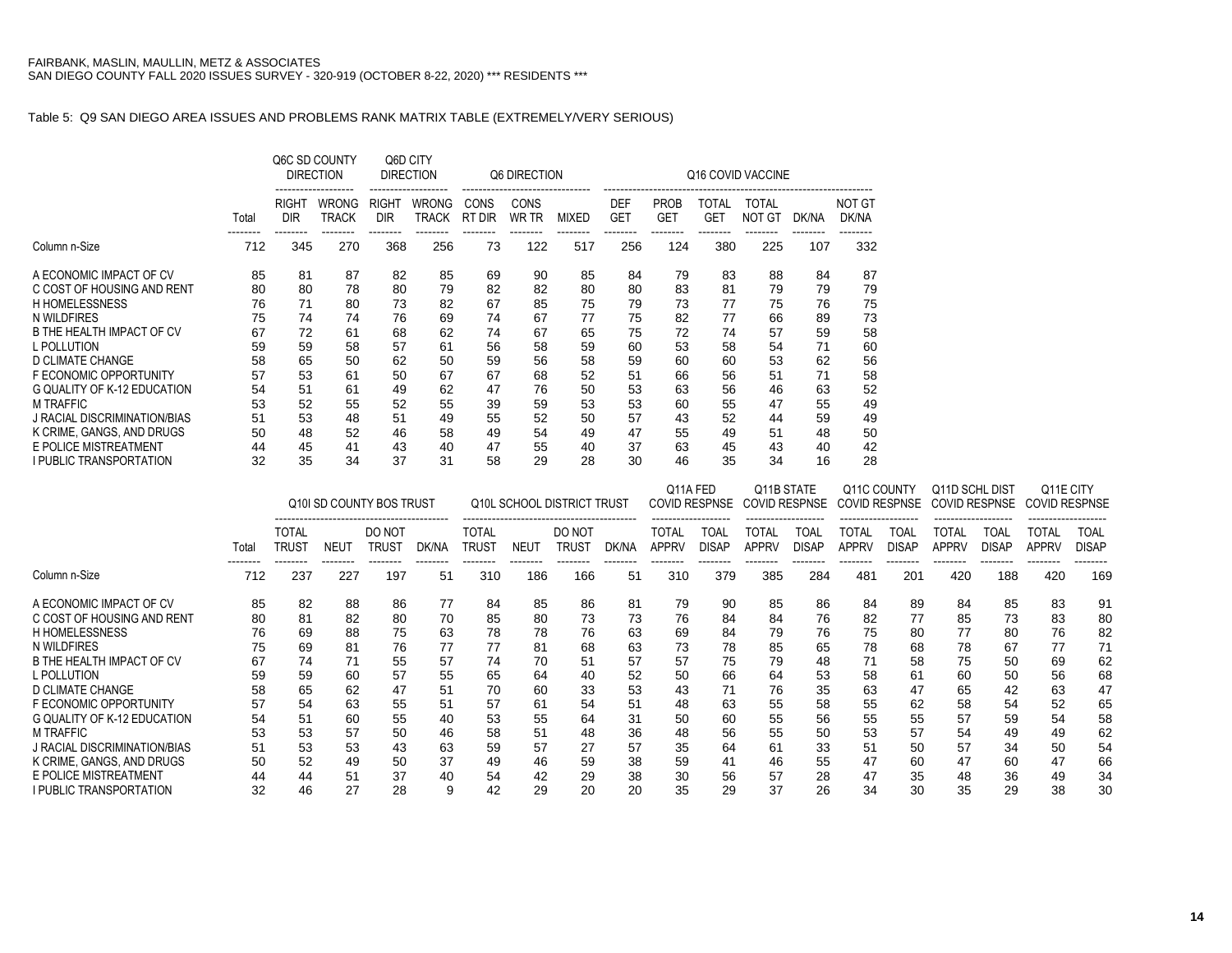## Table 5: Q9 SAN DIEGO AREA ISSUES AND PROBLEMS RANK MATRIX TABLE (EXTREMELY/VERY SERIOUS)

|                                     |       | Q13 CHILDREN             |                           |                   |                            | Q15 ED QUALITY      |       |                            |                            |                              |                           | Q18 CHANGE POLICE FUNDING  |                            |                      |                             | Q19 BORDER                 |                     |                 |       |
|-------------------------------------|-------|--------------------------|---------------------------|-------------------|----------------------------|---------------------|-------|----------------------------|----------------------------|------------------------------|---------------------------|----------------------------|----------------------------|----------------------|-----------------------------|----------------------------|---------------------|-----------------|-------|
|                                     | Total | <b>YES</b>               | <b>NO</b>                 | B                 | C                          | D                   | A/B   | D/F                        | <b>STR</b><br><b>FAV</b>   | <b>SMWT</b><br>FAV           | <b>STR</b><br>OPP         | <b>TOTAL</b><br><b>FAV</b> | <b>TOTAL</b><br>OPP        | DK/NA                | <b>REST</b><br><b>RSTRC</b> | <b>OPEN</b>                | DK/NA               |                 |       |
| Column n-Size                       | 712   | 386                      | 309                       | 59                | 50                         | 35                  | 78    | 49                         | 194                        | --------<br>155              | 227                       | 349                        | 291                        | 72                   | 291                         | 325                        | 96                  |                 |       |
| A ECONOMIC IMPACT OF CV             | 85    | 86                       | 84                        | 80                | 85                         | 93                  | 79    | 91                         | 87                         | 77                           | 86                        | 83                         | 87                         | 82                   | 83                          | 85                         | 87                  |                 |       |
| C COST OF HOUSING AND RENT          | 80    | 79                       | 82                        | 81                | 85                         | 87                  | 83    | 81                         | 86                         | 87                           | 73                        | 86                         | 75                         | 73                   | 79                          | 82                         | 78                  |                 |       |
| <b>H HOMELESSNESS</b>               | 76    | 78                       | 73                        | 80                | 79                         | 73                  | 80    | 77                         | 89                         | 76                           | 72                        | 83                         | 72                         | 63                   | 75                          | 77                         | 77                  |                 |       |
| N WILDFIRES                         | 75    | 76                       | 74                        | 91                | 77                         | 50                  | 79    | 66                         | 78                         | 78                           | 68                        | 78                         | 69                         | 86                   | 70                          | 80                         | 77                  |                 |       |
| B THE HEALTH IMPACT OF CV           | 67    | 62                       | 71                        | 73                | 62                         | 38                  | 76    | 34                         | 84                         | 70                           | 49                        | 77                         | 54                         | 63                   | 57                          | 75                         | 65                  |                 |       |
| L POLLUTION                         | 59    | 50                       | 70                        | 62                | 42                         | 25                  | 58    | 31                         | 75                         | 54                           | 39                        | 66                         | 44                         | 80                   | 52                          | 63                         | 63                  |                 |       |
| <b>D CLIMATE CHANGE</b>             | 58    | 52                       | 66                        | 60                | 55                         | 43                  | 64    | 31                         | 81                         | 65                           | 31                        | 74                         | 36                         | 65                   | 41                          | 72                         | 59                  |                 |       |
| F ECONOMIC OPPORTUNITY              | 57    | 49                       | 65                        | 72                | 59                         | 59                  | 67    | 62                         | 64                         | 70                           | 44                        | 67                         | 45                         | 64                   | 49                          | 63                         | 59                  |                 |       |
| <b>G QUALITY OF K-12 EDUCATION</b>  | 54    | 57                       | 51                        | 59                | 70                         | 81                  | 58    | 81                         | 63                         | 61                           | 46                        | 62                         | 46                         | 53                   | 56                          | 57                         | 38                  |                 |       |
| <b>M TRAFFIC</b>                    | 53    | 53                       | 54                        | 52                | 53                         | 52                  | 60    | 55                         | 59                         | 50                           | 49                        | 55                         | 51                         | 45                   | 53                          | 56                         | 41                  |                 |       |
| <b>J RACIAL DISCRIMINATION/BIAS</b> | 51    | 41                       | 64                        | 49                | 46                         | 12                  | 63    | 15                         | 79                         | 49                           | 23                        | 66                         | 28                         | 60                   | 34                          | 62                         | 61                  |                 |       |
| K CRIME, GANGS, AND DRUGS           | 50    | 43                       | 58                        | 24                | 68                         | 33                  | 28    | 41                         | 47                         | 38                           | 62                        | 43                         | 58                         | 52                   | 61                          | 41                         | 45                  |                 |       |
| E POLICE MISTREATMENT               | 44    | 43                       | 46                        | 59                | 50                         | 54                  | 59    | 54                         | 71                         | 58                           | 23                        | 65                         | 25                         | 31                   | 28                          | 56                         | 49                  |                 |       |
| I PUBLIC TRANSPORTATION             | 32    | 27                       | 38                        | 39                | 20                         | 25                  | 44    | 21                         | 42                         | 46                           | 23                        | 44                         | 25                         | 12                   | 25                          | 39                         | 28                  |                 |       |
|                                     |       |                          |                           |                   | Q20 RE-OPEN BORDER         |                     |       |                            |                            | <b>Q21 EMPLOYMENT STATUS</b> |                           |                            |                            |                      |                             | <b>Q22 EDUCATION</b>       |                     |                 |       |
|                                     | Total | <b>STR</b><br><b>FAV</b> | <b>SMWT</b><br><b>FAV</b> | <b>STR</b><br>OPP | <b>TOTAL</b><br><b>FAV</b> | <b>TOTAL</b><br>OPP | DK/NA | <b>FULL</b><br><b>TIME</b> | <b>PART</b><br><b>TIME</b> | <b>FRLGD</b><br><b>UNEMP</b> | <b>RE</b><br><b>TIRED</b> | <b>WORK</b><br>ING         | <b>NOT</b><br><b>WRKNG</b> | HS OR<br><b>LESS</b> | SOME<br>COLL                | <b>COLL</b><br><b>GRAD</b> | POST<br><b>GRAD</b> | NON-<br>COLL    | COLL+ |
| Column n-Size                       | 712   | 153                      | --------<br>128           | 228               | 280                        | --------<br>359     | 72    | --------<br>417            | --------<br>64             | 52                           | 129                       | --------<br>481            | 214                        | 86                   | 270                         | 221                        | --------<br>128     | --------<br>356 | 349   |
| A ECONOMIC IMPACT OF CV             | 85    | 83                       | 77                        | 89                | 80                         | 87                  | 86    | 83                         | 89                         | 93                           | 83                        | 84                         | 87                         | 86                   | 87                          | 80                         | 87                  | 87              | 82    |
| C COST OF HOUSING AND RENT          | 80    | 83                       | 79                        | 77                | 81                         | 79                  | 84    | 82                         | 86                         | 76                           | 73                        | 82                         | 77                         | 78                   | 86                          | 77                         | 77                  | 84              | 77    |
| <b>H HOMELESSNESS</b>               | 76    | 81                       | 69                        | 71                | 76                         | 75                  | 81    | 72                         | 86                         | 77                           | 82                        | 74                         | 82                         | 53                   | 84                          | 72                         | 78                  | 78              | 74    |
| N WILDFIRES                         | 75    | 72                       | 78                        | 72                | 75                         | 75                  | 83    | 75                         | 65                         | 81                           | 84                        | 73                         | 79                         | 78                   | 72                          | 75                         | 81                  | 74              | 77    |
| B THE HEALTH IMPACT OF CV           | 67    | 63                       | 69                        | 67                | 66                         | 66                  | 69    | 67                         | 60                         | 76                           | 65                        | 66                         | 68                         | 62                   | 64                          | 67                         | 72                  | 64              | 69    |
| L POLLUTION                         | 59    | 62                       | 58                        | 58                | 60                         | 56                  | 63    | 58                         | 86                         | 56                           | 44                        | 62                         | 50                         | 45                   | 56                          | 61                         | 69                  | 53              | 64    |
| <b>D CLIMATE CHANGE</b>             | 58    | 61                       | 53                        | 52                | 57                         | 56                  | 67    | 58                         | 64                         | 60                           | 54                        | 59                         | 58                         | 41                   | 57                          | 63                         | 62                  | 53              | 63    |
| F ECONOMIC OPPORTUNITY              | 57    | 58                       | 64                        | 52                | 61                         | 53                  | 59    | 59                         | 67                         | 71                           | 37                        | 60                         | 51                         | 36                   | 69                          | 53                         | 49                  | 63              | 51    |
| G QUALITY OF K-12 EDUCATION         | 54    | 61                       | 50                        | 54                | 56                         | 49                  | 67    | 59                         | 53                         | 55                           | 40                        | 58                         | 46                         | 24                   | 65                          | 54                         | 47                  | 57              | 52    |
| <b>M TRAFFIC</b>                    | 53    | 55                       | 56                        | 53                | 56                         | 50                  | 54    | 59                         | 45                         | 47                           | 38                        | 57                         | 43                         | 59                   | 52                          | 47                         | 59                  | 54              | 52    |
| <b>J RACIAL DISCRIMINATION/BIAS</b> | 51    | 56                       | 45                        | 47                | 50                         | 48                  | 69    | 52                         | 62                         | 49                           | 42                        | 54                         | 45                         | 49                   | 48                          | 50                         | 59                  | 48              | 53    |
| K CRIME, GANGS, AND DRUGS           | 50    | 57                       | 43                        | 53                | 50                         | 51                  | 42    | 51                         | 54                         | 45                           | 50                        | 51                         | 48                         | 59                   | 49                          | 52                         | 42                  | 52              | 48    |
| E POLICE MISTREATMENT               | 44    | 44                       | 43                        | 37                | 44                         | 41                  | 55    | 45                         | 50                         | 49                           | 31                        | 46                         | 41                         | 18                   | 48                          | 45                         | 46                  | 42              | 45    |
| I PUBLIC TRANSPORTATION             | 32    | 46                       | 51                        | 20                | 48                         | 21                  | 27    | 38                         | 29                         | 21                           | 14                        | 37                         | 21                         | 23                   | 31                          | 40                         | 25                  | 29              | 35    |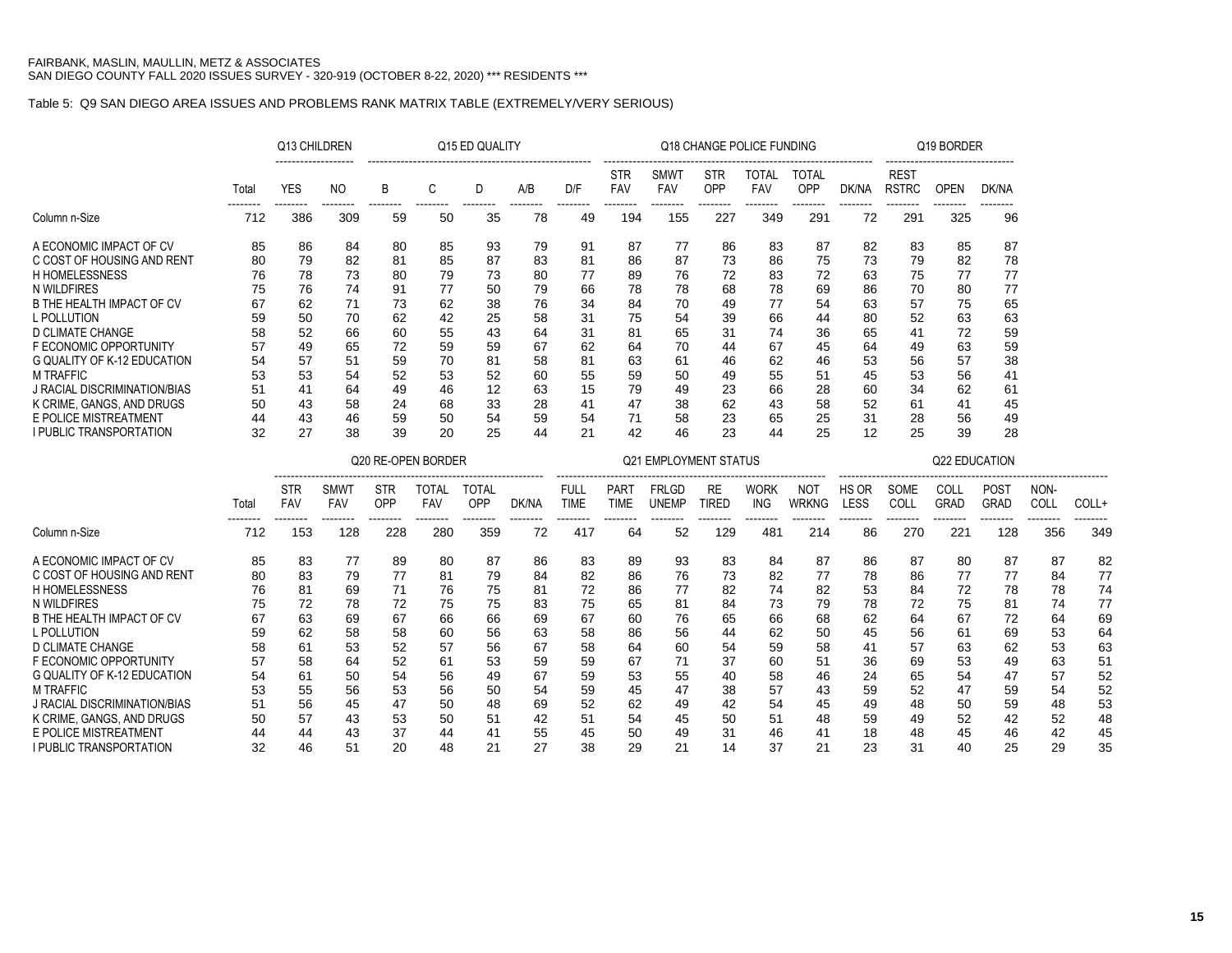### Table 5: Q9 SAN DIEGO AREA ISSUES AND PROBLEMS RANK MATRIX TABLE (EXTREMELY/VERY SERIOUS)

|                                                    |          |                    |                    |              | Q23 IDEOLOGY        |                 |                 |          |                          |                     |                     | Q24 PARTY SELF-ID        |            |            |                 |              |                                        | <b>QB RACE/ETHNICITY</b> |                                            |                 |
|----------------------------------------------------|----------|--------------------|--------------------|--------------|---------------------|-----------------|-----------------|----------|--------------------------|---------------------|---------------------|--------------------------|------------|------------|-----------------|--------------|----------------------------------------|--------------------------|--------------------------------------------|-----------------|
|                                                    | Total    | <b>VERY</b><br>LIB | <b>SMWT</b><br>LIB | SMWT<br>CONS | <b>VERY</b><br>CONS | LIB             | <b>MOD</b>      | CONS     | <b>STR</b><br><b>DEM</b> | NS/LN<br><b>DEM</b> | NS/LN<br><b>REP</b> | <b>STR</b><br><b>REP</b> | <b>DEM</b> | <b>IND</b> | <b>REP</b>      | <b>WHITE</b> | LATNO                                  | AFR<br>AMER              | <b>ASIAN</b>                               | <b>POC</b>      |
| Column n-Size                                      | 712      | 91                 | 67                 | 78           | 74                  | --------<br>158 | --------<br>321 | <br>153  | --------<br>153          | 139                 | 86                  | 121                      | 292        | 213        | --------<br>207 | 335          | 185                                    | 50                       | 71                                         | --------<br>342 |
| A ECONOMIC IMPACT OF CV                            | 85       | 78                 | 89                 | 87           | 82                  | 82              | 85              | 85       | 86                       | 90                  | 84                  | 84                       | 88         | 80         | 84              | 85           | 85                                     | 85                       | 79                                         | 84              |
| C COST OF HOUSING AND RENT                         | 80       | 85                 | 88                 | 77           | 73                  | 86              | 79              | 75       | 87                       | 85                  | 72                  | 72                       | 86         | 80         | 72              | 76           | 86                                     | 85                       | 82                                         | 85              |
| <b>H HOMELESSNESS</b>                              | 76       | 80                 | 91                 | 71           | 71                  | 84              | 75              | 71       | 84                       | 77                  | 62                  | 67                       | 81         | 81         | 65              | 72           | 85                                     | 87                       | 62                                         | 80              |
| N WILDFIRES                                        | 75       | 89                 | 66                 | 77           | 58                  | 77              | 76              | 68       | 88                       | 73                  | 74                  | 69                       | 81         | 72         | 71              | 79           | 68                                     | 76                       | 77                                         | 71              |
| B THE HEALTH IMPACT OF CV                          | 67       | 82                 | 81                 | 51           | 41                  | 82              | 70              | 46       | 86                       | 74                  | 50                  | 47                       | 81         | 65         | 48              | 66           | 71                                     | 76                       | 68                                         | 69              |
| L POLLUTION                                        | 59       | 75                 | 61                 | 42           | 38                  | 68              | 62              | 40       | 72                       | 72                  | 51                  | 36                       | 72         | 55         | 42              | 56           | 55                                     | 66                       | 76                                         | 63              |
| D CLIMATE CHANGE                                   | 58       | 77                 | 79                 | 23           | 22                  | 78              | 64              | 23       | 79                       | 76                  | 39                  | 21                       | 78         | 59         | 29              | 55           | 67                                     | 55                       | 64                                         | 62              |
| F ECONOMIC OPPORTUNITY                             | 57       | 64                 | 56                 | 48           | 37                  | 61              | 61              | 42       | 62                       | 68                  | 34                  | 41                       | 65         | 65         | 38              | 50           | 63                                     | 78                       | 49                                         | 62              |
| <b>G QUALITY OF K-12 EDUCATION</b>                 | 54       | 57                 | 60                 | 46           | 53                  | 58              | 53              | 50       | 55                       | 57                  | 48                  | 38                       | 56         | 63         | 43              | 44           | 76                                     | 62                       | 30                                         | 63              |
| <b>M TRAFFIC</b>                                   | 53       | 48                 | 48                 | 47           | 43                  | 48              | 57              | 45       | 58                       | 53                  | 47                  | 45                       | 55         | 56         | 46              | 47           | 59                                     | 39                       | 63                                         | 59              |
| J RACIAL DISCRIMINATION/BIAS                       | 51       | 63                 | 69                 | 10           | 22                  | 66              | 57              | 15       | 75                       | 67                  | 25                  | 22                       | 71         | 49         | 24              | 43           | 59                                     | 61                       | 69                                         | 60              |
| K CRIME, GANGS, AND DRUGS<br>E POLICE MISTREATMENT | 50       | 36<br>62           | 29                 | 60           | 75                  | 32              | 49              | 66       | 41                       | 40                  | 65<br>28            | 61                       | 40         | 51         | 62              | 45           | 57                                     | 34<br>71                 | 60                                         | 54              |
| <b>I PUBLIC TRANSPORTATION</b>                     | 44<br>32 | 56                 | 66<br>37           | 20<br>29     | 20<br>19            | 63<br>50        | 43<br>32        | 20<br>24 | 58<br>49                 | 64<br>31            | 20                  | 11<br>23                 | 61<br>40   | 45<br>30   | 18<br>21        | 40<br>27     | 45<br>44                               | 31                       | 39<br>28                                   | 47<br>39        |
|                                                    |          |                    |                    |              |                     |                 |                 |          |                          |                     |                     |                          |            |            |                 |              |                                        |                          |                                            |                 |
|                                                    |          |                    |                    |              |                     |                 |                 |          |                          |                     |                     |                          |            |            |                 |              | MODE OF                                |                          |                                            |                 |
|                                                    |          |                    | Q5 GENDER          |              |                     |                 |                 |          | Q4 AGE                   |                     |                     |                          |            |            |                 | A/B SPLIT    | <b>INTERVIEW</b><br>------------------ |                          | <b>QA CELL PHONE</b><br>------------------ |                 |
|                                                    | Total    | MEN                | <b>WOMEN</b>       | 18-29        | 30-39               | 40-49           | 50-64           | 65-74    | $75+$                    | 18-49               | $50+$               | $65+$                    | 18-39      | 40-64      | A               | R            | <b>PHONE</b>                           | ON<br>LINE               | <b>YES</b>                                 | N <sub>O</sub>  |
|                                                    |          |                    |                    |              |                     |                 |                 |          |                          |                     |                     |                          |            |            |                 |              |                                        |                          |                                            | -------         |
| Column n-Size                                      | 712      | 349                | 346                | 114          | 135                 | 135             | 185             | 77       | 51                       | 384                 | 313                 | 128                      | 249        | 320        | 356             | 356          | 358                                    | 354                      | 241                                        | 117             |
| A ECONOMIC IMPACT OF CV                            | 85       | 82                 | 87                 | 85           | 81                  | 85              | 89              | 85       | 78                       | 83                  | 86                  | 82                       | 83         | 87         | 83              | 86           | 81                                     | 88                       | 83                                         | 76              |
| C COST OF HOUSING AND RENT                         | 80       | 74                 | 88                 | 89           | 86                  | 80              | 78              | 73       | 70                       | 85                  | 75                  | 72                       | 87         | 79         | 81              | 79           | 81                                     | 80                       | 80                                         | 81              |
| <b>H HOMELESSNESS</b>                              | 76       | 73                 | 80                 | 81           | 72                  | 76              | 81              | 81       | 53                       | 76                  | 77                  | 71                       | 76         | 79         | 76              | $\Omega$     | 77                                     | 75                       | 80                                         | 72              |
| N WILDFIRES                                        | 75       | 69                 | 83                 | 67           | 80                  | 75              | 73              | 82       | 79                       | 75                  | 76                  | 81                       | 74         | 74         | $\Omega$        | 75           | 69                                     | 83                       | 67                                         | 74              |
| B THE HEALTH IMPACT OF CV                          | 67       | 62                 | 73                 | 70           | 69                  | 69              | 60              | 66       | 73                       | 69                  | 64                  | 69                       | 69         | 63         | 65              | 68           | 70                                     | 63                       | 72                                         | 67              |
| L POLLUTION                                        | 59       | 51                 | 67                 | 85           | 58                  | 55              | 57              | 53       | 36                       | 65                  | 52                  | 45                       | 70         | 56         | 0               | 59           | 52                                     | 65                       | 55                                         | 46              |
| D CLIMATE CHANGE                                   | 58       | 50                 | 67                 | 68           | 67                  | 54              | 51              | 50       | 52                       | 63                  | 51                  | 50                       | 68         | 53         | 55              | 61           | 58                                     | 57                       | 60                                         | 55              |
| F ECONOMIC OPPORTUNITY                             | 57       | 50                 | 64                 | 74           | 66                  | 53              | 63              | 19       | 45                       | 64                  | 49                  | 29                       | 70         | 59         | 57              | $\Omega$     | 53                                     | 61                       | 50                                         | 57              |
| <b>G QUALITY OF K-12 EDUCATION</b>                 | 54       | 49                 | 59                 | 49           | 66                  | 59              | 59              | 27       | 48                       | 58                  | 49                  | 35                       | 58         | 59         | 54              | 0            | 54                                     | 54                       | 51                                         | 58              |
| <b>M TRAFFIC</b>                                   | 53       | 41                 | 64                 | 59           | 72                  | 51              | 51              | 45       | 21                       | 61                  | 45                  | 35                       | 66         | 51         | $\Omega$        | 53           | 53                                     | 52                       | 56                                         | 48              |
| J RACIAL DISCRIMINATION/BIAS                       | 51       | 44                 | 60                 | 75           | 59                  | 42              | 42              | 43       | 37                       | 58                  | 41                  | 41                       | 66         | 42         | 0               | 51           | 50                                     | 52                       | 52                                         | 45              |
| K CRIME. GANGS. AND DRUGS                          | 50       | 47                 | 52                 | 72           | 56                  | 31              | 52              | 46       | 38                       | 52                  | 48                  | 42                       | 63         | 43         | 0               | 50           | 50                                     | 50                       | 49                                         | 50              |
| E POLICE MISTREATMENT                              | 44       | 38                 | 50                 | 40           | 61                  | 41              | 43              | 27       | 40                       | 47                  | 39                  | 32                       | 51         | 42         | 44              | $\Omega$     | 45                                     | 42                       | 43                                         | 49              |
| I PUBLIC TRANSPORTATION                            | 32       | 34                 | 30                 | 44           | 42                  | 39              | 22              | 16       | 19                       | 41                  | 20                  | 17                       | 43         | 29         | 32              | $\Omega$     | 46                                     | 19                       | 49                                         | 41              |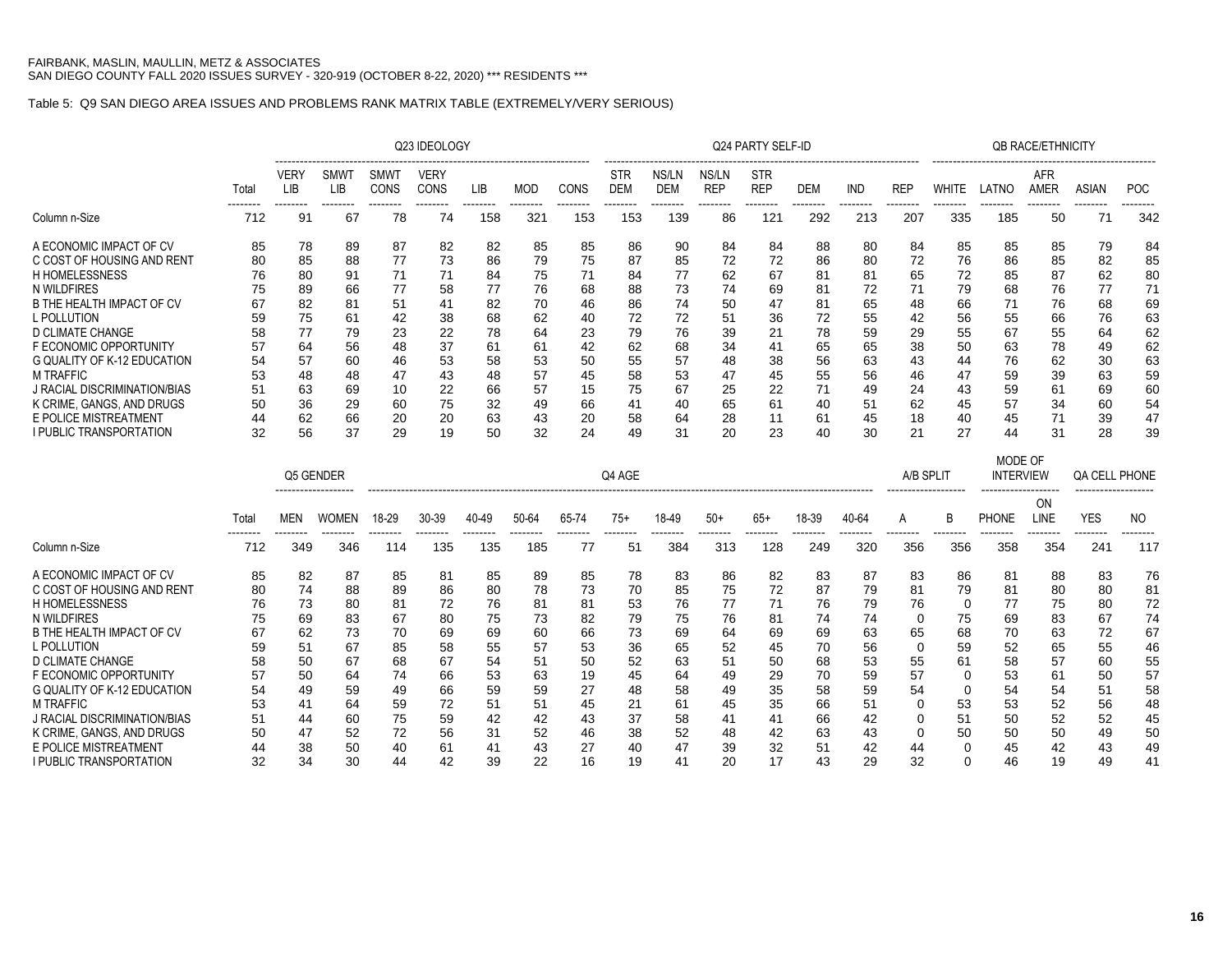### Table 5: Q9 SAN DIEGO AREA ISSUES AND PROBLEMS RANK MATRIX TABLE (EXTREMELY/VERY SERIOUS)

|                                                                                                                                                                                                                        |                                        |                                              |                                                    | <b>GENDER BY AGE</b>                               |                                                    |                                                    |                                                    |                                                    | <b>PARTY BY GENDER</b>                             |                                              |                                                    |                                                    |                                                    | PARTY BY AGE                                       |                                                    |                                                    |                                                     |                                                     |                                                    | <b>EDUCATION BY AGE</b>                             |                                                    |
|------------------------------------------------------------------------------------------------------------------------------------------------------------------------------------------------------------------------|----------------------------------------|----------------------------------------------|----------------------------------------------------|----------------------------------------------------|----------------------------------------------------|----------------------------------------------------|----------------------------------------------------|----------------------------------------------------|----------------------------------------------------|----------------------------------------------|----------------------------------------------------|----------------------------------------------------|----------------------------------------------------|----------------------------------------------------|----------------------------------------------------|----------------------------------------------------|-----------------------------------------------------|-----------------------------------------------------|----------------------------------------------------|-----------------------------------------------------|----------------------------------------------------|
|                                                                                                                                                                                                                        | Total<br>--------                      | <b>MEN</b><br>18-49<br>--------              | MEN<br>$50+$<br>--------                           | <b>WOMEN</b><br>18-49<br>--------                  | <b>WOMEN</b><br>$50+$<br>--------                  | DEM<br>MEN<br>--------                             | DEM<br>WOMEN                                       | <b>IND</b><br><b>MEN</b>                           | IND<br>WOMEN                                       | <b>REP</b><br><b>MEN</b>                     | <b>REP</b><br>WOMEN                                | <b>DEM</b><br>18-49                                | <b>DEM</b><br>$50+$                                | <b>IND</b><br>18-49                                | <b>IND</b><br>$50+$                                | <b>REP</b><br>18-49                                | <b>REP</b><br>$50+$<br>-------                      | <b>NCOLL</b><br>18-49<br>--------                   | <b>NCOLL</b><br>$50+$<br>--------                  | COLL+<br>18-49<br>--------                          | COLL+<br>$50+$<br>-------                          |
| Column n-Size                                                                                                                                                                                                          | 712                                    | 190                                          | 151                                                | 189                                                | 151                                                | 120                                                | 168                                                | 96                                                 | 109                                                | 132                                          | 69                                                 | 166                                                | 121                                                | 129                                                | 77                                                 | 90                                                 | 116                                                 | 187                                                 | 163                                                | 196                                                 | 145                                                |
| A ECONOMIC IMPACT OF CV<br>C COST OF HOUSING AND RENT<br><b>H HOMELESSNESS</b><br>N WILDFIRES<br>B THE HEALTH IMPACT OF CV<br>L POLLUTION<br>D CLIMATE CHANGE<br>F ECONOMIC OPPORTUNITY<br>G QUALITY OF K-12 EDUCATION | 85<br>80<br>76<br>67<br>59<br>58<br>54 | 83<br>81<br>66<br>64<br>56<br>55<br>56<br>54 | 81<br>66<br>70<br>73<br>60<br>46<br>44<br>42<br>43 | 84<br>89<br>75<br>82<br>75<br>74<br>73<br>73<br>63 | 92<br>86<br>84<br>84<br>70<br>56<br>61<br>55<br>54 | 83<br>80<br>78<br>69<br>79<br>58<br>73<br>62<br>55 | 92<br>90<br>84<br>89<br>83<br>82<br>81<br>67<br>57 | 75<br>77<br>82<br>71<br>63<br>49<br>57<br>57<br>66 | 83<br>86<br>81<br>75<br>70<br>60<br>63<br>71<br>60 | 85<br>66<br>63<br>67<br>45<br>24<br>35<br>33 | 82<br>86<br>69<br>80<br>53<br>39<br>40<br>44<br>65 | 85<br>89<br>76<br>75<br>80<br>83<br>77<br>74<br>56 | 92<br>81<br>88<br>90<br>80<br>60<br>78<br>51<br>55 | 79<br>87<br>83<br>75<br>67<br>60<br>66<br>66<br>69 | 82<br>70<br>80<br>66<br>62<br>46<br>46<br>68<br>55 | 86<br>74<br>67<br>74<br>50<br>37<br>33<br>42<br>47 | -83<br>72<br>63<br>69<br>47<br>47<br>26<br>35<br>39 | 85<br>88<br>77<br>73<br>66<br>61<br>-61<br>72<br>58 | 88<br>80<br>80<br>77<br>60<br>44<br>43<br>54<br>55 | -82<br>82<br>76<br>76<br>72<br>69<br>65<br>57<br>59 | 83<br>70<br>73<br>77<br>66<br>59<br>59<br>43<br>42 |
| <b>M TRAFFIC</b><br>J RACIAL DISCRIMINATION/BIAS<br>K CRIME, GANGS, AND DRUGS<br>E POLICE MISTREATMENT<br>I PUBLIC TRANSPORTATION                                                                                      | 53<br>51<br>50<br>32                   | 48<br>49<br>48<br>39<br>47                   | 35<br>37<br>45<br>37                               | 73<br>67<br>55<br>57<br>37                         | 53<br>48<br>49<br>41<br>21                         | 37<br>65<br>31<br>61<br>50                         | 69<br>76<br>46<br>61<br>33                         | 41<br>46<br>44<br>43<br>39                         | 69<br>54<br>56<br>46<br>23                         | 46<br>22<br>63<br>14<br>16                   | 43<br>28<br>60<br>28<br>34                         | 67<br>76<br>43<br>61<br>49                         | 42<br>62<br>37<br>63<br>28                         | 64<br>52<br>51<br>50<br>38                         | 45<br>42<br>53<br>35<br>17                         | 45<br>32<br>20<br>33                               | 48<br>17<br>57<br>17<br>13                          | 62<br>58<br>52<br>49<br>40                          | 46<br>35<br>53<br>35<br>17                         | 60<br>58<br>52<br>46<br>43                          | 44<br>47<br>44<br>43<br>22                         |

|                              |       |                 |                    | <b>WORKING BY AGE</b>                                  |                |     | <b>WHITES BY IDEOLOGY</b> |      |     |     | SUPERVISORIAL DISTRICTS |     |     |              | <b>CITY</b>                 |       |                        |                   | SAN DIEGO CITY<br><b>COUNCIL ZONES</b> |                             |
|------------------------------|-------|-----------------|--------------------|--------------------------------------------------------|----------------|-----|---------------------------|------|-----|-----|-------------------------|-----|-----|--------------|-----------------------------|-------|------------------------|-------------------|----------------------------------------|-----------------------------|
|                              | Total | 18-39           | WRKNG WRKNG<br>40+ | ------------------------------------<br>NT WK<br>18-39 | NT WK<br>$40+$ | LIB | <b>MOD</b>                | CONS |     |     |                         |     |     | SAN<br>DIEGO | <b>OTHER</b><br><b>CITY</b> | UNINC | <b>TOTAL</b><br>NOT SD | COAS <sub>1</sub> | SOUTH<br>EAS <sub>1</sub>              | <b>NORTH</b><br><b>EAST</b> |
| Column n-Size                | 712   | --------<br>206 | --------<br>264    | .<br>42                                                | 170            | 81  | 144                       | 89   | 122 | 152 | 131                     | 186 | 121 | 306          | 325                         | 81    | 406                    | 58                | --------<br>81                         | 77                          |
| A ECONOMIC IMPACT OF CV      | 85    | 81              | 86                 | 89                                                     | 87             | 85  | 84                        | 87   | 89  | 86  | 82                      | 86  | 80  | 85           | 85                          | 84    | 84                     | 84                | 91                                     | 82                          |
| C COST OF HOUSING AND RENT   | 80    | 87              | 79                 | 90                                                     | 75             | 82  | 74                        | 73   | 86  | 79  | 70                      | 83  | 82  | 78           | 86                          | 67    | 82                     | 72                | 84                                     | 72                          |
| <b>H HOMELESSNESS</b>        | 76    | 73              | 76                 | 87                                                     | 80             | 92  | 65                        | 66   | 87  | 82  | 73                      | 78  | 57  | 81           | 74                          | 63    | 72                     | 81                | 86                                     | 73                          |
| N WILDFIRES                  | 75    | 77              |                    | 51                                                     | 83             | 86  | 81                        |      | 78  | 78  | 67                      | 79  | 73  | 73           | 77                          | 77    | 77                     | 76                |                                        | 64                          |
| B THE HEALTH IMPACT OF CV    | 67    | 68              | 65                 | 72                                                     | 67             | 88  | 68                        | 45   | 70  | 64  | 63                      | 74  | 59  | 73           | 62                          | 60    | 62                     | 68                | 72                                     | 76                          |
| L POLLUTION                  | 59    | 72              | 54                 | 51                                                     | 50             | 70  | 62                        | 37   | 55  | 60  | 56                      | 67  | 48  | 62           | 57                          | 53    | 56                     | 49                | 78                                     | 44                          |
| D CLIMATE CHANGE             | 58    | 67              | 52                 | 71                                                     | 55             | 84  | 64                        | 17   | 66  | 53  | 52                      | 67  | 47  | 62           | 55                          | 55    | 55                     | 57                | 75                                     | 55                          |
| F ECONOMIC OPPORTUNITY       | 57    | 71              | 54                 | 66                                                     | 45             | 58  | 53                        | 42   | 62  | 57  | 58                      | 53  | 55  | 60           | 52                          | 67    | 55                     | 48                | 62                                     | 53                          |
| G QUALITY OF K-12 EDUCATION  | 54    | 61              | 57                 | 48                                                     | 46             | 57  | 39                        | 41   | 65  | 49  | 62                      | 57  | 36  | 62           | 46                          | 59    | 48                     | 44                | 65                                     | 63                          |
| <b>M TRAFFIC</b>             | 53    | 68              | 51                 | 52                                                     | 41             | 48  | 48                        | 40   | 54  | 61  | 35                      | 55  | 60  | 48           | 56                          | 55    | 56                     | 58                | 58                                     | 43                          |
| J RACIAL DISCRIMINATION/BIAS | 51    | 66              | 42                 | 68                                                     | 42             | 74  | 49                        |      | 52  | 52  | 43                      | 62  | 40  | 53           | 50                          | 45    | 49                     | 36                | 65                                     | 45                          |
| K CRIME. GANGS. AND DRUGS    | 50    | 61              | 44                 | 77                                                     | 43             | 26  | 44                        | 67   | 54  | 56  | 36                      | 53  | 49  | 49           | 52                          | 43    | 50                     | 43                | 55                                     | 49                          |
| E POLICE MISTREATMENT        | 44    | 48              | 45                 | 63                                                     | 33             | 70  | 42                        | 12   | 50  |     | 47                      | 46  | 31  | 48           | 40                          | 40    | 40                     | 45                | 57                                     | 45                          |
| I PUBLIC TRANSPORTATION      | 32    | 47              | 30                 | 28                                                     | 19             | 52  | 25                        | 13   | 30  | 33  | 35                      | 32  | 30  |              | 27                          | 16    | 25                     | 30                | 45                                     | 38                          |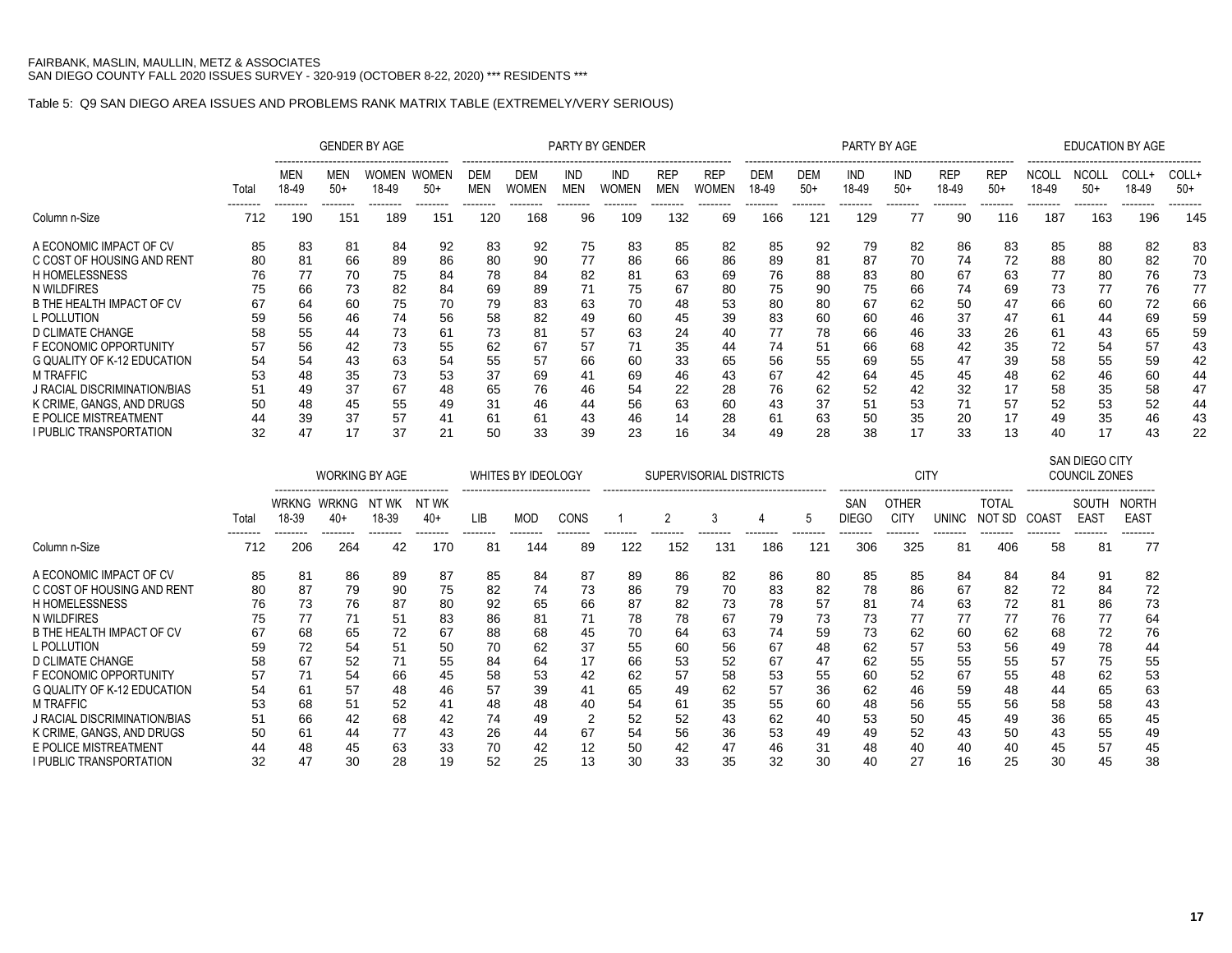|                                     |          |                                        | Q6C SD COUNTY<br><b>DIRECTION</b> |                                        | Q6D CITY<br><b>DIRECTION</b>             |                | Q6 DIRECTION              |                          |                                      |                                       |                                 | Q16 COVID VACCINE             |                   |                        |
|-------------------------------------|----------|----------------------------------------|-----------------------------------|----------------------------------------|------------------------------------------|----------------|---------------------------|--------------------------|--------------------------------------|---------------------------------------|---------------------------------|-------------------------------|-------------------|------------------------|
|                                     | Total    | <b>RIGHT</b><br><b>DIR</b><br>-------- | <b>WRONG</b><br><b>TRACK</b>      | <b>RIGHT</b><br><b>DIR</b><br>-------- | <b>WRONG</b><br><b>TRACK</b><br>-------- | CONS<br>RT DIR | CONS<br>WR TR<br>-------- | <b>MIXED</b><br>-------- | <b>DEF</b><br><b>GET</b><br>-------- | <b>PROB</b><br><b>GET</b><br>-------- | TOTAL<br><b>GET</b><br>-------- | <b>TOTAL</b><br><b>NOT GT</b> | DK/NA<br>-------- | <b>NOT GT</b><br>DK/NA |
| Column n-Size                       | 712      | 345                                    | --------<br>270                   | 368                                    | 256                                      | --------<br>73 | 122                       | 517                      | 256                                  | 124                                   | 380                             | --------<br>225               | 107               | 332                    |
| <b>G THE US MILITARY</b>            | 69       | 75                                     | 62                                | 74                                     | 63                                       | 77             | 51                        | 72                       | 72                                   | 64                                    | 69                              | 71                            | 65                | 69                     |
| Q YOUR NEIGHBORS                    | 66       | 70                                     | 60                                | 73                                     | 59                                       | 66             | 57                        | 68                       | 68                                   | 65                                    | 67                              | 68                            | 57                | 65                     |
| T LOCAL POLICE DEPARTMENT           | 59       | 64                                     | 54                                | 68                                     | 49                                       | 70             | 43                        | 61                       | 70                                   | 56                                    | 65                              | 51                            | 55                | 52                     |
| F CDC                               | 56       | 67                                     | 46                                | 68                                     | 41                                       | 73             | 39                        | 58                       | 65                                   | 68                                    | 66                              | 42                            | 51                | 45                     |
| J S.D.C. SHERIFF'S DEPARTMENT       | 54       | 59                                     | 50                                | 61                                     | 48                                       | 71             | 35                        | 56                       | 57                                   | 61                                    | 59                              | 48                            | 50                | 49                     |
| K S.D.C. PUBLIC HEALTH OFFICIALS    | 53       | 67                                     | 35                                | 66                                     | 35                                       | 72             | 35                        | 55                       | 61                                   | 65                                    | 63                              | 41                            | 44                | 42                     |
| O ACADEMIC EXPERTS                  | 51       | 62                                     | 40                                | 60                                     | 39                                       | 63             | 34                        | 53                       | 58                                   | 63                                    | 60                              | 38                            | 48                | 41                     |
| N THE COURTS                        | 46       | 55                                     | 38                                | 56                                     | 38                                       | 65             | 31                        | 47                       | 56                                   | 61                                    | 58                              | 33                            | 34                | 34                     |
| <b>M BLACK LIVES MATTER</b>         | 46       | 54                                     | 37                                | 52                                     | 38                                       | 54             | 38                        | 47                       | 51                                   | 53                                    | 52                              | 41                            | 38                | 40                     |
| L LOCAL PUBLIC SCHOOL DISTRICT      | 43       | 51                                     | 36                                | 51                                     | 36                                       | 64             | 32                        | 43                       | 53                                   | 60                                    | 55                              | 34                            | 24                | 30                     |
| S LOCAL CITY GOVERNMENT             | 42       | 55                                     | 29                                | 57                                     | 27                                       | 64             | 22                        | 43                       | 49                                   | 55                                    | 51                              | 33                            | 28                | 31                     |
| <b>H CA STATE GOVERNMENT</b>        | 39       | 53                                     | 22                                | 50                                     | 23                                       | 61             | 16                        | 41                       | 45                                   | 44                                    | 45                              | 28                            | 41                | 32                     |
| A LOCAL NEWS MEDIA                  | 38       | 48                                     | 26                                | 45                                     | 27                                       | 50             | 21                        | 40                       | 46                                   | 44                                    | 45                              | 29                            | 29                | 29                     |
| D PRESIDENT DONALD TRUMP            | 33       | 29                                     | 41                                | 31                                     | 40                                       | 42             | 26                        | 34                       | 33                                   | 31                                    | 32                              | 40                            | 24                | 35                     |
| <b>IS.D.C. BOARD OF SUPERVISORS</b> | 33       | 46                                     | 21                                | 45                                     | 23                                       | 70             | 19                        | 31                       | 42                                   | 43                                    | 42                              | 23                            | 22                | 23                     |
| R SAN DIEGO GAS AND ELECTRIC        | 31       | 39                                     | 22                                | 39                                     | 23                                       | 59             | 13                        | 31                       | 35                                   | 48                                    | 39                              | 21                            | 23                | 22                     |
| <b>B NATIONAL NEWS MEDIA</b>        | 31       | 43                                     | 18                                | 39                                     | 21                                       | 51             | 16                        | 31                       | 33                                   | 47                                    | 37                              | 22                            | 24                | 23                     |
| C THE FEDERAL GOVERNMENT            | 29       | 36                                     | 24                                | 35                                     | 25                                       | 63             | 21                        | 27                       | 33                                   | 43                                    | 37                              | 22                            | 18                | 21                     |
| P CORPORATIONS<br><b>E CONGRESS</b> | 25<br>25 | 28<br>32                               | 25<br>19                          | 28<br>30                               | 25<br>23                                 | 48<br>59       | 17<br>12                  | 24<br>23                 | 30<br>30                             | 37<br>40                              | 32<br>34                        | 19<br>17                      | 13<br>13          | 17<br>16               |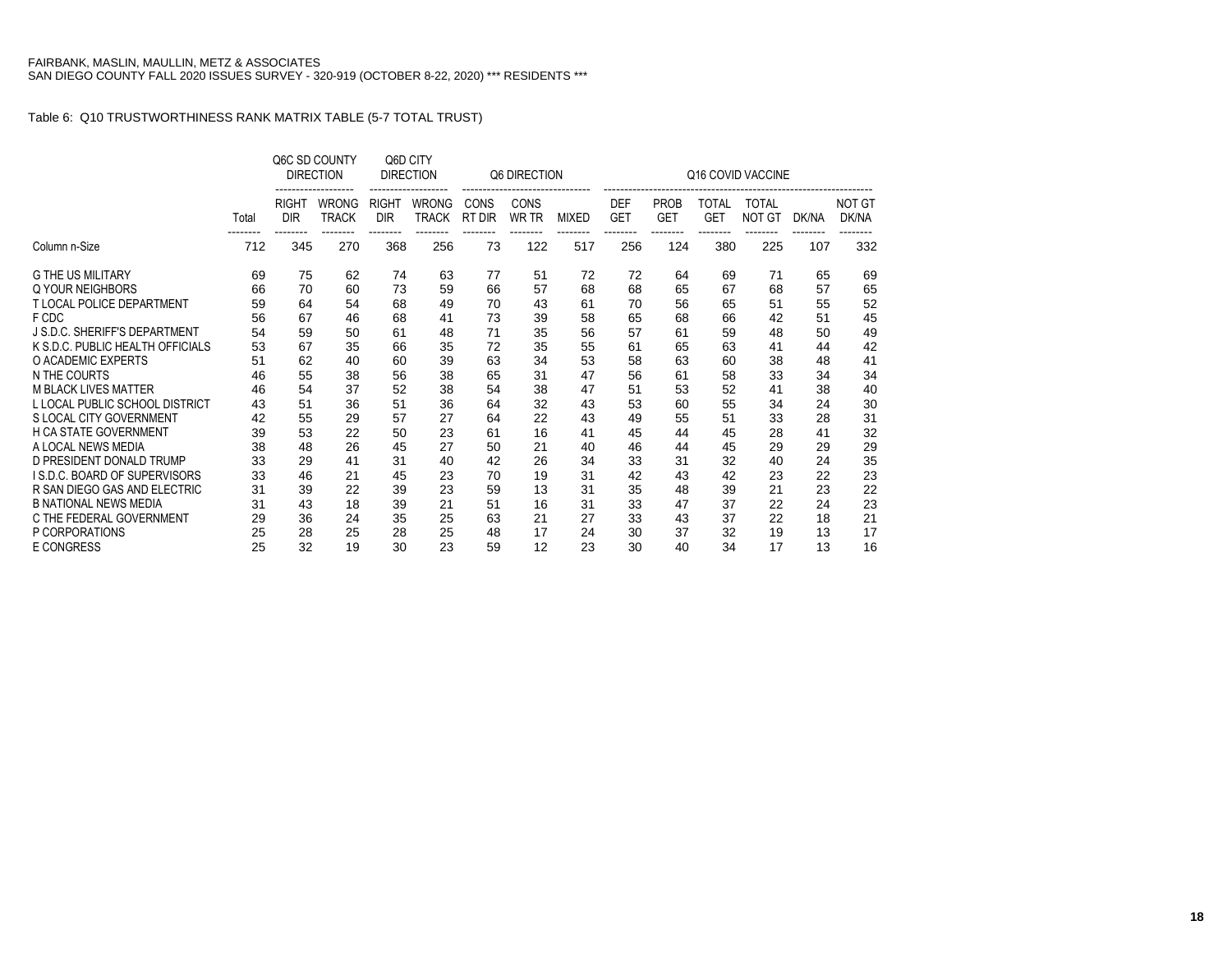|                                      |       |                              |                 | Q10I SD COUNTY BOS TRUST |                |                              |                 | <b>Q10L SCHOOL DISTRICT TRUST</b> |                | Q11A FED                     | <b>COVID RESPNSE</b> | <b>COVID RESPNSE</b>         | Q11B STATE           | Q11C COUNTY                  | COVID RESPNSE        | Q11D SCHL DIST<br><b>COVID RESPNSE</b> |                      | <b>COVID RESPNSE</b>  | Q11E CITY                   |
|--------------------------------------|-------|------------------------------|-----------------|--------------------------|----------------|------------------------------|-----------------|-----------------------------------|----------------|------------------------------|----------------------|------------------------------|----------------------|------------------------------|----------------------|----------------------------------------|----------------------|-----------------------|-----------------------------|
|                                      | Total | <b>TOTAL</b><br><b>TRUST</b> | <b>NEUT</b>     | DO NOT<br><b>TRUST</b>   | DK/NA          | <b>TOTAL</b><br><b>TRUST</b> | <b>NEUT</b>     | DO NOT<br>Trust                   | DK/NA          | <b>TOTAL</b><br><b>APPRV</b> | TOAL<br><b>DISAP</b> | <b>TOTAL</b><br><b>APPRV</b> | TOAL<br><b>DISAP</b> | <b>TOTAL</b><br><b>APPRV</b> | TOAL<br><b>DISAP</b> | TOTAL<br><b>APPRV</b>                  | TOAL<br><b>DISAP</b> | TOTAL<br><b>APPRV</b> | <b>TOAL</b><br><b>DISAP</b> |
| Column n-Size                        | 712   | 237                          | --------<br>227 | --------<br>197          | --------<br>51 | --------<br>310              | --------<br>186 | --------<br>166                   | --------<br>51 | --------<br>310              | --------<br>379      | --------<br>385              | --------<br>284      | 481                          | --------<br>201      | --------<br>420                        | --------<br>188      | --------<br>420       | 169                         |
| <b>G THE US MILITARY</b>             | 69    | 80                           | 63              | 66                       | 59             | 76                           | 60              | 70                                | 59             | 76                           | 65                   | 69                           | 71                   | 71                           | 67                   | 68                                     | 74                   | 72                    | 63                          |
| Q YOUR NEIGHBORS                     | 66    | 79                           | 55              | 62                       | 70             | 74                           | 57              | 64                                | 52             | 65                           | 67                   | 65                           | 68                   | 68                           | 64                   | 67                                     | 68                   | 69                    | 62                          |
| <b>T LOCAL POLICE DEPARTMENT</b>     | 59    | 80                           | 49              | 47                       | 49             | 69                           | 45              | 59                                | 50             | 71                           | 51                   | 59                           | 63                   | 61                           | 59                   | 60                                     | 60                   | 63                    | 56                          |
| F CDC                                | 56    | 76                           | 51              | 38                       | 58             | 75                           | 44              | 36                                | 54             | 55                           | 60                   | 70                           | 39                   | 64                           | 39                   | 64                                     | 38                   | 63                    | 40                          |
| <b>J S.D.C. SHERIFF'S DEPARTMENT</b> | 54    | 78                           | 45              | 40                       | 38             | 65                           | 42              | 54                                | 35             | 71                           | 42                   | 53                           | 60                   | 57                           | 50                   | 56                                     | 53                   | 58                    | 48                          |
| K S.D.C. PUBLIC HEALTH OFFICIALS     | 53    | 80                           | 52              | 24                       | 46             | 77                           | 45              | 24                                | 35             | 50                           | 56                   | 69                           | 32                   | 65                           | 29                   | 62                                     | 31                   | 66                    | 30                          |
| O ACADEMIC EXPERTS                   | 51    | 70                           | 50              | 31                       | 47             | 74                           | 43              | 23                                | 32             | 46                           | 57                   | 69                           | 30                   | 60                           | 31                   | 61                                     | 32                   | 61                    | 32                          |
| N THE COURTS                         | 46    | 76                           | 36              | 25                       | 37             | 67                           | 30              | 32                                | 26             | 52                           | 43                   | 55                           | 38                   | 54                           | 32                   | 53                                     | 38                   | 56                    | 33                          |
| <b>M BLACK LIVES MATTER</b>          | 46    | 59                           | 45              | 33                       | 48             | 64                           | 40              | 20                                | 49             | 34                           | 56                   | 64                           | 23                   | 53                           | 30                   | 57                                     | 24                   | 53                    | 30                          |
| L LOCAL PUBLIC SCHOOL DISTRICT       | 43    | 70                           | 40              | 20                       | 27             | 100                          | 0               | $\Omega$                          | $\Omega$       | 44                           | 43                   | 55                           | 30                   | 51                           | 29                   | 61                                     | 21                   | 52                    | 32                          |
| S LOCAL CITY GOVERNMENT              | 42    | 72                           | 33              | 17                       | 26             | 61                           | 19              | 28                                | 41             | 51                           | 36                   | 52                           | 33                   | 50                           | 24                   | 47                                     | 33                   | 53                    | 17                          |
| <b>H CA STATE GOVERNMENT</b>         | 39    | 65                           | 33              | 17                       | 30             | 59                           | 31              | 13                                | 30             | 35                           | 43                   | 62                           | 9                    | 49                           | 13                   | 48                                     | 20                   | 49                    | 18                          |
| A LOCAL NEWS MEDIA                   | 38    | 64                           | 28              | 18                       | 31             | 55                           | 27              | 19                                | 34             | 37                           | 39                   | 49                           | 25                   | 44                           | 25                   | 43                                     | 32                   | 45                    | 23                          |
| D PRESIDENT DONALD TRUMP             | 33    | 39                           | 24              | 40                       | 20             | 29                           | 27              | 52                                | 25             | 57                           | 16                   | 21                           | 54                   | 29                           | 44                   | 26                                     | 51                   | 30                    | 41                          |
| <b>IS.D.C. BOARD OF SUPERVISORS</b>  | 33    | 100                          | $\mathbf 0$     | $\Omega$                 | 0              | 54                           | 19              | 16                                | 18             | 42                           | 26                   | 42                           | 23                   | 43                           | 13                   | 41                                     | 20                   | 43                    | 18                          |
| R SAN DIEGO GAS AND ELECTRIC         | 31    | 53                           | 23              | 16                       | 22             | 45                           | 26              | 15                                | 13             | 40                           | 24                   | 40                           | 21                   | 37                           | 18                   | 36                                     | 23                   | 38                    | 18                          |
| <b>B NATIONAL NEWS MEDIA</b>         | 31    | 52                           | 26              | 12                       | 23             | 48                           | 19              | 14                                | 20             | 27                           | 35                   | 46                           | 11                   | 38                           | 15                   | 36                                     | 22                   | 37                    | 18                          |
| C THE FEDERAL GOVERNMENT             | 29    | 51                           | 19              | 20                       | 14             | 38                           | 16              | 29                                | 25             | 49                           | 14                   | 32                           | 29                   | 35                           | 19                   | 32                                     | 27                   | 38                    | 16                          |
| P CORPORATIONS                       | 25    | 49                           | 14              | 12                       | 15             | 36                           | 14              | 21                                | 14             | 37                           | 16                   | 28                           | 25                   | 28                           | 21                   | 27                                     | 29                   | 29                    | 23                          |
| <b>E CONGRESS</b>                    | 25    | 52                           | 15              | 8                        | 15             | 41                           | 17              | 9                                 | 13             | 35                           | 17                   | 36                           | 13                   | 31                           | 15                   | 33                                     | 16                   | 31                    | 15                          |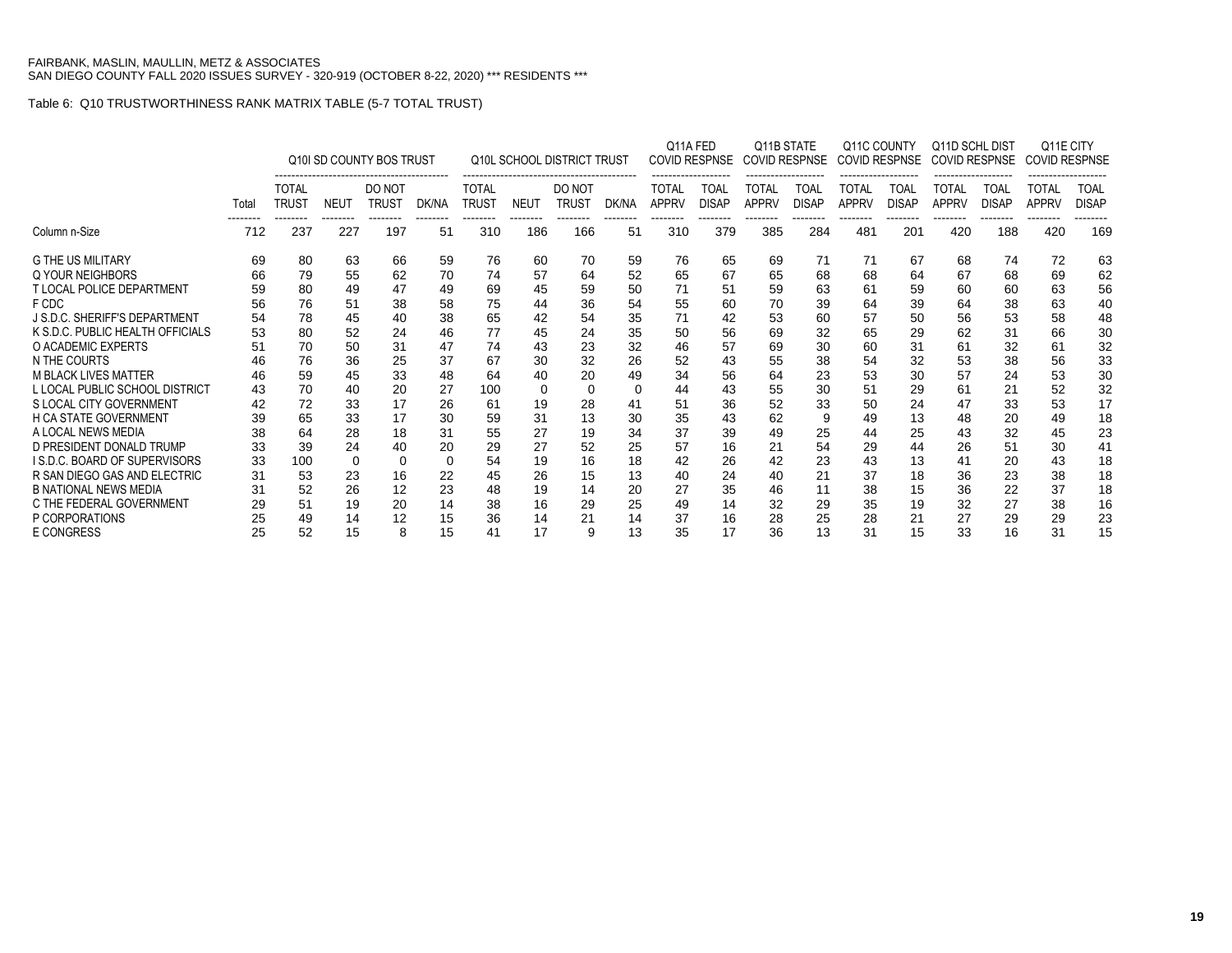|                                      |       | Q13 CHILDREN           |                            |               |               | Q15 ED QUALITY |     |                 |                   |                                |                               | Q18 CHANGE POLICE FUNDING       |                          |                   |                                         | Q19 BORDER              |       |
|--------------------------------------|-------|------------------------|----------------------------|---------------|---------------|----------------|-----|-----------------|-------------------|--------------------------------|-------------------------------|---------------------------------|--------------------------|-------------------|-----------------------------------------|-------------------------|-------|
|                                      | Total | <b>YES</b><br>-------- | N <sub>O</sub><br>-------- | B<br>-------- | C<br>-------- | D<br>--------  | A/B | D/F<br>-------- | <b>STR</b><br>FAV | <b>SMWT</b><br>FAV<br>-------- | <b>STR</b><br>OPP<br>-------- | TOTAL<br><b>FAV</b><br>-------- | TOTAL<br>OPP<br>-------- | DK/NA<br>-------- | <b>REST</b><br><b>RSTRC</b><br>-------- | <b>OPEN</b><br>-------- | DK/NA |
| Column n-Size                        | 712   | 386                    | 309                        | 59            | 50            | 35             | 78  | 49              | 194               | 155                            | 227                           | 349                             | 291                      | 72                | 291                                     | 325                     | 96    |
| <b>G THE US MILITARY</b>             | 69    | 75                     | 63                         | 65            | 71            | 49             | 67  | 56              | 62                | 59                             | 85                            | 61                              | 80                       | 69                | 77                                      | 62                      | 71    |
| Q YOUR NEIGHBORS                     | 66    | 67                     | 64                         | 67            | 64            | 56             | 67  | 52              | 67                | 62                             | 70                            | 65                              | 68                       | 61                | 68                                      | 65                      | 64    |
| <b>T LOCAL POLICE DEPARTMENT</b>     | 59    | 63                     | 55                         | 66            | 59            | 35             | 57  | 46              | 45                | 46                             | 80                            | 46                              | 78                       | 47                | 65                                      | 56                      | 52    |
| F CDC                                | 56    | 55                     | 59                         | 74            | 48            | 31             | 66  | 27              | 67                | 60                             | 45                            | 64                              | 48                       | 50                | 42                                      | 67                      | 61    |
| J S.D.C. SHERIFF'S DEPARTMENT        | 54    | 57                     | 50                         | 54            | 59            | 25             | 52  | 36              | 39                | 44                             | 72                            | 41                              | 71                       | 45                | 64                                      | 47                      | 49    |
| K S.D.C. PUBLIC HEALTH OFFICIALS     | 53    | 52                     | 56                         | 57            | 60            | 32             | 51  | 27              | 63                | 60                             | 39                            | 62                              | 43                       | 50                | 42                                      | 64                      | 49    |
| O ACADEMIC EXPERTS                   | 51    | 47                     | 57                         | 62            | 46            | 32             | 55  | 24              | 67                | 62                             | 29                            | 65                              | 34                       | 54                | 38                                      | 64                      | 49    |
| N THE COURTS                         | 46    | 47                     | 48                         | 53            | 48            | 23             | 49  | 24              | 47                | 51                             | 44                            | 49                              | 45                       | 39                | 43                                      | 51                      | 44    |
| <b>M BLACK LIVES MATTER</b>          | 46    | 42                     | 53                         | 39            | 59            | 32             | 45  | 24              | 77                | 60                             | 12                            | 69                              | 18                       | 47                | 32                                      | 61                      | 42    |
| L LOCAL PUBLIC SCHOOL DISTRICT       | 43    | 43                     | 46                         | 65            | 41            | 31             | 62  | 22              | 48                | 54                             | 30                            | 51                              | 37                       | 34                | 38                                      | 49                      | 42    |
| S LOCAL CITY GOVERNMENT              | 42    | 41                     | 44                         | 48            | 47            | 15             | 40  | 16              | 44                | 43                             | 38                            | 44                              | 42                       | 30                | 37                                      | 48                      | 36    |
| <b>H CA STATE GOVERNMENT</b>         | 39    | 36                     | 44                         | 47            | 43            | 5              | 44  | 4               | 55                | 51                             | 19                            | 53                              | 23                       | 34                | 21                                      | 54                      | 42    |
| A LOCAL NEWS MEDIA                   | 38    | 39                     | 38                         | 53            | 41            | 20             | 48  | 17              | 42                | 41                             | 30                            | 42                              | 32                       | 39                | 28                                      | 46                      | 39    |
| D PRESIDENT DONALD TRUMP             | 33    | 36                     | 29                         | 22            | 38            | 29             | 20  | 37              | 14                | 25                             | 62                            | 19                              | 55                       | 17                | 52                                      | 19                      | 23    |
| <b>I S.D.C. BOARD OF SUPERVISORS</b> | 33    | 31                     | 37                         | 41            | 34            | 11             | 37  | 10              | 27                | 48                             | 28                            | 36                              | 31                       | 26                | 30                                      | 36                      | 32    |
| R SAN DIEGO GAS AND ELECTRIC         | 31    | 31                     | 32                         | 34            | 38            | 15             | 33  | 11              | 24                | 44                             | 28                            | 33                              | 28                       | 34                | 28                                      | 33                      | 34    |
| <b>B NATIONAL NEWS MEDIA</b>         | 31    | 30                     | 33                         | 31            | 39            | 12             | 29  | 8               | 42                | 39                             | 18                            | 41                              | 19                       | 29                | 20                                      | 39                      | 35    |
| C THE FEDERAL GOVERNMENT             | 29    | 28                     | 31                         | 35            | 32            | 13             | 31  | 10              | 21                | 35                             | 37                            | 27                              | 35                       | 15                | 34                                      | 26                      | 25    |
| P CORPORATIONS                       | 25    | 24                     | 28                         | 19            | 24            | 19             | 20  | 15              | 17                | 33                             | 29                            | 24                              | 27                       | 22                | 29                                      | 24                      | 20    |
| <b>E CONGRESS</b>                    | 25    | 20                     | 32                         | 36            | 26            | 3              | 34  | 3               | 29                | 37                             | 16                            | 33                              | 18                       | 16                | 21                                      | 29                      | 25    |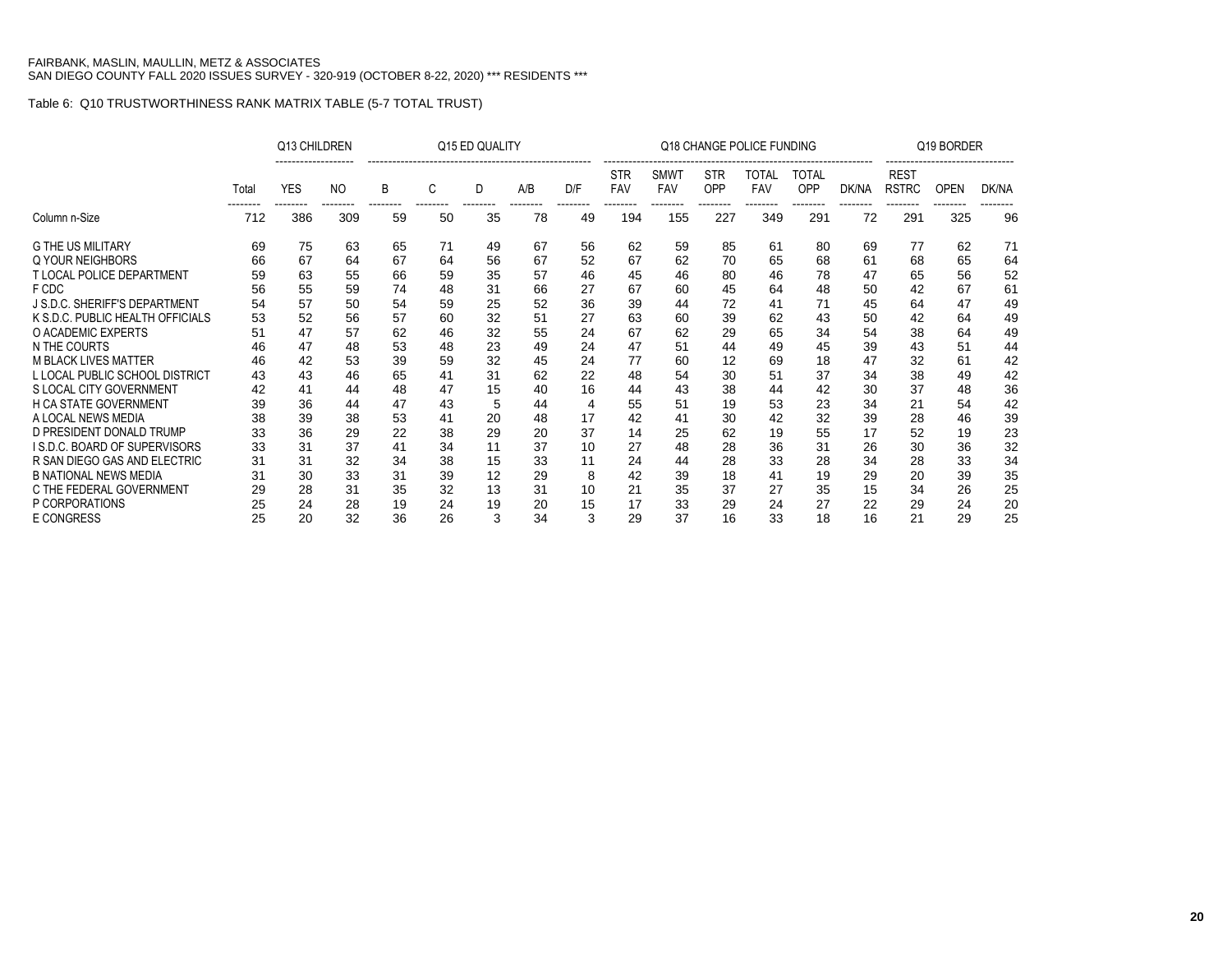|                                      |                   |                                      |                         |                               | Q20 RE-OPEN BORDER              |                          |                   |                                        |                                        | <b>Q21 EMPLOYMENT STATUS</b>             |                                |                                |                          |                                  |                          | <b>Q22 EDUCATION</b>            |                                        |                          |                   |
|--------------------------------------|-------------------|--------------------------------------|-------------------------|-------------------------------|---------------------------------|--------------------------|-------------------|----------------------------------------|----------------------------------------|------------------------------------------|--------------------------------|--------------------------------|--------------------------|----------------------------------|--------------------------|---------------------------------|----------------------------------------|--------------------------|-------------------|
|                                      | Total<br>-------- | <b>STR</b><br><b>FAV</b><br>-------- | SMWT<br>FAV<br>-------- | <b>STR</b><br>OPP<br>-------- | TOTAL<br><b>FAV</b><br>-------- | TOTAL<br>OPP<br>-------- | DK/NA<br>-------- | <b>FULL</b><br><b>TIME</b><br>-------- | <b>PART</b><br><b>TIME</b><br>-------- | <b>FRLGD</b><br><b>UNEMP</b><br>-------- | <b>RE</b><br>TIRED<br>-------- | <b>WORK</b><br>ING<br>-------- | NOT<br>WRKNG<br>-------- | HS OR<br><b>LESS</b><br>-------- | SOME<br>COLL<br>-------- | COLL<br><b>GRAD</b><br>-------- | <b>POST</b><br><b>GRAD</b><br>-------- | NON-<br>COLL<br>-------- | COLL+<br>-------- |
| Column n-Size                        | 712               | 153                                  | 128                     | 228                           | 280                             | 359                      | 72                | 417                                    | 64                                     | 52                                       | 129                            | 481                            | 214                      | 86                               | 270                      | 221                             | 128                                    | 356                      | 349               |
| <b>G THE US MILITARY</b>             | 69                | 63                                   | 59                      | 78                            | 62                              | 76                       | 63                | 63                                     | 67                                     | 70                                       | 87                             | 64                             | 80                       | 81                               | 68                       | 65                              | 73                                     | 71                       | 67                |
| Q YOUR NEIGHBORS                     | 66                | 64                                   | 65                      | 70                            | 65                              | 70                       | 52                | 61                                     | 64                                     | 75                                       | 81                             | 61                             | 77                       | 68                               | 66                       | 62                              | 74                                     | 66                       | 66                |
| T LOCAL POLICE DEPARTMENT            | 59                | 51                                   | 63                      | 70                            | 56                              | 62                       | 57                | 54                                     | 61                                     | 58                                       | 76                             | 55                             | 68                       | 63                               | 55                       | 59                              | 66                                     | 57                       | 62                |
| F CDC                                | 56                | 51                                   | 62                      | 52                            | 56                              | 55                       | 66                | 55                                     | 57                                     | 37                                       | 61                             | 55                             | 58                       | 58                               | 50                       | 54                              | 71                                     | 52                       | 60                |
| J S.D.C. SHERIFF'S DEPARTMENT        | 54                | 52                                   | 59                      | 62                            | 55                              | 55                       | 44                | 51                                     | 58                                     | 47                                       | 67                             | 52                             | 59                       | 63                               | 56                       | 51                              | 51                                     | 58                       | 51                |
| K S.D.C. PUBLIC HEALTH OFFICIALS     | 53                | 50                                   | 58                      | 46                            | 54                              | 52                       | 55                | 52                                     | 54                                     | 37                                       | 57                             | 52                             | 56                       | 50                               | 50                       | 52                              | 64                                     | 50                       | 57                |
| O ACADEMIC EXPERTS                   | 51                | 52                                   | 54                      | 47                            | 53                              | 49                       | 55                | 53                                     | 50                                     | 36                                       | 49                             | 52                             | 49                       | 28                               | 48                       | 54                              | 69                                     | 43                       | 60                |
| N THE COURTS                         | 46                | 46                                   | 53                      | 47                            | 49                              | 45                       | 42                | 48                                     | 45                                     | 41                                       | 51                             | 48                             | 45                       | 46                               | 42                       | 47                              | 55                                     | 43                       | 50                |
| <b>M BLACK LIVES MATTER</b>          | 46                | 47                                   | 48                      | 38                            | 48                              | 43                       | 58                | 47                                     | 50                                     | 38                                       | 45                             | 47                             | 46                       | 33                               | 45                       | 49                              | 54                                     | 42                       | 51                |
| L LOCAL PUBLIC SCHOOL DISTRICT       | 43                | 42                                   | 52                      | 40                            | 47                              | 43                       | 33                | 48                                     | 36                                     | 30                                       | 43                             | 46                             | 39                       | 40                               | 40                       | 47                              | 50                                     | 40                       | 48                |
| S LOCAL CITY GOVERNMENT              | 42                | 36                                   | 52                      | 36                            | 46                              | 39                       | 38                | 42                                     | 42                                     | 35                                       | 47                             | 42                             | 42                       | 30                               | 41                       | 44                              | 51                                     | 38                       | 46                |
| H CA STATE GOVERNMENT                | 39                |                                      | 50                      | 32                            | 42                              | 34                       | 48                | 38                                     | 37                                     | 27                                       | 46                             | 38                             | 42                       | 39                               | 31                       | 43                              | 48                                     | 33                       | 45                |
| A LOCAL NEWS MEDIA                   | 38                | 38                                   | 39                      | 37                            | 38                              | 38                       | 35                | 36                                     | 28                                     | 29                                       | 49                             | 35                             | 43                       | 30                               | 33                       | 38                              | 54                                     | 32                       | 44                |
| D PRESIDENT DONALD TRUMP             | 33                | 40                                   | 35                      | 41                            | 38                              | 33                       | 19                | 33                                     | 27                                     | 36                                       | 41                             | 32                             | 36                       | 39                               | 35                       | 31                              | 31                                     | 36                       | 31                |
| <b>I S.D.C. BOARD OF SUPERVISORS</b> | 33                | 34                                   | 42                      | 33                            | 38                              | 31                       | 26                | 37                                     | 27                                     | 20                                       | 33                             | 35                             | 29                       | 22                               | 32                       | 40                              | 34                                     | 29                       | 38                |
| R SAN DIEGO GAS AND ELECTRIC         | 31                | 31                                   | 43                      | 25                            | 37                              | 28                       | 24                | 33                                     | 22                                     | 23                                       | 29                             | 31                             | 30                       | 33                               | 29                       | 33                              | 32                                     | 30                       | 32                |
| <b>B NATIONAL NEWS MEDIA</b>         | 31                | 28                                   | 37                      | 26                            | 32                              | 28                       | 37                | 29                                     | 26                                     | 17                                       | 41                             | 29                             | 35                       | 27                               | 26                       | 34                              | 39                                     | 26                       | 35                |
| C THE FEDERAL GOVERNMENT             | 29                | 28                                   | 37                      | 28                            | 32                              | 28                       | 22                | 30                                     | 23                                     | 26                                       | 33                             | 29                             | 31                       | 27                               | 34                       | 28                              | 24                                     | 32                       | 27                |
| P CORPORATIONS                       | 25                | 28                                   | 34                      | 23                            | 31                              | 21                       | 21                | 27                                     | 18                                     | 26                                       | 24                             | 26                             | 25                       | 19                               | 29                       | 25                              | 24                                     | 26                       | 24                |
| <b>E CONGRESS</b>                    | 25                | 34                                   | 36                      | 20                            | 35                              | 19                       | 18                | 30                                     | 14                                     | 12                                       | 18                             | 28                             | 19                       | 18                               | 25                       | 29                              | 22                                     | 24                       | 27                |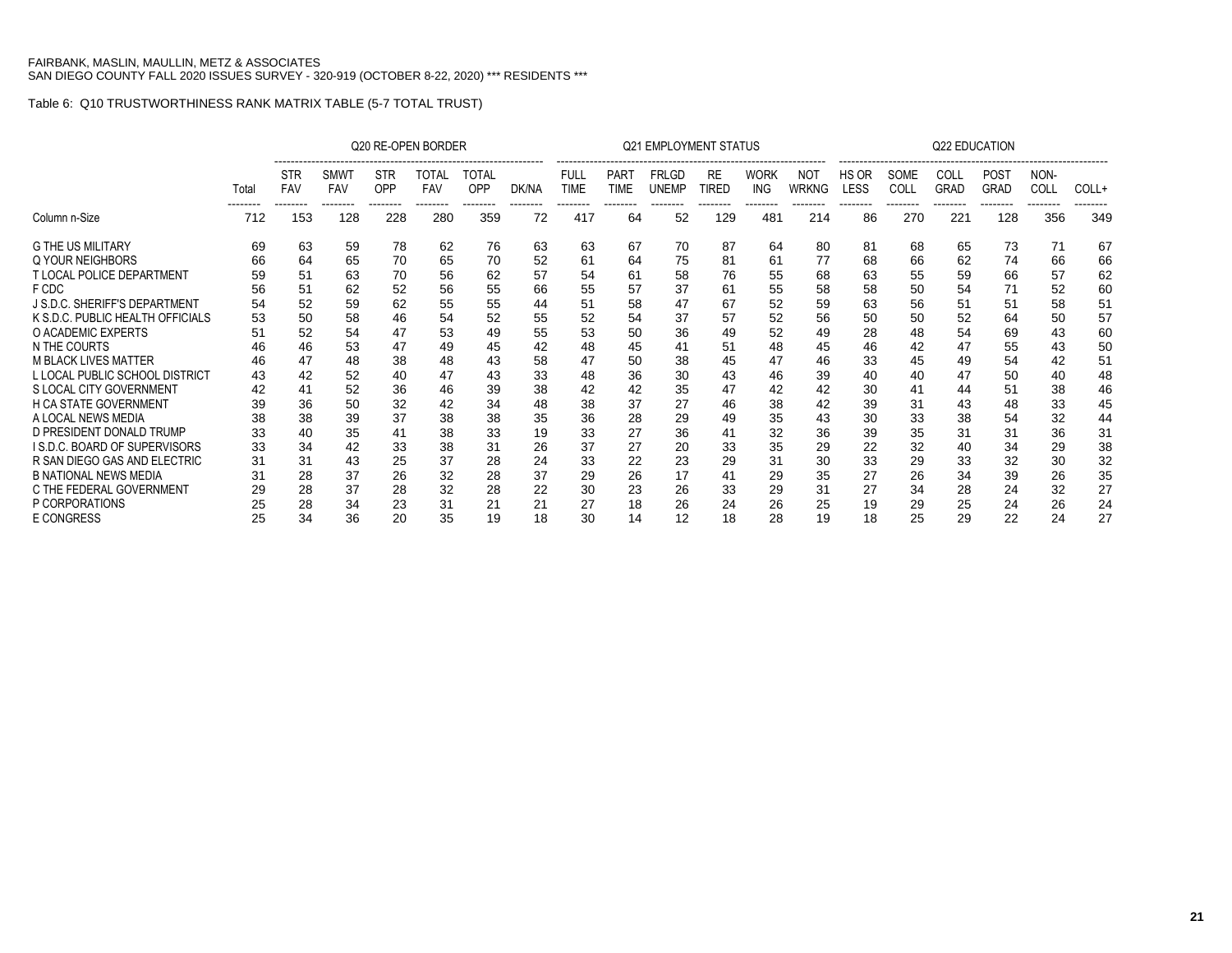|                                                                            |          |                                |                               |                                        | Q23 IDEOLOGY                           |                 |                        |                         |                               |                                 |                                 | Q24 PARTY SELF-ID                    |                |                        |                        |                   |                   | <b>QB RACE/ETHNICITY</b> |                   |                        |
|----------------------------------------------------------------------------|----------|--------------------------------|-------------------------------|----------------------------------------|----------------------------------------|-----------------|------------------------|-------------------------|-------------------------------|---------------------------------|---------------------------------|--------------------------------------|----------------|------------------------|------------------------|-------------------|-------------------|--------------------------|-------------------|------------------------|
|                                                                            | Total    | VERY<br><b>LIB</b><br>-------- | <b>SMW</b><br>LIB<br>-------- | <b>SMWT</b><br><b>CONS</b><br>-------- | <b>VERY</b><br><b>CONS</b><br>-------- | LIB<br>-------- | <b>MOD</b><br>-------- | <b>CONS</b><br>-------- | STR<br><b>DEM</b><br>-------- | NS/LN<br><b>DEM</b><br>-------- | NS/LN<br><b>REP</b><br>-------- | <b>STR</b><br><b>REP</b><br>-------- | <b>DEM</b><br> | <b>IND</b><br>-------- | <b>REP</b><br>-------- | WHITE<br>-------- | LATNO<br>-------- | AFR<br>AMER<br>--------  | ASIAN<br>-------- | <b>POC</b><br>-------- |
| Column n-Size                                                              | 712      | 91                             | 67                            | 78                                     | 74                                     | 158             | 321                    | 153                     | 153                           | 139                             | 86                              | 121                                  | 292            | 213                    | 207                    | 335               | 185               | 50                       | 71                | 342                    |
| <b>G THE US MILITARY</b><br>Q YOUR NEIGHBORS                               | 69<br>66 | 51<br>67                       | 58<br>66                      | 86<br>62                               | 86<br>76                               | 54<br>67        | 70<br>67               | 86                      | 68<br>68                      | 55<br>73                        | 83<br>71                        | 92<br>71                             | 62<br>70       | 60<br>55               | 89<br>71               | 75<br>73          | 59<br>58          | 71<br>64                 | 62<br>61          | 63<br>60               |
| <b>T LOCAL POLICE DEPARTMENT</b>                                           | 59       | 55                             | 57                            | 76                                     | 77                                     | 56              | 58                     | 69<br>76                | 61                            | 46                              | 78                              | 90                                   | 54             | 42                     | 85                     | 69                | 52                | 35                       | 55                | 51                     |
| F CDC<br>J S.D.C. SHERIFF'S DEPARTMENT                                     | 56<br>54 | 76<br>33                       | 62<br>48                      | 40<br>77                               | 36<br>72                               | 70<br>39        | 61<br>55               | 38<br>74                | 77<br>44                      | 63<br>39                        | 56<br>80                        | 42<br>82                             | 70<br>42       | 45<br>45               | 48<br>81               | 60<br>58          | 57<br>54          | 59<br>29                 | 53<br>48          | 55<br>49               |
| K S.D.C. PUBLIC HEALTH OFFICIALS<br>O ACADEMIC EXPERTS                     | 53<br>51 | 67<br>73                       | 74<br>74                      | 36<br>27                               | 28<br>23                               | 70<br>73        | 61<br>59               | 32<br>25                | 71<br>66                      | 68<br>62                        | 56<br>41                        | 32<br>31                             | 69<br>64       | 41<br>48               | 42<br>35               | 60<br>52          | 53<br>60          | 34<br>42                 | 58<br>53          | 50<br>53               |
| N THE COURTS<br><b>M BLACK LIVES MATTER</b>                                | 46       | 44<br>81                       | 43<br>80                      | 54<br>10                               | 38<br>13                               | 44<br>80        | 52<br>47               | 46<br>11                | 53<br>80                      | 61                              | 56<br>22                        | 49<br>12                             | 48<br>71       | 39<br>42               | 52<br>16               | 49<br>46          | 47<br>44          | 37<br>73                 | 43<br>55          | 45<br>49               |
| L LOCAL PUBLIC SCHOOL DISTRICT<br>S LOCAL CITY GOVERNMENT                  | 43       | 58<br>48                       | 51<br>46                      | 29<br>47                               | 27<br>35                               | 55<br>47        | 50<br>44               | 28<br>41                | 62<br>48                      | 47<br>45                        | 46<br>44                        | 26<br>43                             | 55<br>46       | 37<br>33               | 34<br>44               | 42<br>42          | 50<br>48          | 33<br>30                 | 54<br>37          | 47<br>43               |
| <b>H CA STATE GOVERNMENT</b><br>A LOCAL NEWS MEDIA                         |          | 57<br>39                       | 62<br>49                      | 20<br>29                               | 15<br>22                               | 59<br>43        | 42<br>43               | 17<br>25                | 68<br>50                      | 52<br>42                        | 19<br>44                        | 18<br>26                             | 60<br>46       | 29<br>30               | 18<br>33               | 40<br>40          | 47<br>37          | 31<br>39                 | 35<br>36          | 41<br>37               |
| D PRESIDENT DONALD TRUMP<br>I S.D.C. BOARD OF SUPERVISORS                  | 33<br>33 | 8<br>33                        | 30                            | 67<br>25                               | 86<br>29                               | 6<br>32         | 29<br>40               | 76<br>27                | 9<br>42                       | 10<br>29                        | 58<br>43                        | 87<br>27                             | 9<br>36        | 25<br>29               | 75<br>34               | 39<br>33          | 29<br>36          | 13<br>25                 | 24<br>46          | 27<br>36               |
| R SAN DIEGO GAS AND ELECTRIC                                               | 31       | 22                             | 28                            | 35                                     | 23                                     | 24              | 37                     | 29                      | 31                            | 30                              | 26                              | 36                                   | 30             | 31                     | 32                     | 32                | 34                | 28                       | 37                | 33                     |
| <b>B NATIONAL NEWS MEDIA</b><br>C THE FEDERAL GOVERNMENT<br>P CORPORATIONS | 31       | 41<br>14                       | 36<br>22                      | 22<br>39                               | 14<br>42                               | 39<br>17        | 35<br>33               | 18<br>40                | 51<br>22                      | 36<br>19                        | 19<br>41                        | 20<br>43                             | 44<br>20       | 23<br>29               | 19<br>42               | 30<br>27          | 42<br>35          | 30<br>29                 | 23<br>32          | 33<br>32               |
| <b>E CONGRESS</b>                                                          |          | 22<br>24                       | 15<br>18                      | 27<br>24                               | 35<br>19                               | 19<br>21        | 29<br>33               | 31<br>21                | 22<br>26                      | 14<br>27                        | 34<br>19                        | 39<br>23                             | 18<br>27       | 23<br>27               | 37<br>22               | 26<br>21          | 26<br>35          | 21<br>19                 | 38<br>32          | 26<br>31               |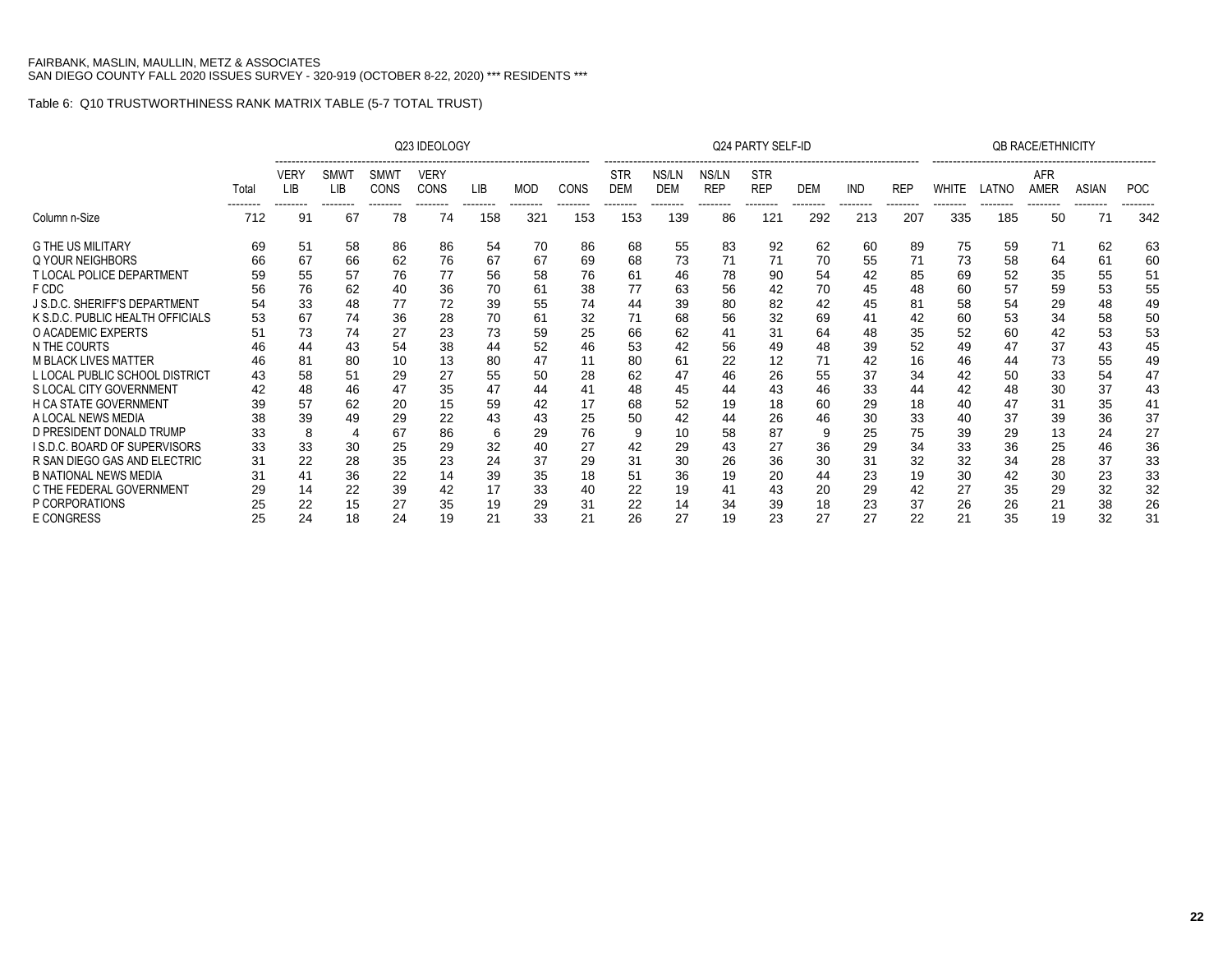|                                  |       |            | Q5 GENDER    |       |       |                 |       |                | Q4 AGE        |       |                 |                |       |       | A/B SPLIT       |                | MODE OF<br><b>INTERVIEW</b> |                   | QA CELL PHONE |     |
|----------------------------------|-------|------------|--------------|-------|-------|-----------------|-------|----------------|---------------|-------|-----------------|----------------|-------|-------|-----------------|----------------|-----------------------------|-------------------|---------------|-----|
|                                  | Total | <b>MEN</b> | <b>WOMEN</b> | 18-29 | 30-39 | 40-49           | 50-64 | 65-74          | $75+$         | 18-49 | $50+$           | $65+$          | 18-39 | 40-64 | A               |                | <b>PHONE</b>                | <b>ON</b><br>LINE | <b>YES</b>    | NO  |
| Column n-Size                    | 712   | 349        | 346          | 114   | 135   | --------<br>135 | 185   | --------<br>77 | -------<br>51 | 384   | --------<br>313 | -------<br>128 | 249   | 320   | --------<br>356 | -------<br>356 | 358                         | 354               | 241           | 117 |
| <b>G THE US MILITARY</b>         | 69    | 74         | 64           | 53    | 61    | 64              | 77    | 85             | 85            | 60    | 80              | 85             | 58    | 72    | 69              | 70             | 68                          | 71                | 66            | 71  |
| Q YOUR NEIGHBORS                 | 66    | 69         | 64           | 60    | 57    | 60              | 73    | 78             | 79            | 59    | 75              | 78             | 59    | 67    | 67              | 64             | 68                          | 64                | 67            | 71  |
| T LOCAL POLICE DEPARTMENT        | 59    | 62         | 57           | 45    | 56    | 54              | 65    | 77             | 75            | 52    | 69              | 76             | 51    | 60    | 61              | 57             | 58                          | 60                | 58            | 58  |
| F CDC                            | 56    | 56         | 58           | 65    | 59    | 50              | 49    | 61             | 67            | 58    | 55              | 63             | 62    | 49    | 54              | 58             | 63                          | 49                | 66            | 57  |
| J S.D.C. SHERIFF'S DEPARTMENT    | 54    | 57         | 51           | 52    | 53    | 43              | 61    | 65             | 58            | 49    | 62              | 62             | 53    | 54    | 53              | 55             | 55                          | 53                | 57            | 53  |
| K S.D.C. PUBLIC HEALTH OFFICIALS | 53    | 54         | 55           | 63    | 56    | 45              | 48    | 55             | 66            | 55    | 53              | 59             | 60    | 47    | 51              | 55             | 61                          | 46                | 64            | 54  |
| O ACADEMIC EXPERTS               | 51    | 52         | 52           | 66    | 56    | 50              | 40    | 49             | 58            | 57    | 45              | 53             | 60    | 44    | 47              | 55             | 59                          | 43                | 67            | 42  |
| N THE COURTS                     | 46    | 49         | 45           | 45    | 54    | 44              | 43    | 51             | 49            | 48    | 46              | 51             | 50    | 43    | 44              | 49             | 54                          | 38                | 58            | 47  |
| <b>M BLACK LIVES MATTER</b>      | 46    | 42         | 52           | 50    | 54    | 47              | 39    | 36             | 54            | 51    | 41              | 44             | 53    | 43    | 44              | 48             | 54                          | 38                | 56            | 50  |
| L LOCAL PUBLIC SCHOOL DISTRICT   | 43    | 42         | 47           | 55    | 43    | 43              | 38    | 39             | 55            | 47    | 41              | 45             | 48    | 40    | 42              | 45             | 56                          | 31                | 58            | 52  |
| S LOCAL CITY GOVERNMENT          |       | 40         | 45           | 41    | 42    | 38              | 39    | 44             | 63            | 40    | 44              | 52             | 42    | 38    | 42              | 42             | 50                          | 33                | 53            | 45  |
| <b>H CA STATE GOVERNMENT</b>     | 39    | 34         | 45           | 43    | 46    | 32              | 34    | 40             | 52            | 40    | 38              | 45             | 45    | 33    | 36              | 42             | 44                          | 34                | 47            | 36  |
| A LOCAL NEWS MEDIA               | 38    | 34         | 42           | 35    | 38    | 32              | 37    | 40             | 58            | 35    | 41              | 47             | 37    | 35    | 35              | 40             | 42                          | 34                | 39            | 47  |
| D PRESIDENT DONALD TRUMP         | 33    | 38         | 27           | 29    | 34    | 22              | 39    | 46             | 33            | 29    | 40              | 41             | 32    | 32    | 32              | 34             | 34                          | 33                | 33            | 36  |
| I S.D.C. BOARD OF SUPERVISORS    | 33    | 33         | 34           | 38    | 41    | 29              | 27    | 31             | 45            | 36    | 31              | 37             | 40    | 28    | 31              | 36             | 45                          | 22                | 46            | 41  |
| R SAN DIEGO GAS AND ELECTRIC     | 31    | 27         | 36           | 41    | 37    | 24              | 24    | 28             | 39            | 33    | 28              | 32             | 39    | 24    | 32              | 30             | 37                          | 25                | 40            | 31  |
| <b>B NATIONAL NEWS MEDIA</b>     | 31    | 28         | 34           | 29    | 34    | 24              | 29    | 36             | 47            | 29    | 33              | 40             | 31    | 27    | 27              | 34             | 36                          | 25                | 37            | 34  |
| C THE FEDERAL GOVERNMENT         | 29    | 31         | 28           | 33    | 35    | 25              | 24    | 32             | 35            | 31    | 28              | 33             | 34    | 25    | 28              | 31             | 39                          | 20                | 42            | 32  |
| P CORPORATIONS                   |       | 26         | 25           | 29    | 33    | 18              | 21    | 28             | 28            | 26    | 24              | 28             | 31    | 20    | 24              | 26             | 32                          | 18                | 33            | 32  |
| <b>E CONGRESS</b>                | 25    | 25         | 26           | 41    | 38    | 19              | 16    | 17             | 23            | 32    | 17              | 19             | 39    | 17    | 22              | 28             | 36                          | 14                | 40            | 27  |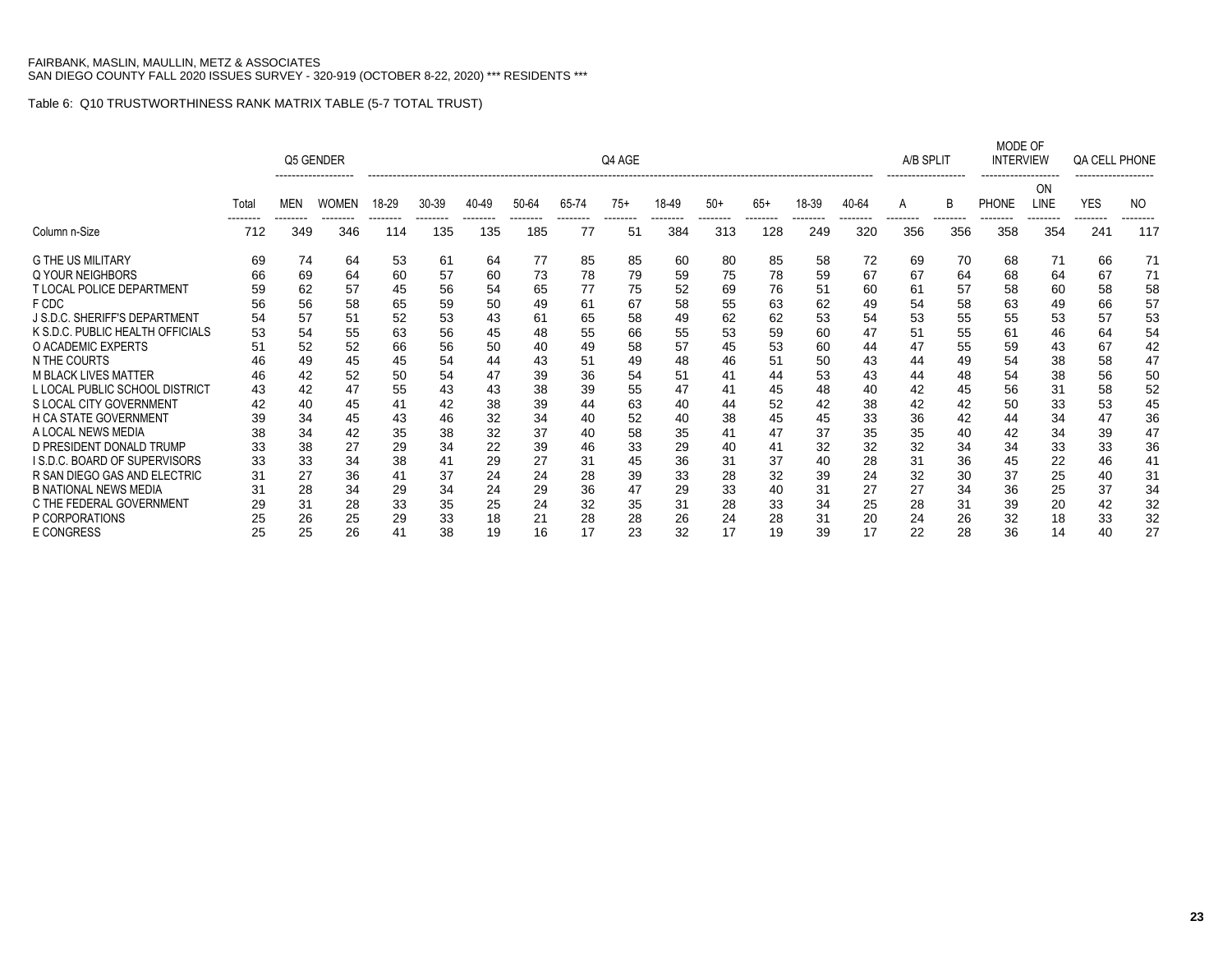|                                                                                                                                                                      |                            | <b>GENDER BY AGE</b>             |                                  |                                  |                                   |                        |                                        |                                  | PARTY BY GENDER                  |                                      |                                  |                                  |                                                         | PARTY BY AGE                     |                                  |                                     |                                 |                                  | <b>EDUCATION BY AGE</b>           |                                  |                            |
|----------------------------------------------------------------------------------------------------------------------------------------------------------------------|----------------------------|----------------------------------|----------------------------------|----------------------------------|-----------------------------------|------------------------|----------------------------------------|----------------------------------|----------------------------------|--------------------------------------|----------------------------------|----------------------------------|---------------------------------------------------------|----------------------------------|----------------------------------|-------------------------------------|---------------------------------|----------------------------------|-----------------------------------|----------------------------------|----------------------------|
|                                                                                                                                                                      | Total<br>--------          | MEN<br>18-49<br>--------         | MEN<br>$50+$<br>--------         | WOMEN<br>18-49<br>--------       | <b>WOMEN</b><br>$50+$<br>-------- | DEM<br>MEN<br>-------- | <b>DEM</b><br><b>WOMEN</b><br>-------- | IND<br>MEN<br>--------           | IND<br><b>WOMEN</b><br>--------  | <b>REP</b><br><b>MEN</b><br>-------- | <b>REP</b><br>Women<br>--------  | <b>DEM</b><br>18-49<br>--------  | --------------------<br><b>DEM</b><br>$50+$<br>-------- | IND<br>18-49<br>--------         | <b>IND</b><br>$50+$<br>--------  | <br><b>REP</b><br>18-49<br>-------- | <b>REP</b><br>$50+$<br>-------- | NCOLI<br>18-49<br>--------       | <b>NCOLL</b><br>$50+$<br>-------- | COLL+<br>18-49<br>--------       | COLL+<br>$50+$<br>-------- |
| Column n-Size                                                                                                                                                        | 712                        | 190                              | 151                              | 189                              | 151                               | 120                    | 168                                    | 96                               | 109                              | 132                                  | 69                               | 166                              | 121                                                     | 129                              | 77                               | 90                                  | 116                             | 187                              | 163                               | 196                              | 145                        |
| <b>G THE US MILITARY</b><br><b>Q YOUR NEIGHBORS</b>                                                                                                                  | 69<br>66                   | 65<br>66                         | 84<br>73                         | 54<br>52                         | 77<br>78                          | 61<br>71               | 63<br>70                               | 69<br>64                         | 54<br>47                         | 90<br>70                             | 85<br>76                         | 49<br>63                         | 79<br>81                                                | 57<br>49                         | 65<br>65                         | 85<br>65                            | 91<br>76                        | 61<br>58                         | 83<br>75                          | 59<br>60                         | 77<br>75                   |
| <b>T LOCAL POLICE DEPARTMENT</b>                                                                                                                                     | 59                         | 56                               | 71                               | 48                               | 69                                | 48                     | 59                                     | 44                               | 40                               | 87                                   | 82                               | 48                               | 63                                                      | 37                               | 53                               | 82                                  | 88                              | 45                               | 73                                | 59                               | 66                         |
| F CDC<br><b>J S.D.C. SHERIFF'S DEPARTMENT</b>                                                                                                                        | 56<br>54                   | 57<br>52                         | 56<br>65                         | 60<br>46                         | 57<br>59                          | 66<br>37               | 74<br>46                               | 52<br>47                         | 40<br>43                         | 50<br>83                             | 47<br>75                         | 66<br>38                         | 76<br>48                                                | 46<br>38                         | 43<br>58                         | 59<br>84                            | 40<br>79                        | 54<br>50                         | 50<br>68                          | 61<br>48                         | 60<br>56                   |
| K S.D.C. PUBLIC HEALTH OFFICIALS<br>O ACADEMIC EXPERTS                                                                                                               | 53<br>51                   | 57<br>60                         | 51<br>43                         | 54<br>55                         | 57<br>50                          | 71<br>70               | 69<br>61                               | 40<br>51                         | 45<br>49                         | 47<br>35                             | 36<br>38                         | 66<br>62                         | 76<br>70                                                | 45<br>56                         | 36<br>36                         | 47<br>50                            | 39<br>24                        | 55<br>53                         | 46<br>33                          | 54<br>61                         | 60<br>59                   |
| N THE COURTS                                                                                                                                                         |                            | 52                               | 48                               | 45                               | 46                                | 46                     | 49                                     | 44                               | 35                               | 56                                   | 49                               | 46                               | 52                                                      | 39                               | 41                               | 64                                  | 43                              | 46                               | 41                                | 50                               | 52<br>48                   |
| L LOCAL PUBLIC SCHOOL DISTRICT                                                                                                                                       | 43                         | 45                               | 40                               | 50                               | 44                                | 56                     | 54                                     | 39                               | 38                               | 32                                   | 41                               | 53                               | 58                                                      | 41                               | 32                               | 42                                  | 29                              | 44                               | 37                                | 49                               | 46                         |
| <b>H CA STATE GOVERNMENT</b>                                                                                                                                         | 39                         | 38                               | 31                               | 43                               | 47                                | 55                     | 64                                     | 32                               | 29                               | 18                                   | 21                               | 54                               | 71                                                      | 30                               | 29                               | 28                                  | 11                              | 33                               | 34                                | 47                               | 50<br>43                   |
|                                                                                                                                                                      | 38                         |                                  |                                  |                                  | 48                                | 40                     |                                        |                                  |                                  |                                      |                                  |                                  | 8                                                       |                                  |                                  |                                     |                                 |                                  |                                   |                                  | 46<br>36                   |
| I S.D.C. BOARD OF SUPERVISORS                                                                                                                                        | 33                         | 36                               | 31                               | 37                               | 33                                | 34                     | 37                                     | 30                               | 30                               | 34                                   | 35                               | 38                               | 34                                                      | 31                               | 29                               |                                     | 29                              | 31                               | 28                                | 41                               | 34<br>29                   |
| <b>B NATIONAL NEWS MEDIA</b>                                                                                                                                         | 31                         | 29                               | 28                               | 29                               | 41                                | 48                     | 42                                     | 22                               | 25                               | 15                                   | 30                               | 34                               | 59                                                      | 21                               | 27                               | 30                                  | 11                              | 27                               | 27                                | 31                               | 42                         |
| P CORPORATIONS<br><b>E CONGRESS</b>                                                                                                                                  | 25                         | 27<br>32                         | 26<br>16                         | 27<br>33                         | 22<br>19                          | 15<br>27               | 21<br>25                               | 20<br>27                         | 25<br>28                         | 21                                   | 33<br>25                         | 18<br>31                         | 19<br>21                                                | 25<br>32                         | 20<br>19                         | 43<br>34                            | 32<br>12                        | 29<br>31                         | 24<br>16                          | 24<br>33                         | 25<br>25<br>19             |
| <b>M BLACK LIVES MATTER</b><br>S LOCAL CITY GOVERNMENT<br>A LOCAL NEWS MEDIA<br>D PRESIDENT DONALD TRUMP<br>R SAN DIEGO GAS AND ELECTRIC<br>C THE FEDERAL GOVERNMENT | 46<br>42<br>33<br>31<br>29 | 45<br>39<br>33<br>34<br>29<br>33 | 37<br>41<br>36<br>44<br>25<br>31 | 56<br>42<br>38<br>22<br>39<br>30 | 47<br>49<br>34<br>31<br>27        | 70<br>8<br>22<br>18    | 73<br>50<br>51<br>37<br>22             | 47<br>36<br>27<br>25<br>31<br>32 | 38<br>34<br>34<br>24<br>33<br>28 | 12<br>41<br>35<br>74<br>30<br>43     | 25<br>54<br>34<br>75<br>39<br>44 | 69<br>42<br>39<br>10<br>29<br>23 | 75<br>54<br>57<br>32<br>18                              | 46<br>30<br>28<br>22<br>35<br>31 | 34<br>39<br>34<br>33<br>23<br>28 | 25<br>52<br>40<br>72<br>39<br>47    | 37<br>29<br>78<br>27<br>39      | 49<br>37<br>29<br>29<br>33<br>34 | 34<br>40<br>37<br>45<br>27<br>31  | 52<br>44<br>42<br>28<br>34<br>28 |                            |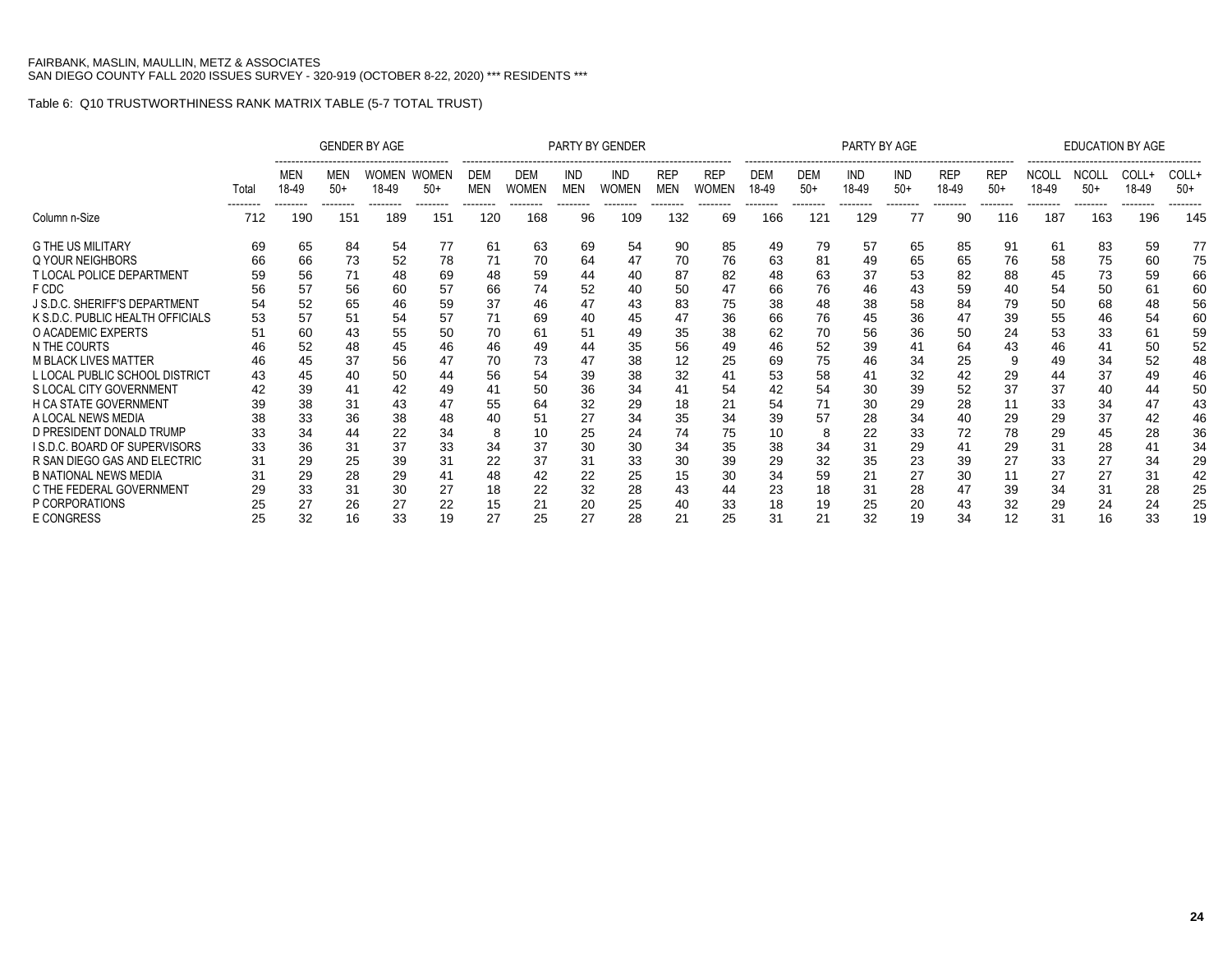|                                      |       |                       | <b>WORKING BY AGE</b> |                |                 |                | WHITES BY IDEOLOGY |                |                 | SUPERVISORIAL DISTRICTS |                 |                 |                 |                     | <b>CITY</b>                 |                |                        |                | SAN DIEGO CITY<br><b>COUNCIL ZONES</b> |                             |
|--------------------------------------|-------|-----------------------|-----------------------|----------------|-----------------|----------------|--------------------|----------------|-----------------|-------------------------|-----------------|-----------------|-----------------|---------------------|-----------------------------|----------------|------------------------|----------------|----------------------------------------|-----------------------------|
|                                      | Total | <b>WRKNG</b><br>18-39 | WRKNG<br>40+          | NT WK<br>18-39 | NT WK<br>$40+$  | LIB            | <b>MOD</b>         | CONS           |                 | 2                       | 3               |                 | 5               | SAN<br><b>DIEGO</b> | <b>OTHER</b><br><b>CITY</b> | <b>UNINC</b>   | <b>TOTAL</b><br>NOT SD | COAST          | SOUTH<br><b>EAST</b>                   | <b>NORTH</b><br><b>EAST</b> |
| Column n-Size                        | 712   | --------<br>206       | .<br>264              | --------<br>42 | --------<br>170 | --------<br>81 | --------<br>144    | --------<br>89 | --------<br>122 | --------<br>152         | --------<br>131 | --------<br>186 | --------<br>121 | --------<br>306     | --------<br>325             | --------<br>81 | --------<br>406        | --------<br>58 | --------<br>81                         | 77                          |
| <b>G THE US MILITARY</b>             | 69    | 55                    | 70                    | 70             | 83              | 58             | 77                 | 88             | 64              | 66                      | 67              | 75              | 73              | 68                  | 70                          | 69             | 70                     | 74             | 64                                     | 76                          |
| Q YOUR NEIGHBORS                     | 66    | 57                    | 65                    | 67             | 79              | 71             | 75                 | 75             | 59              | 64                      | 71              | 65              | 72              | 66                  | 66                          | 64             | 66                     | 65             | 70                                     | 64                          |
| <b>T LOCAL POLICE DEPARTMENT</b>     | 59    | 49                    | 61                    | 60             | 71              | 54             | 70                 | 83             | 46              | 57                      | 65              | 61              | 66              | 59                  | 60                          | 0              | 60                     | 70             | 57                                     | 61                          |
| F CDC                                | 56    | 63                    | 50                    | 52             | 59              | 73             | 71                 | 35             | 49              | 54                      | 54              | 65              | 54              | 59                  | 54                          | 53             | 54                     | 64             | 63                                     | 56                          |
| <b>J S.D.C. SHERIFF'S DEPARTMENT</b> | 54    | 52                    | 54                    | 53             | 61              | 36             | 60                 | 74             | 39              | 60                      | 62              | 54              | 54              | 53                  | 53                          | 61             | 55                     | 56             | 57                                     | 56                          |
| K S.D.C. PUBLIC HEALTH OFFICIALS     | 53    | 58                    | 49                    | 67             | 54              | 74             | 77                 | 28             | 41              | 51                      | 54              | 61              | 55              | 55                  | 55                          | 39             | 52                     | 69             | 59                                     | 61                          |
| O ACADEMIC EXPERTS                   | 51    | 60                    | 47                    | 63             | 46              | 83             | 55                 | 21             | 46              | 43                      | 62              | 60              | 41              | 59                  | 47                          | 40             | 45                     | 69             | 59                                     | 53                          |
| N THE COURTS                         | 46    | 53                    | 45                    | 39             | 47              | 45             | 57                 | 42             | 33              | 37                      | 53              | 55              | 50              | 53                  | 42                          | 39             | 42                     | 54             | 57                                     | 58                          |
| <b>M BLACK LIVES MATTER</b>          | 46    | 53                    | 43                    | 49             | 45              | 86             | 48                 | 8              | 48              | 42                      | 48              | 51              | 42              | 52                  | 42                          | 44             | 42                     | 46             | 58                                     | 48                          |
| L LOCAL PUBLIC SCHOOL DISTRICT       | 43    | 51                    | 43                    | 35             | 40              | 52             | 49                 | 22             | 35              | 39                      | 41              | 52              | 47              | 47                  | 43                          | 32             | 41                     | 51             | 51                                     | 47                          |
| S LOCAL CITY GOVERNMENT              | 42    | 43                    | 41                    | 37             | 45              | 49             | 46                 | 35             | 35              | 42                      | 45              | 45              | 38              | 44                  | 40                          | 0              | 40                     | 45             | 53                                     | 41                          |
| H CA STATE GOVERNMENT                | 39    | 46                    | 32                    | 38             | 44              | 69             | 42                 | 12             | 31              | 33                      | 35              | 55              | 34              | 45                  | 36                          | 30             | 34                     | 43             | 57                                     | 39                          |
| A LOCAL NEWS MEDIA                   | 38    | 36                    | 34                    | 39             | 44              | 53             | 47                 | 22             | 30              | 32                      | 45              | 42              | 37              | 43                  | 34                          | 29             | 33                     | 44             | 47                                     | 42                          |
| D PRESIDENT DONALD TRUMP             | 33    | 32                    | 34                    | 34             | 36              | 2              | 37                 | 78             | 26              | 47                      | 34              | 25              | 35              | 28                  | 36                          | 45             | 38                     | 29             | 24                                     | 28                          |
| I S.D.C. BOARD OF SUPERVISORS        | 33    | 45                    | 29                    | 19             | 32              | 24             | 44                 | 24             | 26              | 26                      | 36              | 43              | 32              | 40                  | 29                          | 24             | 28                     | 37             | 51                                     | 41                          |
| R SAN DIEGO GAS AND ELECTRIC         | 31    | 38                    | 26                    | 45             | 27              | 30             | 38                 | 24             | 23              | 32                      | 34              | 37              | 25              | 34                  | 29                          | 26             | 28                     | 39             | 38                                     | 30                          |
| <b>B NATIONAL NEWS MEDIA</b>         | 31    | 33                    | 27                    | 26             | 37              | 46             | 35                 | 10             | 23              | 30                      | 26              | 42              | 27              | 36                  | 27                          | 24             | 26                     | 38             | 40                                     | 33                          |
| C THE FEDERAL GOVERNMENT             | 29    | 34                    | 25                    | 33             | 30              | 15             | 31                 | 36             | 29              | 28                      | 28              | 34              | 23              | 32                  | 28                          | 24             | 27                     | 34             | 38                                     | 26                          |
| P CORPORATIONS                       | 25    | 31                    | 22                    | 31             | 23              | 16             | 32                 | 30             | 19              | 28                      | 29              | 28              | 18              | 29                  | 22                          | 20             | 22                     | 31             | 29                                     | 29                          |
| <b>E CONGRESS</b>                    | 25    | 42                    | 18                    | 28             | 17              | 19             | 26                 | 16             | 20              | 23                      | 23              | 36              | 19              | 31                  | 21                          | 21             | 21                     | 32             | 41                                     | 27                          |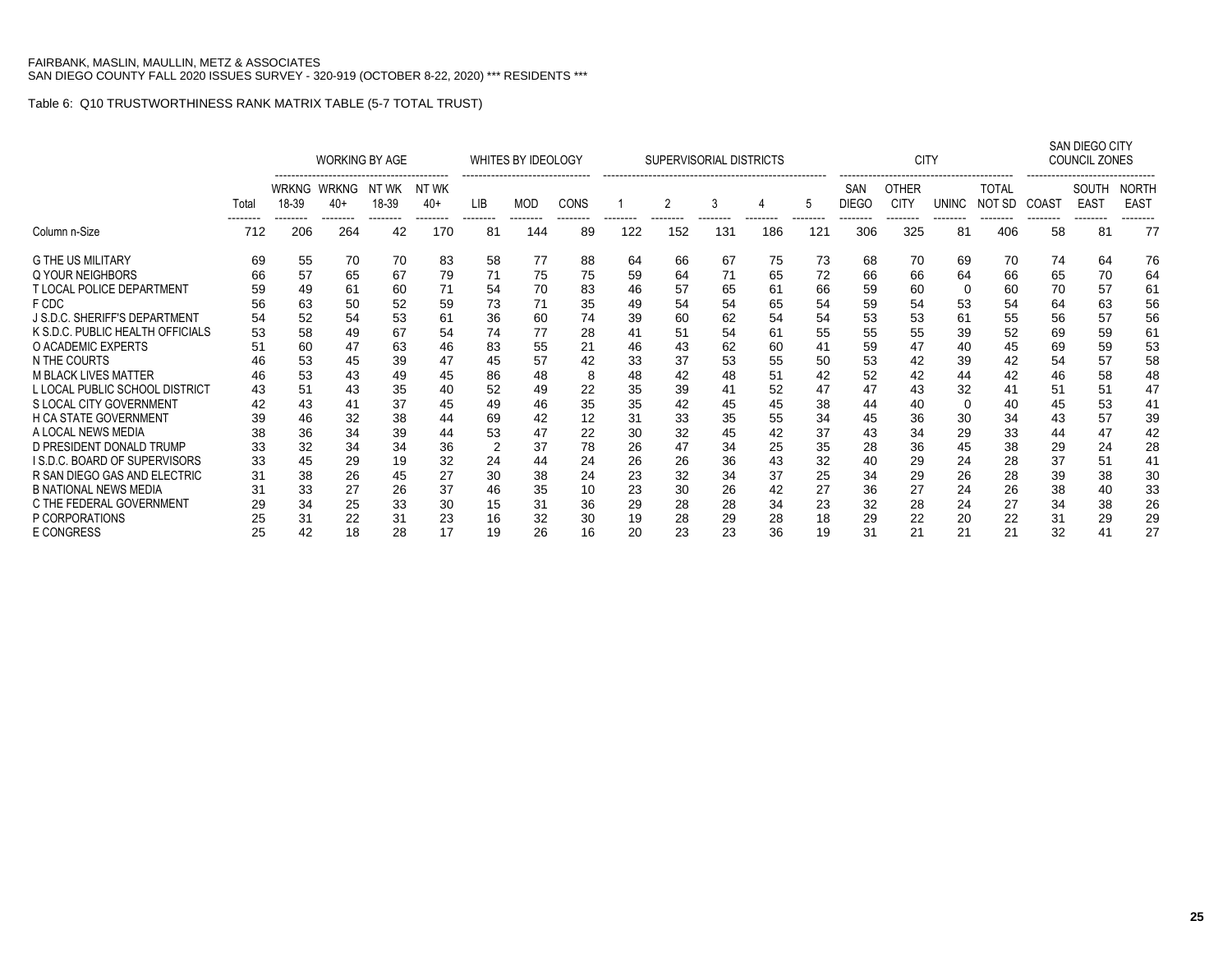|                                            |          |                            | Q6C SD COUNTY<br><b>DIRECTION</b> |                                        | Q6D CITY<br><b>DIRECTION</b>      |                | Q6 DIRECTION                |              |                          |                           |                     | Q16 COVID VACCINE             |                |                        |
|--------------------------------------------|----------|----------------------------|-----------------------------------|----------------------------------------|-----------------------------------|----------------|-----------------------------|--------------|--------------------------|---------------------------|---------------------|-------------------------------|----------------|------------------------|
|                                            | Total    | <b>RIGHT</b><br><b>DIR</b> | <b>WRONG</b><br><b>TRACK</b>      | <b>RIGHT</b><br><b>DIR</b><br>-------- | <b>WRONG</b><br>TRACK<br>-------- | CONS<br>RT DIR | <b>CONS</b><br><b>WR TR</b> | <b>MIXED</b> | <b>DEF</b><br><b>GET</b> | <b>PROB</b><br><b>GET</b> | TOTAL<br><b>GET</b> | <b>TOTAL</b><br><b>NOT GT</b> | DK/NA          | <b>NOT GT</b><br>DK/NA |
| Column n-Size                              | 712      | 345                        | 270                               | 368                                    | 256                               | 73             | 122                         | 517          | 256                      | 124                       | 380                 | 225                           | 107            | 332                    |
| <b>G THE US MILITARY</b>                   | 54       | 57                         | 51                                | 58                                     | 49                                | 64             | 37                          | 56           | 58                       | 46                        | 54                  | 56                            | 48             | 54                     |
| Q YOUR NEIGHBORS                           | 46       | 49                         | 44                                | 53                                     | 40                                | 36             | 43                          | 48           | 51                       | 37                        | 47                  | 47                            | 43             | 46                     |
| <b>T LOCAL POLICE DEPARTMENT</b>           | 42       | 43                         | 43                                | 48                                     | 36                                | 44             | 32                          | 45           | 50                       | 37                        | 46                  | 38                            | 40             | 38                     |
| F CDC                                      | 39       | 45                         | 35                                | 45                                     | 31                                | 40             | 31                          | 41           | 51                       | 43                        | 48                  | 27                            | 31             | 29                     |
| J S.D.C. SHERIFF'S DEPARTMENT              | 36       | 36                         | 36                                | 40                                     | 32                                | 46             | 27                          | 36           | 39                       | 30                        | 36                  | 34                            | 36             | 35                     |
| O ACADEMIC EXPERTS                         | 36       | 45                         | 28                                | 45                                     | 24                                | 44             | 23                          | 37           | 47                       | 34                        | 42                  | 25                            | 34             | 28                     |
| K S.D.C. PUBLIC HEALTH OFFICIALS           | 35       | 45                         | 25                                | 46                                     | 21                                | 44             | 19                          | 38           | 45                       | 44                        | 45                  | 23                            | 29             | 25                     |
| <b>M BLACK LIVES MATTER</b>                | 34       | 37                         | 31                                | 37                                     | 29                                | 26             | 35                          | 35           | 41                       | 28                        | 37                  | 32                            | 28             | 30                     |
| D PRESIDENT DONALD TRUMP                   | 27       | 23                         | 34                                | 26                                     | 31                                | 32             | 18                          | 28           | 27                       | 23                        | 26                  | 31                            | 20             | 28                     |
| N THE COURTS                               | 26       | 32                         | 18                                | 31                                     | 20                                | 37             | 17                          | 26           | 36                       | 25                        | 32                  | 19                            | 16             | 18                     |
| L LOCAL PUBLIC SCHOOL DISTRICT             | 25       | 29                         | 20                                | 30                                     | 18                                | 35             | 14                          | 26           | 34                       | 29                        | 32                  | 17                            | 15             | 16                     |
| <b>H CA STATE GOVERNMENT</b>               | 21       | 31                         | 10                                | 30                                     | 10                                | 31             | 9                           | 22           | 27                       | 20                        | 25                  | 13                            | 23             | 16                     |
| S LOCAL CITY GOVERNMENT                    | 21       | 31                         | 12                                | 32                                     | 9                                 | 41             |                             | 21           | 28                       | 26                        | 27                  | 13                            | 13             | 13                     |
| A LOCAL NEWS MEDIA                         | 20       | 26                         | 14                                | 23                                     | 16                                | 22             | 10                          | 22           | 27                       | 23                        | 25                  | 14                            | 15             | 14                     |
| R SAN DIEGO GAS AND ELECTRIC               | 17       | 21                         | 13                                | 20                                     | 15                                | 31             | 9                           | 17           | 22                       | 24                        | 22                  | 9                             | 12             | 10                     |
| <b>B NATIONAL NEWS MEDIA</b>               | 17       | 25                         | 8                                 | 23                                     | 9                                 | 28             |                             | 17           | 21                       | 21                        | 21                  | 11                            | 14             | 12                     |
| I S.D.C. BOARD OF SUPERVISORS              | 17       | 26                         | 9                                 | 21                                     | 13                                | 39             | 6                           | 16           | 23                       | 19                        | 21                  | 10                            | 13             | 11                     |
| <b>E CONGRESS</b>                          | 14       | 17                         | 11                                | 16                                     | 13                                | 30             | 5                           | 13           | 16                       | 21                        | 18                  | 10                            | $\overline{7}$ | 9                      |
| C THE FEDERAL GOVERNMENT<br>P CORPORATIONS | 13<br>13 | 17<br>16                   | 10<br>13                          | 16<br>16                               | 11<br>14                          | 35<br>31       | 6<br>6                      | 12<br>12     | 16<br>18                 | 14<br>16                  | 15<br>17            | 12<br>11                      | 9<br>4         | 11<br>9                |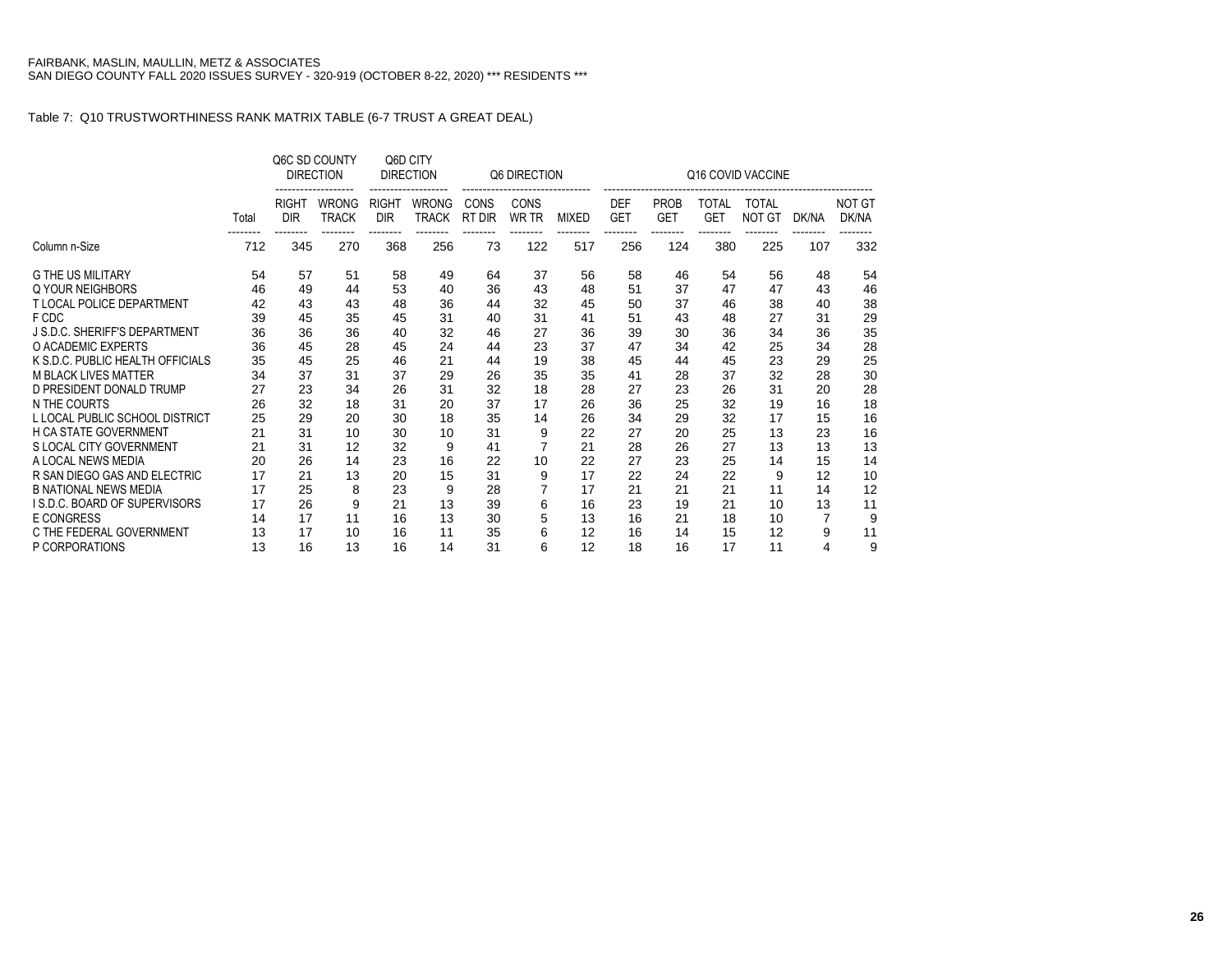|                                            |          |                              |                 | Q10I SD COUNTY BOS TRUST |                |                              |                 | <b>Q10L SCHOOL DISTRICT TRUST</b> |                | Q11A FED              | COVID RESPNSE        | Q11B STATE<br><b>COVID RESPNSE</b> |                             | Q11C COUNTY<br>COVID RESPNSE |                             | Q11D SCHL DIST<br><b>COVID RESPNSE</b> |                      | Q11E CITY<br><b>COVID RESPNSE</b> |                      |
|--------------------------------------------|----------|------------------------------|-----------------|--------------------------|----------------|------------------------------|-----------------|-----------------------------------|----------------|-----------------------|----------------------|------------------------------------|-----------------------------|------------------------------|-----------------------------|----------------------------------------|----------------------|-----------------------------------|----------------------|
|                                            | Total    | <b>TOTAL</b><br><b>TRUST</b> | <b>NEUT</b>     | DO NOT<br><b>TRUST</b>   | DK/NA          | <b>TOTAL</b><br><b>TRUST</b> | <b>NEUT</b>     | DO NOT<br><b>TRUST</b>            | DK/NA          | TOTAL<br><b>APPRV</b> | TOAL<br><b>DISAP</b> | TOTAL<br><b>APPRV</b>              | <b>TOAL</b><br><b>DISAP</b> | TOTAL<br><b>APPRV</b>        | <b>TOAL</b><br><b>DISAP</b> | <b>TOTAL</b><br><b>APPRV</b>           | TOAL<br><b>DISAP</b> | TOTAL<br><b>APPRV</b>             | TOAL<br><b>DISAP</b> |
| Column n-Size                              | 712      | 237                          | --------<br>227 | --------<br>197          | --------<br>51 | --------<br>310              | --------<br>186 | --------<br>166                   | --------<br>51 | --------<br>310       | --------<br>379      | --------<br>385                    | --------<br>284             | --------<br>481              | --------<br>201             | --------<br>420                        | --------<br>188      | --------<br>420                   | 169                  |
| <b>G THE US MILITARY</b>                   | 54       | 58                           | 50              | 55                       | 44             | 57                           | 44              | 59                                | 50             | 62                    | 48                   | 52                                 | 59                          | 54                           | 53                          | 51                                     | 61                   | 56                                | 49                   |
| Q YOUR NEIGHBORS                           | 46       | 53                           | 35              | 48                       | 56             | 53                           | 38              | 45                                | 35             | 43                    | 49                   | 42                                 | 52                          | 47                           | 44                          | 46                                     | 48                   | 47                                | 44                   |
| <b>T LOCAL POLICE DEPARTMENT</b>           | 42       | 56                           | 32              | 38                       | 43             | 49                           | 29              | 45                                | 38             | 54                    | 35                   | 38                                 | 54                          | 40                           | 48                          | 40                                     | 49                   | 43                                | 46                   |
| F CDC                                      | 39       | 54                           | 31              | 28                       | 48             | 54                           | 30              | 20                                | 44             | 34                    | 45                   | 50                                 | 25                          | 44                           | 27                          | 43                                     | 26                   | 43                                | 28                   |
| <b>J S.D.C. SHERIFF'S DEPARTMENT</b>       | 36       | 48                           | 30              | 29                       | 29             | 38                           | 27              | 41                                | 32             | 47                    | 28                   | 31                                 | 46                          | 36                           | 36                          | 33                                     | 41                   | 37                                | 34                   |
| O ACADEMIC EXPERTS                         | 36       | 50                           | 33              | 20                       | 40             | 54                           | 30              | 13                                | 21             | 29                    | 42                   | 49                                 | 19                          | 41                           | 22                          | 43                                     | 19                   | 43                                | 23                   |
| K S.D.C. PUBLIC HEALTH OFFICIALS           | 35       | 62                           | 30              | 9                        | 38             | 57                           | 22              | 12                                | 26             | 32                    | 40                   | 51                                 | 18                          | 45                           | 16                          | 43                                     | 19                   | 46                                | 18                   |
| <b>M BLACK LIVES MATTER</b>                | 34       | 37                           | 35              | 27                       | 40             | 45                           | 29              | 16                                | 41             | 18                    | 46                   | 46                                 | 18                          | 37                           | 24                          | 39                                     | 22                   | 38                                | 26                   |
| D PRESIDENT DONALD TRUMP                   | 27       | 30                           | 20              | 32                       | 19             | 22                           | 21              | 44                                | 20             | 46                    | 12                   | 15                                 | 45                          | 23                           | 35                          | 20                                     | 45                   | 24                                | 33                   |
| N THE COURTS                               | 26       | 49                           | 15              | 14                       | 9              | 40                           | 14              | 17                                |                | 28                    | 24                   | 30                                 | 21                          | 31                           | 16                          | 30                                     | 21                   | 32                                | 16                   |
| L LOCAL PUBLIC SCHOOL DISTRICT             | 25       | 44                           | 19              | 12                       | 15             | 57                           | 0               | 0                                 | 0              | 24                    | 26                   | 35                                 | 14                          | 29                           | 15                          | 37                                     | 8                    | 29                                | 18                   |
| <b>H CA STATE GOVERNMENT</b>               |          | 35                           | 15              | 10                       | 20             | 33                           | 15              |                                   | 19             | 16                    | 26                   | 33                                 |                             | 26                           | 8                           | 24                                     | 11                   | 26                                | 10                   |
| S LOCAL CITY GOVERNMENT                    | 21       | 40                           | 14              |                          | 18             | 33                           |                 |                                   | 27             | 25                    | 18                   | 28                                 | 13                          | 26                           |                             | 25                                     | 13                   | 28                                |                      |
| A LOCAL NEWS MEDIA                         | 20       | 37                           | 13              |                          | 15             | 30                           | 13              | 10                                | 17             | 19                    | 21                   | 26                                 | 14                          | 25                           |                             | 22                                     | 18                   | 25                                |                      |
| R SAN DIEGO GAS AND ELECTRIC               | 17       | 33                           | 7               | 10                       | 13             | 26                           | 12              | 8                                 | 8              | 22                    | 13                   | 21                                 | 12                          | 21                           |                             | 21                                     | 10                   | 20                                |                      |
| <b>B NATIONAL NEWS MEDIA</b>               | 17       | 30                           | 13              |                          | 14             | 27                           | 8               | 8                                 | 10             | 16                    | 18                   | 26                                 | 5                           | 21                           |                             | 20                                     | 10                   | 21                                |                      |
| I S.D.C. BOARD OF SUPERVISORS              | 17       | 50                           | 0               |                          | $\Omega$       | 27                           | 9               | 8                                 | 8              | 21                    | 13                   | 21                                 | 12                          | 21                           |                             | 22                                     | g                    | 20                                | 10                   |
| <b>E CONGRESS</b>                          | 14       | 28                           |                 |                          |                | 22                           | 9               |                                   | 4              | 20                    | 9                    | 18                                 | 8                           | 17                           |                             | 18                                     | 10                   | 17                                |                      |
| C THE FEDERAL GOVERNMENT<br>P CORPORATIONS | 13<br>13 | 25<br>27                     | 8               |                          | 5              | 18<br>19                     |                 | 9<br>12                           | 12<br>7        | 24<br>20              | 8                    | 15<br>15                           | 13<br>13                    | 15<br>15                     |                             | 15<br>13                               | 10<br>16             | 16<br>14                          | 14                   |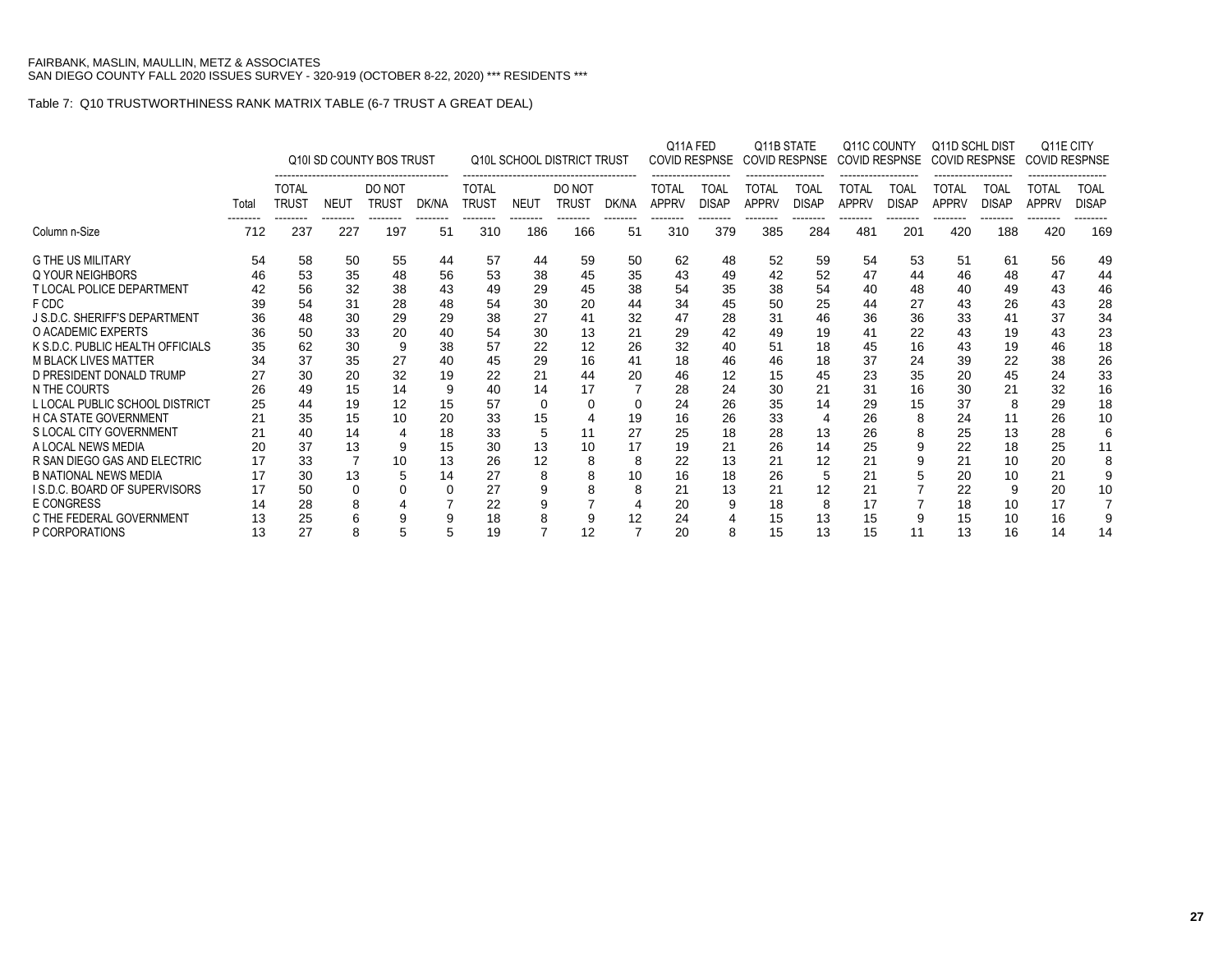|                                     |       | Q13 CHILDREN |                |    |    | Q15 ED QUALITY |     |     |                   |                    |                   | Q18 CHANGE POLICE FUNDING |                     |       |                             | Q19 BORDER  |       |
|-------------------------------------|-------|--------------|----------------|----|----|----------------|-----|-----|-------------------|--------------------|-------------------|---------------------------|---------------------|-------|-----------------------------|-------------|-------|
|                                     | Total | <b>YES</b>   | N <sub>O</sub> | B  | C  | D              | A/B | D/F | <b>STR</b><br>FAV | <b>SMWT</b><br>FAV | <b>STR</b><br>OPP | TOTAL<br><b>FAV</b>       | TOTAL<br><b>OPP</b> | DK/NA | <b>REST</b><br><b>RSTRC</b> | <b>OPEN</b> | DK/NA |
| Column n-Size                       | 712   | 386          | 309            | 59 | 50 | 35             | 78  | 49  | 194               | 155                | 227               | 349                       | 291                 | 72    | 291                         | 325         | 96    |
| <b>G THE US MILITARY</b>            | 54    | 60           | 46             | 53 | 56 | 38             | 53  | 47  | 40                | 44                 | 75                | 42                        | 69                  | 48    | 63                          | 43          | 59    |
| Q YOUR NEIGHBORS                    | 46    | 48           | 44             | 36 | 40 | 50             | 37  | 44  | 50                | 39                 | 50                | 45                        | 48                  | 45    | 48                          | 44          | 48    |
| T LOCAL POLICE DEPARTMENT           | 42    | 46           | 38             | 38 | 40 | 33             | 35  | 39  | 29                | 22                 | 70                | 26                        | 65                  | 29    | 51                          | 35          | 43    |
| F CDC                               | 39    | 37           | 42             | 50 | 25 | 12             | 45  | 13  | 51                | 38                 | 29                | 45                        | 34                  | 31    | 29                          | 48          | 42    |
| J S.D.C. SHERIFF'S DEPARTMENT       | 36    | 38           | 32             | 24 | 35 | 25             | 23  | 31  | 21                | 20                 | 60                | 20                        | 56                  | 26    | 47                          | 26          | 34    |
| O ACADEMIC EXPERTS                  | 36    | 35           | 37             | 52 | 33 | 10             | 47  | 8   | 50                | 46                 | 19                | 48                        | 21                  | 33    | 22                          | 45          | 44    |
| K S.D.C. PUBLIC HEALTH OFFICIALS    | 35    | 35           | 37             | 41 | 37 | 10             | 39  | 11  | 46                | 36                 | 26                | 41                        | 30                  | 30    | 28                          | 43          | 34    |
| <b>M BLACK LIVES MATTER</b>         | 34    | 32           | 38             | 28 | 43 | 32             | 33  | 24  | 61                | 41                 | 10                | 52                        | 14                  | 27    | 23                          | 44          | 33    |
| D PRESIDENT DONALD TRUMP            | 27    | 29           | 23             | 18 | 29 | 17             | 16  | 24  | 9                 | 18                 | 55                | 13                        | 47                  | 11    | 44                          | 14          | 18    |
| N THE COURTS                        | 26    | 26           | 26             | 21 | 23 | 16             | 24  | 13  | 29                | 24                 | 25                | 27                        | 25                  | 24    | 25                          | 28          | 20    |
| L LOCAL PUBLIC SCHOOL DISTRICT      | 25    | 27           | 23             | 41 | 27 | 6              | 42  | 4   | 32                | 27                 | 18                | 30                        | 21                  | 18    | 19                          | 29          | 28    |
| <b>H CA STATE GOVERNMENT</b>        | 21    | 21           | 21             | 35 | 26 |                | 31  |     | 34                | 23                 | 9                 | 29                        | 12                  | 15    | 10                          | 28          | 31    |
| S LOCAL CITY GOVERNMENT             | 21    | 22           | 19             | 26 | 21 |                | 23  | 9   | 22                | 20                 | 19                | 21                        | 20                  | 25    | 17                          | 23          | 25    |
| A LOCAL NEWS MEDIA                  | 20    | 21           | 19             | 26 | 26 |                | 24  | 6   | 22                | 20                 | 16                | 21                        | 18                  | 22    | 17                          | 24          | 17    |
| R SAN DIEGO GAS AND ELECTRIC        | 17    | 19           | 15             | 21 | 21 | 8              | 19  | 6   | 16                | 21                 | 16                | 18                        | 14                  | 21    | 17                          | 16          | 20    |
| <b>B NATIONAL NEWS MEDIA</b>        | 17    | 17           | 17             | 13 | 26 |                | 13  | 0   | 23                | 18                 | 12                | 21                        | 12                  | 16    | 10                          | 22          | 19    |
| <b>IS.D.C. BOARD OF SUPERVISORS</b> | 17    | 15           | 19             | 19 | 19 | 5              | 17  |     | 18                | 22                 | 12                | 19                        | 13                  | 16    | 14                          | 18          | 21    |
| <b>E CONGRESS</b>                   | 14    | 10           | 18             | 19 | 10 |                | 19  |     | 18                | 17                 | 9                 | 17                        | 11                  |       | 15                          | 13          | 11    |
| C THE FEDERAL GOVERNMENT            | 13    | 13           | 14             | 19 | 10 | O              | 18  | 0   | 12                | 10                 | 19                | 11                        | 17                  |       | 16                          | 10          | 16    |
| P CORPORATIONS                      | 13    | 14           | 13             | 14 | 13 | 8              | 14  | 6   | 9                 | 16                 | 18                | 12                        | 16                  | 5     | 16                          | 10          | 15    |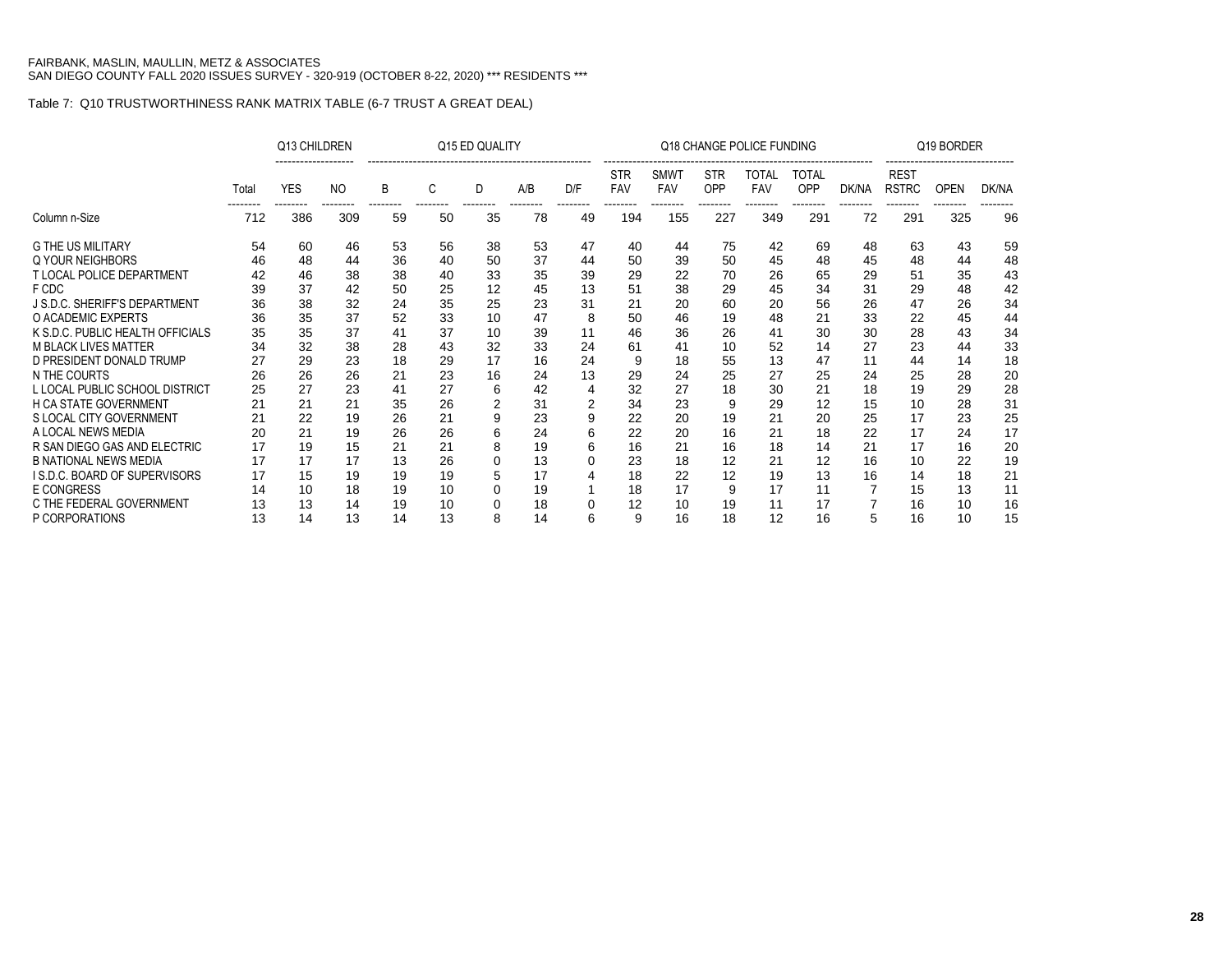|                                     |       |                   |                                       |                               | Q20 RE-OPEN BORDER                    |                                 |                   |                            |                                | <b>Q21 EMPLOYMENT STATUS</b> |                    |                               |                     |                      |                          | <b>Q22 EDUCATION</b>     |                                        |                          |       |
|-------------------------------------|-------|-------------------|---------------------------------------|-------------------------------|---------------------------------------|---------------------------------|-------------------|----------------------------|--------------------------------|------------------------------|--------------------|-------------------------------|---------------------|----------------------|--------------------------|--------------------------|----------------------------------------|--------------------------|-------|
|                                     | Total | <b>STR</b><br>FAV | <b>SMWT</b><br><b>FAV</b><br>-------- | <b>STR</b><br>OPP<br>-------- | <b>TOTAL</b><br><b>FAV</b><br>------- | <b>TOTAL</b><br>OPP<br>-------- | DK/NA<br>-------- | <b>FULL</b><br><b>TIME</b> | <b>PART</b><br>TIME<br>------- | <b>FRLGD</b><br><b>UNEMP</b> | <b>RE</b><br>TIRED | <b>WORK</b><br>ING<br>------- | <b>NOT</b><br>WRKNG | HS OR<br><b>LESS</b> | SOME<br>COLL<br>-------- | COLL<br><b>GRAD</b><br>. | <b>POST</b><br><b>GRAD</b><br>-------- | NON-<br>COLL<br>-------- | COLL+ |
| Column n-Size                       | 712   | 153               | 128                                   | 228                           | 280                                   | 359                             | 72                | 417                        | 64                             | 52                           | 129                | 481                           | 214                 | 86                   | 270                      | 221                      | 128                                    | 356                      | 349   |
| <b>G THE US MILITARY</b>            | 54    | 48                | 40                                    | 64                            | 44                                    | 63                              | 44                | 48                         | 57                             | 51                           | 71                 | 49                            | 64                  | 67                   | 52                       | 47                       | 59                                     | 56                       | 52    |
| Q YOUR NEIGHBORS                    | 46    | 42                | 41                                    | 49                            | 42                                    | 51                              | 40                | 40                         | 56                             | 54                           | 63                 | 42                            | 56                  | 52                   | 43                       | 42                       | 56                                     | 45                       | 47    |
| <b>T LOCAL POLICE DEPARTMENT</b>    | 42    | 42                | 38                                    | 53                            | 40                                    | 45                              | 41                | 39                         | 46                             | 33                           | 59                 | 40                            | 49                  | 53                   | 39                       | 40                       | 48                                     | 43                       | 43    |
| F CDC                               | 39    | 37                | 40                                    | 38                            | 38                                    | 39                              | 41                | 38                         | 44                             | 28                           | 45                 | 39                            | 40                  | 41                   | 35                       | 38                       | 49                                     | 36                       | 42    |
| J S.D.C. SHERIFF'S DEPARTMENT       | 36    | 38                | 32                                    | 43                            | 35                                    | 38                              | 27                | 32                         | 44                             | 28                           | 47                 | 33                            | 41                  | 39                   | 39                       | 31                       | 37                                     | 39                       | 33    |
| O ACADEMIC EXPERTS                  | 36    | 33                | 33                                    | 35                            | 33                                    | 36                              | 42                | 35                         | 34                             | 29                           | 35                 | 35                            | 37                  | 16                   | 30                       | 39                       | 56                                     | 26                       | 45    |
| K S.D.C. PUBLIC HEALTH OFFICIALS    | 35    | 33                | 38                                    | 32                            | 35                                    | 35                              | 38                | 33                         | 38                             | 25                           | 45                 | 34                            | 40                  | 33                   | 34                       | 32                       | 47                                     | 33                       | 38    |
| <b>M BLACK LIVES MATTER</b>         | 34    |                   | 26                                    | 30                            | 34                                    | 31                              | 47                | 32                         | 40                             | 36                           | 35                 | 33                            | 36                  | 22                   | 34                       | 35                       | 40                                     | 31                       | 37    |
| D PRESIDENT DONALD TRUMP            | 27    | 35                | 21                                    | 34                            | 29                                    | 28                              | 14                | 25                         | 20                             | 31                           | 38                 | 24                            | 33                  | 32                   | 29                       | 24                       | 25                                     | 29                       | 24    |
| N THE COURTS                        | 26    | 30                | 23                                    | 26                            | 27                                    | 25                              | 24                | 24                         | 31                             | 26                           | 31                 | 25                            | 29                  | 30                   | 22                       | 24                       | 33                                     | 24                       | 27    |
| L LOCAL PUBLIC SCHOOL DISTRICT      | 25    | 24                | 21                                    | 25                            | 23                                    | 27                              | 23                | 24                         | 22                             | 24                           | 29                 | 24                            | 29                  | 27                   | 23                       | 21                       | 34                                     | 24                       | 26    |
| <b>H CA STATE GOVERNMENT</b>        |       | 21                | 20                                    | 19                            | 20                                    | 20                              | 29                | 18                         | 16                             | 12                           | 30                 | 18                            | 26                  | 22                   | 16                       | 19                       | 33                                     | 18                       | 24    |
| S LOCAL CITY GOVERNMENT             | 21    | 25                | 23                                    | 20                            | 24                                    | 19                              | 19                | 19                         | 24                             | 12                           | 28                 | 19                            | 24                  | 21                   | 18                       | 21                       | 27                                     | 19                       | 23    |
| A LOCAL NEWS MEDIA                  | 20    | 24                | 12                                    | 19                            | 19                                    | 20                              | 27                | 18                         | 16                             | 15                           | 31                 | 18                            | 26                  | 24                   | 18                       | 19                       | 25                                     | 19                       | 21    |
| R SAN DIEGO GAS AND ELECTRIC        | 17    | 17                | 17                                    | 14                            | 17                                    | 16                              | 17                | 18                         | 10                             |                              | 18                 | 17                            | 16                  | 17                   | 17                       | 17                       | 16                                     | 17                       | 16    |
| <b>B NATIONAL NEWS MEDIA</b>        | 17    | 17                | 14                                    | 14                            | 16                                    | 15                              | 28                | 14                         | 13                             | 12                           | 24                 | 14                            | 22                  | 14                   | 15                       | 16                       | 23                                     | 15                       | 19    |
| <b>IS.D.C. BOARD OF SUPERVISORS</b> | 17    | 21                | 13                                    | 16                            | 18                                    | 16                              | 13                | 16                         | 18                             | 13                           | 17                 | 16                            | 18                  | 11                   | 21                       | 15                       | 14                                     | 19                       | 15    |
| <b>E CONGRESS</b>                   | 14    | 22                | 15                                    |                               | 19                                    | 10                              | 13                | 17                         | 6                              |                              |                    | 16                            | 9                   | 12                   | 12                       | 15                       | 16                                     | 12                       | 15    |
| C THE FEDERAL GOVERNMENT            | 13    | 15                | 12                                    | 14                            | 13                                    | 13                              | 11                | 12                         | 10                             |                              | 17                 | 12                            | 15                  | 12                   | 13                       | 15                       | 13                                     | 12                       | 14    |
| P CORPORATIONS                      | 13    | 20                | 13                                    | 14                            | 17                                    | 12                              | 6                 | 13                         | 7                              | 12                           | 13                 | 12                            | 15                  |                      | 19                       | 9                        | 11                                     | 16                       | 10    |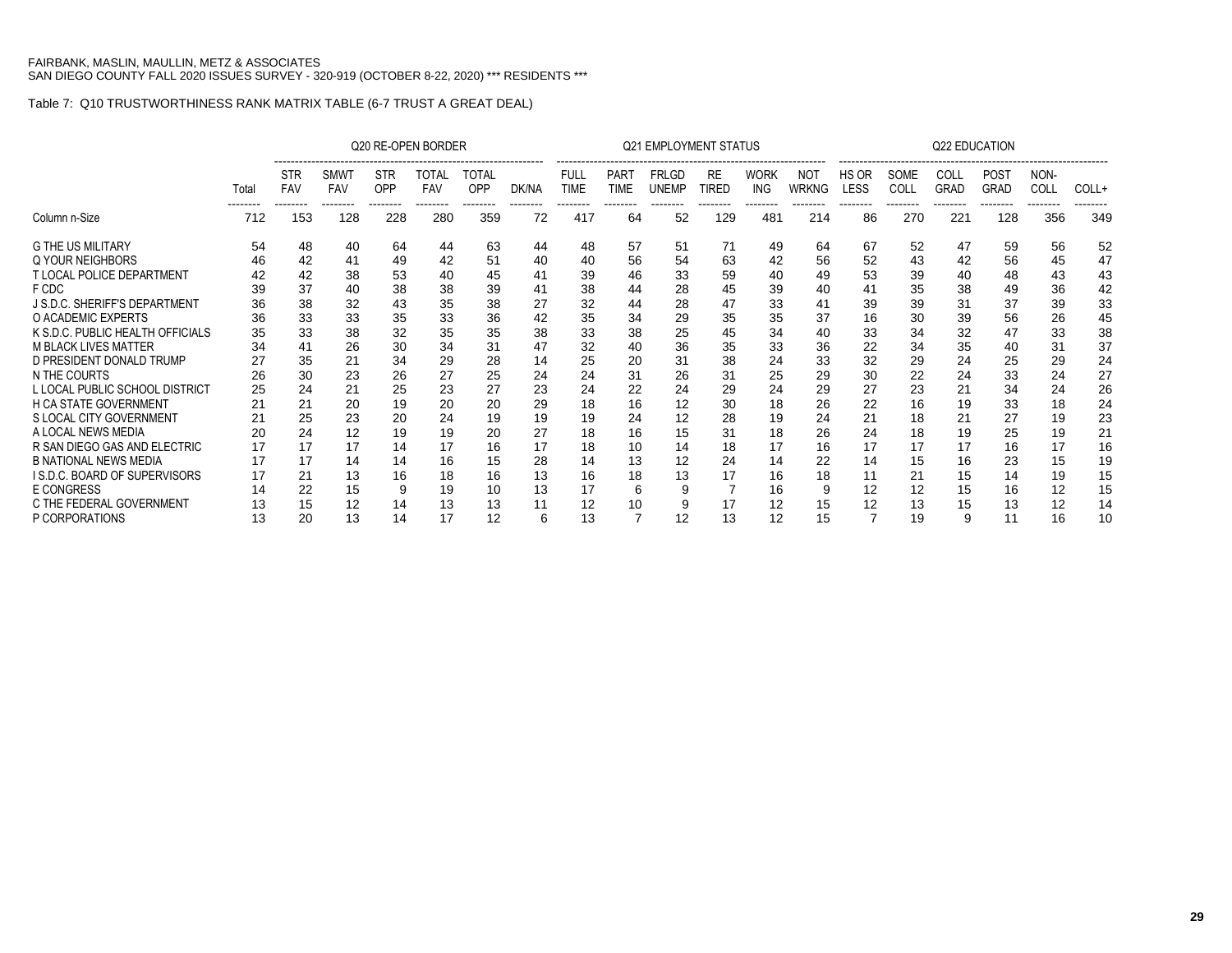|                                     |       |                         |                               |                                        | Q23 IDEOLOGY                    |                 |                        |                  |                               |                          |                                 | Q24 PARTY SELF-ID                    |                 |                        |                        |                   |                   | <b>QB RACE/ETHNICITY</b> |                          |                        |
|-------------------------------------|-------|-------------------------|-------------------------------|----------------------------------------|---------------------------------|-----------------|------------------------|------------------|-------------------------------|--------------------------|---------------------------------|--------------------------------------|-----------------|------------------------|------------------------|-------------------|-------------------|--------------------------|--------------------------|------------------------|
|                                     | Total | VER\<br>LIB<br>-------- | <b>SMW</b><br>LIB<br>-------- | <b>SMWT</b><br><b>CONS</b><br>-------- | VERY<br><b>CONS</b><br>-------- | LIB<br>-------- | <b>MOD</b><br>-------- | CONS<br>-------- | <b>STR</b><br>DEM<br>-------- | NS/LN<br><b>DEM</b><br>. | NS/LN<br><b>REP</b><br>-------- | <b>STR</b><br><b>REP</b><br>-------- | <b>DEM</b><br>. | <b>IND</b><br>-------- | <b>REP</b><br>-------- | WHITE<br>-------- | LATNO<br>-------- | AFR<br>AMER<br>--------  | <b>ASIAN</b><br>-------- | <b>POC</b><br>-------- |
| Column n-Size                       | 712   | 91                      | 67                            | 78                                     | 74                              | 158             | 321                    | 153              | 153                           | 139                      | 86                              | 121                                  | 292             | 213                    | 207                    | 335               | 185               | 50                       | 71                       | 342                    |
| <b>G THE US MILITARY</b>            | 54    | 33                      | 42                            | 76                                     | 71                              | 37              | 53                     | 73               | 49                            | 40                       | 71                              | 82                                   | 44              | 44                     | 77                     | 61                | 40                | 57                       | 43                       | 45                     |
| Q YOUR NEIGHBORS                    | 46    | 52                      | 43                            | 45                                     | 48                              | 48              | 46                     | 46               | 51                            | 49                       | 52                              | 50                                   | 50              | 36                     | 51                     | 52                | 37                | 47                       | 44                       | 41                     |
| <b>T LOCAL POLICE DEPARTMENT</b>    | 42    | 31                      | 29                            | 70                                     | 65                              | 30              | 41                     | 68               | 36                            | 25                       | 66                              | 81                                   | 31              | 29                     | 74                     | 49                | 42                | 16                       | 31                       | 36                     |
| F CDC                               |       | 56                      | 47                            | 22                                     | 21                              | 52              | 45                     | 21               | 56                            | 51                       | 40                              | 27                                   | 53              | 26                     | 33                     | 44                | 38                | 38                       | 30                       | 35                     |
| J S.D.C. SHERIFF'S DEPARTMENT       | 36    | 13                      | 21                            | 71                                     | 53                              | 16              | 34                     | 62               | 18                            | 23                       | 61                              | 66                                   | 21              | 28                     | 64                     | 40                | 35                | 17                       | 26                       | 31                     |
| O ACADEMIC EXPERTS                  | 36    | 58                      | 59                            | 10                                     | 15                              | 58              | 41                     | 13               | 53                            | 46                       | 20                              | 22                                   | 50              | 30                     | 21                     | 39                | 34                | 31                       | 35                       | 34                     |
| K S.D.C. PUBLIC HEALTH OFFICIALS    | 35    | 44                      | 46                            | 25                                     | 18                              | 45              | 42                     | 22               | 49                            | 48                       | 36                              | 24                                   | 48              | 24                     | 29                     | 40                | 40                | 23                       | 31                       | 34                     |
| <b>M BLACK LIVES MATTER</b>         | 34    | 71                      | 67                            |                                        |                                 | 69              | 30                     |                  | 66                            | 44                       |                                 | 10                                   | 56              | 28                     |                        | 34                | 34                | 57                       | 30                       | 36                     |
| D PRESIDENT DONALD TRUMP            |       | 6                       |                               | 56                                     | 82                              |                 | 21                     | 69               | 6                             |                          | 42                              | 81                                   | 6               | 18                     | 65                     | 30                | 25                | 13                       | 20                       | 23                     |
| N THE COURTS                        | 26    | 26                      | 25                            | 35                                     | 19                              | 26              | 29                     | 27               | 34                            | 20                       | 40                              | 26                                   | 27              | 18                     | 32                     | 26                | 30                | 21                       | 22                       | 25                     |
| L LOCAL PUBLIC SCHOOL DISTRICT      |       | 31                      | 31                            | 13                                     |                                 | 31              | 31                     |                  | 34                            | 33                       | 24                              | 14                                   | 34              | 19                     | 18                     | 25                | 29                | 17                       | 24                       | 26                     |
| <b>H CA STATE GOVERNMENT</b>        |       | 38                      | 28                            | 8                                      |                                 | 33              | 22                     | 8                | 42                            | 27                       | 8                               |                                      | 35              | 12                     | 10                     | 24                | 21                | 16                       | 15                       | 19                     |
| S LOCAL CITY GOVERNMENT             |       | 23                      | 28                            | 28                                     |                                 | 25              | 21                     | 19               | 26                            | 21                       | 21                              | 23                                   | 23              | 16                     | 22                     | 18                | 32                | 11                       | 19                       | 25                     |
| A LOCAL NEWS MEDIA                  |       | 25                      | 34                            | 17                                     | 14                              | 29              | 20                     | 16               | 32                            | 20                       | 22                              | 19                                   | 26              | 12                     | 20                     | 22                | 22                | 11                       | 20                       | 20                     |
| R SAN DIEGO GAS AND ELECTRIC        |       | 13                      | 17                            | 21                                     | 12                              | 15              | 18                     | 17               | 20                            | 10                       | 19                              | 22                                   | 15              | 15                     | 20                     | 17                | 18                | 21                       | 18                       | 18                     |
| <b>B NATIONAL NEWS MEDIA</b>        |       | 24                      | 22                            | 14                                     |                                 | 23              | 17                     | 12               | 28                            | 18                       |                                 | 15                                   | 23              | 12                     | 12                     | 17                | 18                | 23                       | 17                       | 17                     |
| <b>IS.D.C. BOARD OF SUPERVISORS</b> | 17    | 16                      | 11                            |                                        | 14                              | 14              | 22                     | 10               | 20                            | 15                       | 21                              | 15                                   | 17              | 15                     | 17                     | 15                | 18                | 10                       | 30                       | 19                     |
| <b>E CONGRESS</b>                   |       | 14                      |                               | 16                                     | 12                              | 13              | 16                     | 14               | 18                            |                          | 12                              | 16                                   | 15              | 12                     | 14                     | 11                | 20                | 12                       | 16                       | 17                     |
| C THE FEDERAL GOVERNMENT            |       |                         | 10                            | 20                                     | 15                              | 8               | 15                     | 18               | 13                            |                          | 14                              | 24                                   |                 | 13                     | 20                     | 12                | 15                | 11                       | 17                       | 15                     |
| P CORPORATIONS                      | 13    | 9                       |                               | 14                                     | 24                              | 9               | 15                     | 19               | 13                            |                          | 16                              | 26                                   | 9               | 10                     | 22                     | 13                | 14                | 12                       | 22                       | 14                     |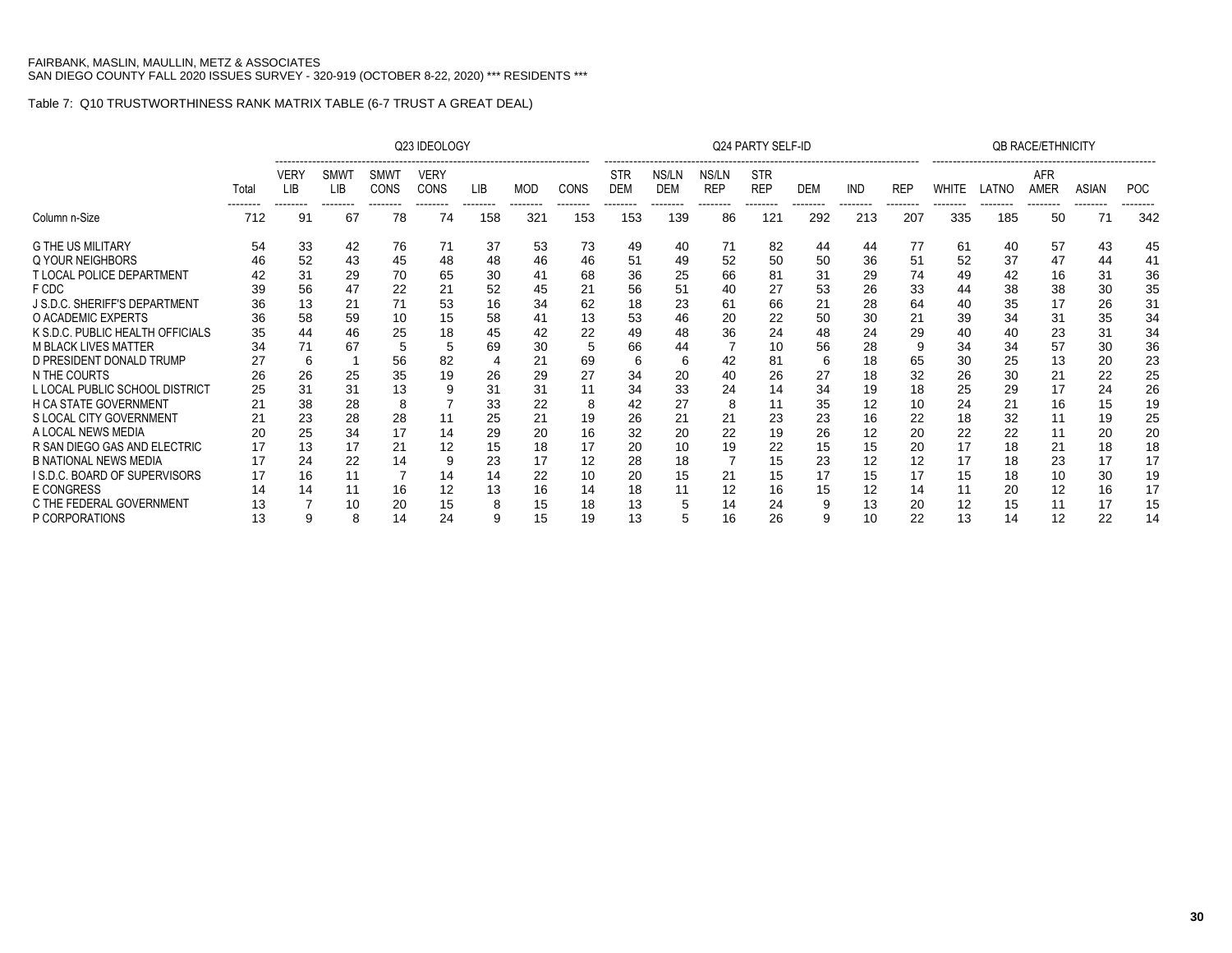|                                     |       |            | Q5 GENDER    |       |       |                 |       |         | Q4 AGE |       |       |       |       |       | A/B SPLIT       |                | MODE OF<br><b>INTERVIEW</b> |                   | QA CELL PHONE |     |
|-------------------------------------|-------|------------|--------------|-------|-------|-----------------|-------|---------|--------|-------|-------|-------|-------|-------|-----------------|----------------|-----------------------------|-------------------|---------------|-----|
|                                     | Total | <b>MEN</b> | <b>WOMEN</b> | 18-29 | 30-39 | 40-49           | 50-64 | 65-74   | $75+$  | 18-49 | $50+$ | $65+$ | 18-39 | 40-64 | A               |                | <b>PHONE</b>                | <b>ON</b><br>LINE | <b>YES</b>    | NO  |
| Column n-Size                       | 712   | 349        | 346          | 114   | 135   | --------<br>135 | 185   | .<br>77 | 51     | 384   | 313   | 128   | 249   | 320   | --------<br>356 | -------<br>356 | 358                         | 354               | 241           | 117 |
| <b>G THE US MILITARY</b>            | 54    | 59         | 48           | 39    | 39    | 50              | 63    | 75      | 66     | 43    | 66    | 71    | 39    | 57    | 54              | 54             | 52                          | 55                | 52            | 54  |
| Q YOUR NEIGHBORS                    | 46    | 49         | 44           | 42    | 33    | 40              | 50    | 64      | 66     | 38    | 56    | 65    | 37    | 46    | 45              | 47             | 46                          | 46                | 42            | 55  |
| T LOCAL POLICE DEPARTMENT           | 42    | 46         | 39           | 32    | 37    | 33              | 51    | 58      | 61     | 34    | 54    | 59    | 35    | 44    | 44              | 41             | 41                          | 44                | 39            | 45  |
| F CDC                               | 39    | 38         | 41           | 46    | 43    | 31              | 36    | 40      | 45     | 40    | 38    | 42    | 44    | 34    | 36              | 42             | 43                          | 35                | 44            | 40  |
| J S.D.C. SHERIFF'S DEPARTMENT       | 36    | 40         | 31           | 29    | 28    | 29              | 43    | 53      | 42     | 29    | 45    | 49    | 29    | 37    | 35              | 36             | 33                          | 38                | 31            | 37  |
| O ACADEMIC EXPERTS                  | 36    | 35         | 37           | 46    | 35    | 36              | 27    | 38      | 44     | 39    | 32    | 40    | 40    | 31    | 32              | 39             | 40                          | 31                | 43            | 33  |
| K S.D.C. PUBLIC HEALTH OFFICIALS    | 35    | 35         | 38           | 39    | 35    | 29              | 33    | 43      | 50     | 34    | 38    | 46    | 37    | 31    | 33              | 38             | 41                          | 30                | 41            | 39  |
| <b>M BLACK LIVES MATTER</b>         | 34    | 30         | 38           | 30    | 35    | 38              | 30    | 32      | 43     | 35    | 33    | 36    | 32    | 34    | 31              | 37             | 38                          | 29                | 36            | 43  |
| D PRESIDENT DONALD TRUMP            | 27    | 32         | 21           | 24    | 25    | 16              | 32    | 42      | 28     | 21    | 34    | 37    | 24    | 25    | 26              | 27             | 27                          | 26                | 25            | 33  |
| N THE COURTS                        | 26    | 30         | 22           | 25    | 34    | 17              | 23    | 32      | 32     | 25    | 27    | 32    | 30    | 21    | 24              | 27             | 30                          | 22                | 32            | 24  |
| L LOCAL PUBLIC SCHOOL DISTRICT      | 25    | 21         | 30           | 24    | 27    | 22              | 23    | 28      | 38     | 24    | 26    | 32    | 26    | 22    | 27              | 23             | 29                          | 21                | 27            | 33  |
| H CA STATE GOVERNMENT               |       | 20         | 22           | 19    | 24    | 20              | 17    | 20      | 39     | 21    | 21    | 28    | 22    | 18    | 15              | 26             | 21                          | 21                | 21            | 19  |
| S LOCAL CITY GOVERNMENT             |       | 19         | 23           | 18    | 21    | 16              | 20    | 29      | 37     | 18    | 25    | 32    | 19    | 18    | 19              | 22             | 23                          | 19                | 24            | 21  |
| A LOCAL NEWS MEDIA                  |       | 17         | 24           | 20    | 19    | 13              | 18    | 26      | 41     | 17    | 24    | 32    | 19    | 16    | 21              | 20             | 21                          | 19                | 19            | 26  |
| R SAN DIEGO GAS AND ELECTRIC        | 17    | 16         | 18           | 16    | 22    | 13              | 12    | 21      | 23     | 17    | 16    | 22    | 19    | 12    | 17              | 17             | 21                          | 13                | 21            | 20  |
| <b>B NATIONAL NEWS MEDIA</b>        | 17    | 14         | 20           | 14    | 17    | 12              | 16    | 25      | 27     | 14    | 20    | 26    | 16    | 14    | 13              | 20             | 19                          | 14                | 20            | 17  |
| <b>IS.D.C. BOARD OF SUPERVISORS</b> | 17    | 14         | 19           | 22    | 23    | 14              | 11    | 14      | 22     | 19    | 14    | 18    | 23    | 12    | 13              | 20             | 21                          | 12                | 25            | 14  |
| <b>E CONGRESS</b>                   | 14    | 16         | 12           | 27    | 17    | 11              | 8     | 9       | 9      | 18    | 9     | 9     | 22    | 9     | 12              | 15             | 19                          | 8                 | 20            | 18  |
| C THE FEDERAL GOVERNMENT            | 13    | 16         | 10           | 11    | 14    | 11              | 11    | 26      | 13     | 12    | 15    | 21    | 13    |       | 13              | 13             | 16                          | 10                | 17            | 14  |
| P CORPORATIONS                      | 13    | 14         | 13           | 23    | 15    | 11              | 9     | 13      | 13     | 16    | 11    | 13    | 18    | 10    | 12              | 14             | 17                          | 9                 | 19            | 13  |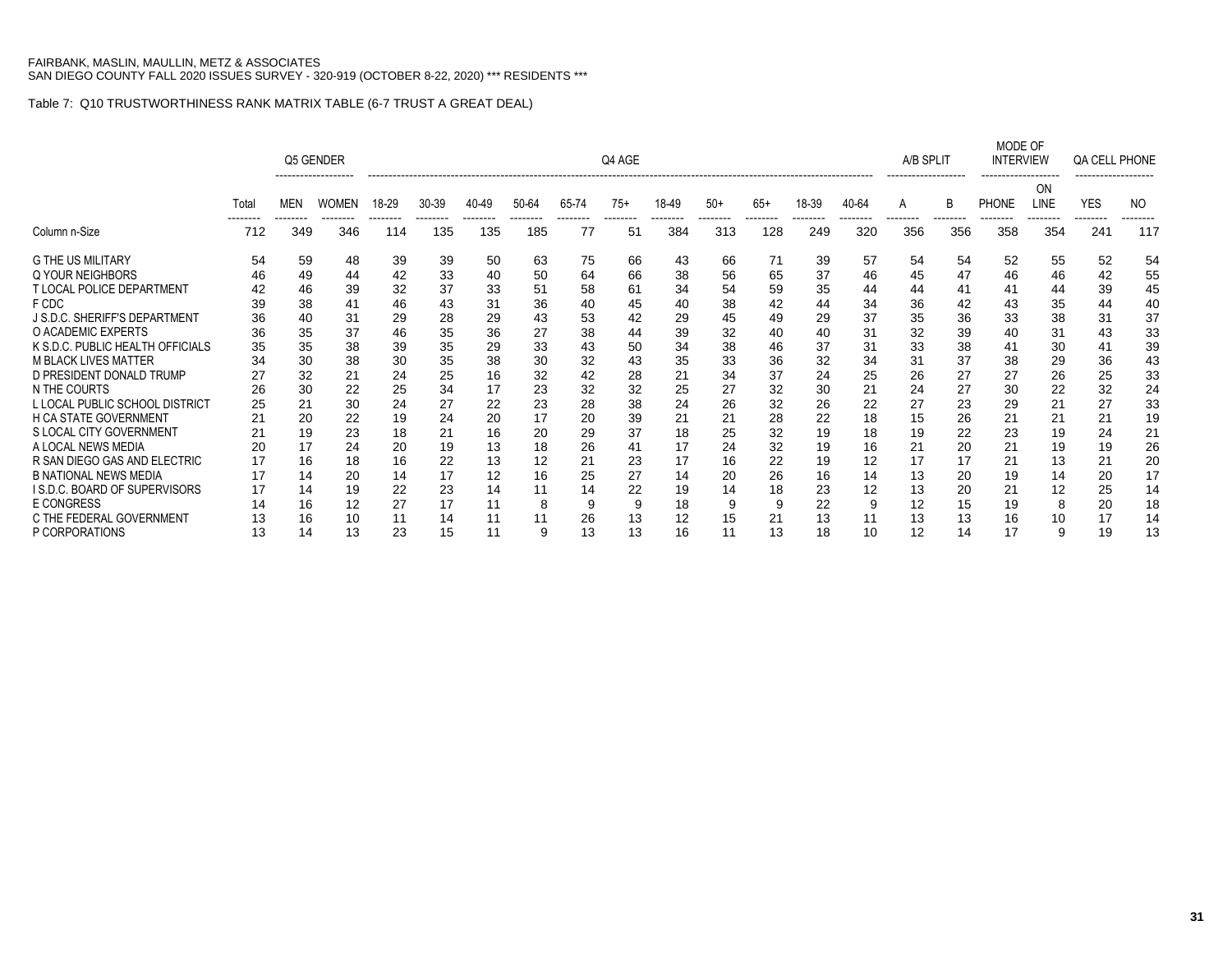|                                     |                 |                 |                          | <b>GENDER BY AGE</b>  |                 |                          |                     |                          | PARTY BY GENDER     |                          |                            |                     |                          | PARTY BY AGE             |                |                     |                     |                       |                                   | <b>EDUCATION BY AGE</b>    |                           |
|-------------------------------------|-----------------|-----------------|--------------------------|-----------------------|-----------------|--------------------------|---------------------|--------------------------|---------------------|--------------------------|----------------------------|---------------------|--------------------------|--------------------------|----------------|---------------------|---------------------|-----------------------|-----------------------------------|----------------------------|---------------------------|
|                                     | Total           | MEN<br>18-49    | MEN<br>$50+$<br>-------- | <b>WOMEN</b><br>18-49 | WOMEN<br>$50+$  | <b>DEM</b><br><b>MEN</b> | DEM<br><b>WOMEN</b> | <b>IND</b><br><b>MEN</b> | IND<br><b>WOMEN</b> | <b>REP</b><br><b>MEN</b> | <b>REP</b><br><b>WOMEN</b> | <b>DEM</b><br>18-49 | <b>DEM</b><br>$50+$<br>. | <b>IND</b><br>18-49<br>. | IND<br>$50+$   | <b>REP</b><br>18-49 | <b>REP</b><br>$50+$ | <b>NCOLL</b><br>18-49 | <b>NCOLL</b><br>$50+$<br>-------- | COLL+<br>18-49<br>-------- | COLL+<br>$50+$<br>------- |
| Column n-Size                       | --------<br>712 | --------<br>190 | 151                      | --------<br>189       | --------<br>151 | --------<br>120          | --------<br>168     | --------<br>96           | --------<br>109     | --------<br>132          | --------<br>69             | --------<br>166     | 121                      | 129                      | -------<br>77  | 90                  | 116                 | --------<br>187       | 163                               | 196                        | 145                       |
| <b>G THE US MILITARY</b>            | 54              | 51              | 69                       | 35                    | 64              | 47                       | 43                  | 48                       | 40                  | 78                       | 74                         | 34                  | 57                       | 36                       | 55             | 69                  | 83                  | 43                    | 70                                | 44                         | 62                        |
| Q YOUR NEIGHBORS                    | 46              | 43              | 57                       | 34                    | 58              | 53                       | 49                  | 45                       | 28                  | 47                       | 59                         | 44                  | 59                       | 27                       | 51             | 43                  | 57                  | 38                    | 54                                | 38                         | 60                        |
| <b>T LOCAL POLICE DEPARTMENT</b>    |                 | 37              | 57                       | 31                    | 52              | 24                       | 36                  | 34                       | 23                  | 73                       | 79                         | 26                  | 38                       | 19                       | 47             | 72                  | 77                  | 30                    | 59                                | 38                         | 50                        |
| F CDC                               | 39              | 36              | 41                       |                       | 38              | 52                       | 54                  | 31                       | 23                  | 31                       | 39                         | 53                  | 53                       | 21                       | 33             | 41                  | 26                  | 38                    | 34                                | 41                         | 43                        |
| J S.D.C. SHERIFF'S DEPARTMENT       | 36              | 34              | 49                       | 24                    | 41              | 20                       | 22                  | 29                       | 27                  | 67                       | 59                         | 18                  | 24                       | 19                       | 45             | 61                  | 67                  | 29                    | 52                                | 29                         | 39                        |
| O ACADEMIC EXPERTS                  | 36              | 37              | 33                       | 40                    | 32              | 54                       | 47                  | 31                       | 31                  | 21                       | 23                         | 49                  | 53                       | 32                       | 26             | 29                  | 15                  | 33                    | 20                                | 44                         | 46                        |
| K S.D.C. PUBLIC HEALTH OFFICIALS    | 35              | 35              | 36                       | 35                    | 42              | 45                       | 51                  | 27                       | 23                  | 31                       | 28                         | 43                  | 58                       | 23                       | 26             | 35                  | 25                  | 35                    | 33                                | 34                         | 43                        |
| <b>M BLACK LIVES MATTER</b>         | 34              | 29              | 32                       |                       | 35              | 54                       | 58                  | 37                       | 21                  | 5                        | 17                         | 52                  | 63                       |                          | 27             | 14                  |                     | 34                    | 28                                | 36                         | 37                        |
| D PRESIDENT DONALD TRUMP            |                 | 27              | 38                       | 16                    | 29              |                          |                     | 21                       | 15                  | 65                       | 66                         |                     | 5                        | 15                       | 24             | 59                  | 69                  | 23                    | 38                                | 20                         | 30                        |
| N THE COURTS                        | 26              | 29              | 33                       | 22                    | 22              | 29                       | 26                  | 22                       | 12                  | 37                       | 25                         | 24                  | 33                       | 16                       | 21             | 41                  | 25                  | 24                    | 25                                | 27                         | 29                        |
| L LOCAL PUBLIC SCHOOL DISTRICT      | 25              | 20              | 24                       | 30                    | 31              | 29                       | 38                  | 22                       | 18                  | 14                       | 28                         | 30                  | 40                       | 19                       | 21             | 22                  | 16                  | 25                    | 24                                | 24                         | 29                        |
| <b>H CA STATE GOVERNMENT</b>        | 21              | 20              | 21                       | 23                    | 23              | 35                       | 35                  | 16                       | 10                  |                          | 12                         | 29                  | 45                       | 14                       | 10             | 17                  | 5                   | 19                    | 17                                | 24                         | 26                        |
| S LOCAL CITY GOVERNMENT             | 21              | 16              | 24                       | 21                    | 26              | 23                       | 24                  | 16                       | 17                  | 18                       | 32                         | 18                  | 32                       | 15                       | 20             | 24                  | 20                  | 18                    | 21                                | 19                         | 29                        |
| A LOCAL NEWS MEDIA                  | 20              | 13              | 21                       | 22                    | 28              | 22                       | 30                  | 8                        | 16                  | 19                       | 24                         |                     | 38                       | 8                        | 18             | 29                  | 13                  | 16                    | 24                                | 18                         | 24                        |
| R SAN DIEGO GAS AND ELECTRIC        | 17              | 17              | 15                       | 18                    | 18              | 11                       | 19                  | 19                       | 13                  | 19                       | 25                         | 13                  | 19                       | 16                       | 13             | 27                  | 15                  | 17                    | 18                                | 17                         | 14                        |
| <b>B NATIONAL NEWS MEDIA</b>        | 17              | 12              | 16                       | 17                    | 24              | 21                       | 25                  | 12                       | 14                  | 9                        | 18                         | 14                  | 36                       | 10                       | 17             | 21                  | 5                   | 16                    | 14                                | 13                         | 27                        |
| <b>IS.D.C. BOARD OF SUPERVISORS</b> | 17              | 15              | 14                       | 23                    | 15              | 15                       | 20                  | 13                       | 17                  | 15                       | 22                         | 19                  | 17                       | 16                       | 14             | 26                  | 11                  | 21                    | 16                                | 18                         | 12                        |
| <b>E CONGRESS</b>                   | 14              | 21              | 10                       | 15                    | 8               | 16                       | 14                  | 14                       | 10                  | 17                       | 10                         |                     | 12                       | 15                       |                | 24                  |                     | 18                    | 6                                 | 18                         | 12                        |
| C THE FEDERAL GOVERNMENT            | 13              | 14              | 20                       | 10                    | 11              | 10                       | 8                   | 15                       | 11                  | 23                       | 15                         | 8                   | 11                       | 11                       | 16             | 20                  | 19                  |                       | 16                                | 15                         | 15                        |
| P CORPORATIONS                      | 13              | 16              | 13                       | 16                    | 9               |                          | 12                  | 9                        | 12                  | 26                       | 16                         | 10                  | 9                        | 15                       | $\overline{2}$ | 27                  | 18                  | 22                    | 10                                | 10                         | 11                        |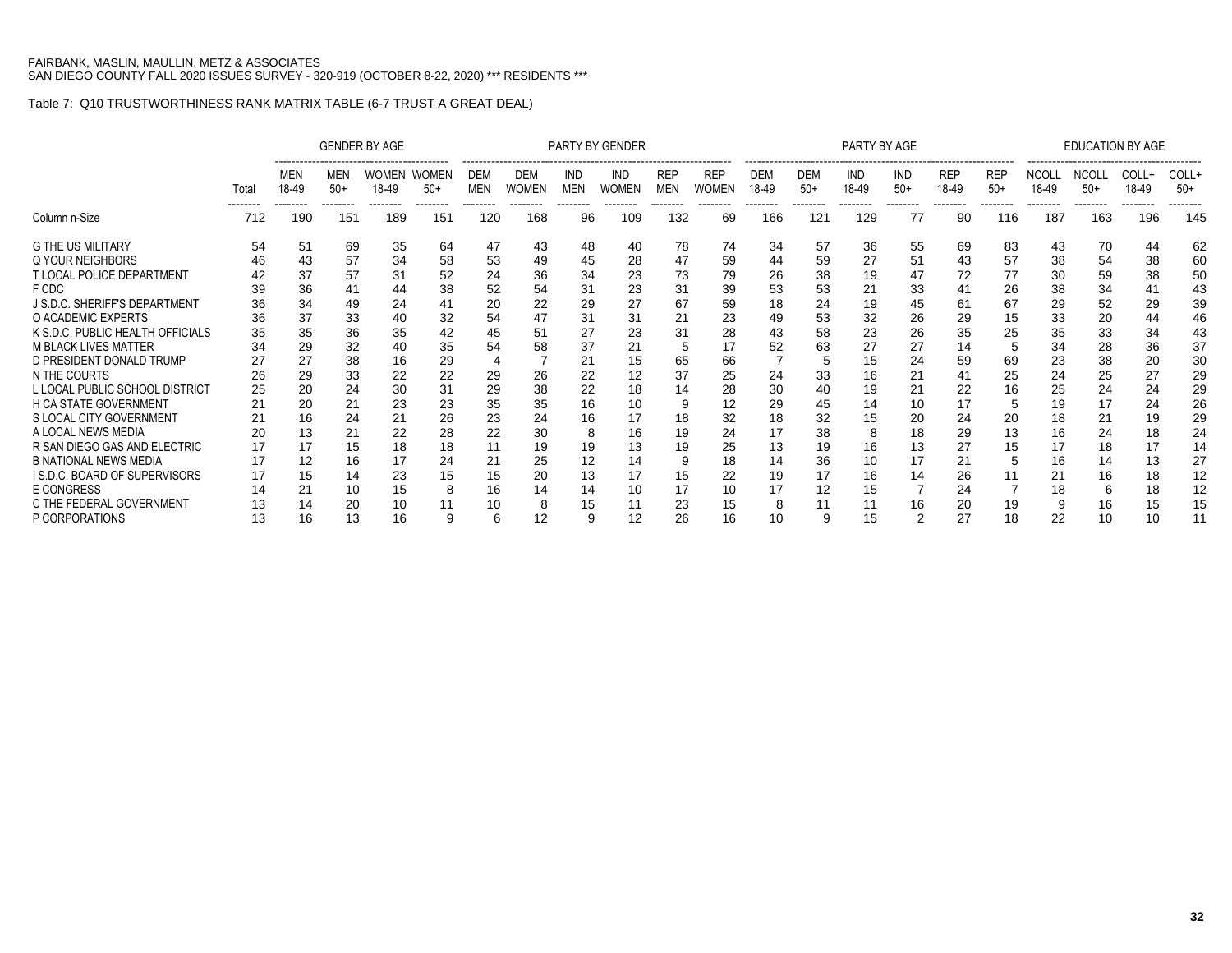|                                     |       |                      | <b>WORKING BY AGE</b> |                |                |          |     | WHITES BY IDEOLOGY |     | SUPERVISORIAL DISTRICTS |     |     |     |                     | <b>CITY</b>                 |              |                        |       | SAN DIEGO CITY<br><b>COUNCIL ZONES</b> |                             |
|-------------------------------------|-------|----------------------|-----------------------|----------------|----------------|----------|-----|--------------------|-----|-------------------------|-----|-----|-----|---------------------|-----------------------------|--------------|------------------------|-------|----------------------------------------|-----------------------------|
|                                     | Total | WRKNG<br>18-39       | <b>WRKNG</b><br>$40+$ | NT WK<br>18-39 | NT WK<br>$40+$ | LIB      | MOD | CONS               |     | 2                       | 3   |     | 5   | SAN<br><b>DIEGO</b> | <b>OTHER</b><br><b>CITY</b> | <b>UNINC</b> | <b>TOTAL</b><br>NOT SD | COAST | SOUTH<br><b>EAST</b>                   | <b>NORTH</b><br><b>EAST</b> |
| Column n-Size                       | 712   | 206                  | 264                   | 42             | 170            | 81       | 144 | 89                 | 122 | 152                     | 131 | 186 | 121 | 306                 | 325                         | 81           | 406                    | 58    | 81                                     | 77                          |
| <b>G THE US MILITARY</b>            | 54    | 38                   | 57                    | 47             | 67             | 39       | 63  | 77                 | 48  | 56                      | 51  | 49  | 66  | 46                  | 61                          | 53           | 59                     | 51    | 44                                     | 54                          |
| Q YOUR NEIGHBORS                    | 46    | 36                   | 46                    | 37             | 61             | 47       | 54  | 55                 | 35  | 42                      | 51  | 49  | 53  | 49                  | 42                          | 51           | 44                     | 51    | 47                                     | 53                          |
| <b>T LOCAL POLICE DEPARTMENT</b>    | 42    | 33                   | 46                    | 38             | 53             | 26       | 51  | 70                 | 33  | 41                      | 47  | 42  | 49  | 40                  | 45                          | 0            | 45                     | 46    | 37                                     | 49                          |
| F CDC                               | 39    | 47                   | 32                    | 27             | 44             | 59       | 55  | 19                 | 28  | 35                      | 38  | 51  | 38  | 44                  | 35                          | 37           | 35                     | 50    | 50                                     | 40                          |
| J S.D.C. SHERIFF'S DEPARTMENT       | 36    | 28                   | 39                    | 29             | 44             | 15       | 40  | 64                 | 28  | 41                      | 36  | 34  | 39  | 33                  | 37                          | 39           | 38                     | 34    | 35                                     | 35                          |
| O ACADEMIC EXPERTS                  | 36    | 37                   | 32                    | 51             | 34             | 73       | 38  | 14                 | 28  | 28                      | 48  | 43  | 29  | 43                  | 32                          | 23           | 30                     | 58    | 42                                     | 48                          |
| K S.D.C. PUBLIC HEALTH OFFICIALS    | 35    | 37                   | 32                    | 37             | 41             | 49       | 52  | 16                 | 21  | 32                      | 39  | 42  | 41  | 38                  | 36                          | 24           | 34                     | 51    | 40                                     | 44                          |
| <b>M BLACK LIVES MATTER</b>         | 34    | 32                   | 34                    | 34             | 37             | 73       | 31  |                    | 35  | 30                      | 33  | 39  | 30  | 39                  | 30                          | 29           | 30                     | 37    | 38                                     | 37                          |
| D PRESIDENT DONALD TRUMP            | 27    | 23                   | 26                    | 32             | 33             | $\Omega$ | 25  | 66                 | 22  | 37                      | 26  | 21  | 28  | 21                  | 30                          | 35           | 31                     | 19    | 23                                     | 17                          |
| N THE COURTS                        | 26    | 31                   | 20                    | 26             | 30             | 24       | 32  | 24                 | 18  | 22                      | 30  | 34  | 21  | 31                  | 22                          | 21           | 22                     | 31    | 38                                     | 36                          |
| L LOCAL PUBLIC SCHOOL DISTRICT      | 25    | 25                   | 24                    | 31             | 29             | 32       | 33  |                    | 20  | 20                      | 24  | 30  | 29  | 27                  | 25                          | 20           | 24                     | 30    | 26                                     | 32                          |
| H CA STATE GOVERNMENT               |       | 21                   | 16                    | 24             | 28             | 46       | 24  | 6                  | 16  | 15                      | 21  | 32  | 17  | 25                  | 19                          | 13           | 18                     | 20    | 33                                     | 25                          |
| S LOCAL CITY GOVERNMENT             | 21    | 20                   | 20                    | 19             | 25             | 21       | 21  | 13                 | 15  | 22                      | 22  | 24  | 19  | 22                  | 20                          | $\Omega$     | 20                     | 29    | 20                                     | 23                          |
| A LOCAL NEWS MEDIA                  |       | 20                   | 16                    | 19             | 27             | 30       | 26  | 10                 | 14  | 15                      | 24  | 23  | 23  | 22                  | 20                          | 12           | 19                     | 22    | 19                                     | 26                          |
| R SAN DIEGO GAS AND ELECTRIC        | 17    | 21                   | 13                    | 8              | 18             | 15       | 21  | 14                 | 16  | 17                      | 15  | 20  | 14  | 18                  | 15                          | 17           | 16                     | 21    | 17                                     | 17                          |
| <b>B NATIONAL NEWS MEDIA</b>        |       | 15                   | 14                    | 24             | 23             | 31       | 17  |                    | 13  | 14                      | 12  | 28  | 11  | 22                  | 13                          | 12           | 13                     | 30    | 26                                     | 16                          |
| <b>IS.D.C. BOARD OF SUPERVISORS</b> | 17    | 24                   | 10                    | 16             | 18             | 10       | 24  | 9                  | 11  | 15                      | 14  | 24  | 16  | 21                  | 13                          | 14           | 13                     | 20    | 28                                     | 17                          |
| <b>E CONGRESS</b>                   | 14    | 24                   | 10                    | 9              | 9              | 12       | 13  | 9                  | 8   | 13                      | 11  | 21  | 11  | 17                  | 11                          | 11           | 11                     | 16    | 23                                     | 17                          |
| C THE FEDERAL GOVERNMENT            | 13    | 13                   | 11                    | 9              | 17             |          | 13  | 16                 | 9   | 17                      | 14  | 14  | 8   | 13                  | 14                          | 11           | 13                     | 13    | 19                                     | 11                          |
| P CORPORATIONS                      | 13    | 16<br>28<br>11<br>10 |                       |                |                |          | 16  | 17                 | 10  | 15                      | 15  | 16  |     | 16                  | 11                          | 10           | 11                     | 18    | 13                                     | 15                          |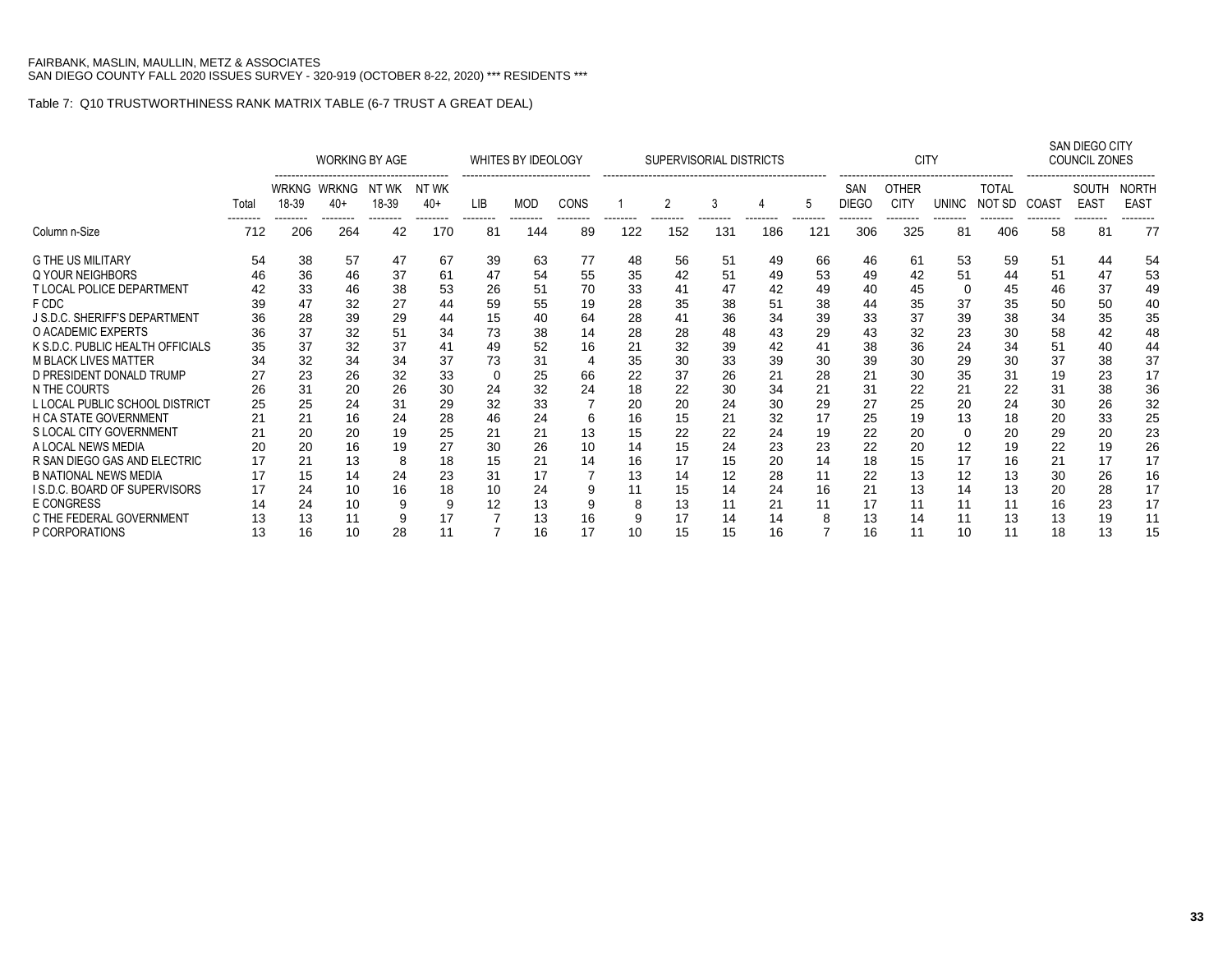## Table 8: Q10 TRUSTWORTHINESS RANK MATRIX TABLE (4-NEUTRAL)

|                                     |       | Q6C SD COUNTY<br><b>DIRECTION</b> |                              | Q6D CITY<br><b>DIRECTION</b> |                                          |                | Q6 DIRECTION         |              | Q16 COVID VACCINE        |                           |                            |                               |       |                        |  |  |  |
|-------------------------------------|-------|-----------------------------------|------------------------------|------------------------------|------------------------------------------|----------------|----------------------|--------------|--------------------------|---------------------------|----------------------------|-------------------------------|-------|------------------------|--|--|--|
|                                     | Total | <b>RIGHT</b><br><b>DIR</b>        | <b>WRONG</b><br><b>TRACK</b> | <b>RIGHT</b><br><b>DIR</b>   | <b>WRONG</b><br><b>TRACK</b><br>-------- | CONS<br>RT DIR | CONS<br><b>WR TR</b> | <b>MIXED</b> | <b>DEF</b><br><b>GET</b> | <b>PROB</b><br><b>GET</b> | <b>TOTAL</b><br><b>GET</b> | <b>TOTAL</b><br><b>NOT GT</b> | DK/NA | <b>NOT GT</b><br>DK/NA |  |  |  |
| Column n-Size                       | 712   | 345                               | 270                          | 368                          | 256                                      | 73             | 122                  | 517          | 256                      | 124                       | 380                        | 225                           | 107   | 332                    |  |  |  |
| R SAN DIEGO GAS AND ELECTRIC        | 33    | 34                                | 29                           | 32                           | 32                                       | 32             | 32                   | 33           | 34                       | 32                        | 34                         | 29                            | 39    | 33                     |  |  |  |
| <b>IS.D.C. BOARD OF SUPERVISORS</b> | 32    | 31                                | 30                           | 31                           | 30                                       | 22             | 29                   | 34           | 32                       | 33                        | 32                         | 29                            | 37    | 31                     |  |  |  |
| S LOCAL CITY GOVERNMENT             | 32    | 35                                | 24                           | 35                           | 25                                       | 31             | 21                   | 34           | 28                       | 35                        | 30                         | 29                            | 41    | 33                     |  |  |  |
| P CORPORATIONS                      | 30    | 36                                | 23                           | 35                           | 23                                       | 34             | 25                   | 31           | 28                       | 31                        | 29                         | 31                            | 35    | 32                     |  |  |  |
| N THE COURTS                        | 27    | 28                                | 26                           | 27                           | 25                                       | 22             | 22                   | 29           | 27                       | 25                        | 26                         | 22                            | 40    | 28                     |  |  |  |
| L LOCAL PUBLIC SCHOOL DISTRICT      | 26    | 27                                | 20                           | 26                           | 21                                       | 20             | 16                   | 29           | 22                       | 24                        | 23                         | 21                            | 48    | 30                     |  |  |  |
| A LOCAL NEWS MEDIA                  | 26    | 32                                | 20                           | 31                           | 21                                       | 35             | 16                   | 27           | 22                       | 35                        | 27                         | 20                            | 37    | 25                     |  |  |  |
| Q YOUR NEIGHBORS                    | 24    | 23                                | 25                           | 22                           | 25                                       | 32             | 21                   | 23           | 22                       | 30                        | 25                         | 20                            | 30    | 23                     |  |  |  |
| <b>B NATIONAL NEWS MEDIA</b>        | 23    | 28                                | 18                           | 29                           | 18                                       | 40             | 15                   | 23           | 28                       | 29                        | 28                         | 17                            | 21    | 18                     |  |  |  |
| <b>T LOCAL POLICE DEPARTMENT</b>    | 22    | 25                                | 19                           | 21                           | 23                                       | 23             | 19                   | 23           | 16                       | 28                        | 20                         | 24                            | 25    | 24                     |  |  |  |
| <b>E CONGRESS</b>                   | 22    | 26                                | 18                           | 26                           | 15                                       | 24             | 18                   | 23           | 23                       | 24                        | 23                         | 17                            | 30    | 21                     |  |  |  |
| O ACADEMIC EXPERTS                  | 21    | 22                                | 20                           | 20                           | 22                                       | 29             | 27                   | 18           | 20                       | 25                        | 21                         | 22                            | 18    | 20                     |  |  |  |
| H CA STATE GOVERNMENT               | 21    | 21                                | 18                           | 21                           | 21                                       | 27             | 19                   | 20           | 21                       | 32                        | 25                         | 17                            | 15    | 16                     |  |  |  |
| J S.D.C. SHERIFF'S DEPARTMENT       | 21    | 23                                | 19                           | 21                           | 20                                       | 18             | 18                   | 22           | 21                       | 23                        | 22                         | 19                            | 21    | 20                     |  |  |  |
| C THE FEDERAL GOVERNMENT            | 21    | 20                                | 20                           | 21                           | 20                                       | 18             | 15                   | 23           | 23                       | 22                        | 23                         | 16                            | 24    | 18                     |  |  |  |
| K S.D.C. PUBLIC HEALTH OFFICIALS    | 21    | 22                                | 20                           | 20                           | 22                                       | 20             | 19                   | 21           | 16                       | 25                        | 19                         | 21                            | 28    | 23                     |  |  |  |
| F CDC                               | 19    | 19                                | 16                           | 15                           | 23                                       | 17             | 22                   | 19           | 16                       | 22                        | 18                         | 19                            | 23    | 20                     |  |  |  |
| <b>M BLACK LIVES MATTER</b>         | 19    | 22                                | 13                           | 18                           | 17                                       | 24             | 20                   | 18           | 15                       | 29                        | 19                         | 13                            | 27    | 18                     |  |  |  |
| <b>G THE US MILITARY</b>            | 17    | 16                                | 18                           | 16                           | 18                                       | 13             | 20                   | 16           | 15                       | 26                        | 18                         | 12                            | 20    | 15                     |  |  |  |
| D PRESIDENT DONALD TRUMP            | 13    | 17                                | 10                           | 17                           | 11                                       | 29             | 12                   | 11           | 11                       | 28                        | 17                         | 11                            | 8     | 10                     |  |  |  |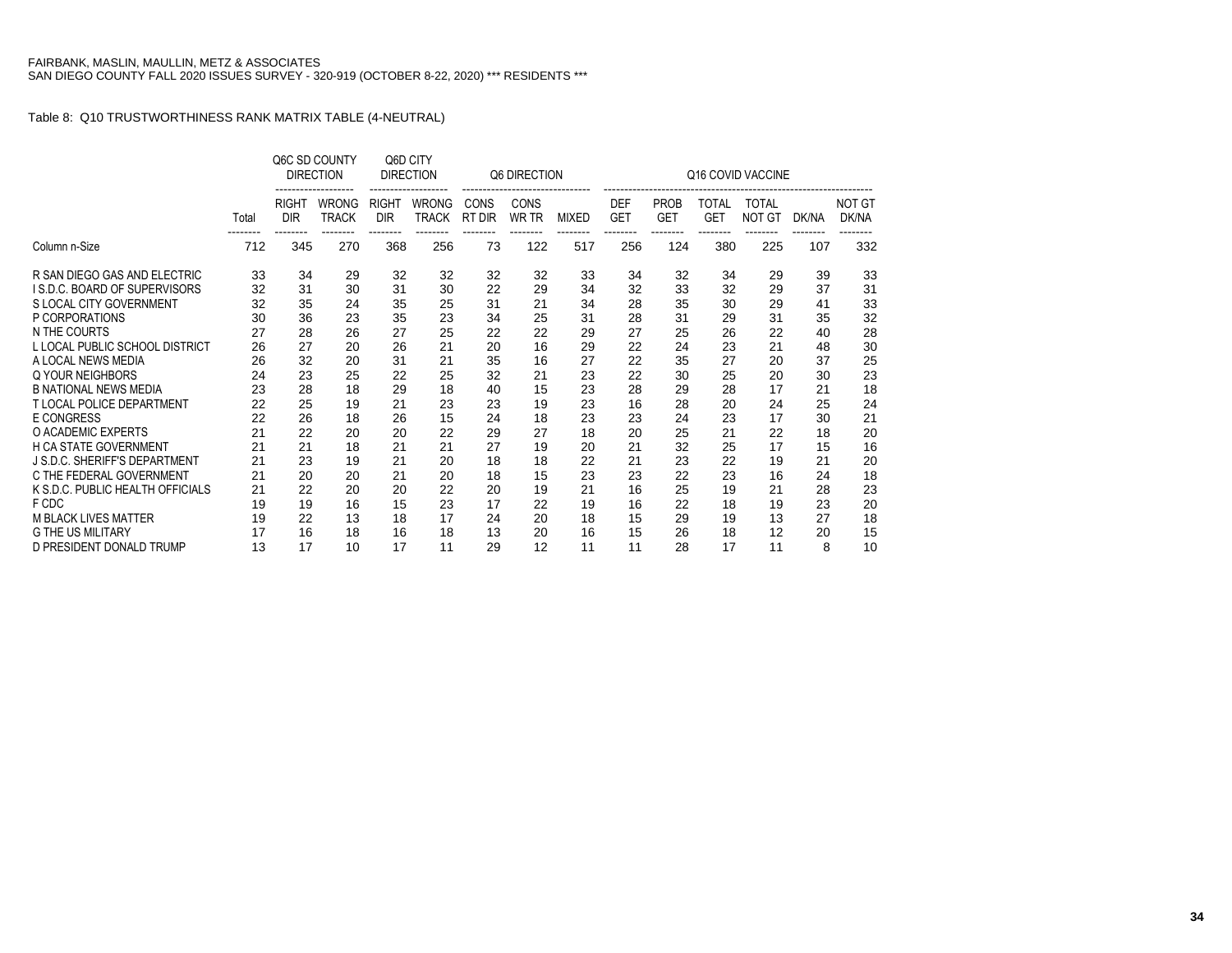### Table 8: Q10 TRUSTWORTHINESS RANK MATRIX TABLE (4-NEUTRAL)

|                                      |       | Q10I SD COUNTY BOS TRUST     |                 |                        |                | <b>Q10L SCHOOL DISTRICT TRUST</b> |                 |                 |                | Q11A FED                     | COVID RESPNSE        | Q11B STATE<br><b>COVID RESPNSE</b> |                      | Q11C COUNTY<br>COVID RESPNSE |                      | Q11D SCHL DIST<br><b>COVID RESPNSE</b> |                      | Q11E CITY<br><b>COVID RESPNSE</b> |                      |
|--------------------------------------|-------|------------------------------|-----------------|------------------------|----------------|-----------------------------------|-----------------|-----------------|----------------|------------------------------|----------------------|------------------------------------|----------------------|------------------------------|----------------------|----------------------------------------|----------------------|-----------------------------------|----------------------|
|                                      | Total | <b>TOTAL</b><br><b>TRUST</b> | <b>NEUT</b>     | DO NOT<br><b>TRUST</b> | DK/NA          | <b>TOTAL</b><br><b>TRUST</b>      | <b>NEUT</b>     | DO NOT<br>TRUST | DK/NA          | <b>TOTAL</b><br><b>APPRV</b> | TOAL<br><b>DISAP</b> | <b>TOTAL</b><br><b>APPRV</b>       | TOAL<br><b>DISAP</b> | <b>TOTAL</b><br><b>APPRV</b> | TOAL<br><b>DISAP</b> | TOTAL<br><b>APPRV</b>                  | TOAL<br><b>DISAP</b> | TOTAL<br><b>APPRV</b>             | TOAL<br><b>DISAP</b> |
| Column n-Size                        | 712   | 237                          | --------<br>227 | --------<br>197        | --------<br>51 | --------<br>310                   | --------<br>186 | --------<br>166 | --------<br>51 | --------<br>310              | --------<br>379      | --------<br>385                    | --------<br>284      | --------<br>481              | --------<br>201      | --------<br>420                        | --------<br>188      | --------<br>420                   | 169                  |
| R SAN DIEGO GAS AND ELECTRIC         | 33    | 27                           | 47              | 24                     | 34             | 29                                | 40              | 27              | 53             | 31                           | 34                   | 35                                 | 30                   | 35                           | 30                   | 36                                     | 27                   | 35                                | 32                   |
| <b>ISD.C. BOARD OF SUPERVISORS</b>   | 32    | $\Omega$                     | 100             | $\Omega$               | 0              | 29                                | 45              | 26              | 19             | 29                           | 34                   | 36                                 | 27                   | 34                           | 26                   | 35                                     | 26                   | 33                                | 30                   |
| S LOCAL CITY GOVERNMENT              | 32    | 21                           | 46              | 29                     | 28             | 26                                | 60              | 14              | 23             | 25                           | 35                   | 34                                 | 23                   | 34                           | 27                   | 36                                     | 25                   | 31                                | 30                   |
| P CORPORATIONS                       | 30    | 25                           | 40              | 27                     | 26             | 23                                | 39              | 33              | 36             | 34                           | 28                   | 30                                 | 32                   | 31                           | 28                   | 29                                     | 30                   | 30                                | 28                   |
| N THE COURTS                         | 27    | 14                           | 43              | 27                     | 17             | 18                                | 41              | 28              | 26             | 30                           | 26                   | 26                                 | 28                   | 24                           | 31                   | 26                                     | 29                   | 24                                | 31                   |
| L LOCAL PUBLIC SCHOOL DISTRICT       | 26    | 15                           | 37              | 29                     | 21             | 0                                 | 100             | $\Omega$        | $\mathbf 0$    | 25                           | 28                   | 29                                 | 22                   | 26                           | 26                   | 26                                     | 20                   | 23                                | 24                   |
| A LOCAL NEWS MEDIA                   | 26    | 18                           | 43              | 16                     | 25             | 23                                | 41              | 16              | 23             | 27                           | 26                   | 31                                 | 19                   | 30                           | 18                   | 30                                     | 17                   | 30                                | 18                   |
| Q YOUR NEIGHBORS                     | 24    | 17                           | 34              | 22                     | 17             | 18                                | 36              | 22              | 21             | 27                           | 23                   | 25                                 | 23                   | 22                           | 27                   | 24                                     | 27                   | 24                                | 26                   |
| <b>B NATIONAL NEWS MEDIA</b>         | 23    | 25                           | 32              | 14                     | 17             | 27                                | 30              | 9               | 25             | 23                           | 23                   | 30                                 | 14                   | 27                           | 15                   | 29                                     | 13                   | 27                                | 17                   |
| <b>T LOCAL POLICE DEPARTMENT</b>     | 22    | 11                           | 37              | 20                     | 13             | 20                                | 34              | 14              | 22             | 19                           | 23                   | 25                                 | 15                   | 24                           | 16                   | 23                                     | 19                   | 23                                | 17                   |
| <b>E CONGRESS</b>                    | 22    | 19                           | 36              | 12                     | 11             | 23                                | 32              | 10              | 23             | 21                           | 23                   | 26                                 | 15                   | 26                           | 12                   | 26                                     | 11                   | 23                                | 18                   |
| O ACADEMIC EXPERTS                   | 21    | 16                           | 29              | 20                     | 11             | 16                                | 37              | 15              | 11             | 23                           | 18                   | 22                                 | 18                   | 20                           | 24                   | 23                                     | 18                   | 20                                | 22                   |
| <b>H CA STATE GOVERNMENT</b>         | 21    | 13                           | 36              | 12                     | 25             | 20                                | 33              | 10              | 20             | 20                           | 21                   | 25                                 | 15                   | 22                           | 19                   | 24                                     | 14                   | 22                                | 19                   |
| <b>J S.D.C. SHERIFF'S DEPARTMENT</b> | 21    | 12                           | 34              | 19                     | 14             | 17                                | 32              | 14              | 24             | 17                           | 24                   | 24                                 | 16                   | 21                           | 19                   | 22                                     | 19                   | 21                                | 18                   |
| C THE FEDERAL GOVERNMENT             | 21    | 17                           | 33              | 13                     | 14             | 19                                | 29              | 17              | 11             | 20                           | 21                   | 21                                 | 21                   | 20                           | 23                   | 22                                     | 22                   | 17                                | 29                   |
| K S.D.C. PUBLIC HEALTH OFFICIALS     |       | 13                           | 32              | 19                     | 14             | 14                                | 33              | 20              | 23             | 25                           | 18                   | 20                                 | 22                   | 21                           | 19                   | 21                                     | 21                   | 21                                | 19                   |
| F CDC                                | 19    | 15                           | 24              | 19                     | 13             | 12                                | 32              | 18              | 13             | 23                           | 14                   | 18                                 | 19                   | 20                           | 17                   | 19                                     | 19                   | 19                                | 19                   |
| <b>M BLACK LIVES MATTER</b>          | 19    | 16                           | 27              | 14                     | 12             | 16                                | 32              | 12              | 11             | 19                           | 18                   | 22                                 | 13                   | 21                           | 15                   | 21                                     | 13                   | 19                                | 19                   |
| <b>G THE US MILITARY</b>             | 17    |                              | 25              | 15                     | 12             | 14                                | 26              | 13              | 8              | 19                           | 16                   | 19                                 | 15                   | 18                           | 13                   | 21                                     | 9                    | 17                                | 17                   |
| D PRESIDENT DONALD TRUMP             | 13    | 14                           | 18              | 10                     | 3              | 15                                | 17              |                 | ⇁              | 17                           | 9                    | 16                                 | 9                    | 15                           | 12                   | 18                                     | 9                    | 15                                | 10                   |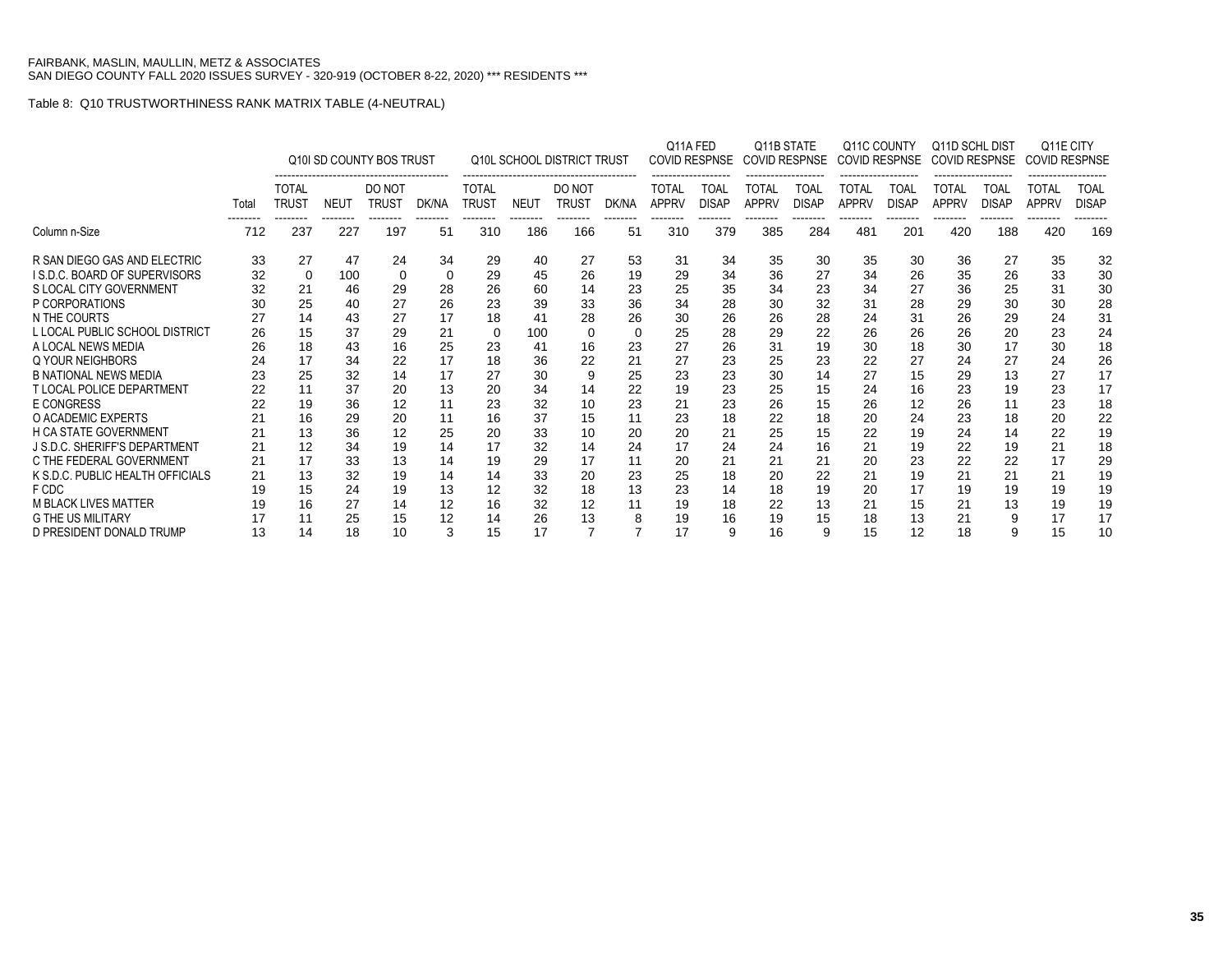### Table 8: Q10 TRUSTWORTHINESS RANK MATRIX TABLE (4-NEUTRAL)

|                                  |       | Q13 CHILDREN |                            | Q15 ED QUALITY |    |    |     |     |                          | Q18 CHANGE POLICE FUNDING | Q19 BORDER        |                     |                     |       |                                         |             |       |
|----------------------------------|-------|--------------|----------------------------|----------------|----|----|-----|-----|--------------------------|---------------------------|-------------------|---------------------|---------------------|-------|-----------------------------------------|-------------|-------|
|                                  | Total | <b>YES</b>   | N <sub>O</sub><br>-------- | B              | C  | D  | A/B | D/F | <b>STR</b><br><b>FAV</b> | <b>SMWT</b><br><b>FAV</b> | <b>STR</b><br>OPP | TOTAL<br><b>FAV</b> | TOTAL<br><b>OPP</b> | DK/NA | <b>REST</b><br><b>RSTRC</b><br>-------- | <b>OPEN</b> | DK/NA |
| Column n-Size                    | 712   | 386          | 309                        | 59             | 50 | 35 | 78  | 49  | 194                      | 155                       | 227               | 349                 | 291                 | 72    | 291                                     | 325         | 96    |
| R SAN DIEGO GAS AND ELECTRIC     | 33    | 32           | 34                         | 33             | 35 | 29 | 31  | 35  | 32                       | 34                        | 31                | 33                  | 32                  | 38    | 35                                      | 34          | 27    |
| I S.D.C. BOARD OF SUPERVISORS    | 32    | 32           | 31                         | 35             | 34 | 34 | 34  | 30  | 32                       | 34                        | 27                | 33                  | 28                  | 43    | 29                                      | 35          | 30    |
| S LOCAL CITY GOVERNMENT          | 32    | 28           | 36                         | 36             | 28 | 15 | 39  | 12  | 29                       | 46                        | 22                | 37                  | 23                  | 43    | 26                                      | 35          | 36    |
| P CORPORATIONS                   | 30    | 33           | 26                         | 25             | 42 | 30 | 24  | 33  | 20                       | 29                        | 35                | 24                  | 36                  | 37    | 29                                      | 31          | 32    |
| N THE COURTS                     | 27    | 26           | 26                         | 28             | 23 | 21 | 25  | 24  | 16                       | 30                        | 33                | 22                  | 31                  | 37    | 30                                      | 26          | 25    |
| L LOCAL PUBLIC SCHOOL DISTRICT   | 26    | 23           | 29                         | 26             | 25 | 19 | 26  | 16  | 29                       | 29                        | 19                | 29                  | 19                  | 41    | 23                                      | 30          | 22    |
| A LOCAL NEWS MEDIA               | 26    | 23           | 30                         | 18             | 27 | 21 | 21  | 17  | 27                       | 35                        | 16                | 31                  | 19                  | 31    | 23                                      | 28          | 27    |
| Q YOUR NEIGHBORS                 | 24    | 23           | 24                         | 24             | 26 | 22 | 21  | 29  | 20                       | 28                        | 24                | 24                  | 26                  | 16    | 26                                      | 24          | 17    |
| <b>B NATIONAL NEWS MEDIA</b>     | 23    | 19           | 28                         | 37             | 11 | 19 | 35  | 16  | 23                       | 39                        |                   | 30                  | 14                  | 29    | 18                                      | 30          | 17    |
| <b>T LOCAL POLICE DEPARTMENT</b> | 22    | 20           | 25                         | 13             | 24 | 31 | 19  | 24  | 27                       | 31                        | 10                | 29                  | 12                  | 30    | 20                                      | 22          | 28    |
| <b>E CONGRESS</b>                | 22    | 19           | 26                         | 20             | 17 | 10 | 19  | 9   | 19                       | 27                        | 14                | 23                  | 17                  | 38    | 19                                      | 25          | 23    |
| O ACADEMIC EXPERTS               | 21    | 20           | 22                         | 20             | 30 | 16 | 25  | 13  | 17                       | 27                        | 20                | 22                  | 20                  | 20    | 22                                      | 23          | 13    |
| <b>H CA STATE GOVERNMENT</b>     | 21    | 16           | 27                         | 25             | 17 | 12 | 25  | 11  | 23                       | 28                        | 10                | 25                  | 13                  | 30    | 18                                      | 22          | 24    |
| J S.D.C. SHERIFF'S DEPARTMENT    | 21    | 19           | 23                         | 18             | 16 | 26 | 19  | 23  | 21                       | 28                        | 13                | 24                  | 14                  | 31    | 16                                      | 24          | 23    |
| C THE FEDERAL GOVERNMENT         | 21    | 17           | 25                         | 18             | 12 | 4  | 18  | 10  | 14                       | 27                        | 17                | 20                  | 19                  | 33    | 19                                      | 22          | 21    |
| K S.D.C. PUBLIC HEALTH OFFICIALS | 21    | 17           | 25                         | 21             | 8  | 21 | 22  | 22  | 14                       | 28                        | 19                | 20                  | 20                  | 25    | 20                                      | 23          | 18    |
| F CDC                            | 19    | 18           | 20                         | 10             | 20 | 27 | 16  | 26  | 14                       | 23                        | 16                | 18                  | 17                  | 33    | 20                                      | 18          | 19    |
| <b>M BLACK LIVES MATTER</b>      | 19    | 17           | 19                         | 35             | 10 | 13 | 33  | 11  | 12                       | 27                        | 15                | 18                  | 17                  | 25    | 16                                      | 19          | 27    |
| <b>G THE US MILITARY</b>         | 17    | 13           | 21                         | 20             | 18 | 21 | 18  | 21  | 16                       | 29                        | 6                 | 22                  | 11                  | 14    | 12                                      | 22          | 15    |
| D PRESIDENT DONALD TRUMP         | 13    | 12           | 15                         | 11             | 8  | 9  | 13  | 11  | 4                        | 24                        | 12                | 13                  | 13                  | 16    | 13                                      | 14          | 12    |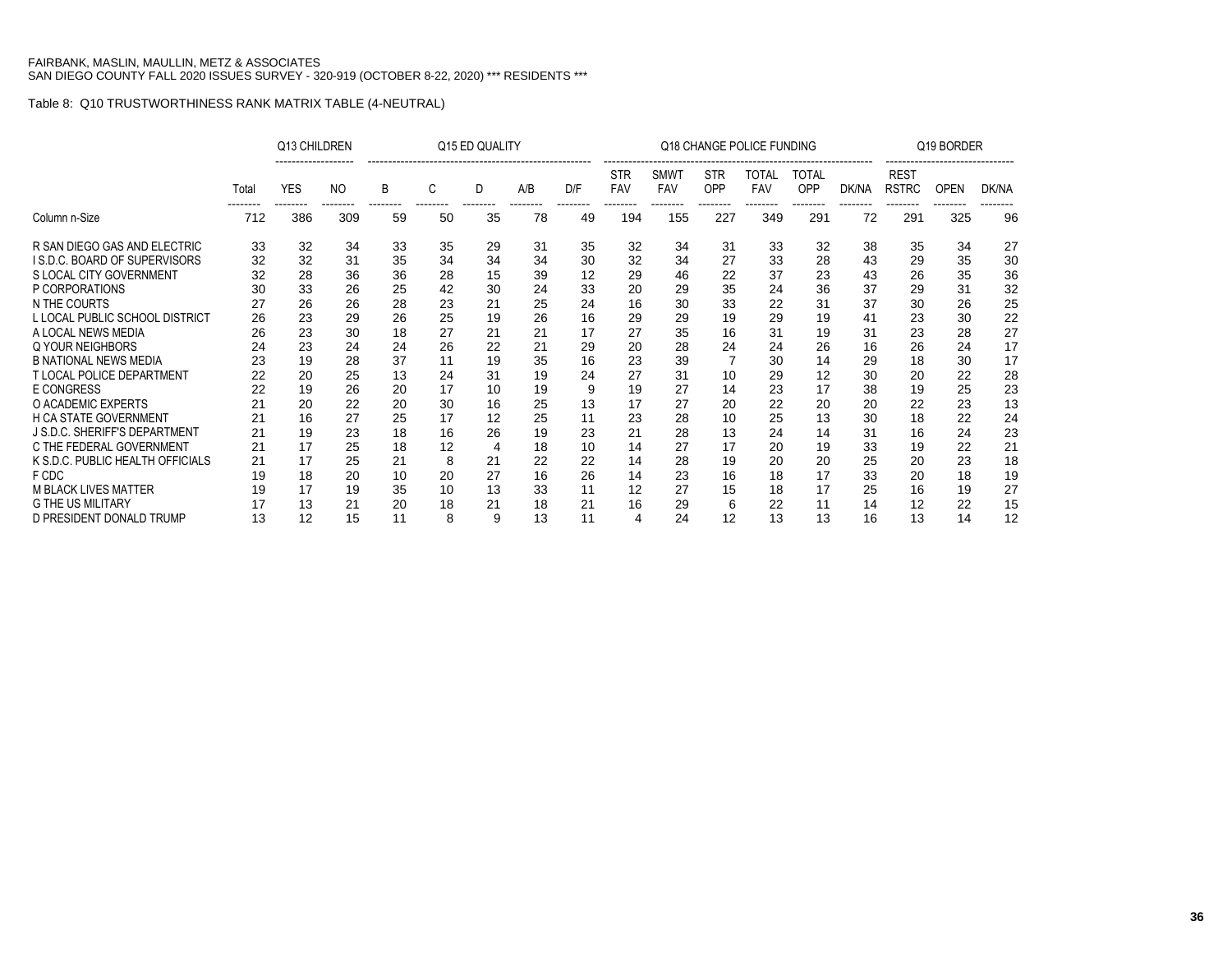|                                                          |          |                          |                    |                               | Q20 RE-OPEN BORDER              |                          |          |                            |                                | <b>Q21 EMPLOYMENT STATUS</b> |                    |                               |                     |                      |              | <b>Q22 EDUCATION</b> |                                        |                          |          |
|----------------------------------------------------------|----------|--------------------------|--------------------|-------------------------------|---------------------------------|--------------------------|----------|----------------------------|--------------------------------|------------------------------|--------------------|-------------------------------|---------------------|----------------------|--------------|----------------------|----------------------------------------|--------------------------|----------|
|                                                          | Total    | <b>STR</b><br><b>FAV</b> | <b>SMWT</b><br>FAV | <b>STR</b><br>OPP<br>-------- | TOTAL<br><b>FAV</b><br>-------- | TOTAL<br>OPP<br>-------- | DK/NA    | <b>FULL</b><br><b>TIME</b> | <b>PART</b><br>TIME<br>------- | <b>FRLGD</b><br><b>UNEMP</b> | <b>RE</b><br>TIRED | <b>WORK</b><br>ING<br>------- | <b>NOT</b><br>WRKNG | HS OR<br><b>LESS</b> | SOME<br>COLL | COLL<br><b>GRAD</b>  | <b>POST</b><br><b>GRAD</b><br>-------- | NON-<br>COLL<br>-------- | COLL+    |
| Column n-Size                                            | 712      | 153                      | 128                | 228                           | 280                             | 359                      | 72       | 417                        | 64                             | 52                           | 129                | 481                           | 214                 | 86                   | 270          | 221                  | 128                                    | 356                      | 349      |
| R SAN DIEGO GAS AND ELECTRIC                             | 33       | 31                       | 35                 | 36                            | 32                              | 34                       | 33       | 31                         | 42                             | 52                           | 31                 | 33                            | 34                  | 32                   | 37           | 32                   | 27                                     | 36                       | 30       |
| I S.D.C. BOARD OF SUPERVISORS<br>S LOCAL CITY GOVERNMENT | 32<br>32 | 31<br>29                 | 29<br>36           | 29<br>30                      | 30<br>32                        | 33<br>33                 | 36<br>23 | 31<br>37                   | 35<br>21                       | 27<br>22                     | 30<br>21           | 32<br>35                      | 32<br>25            | 29<br>36             | 33<br>32     | 29<br>34             | 37<br>24                               | 32<br>33                 | 32<br>30 |
| P CORPORATIONS                                           | 30       | 26                       | 24                 | 34                            | 25                              | 36                       | 22       | 29                         | 28                             | 36                           | 34                 | 28                            | 33                  | 37                   | 28           | 31                   | 29                                     | 30                       | 30       |
| N THE COURTS                                             | 27       | 23                       | 25                 | 28                            | 24                              | 29                       | 29       | 27                         | 24                             | 29                           | 25                 | 27                            | 28                  | 25                   | 31           | 29                   | 18                                     | 29                       | 25       |
| L LOCAL PUBLIC SCHOOL DISTRICT                           | 26       | 26                       | 29                 | 22                            | 27                              | 24                       | 30       | 28                         | 26                             | 18                           | 24                 | 27                            | 23                  | 29                   | 27           | 26                   | 21                                     | 28                       | 24       |
| A LOCAL NEWS MEDIA                                       | 26       | 22                       | 35                 | 21                            | 28                              | 25                       | 22       | 29                         | 22                             | 23                           | 17                 | 28                            | 22                  | 15                   | 30           | 27                   | 22                                     | 26                       | 25       |
| Q YOUR NEIGHBORS                                         | 24       | 27                       | 30                 | 22                            | 28                              | 20                       | 26       | 27                         | 25                             | 20                           | 15                 | 26                            | 19                  | 18                   | 25           | 28                   | 18                                     | 23                       | 24       |
| <b>B NATIONAL NEWS MEDIA</b>                             | 23       | 25                       | 33                 | 17                            | 29                              | 21                       | 17       | 27                         | 19                             | 24                           | 13                 | 26                            | 18                  | 16                   | 27           | 25                   | 19                                     | 24                       | 23       |
| <b>T LOCAL POLICE DEPARTMENT</b>                         | 22       | 30                       | 26                 | 11                            | 28                              | 17                       | 24       | 25                         | 19                             | 18                           | 14                 | 24                            | 18                  | 17                   | 26           | 22                   | 17                                     | 24                       | 20       |
| <b>E CONGRESS</b>                                        | 22       | 22                       | 22                 | 16                            | 22                              | 20                       | 30       | 23                         | 17                             | 30                           | 21                 | 22                            | 23                  | 26                   | 23           | 23                   | 16                                     | 23                       | 21       |
| O ACADEMIC EXPERTS                                       | 21       | 23                       | 28                 | 16                            | 25                              | 20                       | 10       | 23                         | 13                             | 28                           | 16                 | 22                            | 20                  | 30                   | 24           | 22                   | 8                                      | 25                       | 17       |
| <b>H CA STATE GOVERNMENT</b>                             | 21       | 26                       | 23                 | 12                            | 25                              | 18                       | 23       | 24                         | 21                             | 21                           | 10                 | 24                            | 14                  | 16                   | 26           | 22                   | 13                                     | 23                       | 18       |
| J S.D.C. SHERIFF'S DEPARTMENT                            | 21       | 20                       | 20                 | 16                            | 20                              | 21                       | 23       | 22                         | 15                             | 22                           | 17                 | 21                            | 20                  | 9                    | 21           | 24                   | 23                                     | 18                       | 24       |
| C THE FEDERAL GOVERNMENT                                 | 21       | 20                       | 26                 | 23                            | 23                              | 21                       | 12       | 21                         | 20                             | 30                           | 15                 | 21                            | 20                  | 14                   | 21           | 25                   | 19                                     | 19                       | 23       |
| K S.D.C. PUBLIC HEALTH OFFICIALS                         | 21       | 27                       | 22                 | 19                            | 25                              | 18                       | 20       | 23                         | 8                              | 30                           | 18                 | 21                            | 20                  | 10                   | 21           | 25                   | 20                                     | 19                       | 23       |
| F CDC                                                    | 19       | 20                       | 21                 | 17                            | 21                              | 18                       | 17       | 20                         | 16                             | 39                           | 13                 | 20                            | 18                  | 19                   | 21           | 22                   | 9                                      | 21                       | 17       |
| <b>M BLACK LIVES MATTER</b>                              | 19       | 16                       | 26                 | 16                            | 21                              | 17                       | 21       | 20                         | 16                             | 24                           | 13                 | 20                            | 16                  | 23                   | 21           | 18                   | 12                                     | 22                       | 16       |
| <b>G THE US MILITARY</b>                                 |          |                          | 28                 |                               | 21                              | 12                       | 19       | 21                         | 11                             | 13                           | 8                  | 20                            | 10                  |                      | 20           | 21                   | 12                                     | 16                       | 18       |
| D PRESIDENT DONALD TRUMP                                 | 13       |                          | 28                 | 11                            | 17                              | 12                       | 5        | 15                         | $\overline{2}$                 | 15                           | 9                  | 13                            | 13                  | 10                   | 16           | 16                   | 6                                      | 15                       | 12       |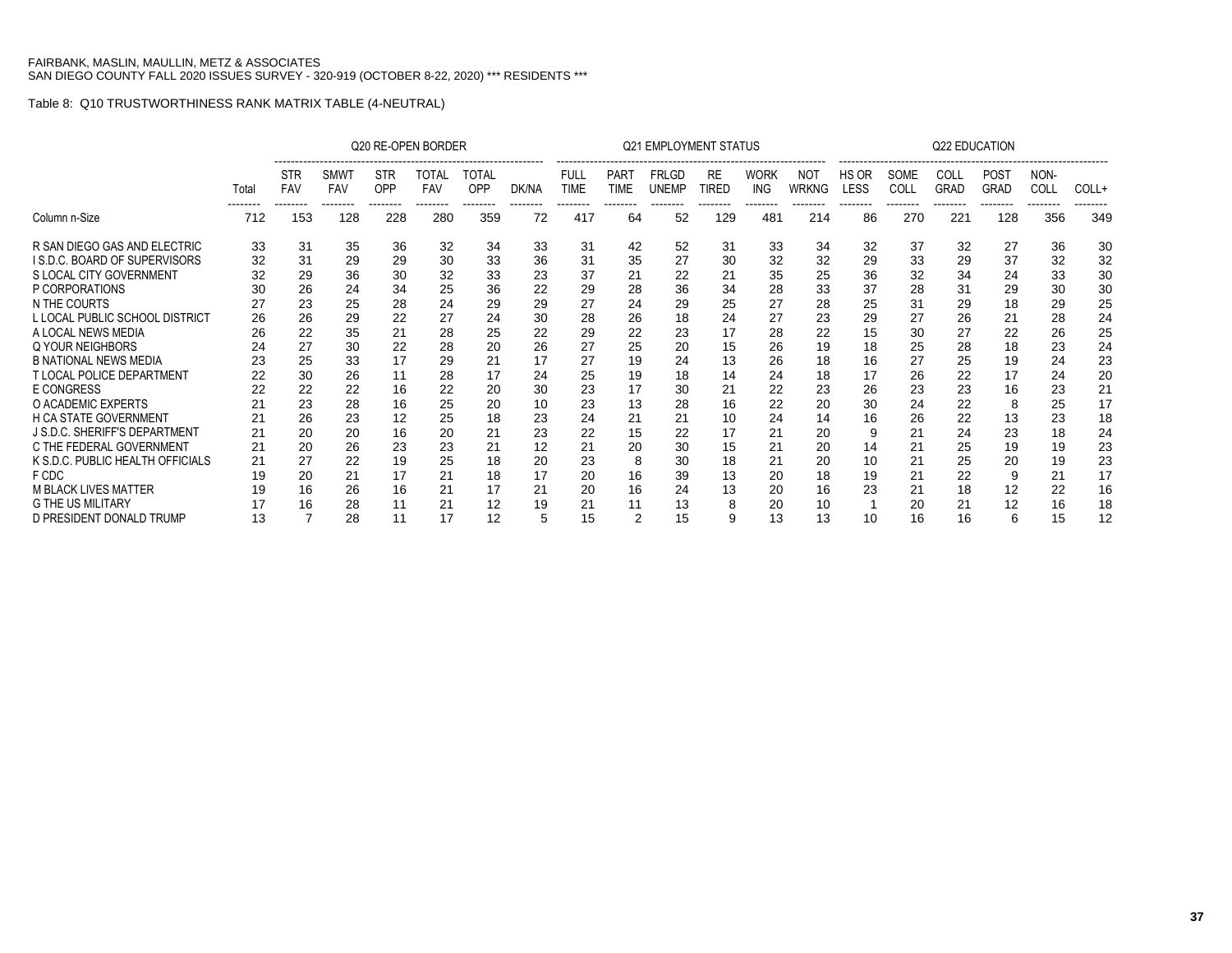|                                     |                   |                                |                                      |                                        | Q23 IDEOLOGY                           |                        |                 |                         |                                      |                                 |                                 | <b>Q24 PARTY SELF-ID</b>             |                        |                        |                        |                   |                   | <b>QB RACE/ETHNICITY</b> |                   |                        |
|-------------------------------------|-------------------|--------------------------------|--------------------------------------|----------------------------------------|----------------------------------------|------------------------|-----------------|-------------------------|--------------------------------------|---------------------------------|---------------------------------|--------------------------------------|------------------------|------------------------|------------------------|-------------------|-------------------|--------------------------|-------------------|------------------------|
|                                     | Total<br>-------- | VERY<br><b>LIB</b><br>-------- | <b>SMW</b><br><b>LIB</b><br>-------- | <b>SMWT</b><br><b>CONS</b><br>-------- | <b>VERY</b><br><b>CONS</b><br>-------- | <b>LIB</b><br>-------- | MOD<br>-------- | <b>CONS</b><br>-------- | <b>STR</b><br><b>DEM</b><br>-------- | NS/LN<br><b>DEM</b><br>-------- | NS/LN<br><b>REP</b><br>-------- | <b>STR</b><br><b>REP</b><br>-------- | <b>DEM</b><br>-------- | <b>IND</b><br>-------- | <b>REP</b><br>-------- | WHITE<br>-------- | LATNC<br>-------- | AFR<br>AMER<br>--------  | ASIAN<br>-------- | <b>POC</b><br>-------- |
| Column n-Size                       | 712               | 91                             | 67                                   | 78                                     | 74                                     | 158                    | 321             | 153                     | 153                                  | 139                             | 86                              | 121                                  | 292                    | 213                    | 207                    | 335               | 185               | 50                       | 71                | 342                    |
| R SAN DIEGO GAS AND ELECTRIC        | 33                | 34                             | 32                                   | 30                                     | 31                                     | 34                     | 32              | 31                      | 31                                   | 38                              | 34                              | 34                                   | 34                     | 31                     | 34                     | 31                | 39                | 31                       | 34                | 36                     |
| <b>IS.D.C. BOARD OF SUPERVISORS</b> | 32                | 30                             | 37                                   | 44                                     | 19                                     | 33                     | 32              | 32                      | 28                                   | 38                              | 25                              | 31                                   | 33                     | 34                     | 29                     | 29                | 41                | 25                       | 32                | 35                     |
| S LOCAL CITY GOVERNMENT             |                   | 37                             | 37                                   | 19                                     | 16                                     | 37                     | 34              | 18                      | 37                                   | 38                              | 18                              | 20                                   | 37                     | 35                     | 19                     | 27                | 36                | 31                       | 49                | 36                     |
| P CORPORATIONS                      |                   | 19                             | 24                                   | 41                                     | 29                                     | 21                     | 29              | 35                      | 20                                   | 33                              | 38                              | 37                                   | 26                     | 29                     | 37                     | 29                | 30                | 24                       | 34                | 31                     |
| N THE COURTS                        |                   | 16                             | 24                                   | 22                                     | 29                                     | 19                     | 31              | 26                      | 18                                   | 30                              | 29                              | 28                                   | 24                     | 30                     | 29                     | 24                | 33                | 23                       | 32                | 31                     |
| L LOCAL PUBLIC SCHOOL DISTRICT      | 26                | 24                             | 25                                   | 26                                     | 13                                     | 25                     | 29              | 20                      | 23                                   | 31                              | 19                              | 25                                   | 27                     | 29                     | 22                     | 26                | 27                | 25                       | 28                | 26                     |
| A LOCAL NEWS MEDIA                  | 26                | 29                             | 24                                   | 19                                     | 16                                     | 27                     | 29              | 18                      | 28                                   | 30                              | 20                              | 18                                   | 29                     | 29                     | 19                     | 22                | 31                | 29                       | 37                | 30                     |
| Q YOUR NEIGHBORS                    |                   | 25                             | 20                                   | 34                                     |                                        | 23                     | 23              | 26                      | 21                                   | 21                              | 26                              | 25                                   | 21                     | 27                     | 25                     | 19                | 32                | 14                       | 29                | 28                     |
| <b>B NATIONAL NEWS MEDIA</b>        |                   | 33                             | 29                                   | 8                                      |                                        | 32                     | 27              | ō                       | 30                                   | 27                              | 24                              |                                      | 29                     | 27                     | 12                     | 18                | 26                | 30                       | 46                | 31                     |
| <b>T LOCAL POLICE DEPARTMENT</b>    | 22                | 13                             | 23                                   | 9                                      | 13                                     | 17                     | 27              | 11                      | 15                                   | 33                              | 11                              |                                      | 24                     | 32                     |                        | 16                | 28                | 28                       | 34                | 28                     |
| <b>E CONGRESS</b>                   | 22                | 21                             | 21                                   | 17                                     | 10                                     | 21                     | 24              | 14                      | 22                                   | 25                              | 28                              | 12                                   | 23                     | 23                     | 19                     | 20                | 26                | 12                       | 37                | 25                     |
| O ACADEMIC EXPERTS                  |                   | 18                             | 12                                   | 25                                     |                                        | 15                     | 20              | 23                      | 22                                   | 25                              | 20                              | 20                                   | 23                     | 18                     | 20                     | 18                | 22                | 27                       | 33                | 26                     |
| <b>H CA STATE GOVERNMENT</b>        | 21                | 21                             | 14                                   | 10                                     |                                        | 18                     | 27              | 10                      | 15                                   | 27                              | 17                              | 10                                   | 21                     | 29                     | 13                     | 15                | 25                | 26                       |                   | 27                     |
| J S.D.C. SHERIFF'S DEPARTMENT       | 21                | 22                             | 23                                   | 11                                     | 12                                     | 23                     | 25              | 11                      | 25                                   | 25                              | 12                              | 12                                   | 25                     | 24                     | 12                     | 19                | 22                | 27                       | 31                | 24                     |
| C THE FEDERAL GOVERNMENT            | 21                | 14                             | 15                                   | 25                                     | 17                                     | 15                     | 24              | 21                      | 19                                   | 17                              | 21                              | 24                                   | 18                     | 23                     | 23                     | 16                | 29                | 12                       | 27                | 25                     |
| K S.D.C. PUBLIC HEALTH OFFICIALS    | 21                | 9                              | 10                                   | 30                                     | 25                                     |                        | 22              | 28                      | 12                                   | 21                              | 20                              | 24                                   | 16                     | 26                     | 22                     | 15                | 28                | 40                       | 21                | 27                     |
| F CDC                               |                   |                                | 15                                   | 21                                     | 19                                     |                        | 20              | 20                      | 10                                   | 16                              | 20                              | 16                                   | 13                     | 28                     | 18                     | 15                | 21                | 25                       | 24                | 21                     |
| <b>M BLACK LIVES MATTER</b>         | 19                | 5                              |                                      | 13                                     |                                        |                        | 26              | 10                      | 10                                   | 23                              | 20                              |                                      | 17                     | 28                     | 12                     | 14                | 27                | g                        | 29                | 24                     |
| <b>G THE US MILITARY</b>            |                   | 23                             | 20                                   | 8                                      |                                        | 22                     | 20              |                         | 20                                   | 19                              | 10                              |                                      | 19                     | 22                     |                        | 13                | 24                | 13                       | 23                | 21                     |
| D PRESIDENT DONALD TRUMP            | 13                | 6                              | 2                                    | 12                                     |                                        | 5                      | 22              | 8                       | $\overline{7}$                       |                                 | 22                              |                                      |                        | 23                     | 12                     | 8                 | 20                | 15                       | 23                | 19                     |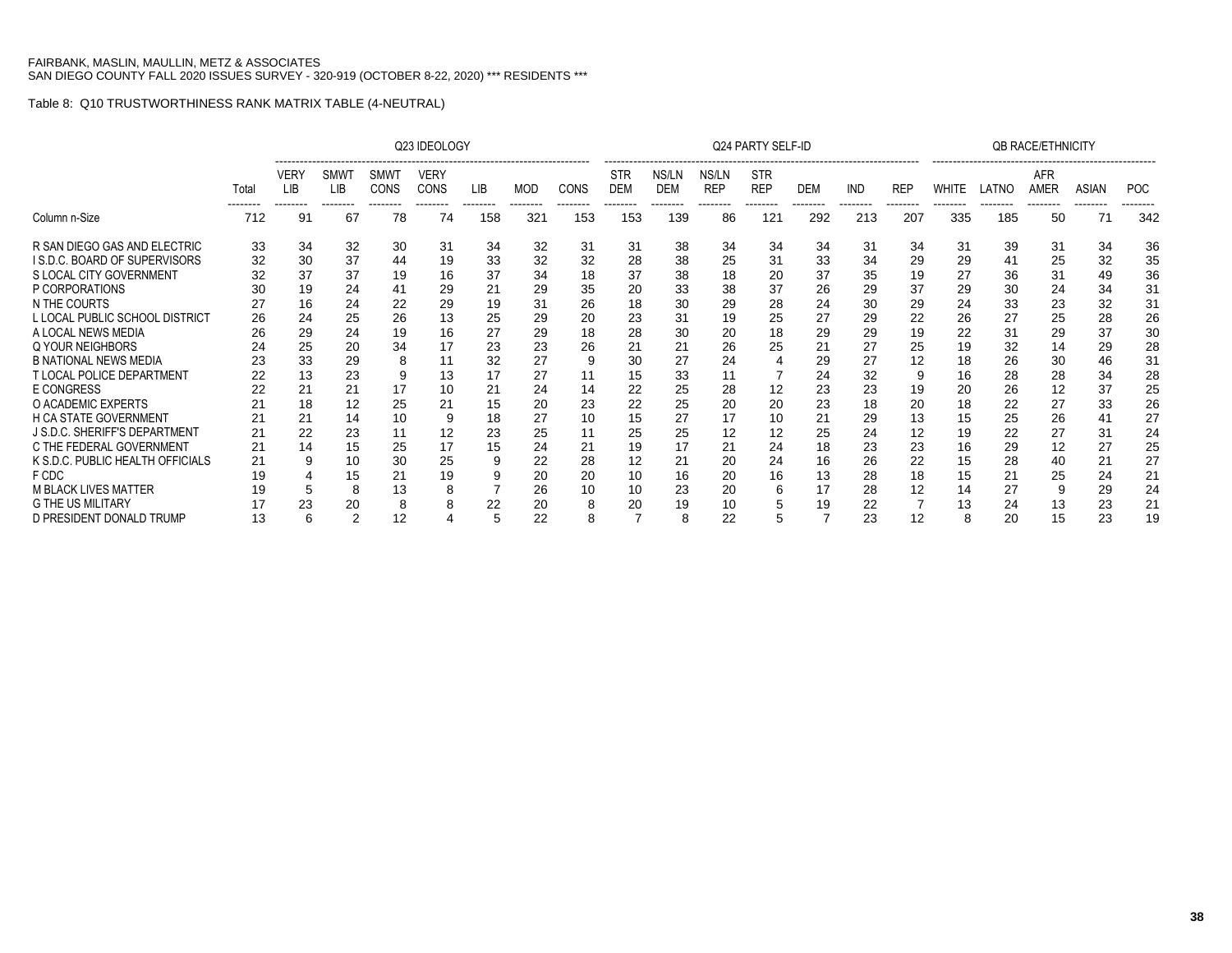|                                  |       |            | Q5 GENDER    |       |       |       |       |       | Q4 AGE |       |       |                |       |                 | A/B SPLIT |                | MODE OF<br><b>INTERVIEW</b> |            | QA CELL PHONE   |     |
|----------------------------------|-------|------------|--------------|-------|-------|-------|-------|-------|--------|-------|-------|----------------|-------|-----------------|-----------|----------------|-----------------------------|------------|-----------------|-----|
|                                  | Total | <b>MEN</b> | <b>WOMEN</b> | 18-29 | 30-39 | 40-49 | 50-64 | 65-74 | $75+$  | 18-49 | $50+$ | $65+$          | 18-39 | 40-64           | A         | B              | <b>PHONE</b>                | ΟN<br>LINE | <b>YES</b>      | NO. |
| Column n-Size                    | 712   | 349        | 346          | 114   | 135   | 135   | 185   | 77    | 51     | 384   | 313   | -------<br>128 | 249   | --------<br>320 | 356       | -------<br>356 | 358                         | 354        | --------<br>241 | 117 |
| R SAN DIEGO GAS AND ELECTRIC     | 33    | 34         | 32           | 32    | 36    | 43    | 29    | 32    | 26     | 37    | 29    | 30             | 34    | 35              | 32        | 34             | 31                          | 35         | 30              | 34  |
| I S.D.C. BOARD OF SUPERVISORS    | 32    | 28         | 36           | 31    | 28    | 40    | 38    | 21    | 24     | 33    | 31    | 22             | 29    | 39              | 32        | 32             | 26                          | 38         | 28              | 21  |
| S LOCAL CITY GOVERNMENT          | 32    | 34         | 30           | 47    | 32    | 35    | 31    | 17    | 11     | 37    | 24    | 15             | 38    | 32              | 33        | 30             | 31                          | 32         | 29              | 35  |
| P CORPORATIONS                   | 30    | 27         | 32           | 24    | 27    | 29    | 36    | 36    | 25     | 27    | 34    | 31             | 26    | 33              | 32        | 29             | 23                          | 38         | 20              | 29  |
| N THE COURTS                     | 27    | 25         | 29           | 29    | 22    | 29    | 31    | 27    | 23     | 26    | 28    | 25             | 25    | 30              | 28        | 26             | 19                          | 35         | 21              | 17  |
| L LOCAL PUBLIC SCHOOL DISTRICT   | 26    | 26         | 26           | 27    | 28    | 26    | 28    | 26    | 10     | 27    | 25    | 20             | 27    | 27              | 26        | 26             | 19                          | 33         | 20              | 17  |
| A LOCAL NEWS MEDIA               | 26    | 26         | 26           | 31    | 28    | 32    | 26    | 19    | 12     | 30    | 22    | 17             | 29    | 28              | 27        | 25             | 26                          | 26         | 31              | 16  |
| Q YOUR NEIGHBORS                 | 24    | 22         | 25           | 26    | 31    | 28    | 21    | 17    | 12     | 28    | 18    | 15             | 29    | 24              | 22        | 25             | 21                          | 27         | 22              | 20  |
| <b>B NATIONAL NEWS MEDIA</b>     | 23    | 22         | 26           | 37    | 27    | 27    | 18    | 12    | 17     | 30    | 16    | 14             | 32    | 22              | 26        | 21             | 27                          | 20         | 28              | 24  |
| <b>T LOCAL POLICE DEPARTMENT</b> | 22    | 20         | 24           | 33    | 20    | 31    | 16    | 11    | 17     | 27    | 15    | 14             | 26    | 23              | 19        | 25             | 21                          | 23         | 24              | 17  |
| <b>E CONGRESS</b>                |       | 17         | 27           | 29    | 18    | 23    | 20    | 18    | 29     | 23    | 21    | 23             | 23    | 21              | 22        | 22             | 19                          | 25         | 18              | 19  |
| O ACADEMIC EXPERTS               | 21    | 17         | 25           | 24    | 26    | 20    | 21    | 17    | 13     | 23    | 19    | 15             | 25    | 20              | 24        | 18             | 21                          | 21         | 17              | 28  |
| <b>H CA STATE GOVERNMENT</b>     | 21    | 18         | 24           | 30    | 21    | 31    | 15    | 9     | 11     | 27    | 13    | 10             | 26    | 22              | 22        | 19             | 22                          | 20         | 25              | 17  |
| J S.D.C. SHERIFF'S DEPARTMENT    | 21    | 19         | 23           | 15    | 22    | 31    | 17    | 15    | 25     | 23    | 18    | 19             | 18    | 23              | 19        | 22             | 20                          | 22         | 23              | 13  |
| C THE FEDERAL GOVERNMENT         | 21    | 19         | 23           | 30    | 24    | 16    | 21    | 15    | 17     | 23    | 19    | 16             | 27    | 19              | 21        | 21             | 18                          | 23         | 17              | 21  |
| K S.D.C. PUBLIC HEALTH OFFICIALS | 21    | 22         | 20           | 23    | 21    | 25    | 19    | 17    | 17     | 23    | 18    | 17             | 22    | 22              | 21        | 20             | 21                          | 20         | 20              | 25  |
| F CDC                            |       | 18         | 20           | 16    | 20    | 20    | 21    | 13    | 20     | 19    | 19    | 16             | 18    | 21              | 18        | 20             | 16                          | 22         | 14              | 22  |
| <b>M BLACK LIVES MATTER</b>      | 19    | 15         | 23           | 29    | 17    | 19    | 18    | 15    | 11     | 21    | 16    | 13             | 23    | 18              | 18        | 19             | 15                          | 22         | 15              | 16  |
| <b>G THE US MILITARY</b>         |       | 13         | 20           | 24    | 21    | 18    | 14    |       | 9      | 21    | 12    |                | 22    | 16              | 16        | 17             | 18                          | 15         | 22              | 10  |
| D PRESIDENT DONALD TRUMP         | 13    | 14         | 13           | 20    | 13    | 18    | 10    | 6     | 12     | 17    | 9     | 8              | 16    | 13              | 15        | 12             | 14                          | 12         | 13              | 17  |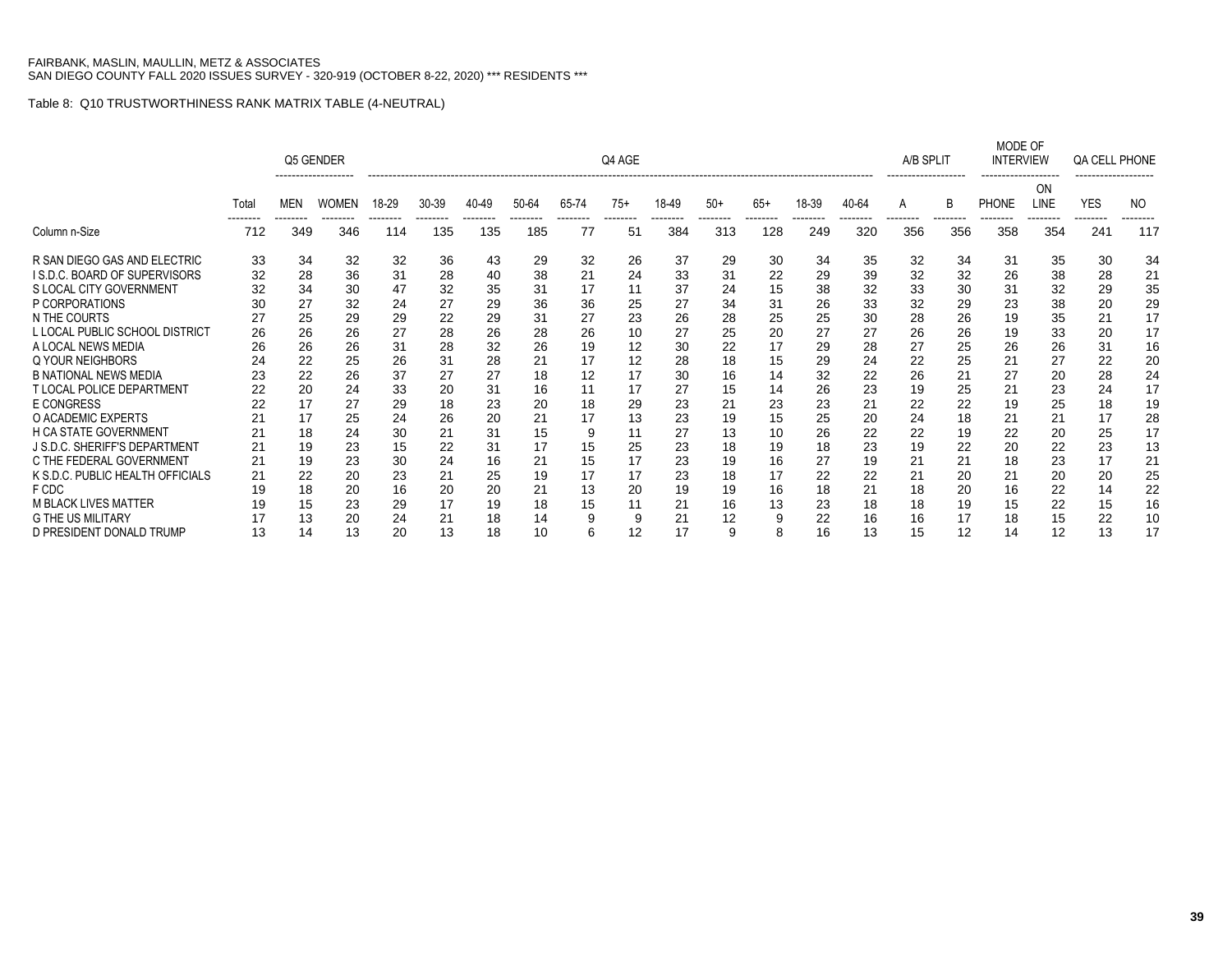|                                  |           |                          |                          | <b>GENDER BY AGE</b>              |                                   |                               |                          |                               | <b>PARTY BY GENDER</b>   |                                      |                                        |                         |                        | PARTY BY AGE                    |                                 |                                 |                                 |                                   | <b>EDUCATION BY AGE</b>           |                            |                            |
|----------------------------------|-----------|--------------------------|--------------------------|-----------------------------------|-----------------------------------|-------------------------------|--------------------------|-------------------------------|--------------------------|--------------------------------------|----------------------------------------|-------------------------|------------------------|---------------------------------|---------------------------------|---------------------------------|---------------------------------|-----------------------------------|-----------------------------------|----------------------------|----------------------------|
|                                  | Total<br> | MEN<br>18-49<br>-------- | MEN<br>$50+$<br>-------- | <b>WOMEN</b><br>18-49<br>-------- | <b>WOMEN</b><br>$50+$<br>-------- | DEM<br><b>MEN</b><br>-------- | DEM<br>WOMEN<br>-------- | <b>IND</b><br>MEN<br>-------- | IND<br>WOMEN<br>-------- | <b>REP</b><br><b>MEN</b><br>-------- | <b>REP</b><br><b>WOMEN</b><br>-------- | <b>DEM</b><br>18-49<br> | <b>DEM</b><br>-50+<br> | <b>IND</b><br>18-49<br>-------- | <b>IND</b><br>$50+$<br>-------- | <b>REP</b><br>18-49<br>-------- | <b>REP</b><br>$50+$<br>-------- | <b>NCOLL</b><br>18-49<br>-------- | <b>NCOLL</b><br>$50+$<br>-------- | COLL+<br>18-49<br>-------- | COLL+<br>$50+$<br>-------- |
| Column n-Size                    | 712       | 190                      | 151                      | 189                               | 151                               | 120                           | 168                      | 96                            | 109                      | 132                                  | 69                                     | 166                     | 121                    | 129                             | 77                              | 90                              | 116                             | 187                               | 163                               | 196                        | 145                        |
| R SAN DIEGO GAS AND ELECTRIC     | 33        | 38                       | 30                       | 35                                | 29                                | 36                            | 34                       | 33                            | 28                       | 34                                   | 33                                     | 38                      | 30                     | 35                              | 25                              | 38                              | 31                              | 41                                | 32                                | 33                         | 27                         |
| I S.D.C. BOARD OF SUPERVISORS    | 32        | 30                       | 27                       | 36                                | 37                                | 28                            | 36                       | 24                            | 45                       | 30                                   | 25                                     | 31                      | 37                     | 40                              | 25                              | 27                              | 30                              | 33                                | 31                                | 32                         | 32                         |
| S LOCAL CITY GOVERNMENT          | 32        | 38                       | 27                       | 37                                | 23                                | 41                            | 36                       | 40                            | 33                       | 23                                   | 12                                     |                         | 31                     | 46                              | 20                              | 18                              | 20                              | 40                                | 24                                | 35                         | 24                         |
| P CORPORATIONS                   |           | 23                       | 34                       | 31                                | 33                                | 23                            | 27                       | 20                            | 36                       | 36                                   | 38                                     | 22                      | 33                     | 28                              | 29                              | 36                              | 39                              | 27                                | 34                                | 27                         | 34                         |
| N THE COURTS                     |           | 23                       | 27                       | 29                                | 29                                | 23                            | 24                       | 24                            | 37                       | 28                                   | 27                                     | 24                      | 24                     | 34                              | 26                              | 20                              | 35                              | 26                                | 33                                | 27                         | 23                         |
| L LOCAL PUBLIC SCHOOL DISTRICT   | 26        | 28                       | 24                       | 26                                | 26                                | 28                            | 26                       | 28                            | 31                       | 24                                   | 20                                     | 30                      | 22                     | 29                              | 28                              | 18                              | 25                              | 28                                | 28                                | 26                         | 20                         |
| A LOCAL NEWS MEDIA               | 26        | 29                       | 24                       | 31                                | 19                                | 34                            | 25                       | 25                            | 33                       | 19                                   | 16                                     | 33                      | 24                     | 34                              | 22                              | 19                              | 19                              | 32                                | 21                                | 28                         | 23                         |
| Q YOUR NEIGHBORS                 |           | 23                       | 21                       | 33                                | 15                                | 20                            | 21                       | 18                            | 33                       | 26                                   | 22                                     | 26                      | 13                     | 30                              | 23                              | 30                              | 21                              | 27                                | 19                                | 30                         | 17                         |
| <b>B NATIONAL NEWS MEDIA</b>     | 23        | 28                       | 17                       | 33                                | 17                                | 31                            | 28                       | 22                            | 33                       | 15                                   | 8                                      | 33                      | 23                     | 36                              | 16                              | 16                              | 10                              | 29                                | 18                                | 31                         | 14                         |
| <b>T LOCAL POLICE DEPARTMENT</b> | 22        | 27                       | 12                       | 29                                | 18                                | 29                            | 20                       | 27                            | 37                       | 8                                    | 10                                     | 27                      | 20                     | 39                              | 21                              | 12                              | 6                               | 34                                | 12                                | 22                         | 19                         |
| <b>E CONGRESS</b>                |           | 17                       | 18                       | 30                                | 25                                | 20                            | 27                       | 14                            | 32                       | 18                                   | 20                                     | 23                      | 25                     | 27                              | 19                              | 19                              | 19                              | 27                                | 20                                | 20                         | 23                         |
| O ACADEMIC EXPERTS               |           | 18                       | 18                       | 30                                | 20                                | 17                            | 28                       |                               | 26                       | 23                                   |                                        | 28                      | 18                     | 20                              | 18                              | 21                              | 20                              | 27                                | 23                                | 20                         | 13                         |
| <b>H CA STATE GOVERNMENT</b>     |           | 25                       |                          | 31                                | 16                                | 24                            | 19                       | 21                            | 38                       | 12                                   | 16                                     | 24                      | 16                     | 37                              | 18                              | 20                              | 8                               | 33                                | 12                                | 22                         | 14                         |
| J S.D.C. SHERIFF'S DEPARTMENT    | 21        | 23                       | 14                       | 23                                | 21                                | 29                            | 21                       | 18                            | 29                       | 10                                   | 17                                     | 25                      | 24                     | 28                              | 16                              |                                 | 13                              | 21                                | 14                                | 24                         | 22                         |
| C THE FEDERAL GOVERNMENT         | 21        | 21                       | 18                       | 26                                | 19                                | 18                            | 18                       | 14                            | 31                       | 23                                   | 21                                     | 20                      | 17                     | 26                              | 18                              | 24                              | 22                              | 22                                | 17                                | 24                         | 21                         |
| K S.D.C. PUBLIC HEALTH OFFICIALS | 21        | 25                       | 18                       | 21                                | 19                                | 17                            | 16                       | 26                            | 26                       | 24                                   | 20                                     | 18                      | 15                     | 28                              | 22                              | 25                              | 20                              | 20                                | 18                                | 26                         | 19                         |
| F CDC                            |           | 17                       | 19                       | 21                                | 18                                | 11                            | 14                       | 21                            | 36                       | 21                                   | 10                                     | 13                      | 14                     | 31                              | 24                              | 13                              | 22                              | 21                                | 20                                | 17                         | 18                         |
| <b>M BLACK LIVES MATTER</b>      |           | 18                       | 12                       | 26                                | 20                                | 18                            | 15                       | 15                            | 42                       | 12                                   | 12                                     | 19                      | 14                     | 32                              | 24                              |                                 | 12                              | 24                                | 20                                | 19                         | 12                         |
| <b>G THE US MILITARY</b>         |           |                          |                          | 25                                | 15                                | 20                            | 19                       | 13                            | 30                       |                                      |                                        | 26                      |                        | 22                              | 23                              |                                 |                                 | 21                                | 10                                | 21                         | 14                         |
| D PRESIDENT DONALD TRUMP         | 13        | 18                       |                          | 16                                |                                   |                               |                          | 24                            | 23                       | 13                                   |                                        | 10                      |                        | 29                              | 13                              | 13                              | 12                              | 19                                | 10                                | 14                         |                            |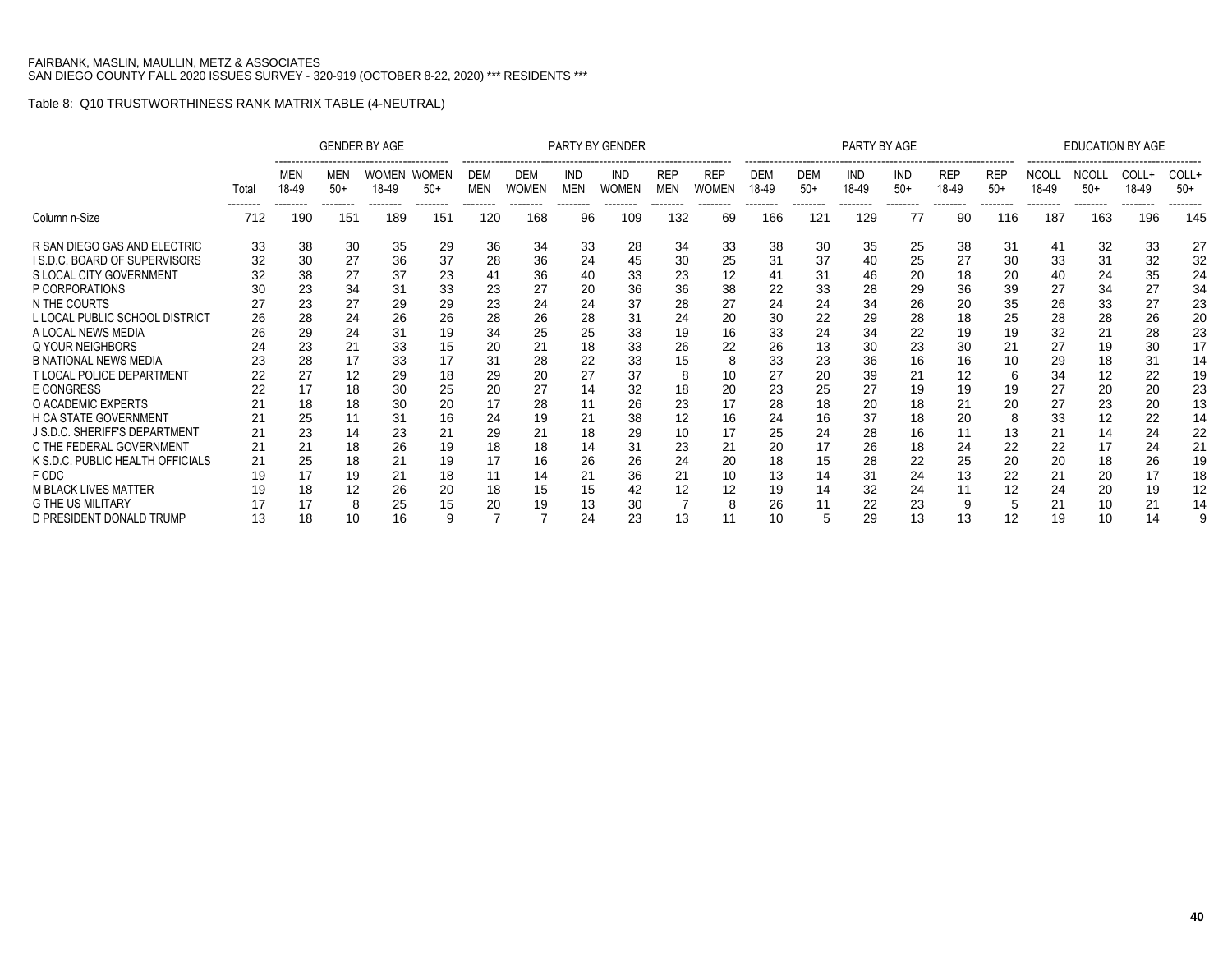|                                  |       |                       | <b>WORKING BY AGE</b> |                |                 |                | WHITES BY IDEOLOGY |                |     | SUPERVISORIAL DISTRICTS |                 |                 |                 |                     | <b>CITY</b>                 |                |                        |                | SAN DIEGO CITY<br><b>COUNCIL ZONES</b> |                             |
|----------------------------------|-------|-----------------------|-----------------------|----------------|-----------------|----------------|--------------------|----------------|-----|-------------------------|-----------------|-----------------|-----------------|---------------------|-----------------------------|----------------|------------------------|----------------|----------------------------------------|-----------------------------|
|                                  | Total | <b>WRKNG</b><br>18-39 | WRKNG<br>40+          | NT WK<br>18-39 | NT WK<br>$40+$  | LIB            | <b>MOD</b>         | CONS           |     | 2                       | 3               |                 | 5               | SAN<br><b>DIEGO</b> | <b>OTHER</b><br><b>CITY</b> | <b>UNINC</b>   | <b>TOTAL</b><br>NOT SD | COAST          | SOUTH<br><b>EAST</b><br>--------       | <b>NORTH</b><br><b>EAST</b> |
| Column n-Size                    | 712   | 206                   | -------<br>264        | --------<br>42 | --------<br>170 | --------<br>81 | --------<br>144    | --------<br>89 | 122 | 152                     | --------<br>131 | --------<br>186 | --------<br>121 | --------<br>306     | --------<br>325             | --------<br>81 | --------<br>406        | --------<br>58 | 81                                     | 77                          |
| R SAN DIEGO GAS AND ELECTRIC     | 33    | 33                    | 34                    | 42             | 33              | 31             | 30                 | 34             | 41  | 35                      | 28              | 28              | 36              | 28                  | 38                          | 30             | 37                     | 21             | 36                                     | 32                          |
| I S.D.C. BOARD OF SUPERVISORS    | 32    | 27                    | 36                    | 39             | 30              | 33             | 26                 | 30             | 39  | 38                      | 30              | 27              | 25              | 29                  | 35                          | 31             | 34                     | 32             | 20                                     | 28                          |
| S LOCAL CITY GOVERNMENT          | 32    | 39                    | 31                    | 35             | 22              | 34             | 31                 | 15             | 37  | 27                      | 31              | 30              | 32              | 30                  | 33                          | 0              | 33                     | 30             | 27                                     | 31                          |
| P CORPORATIONS                   | 30    | 24                    | 32                    | 35             | 34              | 22             | 27                 | 34             | 44  | 25                      | 24              | 28              | 33              | 27                  | 32                          | 34             | 33                     | 21             | 27                                     | 35                          |
| N THE COURTS                     | 27    | 24                    | 29                    | 29             | 28              | 14             | 26                 | 27             | 42  | 30                      | 22              | 22              | 21              | 23                  | 30                          | 34             | 31                     | 21             | 19                                     | 19                          |
| L LOCAL PUBLIC SCHOOL DISTRICT   | 26    | 29                    | 26                    | 21             | 24              | 31             | 29                 | 16             | 30  | 30                      | 25              | 25              | 21              | 24                  | 25                          | 38             | 28                     | 24             | 24                                     | 19                          |
| A LOCAL NEWS MEDIA               | 26    | 30                    | 28                    | 26             | 21              | 24             | 25                 | 14             | 35  | 22                      | 19              | 28              | 25              | 24                  | 28                          | 25             | 27                     | 28             | 19                                     | 25                          |
| Q YOUR NEIGHBORS                 | 24    | 29                    | 25                    | 26             | 17              | 21             | 16                 | 22             | 30  | 21                      | 22              | 26              | 20              | 24                  | 25                          | 19             | 24                     | 31             | 20                                     | 29                          |
| <b>B NATIONAL NEWS MEDIA</b>     | 23    | 32                    | 21                    | 28             | 16              | 30             | 19                 |                | 33  | 15                      | 24              | 23              | 26              | 24                  | 25                          | 17             | 23                     | 21             | 20                                     | 30                          |
| T LOCAL POLICE DEPARTMENT        | 22    | 28                    | 21                    | 16             | 18              | 17             | 20                 | h              | 32  | 21                      | 17              | 21              | 20              | 19                  | 25                          | 0              | 25                     | 12             | 18                                     | 16                          |
| E CONGRESS                       | 22    | 23                    | 22                    | 22             | 23              | 21             | 25                 |                | 28  | 21                      | 23              | 23              | 14              | 22                  | 23                          | 21             | 22                     | 17             | 21                                     | 22                          |
| O ACADEMIC EXPERTS               |       | 26                    | 19                    | 24             | 19              | 10             | 18                 | 19             | 28  | 24                      | 15              | 17              | 23              | 17                  | 25                          | 20             | 24                     | 10             | 15                                     | 22                          |
| <b>H CA STATE GOVERNMENT</b>     |       | 26                    | 22                    | 19             | 13              | 15             | 24                 | 2              | 31  | 21                      | 19              | 19              | 15              | 21                  | 21                          | 21             | 21                     | 16             | 21                                     | 19                          |
| J S.D.C. SHERIFF'S DEPARTMENT    | 21    | 18                    | 23                    | 19             | 20              | 23             | 21                 | 13             | 32  | 18                      | 15              | 20              | 20              | 18                  | 23                          | 20             | 23                     | 22             | 15                                     | 23                          |
| C THE FEDERAL GOVERNMENT         | 21    | 26                    | 18                    | 31             | 17              | 9              | 18                 | 18             | 30  | 21                      | 18              | 17              | 19              | 19                  | 21                          | 26             | 22                     | 14             | 19                                     | 26                          |
| K S.D.C. PUBLIC HEALTH OFFICIALS | 21    | 23                    | 19                    | 13             | 21              | 8              | 11                 | 26             | 34  | 19                      | 24              | 17              | 13              | 20                  | 21                          | 24             | 21                     | 12             | 21                                     | 19                          |
| F CDC                            | 19    | 17                    | 22                    | 27             | 16              | 13             | 12                 | 16             | 28  | 18                      | 20              | 16              | 14              | 20                  | 18                          | 18             | 18                     | g              | 20                                     | 24                          |
| <b>M BLACK LIVES MATTER</b>      | 19    | 24                    | 17                    | 17             | 15              |                | 22                 | 5              | 23  | 13                      | 17              | 21              | 17              | 20                  | 18                          | 15             | 17                     | 18             | 22                                     | 18                          |
| <b>G THE US MILITARY</b>         |       | 26                    | 16                    | $\overline{2}$ | 12              | 20             | 14                 |                | 22  | 19                      | 18              | 12              | 14              | 15                  | 17                          | 19             | 18                     | 12             | 18                                     | 8                           |
| D PRESIDENT DONALD TRUMP         | 13    | 14                    | 13                    | 28             | 10              | 2              | 14                 | 6              | 22  |                         | 10              | 15              | 14              | 12                  | 14                          | 16             | 14                     | 5              | 15                                     | 16                          |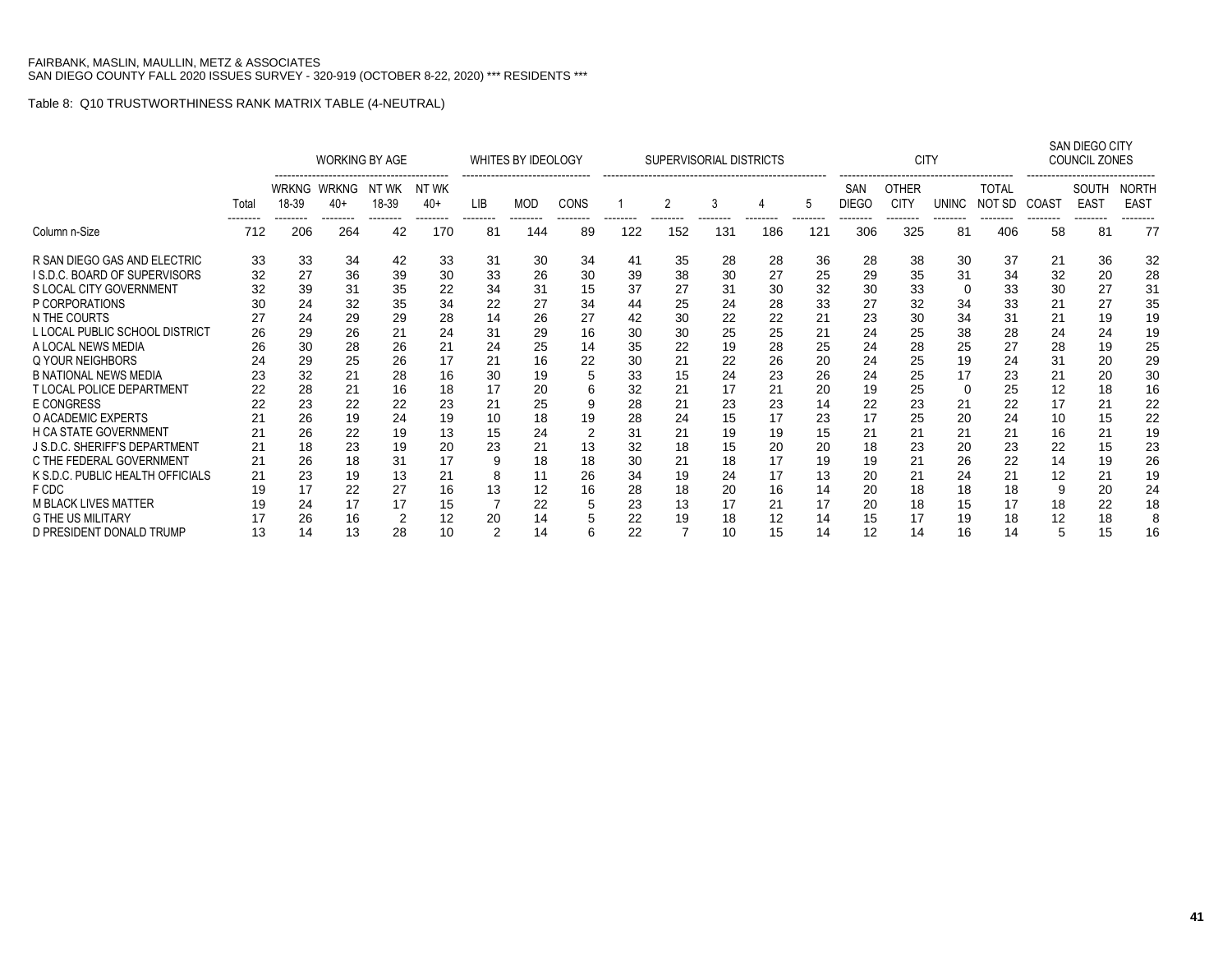|                                  |       |                            | Q6C SD COUNTY<br><b>DIRECTION</b> |                                        | Q6D CITY<br><b>DIRECTION</b>      |                | Q6 DIRECTION                     |                |                          |                           |                                        | Q16 COVID VACCINE             |       |                        |
|----------------------------------|-------|----------------------------|-----------------------------------|----------------------------------------|-----------------------------------|----------------|----------------------------------|----------------|--------------------------|---------------------------|----------------------------------------|-------------------------------|-------|------------------------|
|                                  | Total | <b>RIGHT</b><br><b>DIR</b> | <b>WRONG</b><br><b>TRACK</b>      | <b>RIGHT</b><br><b>DIR</b><br>-------- | <b>WRONG</b><br>TRACK<br>-------- | CONS<br>RT DIR | <b>CONS</b><br>WR TR<br>-------- | <b>MIXED</b>   | <b>DEF</b><br><b>GET</b> | <b>PROB</b><br><b>GET</b> | <b>TOTAL</b><br><b>GET</b><br>-------- | <b>TOTAL</b><br><b>NOT GT</b> | DK/NA | <b>NOT GT</b><br>DK/NA |
| Column n-Size                    | 712   | 345                        | 270                               | 368                                    | 256                               | 73             | 122                              | 517            | 256                      | 124                       | 380                                    | 225                           | 107   | 332                    |
| D PRESIDENT DONALD TRUMP         | 52    | 52                         | 47                                | 51                                     | 46                                | 27             | 58                               | 53             | 54                       | 40                        | 50                                     | 48                            | 65    | 54                     |
| E CONGRESS                       | 51    | 41                         | 62                                | 43                                     | 61                                | 16             | 69                               | 52             | 46                       | 34                        | 42                                     | 65                            | 56    | 62                     |
| C THE FEDERAL GOVERNMENT         | 48    | 41                         | 55                                | 41                                     | 54                                | 13             | 64                               | 49             | 42                       | 32                        | 39                                     | 59                            | 56    | 58                     |
| <b>B NATIONAL NEWS MEDIA</b>     | 45    | 29                         | 64                                | 32                                     | 62                                | 9              | 68                               | 45             | 39                       | 23                        | 34                                     | 61                            | 53    | 58                     |
| P CORPORATIONS                   | 43    | 35                         | 51                                | 35                                     | 50                                | 17             | 56                               | 43             | 40                       | 30                        | 37                                     | 49                            | 49    | 49                     |
| <b>H CA STATE GOVERNMENT</b>     | 39    | 25                         | 60                                | 28                                     | 56                                | 12             | 65                               | 37             | 33                       | 22                        | 30                                     | 55                            | 41    | 51                     |
| A LOCAL NEWS MEDIA               | 35    | 19                         | 53                                | 22                                     | 51                                | 16             | 63                               | 31             | 31                       | 17                        | 26                                     | 50                            | 32    | 44                     |
| R SAN DIEGO GAS AND ELECTRIC     | 34    | 26                         | 47                                | 29                                     | 44                                | 9              | 51                               | 34             | 29                       | 18                        | 26                                     | 48                            | 35    | 44                     |
| <b>M BLACK LIVES MATTER</b>      | 33    | 23                         | 47                                | 28                                     | 43                                | 19             | 39                               | 33             | 32                       | 13                        | 26                                     | 44                            | 32    | 40                     |
| I S.D.C. BOARD OF SUPERVISORS    | 28    | 17                         | 43                                | 19                                     | 41                                | 5              | 46                               | 27             | 20                       | 19                        | 19                                     | 40                            | 32    | 37                     |
| S LOCAL CITY GOVERNMENT          | 25    | 9                          | 46                                | 7                                      | 47                                | 6              | 56                               | 20             | 21                       |                           | 17                                     | 36                            | 28    | 34                     |
| F CDC                            | 24    | 13                         | 38                                | 16                                     | 35                                | 10             | 37                               | 23             | 19                       | 9                         | 16                                     | 38                            | 24    | 34                     |
| O ACADEMIC EXPERTS               | 24    | 13                         | 36                                | 17                                     | 34                                | 5              | 34                               | 24             | 20                       | 9                         | 17                                     | 34                            | 28    | 32                     |
| N THE COURTS                     | 24    | 14                         | 34                                | 14                                     | 35                                | 5              | 45                               | 21             | 16                       | 12                        | 14                                     | 39                            | 24    | 34                     |
| K S.D.C. PUBLIC HEALTH OFFICIALS | 24    | 9                          | 43                                | 12                                     | 40                                | 6              | 44                               | 21             | 20                       | 8                         | 17                                     | 35                            | 24    | 32                     |
| L LOCAL PUBLIC SCHOOL DISTRICT   | 23    | 15                         | 37                                | 16                                     | 37                                | 13             | 46                               | 19             | 20                       | 14                        | 18                                     | 34                            | 18    | 29                     |
| J S.D.C. SHERIFF'S DEPARTMENT    | 23    | 16                         | 30                                | 15                                     | 32                                | 11             | 45                               | 19             | 21                       | 13                        | 19                                     | 29                            | 24    | 27                     |
| <b>T LOCAL POLICE DEPARTMENT</b> | 18    | 11                         | 26                                | 10                                     | 27                                |                | 38                               | 15             | 14                       | 15                        | 15                                     | 24                            | 17    | 22                     |
| <b>G THE US MILITARY</b>         | 13    | 8                          | 18                                | 9                                      | 17                                | 10             | 25                               | 10             | 13                       | 9                         | 11                                     | 15                            | 12    | 14                     |
| Q YOUR NEIGHBORS                 | 8     | 5                          | 13                                | 4                                      | 15                                | $\Omega$       | 21                               | $\overline{7}$ | 9                        | 4                         | $\overline{7}$                         | 10                            | 9     | 10                     |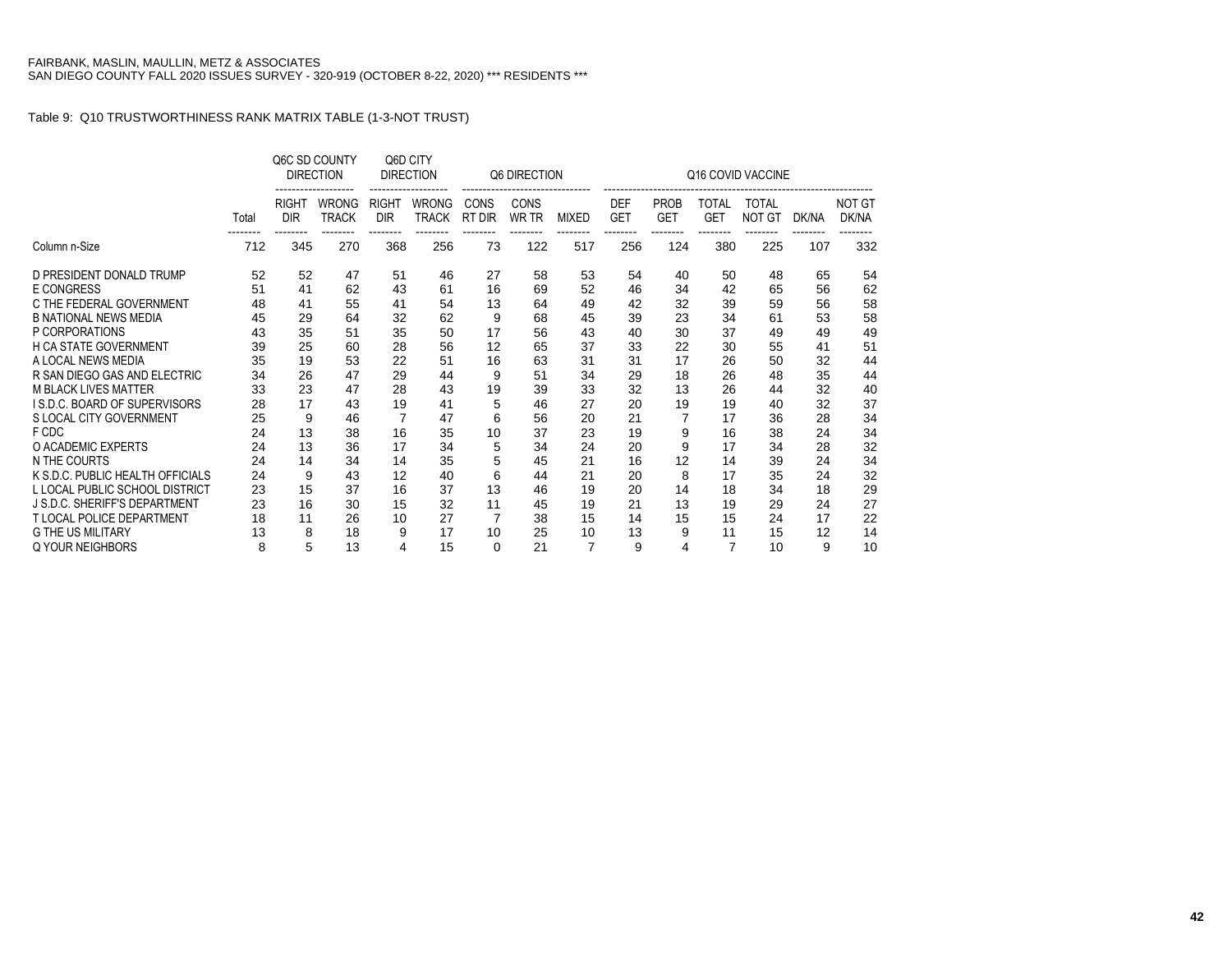|                                  |       |                              |                 | Q10I SD COUNTY BOS TRUST |                |                              |                 | <b>Q10L SCHOOL DISTRICT TRUST</b> |                | Q11A FED              | <b>COVID RESPNSE</b> | Q11B STATE<br><b>COVID RESPNSE</b> |                      |                              | Q11C COUNTY<br><b>COVID RESPNSE</b><br> | Q11D SCHL DIST<br><b>COVID RESPNSE</b><br>------------------- |                      | <b>COVID RESPNSE</b><br>------------------ | Q11E CITY                   |
|----------------------------------|-------|------------------------------|-----------------|--------------------------|----------------|------------------------------|-----------------|-----------------------------------|----------------|-----------------------|----------------------|------------------------------------|----------------------|------------------------------|-----------------------------------------|---------------------------------------------------------------|----------------------|--------------------------------------------|-----------------------------|
|                                  | Total | <b>TOTAL</b><br><b>TRUST</b> | <b>NEUT</b>     | DO NOT<br>Trust          | DK/NA          | <b>TOTAL</b><br><b>TRUST</b> | <b>NEUT</b>     | DO NOT<br><b>TRUST</b>            | DK/NA          | TOTAL<br><b>APPRV</b> | TOAL<br><b>DISAP</b> | TOTAL<br><b>APPRV</b>              | TOAL<br><b>DISAP</b> | <b>TOTAL</b><br><b>APPRV</b> | TOAL<br><b>DISAP</b>                    | TOTAL<br><b>APPRV</b>                                         | TOAL<br><b>DISAP</b> | <b>TOTAL</b><br><b>APPRV</b>               | <b>TOAL</b><br><b>DISAP</b> |
| Column n-Size                    | 712   | --------<br>237              | --------<br>227 | --------<br>197          | --------<br>51 | --------<br>310              | --------<br>186 | --------<br>166                   | --------<br>51 | --------<br>310       | --------<br>379      | --------<br>385                    | --------<br>284      | --------<br>481              | --------<br>201                         | --------<br>420                                               | --------<br>188      | --------<br>420                            | --------<br>169             |
| D PRESIDENT DONALD TRUMP         | 52    | 45                           | 56              | 50                       | 70             | 56                           | 56              | 38                                | 57             | 25                    | 74                   | 62                                 | 35                   | 54                           | 44                                      | 54                                                            | 39                   | 54                                         | 45                          |
| <b>E CONGRESS</b>                | 51    | 29                           | 47              | 80                       | 64             | 36                           | 51              | 81                                | 48             | 43                    | 58                   | 37                                 | 72                   | 42                           | 73                                      | 40                                                            | 72                   | 45                                         | 67                          |
| C THE FEDERAL GOVERNMENT         | 48    | 30                           | 48              | 67                       | 57             | 39                           | 55              | 54                                | 53             | 30                    | 64                   | 47                                 | 49                   | 43                           | 58                                      | 43                                                            | 51                   | 43                                         | 53                          |
| <b>B NATIONAL NEWS MEDIA</b>     | 45    | 23                           | 42              | 74                       | 53             | 24                           | 51              | 78                                | 47             | 50                    | 42                   | 23                                 | 76                   | 34                           | 70                                      | 35                                                            | 65                   | 36                                         | 64                          |
| P CORPORATIONS                   | 43    | 25                           | 45              | 61                       | 43             | 40                           | 47              | 44                                | 36             | 28                    | 54                   | 41                                 | 42                   | 39                           | 50                                      | 43                                                            | 40                   | 40                                         | 49                          |
| <b>H CA STATE GOVERNMENT</b>     | 39    | 22                           | 31              |                          | 35             | 21                           | 37              | 76                                | 40             | 45                    | 35                   | 13                                 | 76                   | 28                           | 67                                      | 27                                                            | 66                   | 29                                         | 63                          |
| A LOCAL NEWS MEDIA               | 35    | 18                           | 28              | 64                       | 29             | 22                           | 30              | 65                                | 30             | 37                    | 32                   | 19                                 | 54                   | 25                           | 55                                      | 27                                                            | 50                   | 24                                         | 56                          |
| R SAN DIEGO GAS AND ELECTRIC     | 34    | 19                           | 29              | 59                       | 32             | 24                           | 34              | 58                                | 22             | 28                    | 40                   | 25                                 | 48                   | 28                           | 50                                      | 26                                                            | 50                   | 27                                         | 49                          |
| <b>M BLACK LIVES MATTER</b>      | 33    | 22                           | 27              | 53                       | 25             | 18                           | 28              | 67                                | 26             | 44                    | 23                   |                                    | 63                   | 24                           | 53                                      | 20                                                            | 62                   | 26                                         | 49                          |
| I S.D.C. BOARD OF SUPERVISORS    | 28    |                              | $\Omega$        | 100                      | $\Omega$       | 13                           | 31              | 56                                | 17             | 24                    | 31                   |                                    | 43                   | 17                           | 54                                      | 19                                                            | 49                   | 17                                         | 47                          |
| S LOCAL CITY GOVERNMENT          | 25    |                              | 21              | 54                       | 21             | 12                           | 19              | 57                                | 20             | 23                    | 27                   | 13                                 | 42                   | 15                           | 47                                      | 17                                                            | 42                   | 15                                         | 50                          |
| F CDC                            | 24    |                              | 24              | 43                       | 20             | 13                           | 23              | 46                                | 24             | 22                    | 25                   | 12                                 | 42                   | 16                           | 44                                      | 17                                                            | 43                   | 17                                         | 41                          |
| O ACADEMIC EXPERTS               | 24    |                              | 19              | 46                       | 21             | 8                            | 18              | 59                                | 24             | 28                    | 20                   | 6                                  | 48                   | 16                           | 42                                      | 14                                                            | 46                   | 15                                         | 44                          |
| N THE COURTS                     | 24    |                              | 21              | 47                       | 24             | 12                           | 27              | 39                                | 32             | 16                    | 30                   |                                    | 31                   | 19                           | 34                                      | 19                                                            | 31                   | 18                                         | 35                          |
| K S.D.C. PUBLIC HEALTH OFFICIALS | 24    |                              | 17              | 57                       | 9              | 9                            | 21              | 56                                | 15             | 24                    | 22                   | 9                                  | 44                   | 12                           | 52                                      | 15                                                            | 47                   | 12                                         | 50                          |
| L LOCAL PUBLIC SCHOOL DISTRICT   | 23    |                              | 19              | 47                       | 6              | 0                            | $\Omega$        | 100                               | 0              | 27                    | 20                   |                                    | 42                   | 18                           | 39                                      | 12                                                            | 57                   | 19                                         | 38                          |
| J S.D.C. SHERIFF'S DEPARTMENT    | 23    | 10                           | 19              | 39                       | 31             | 17                           | 24              | 31                                | 25             | 12                    | 30                   | 21                                 | 24                   | 20                           | 30                                      | 21                                                            | 27                   | 20                                         | 33                          |
| <b>T LOCAL POLICE DEPARTMENT</b> | 18    |                              | 14              | 32                       | 28             | 11                           | 22              | 26                                | 21             | 10                    | 25                   | 16                                 | 20                   | 15                           | 25                                      | 17                                                            | 20                   | 14                                         | 27                          |
| <b>G THE US MILITARY</b>         | 13    |                              | 11              | 19                       | 15             | 9                            | 14              | 16                                | 17             |                       | 17                   |                                    | 13                   | 10                           | 18                                      | 10                                                            | 15                   | 10                                         | 18                          |
| Q YOUR NEIGHBORS                 | 8     |                              | 10              | 15                       |                |                              | 6               | 13                                | 8              |                       | 9                    | 7                                  | 9                    | 9                            | 8                                       | 9                                                             | 5                    | 6                                          | 11                          |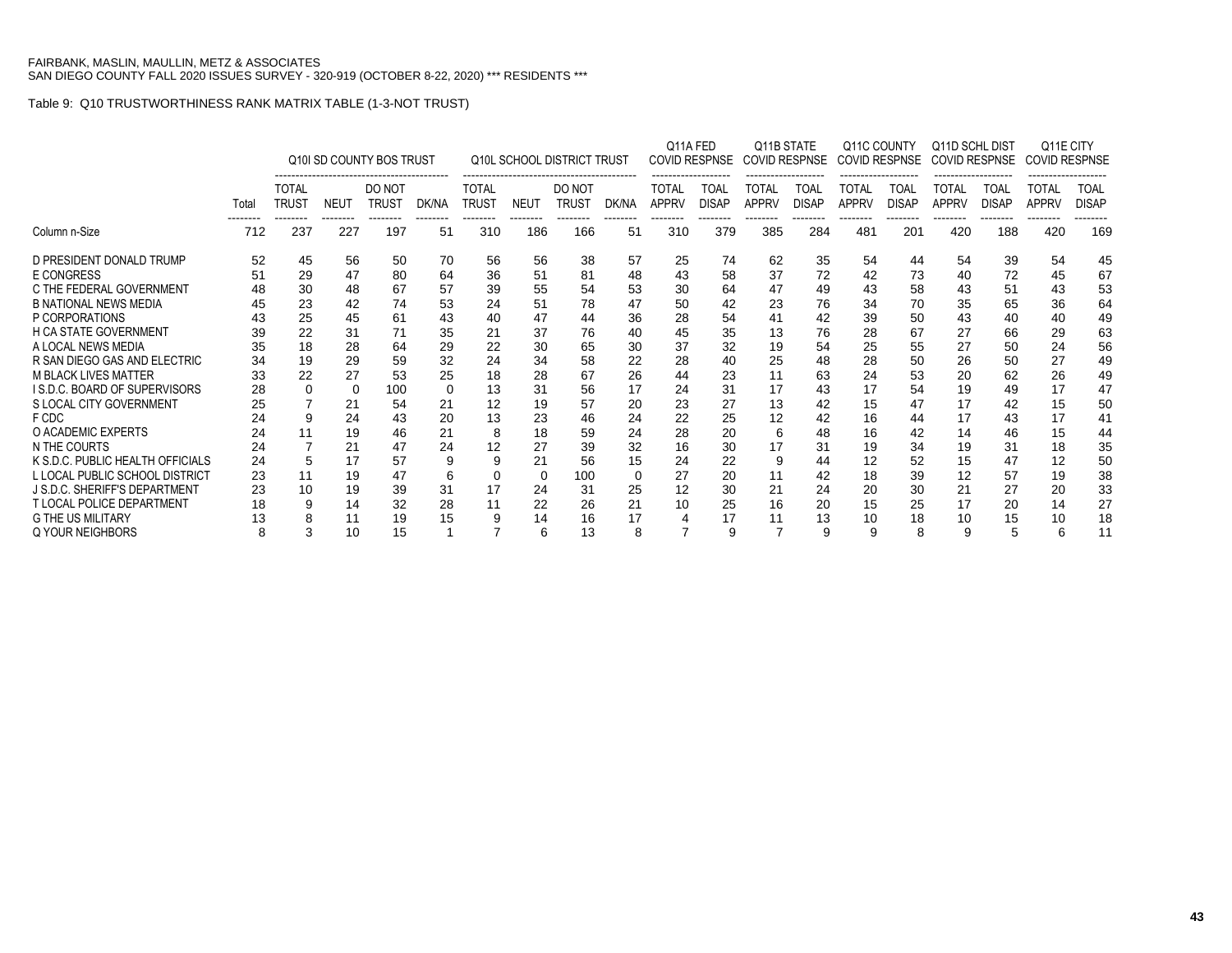|                                     |       | Q13 CHILDREN |                |    |    | Q15 ED QUALITY |     |     |                   |                           |                   | Q18 CHANGE POLICE FUNDING |                     |       |                             | Q19 BORDER  |       |
|-------------------------------------|-------|--------------|----------------|----|----|----------------|-----|-----|-------------------|---------------------------|-------------------|---------------------------|---------------------|-------|-----------------------------|-------------|-------|
|                                     | Total | <b>YES</b>   | N <sub>O</sub> | B  | C  | D              | A/B | D/F | <b>STR</b><br>FAV | <b>SMWT</b><br><b>FAV</b> | <b>STR</b><br>OPP | TOTAL<br><b>FAV</b>       | TOTAL<br><b>OPP</b> | DK/NA | <b>REST</b><br><b>RSTRC</b> | <b>OPEN</b> | DK/NA |
| Column n-Size                       | 712   | 386          | 309            | 59 | 50 | 35             | 78  | 49  | 194               | 155                       | 227               | 349                       | 291                 | 72    | 291                         | 325         | 96    |
| D PRESIDENT DONALD TRUMP            | 52    | 51           | 53             | 67 | 53 | 61             | 66  | 51  | 81                | 48                        | 24                | 67                        | 31                  | 63    | 34                          | 64          | 62    |
| E CONGRESS                          | 51    | 59           | 40             | 40 | 54 | 87             | 45  | 87  | 51                | 36                        | 68                | 44                        | 63                  | 39    | 60                          | 44          | 49    |
| C THE FEDERAL GOVERNMENT            | 48    | 53           | 41             | 45 | 53 | 83             | 50  | 79  | 64                | 34                        | 44                | 50                        | 45                  | 47    | 44                          | 50          | 52    |
| <b>B NATIONAL NEWS MEDIA</b>        | 45    | 51           | 37             | 32 | 50 | 69             | 36  | 76  | 35                | 21                        | 74                | 29                        | 67                  | 37    | 62                          | 30          | 46    |
| P CORPORATIONS                      | 43    | 41           | 44             | 56 | 33 | 49             | 54  | 51  | 60                | 37                        | 34                | 50                        | 36                  | 34    | 41                          | 44          | 42    |
| <b>H CA STATE GOVERNMENT</b>        | 39    | 47           | 28             | 26 | 40 | 83             | 30  | 86  | 22                | 21                        | 71                | 21                        | 63                  | 30    | 61                          | 23          | 31    |
| A LOCAL NEWS MEDIA                  | 35    | 38           | 29             | 30 | 32 | 58             | 30  | 66  | 28                | 22                        | 54                | 25                        | 49                  | 24    | 49                          | 24          | 29    |
| R SAN DIEGO GAS AND ELECTRIC        | 34    | 35           | 33             | 30 | 27 | 56             | 32  | 54  | 43                | 22                        | 40                | 33                        | 38                  | 24    | 38                          | 32          | 32    |
| M BLACK LIVES MATTER                | 33    | 39           | 24             | 22 | 31 | 55             | 20  | 65  | 11                | 11                        | 70                | 11                        | 61                  | 22    | 50                          | 19          | 24    |
| <b>IS.D.C. BOARD OF SUPERVISORS</b> | 28    | 30           | 24             | 22 | 28 | 50             | 24  | 57  | 30                | 16                        | 39                | 24                        | 34                  | 22    | 35                          | 22          | 23    |
| S LOCAL CITY GOVERNMENT             | 25    | 30           | 17             | 15 | 25 | 70             | 20  | 72  | 24                | 11                        | 38                | 18                        | 33                  | 22    | 36                          | 15          | 20    |
| F CDC                               | 24    | 27           | 19             | 15 | 32 | 43             | 18  | 47  | 19                | 16                        | 39                | 17                        | 35                  | 13    | 38                          | 14          | 18    |
| O ACADEMIC EXPERTS                  | 24    | 30           | 15             | 18 | 21 | 47             | 17  | 59  | 13                | 9                         | 46                | 11                        | 41                  | 17    | 36                          | 12          | 28    |
| N THE COURTS                        | 24    | 26           | 21             | 19 | 27 | 53             | 25  | 50  | 36                | 15                        | 21                | 27                        | 21                  | 19    | 24                          | 23          | 27    |
| K S.D.C. PUBLIC HEALTH OFFICIALS    | 24    | 28           | 17             | 20 | 32 | 47             | 23  | 51  | 20                | 11                        | 38                | 16                        | 34                  | 20    | 37                          | 12          | 23    |
| L LOCAL PUBLIC SCHOOL DISTRICT      | 23    | 29           | 16             | 7  | 34 | 49             | 9   | 62  | 13                | 16                        | 44                | 14                        | 36                  | 14    | 34                          | 15          | 20    |
| J S.D.C. SHERIFF'S DEPARTMENT       | 23    | 22           | 24             | 26 | 25 | 49             | 27  | 41  | 36                | 27                        | 13                | 32                        | 13                  | 17    | 19                          | 26          | 24    |
| <b>T LOCAL POLICE DEPARTMENT</b>    | 18    | 17           | 19             | 19 | 16 | 33             | 23  | 31  | 28                | 22                        | 9                 | 25                        | 9                   | 19    | 14                          | 22          | 16    |
| <b>G THE US MILITARY</b>            | 13    | 11           | 15             | 14 | 11 | 27             | 16  | 22  | 22                | 11                        | 8                 | 17                        | 7                   | 12    | 9                           | 16          | 12    |
| Q YOUR NEIGHBORS                    | 8     | 9            | 9              | 9  | 10 | 23             | 11  | 19  | 11                | 10                        |                   | 10                        | 5                   | 14    | 5                           | 10          | 13    |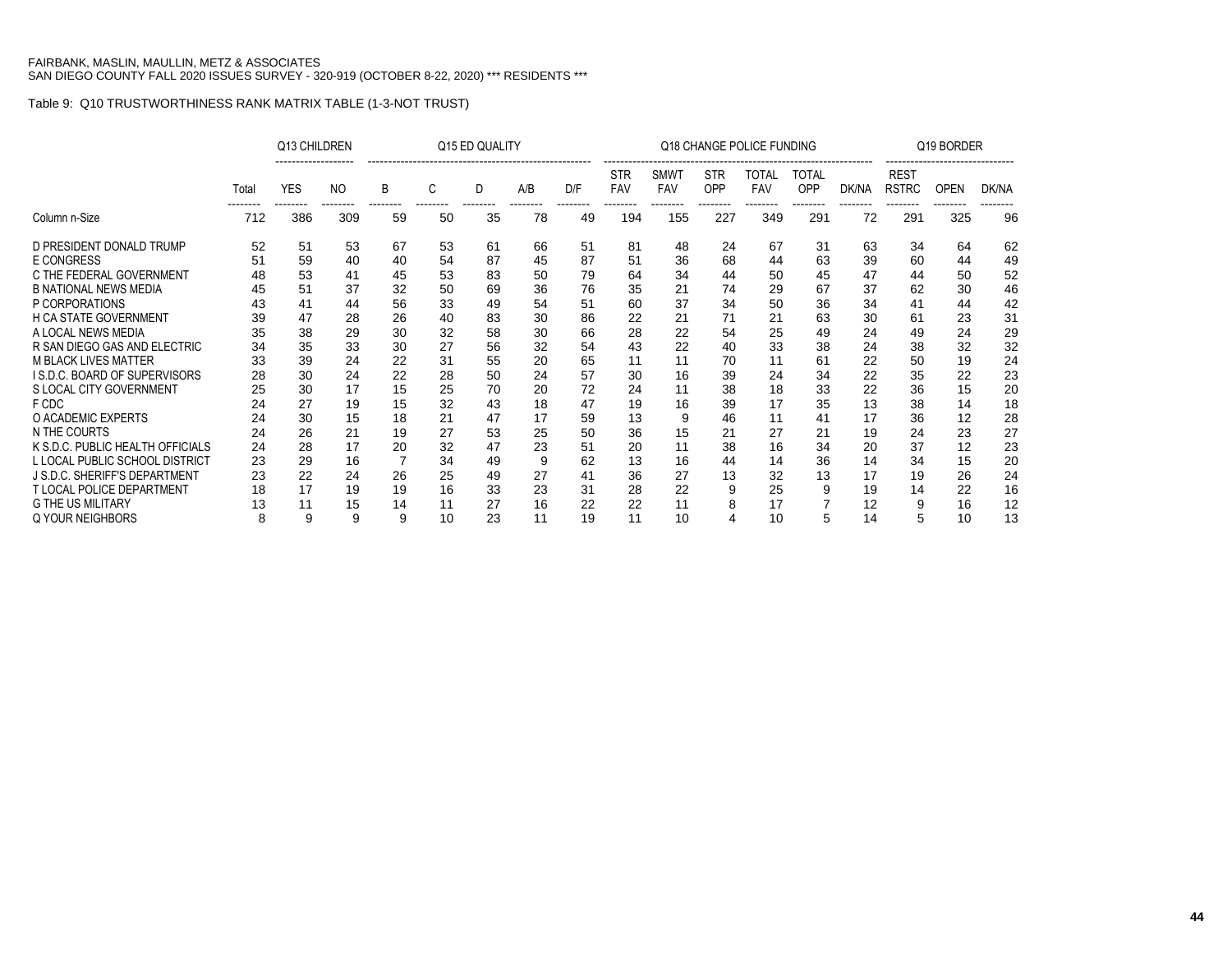|                                     |                   |                                      |                                       |                               | Q20 RE-OPEN BORDER              |                          |                   |                                        |                                 | <b>Q21 EMPLOYMENT STATUS</b>             |                                |                                |                                 |                           |                          | Q22 EDUCATION                   |                                        |                          |                   |
|-------------------------------------|-------------------|--------------------------------------|---------------------------------------|-------------------------------|---------------------------------|--------------------------|-------------------|----------------------------------------|---------------------------------|------------------------------------------|--------------------------------|--------------------------------|---------------------------------|---------------------------|--------------------------|---------------------------------|----------------------------------------|--------------------------|-------------------|
|                                     | Total<br>-------- | <b>STR</b><br><b>FAV</b><br>-------- | <b>SMWT</b><br><b>FAV</b><br>-------- | <b>STR</b><br>OPP<br>-------- | TOTAL<br><b>FAV</b><br>-------- | TOTAL<br>OPP<br>-------- | DK/NA<br>-------- | <b>FULL</b><br><b>TIME</b><br>-------- | <b>PART</b><br>TIME<br>-------- | <b>FRLGD</b><br><b>UNEMP</b><br>-------- | <b>RE</b><br>TIRED<br>-------- | <b>WORK</b><br>ING<br>-------- | NOT<br><b>WRKNG</b><br>-------- | HS OR<br>LESS<br>-------- | SOME<br>COLL<br>-------- | COLL<br><b>GRAD</b><br>-------- | <b>POST</b><br><b>GRAD</b><br>-------- | NON-<br>COLL<br>-------- | COLL+<br>-------- |
| Column n-Size                       | 712               | 153                                  | 128                                   | 228                           | 280                             | 359                      | 72                | 417                                    | 64                              | 52                                       | 129                            | 481                            | 214                             | 86                        | 270                      | 221                             | 128                                    | 356                      | 349               |
| D PRESIDENT DONALD TRUMP            | 52                | 53                                   | 36                                    | 47                            | 45                              | 53                       | 71                | 49                                     | 71                              | 49                                       | 49                             | 52                             | 50                              | 50                        | 46                       | 53                              | 62                                     | 47                       | 56                |
| <b>E CONGRESS</b>                   | 51                | 43                                   | 41                                    | 63                            | 42                              | 60                       | 46                | 46                                     | 67                              | 56                                       | 61                             | 49                             | 58                              | 53                        | 49                       | 47                              | 61                                     | 50                       | 52                |
| C THE FEDERAL GOVERNMENT            | 48                | 50                                   | 30                                    | 49                            | 41                              | 51                       | 60                | 47                                     | 58                              | 42                                       | 50                             | 48                             | 48                              | 53                        | 44                       | 44                              | 57                                     | 46                       | 49                |
| <b>B NATIONAL NEWS MEDIA</b>        | 45                | 47                                   | 29                                    | 56                            | 39                              | 51                       | 44                | 43                                     | 54                              | 57                                       | 46                             | 44                             | 47                              | 56                        | 47                       | 41                              | 42                                     | 49                       | 41                |
| P CORPORATIONS                      | 43                | 46                                   | 39                                    | 40                            | 43                              | 41                       | 52                | 43                                     | 52                              | 38                                       | 38                             | 44                             | 40                              | 40                        | 41                       | 44                              | 46                                     | 41                       | 44                |
| <b>H CA STATE GOVERNMENT</b>        | 39                | 36                                   | 27                                    | 55                            | 32                              | 48                       | 26                | 37                                     | 42                              | 52                                       | 43                             | 38                             | 43                              | 43                        | 43                       | 35                              | 38                                     | 43                       | 36                |
| A LOCAL NEWS MEDIA                  | 35                | 38                                   | 25                                    | 42                            | 32                              | 37                       | 35                | 33                                     | 46                              | 48                                       | 33                             | 35                             | 35                              | 53                        | 35                       | 34                              | 24                                     | 39                       | 30                |
| R SAN DIEGO GAS AND ELECTRIC        | 34                | 38                                   | 20                                    | 38                            | 30                              | 37                       | 38                | 34                                     | 36                              | 25                                       | 37                             | 34                             | 34                              | 30                        | 33                       | 34                              | 40                                     | 32                       | 36                |
| <b>M BLACK LIVES MATTER</b>         | 33                | 35                                   | 23                                    | 44                            | 29                              | 38                       | 18                | 29                                     | 33                              | 37                                       | 42                             | 30                             | 37                              | 41                        | 32                       | 31                              | 31                                     | 35                       | 31                |
| <b>IS.D.C. BOARD OF SUPERVISORS</b> | 28                | 29                                   | 22                                    | 32                            | 26                              | 31                       | 22                | 26                                     | 24                              | 43                                       | 30                             | 26                             | 32                              | 40                        | 29                       | 26                              | 20                                     | 32                       | 24                |
| S LOCAL CITY GOVERNMENT             | 25                | 29                                   | 10                                    | 32                            | 20                              | 27                       | 29                | 20                                     | 29                              | 40                                       | 31                             | 21                             | 32                              | 33                        | 25                       | 21                              | 23                                     | 27                       | 22                |
| F CDC                               | 24                | 29                                   | 16                                    | 31                            | 23                              | 27                       | 13                | 24                                     | 27                              | 22                                       | 26                             | 24                             | 24                              | 21                        | 27                       | 23                              | 19                                     | 26                       | 22                |
| O ACADEMIC EXPERTS                  | 24                | 24                                   | 15                                    | 32                            | 20                              | 27                       | 25                | 20                                     | 35                              | 30                                       | 30                             | 22                             | 27                              | 32                        | 24                       | 22                              | 21                                     | 26                       | 21                |
| N THE COURTS                        | 24                | 30                                   | 15                                    | 23                            | 23                              | 24                       | 25                | 22                                     | 29                              | 28                                       | 21                             | 23                             | 24                              | 25                        | 25                       | 20                              | 25                                     | 25                       | 22                |
| K S.D.C. PUBLIC HEALTH OFFICIALS    | 24                | 20                                   | 18                                    | 32                            | 19                              | 28                       | 18                | 22                                     | 39                              | 31                                       | 22                             | 24                             | 22                              | 36                        | 27                       | 21                              | 14                                     | 29                       | 18                |
| L LOCAL PUBLIC SCHOOL DISTRICT      | 23                | 25                                   | 14                                    | 30                            | 20                              | 26                       | 22                | 17                                     | 32                              | 42                                       | 26                             | 19                             | 31                              | 26                        | 25                       | 21                              | 23                                     | 25                       | 22                |
| J S.D.C. SHERIFF'S DEPARTMENT       | 23                | 25                                   | 18                                    | 21                            | 22                              | 22                       | 27                | 24                                     | 27                              | 30                                       | 13                             | 24                             | 20                              | 23                        | 22                       | 24                              | 20                                     | 22                       | 23                |
| <b>T LOCAL POLICE DEPARTMENT</b>    | 18                | 19                                   | 11                                    | 18                            | 15                              | 21                       | 15                | 20                                     | 20                              | 24                                       | 8                              | 20                             | 14                              | 19                        | 18                       | 18                              | 15                                     | 18                       | 17                |
| <b>G THE US MILITARY</b>            | 13                | 20                                   | 11                                    |                               | 16                              | 10                       | 15                | 14                                     | 20                              |                                          |                                | 15                             | 9                               | 17                        | 10                       | 14                              | 14                                     | 11                       | 14                |
| Q YOUR NEIGHBORS                    | 8                 | 9                                    |                                       |                               |                                 | 9                        | 12                |                                        | 11                              | 6                                        | 2                              | 11                             | 3                               | 12                        | 8                        | 9                               | 6                                      |                          | 8                 |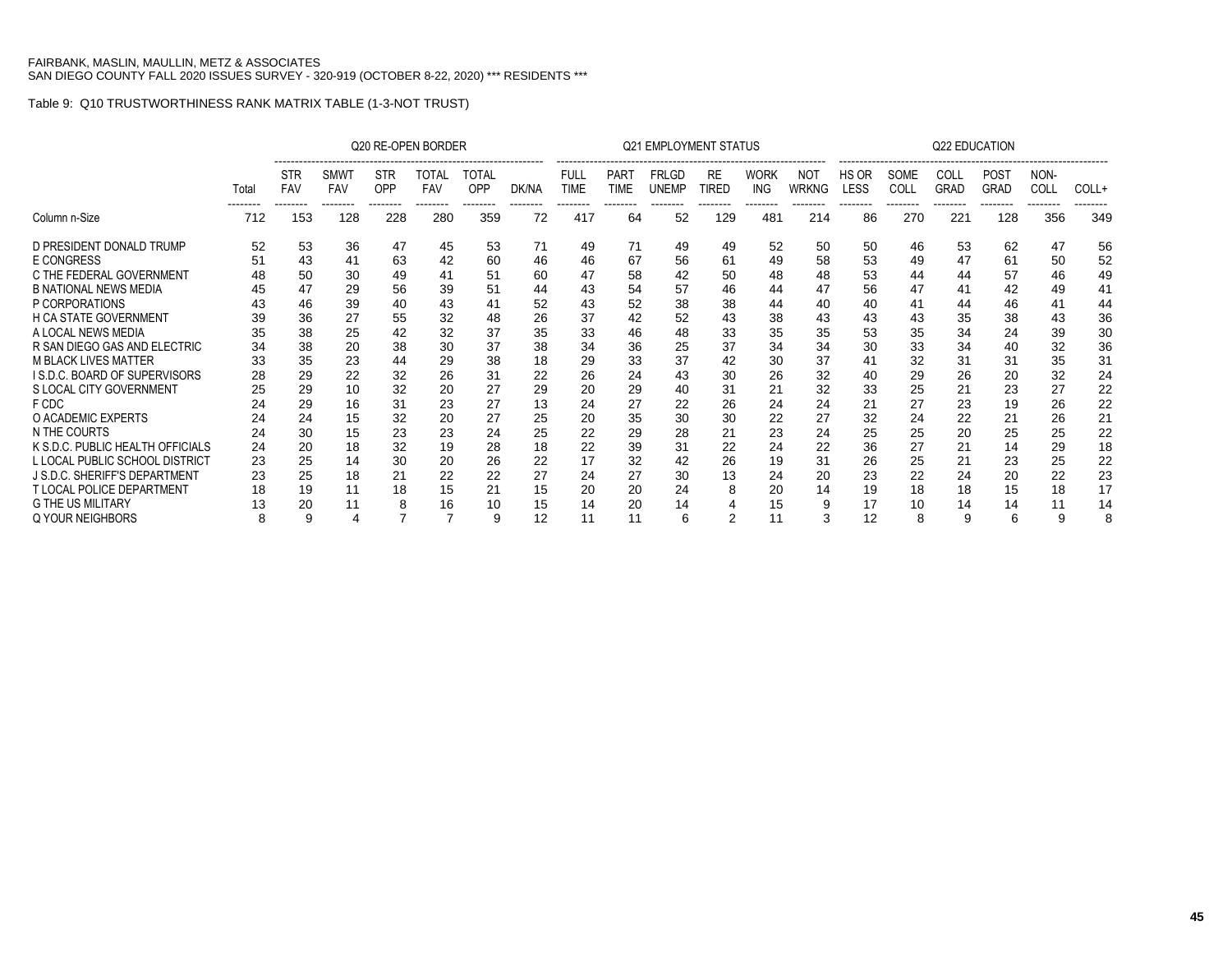|                                     |       |                           |                              |                            | Q23 IDEOLOGY        |            |            |             |                          |                     |                     | Q24 PARTY SELF-ID        |            |                        |                        |       |       | <b>OB RACE/ETHNICITY</b> |                          |            |
|-------------------------------------|-------|---------------------------|------------------------------|----------------------------|---------------------|------------|------------|-------------|--------------------------|---------------------|---------------------|--------------------------|------------|------------------------|------------------------|-------|-------|--------------------------|--------------------------|------------|
|                                     | Total | <b>VERY</b><br><b>LIB</b> | <b>SMW</b><br>LIB<br>------- | <b>SMWT</b><br><b>CONS</b> | VERY<br><b>CONS</b> | <b>LIB</b> | <b>MOD</b> | <b>CONS</b> | <b>STR</b><br><b>DEM</b> | NS/LN<br><b>DEM</b> | NS/LN<br><b>REP</b> | <b>STR</b><br><b>REP</b> | <b>DEM</b> | <b>IND</b><br>-------- | <b>REP</b><br>-------- | WHITE | LATNO | AFR<br><b>AMER</b>       | <b>ASIAN</b><br>-------- | <b>POC</b> |
| Column n-Size                       | 712   | 91                        | 67                           | 78                         | 74                  | 158        | 321        | 153         | 153                      | 139                 | 86                  | 121                      | 292        | 213                    | 207                    | 335   | 185   | 50                       | 71                       | 342        |
| D PRESIDENT DONALD TRUMP            | 52    | 86                        | 94                           | 20                         | 10                  | 89         | 47         | 15          | 83                       | 82                  | 18                  |                          | 83         | 48                     | 12                     | 52    | 49    | 69                       | 53                       | 52         |
| <b>E CONGRESS</b>                   | 51    | 54                        | 62                           | 58                         | 69                  | 57         | 42         | 63          | 50                       | 48                  | 51                  | 63                       | 49         | 48                     | 58                     | 58    | 36    | 67                       | 31                       | 42         |
| C THE FEDERAL GOVERNMENT            |       | 64                        | 63                           | 34                         | 39                  | 64         | 42         | 37          | 54                       | 64                  | 38                  | 32                       | 59         | 45                     | 35                     | 54    | 34    | 59                       | 34                       | 40         |
| <b>B NATIONAL NEWS MEDIA</b>        |       | 26                        | 34                           | 70                         | 75                  | 29         | 37         | 72          | 18                       | 36                  | 57                  | 76                       | 27         | 48                     | 68                     | 50    | 31    | 40                       | 31                       | 36         |
| P CORPORATIONS                      |       | 58                        | 61                           | 30                         | 35                  | 60         | 40         | 32          | 57                       | 52                  | 28                  | 23                       | 54         | 44                     | 25                     | 42    | 43    | 50                       | 29                       | 42         |
| <b>H CA STATE GOVERNMENT</b>        |       | 23                        | 24                           | 70                         | 76                  | 23         | 30         | 73          | 16                       | 21                  | 64                  | 72                       | 18         | 40                     | 69                     | 43    | 28    | 43                       | 24                       | 32         |
| A LOCAL NEWS MEDIA                  |       | 29                        | 24                           | 52                         | 62                  | 27         | 26         | 57          | 21                       | 24                  | 36                  | 56                       | 22         | 39                     | 48                     | 35    | 31    | 33                       | 27                       | 32         |
| R SAN DIEGO GAS AND ELECTRIC        | 34    | 44                        | 39                           | 35                         | 44                  | 42         | 30         | 40          | 37                       | 32                  | 39                  | 30                       | 35         | 34                     | 34                     | 36    | 26    | 38                       | 29                       | 30         |
| <b>M BLACK LIVES MATTER</b>         | 33    | 12                        | 11                           | 74                         | 79                  | 12         | 24         | 77          | 9                        | 12                  | 57                  | 79                       | 10         | 27                     | 70                     | 37    | 28    | 18                       | 13                       | 26         |
| <b>IS.D.C. BOARD OF SUPERVISORS</b> | 28    | 27                        | 24                           | 26                         | 44                  | 26         | 23         | 35          | 22                       | 23                  | 28                  | 36                       | 22         | 30                     | 33                     | 29    | 19    | 38                       | 17                       | 24         |
| S LOCAL CITY GOVERNMENT             |       | 14                        | 17                           | 31                         | 47                  | 16         | 19         | 39          | 14                       | 14                  | 35                  | 35                       | 14         | 29                     | 35                     | 27    | 15    | 39                       | 12                       | 21         |
| F CDC                               |       | 18                        | 23                           | 39                         | 45                  | 20         | 18         | 42          | 12                       | 20                  | 24                  | 42                       | 16         | 25                     | 35                     | 23    | 22    | 17                       | 23                       | 23         |
| O ACADEMIC EXPERTS                  | 24    | 9                         | 12                           | 47                         | 50                  | 10         | 17         | 48          | 10                       | 10                  | 38                  | 44                       | 10         | 26                     | 42                     | 26    | 16    | 19                       | 12                       | 18         |
| N THE COURTS                        |       | 34                        | 31                           | 22                         | 27                  | 33         | 15         | 25          | 25                       | 27                  | 13                  | 19                       | 26         | 28                     | 17                     | 24    | 19    | 40                       | 17                       | 22         |
| K S.D.C. PUBLIC HEALTH OFFICIALS    | 24    | 22                        | 15                           | 33                         | 43                  | 19         | 16         | 38          | 16                       | 10                  | 23                  | 42                       | 13         | 28                     | 34                     | 21    | 18    | 21                       | 19                       | 22         |
| L LOCAL PUBLIC SCHOOL DISTRICT      | 23    | 10                        | 17                           | 41                         | 50                  | 13         | 16         | 45          | 11                       | 13                  | 28                  |                          | 12         | 27                     | 36                     | 23    | 21    | 27                       | 14                       | 22         |
| J S.D.C. SHERIFF'S DEPARTMENT       | 23    | 44                        | 27                           | 11                         | 14                  | 37         | 18         | 13          | 30                       | 30                  | 8                   | 5                        | 30         | 29                     |                        | 21    | 20    | 44                       | 22                       | 24         |
| <b>T LOCAL POLICE DEPARTMENT</b>    | 18    | 32                        | 19                           | 13                         | 10                  | 26         | 14         | 12          | 23                       | 20                  | 9                   |                          | 22         | 25                     |                        | 14    | 20    | 38                       | 11                       | 21         |
| <b>G THE US MILITARY</b>            |       | 26                        | 22                           |                            |                     | 25         | 9          |             | 12                       | 26                  |                     |                          | 18         |                        |                        | 10    | 15    | 16                       |                          | 16         |
| Q YOUR NEIGHBORS                    | 8     | 8                         | 13                           |                            |                     | 10         | 8          |             | 9                        |                     |                     |                          |            | 15                     |                        | 6     | 9     | 12                       |                          | 10         |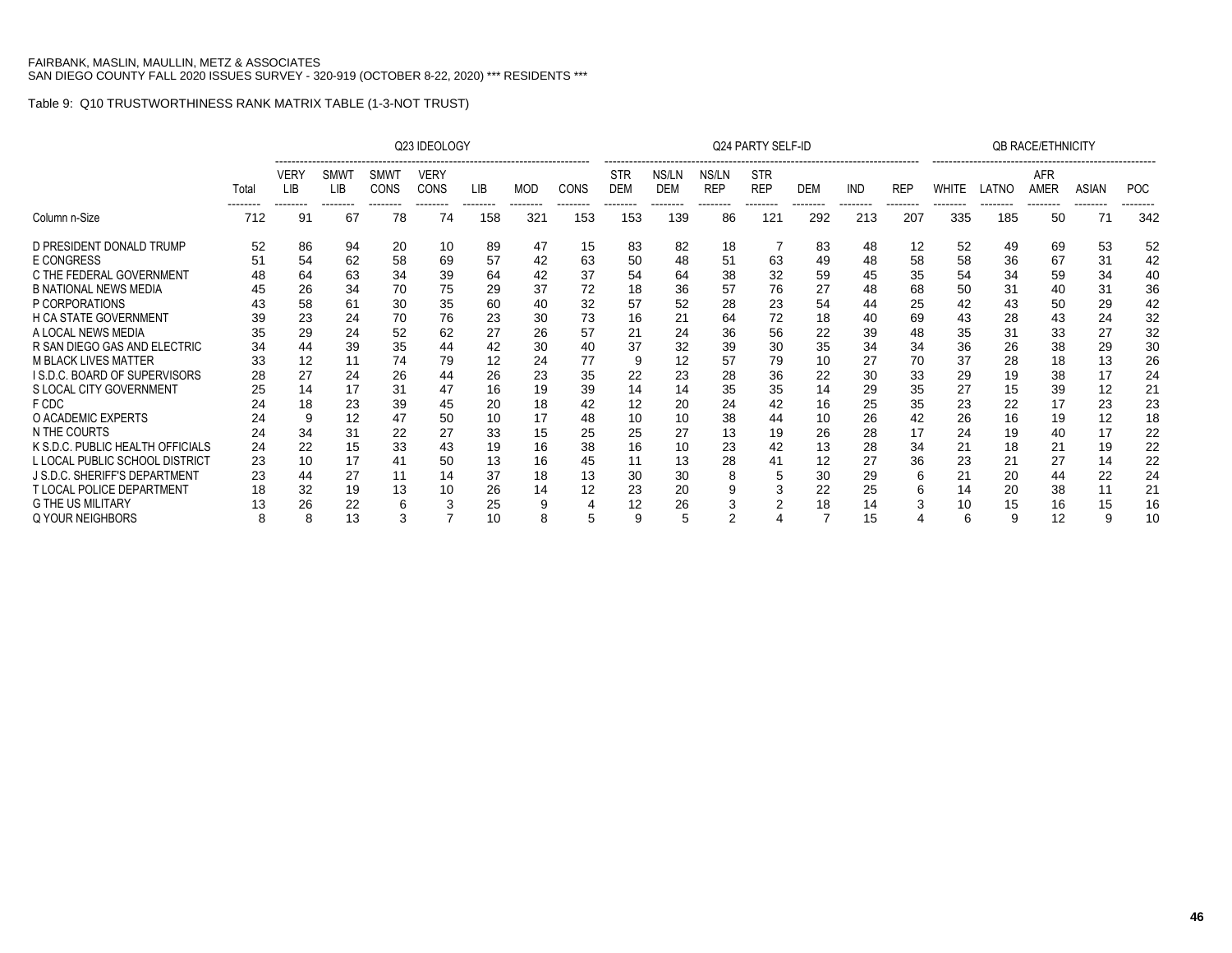|                                  |       |            | Q5 GENDER    |       |       |       |       |               | Q4 AGE         |       |       |                |       |       | A/B SPLIT       |                 | MODE OF<br><b>INTERVIEW</b> |            | QA CELL PHONE   |     |
|----------------------------------|-------|------------|--------------|-------|-------|-------|-------|---------------|----------------|-------|-------|----------------|-------|-------|-----------------|-----------------|-----------------------------|------------|-----------------|-----|
|                                  | Total | <b>MEN</b> | <b>WOMEN</b> | 18-29 | 30-39 | 40-49 | 50-64 | 65-74         | $75+$          | 18-49 | $50+$ | $65+$          | 18-39 | 40-64 | A               | B               | <b>PHONE</b>                | ΟN<br>LINE | <b>YES</b>      | NO. |
| Column n-Size                    | 712   | 349        | 346          | 114   | 135   | 135   | 185   | -------<br>77 | --------<br>51 | 384   | 313   | -------<br>128 | 249   | 320   | --------<br>356 | --------<br>356 | 358                         | 354        | --------<br>241 | 117 |
| D PRESIDENT DONALD TRUMP         | 52    | 47         | 58           | 48    | 52    | 58    | 50    | 47            | 52             | 53    | 49    | 49             | 50    | 53    | 50              | 53              | 51                          | 52         | 54              | 45  |
| E CONGRESS                       | 51    | 57         | 44           | 29    | 43    | 56    | 62    | 65            | 46             | 43    | 60    | 57             | 37    | 59    | 53              | 49              | 45                          | 58         | 42              | 51  |
| C THE FEDERAL GOVERNMENT         | 48    | 47         | 47           | 33    | 39    | 57    | 54    | 52            | 41             | 44    | 51    | 48             | 36    | 55    | 47              | 48              | 40                          | 56         | 40              | 40  |
| <b>B NATIONAL NEWS MEDIA</b>     | 45    | 49         | 40           | 34    | 39    | 49    | 54    | 50            | 35             | 41    | 50    | 44             | 37    | 52    | 46              | 44              | 37                          | 54         | 36              | 39  |
| P CORPORATIONS                   | 43    | 44         | 41           | 47    | 39    | 51    | 41    | 35            | 36             | 46    | 39    | 36             | 43    | 45    | 42              | 43              | 43                          | 42         | 46              | 36  |
| H CA STATE GOVERNMENT            | 39    | 46         | 30           | 27    | 31    | 37    | 51    | 50            | 33             | 32    | 48    | 43             | 29    | 45    | 40              | 38              | 33                          | 45         | 28              | 45  |
| A LOCAL NEWS MEDIA               | 35    | 37         | 31           | 30    | 33    | 35    | 37    | 40            | 28             | 33    | 36    | 35             | 32    | 36    | 35              | 35              | 31                          | 39         | 29              | 35  |
| R SAN DIEGO GAS AND ELECTRIC     | 34    | 37         | 31           | 27    | 27    | 32    | 46    | 38            | 30             | 29    | 41    | 35             | 27    | 40    | 34              | 35              | 30                          | 39         | 29              | 32  |
| <b>M BLACK LIVES MATTER</b>      | 33    | 41         | 22           | 19    | 25    | 31    | 42    | 46            | 29             | 26    | 41    | 39             | 23    | 37    | 34              | 31              | 27                          | 38         | 26              | 30  |
| I S.D.C. BOARD OF SUPERVISORS    | 28    | 30         | 23           | 26    | 22    | 26    | 29    | 41            | 20             | 25    | 31    | 33             | 24    | 28    | 29              | 27              | 24                          | 31         | 23              | 27  |
| S LOCAL CITY GOVERNMENT          | 25    | 24         | 22           | 9     | 23    | 26    | 29    | 38            | 23             | 20    | 30    | 32             | 16    | 28    | 22              | 27              | 18                          | 31         | 18              | 19  |
| F CDC                            | 24    | 25         | 21           | 20    | 19    | 29    | 29    | 26            | 11             | 23    | 25    | 20             | 19    | 29    | 27              | 21              | 20                          | 28         | 20              | 20  |
| O ACADEMIC EXPERTS               | 24    | 26         | 19           | 11    | 16    | 25    | 34    | 30            | 22             | 18    | 31    | 27             | 14    | 30    | 25              | 23              | 18                          | 30         | 15              | 23  |
| N THE COURTS                     | 24    | 22         | 24           | 22    | 21    | 26    | 26    | 20            | 19             | 23    | 23    | 20             | 21    | 26    | 24              | 23              | 23                          | 24         | 21              | 27  |
| K S.D.C. PUBLIC HEALTH OFFICIALS | 24    | 22         | 23           | 13    | 20    | 26    | 31    | 26            | 11             | 20    | 26    | 20             | 17    | 29    | 24              | 23              | 16                          | 31         | 15              | 17  |
| L LOCAL PUBLIC SCHOOL DISTRICT   | 23    | 24         | 21           | 16    | 21    | 25    | 26    | 29            | 22             | 21    | 26    | 26             | 18    | 26    | 23              | 23              | 22                          | 25         | 20              | 25  |
| J S.D.C. SHERIFF'S DEPARTMENT    | 23    | 22         | 23           | 29    | 24    | 25    | 19    | 19            | 14             | 26    | 18    | 17             | 26    | 22    | 25              | 20              | 24                          | 21         | 20              | 31  |
| <b>T LOCAL POLICE DEPARTMENT</b> | 18    | 17         | 18           | 23    | 23    | 14    | 18    | 10            | 6              | 20    | 14    | 8              | 23    | 17    | 18              | 17              | 20                          | 16         | 18              | 24  |
| <b>G THE US MILITARY</b>         |       | 11         | 14           | 23    | 16    | 15    | 8     | 6             |                | 18    |       |                | 19    | 11    | 13              | 12              | 13                          | 12         | 12              | 15  |
| Q YOUR NEIGHBORS                 | 8     | 8          | 10           | 14    | 9     | 10    | 5     |               |                | 11    | 5     |                | 12    |       | 8               | 9               | 10                          |            |                 | 6   |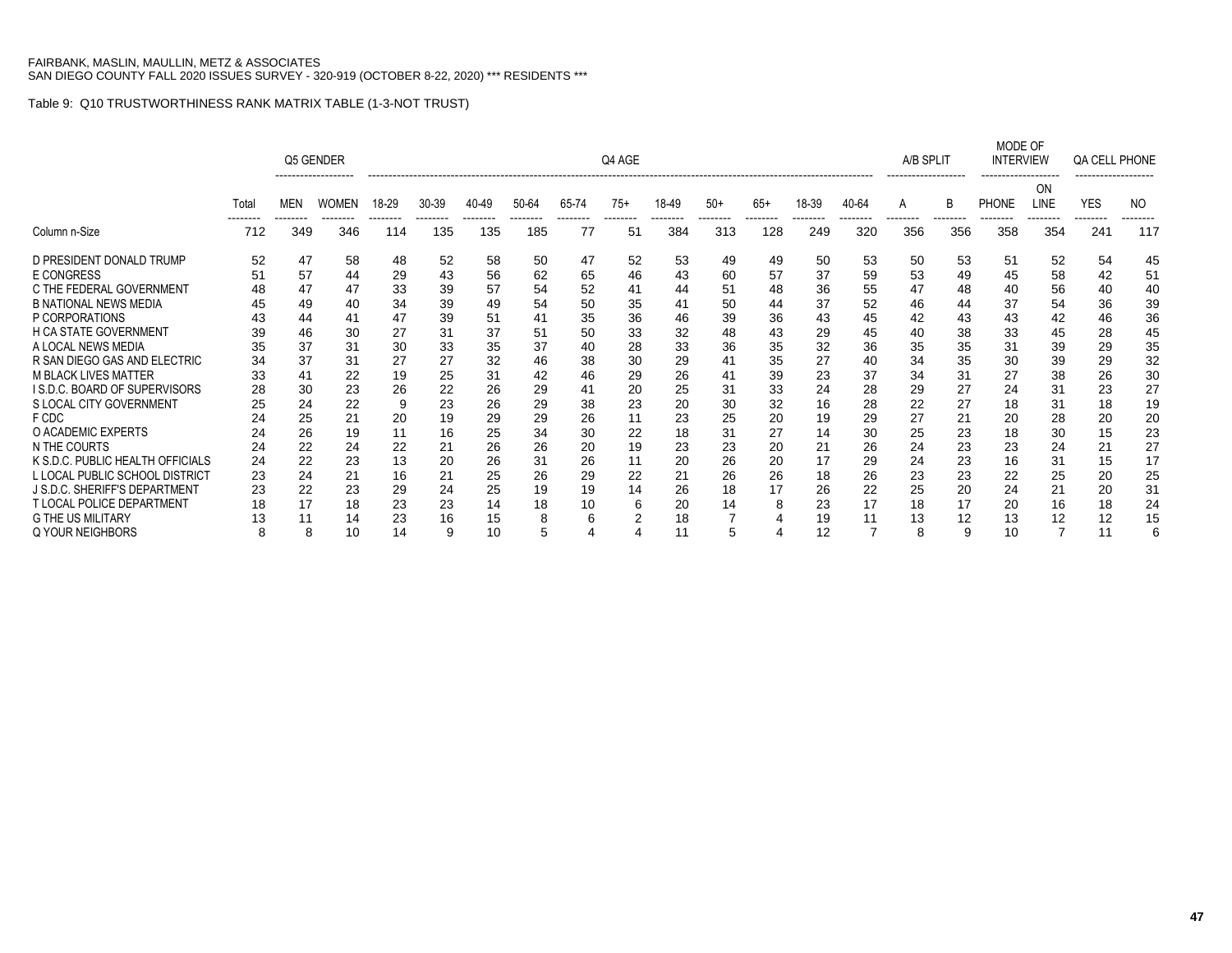|                                     |       |              |              | <b>GENDER BY AGE</b>  |                |                   |                     |                          | PARTY BY GENDER     |                          |                            |                     |                     | PARTY BY AGE |                     |                         |                     |                       | <b>EDUCATION BY AGE</b> |                 |                |
|-------------------------------------|-------|--------------|--------------|-----------------------|----------------|-------------------|---------------------|--------------------------|---------------------|--------------------------|----------------------------|---------------------|---------------------|--------------|---------------------|-------------------------|---------------------|-----------------------|-------------------------|-----------------|----------------|
|                                     | Total | MEN<br>18-49 | MEN<br>$50+$ | <b>WOMEN</b><br>18-49 | WOMEN<br>$50+$ | DEM<br><b>MEN</b> | DEM<br><b>WOMEN</b> | <b>IND</b><br><b>MEN</b> | IND<br><b>WOMEN</b> | <b>REP</b><br><b>MEN</b> | <b>REP</b><br><b>WOMEN</b> | <b>DEM</b><br>18-49 | <b>DEM</b><br>$50+$ | IND<br>18-49 | <b>IND</b><br>$50+$ | <br><b>REP</b><br>18-49 | <b>REP</b><br>$50+$ | <b>NCOLL</b><br>18-49 | <b>NCOLL</b><br>$50+$   | COLL+<br>18-49  | COLL+<br>$50+$ |
| Column n-Size                       | 712   | 190          | 151          | 189                   | 151            | -------<br>120    | 168                 | 96                       | 109                 | 132                      | 69                         | 166                 | 121                 | 129          | 77                  | 90                      | 116                 | 187                   | --------<br>163         | --------<br>196 | 145            |
| D PRESIDENT DONALD TRUMP            | 52    | 48           | 45           | 59                    | 55             | 85                | 82                  | 48                       | 48                  | 11                       | 13                         | 80                  | 86                  | 45           | 52                  | 14                      | 9                   | 50                    | 43                      | 57              | 55             |
| <b>E CONGRESS</b>                   | 51    | 50           | 65           | 35                    | 53             | 53                | 46                  | 57                       | 36                  | 60                       | 54                         | 46                  | 52                  | 39           | 60                  | 46                      | 68                  | 40                    | 61                      | 46              | 58             |
| C THE FEDERAL GOVERNMENT            | 48    | 44           | 49           | 42                    | 53             | 60                | 58                  | 50                       | 39                  | 33                       | 33                         | 54                  | 63                  | 41           | 51                  | 28                      | 39                  | 44                    | 48                      | 44              | 53             |
| <b>B NATIONAL NEWS MEDIA</b>        |       | 43           | 54           | 37                    | 42             | 21                | 30                  | 54                       | 40                  | 70                       | 62                         | 33                  | 17                  | 42           | 56                  | 54                      | 79                  | 44                    | 54                      | 38              | 44             |
| P CORPORATIONS                      |       | 50           | 36           |                       | 42             | 62                | 50                  | 54                       | 35                  | 22                       | 29                         | 59                  | 46                  | 45           | 44                  | 21                      | 28                  | 44                    | 38                      | 48              | 40             |
| <b>H CA STATE GOVERNMENT</b>        | 39    | 37           | 56           | 25                    | 36             | 20                | 16                  | 45                       | 31                  | 70                       | 63                         | 22                  | 13                  | 31           | 51                  | 52                      | 81                  | 34                    | 52                      | 30              | 42             |
| A LOCAL NEWS MEDIA                  | 35    | 36           | 39           | 29                    | 32             | 21                | 23                  | 45                       | 31                  | 46                       | 50                         | 25                  | 18                  | 37           | 42                  | 41                      | 52                  | 38                    | 41                      | 29              | 31             |
| R SAN DIEGO GAS AND ELECTRIC        | 34    | 32           | 42           | 26                    | 38             | 42                | 29                  | 31                       | 37                  | 36                       | 27                         | 33                  | 37                  | 27           | 47                  | 23                      | 41                  | 26                    | 39                      | 31              | 43             |
| <b>M BLACK LIVES MATTER</b>         | 33    | 35           | 48           | 15                    | 30             | 11                | 9                   | 33                       | 18                  | 74                       | 59                         |                     |                     | 19           | 40                  | 61                      | 76                  | 26                    | 44                      | 26              | 37             |
| <b>IS.D.C. BOARD OF SUPERVISORS</b> | 28    | 28           | 32           | 20                    | 25             | 24                | 20                  | 36                       | 22                  | 31                       | 34                         | 21                  | 22                  | 26           | 35                  | 28                      | 36                  | 29                    | 34                      | 20              | 27             |
| S LOCAL CITY GOVERNMENT             | 25    | 20           | 31           | 18                    | 26             | 15                | 13                  | 23                       | 31                  | 35                       | 31                         | 13                  | 15                  | 23           | 39                  | 28                      | 41                  | 21                    | 34                      | 19              | 25             |
| F CDC                               |       | 26           | 23           | 18                    | 25             | 22                | 11                  | 24                       | 22                  | 29                       | 43                         |                     |                     | 21           | 31                  | 28                      | 39                  | 24                    | 28                      | 21              | 22             |
| O ACADEMIC EXPERTS                  | 24    | 20           | 33           | 13                    | 26             | 10                |                     | 28                       | 20                  | 40                       | 39                         |                     |                     | 22           | 34                  | 27                      | 52                  | 18                    | 35                      | 17              | 26             |
| N THE COURTS                        | 24    | 22           | 22           | 23                    | 24             | 26                | 25                  | 28                       | 26                  | 14                       | 19                         | 27                  | 24                  | 25           | 29                  | 13                      | 19                  | 26                    | 23                      | 20              | 23             |
| K S.D.C. PUBLIC HEALTH OFFICIALS    | 24    | 17           | 27           | 22                    | 22             | 11                | 14                  | 25                       | 27                  | 29                       | 39                         | 14                  |                     | 23           | 35                  | 27                      | 39                  | 23                    | 33                      | 17              | 19             |
| L LOCAL PUBLIC SCHOOL DISTRICT      | 23    | 21           | 26           | 19                    | 23             | 8                 | 14                  | 24                       | 27                  | 38                       | 30                         |                     | 13                  | 25           | 31                  | 35                      | 36                  | 23                    | 26                      | 18              | 26             |
| J S.D.C. SHERIFF'S DEPARTMENT       | 23    | 23           | 19           | 29                    | 16             | 30                | 30                  | 32                       | 25                  |                          |                            | 33                  | 26                  | 32           | 23                  |                         |                     | 27                    | 16                      | 25              | 19             |
| <b>T LOCAL POLICE DEPARTMENT</b>    | 18    | 17           | 15           | 22                    | 12             | 23                | 20                  | 27                       | 21                  |                          |                            | 24                  | 17                  | 23           | 24                  |                         |                     | 21                    | 14                      | 19              | 13             |
| <b>G THE US MILITARY</b>            |       | 16           |              | 20                    |                | 19                | 18                  | 15                       | 15                  |                          |                            | 25                  | 10                  | 18           | 10                  |                         |                     | 17                    | 6                       | 19              |                |
| Q YOUR NEIGHBORS                    |       | 9            |              | 13                    |                |                   |                     | 12                       | 18                  |                          |                            | 10                  |                     | 17           | 10                  |                         |                     | 13                    |                         | 9               |                |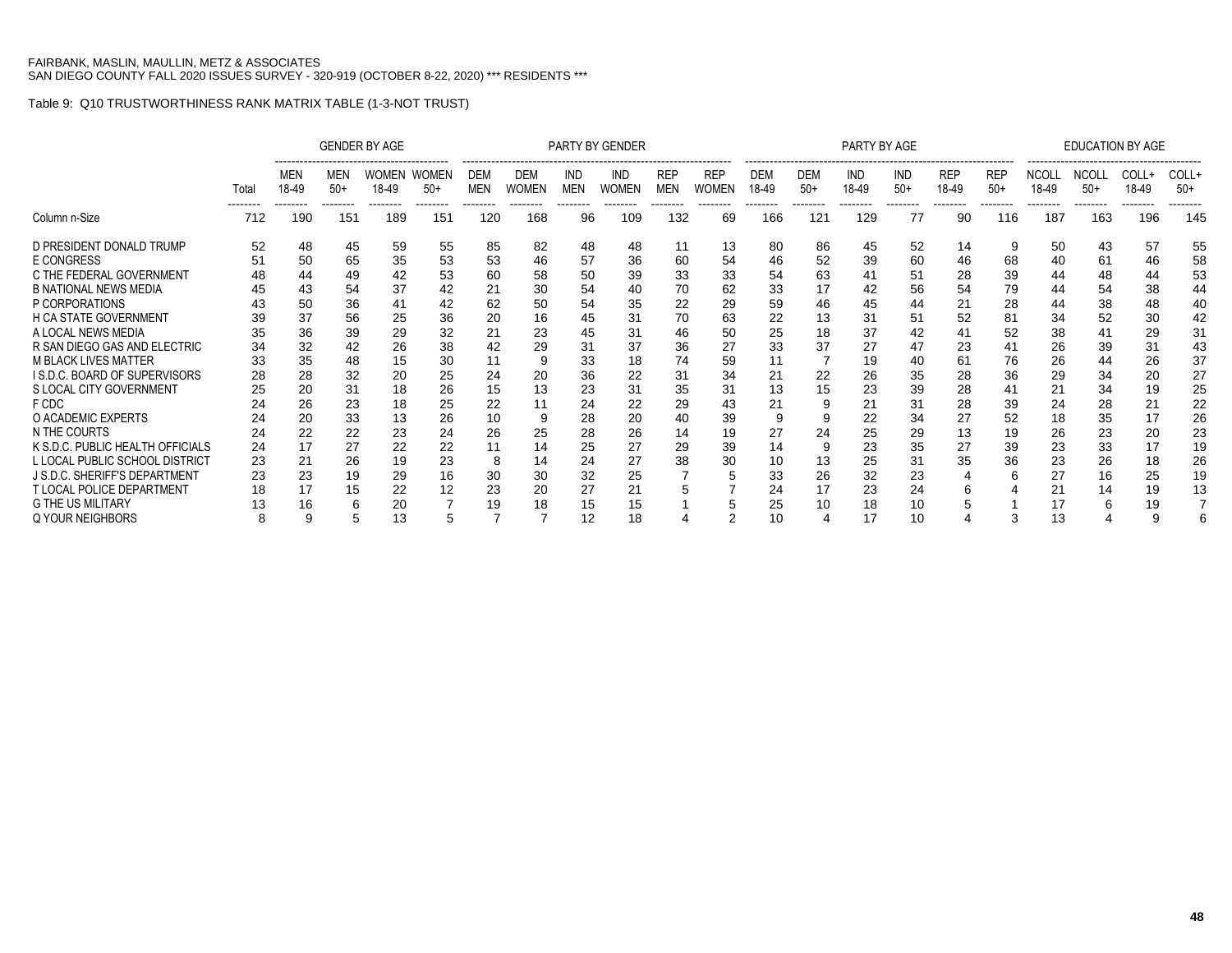|                                     |                |                       | <b>WORKING BY AGE</b><br>-------------------------------------<br>NT WK |    |                 |                 | WHITES BY IDEOLOGY       |                |     | SUPERVISORIAL DISTRICTS |                 |                 |                 |                                 | <b>CITY</b>                             |                   |                        |                   | SAN DIEGO CITY<br>COUNCIL ZONES  |                             |
|-------------------------------------|----------------|-----------------------|-------------------------------------------------------------------------|----|-----------------|-----------------|--------------------------|----------------|-----|-------------------------|-----------------|-----------------|-----------------|---------------------------------|-----------------------------------------|-------------------|------------------------|-------------------|----------------------------------|-----------------------------|
|                                     | Total          | <b>WRKNG</b><br>18-39 | WRKNG<br>NT WK<br>18-39<br>40+<br>--------<br>--------<br>--------      |    |                 | LIB<br>-------- | <b>MOD</b><br>--------   | <b>CONS</b>    |     |                         |                 |                 | 5               | SAN<br><b>DIEGO</b><br>-------- | <b>OTHER</b><br><b>CITY</b><br>-------- | UNINC<br>-------- | <b>TOTAL</b><br>NOT SD | COAST<br>-------- | SOUTH<br><b>EAST</b><br>-------- | <b>NORTH</b><br><b>EAST</b> |
| Column n-Size                       | -------<br>712 | 206                   | 264                                                                     | 42 | --------<br>170 | 81              | 144                      | --------<br>89 | 122 | 152                     | --------<br>131 | --------<br>186 | --------<br>121 | 306                             | 325                                     | 81                | --------<br>406        | 58                | 81                               | 77                          |
| D PRESIDENT DONALD TRUMP            | 52             | 53                    | 51                                                                      | 38 | 53              | 95              | 48                       | 16             | 48  | 45                      | 54              | 58              | 50              | 58                              | 49                                      | 38                | 47                     | 64                | 60                               | 56                          |
| E CONGRESS                          | 51             | 35                    | 58                                                                      | 48 | 60              | 60              | 48                       | 72             | 49  | 54                      | 54              | 39              | 66              | 46                              | 55                                      | 56                | 55                     | 49                | 37                               | 47                          |
| C THE FEDERAL GOVERNMENT            | 48             | 37                    | 55                                                                      | 33 | 51              | 75              | 50                       | 44             | 39  | 50                      | 51              | 46              | 53              | 47                              | 48                                      | 48                | 48                     | 48                | 42                               | 48                          |
| <b>B NATIONAL NEWS MEDIA</b>        |                | 35                    | 51                                                                      | 47 | 46              | 23              | 44                       | 85             | 44  | 55                      | 48              | 35              | 46              | 40                              | 47                                      | 58                | 49                     | 38                | 40                               | 38                          |
| P CORPORATIONS                      |                | 45                    | 44                                                                      | 33 | 41              | 62              | 39                       | 34             | 34  | 46                      | 44              | 42              | 46              | 41                              | 44                                      | 44                | 44                     | 43                | 43                               | 35                          |
| <b>H CA STATE GOVERNMENT</b>        | 39             | 26                    | 46                                                                      | 43 | 42              | 16              | 32                       | 85             | 38  | 45                      | 44              | 25              | 50              | 34                              | 42                                      | 48                | 43                     | 39                | 21                               | 41                          |
| A LOCAL NEWS MEDIA                  | 35             | 31                    | 38                                                                      | 35 | 34              | 19              | 24                       | 63             | 34  | 45                      | 33              | 28              | 34              | 32                              | 35                                      | 43                | 37                     | 26                | 34                               | 31                          |
| R SAN DIEGO GAS AND ELECTRIC        | 34             | 29                    | 38                                                                      | 13 | 39              | 38              | 31                       | 41             | 34  | 32                      | 36              | 34              | 36              | 36                              | 31                                      | 43                | 33                     | 38                | 25                               | 38                          |
| <b>M BLACK LIVES MATTER</b>         | 33             | 20                    | 37                                                                      | 34 | 38              |                 | 27                       | 84             | 28  | 43                      | 30              | 25              | 37              | 27                              | 36                                      | 40                | 37                     | 31                | 19                               | 33                          |
| <b>IS.D.C. BOARD OF SUPERVISORS</b> | 28             | 22                    | 28                                                                      | 36 | 30              | 30              | 22                       | 38             | 29  | 34                      | 25              | 21              | 32              | 24                              | 28                                      | 43                | 31                     | 24                | 18                               | 25                          |
| S LOCAL CITY GOVERNMENT             | 25             | 15                    | 26                                                                      | 25 | 33              | 15              | 20                       | 46             | 27  | 31                      | 22              | 22              | 24              | 24                              | 25                                      | 0                 | 25                     | 24                | 18                               | 23                          |
| F CDC                               | 24             | 19                    | 28                                                                      | 21 | 24              | 13              | 15                       | 49             | 22  | 28                      | 25              | 17              | 30              | 20                              | 27                                      | 27                | 27                     | 23                | 15                               | 20                          |
| O ACADEMIC EXPERTS                  | 24             | 14                    | 29                                                                      | 13 | 30              | 6               | 21                       | 56             | 18  | 28                      | 21              | 21              | 31              | 21                              | 24                                      | 35                | 26                     | 19                | 22                               | 23                          |
| N THE COURTS                        | 24             | 20                    | 25                                                                      | 29 | 23              | 40              | 15                       | 26             | 23  | 31                      | 22              | 19              | 23              | 23                              | 25                                      | 23                | 24                     | 21                | 22                               | 21                          |
| K S.D.C. PUBLIC HEALTH OFFICIALS    | 24             | 17                    | 29                                                                      | 17 | 22              | 16              | 10                       | 42             | 22  | 30                      | 22              | 18              | 27              | 22                              | 22                                      | 35                | 25                     | 18                | 17                               | 19                          |
| L LOCAL PUBLIC SCHOOL DISTRICT      | 23             | 14                    | 23                                                                      | 38 | 29              | 6               | 15                       | 51             | 29  | 25                      | 28              | 14              | 24              | 23                              | 23                                      | 24                | 24                     | 21                | 16                               | 29                          |
| J S.D.C. SHERIFF'S DEPARTMENT       | 23             | 26                    | 22                                                                      | 29 | 17              | 41              | 17                       |                | 27  | 21                      | 21              | 22              | 23              | 26                              | 21                                      | 17                | 21                     | 20                | 26                               | 20                          |
| <b>T LOCAL POLICE DEPARTMENT</b>    |                | 23                    | 17                                                                      | 24 | 10              | 29              | 9                        | 8              | 22  | 21                      | 17              | 17              | 13              | 22                              | 14                                      | 0                 | 14                     | 16                | 24                               | 23                          |
| <b>G THE US MILITARY</b>            |                | 18                    | 13                                                                      | 25 | 5               | 22<br>8         | $\overline{\phantom{a}}$ |                | 15  | 14                      | 13              | 10              | 12              | 14                              | 12                                      | 9                 | 11                     | 12                | 16                               | 11                          |
| Q YOUR NEIGHBORS                    | 8              |                       | 13<br>9<br>6<br>з                                                       |    |                 |                 |                          |                | 8   | 14                      | 6               | 7               |                 | 9                               |                                         | 15                | 8                      | 2                 | 10                               |                             |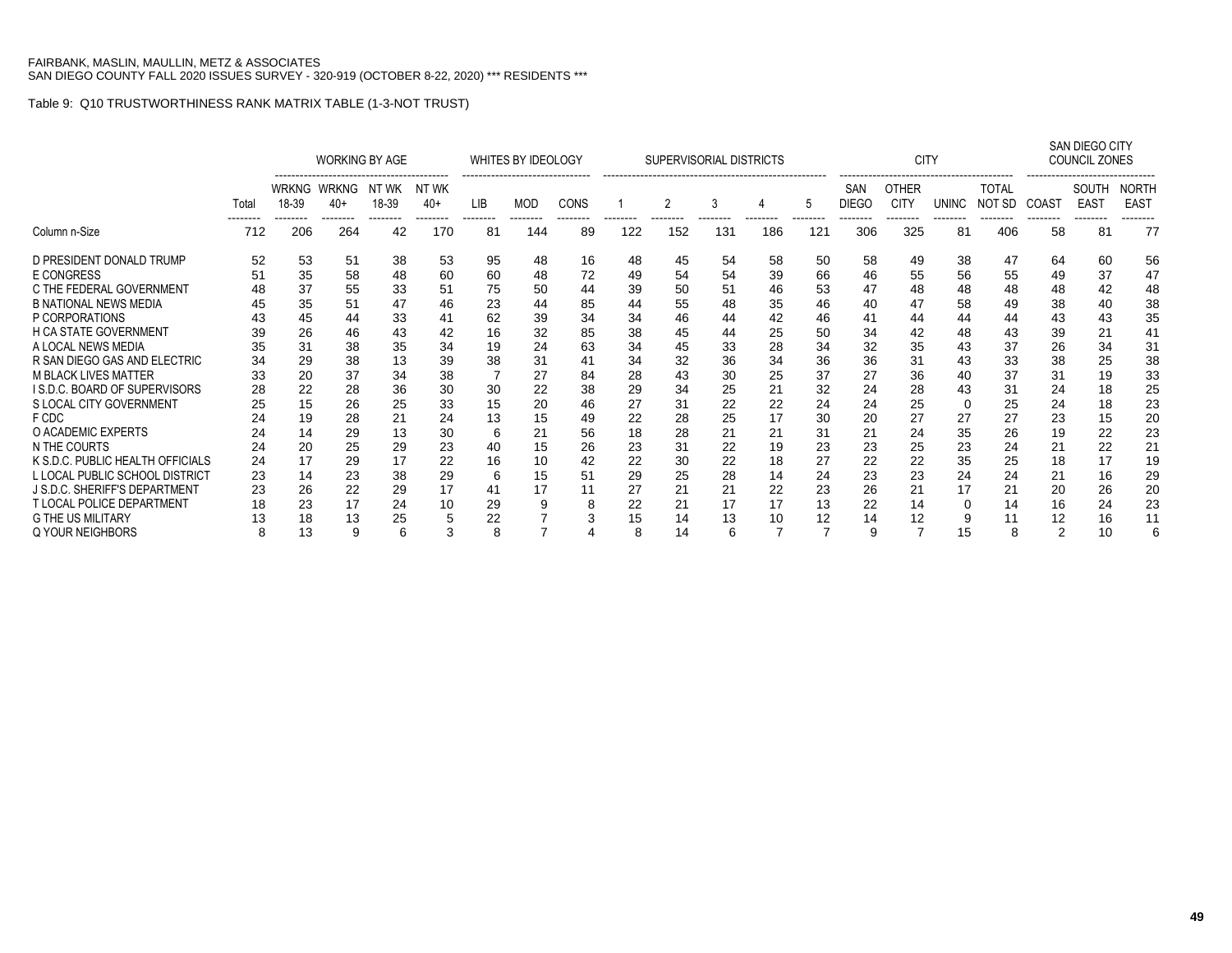|                                  |       |                            | Q6C SD COUNTY<br><b>DIRECTION</b> |                            | Q6D CITY<br><b>DIRECTION</b> |                       | Q6 DIRECTION         |              |                          |                           |                     | Q16 COVID VACCINE      |       |                        |
|----------------------------------|-------|----------------------------|-----------------------------------|----------------------------|------------------------------|-----------------------|----------------------|--------------|--------------------------|---------------------------|---------------------|------------------------|-------|------------------------|
|                                  | Total | <b>RIGHT</b><br><b>DIR</b> | <b>WRONG</b><br><b>TRACK</b>      | <b>RIGHT</b><br><b>DIR</b> | <b>WRONG</b><br>TRACK        | <b>CONS</b><br>RT DIR | <b>CONS</b><br>WR TR | <b>MIXED</b> | <b>DEF</b><br><b>GET</b> | <b>PROB</b><br><b>GET</b> | <b>TOTAL</b><br>GET | <b>TOTAL</b><br>NOT GT | DK/NA | <b>NOT GT</b><br>DK/NA |
| Column n-Size                    | 712   | 345                        | 270                               | 368                        | 256                          | 73                    | 122                  | 517          | 256                      | 124                       | 380                 | 225                    | 107   | 332                    |
| D PRESIDENT DONALD TRUMP         | 47    | 47                         | 43                                | 45                         | 42                           | 22                    | 53                   | 49           | 51                       | 30                        | 44                  | 47                     | 55    | 49                     |
| <b>B NATIONAL NEWS MEDIA</b>     | 37    | 22                         | 54                                | 27                         | 51                           | 6                     | 52                   | 38           | 31                       | 17                        | 26                  | 51                     | 46    | 50                     |
| E CONGRESS                       | 35    | 23                         | 50                                | 25                         | 50                           | 8                     | 56                   | 34           | 32                       | 18                        | 27                  | 49                     | 34    | 44                     |
| C THE FEDERAL GOVERNMENT         | 33    | 25                         | 40                                | 28                         | 38                           |                       | 49                   | 33           | 29                       | 20                        | 26                  | 42                     | 37    | 40                     |
| <b>H CA STATE GOVERNMENT</b>     | 32    | 18                         | 52                                | 23                         | 47                           | 4                     | 54                   | 31           | 27                       | 16                        | 23                  | 46                     | 36    | 42                     |
| P CORPORATIONS                   | 29    | 22                         | 39                                | 20                         | 40                           | 13                    | 44                   | 28           | 28                       | 20                        | 25                  | 34                     | 34    | 34                     |
| <b>M BLACK LIVES MATTER</b>      | 28    | 19                         | 42                                | 24                         | 37                           | 13                    | 31                   | 30           | 27                       | 11                        | 22                  | 39                     | 29    | 36                     |
| A LOCAL NEWS MEDIA               | 26    | 12                         | 44                                | 15                         | 41                           | 6                     | 51                   | 24           | 24                       | 11                        | 20                  | 42                     | 18    | 34                     |
| R SAN DIEGO GAS AND ELECTRIC     | 24    | 17                         | 32                                | 18                         | 31                           | 8                     | 34                   | 23           | 19                       | 13                        | 17                  | 33                     | 25    | 31                     |
| F CDC                            | 16    | 6                          | 30                                | 8                          | 29                           |                       | 32                   | 15           | 14                       | 8                         | 12                  | 27                     | 10    | 22                     |
| O ACADEMIC EXPERTS               | 16    | $\overline{7}$             | 27                                | 10                         | 25                           | 5                     | 26                   | 16           | 12                       | 8                         | 11                  | 25                     | 18    | 22                     |
| J S.D.C. SHERIFF'S DEPARTMENT    | 16    | 9                          | 24                                | 8                          | 26                           | 3                     | 40                   | 12           | 15                       | 10                        | 13                  | 20                     | 17    | 19                     |
| I S.D.C. BOARD OF SUPERVISORS    | 16    | 8                          | 26                                | 11                         | 25                           |                       | 29                   | 14           | 9                        | 9                         | 9                   | 27                     | 16    | 23                     |
| K S.D.C. PUBLIC HEALTH OFFICIALS | 16    | 4                          | 31                                |                            | 30                           |                       | 37                   | 12           | 13                       | 4                         | 10                  | 23                     | 18    | 22                     |
| N THE COURTS                     | 15    | $\overline{7}$             | 22                                | 8                          | 23                           |                       | 33                   | 12           | 8                        | 5                         | $\overline{7}$      | 28                     | 14    | 23                     |
| S LOCAL CITY GOVERNMENT          | 14    | 3                          | 31                                | 4                          | 29                           |                       | 37                   | 11           | 11                       | 4                         | 9                   | 25                     | 11    | 21                     |
| L LOCAL PUBLIC SCHOOL DISTRICT   | 14    | 9                          | 23                                | 9                          | 24                           | 8                     | 24                   | 12           | 10                       | 6                         | 9                   | 23                     | 12    | 20                     |
| <b>T LOCAL POLICE DEPARTMENT</b> | 13    | $\overline{7}$             | 19                                |                            | 21                           | 5                     | 30                   | 9            | 10                       | 10                        | 10                  | 19                     | 9     | 15                     |
| <b>G THE US MILITARY</b>         | 10    | 5                          | 14                                |                            | 12                           | 8                     | 18                   | 8            | 9                        | 8                         | 9                   | 11                     | 10    | 11                     |
| Q YOUR NEIGHBORS                 | 5     | $\overline{2}$             | 9                                 |                            | 10                           | 0                     | 16                   | 3            | 4                        | $\overline{2}$            | 3                   | 8                      | 6     | 7                      |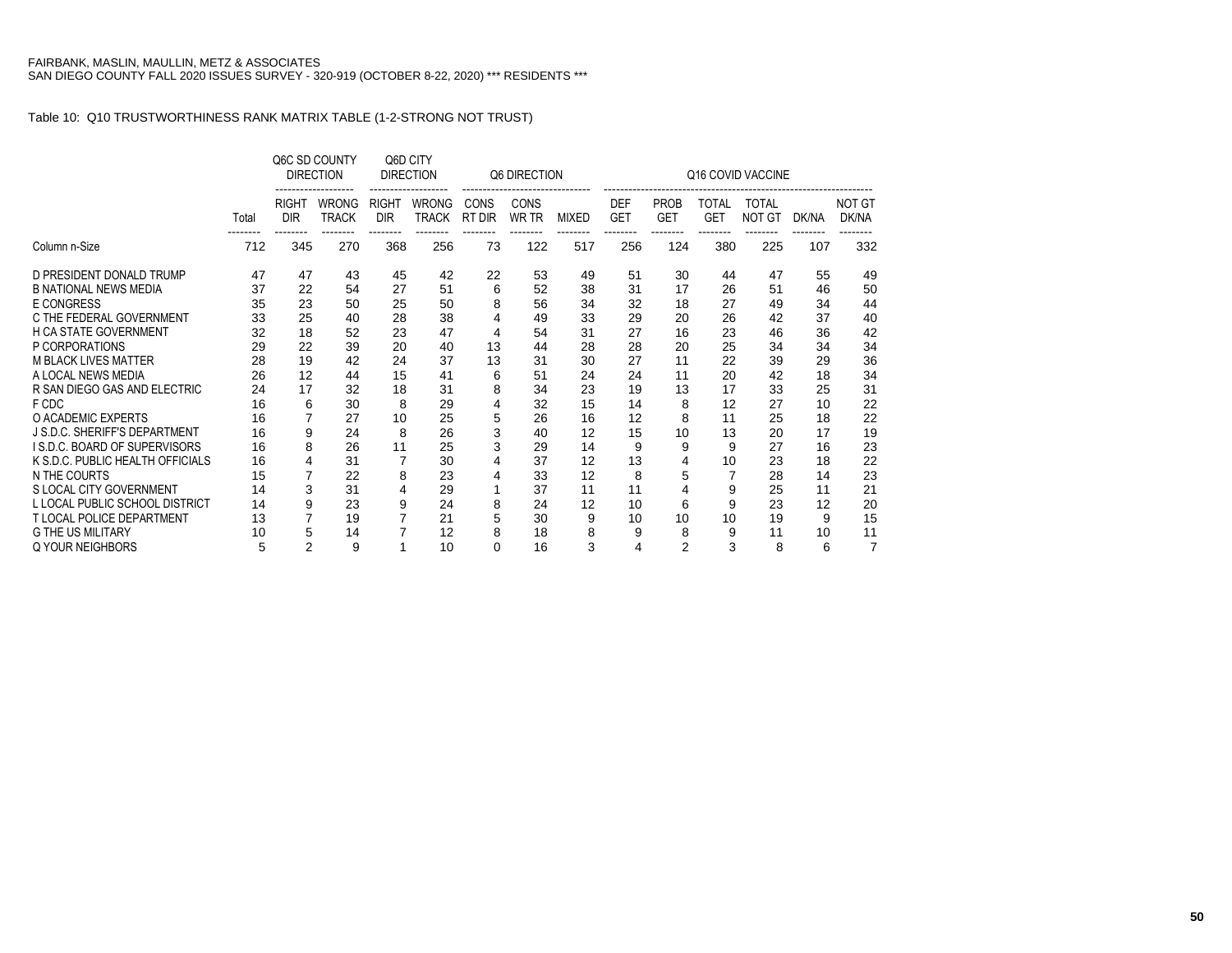|                                      |       |                              |                                  | Q10I SD COUNTY BOS TRUST |                |                              |                 | <b>Q10L SCHOOL DISTRICT TRUST</b> |                          | Q11A FED                     | <b>COVID RESPNSE</b> |                       | Q11B STATE<br><b>COVID RESPNSE</b> | Q11C COUNTY<br>COVID RESPNSE |                      | Q11D SCHL DIST<br><b>COVID RESPNSE</b> |                             | <b>COVID RESPNSE</b>  | Q11E CITY            |
|--------------------------------------|-------|------------------------------|----------------------------------|--------------------------|----------------|------------------------------|-----------------|-----------------------------------|--------------------------|------------------------------|----------------------|-----------------------|------------------------------------|------------------------------|----------------------|----------------------------------------|-----------------------------|-----------------------|----------------------|
|                                      | Total | <b>TOTAL</b><br><b>TRUST</b> | <b>NEUT</b>                      | DO NOT<br><b>TRUST</b>   | DK/NA          | <b>TOTAL</b><br><b>TRUST</b> | <b>NEUT</b>     | DO NOT<br><b>TRUST</b>            | DK/NA                    | <b>TOTAL</b><br><b>APPRV</b> | TOAL<br><b>DISAP</b> | TOTAL<br><b>APPRV</b> | TOAL<br><b>DISAP</b>               | TOTAL<br><b>APPRV</b>        | TOAL<br><b>DISAP</b> | TOTAL<br><b>APPRV</b>                  | <b>TOAL</b><br><b>DISAP</b> | TOTAL<br><b>APPRV</b> | TOAL<br><b>DISAP</b> |
| Column n-Size                        | 712   | 237                          | --------<br>227                  | --------<br>197          | --------<br>51 | --------<br>310              | --------<br>186 | --------<br>166                   | --------<br>51           | --------<br>310              | --------<br>379      | --------<br>385       | --------<br>284                    | --------<br>481              | --------<br>201      | --------<br>420                        | --------<br>188             | --------<br>420       | --------<br>169      |
| D PRESIDENT DONALD TRUMP             | 47    | 40                           | 50<br>60<br>46<br>34<br>66<br>43 |                          |                |                              | 52              | 34                                | 53                       | 20                           | 68                   | 58                    | 28                                 | 49                           | 38                   | 49                                     | 35                          | -49                   | 38                   |
| <b>B NATIONAL NEWS MEDIA</b>         | 37    | 15                           | 49<br>18<br>28<br>65<br>43       |                          |                |                              | 40              | 68                                | 43                       | 44                           | 32                   | 15                    | 67                                 | 26                           | 61                   | 27                                     | 55                          | 28                    | 58                   |
| <b>E CONGRESS</b>                    | 35    | 16                           |                                  |                          |                | 21                           | 32              | 65                                | 34                       | 30                           | 40                   | 21                    | 55                                 | 25                           | 58                   | 24                                     | 57                          | 27                    | 54                   |
| C THE FEDERAL GOVERNMENT             | 33    |                              | 34                               | 46                       | 47             | 25                           | 39              | 35                                | 46                       | 16                           | 46                   | 33                    | 31                                 | 30                           | 37                   | 29                                     | 33                          | 31                    | 33                   |
| <b>H CA STATE GOVERNMENT</b>         | 32    | 15                           | 24                               | 64                       | 25             | 15                           | 27              | 70                                | 36                       | 39                           | 28                   | 8                     | 66                                 | 22                           | 56                   | 20                                     | 59                          | 22                    | 54                   |
| P CORPORATIONS                       | 29    | 13                           | 29                               | 49                       | 30             | 28                           | 33              | 28                                | 25                       | 18                           | 37                   |                       | 29                                 | 26                           | 37                   | 29                                     | 26                          | 25                    | 36                   |
| <b>M BLACK LIVES MATTER</b>          | 28    | 18                           | 23                               | 49                       | 22             | 14                           | 23              | 62                                | 25                       | 40                           | 19                   | 8                     | 58                                 | 20                           | 47                   | 17                                     | 54                          | 21                    | 45                   |
| A LOCAL NEWS MEDIA                   | 26    | 10                           | 21                               | 52                       | 28             | 15                           | 21              | 54                                | 27                       | 29                           | 25                   | 12                    | 44                                 | 16                           | 48                   | 16                                     | 46                          | 15                    | 47                   |
| R SAN DIEGO GAS AND ELECTRIC         | 24    | 11                           | 19                               | 43                       | 25             | 15                           | 24              | 41                                | 20                       | 18                           | 29                   | 16                    | 34                                 | 17                           | 38                   | 16                                     | 35                          | 15                    | 38                   |
| F CDC                                | 16    |                              | 16                               | 31                       | 15             | 8                            | 11              | 38                                | 17                       | 15                           | 18                   |                       | 31                                 | 9                            | 34                   | 11                                     | 30                          | 9                     | 35                   |
| O ACADEMIC EXPERTS                   | 16    |                              | 12                               | 32                       | 14             | 5                            | 11              | 45                                | 16                       | 19                           | 14                   | 3                     | 35                                 | 9                            | 33                   | 8                                      | 34                          |                       | 34                   |
| <b>J S.D.C. SHERIFF'S DEPARTMENT</b> | 16    |                              | 11                               | 30                       | 29             | 11                           | 16              | 23                                | 24                       | g                            | 22                   | 14                    | 19                                 | 12                           | 25                   | 13                                     | 21                          | 11                    | 28                   |
| <b>IS.D.C. BOARD OF SUPERVISORS</b>  | 16    |                              | 0                                | 57                       | 0              | 6                            | 15              | 39                                | $\overline{\phantom{a}}$ | 14                           | 18                   | 8                     | 26                                 | 9                            | 34                   | 10                                     | 31                          |                       | 31                   |
| K S.D.C. PUBLIC HEALTH OFFICIALS     | 16    |                              | 8                                | 41                       | 5              |                              | 11              | 42                                | 11                       | 15                           | 16                   |                       | 31                                 | 6                            | 38                   | 8                                      | 36                          |                       | 34                   |
| N THE COURTS                         | 15    |                              | 12                               | 31                       | 13             | 8                            | 15              | 26                                | 17                       | 10                           | 19                   | 10                    | 20                                 | 11                           | 23                   | 12                                     | 20                          | 11                    | 24                   |
| S LOCAL CITY GOVERNMENT              | 14    |                              | 10                               | 38                       | 14             |                              |                 | 34                                | 16                       | 13                           | 16                   |                       | 27                                 | 5                            | 33                   | 9                                      | 25                          |                       | 37                   |
| L LOCAL PUBLIC SCHOOL DISTRICT       | 14    |                              | 10                               | 32                       | 3              |                              |                 | 60                                | $\Omega$                 | 17                           | 11                   |                       | 28                                 | 9                            | 27                   |                                        | 39                          | 10                    | 25                   |
| <b>T LOCAL POLICE DEPARTMENT</b>     | 13    |                              | 8                                | 24                       | 23             |                              | 13              | 21                                | 19                       |                              | 17                   | 10                    | 16                                 | 9                            | 20                   | 11                                     | 14                          | 8                     | 22                   |
| <b>G THE US MILITARY</b>             | 10    |                              | 9                                | 14                       | 13             | 8                            | 10              | 12                                | 11                       |                              | 13                   | 8                     | 10                                 |                              | 15                   | 8                                      | 12                          |                       | 14                   |
| <b>Q YOUR NEIGHBORS</b>              | 5     |                              | 5                                | 11                       |                |                              | 3               | 8                                 | 6                        |                              | 5                    | 3                     | 6                                  |                              |                      | 5                                      | 4                           | 3                     |                      |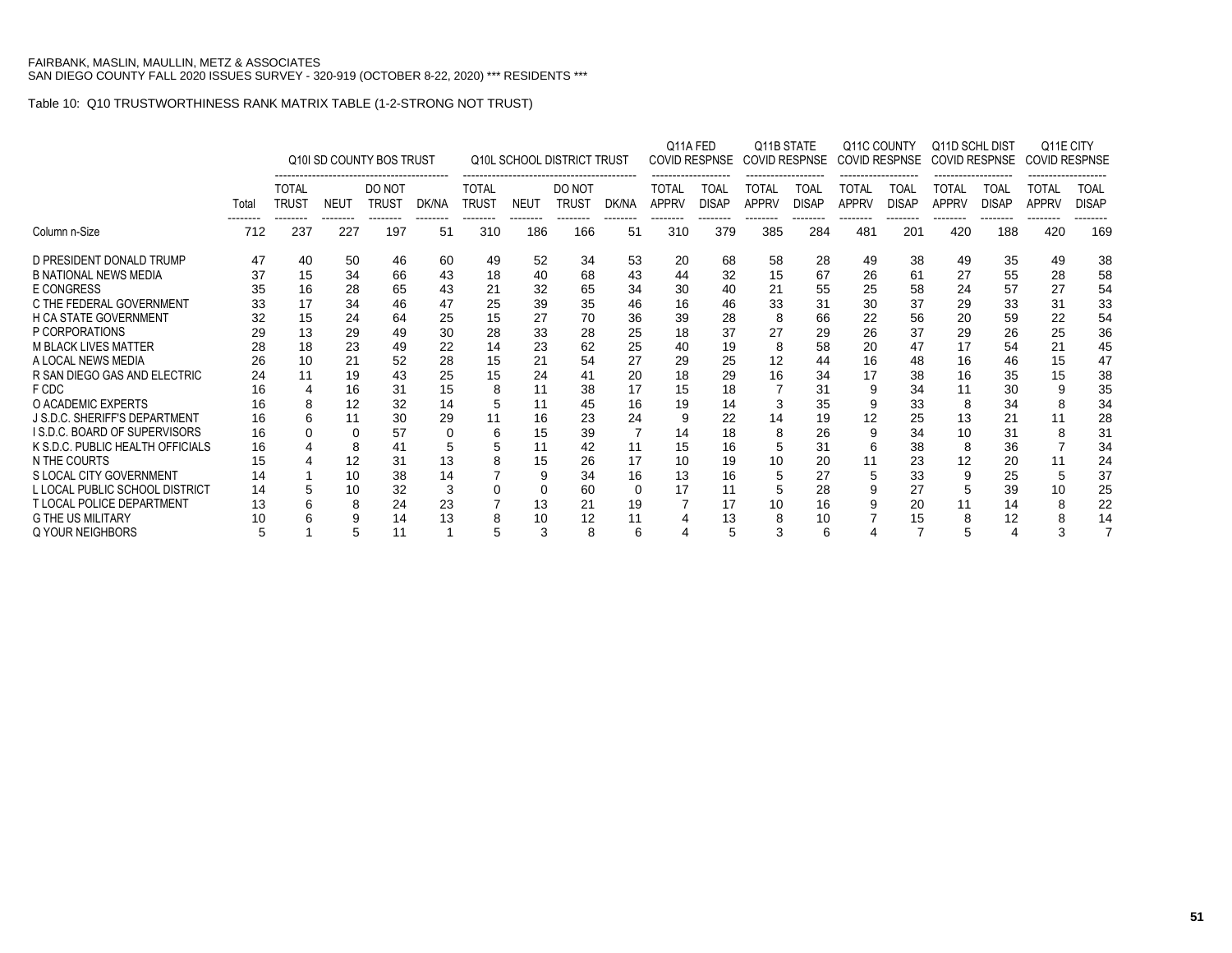|                                  |       | Q13 CHILDREN |                |    |    | Q15 ED QUALITY |                |     |                   |                           |                   | Q18 CHANGE POLICE FUNDING |                            |       |                             | Q19 BORDER  |       |
|----------------------------------|-------|--------------|----------------|----|----|----------------|----------------|-----|-------------------|---------------------------|-------------------|---------------------------|----------------------------|-------|-----------------------------|-------------|-------|
|                                  | Total | <b>YES</b>   | N <sub>O</sub> | B  | C  | D              | A/B            | D/F | <b>STR</b><br>FAV | <b>SMWT</b><br><b>FAV</b> | <b>STR</b><br>OPP | TOTAL<br><b>FAV</b>       | <b>TOTAL</b><br><b>OPP</b> | DK/NA | <b>REST</b><br><b>RSTRC</b> | <b>OPEN</b> | DK/NA |
| Column n-Size                    | 712   | 386          | 309            | 59 | 50 | 35             | 78             | 49  | 194               | 155                       | 227               | 349                       | 291                        | 72    | 291                         | 325         | 96    |
| D PRESIDENT DONALD TRUMP         | 47    | 47           | 46             | 56 | 48 | 61             | 58             | 51  | 77                | 45                        | 20                | 63                        | 25                         | 56    | 29                          | 60          | 53    |
| <b>B NATIONAL NEWS MEDIA</b>     | 37    | 44           | 27             | 24 | 40 | 60             | 29             | 69  | 25                | 14                        | 67                | 20                        | 59                         | 33    | 56                          | 19          | 42    |
| <b>E CONGRESS</b>                | 35    | 43           | 24             | 20 | 35 | 50             | 26             | 61  | 36                | 16                        | 55                | 27                        | 49                         | 18    | 48                          | 26          | 28    |
| C THE FEDERAL GOVERNMENT         | 33    | 36           | 28             | 21 | 31 | 70             | 30             | 60  | 49                | 22                        | 27                | 37                        | 28                         | 29    | 31                          | 34          | 33    |
| <b>H CA STATE GOVERNMENT</b>     | 32    | 40           | 21             | 17 | 32 | 70             | 23             | 76  | 15                | 14                        | 64                | 15                        | 55                         | 25    | 53                          | 15          | 26    |
| P CORPORATIONS                   | 29    | 26           | 33             | 34 | 26 | 35             | 36             | 33  | 48                | 28                        | 21                | 39                        | 22                         | 14    | 32                          | 29          | 25    |
| <b>M BLACK LIVES MATTER</b>      | 28    | 35           | 20             | 16 | 26 | 37             | 15             | 52  | 10                | 9                         | 64                | 10                        | 53                         | 16    | 45                          | 15          | 20    |
| A LOCAL NEWS MEDIA               | 26    | 30           | 20             | 20 | 23 | 45             | 23             | 49  | 24                |                           | 46                | 16                        | 41                         | 15    | 41                          | 15          | 23    |
| R SAN DIEGO GAS AND ELECTRIC     | 24    | 23           | 23             | 27 | 18 | 38             | 28             | 38  | 31                | 16                        | 25                | 25                        | 24                         | 16    | 26                          | 21          | 25    |
| F CDC                            | 16    | 18           | 13             | 11 | 16 | 29             | 13             | 34  | 14                |                           | 27                | 11                        | 24                         | 12    | 27                          | 8           | 12    |
| O ACADEMIC EXPERTS               | 16    | 21           | 9              | 13 | 10 | 27             | 14             | 44  | 8                 | h                         | 34                |                           | 29                         | 10    | 26                          |             | 20    |
| J S.D.C. SHERIFF'S DEPARTMENT    | 16    | 15           | 18             | 15 | 15 | 31             | 18             | 29  | 27                | 16                        | 11                | 22                        | 10                         | 10    | 14                          | 18          | 17    |
| I S.D.C. BOARD OF SUPERVISORS    | 16    | 19           | 12             | 12 | 22 | 36             | 14             | 40  | 16                | 6                         | 26                | 12                        | 22                         | 11    | 23                          | 11          | 12    |
| K S.D.C. PUBLIC HEALTH OFFICIALS | 16    | 20           | 9              | 14 | 21 | 35             | 17             | 42  | 13                |                           | 27                | 10                        | 23                         | 10    | 25                          | 8           | 14    |
| N THE COURTS                     | 15    | 18           | 11             | 17 | 12 | 47             | 23             | 42  | 22                |                           | 11                | 17                        | 12                         | 14    | 16                          | 11          | 23    |
| S LOCAL CITY GOVERNMENT          | 14    | 17           | 9              |    | 11 | 43             | 12             | 45  | 14                |                           | 24                | 9                         | 21                         | 14    | 23                          |             | 13    |
| L LOCAL PUBLIC SCHOOL DISTRICT   | 14    | 17           | 10             | 5  | 14 | 26             | $\overline{7}$ | 38  | 8                 |                           | 28                | 6                         | 24                         | 12    | 20                          | 8           | 15    |
| <b>T LOCAL POLICE DEPARTMENT</b> | 13    | 11           | 15             | 11 | 10 | 23             | 16             | 22  | 22                | 13                        |                   | 18                        | 6                          | 15    | 10                          | 15          | 11    |
| <b>G THE US MILITARY</b>         | 10    |              | 13             | 5  | 11 | 17             | 8              | 15  | 19                |                           | 6                 | 14                        | 5                          |       |                             | 13          | 8     |
| Q YOUR NEIGHBORS                 | 5     |              | 3              | 6  | 5  | 17             | 8              | 15  |                   | 5                         | 3                 | 6                         | 3                          | 8     |                             | 5           | 10    |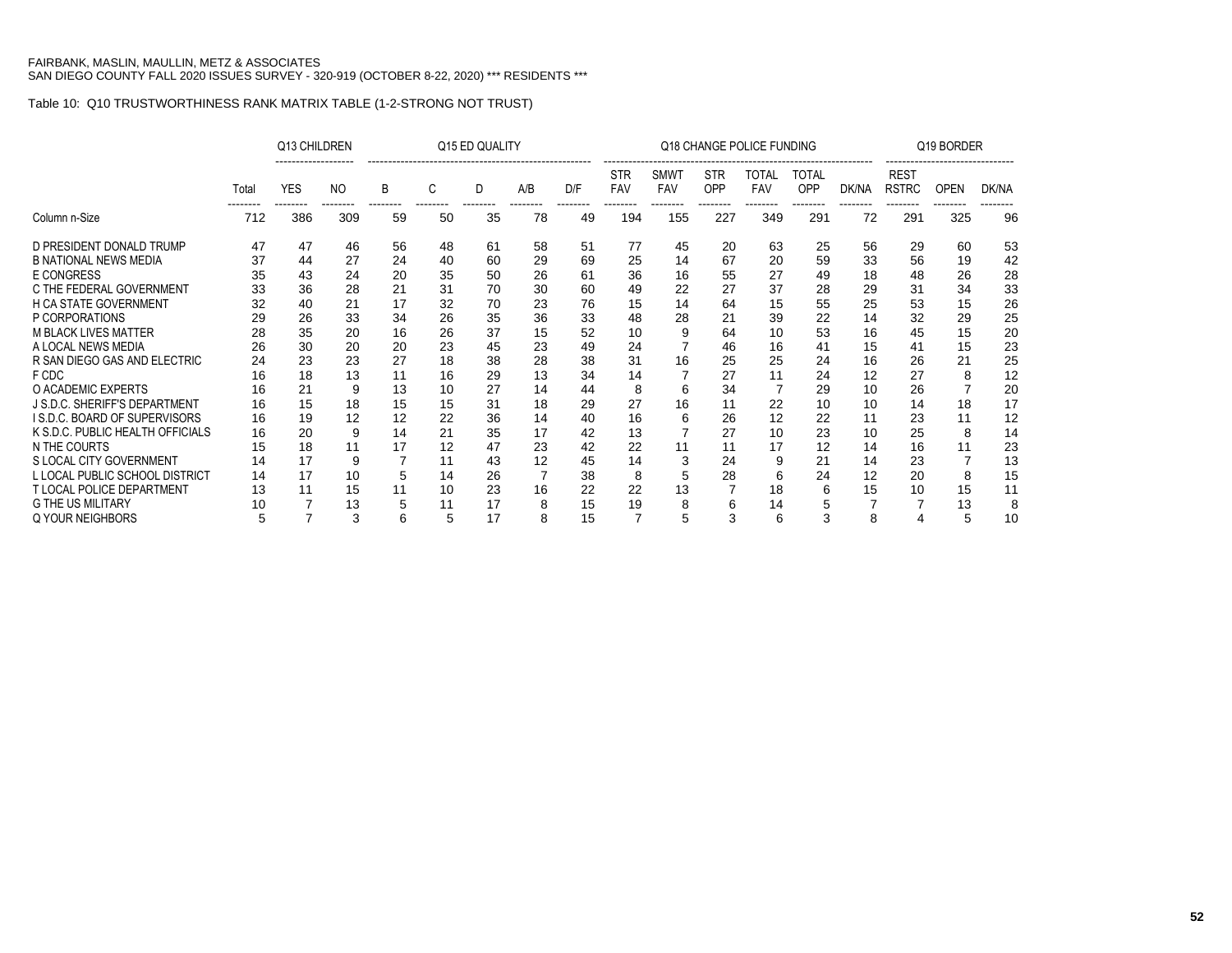|                                  |       |                                      |                                |                               | Q20 RE-OPEN BORDER              |                                 |                   |                                        |                                 | <b>Q21 EMPLOYMENT STATUS</b>             |                                |                                 |                          |                           |                          | Q22 EDUCATION                   |                                             |                          |                   |
|----------------------------------|-------|--------------------------------------|--------------------------------|-------------------------------|---------------------------------|---------------------------------|-------------------|----------------------------------------|---------------------------------|------------------------------------------|--------------------------------|---------------------------------|--------------------------|---------------------------|--------------------------|---------------------------------|---------------------------------------------|--------------------------|-------------------|
|                                  | Total | <b>STR</b><br><b>FAV</b><br>-------- | SMWT<br><b>FAV</b><br>-------- | <b>STR</b><br>OPP<br>-------- | TOTAL<br><b>FAV</b><br>-------- | TOTAL<br><b>OPP</b><br>-------- | DK/NA<br>-------- | <b>FULL</b><br><b>TIME</b><br>-------- | <b>PART</b><br>TIME<br>-------- | <b>FRLGD</b><br><b>UNEMP</b><br>-------- | <b>RE</b><br>TIRED<br>-------- | <b>WORK</b><br>ING.<br>-------- | NOT<br>WRKNG<br>-------- | HS OR<br>LESS<br>-------- | SOME<br>COLL<br>-------- | COLL<br><b>GRAD</b><br>-------- | POS <sub>1</sub><br><b>GRAD</b><br>-------- | NON-<br>COLL<br>-------- | COLL+<br>-------- |
| Column n-Size                    | 712   | 153                                  | 128                            | 228                           | 280                             | 359                             | 72                | 417                                    | 64                              | 52                                       | 129                            | 481                             | 214                      | 86                        | 270                      | 221                             | 128                                         | 356                      | 349               |
| D PRESIDENT DONALD TRUMP         | 47    | 49                                   | 29                             | 44                            | 40                              | 49                              | 61                | 44                                     | 63                              | 47                                       | 47                             | 46                              | 48                       | 47                        | 41                       | 47                              | 57                                          | 42                       | 51                |
| <b>B NATIONAL NEWS MEDIA</b>     | 37    | 37                                   | 23                             | 51                            | 31                              | 44                              | 32                | 35                                     | 45                              | 42                                       | 41                             | 36                              | 40                       | 54                        | 38                       | 31                              | 35                                          | 42                       | 33                |
| <b>E CONGRESS</b>                | 35    | 35                                   | 22                             | 49                            | 29                              | 43                              | 24                | 28                                     | 45                              | 48                                       | 48                             | 31                              | 46                       | 33                        | 36                       | 31                              | 42                                          | 36                       | 35                |
| C THE FEDERAL GOVERNMENT         | 33    | 38                                   | 18                             | 34                            | 29                              | 34                              | 39                | 31                                     | 41                              | 31                                       | 38                             | 32                              | 35                       | 33                        | 34                       | 26                              | 41                                          | 33                       | 32                |
| H CA STATE GOVERNMENT            | 32    | 29                                   | 17                             | 47                            | 24                              | 41                              | 21                | 30                                     | 36                              | 44                                       | 38                             | 31                              | 37                       | 39                        | 35                       | 27                              | 31                                          | 36                       | 29                |
| P CORPORATIONS                   | 29    | 37                                   | 23                             | 28                            | 30                              | 28                              | 32                | 31                                     | 34                              | 27                                       | 24                             | 31                              | 26                       | 25                        | 29                       | 31                              | 32                                          | 28                       | 31                |
| <b>M BLACK LIVES MATTER</b>      | 28    | 30                                   | 16                             |                               | 24                              | 34                              | 16                | 25                                     | 28                              | 36                                       | 39                             | 25                              | 36                       | 38                        | 28                       | 25                              | 29                                          | 30                       | 26                |
| A LOCAL NEWS MEDIA               | 26    | 31                                   | 13                             | 36                            | 23                              | 29                              | 28                | 22                                     | 39                              | 48                                       | 27                             | 25                              | 31                       | 44                        | 27                       | 23                              | 19                                          | 31                       | 21                |
| R SAN DIEGO GAS AND ELECTRIC     | 24    | 30                                   | 10                             | 26                            | 21                              | 26                              | 23                | 24                                     | 35                              | 13                                       | 22                             | 25                              | 20                       | 23                        | 22                       | 25                              | 25                                          | 22                       | 25                |
| F CDC                            | 16    | 24                                   |                                | 20                            | 16                              | 17                              | 11                | 16                                     | 18                              | 17                                       | 18                             | 16                              | 18                       | 10                        | 22                       | 15                              | 12                                          | 19                       | 14                |
| O ACADEMIC EXPERTS               | 16    | 18                                   |                                | 22                            | 14                              | 18                              | 16                | 13                                     | 30                              | 20                                       | 19                             | 16                              | 18                       | 17                        | 19                       | 14                              | 15                                          | 19                       | 14                |
| J S.D.C. SHERIFF'S DEPARTMENT    | 16    | 21                                   |                                | 17                            | 15                              | 17                              | 15                | 17                                     | 21                              | 22                                       | 8                              | 18                              | 13                       | 21                        | 16                       | 15                              | 12                                          | 17                       | 14                |
| I S.D.C. BOARD OF SUPERVISORS    | 16    | 18                                   | 11                             | 21                            | 15                              | 17                              | 12                | 15                                     | 17                              | 38                                       | 15                             | 15                              | 18                       | 20                        |                          | 17                              | 10                                          |                          | 14                |
| K S.D.C. PUBLIC HEALTH OFFICIALS | 16    | 15                                   | 11                             | 23                            | 13                              | 19                              | 8                 | 14                                     | 29                              | 19                                       | 14                             | 16                              | 14                       | 22                        | 18                       | 14                              | 9                                           | 19                       | 12                |
| N THE COURTS                     | 15    | 19                                   | g                              | 15                            | 14                              | 15                              | 15                | 13                                     | 18                              | 19                                       | 12                             | 14                              | 16                       | 17                        | 15                       | 12                              | 16                                          | 15                       | 13                |
| S LOCAL CITY GOVERNMENT          | 14    | 16                                   |                                | 23                            |                                 | 18                              | 12                | 10                                     | 22                              | 25                                       | 19                             | 12                              | 19                       | 26                        | 15                       | 11                              | 10                                          | 18                       | 10                |
| L LOCAL PUBLIC SCHOOL DISTRICT   | 14    | 20                                   | 6                              | 18                            | 14                              | 15                              | 12                | 10                                     | 22                              | 21                                       | 15                             | 12                              | 18                       | 15                        | 14                       | 15                              | 12                                          | 14                       | 14                |
| <b>T LOCAL POLICE DEPARTMENT</b> | 13    | 16                                   | 6                              | 12                            | 11                              | 14                              |                   | 14                                     | 15                              |                                          | 6                              | 14                              | 10                       | 16                        | 13                       | 12                              | 9                                           | 14                       | 11                |
| <b>G THE US MILITARY</b>         | 10    |                                      | 10                             | 6                             | 14                              |                                 |                   | 10                                     | 20                              |                                          |                                | 12                              | b                        | 11                        |                          | 11                              | 9                                           |                          | 10                |
| Q YOUR NEIGHBORS                 |       |                                      | $\overline{2}$                 |                               | 5                               |                                 |                   |                                        | 7                               |                                          |                                |                                 | 2                        | 9                         | 5                        | 5                               |                                             |                          |                   |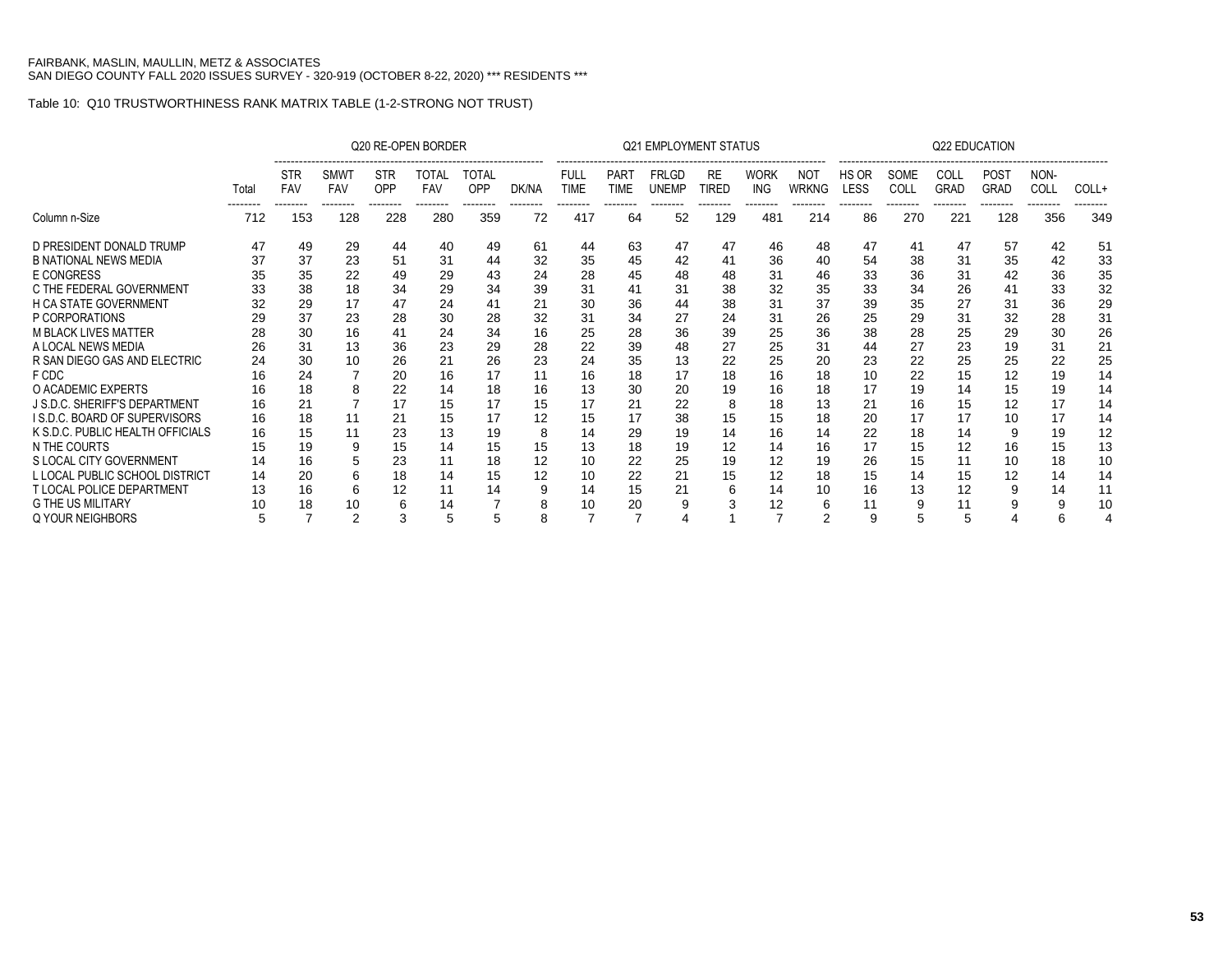|                                     |       |             |                              |                                 | Q23 IDEOLOGY        |                        |                |      |                          |                     |                                                                    | Q24 PARTY SELF-ID                   |            |            |                        |              |       | <b>QB RACE/ETHNICITY</b> |                   |            |
|-------------------------------------|-------|-------------|------------------------------|---------------------------------|---------------------|------------------------|----------------|------|--------------------------|---------------------|--------------------------------------------------------------------|-------------------------------------|------------|------------|------------------------|--------------|-------|--------------------------|-------------------|------------|
|                                     | Total | VER\<br>LIB | <b>SMW</b><br>LIB<br>------- | <b>SMWT</b><br>CONS<br>-------- | VERY<br><b>CONS</b> | <b>LIB</b><br>-------- | MOD<br>------- | CONS | <b>STR</b><br><b>DEM</b> | NS/LN<br><b>DEM</b> | -------------------------------<br>NS/LN<br><b>REP</b><br>-------- | <b>STR</b><br><b>REP</b><br>------- | <b>DEM</b> | <b>IND</b> | <b>REP</b><br>-------- | <b>WHITE</b> | LATNO | <b>AFR</b><br>AMER       | ASIAN<br>-------- | <b>POC</b> |
| Column n-Size                       | 712   | 91          | 67                           | 78                              | 74                  | 158                    | 321            | 153  | 153                      | 139                 | 86                                                                 | 121                                 | 292        | 213        | 207                    | 335          | 185   | 50                       | 71                | 342        |
| D PRESIDENT DONALD TRUMP            | 47    | 84          | 91                           | 15                              | 6                   | 87                     | 40             | 11   | 80                       | 75                  | 13                                                                 | 3                                   | 78         | 41         |                        | 46           | 47    | 67                       | 39                | 48         |
| <b>B NATIONAL NEWS MEDIA</b>        | 37    | 15          | 21                           | 67                              | 72                  | 17                     | 29             | 69   | 11                       | 24                  | 51                                                                 | 69                                  | 17         | 41         | 62                     | 42           | 26    | 30                       | 21                | 29         |
| <b>E CONGRESS</b>                   | 35    | 31          | 36                           | 45                              | 56                  | 33                     | 27             | 51   | 31                       | 25                  | 43                                                                 | 49                                  | 28         | 34         | 46                     | 40           | 25    | 51                       |                   | 28         |
| C THE FEDERAL GOVERNMENT            | 33    | 49          | 45                           | 22                              | 22                  | 47                     | 28             | 22   | 40                       | 41                  | 23                                                                 | 20                                  | 41         | 32         | 21                     | 37           | 27    | 50                       | 13                | 28         |
| <b>H CA STATE GOVERNMENT</b>        | 32    | 9           |                              | 61                              | 70                  | 12                     | 25             | 65   | 9                        | 13                  | 55                                                                 | 64                                  | 11         | 34         | 60                     | 36           | 22    | 37                       |                   | 24         |
| P CORPORATIONS                      |       | 57          | 38                           | 21                              | 21                  | 49                     | 25             | 21   | 42                       | 36                  | 16                                                                 | 16                                  | 39         | 29         | 16                     | 31           | 30    | 31                       | 18                | 27         |
| <b>M BLACK LIVES MATTER</b>         | 28    | 9           |                              | 63                              | 77                  |                        | 20             | 70   | 5                        |                     | 50                                                                 | 75                                  |            | 22         | 65                     | 33           | 20    | 18                       | 13                | 21         |
| A LOCAL NEWS MEDIA                  |       | 19          | 20                           | 40                              | 61                  | 19                     | 17             | 51   | 12                       | 16                  | 31                                                                 | 51                                  | 14         | 28         | 42                     | 27           | 23    | 33                       | 10                | 23         |
| R SAN DIEGO GAS AND ELECTRIC        | 24    | 32          | 21                           | 22                              | 33                  | 28                     | 20             | 27   | 23                       | 23                  | 28                                                                 | 22                                  | 23         | 24         | 25                     | 25           | 17    | 27                       | 21                | 21         |
| F CDC                               | 16    | 10          | 13                           | 25                              | 35                  | 12                     | 12             | 30   |                          | 14                  | 18                                                                 | 29                                  | 9          | 19         | 24                     | 15           | 17    | 15                       |                   | 16         |
| O ACADEMIC EXPERTS                  | 16    | 3           |                              | 36                              | 43                  | 5                      | 10             | 39   |                          |                     | 27                                                                 | 34                                  |            | 18         | 31                     | 18           | 11    | 13                       |                   | 11         |
| J S.D.C. SHERIFF'S DEPARTMENT       | 16    | 32          | 16                           |                                 | 11                  | 25                     | 12             | 9    | 19                       | 23                  | 6                                                                  |                                     | 21         | 21         |                        | 13           | 18    | 39                       |                   | 19         |
| <b>IS.D.C. BOARD OF SUPERVISORS</b> | 16    | 10          | 13                           | 15                              | 28                  | 11                     | 11             | 22   | 10                       |                     | 12                                                                 | 27                                  | 10         | 19         | 21                     | 16           | 10    | 29                       |                   | 14         |
| K S.D.C. PUBLIC HEALTH OFFICIALS    | 16    | 14          | 8                            | 18                              | 28                  | 11                     | 12             | 23   | 8                        |                     | 17                                                                 | 23                                  | 8          | 22         | 20                     | 11           | 15    | 20                       | 10                | 16         |
| N THE COURTS                        |       | 23          | 18                           | 14                              | 17                  | 21                     |                | 16   | 17                       |                     | 6                                                                  |                                     | 13         | 22         | 9                      | 14           | 12    | 29                       |                   | 14         |
| S LOCAL CITY GOVERNMENT             | 14    | 9           | 12                           | 17                              | 33                  | 10                     |                | 24   |                          |                     | 16                                                                 | 27                                  |            | 16         | 22                     | 14           |       | 25                       |                   | 13         |
| L LOCAL PUBLIC SCHOOL DISTRICT      | 14    | 6           | 13                           | 26                              | 32                  |                        | 8              | 29   |                          |                     | 16                                                                 | 29                                  |            | 14         | 24                     | 13           | 11    | 18                       |                   | 12         |
| T LOCAL POLICE DEPARTMENT           |       | 25          | 10                           | 9                               |                     | 18                     |                |      | 13                       | 14                  |                                                                    |                                     | 14         | 19         |                        | 8            | 14    | 36                       | 10                | 17         |
| <b>G THE US MILITARY</b>            |       | 23          | 20                           |                                 |                     | 22                     |                |      | 12                       | 18                  |                                                                    |                                     | 15         | 10         |                        | 8            | 12    | 13                       | 10                | 12         |
| Q YOUR NEIGHBORS                    | 5     | 5           | 9                            |                                 |                     | 6                      |                | 3    |                          |                     | 2                                                                  |                                     |            | 9          |                        | 4            |       | 10                       |                   |            |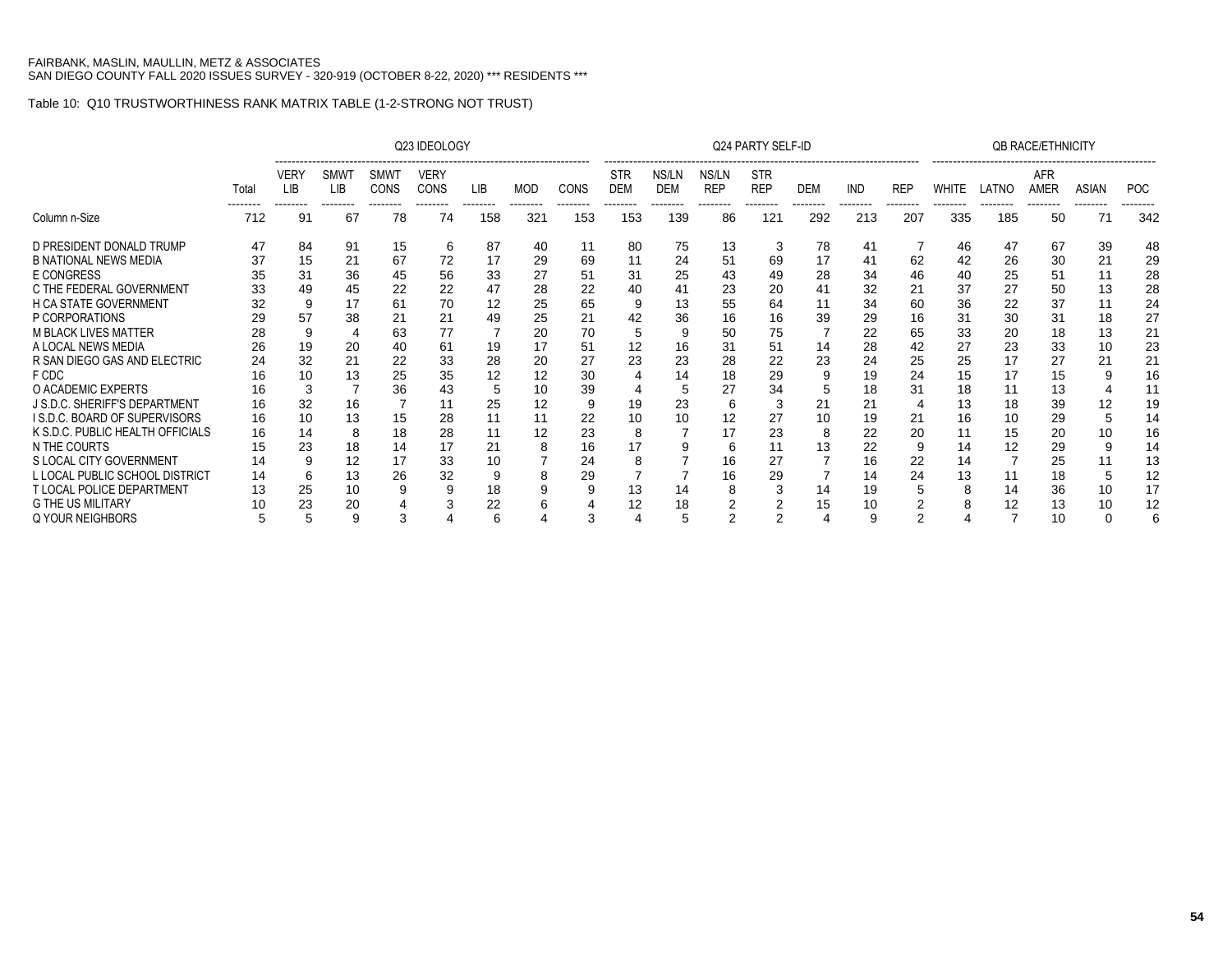|                                  |       |                                                 | Q5 GENDER |     |       |       |                |               | Q4 AGE         |       |       |       |       |       | A/B SPLIT       |                | MODE OF<br><b>INTERVIEW</b> |            | QA CELL PHONE |     |
|----------------------------------|-------|-------------------------------------------------|-----------|-----|-------|-------|----------------|---------------|----------------|-------|-------|-------|-------|-------|-----------------|----------------|-----------------------------|------------|---------------|-----|
|                                  | Total | <b>WOMEN</b><br><b>MEN</b><br>712<br>349<br>346 |           |     | 30-39 | 40-49 | 50-64          | 65-74         | $75+$          | 18-49 | $50+$ | $65+$ | 18-39 | 40-64 | A               | B              | <b>PHONE</b>                | ΟN<br>LINE | <b>YES</b>    | NO. |
| Column n-Size                    |       |                                                 |           | 114 | 135   | 135   | 185            | -------<br>77 | --------<br>51 | 384   | 313   | 128   | 249   | 320   | --------<br>356 | -------<br>356 | 358                         | 354        | 241           | 117 |
| D PRESIDENT DONALD TRUMP         | 47    | 40                                              | 54        | 45  | 46    | 50    | 45             | 45            | 50             | 47    | 46    | 47    | 45    | 47    | 45              | 49             | 46                          | 47         | 49            | 41  |
| <b>B NATIONAL NEWS MEDIA</b>     | 37    | 42                                              | 30        | 27  | 28    | 38    | 48             | 45            | 31             | 31    | 45    | 39    | 27    | 44    | 39              | 36             | 28                          | 47         | 27            | 29  |
| E CONGRESS                       | 35    | 40                                              | 29        | 16  | 29    | 33    | 45             | 49            | 35             | 27    | 45    | 44    | 23    | 40    | 35              | 35             | 29                          | 41         | 27            | 34  |
| C THE FEDERAL GOVERNMENT         | 33    | 34                                              | 32        | 18  | 25    | 41    | 38             | 38            | 30             | 28    | 36    | 35    | 22    | 39    | 30              | 35             | 29                          | 36         | 29            | 28  |
| <b>H CA STATE GOVERNMENT</b>     | 32    | 38                                              | 24        | 18  | 23    | 29    | 44             | 47            | 29             | 24    | 42    | 40    | 21    | 38    | 32              | 32             | 26                          | 39         | 22            | 34  |
| P CORPORATIONS                   | 29    | 31                                              | 28        | 37  | 26    | 36    | 25             | 29            | 22             | 33    | 25    | 26    | 31    | 29    | 29              | 30             | 31                          | 28         | 34            | 24  |
| <b>M BLACK LIVES MATTER</b>      | 28    | 36                                              | 19        | 14  | 23    | 25    | 38             | 42            | 27             | 21    | 37    | 36    | 19    | 33    | 30              | 27             | 21                          | 35         | 20            | 25  |
| A LOCAL NEWS MEDIA               | 26    | 27                                              | 24        | 18  | 22    | 25    | 32             | 35            | 24             | 22    | 31    | 30    | 20    | 29    | 25              | 28             | 21                          | 31         | 21            | 23  |
| R SAN DIEGO GAS AND ELECTRIC     | 24    | 25                                              | 21        | 25  | 18    | 26    | 28             | 23            | 18             | 23    | 25    | 21    | 21    | 27    | 22              | 25             | 19                          | 28         | 19            | 21  |
| F CDC                            |       | 17                                              | 14        | 16  | 15    | 19    | 17             | 18            | 8              | 17    | 16    | 14    | 15    | 18    | 18              | 15             | 13                          | 19         | 15            | 11  |
| O ACADEMIC EXPERTS               | 16    | 19                                              | 12        | 8   | 14    | 14    | 23             | 22            | 14             | 12    | 21    | 19    | 11    | 19    | 17              | 16             | 12                          | 21         | 11            | 13  |
| J S.D.C. SHERIFF'S DEPARTMENT    | 16    | 16                                              | 15        | 22  | 17    | 18    | 13             | 13            | 8              | 19    | 12    |       | 20    | 15    | 20              | 12             | 16                          | 16         | 14            | 19  |
| I S.D.C. BOARD OF SUPERVISORS    | 16    | 17                                              | 14        | 15  | 13    | 16    | 17             | 21            |                | 14    | 17    | 16    | 14    | 16    | 16              | 16             | 13                          | 18         | 13            | 14  |
| K S.D.C. PUBLIC HEALTH OFFICIALS | 16    | 13                                              | 15        | 6   | 15    | 19    | 20             | 19            |                | 14    | 18    | 14    | 11    | 20    | 15              | 16             | 9                           | 23         |               | 12  |
| N THE COURTS                     |       | 14                                              | 14        | 10  | 14    | 17    | 16             | 14            |                | 14    | 14    |       | 12    | 16    | 15              | 14             | 16                          | 13         | 16            | 16  |
| S LOCAL CITY GOVERNMENT          | 14    | 14                                              | 13        | 8   | 11    | 14    | 17             | 23            | 13             |       | 18    | 19    | 9     | 16    | 14              | 15             | 9                           | 19         | g             | 9   |
| L LOCAL PUBLIC SCHOOL DISTRICT   | 14    | 13                                              | 13        | 10  | 11    | 12    | 18             | 16            | 13             | 11    | 17    | 15    | 11    | 16    | 16              | 12             | 12                          | 16         | 11            | 14  |
| T LOCAL POLICE DEPARTMENT        | 13    | 11                                              | 13        | 22  | 15    | 9     | 13             |               | 5              | 15    | 9     | 5     | 18    | 11    | 14              | 11             | 14                          | 11         | 12            | 17  |
| <b>G THE US MILITARY</b>         |       |                                                 | 11        | 20  | 11    | 13    | 5              |               |                | 15    |       |       | 15    | 8     | 10              | 10             | 11                          | 9          |               | 13  |
| <b>Q YOUR NEIGHBORS</b>          | 5     | 6                                               | 5         | 8   | 5     | 9     | $\overline{2}$ | 2             |                |       | 3     | 3     | 6     | 5     |                 | 6              |                             |            |               |     |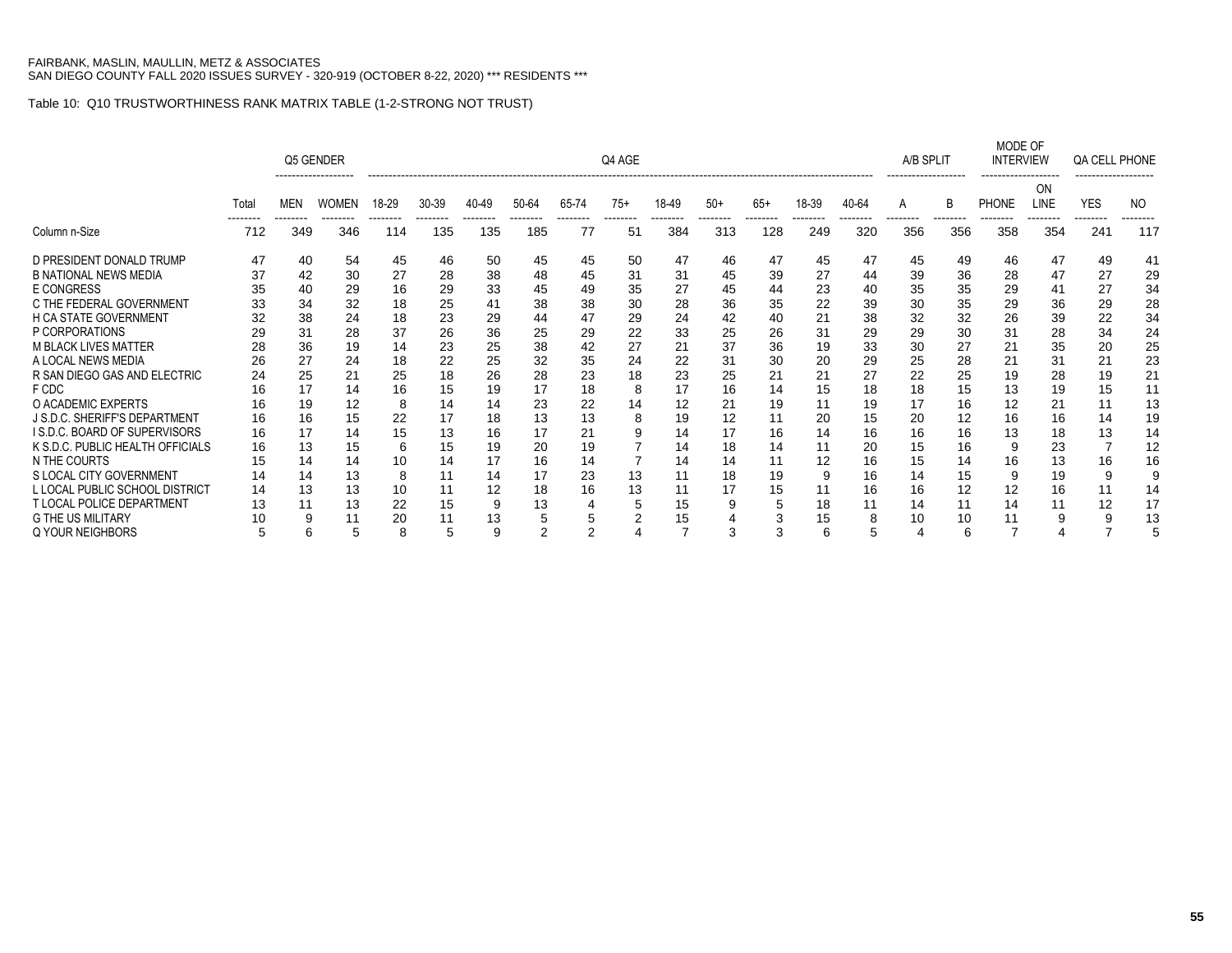|                                  |                 |              |              | <b>GENDER BY AGE</b> |                |                          |                            |                   | PARTY BY GENDER     |                          |                            |                     |                         | PARTY BY AGE        |                     |                         |                     |                       | <b>EDUCATION BY AGE</b> |                 |                |
|----------------------------------|-----------------|--------------|--------------|----------------------|----------------|--------------------------|----------------------------|-------------------|---------------------|--------------------------|----------------------------|---------------------|-------------------------|---------------------|---------------------|-------------------------|---------------------|-----------------------|-------------------------|-----------------|----------------|
|                                  | Total           | MEN<br>18-49 | MEN<br>$50+$ | WOMEN<br>18-49       | WOMEN<br>$50+$ | <b>DEM</b><br><b>MEN</b> | <b>DEM</b><br><b>WOMEN</b> | IND<br><b>MEN</b> | IND<br><b>WOMEN</b> | <b>REP</b><br><b>MEN</b> | <b>REP</b><br><b>WOMEN</b> | <b>DEM</b><br>18-49 | <br><b>DEM</b><br>$50+$ | <b>IND</b><br>18-49 | <b>IND</b><br>$50+$ | <br><b>REP</b><br>18-49 | <b>REP</b><br>$50+$ | <b>NCOLL</b><br>18-49 | <b>NCOLL</b><br>$50+$   | COLL+<br>18-49  | COLL+<br>$50+$ |
| Column n-Size                    | --------<br>712 | 190          | 151          | 189                  | 151            | --------<br>120          | 168                        | 96                | 109                 | 132                      | 69                         | 166                 | 121                     | 129                 | 77                  | 90                      | 116                 | 187                   | 163                     | --------<br>196 | 145            |
| D PRESIDENT DONALD TRUMP         | 47              | 40           | 40           | 54                   | 54             | 77                       | 80                         | 43                | 41                  | 5                        | 12                         | 74                  | 82                      | 38                  | 49                  | 9                       | 6                   | 43                    | 41                      | 51              | 51             |
| <b>B NATIONAL NEWS MEDIA</b>     | 37              | 36           | 50           | 24                   | 37             | 14                       | 18                         | 48                | 32                  | 64                       | 56                         | 20                  | 12                      | 35                  | 52                  | 45                      | 74                  | 35                    | 50                      | 28              | 39             |
| <b>E CONGRESS</b>                | 35              | 31           | 51           | 22                   | 37             | 31                       | 26                         | 42                | 25                  | 47                       | 44                         | 25                  | 30                      | 26                  | 47                  | 29                      | 59                  | 23                    | 49                      | 30              | 39             |
| C THE FEDERAL GOVERNMENT         | 33              | 31           | 36           | 26                   | 38             | 46                       | 38                         | 36                | 28                  | 21                       | 24                         | 34                  | 49                      | 31                  | 34                  | 15                      | 25                  | 29                    | 37                      | 28              | 35             |
| <b>H CA STATE GOVERNMENT</b>     |                 | 28           | 49           | 17                   | 32             | 12                       | 10                         |                   | 26                  | 61                       | 55                         | 12                  | 8                       | 26                  | 48                  | 43                      | 74                  | 26                    | 47                      | 22              | 36             |
| P CORPORATIONS                   | 29              | 34           | 25           | 31                   | 25             | 43                       | 37                         | 38                | 20                  | 14                       | 17                         | 45                  | 31                      | 32                  | 24                  | 10                      | 20                  | 31                    | 24                      | 35              | 26             |
| <b>M BLACK LIVES MATTER</b>      | 28              | 29           | 45           | 12                   | 27             | 6                        |                            | 27                | 14                  | 69                       | 54                         | 8                   | 6                       | 14                  | 35                  | 55                      | 72                  | 21                    | 42                      | 21              | 33             |
| A LOCAL NEWS MEDIA               | 26              | 23           | 32           | 20                   | 28             |                          | 15                         | 30                | 24                  |                          | 46                         | 13                  | 14                      | 23                  | 36                  | 35                      | 47                  | 27                    | 37                      | 18              | 26             |
| R SAN DIEGO GAS AND ELECTRIC     | 24              | 25           | 26           | 21                   | 21             | 24                       | 21                         | 22                | 24                  | 27                       | 17                         | 25                  | 20                      | 24                  | 24                  |                         | 31                  | 21                    | 24                      | 25              | 26             |
| F CDC                            | 16              | 18           | 14           | 14                   | 14             | 12                       |                            | 18                | 17                  | 21                       | 29                         | 13                  |                         | 18                  | 20                  | 23                      | 25                  | 19                    | 19                      | 14              | 11             |
| O ACADEMIC EXPERTS               | 16              | 15           | 23           | 8                    | 17             | 6                        |                            | 18                | 15                  | 31                       | 29                         |                     |                         | 16                  | 22                  |                         | 38                  | 14                    | 24                      | 11              | 18             |
| J S.D.C. SHERIFF'S DEPARTMENT    | 16              | 18           | 14           | 20                   | 10             | 21                       | 20                         | 26                | 16                  |                          |                            | 24                  |                         | 24                  | 17                  |                         |                     | 22                    | 12                      | 16              | 12             |
| I S.D.C. BOARD OF SUPERVISORS    | 16              | 17           | 16           | 12                   | 15             |                          | 10                         | 23                | 15                  | 18                       | 23                         |                     | 9                       | 16                  | 20                  | 18                      | 22                  | 16                    | 19                      | 13              | 15             |
| K S.D.C. PUBLIC HEALTH OFFICIALS | 16              | 10           | 18           | 16                   | 13             |                          | 10                         | 21                | 20                  | 18                       | 20                         | g                   | 6                       | 19                  | 26                  | 15                      | 25                  | 16                    | 23                      | 12              | 12             |
| N THE COURTS                     | 15              | 15           | 12           | 12                   | 15             |                          | 12                         | 25                | 18                  |                          |                            |                     | 15                      | 22                  | 19                  | 6                       | 11                  | 14                    | 16                      | 14              | 12             |
| S LOCAL CITY GOVERNMENT          | 14              | 10           | 19           | 11                   | 13             |                          |                            | 15                | 14                  | 20                       | 23                         | 8                   | h                       |                     | 22                  |                         | 27                  | 14                    | 22                      | 8               | 12             |
| L LOCAL PUBLIC SCHOOL DISTRICT   | 14              | 10           | 17           | 11                   | 14             | 3                        |                            | 11                | 14                  | 24                       | 19                         | 6                   | 8                       | 10                  | 19                  | 22                      | 24                  | 11                    | 17                      | 12              | 17             |
| <b>T LOCAL POLICE DEPARTMENT</b> | 13              | 12           | 11           | 17                   |                | 14                       | 14                         | 19                | 16                  |                          |                            | 16                  | 10                      | 18                  | 18                  |                         |                     | 16                    | 11                      | 13              |                |
| <b>G THE US MILITARY</b>         | 10              |              |              | 17                   |                | 16                       | 15                         |                   | 10                  |                          |                            | 21                  |                         | 14                  |                     |                         |                     | 15                    |                         | 14              |                |
| <b>Q YOUR NEIGHBORS</b>          |                 | 8            |              | 6                    |                |                          |                            | 10                | 9                   | 3                        |                            | 6                   |                         | 11                  |                     |                         |                     |                       |                         |                 |                |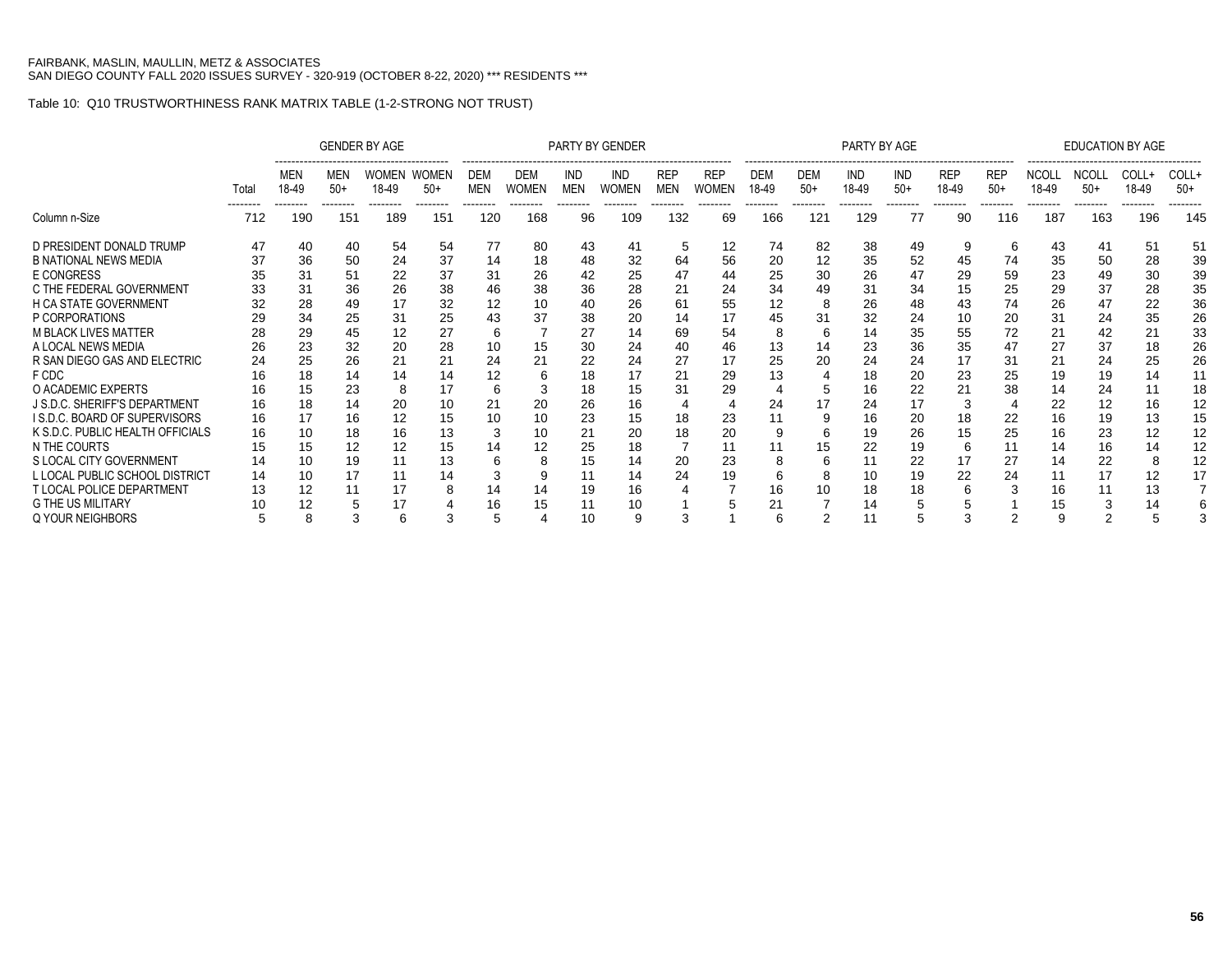|                                  |       |                | <b>WORKING BY AGE</b> |                |                 |                | WHITES BY IDEOLOGY |      |     | SUPERVISORIAL DISTRICTS |     |     |     |                     | <b>CITY</b>                 |                |                        |                | <b>SAN DIEGO CITY</b><br>COUNCIL ZONES |                             |
|----------------------------------|-------|----------------|-----------------------|----------------|-----------------|----------------|--------------------|------|-----|-------------------------|-----|-----|-----|---------------------|-----------------------------|----------------|------------------------|----------------|----------------------------------------|-----------------------------|
|                                  | Total | WRKNG<br>18-39 | <b>WRKNG</b><br>$40+$ | NT WK<br>18-39 | NT WK<br>$40+$  | <b>LIB</b>     | MOD                | CONS |     | 2                       | 3   |     | 5   | SAN<br><b>DIEGO</b> | <b>OTHER</b><br><b>CITY</b> | <b>UNINC</b>   | <b>TOTAL</b><br>NOT SD | COAST          | SOUTH<br><b>EAST</b>                   | <b>NORTH</b><br><b>EAST</b> |
| Column n-Size                    | 712   | 206            | .<br>264              | --------<br>42 | --------<br>170 | --------<br>81 | --------<br>144    | 89   | 122 | 152                     | 131 | 186 | 121 | 306                 | 325                         | --------<br>81 | --------<br>406        | --------<br>58 | --------<br>81                         | 77                          |
| D PRESIDENT DONALD TRUMP         | 47    | 46             | 46                    | 38             | 51              | 94             | 40                 | 10   | 44  | 42                      | 47  | 54  | 43  | 52                  | 44                          | 37             | 42                     | 57             | 56                                     | 49                          |
| <b>B NATIONAL NEWS MEDIA</b>     | 37    | 27             | 43                    | 31             | 41              | 16             | 32                 | 81   | 33  | 47                      | 40  | 28  | 41  | 31                  | 40                          | 48             | 42                     | 33             | 28                                     | 28                          |
| E CONGRESS                       | 35    | 19             | 39                    | 45             | 46              | 38             | 30                 | 56   | 37  | 40                      | 37  | 27  | 37  | 33                  | 36                          | 39             | 37                     | 40             | 27                                     | 33                          |
| C THE FEDERAL GOVERNMENT         | 33    | 23             | 38                    | 16             | 40              | 59             | 30                 | 27   | 26  | 34                      | 36  | 29  | 39  | 31                  | 34                          | 33             | 34                     | 39             | 24                                     | 24                          |
| H CA STATE GOVERNMENT            | 32    | 18             | 39                    | 32             | 37              | 10             | 27                 | 77   | 33  | 40                      | 31  | 21  | 42  | 28                  | 33                          | 46             | 36                     | 29             | 20                                     | 34                          |
| P CORPORATIONS                   | 29    | 33             | 30                    | 20             | 27              | 54             | 23                 | 24   | 22  | 38                      | 28  | 26  | 33  | 26                  | 32                          | 34             | 32                     | 26             | 26                                     | 19                          |
| <b>M BLACK LIVES MATTER</b>      | 28    | 16             | 32                    | 34             | 36              | 6              | 22                 | 79   | 23  | 37                      | 27  | 21  | 34  | 22                  | 32                          | 37             | 33                     | 26             | 16                                     | 25                          |
| A LOCAL NEWS MEDIA               | 26    | 18             | 29                    | 34             | 31              | 16             | 15                 | 56   | 24  | 37                      | 26  | 22  | 22  | 24                  | 27                          | 35             | 28                     | 20             | 26                                     | 24                          |
| R SAN DIEGO GAS AND ELECTRIC     | 24    | 23             | 28                    | 12             | 22              | 26             | 20                 | 30   | 23  | 24                      | 24  | 20  | 28  | 24                  | 21                          | 32             | 23                     | 22             | 14                                     | 20                          |
| F CDC                            |       | 14             | 17                    | 21             | 16              | 6              |                    | 38   | 18  | 23                      | 16  | 9   | 19  | 13                  | 19                          | 19             | 19                     | 16             |                                        | 14                          |
| O ACADEMIC EXPERTS               | 16    | 11             | 20                    | 13             | 19              |                | 12                 | 46   | 13  | 19                      | 13  | 14  | 23  | 14                  | 16                          | 25             | 18                     |                | 21                                     | 16                          |
| J S.D.C. SHERIFF'S DEPARTMENT    |       | 18             | 17                    | 27             | 9               | 29             | $\overline{7}$     | 8    | 23  | 16                      | 14  | 14  | 13  | 18                  | 14                          | 15             | 14                     | 10             | 17                                     | 10                          |
| I S.D.C. BOARD OF SUPERVISORS    | 16    | 12             | 17                    | 23             | 16              | 10             | 10                 | 27   | 23  | 20                      | 8   |     | 19  | 12                  | 17                          | 23             | 19                     | 8              |                                        | 8                           |
| K S.D.C. PUBLIC HEALTH OFFICIALS | 16    | 11             | 20                    | 10             | 15              | 8              | 5                  | 23   | 19  | 20                      | 16  | 9   | 16  | 15                  | 15                          | 23             | 16                     | 9              |                                        | 13                          |
| N THE COURTS                     |       | 11             | 15                    | 18             | 15              | 23             |                    | 16   | 14  | 20                      | 13  | 12  | 14  | 15                  | 14                          | 15             | 15                     | 13             | 13                                     | 17                          |
| S LOCAL CITY GOVERNMENT          | 14    |                | 15                    | 20             | 19              | 9              |                    | 33   | 17  | 23                      | 12  | 10  | 12  | 13                  | 15                          | $\Omega$       | 15                     | 10             |                                        | 12                          |
| L LOCAL PUBLIC SCHOOL DISTRICT   | 14    |                | 15                    | 26             | 16              |                |                    | 32   | 18  | 17                      | 17  | 6   | 15  | 12                  | 15                          | 15             | 15                     | 11             | 10                                     | 19                          |
| <b>T LOCAL POLICE DEPARTMENT</b> |       | 17             |                       | 24             | 6               | 17             |                    | 8    | 17  | 16                      | 12  |     | 10  | 15                  | 10                          | 0              | 10                     | 9              | 15                                     | 15                          |
| <b>G THE US MILITARY</b>         |       | 15             | 10                    | 17             |                 | 20             |                    | 3    | 12  | 12                      | 11  |     | 10  | 10                  | 10                          | 5              |                        | 10             | 15                                     |                             |
| Q YOUR NEIGHBORS                 |       |                | 6<br>7<br>6           |                |                 |                |                    | 3    |     | 11                      | 3   |     | 3   |                     |                             | 12             | 6                      | 2              |                                        |                             |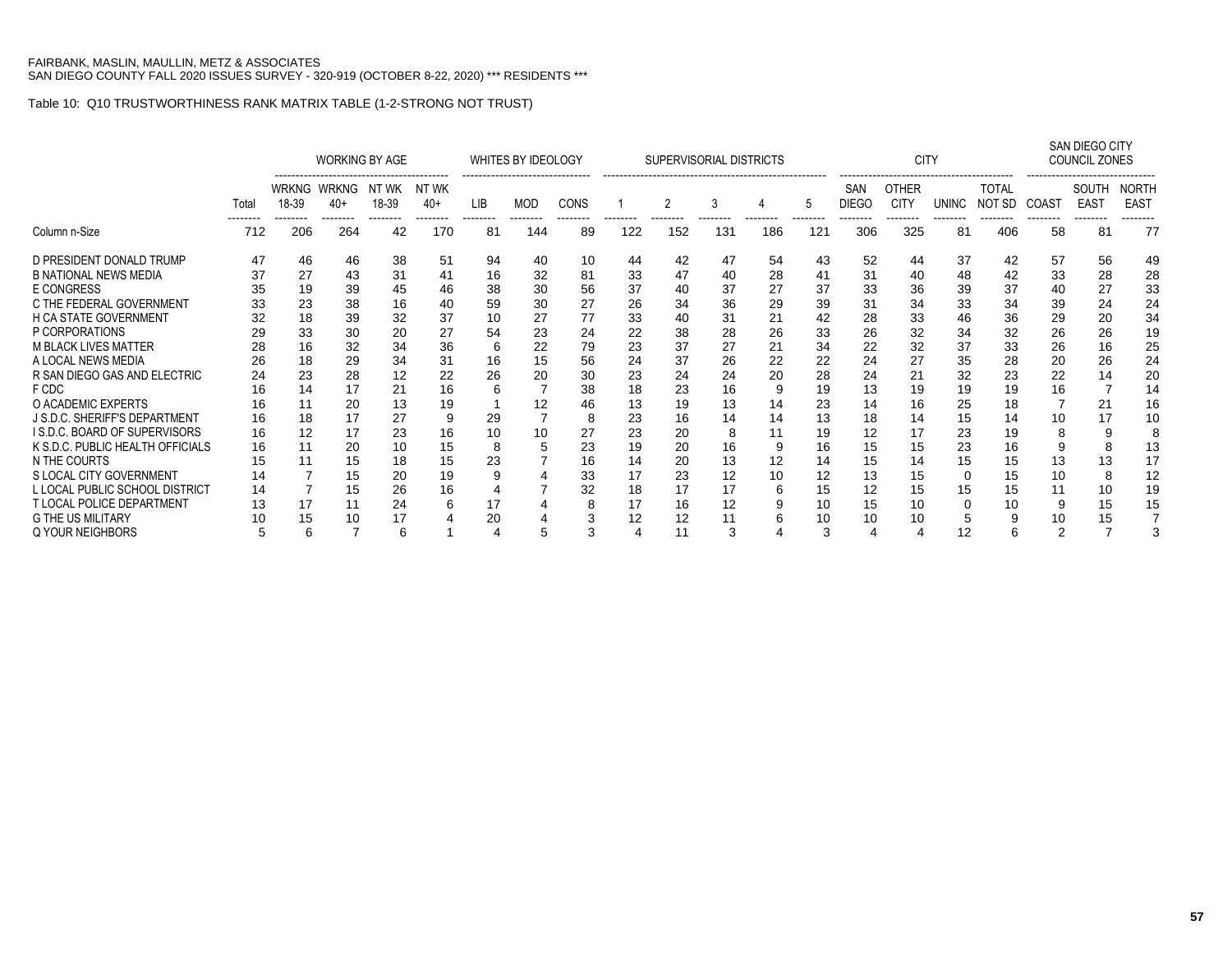|                                  |       |                            | Q6C SD COUNTY<br><b>DIRECTION</b> |                            | Q6D CITY<br><b>DIRECTION</b> |                       | Q6 DIRECTION         |              |                          |                           |                            | Q16 COVID VACCINE             |       |                        |
|----------------------------------|-------|----------------------------|-----------------------------------|----------------------------|------------------------------|-----------------------|----------------------|--------------|--------------------------|---------------------------|----------------------------|-------------------------------|-------|------------------------|
|                                  | Total | <b>RIGHT</b><br><b>DIR</b> | <b>WRONG</b><br><b>TRACK</b>      | <b>RIGHT</b><br><b>DIR</b> | <b>WRONG</b><br><b>TRACK</b> | <b>CONS</b><br>RT DIR | <b>CONS</b><br>WR TR | <b>MIXED</b> | <b>DEF</b><br><b>GET</b> | <b>PROB</b><br><b>GET</b> | <b>TOTAL</b><br><b>GET</b> | <b>TOTAL</b><br><b>NOT GT</b> | DK/NA | <b>NOT GT</b><br>DK/NA |
| Column n-Size                    | 712   | 345                        | 270                               | 368                        | 256                          | 73                    | 122                  | 517          | 256                      | 124                       | 380                        | 225                           | 107   | 332                    |
| I S.D.C. BOARD OF SUPERVISORS    |       | 5                          | 5                                 | 6                          | 6                            | 3                     | 6                    | 8            | 6                        | 6                         | 6                          | 8                             | 10    | 9                      |
| L LOCAL PUBLIC SCHOOL DISTRICT   |       | 6                          | 6                                 | 6                          | 6                            |                       |                      | 8            |                          |                           |                            | 11                            | 10    | 11                     |
| O ACADEMIC EXPERTS               |       | 3                          |                                   | 3                          |                              |                       |                      |              |                          |                           |                            |                               | 6     |                        |
| N THE COURTS                     |       | 3                          |                                   |                            |                              |                       |                      |              |                          |                           |                            | 5                             |       |                        |
| K S.D.C. PUBLIC HEALTH OFFICIALS |       | $\overline{2}$             |                                   |                            |                              |                       |                      |              |                          |                           |                            | 3                             |       |                        |
| <b>M BLACK LIVES MATTER</b>      |       | 2                          |                                   |                            |                              |                       |                      |              |                          |                           |                            |                               |       |                        |
| J S.D.C. SHERIFF'S DEPARTMENT    |       |                            |                                   |                            |                              |                       |                      |              |                          |                           |                            |                               |       |                        |
| C THE FEDERAL GOVERNMENT         |       |                            |                                   |                            |                              | 6                     |                      |              |                          |                           |                            | 3                             |       |                        |
| S LOCAL CITY GOVERNMENT          |       |                            |                                   | 2                          |                              |                       |                      |              |                          |                           |                            |                               |       |                        |
| P CORPORATIONS                   |       |                            |                                   |                            |                              |                       |                      |              |                          |                           |                            |                               |       |                        |
| Q YOUR NEIGHBORS                 |       |                            |                                   |                            |                              |                       |                      |              |                          |                           |                            |                               |       |                        |
| A LOCAL NEWS MEDIA               |       |                            |                                   |                            |                              |                       |                      |              |                          |                           |                            |                               |       |                        |
| D PRESIDENT DONALD TRUMP         |       |                            |                                   |                            |                              |                       |                      |              |                          |                           |                            |                               |       |                        |
| E CONGRESS                       |       |                            |                                   |                            |                              |                       |                      |              |                          |                           |                            |                               |       |                        |
| <b>G THE US MILITARY</b>         |       |                            |                                   |                            |                              |                       |                      |              |                          |                           |                            |                               |       |                        |
| R SAN DIEGO GAS AND ELECTRIC     |       |                            |                                   |                            |                              |                       |                      |              |                          |                           |                            |                               |       |                        |
| <b>H CA STATE GOVERNMENT</b>     |       |                            |                                   |                            |                              | Ω                     |                      |              |                          |                           |                            |                               |       |                        |
| <b>T LOCAL POLICE DEPARTMENT</b> |       |                            |                                   |                            |                              |                       |                      |              |                          |                           |                            |                               |       |                        |
| F CDC                            |       |                            |                                   |                            |                              |                       |                      |              |                          |                           |                            |                               |       |                        |
| <b>B NATIONAL NEWS MEDIA</b>     |       |                            |                                   |                            |                              | 0                     |                      |              |                          |                           |                            |                               | 2     |                        |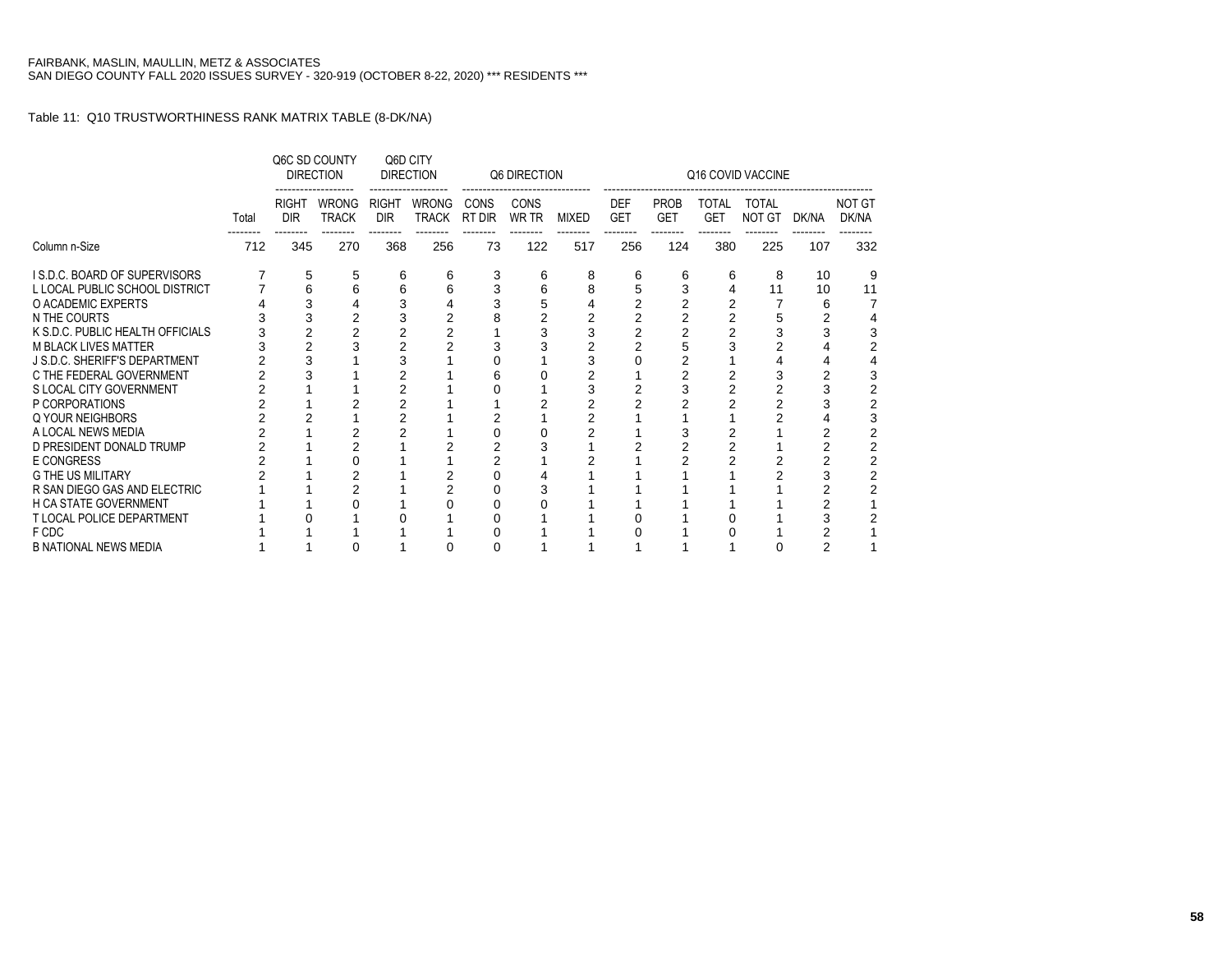|                                  |       |                              |             | Q10I SD COUNTY BOS TRUST |       |                              |             | <b>Q10L SCHOOL DISTRICT TRUST</b> |       | Q11A FED                     |                             | COVID RESPNSE COVID RESPNSE  | Q11B STATE                  |                              | Q11C COUNTY                 | Q11D SCHL DIST<br>COVID RESPNSE COVID RESPNSE |                             | Q11E CITY<br><b>COVID RESPNSE</b> |                             |
|----------------------------------|-------|------------------------------|-------------|--------------------------|-------|------------------------------|-------------|-----------------------------------|-------|------------------------------|-----------------------------|------------------------------|-----------------------------|------------------------------|-----------------------------|-----------------------------------------------|-----------------------------|-----------------------------------|-----------------------------|
|                                  | Total | <b>TOTAL</b><br><b>TRUST</b> | <b>NEUT</b> | DO NOT<br><b>TRUST</b>   | DK/NA | <b>TOTAL</b><br><b>TRUST</b> | <b>NEUT</b> | DO NOT<br><b>TRUST</b>            | DK/NA | <b>TOTAL</b><br><b>APPRV</b> | <b>TOAL</b><br><b>DISAP</b> | <b>TOTAL</b><br><b>APPRV</b> | <b>TOAL</b><br><b>DISAP</b> | <b>TOTAL</b><br><b>APPRV</b> | <b>TOAL</b><br><b>DISAP</b> | TOTAL<br><b>APPRV</b>                         | <b>TOAL</b><br><b>DISAP</b> | <b>TOTAL</b><br><b>APPRV</b>      | <b>TOAL</b><br><b>DISAP</b> |
| Column n-Size                    | 712   | 237                          | 227         | 197                      | 51    | 310                          | 186         | 166                               | 51    | 310                          | 379                         | 385                          | 284                         | 481                          | 201                         | 420                                           | 188                         | 420                               | 169                         |
| I S.D.C. BOARD OF SUPERVISORS    |       |                              | 0           | 0                        | 100   |                              | 6           |                                   | 46    |                              | 9                           | 6                            |                             |                              |                             |                                               |                             |                                   |                             |
| L LOCAL PUBLIC SCHOOL DISTRICT   |       |                              |             |                          | 45    |                              |             |                                   | 100   |                              |                             |                              |                             |                              |                             |                                               |                             |                                   |                             |
| O ACADEMIC EXPERTS               |       |                              |             |                          | 21    |                              |             |                                   | 33    |                              |                             |                              |                             |                              |                             |                                               |                             |                                   |                             |
| N THE COURTS                     |       |                              |             |                          | 21    |                              |             |                                   | 16    |                              |                             |                              |                             |                              |                             |                                               |                             |                                   |                             |
| K S.D.C. PUBLIC HEALTH OFFICIALS |       |                              |             |                          | 31    |                              |             |                                   | 27    |                              |                             |                              |                             |                              |                             |                                               |                             |                                   |                             |
| <b>M BLACK LIVES MATTER</b>      |       |                              |             |                          | 14    |                              |             |                                   | 14    |                              |                             |                              |                             |                              |                             |                                               |                             |                                   |                             |
| J S.D.C. SHERIFF'S DEPARTMENT    |       |                              |             |                          |       |                              |             |                                   | 16    |                              |                             |                              |                             |                              |                             |                                               |                             |                                   |                             |
| C THE FEDERAL GOVERNMENT         |       |                              |             |                          | 15    |                              |             |                                   | 11    |                              |                             |                              |                             |                              |                             |                                               |                             |                                   |                             |
| S LOCAL CITY GOVERNMENT          |       |                              |             |                          | 25    |                              |             |                                   | 17    |                              |                             |                              |                             |                              |                             |                                               |                             |                                   |                             |
| P CORPORATIONS                   |       |                              |             |                          | 15    |                              |             |                                   | 14    |                              |                             |                              |                             |                              |                             |                                               |                             |                                   |                             |
| Q YOUR NEIGHBORS                 |       |                              |             |                          | 12    |                              |             |                                   | 19    |                              |                             |                              |                             |                              |                             |                                               |                             |                                   |                             |
| A LOCAL NEWS MEDIA               |       |                              |             |                          | 14    |                              |             |                                   | 13    |                              |                             |                              |                             |                              |                             |                                               |                             |                                   |                             |
| D PRESIDENT DONALD TRUMP         |       |                              |             |                          | 8     |                              |             |                                   | 10    |                              |                             |                              |                             |                              |                             |                                               |                             |                                   |                             |
| E CONGRESS                       |       |                              |             |                          | 10    |                              |             |                                   | 16    |                              |                             |                              |                             |                              |                             |                                               |                             |                                   |                             |
| <b>G THE US MILITARY</b>         |       |                              |             |                          | 13    |                              |             |                                   | 16    |                              |                             |                              |                             |                              |                             |                                               |                             |                                   |                             |
| R SAN DIEGO GAS AND ELECTRIC     |       |                              |             |                          | 12    |                              |             |                                   | 12    |                              |                             |                              |                             |                              |                             |                                               |                             |                                   |                             |
| <b>H CA STATE GOVERNMENT</b>     |       |                              |             |                          | 11    |                              |             |                                   | 10    |                              |                             |                              |                             |                              |                             |                                               |                             |                                   |                             |
| T LOCAL POLICE DEPARTMENT        |       |                              | 10          |                          |       |                              |             |                                   |       |                              |                             |                              |                             |                              |                             |                                               |                             |                                   |                             |
| F CDC                            |       |                              |             |                          |       |                              |             |                                   |       |                              |                             |                              |                             |                              |                             |                                               |                             |                                   |                             |
| <b>B NATIONAL NEWS MEDIA</b>     |       |                              |             |                          |       |                              |             |                                   |       |                              |                             |                              |                             |                              |                             |                                               |                             |                                   |                             |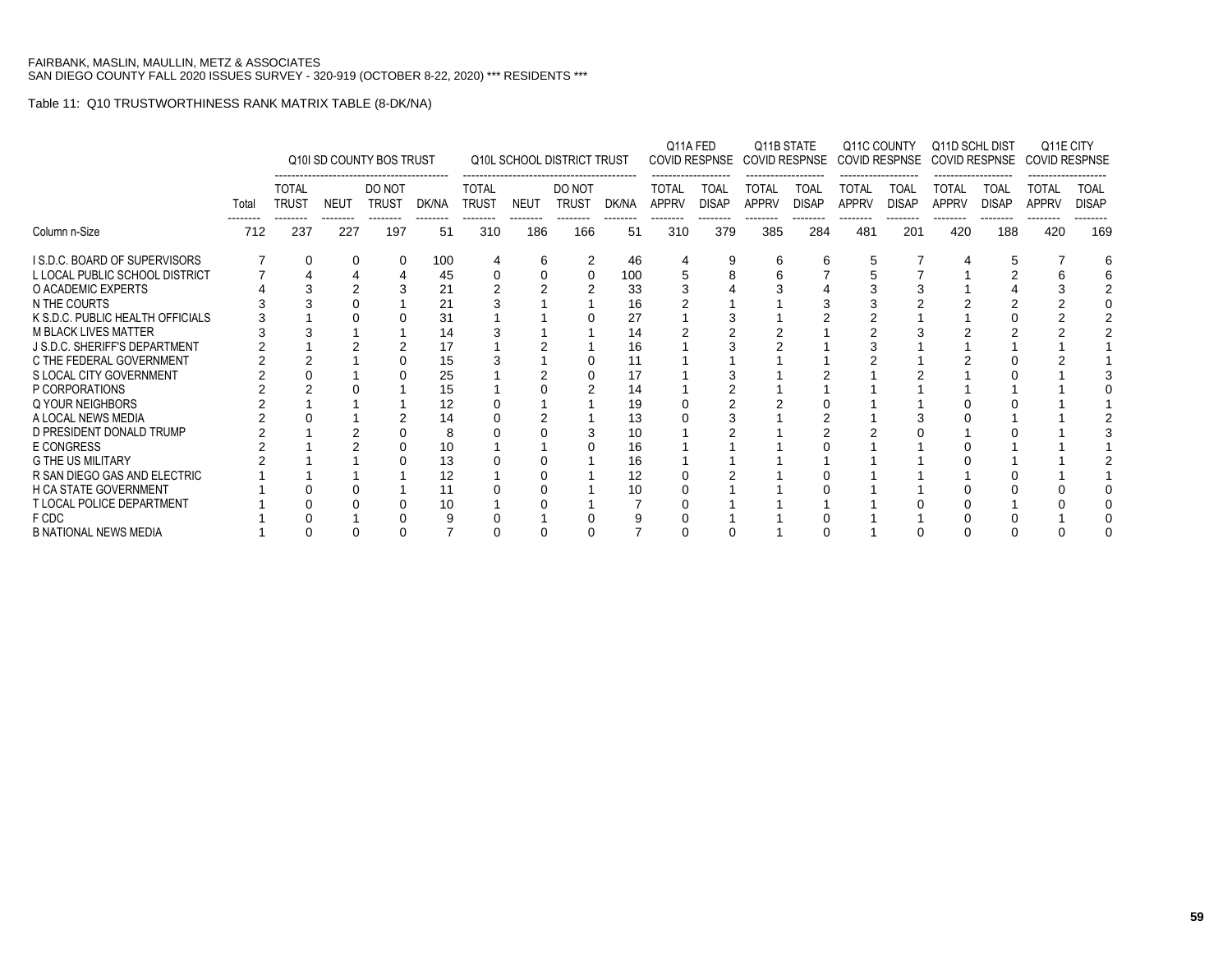|                                  |       | Q13 CHILDREN |           |    |    | Q15 ED QUALITY |     |     |                   |                    |                          | Q18 CHANGE POLICE FUNDING              |                            |       |                             | Q19 BORDER |       |
|----------------------------------|-------|--------------|-----------|----|----|----------------|-----|-----|-------------------|--------------------|--------------------------|----------------------------------------|----------------------------|-------|-----------------------------|------------|-------|
|                                  | Total | <b>YES</b>   | <b>NO</b> | B  | C  | D              | A/B | D/F | <b>STR</b><br>FAV | <b>SMWT</b><br>FAV | <b>STR</b><br><b>OPP</b> | <b>TOTAL</b><br><b>FAV</b><br>-------- | <b>TOTAL</b><br><b>OPP</b> | DK/NA | <b>REST</b><br><b>RSTRC</b> | OPEN       | DK/NA |
| Column n-Size                    | 712   | 386          | 309       | 59 | 50 | 35             | 78  | 49  | 194               | 155                | 227                      | 349                                    | 291                        | 72    | 291                         | 325        | 96    |
| I S.D.C. BOARD OF SUPERVISORS    |       | 6            | 8         |    | 5  | 5              | 5   | 4   | 11                | 2                  |                          | 7                                      |                            | 9     | 5                           |            | 15    |
| L LOCAL PUBLIC SCHOOL DISTRICT   |       | 5            | 9         |    |    |                |     |     | c                 |                    |                          |                                        | 8                          |       |                             | 6          | 16    |
| O ACADEMIC EXPERTS               |       |              |           |    |    |                |     |     |                   |                    |                          |                                        |                            |       |                             |            | 11    |
| N THE COURTS                     |       |              |           |    |    |                |     |     |                   |                    |                          |                                        |                            |       |                             |            |       |
| K S.D.C. PUBLIC HEALTH OFFICIALS |       |              |           |    |    |                |     |     |                   |                    |                          |                                        |                            |       |                             |            | 10    |
| <b>M BLACK LIVES MATTER</b>      |       |              |           |    |    |                |     |     |                   |                    |                          |                                        |                            |       |                             |            |       |
| J S.D.C. SHERIFF'S DEPARTMENT    |       |              |           |    |    |                |     |     |                   |                    |                          |                                        |                            |       |                             |            |       |
| C THE FEDERAL GOVERNMENT         |       |              |           |    |    |                |     |     |                   |                    |                          |                                        |                            |       |                             |            |       |
| S LOCAL CITY GOVERNMENT          |       |              |           |    |    |                |     |     |                   |                    |                          |                                        |                            |       |                             |            |       |
| P CORPORATIONS                   |       |              |           |    |    |                |     |     |                   |                    |                          |                                        |                            |       |                             |            |       |
| Q YOUR NEIGHBORS                 |       |              |           |    |    |                |     |     |                   |                    |                          |                                        |                            |       |                             |            |       |
| A LOCAL NEWS MEDIA               |       |              |           |    |    |                |     |     |                   |                    |                          |                                        |                            |       |                             |            |       |
| D PRESIDENT DONALD TRUMP         |       |              |           |    |    |                |     |     |                   |                    |                          |                                        |                            |       |                             |            |       |
| <b>E CONGRESS</b>                |       |              |           |    |    |                |     |     |                   |                    |                          |                                        |                            |       |                             |            |       |
| <b>G THE US MILITARY</b>         |       |              |           |    |    |                |     |     |                   |                    |                          |                                        |                            |       |                             |            |       |
| R SAN DIEGO GAS AND ELECTRIC     |       |              |           |    |    |                |     |     |                   |                    |                          |                                        |                            |       |                             |            |       |
| <b>H CA STATE GOVERNMENT</b>     |       |              |           |    |    |                |     |     |                   |                    |                          |                                        |                            |       |                             |            |       |
| <b>T LOCAL POLICE DEPARTMENT</b> |       |              |           |    |    |                |     |     |                   |                    |                          |                                        |                            |       |                             |            |       |
| F CDC                            |       |              |           |    |    |                |     |     |                   |                    |                          |                                        |                            |       |                             |            |       |
| <b>B NATIONAL NEWS MEDIA</b>     |       |              |           |    |    |                |     |     |                   |                    |                          |                                        |                            |       |                             |            |       |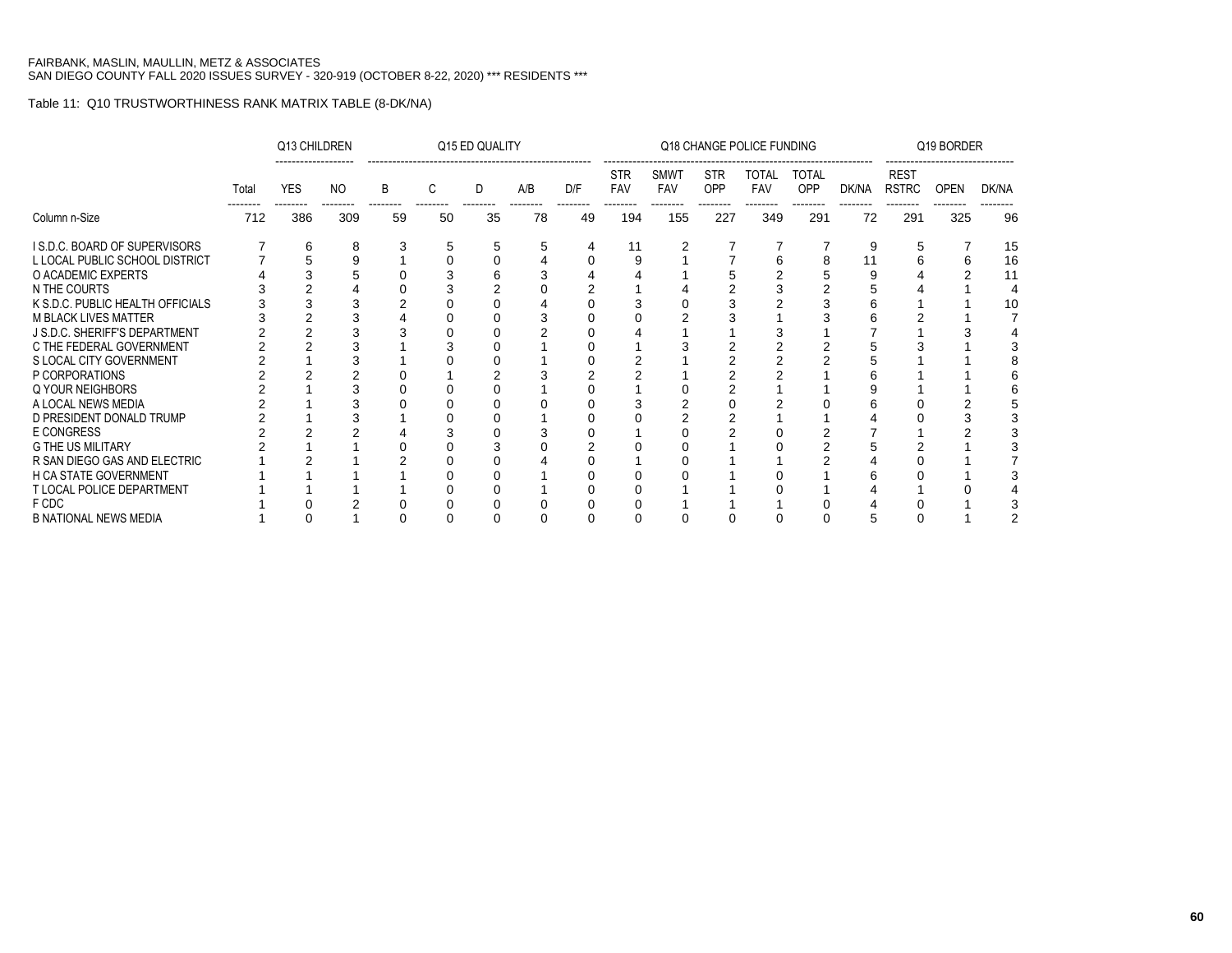|                                  |       |                                      |                                       |                               | Q20 RE-OPEN BORDER       |                                 |                   |                                        |                                        | <b>Q21 EMPLOYMENT STATUS</b> |                           |                                |                          |                                  |                          | <b>Q22 EDUCATION</b> |                                        |                          |       |
|----------------------------------|-------|--------------------------------------|---------------------------------------|-------------------------------|--------------------------|---------------------------------|-------------------|----------------------------------------|----------------------------------------|------------------------------|---------------------------|--------------------------------|--------------------------|----------------------------------|--------------------------|----------------------|----------------------------------------|--------------------------|-------|
|                                  | Total | <b>STR</b><br><b>FAV</b><br>-------- | <b>SMWT</b><br><b>FAV</b><br>-------- | <b>STR</b><br>OPP<br>-------- | TOTAL<br>FAV<br>-------- | <b>TOTAL</b><br>OPP<br>-------- | DK/NA<br>-------- | <b>FULL</b><br><b>TIME</b><br>-------- | <b>PART</b><br><b>TIME</b><br>-------- | <b>FRLGD</b><br><b>UNEMP</b> | <b>RE</b><br><b>TIRED</b> | <b>WORK</b><br>ING<br>-------- | NOT<br><b>WRKNG</b><br>. | HS OR<br><b>LESS</b><br>-------- | SOME<br>COLL<br>-------- | <b>COLL</b><br>GRAD  | <b>POST</b><br><b>GRAD</b><br>-------- | NON-<br>COLL<br>-------- | COLL+ |
| Column n-Size                    | 712   | 153                                  | 128                                   | 228                           | 280                      | 359                             | 72                | 417                                    | 64                                     | 52                           | 129                       | 481                            | 214                      | 86                               | 270                      | 221                  | 128                                    | 356                      | 349   |
| I S.D.C. BOARD OF SUPERVISORS    |       | 6                                    |                                       |                               |                          | 6                               | 16                | 6                                      | 13                                     |                              | 8                         |                                |                          | 8                                |                          | 5                    | 10                                     |                          |       |
| L LOCAL PUBLIC SCHOOL DISTRICT   |       |                                      |                                       |                               |                          |                                 | 15                |                                        | 6                                      |                              |                           |                                |                          |                                  |                          |                      |                                        |                          |       |
| O ACADEMIC EXPERTS               |       |                                      |                                       |                               |                          |                                 | 10                |                                        |                                        |                              |                           |                                |                          |                                  |                          |                      |                                        |                          |       |
| N THE COURTS                     |       |                                      |                                       |                               |                          |                                 |                   |                                        |                                        |                              |                           |                                |                          |                                  |                          |                      |                                        |                          |       |
| K S.D.C. PUBLIC HEALTH OFFICIALS |       |                                      |                                       |                               |                          |                                 |                   |                                        |                                        |                              |                           |                                |                          |                                  |                          |                      |                                        |                          |       |
| <b>M BLACK LIVES MATTER</b>      |       |                                      |                                       |                               |                          |                                 |                   |                                        |                                        |                              |                           |                                |                          |                                  |                          |                      |                                        |                          |       |
| J S.D.C. SHERIFF'S DEPARTMENT    |       |                                      |                                       |                               |                          |                                 |                   |                                        |                                        |                              |                           |                                |                          |                                  |                          |                      |                                        |                          |       |
| C THE FEDERAL GOVERNMENT         |       |                                      |                                       |                               |                          |                                 |                   |                                        |                                        |                              |                           |                                |                          |                                  |                          |                      |                                        |                          |       |
| S LOCAL CITY GOVERNMENT          |       |                                      |                                       |                               |                          |                                 |                   |                                        |                                        |                              |                           |                                |                          |                                  |                          |                      |                                        |                          |       |
| P CORPORATIONS                   |       |                                      |                                       |                               |                          |                                 |                   |                                        |                                        |                              |                           |                                |                          |                                  |                          |                      |                                        |                          |       |
| Q YOUR NEIGHBORS                 |       |                                      |                                       |                               |                          |                                 |                   |                                        |                                        |                              |                           |                                |                          |                                  |                          |                      |                                        |                          |       |
| A LOCAL NEWS MEDIA               |       |                                      |                                       |                               |                          |                                 |                   |                                        |                                        |                              |                           |                                |                          |                                  |                          |                      |                                        |                          |       |
| D PRESIDENT DONALD TRUMP         |       |                                      |                                       |                               |                          |                                 |                   |                                        |                                        |                              |                           |                                |                          |                                  |                          |                      |                                        |                          |       |
| <b>E CONGRESS</b>                |       |                                      |                                       |                               |                          |                                 |                   |                                        |                                        |                              |                           |                                |                          |                                  |                          |                      |                                        |                          |       |
| <b>G THE US MILITARY</b>         |       |                                      |                                       |                               |                          |                                 |                   |                                        |                                        |                              |                           |                                |                          |                                  |                          |                      |                                        |                          |       |
| R SAN DIEGO GAS AND ELECTRIC     |       |                                      |                                       |                               |                          |                                 |                   |                                        |                                        |                              |                           |                                |                          |                                  |                          |                      |                                        |                          |       |
| <b>H CA STATE GOVERNMENT</b>     |       |                                      |                                       |                               |                          |                                 |                   |                                        |                                        |                              |                           |                                |                          |                                  |                          |                      |                                        |                          |       |
| T LOCAL POLICE DEPARTMENT        |       |                                      |                                       |                               |                          |                                 |                   |                                        |                                        |                              |                           |                                |                          |                                  |                          |                      |                                        |                          |       |
| F CDC                            |       |                                      |                                       |                               |                          |                                 |                   |                                        |                                        |                              |                           |                                |                          |                                  |                          |                      |                                        |                          |       |
| <b>B NATIONAL NEWS MEDIA</b>     |       |                                      |                                       |                               |                          |                                 | 3                 |                                        |                                        |                              |                           |                                |                          |                                  |                          |                      |                                        |                          |       |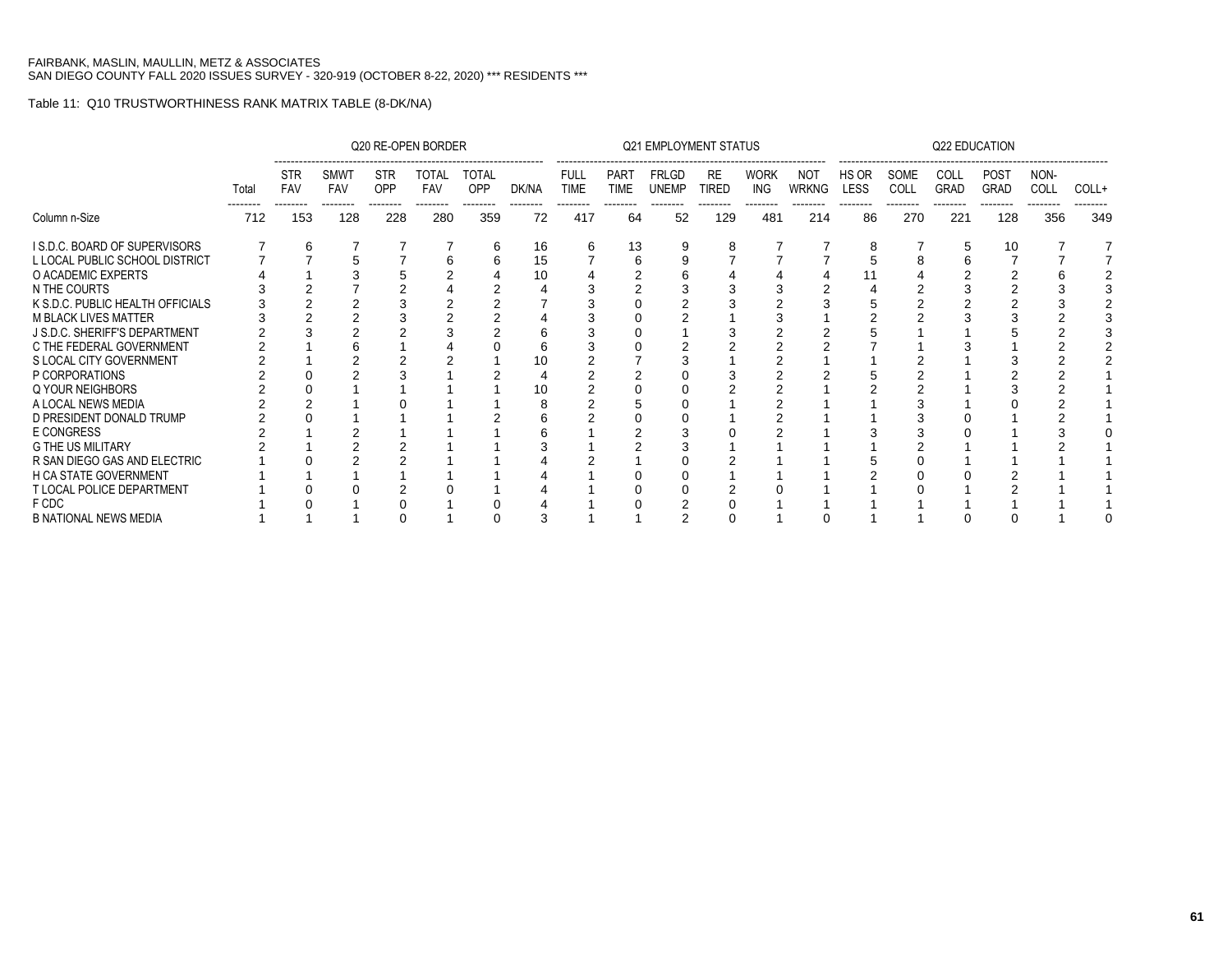|                                  |       |                                |                                       |                                        | Q23 IDEOLOGY                           |                 |                 |                 |                                      |                                 |                                 | Q24 PARTY SELF-ID                    |                 |                        |                 |                   |       | <b>QB RACE/ETHNICITY</b> |                   |                        |
|----------------------------------|-------|--------------------------------|---------------------------------------|----------------------------------------|----------------------------------------|-----------------|-----------------|-----------------|--------------------------------------|---------------------------------|---------------------------------|--------------------------------------|-----------------|------------------------|-----------------|-------------------|-------|--------------------------|-------------------|------------------------|
|                                  | Total | <b>VERY</b><br>LIB<br>-------- | <b>SMWT</b><br><b>LIB</b><br>-------- | <b>SMWT</b><br><b>CONS</b><br>-------- | <b>VERY</b><br><b>CONS</b><br>-------- | LIB<br>-------- | MOD<br>-------- | CONS<br>------- | <b>STR</b><br><b>DEM</b><br>-------- | NS/LN<br><b>DEM</b><br>-------- | NS/LN<br><b>REP</b><br>-------- | <b>STR</b><br><b>REP</b><br>-------- | DEM<br>-------- | <b>IND</b><br>-------- | REP<br>-------- | WHITE<br>-------- | LATNO | AFR<br>AMER<br>--------  | ASIAN<br>-------- | <b>POC</b><br>-------- |
| Column n-Size                    | 712   | 91                             | 67                                    | 78                                     | 74                                     | 158             | 321             | 153             | 153                                  | 139                             | 86                              | 121                                  | 292             | 213                    | 207             | 335               | 185   | 50                       | 71                | 342                    |
| I S.D.C. BOARD OF SUPERVISORS    |       | 9                              |                                       |                                        | 8                                      |                 | h               |                 | 8                                    |                                 |                                 |                                      |                 |                        |                 |                   |       | 12                       |                   |                        |
| L LOCAL PUBLIC SCHOOL DISTRICT   |       | 8                              |                                       |                                        | 10                                     |                 |                 |                 |                                      | 10                              |                                 |                                      |                 |                        |                 |                   |       | 15                       |                   |                        |
| O ACADEMIC EXPERTS               |       |                                |                                       |                                        |                                        |                 |                 |                 |                                      |                                 |                                 |                                      |                 |                        |                 |                   |       | 13                       |                   |                        |
| N THE COURTS                     |       |                                |                                       |                                        |                                        |                 |                 |                 |                                      |                                 |                                 |                                      |                 |                        |                 |                   |       |                          |                   |                        |
| K S.D.C. PUBLIC HEALTH OFFICIALS |       |                                |                                       |                                        |                                        |                 |                 |                 |                                      |                                 |                                 |                                      |                 |                        |                 |                   |       |                          |                   |                        |
| <b>M BLACK LIVES MATTER</b>      |       |                                |                                       |                                        |                                        |                 |                 |                 |                                      |                                 |                                 |                                      |                 |                        |                 |                   |       |                          |                   |                        |
| J S.D.C. SHERIFF'S DEPARTMENT    |       |                                |                                       |                                        |                                        |                 |                 |                 |                                      |                                 |                                 |                                      |                 |                        |                 |                   |       |                          |                   |                        |
| C THE FEDERAL GOVERNMENT         |       |                                |                                       |                                        |                                        |                 |                 |                 |                                      |                                 |                                 |                                      |                 |                        |                 |                   |       |                          |                   |                        |
| S LOCAL CITY GOVERNMENT          |       |                                |                                       |                                        |                                        |                 |                 |                 |                                      |                                 |                                 |                                      |                 |                        |                 |                   |       |                          |                   |                        |
| P CORPORATIONS                   |       |                                |                                       |                                        |                                        |                 |                 |                 |                                      |                                 |                                 |                                      |                 |                        |                 |                   |       |                          |                   |                        |
| Q YOUR NEIGHBORS                 |       |                                |                                       |                                        |                                        |                 |                 |                 |                                      |                                 |                                 |                                      |                 |                        |                 |                   |       | 10                       |                   |                        |
| A LOCAL NEWS MEDIA               |       |                                |                                       |                                        |                                        |                 |                 |                 |                                      |                                 |                                 |                                      |                 |                        |                 |                   |       |                          |                   |                        |
| D PRESIDENT DONALD TRUMP         |       |                                |                                       |                                        |                                        |                 |                 |                 |                                      |                                 |                                 |                                      |                 |                        |                 |                   |       |                          |                   |                        |
| <b>E CONGRESS</b>                |       |                                |                                       |                                        |                                        |                 |                 |                 |                                      |                                 |                                 |                                      |                 |                        |                 |                   |       |                          |                   |                        |
| <b>G THE US MILITARY</b>         |       |                                |                                       |                                        |                                        |                 |                 |                 |                                      |                                 |                                 |                                      |                 |                        |                 |                   |       |                          |                   |                        |
| R SAN DIEGO GAS AND ELECTRIC     |       |                                |                                       |                                        |                                        |                 |                 |                 |                                      |                                 |                                 |                                      |                 |                        |                 |                   |       |                          |                   |                        |
| <b>H CA STATE GOVERNMENT</b>     |       |                                |                                       |                                        |                                        |                 |                 |                 |                                      |                                 |                                 |                                      |                 |                        |                 |                   |       |                          |                   |                        |
| T LOCAL POLICE DEPARTMENT        |       |                                |                                       |                                        |                                        |                 |                 |                 |                                      |                                 |                                 |                                      |                 |                        |                 |                   |       |                          |                   |                        |
| F CDC                            |       |                                |                                       |                                        |                                        |                 |                 |                 |                                      |                                 |                                 |                                      |                 |                        |                 |                   |       |                          |                   |                        |
| <b>B NATIONAL NEWS MEDIA</b>     |       |                                |                                       |                                        |                                        |                 |                 |                 |                                      |                                 |                                 |                                      |                 |                        |                 |                   |       |                          |                   |                        |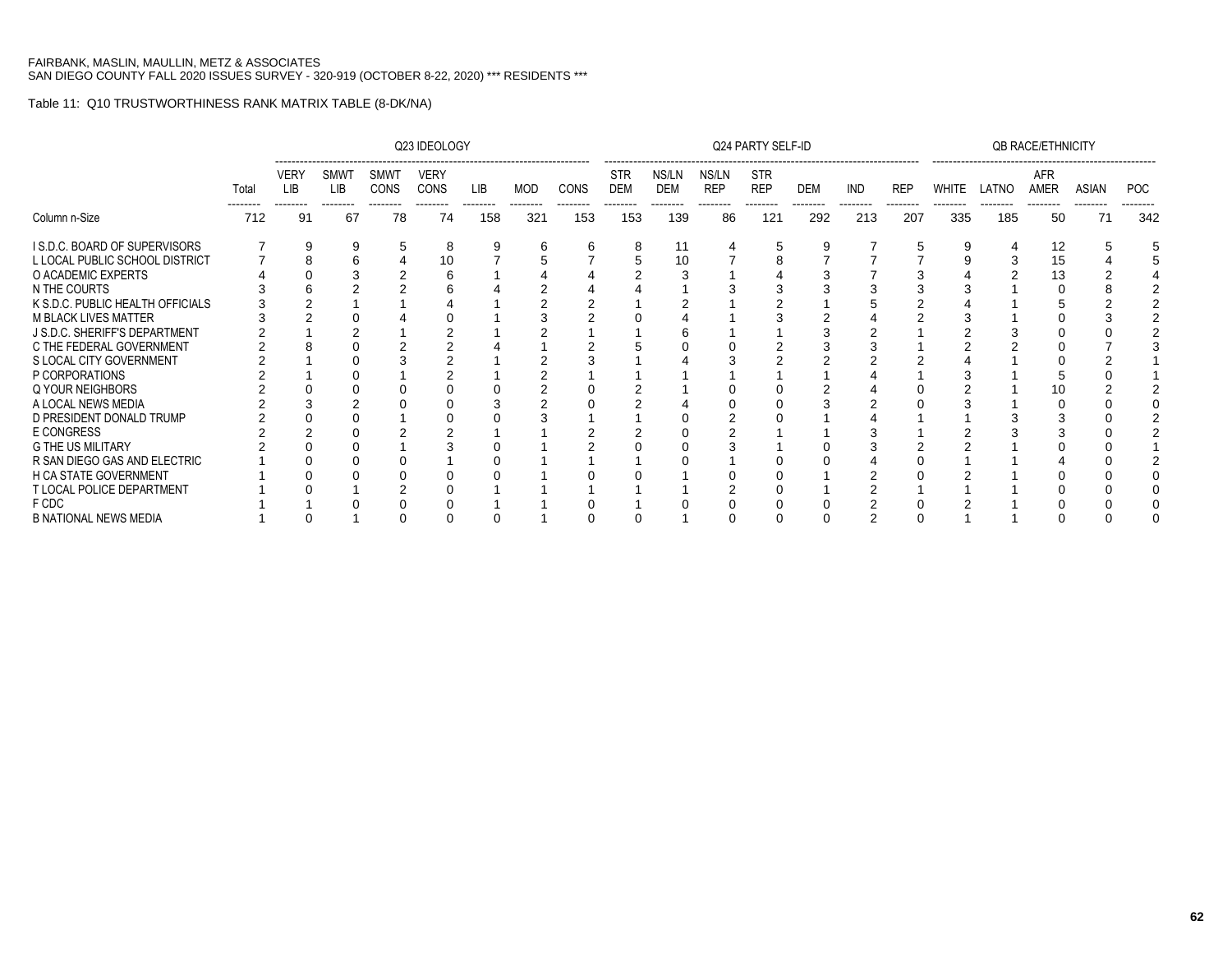|                                     |       |     | Q5 GENDER    |       |           |       |       |       | Q4 AGE |                 |       |       |       |       | A/B SPLIT |     | MODE OF<br><b>INTERVIEW</b> |            | QA CELL PHONE  |     |
|-------------------------------------|-------|-----|--------------|-------|-----------|-------|-------|-------|--------|-----------------|-------|-------|-------|-------|-----------|-----|-----------------------------|------------|----------------|-----|
|                                     | Total | MEN | <b>WOMEN</b> | 18-29 | $30 - 39$ | 40-49 | 50-64 | 65-74 | $75+$  | 18-49           | $50+$ | $65+$ | 18-39 | 40-64 | A         | B   | PHONE                       | ON<br>LINE | <b>YES</b>     | NO. |
| Column n-Size                       | 712   | 349 | 346          | 114   | 135       | 135   | 185   | 77    | 51     | --------<br>384 | 313   | 128   | 249   | 320   | 356       | 356 | 358                         | 354        | -------<br>241 | 117 |
| <b>IS.D.C. BOARD OF SUPERVISORS</b> |       | 8   | 6            | 5     | 9         |       |       |       | 11     |                 |       | 9     |       |       |           | 6   |                             | 9          |                |     |
| L LOCAL PUBLIC SCHOOL DISTRICT      |       |     |              |       |           |       |       |       | 14     |                 |       |       |       |       |           |     |                             | 11         |                |     |
| O ACADEMIC EXPERTS                  |       |     |              |       |           |       |       |       |        |                 |       |       |       |       |           |     |                             |            |                |     |
| N THE COURTS                        |       |     |              |       |           |       |       |       |        |                 |       |       |       |       |           |     |                             |            |                | 1 C |
| K S.D.C. PUBLIC HEALTH OFFICIALS    |       |     |              |       |           |       |       |       |        |                 |       |       |       |       |           |     |                             |            |                |     |
| <b>M BLACK LIVES MATTER</b>         |       |     |              |       |           |       |       |       |        |                 |       |       |       |       |           |     |                             |            |                |     |
| J S.D.C. SHERIFF'S DEPARTMENT       |       |     |              |       |           |       |       |       |        |                 |       |       |       |       |           |     |                             |            |                |     |
| C THE FEDERAL GOVERNMENT            |       |     |              |       |           |       |       |       |        |                 |       |       |       |       |           |     |                             |            |                |     |
| S LOCAL CITY GOVERNMENT             |       |     |              |       |           |       |       |       |        |                 |       |       |       |       |           |     |                             |            |                |     |
| P CORPORATIONS                      |       |     |              |       |           |       |       |       |        |                 |       |       |       |       |           |     |                             |            |                |     |
| Q YOUR NEIGHBORS                    |       |     |              |       |           |       |       |       |        |                 |       |       |       |       |           |     |                             |            |                |     |
| A LOCAL NEWS MEDIA                  |       |     |              |       |           |       |       |       |        |                 |       |       |       |       |           |     |                             |            |                |     |
| D PRESIDENT DONALD TRUMP            |       |     |              |       |           |       |       |       |        |                 |       |       |       |       |           |     |                             |            |                |     |
| E CONGRESS                          |       |     |              |       |           |       |       |       |        |                 |       |       |       |       |           |     |                             |            |                |     |
| <b>G THE US MILITARY</b>            |       |     |              |       |           |       |       |       |        |                 |       |       |       |       |           |     |                             |            |                |     |
| R SAN DIEGO GAS AND ELECTRIC        |       |     |              |       |           |       |       |       |        |                 |       |       |       |       |           |     |                             |            |                |     |
| <b>H CA STATE GOVERNMENT</b>        |       |     |              |       |           |       |       |       |        |                 |       |       |       |       |           |     |                             |            |                |     |
| T LOCAL POLICE DEPARTMENT           |       |     |              |       |           |       |       |       |        |                 |       |       |       |       |           |     |                             |            |                |     |
| F CDC                               |       |     |              |       |           |       |       |       |        |                 |       |       |       |       |           |     |                             |            |                |     |
| <b>B NATIONAL NEWS MEDIA</b>        |       |     |              |       |           |       |       |       |        |                 |       |       |       |       |           |     |                             |            |                |     |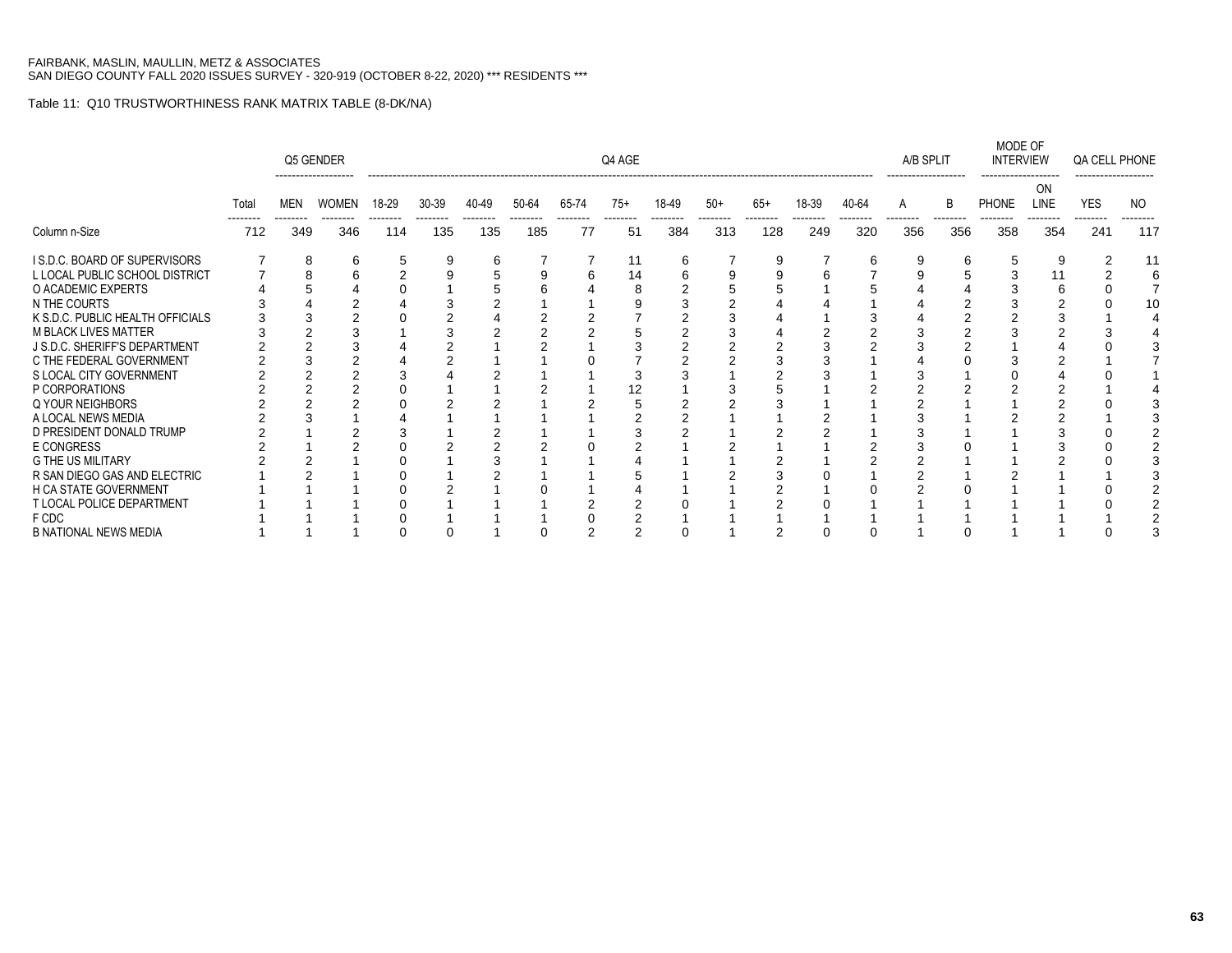|                                  |                   |                          |                          | <b>GENDER BY AGE</b>             |                   |                        |                                 |                               | PARTY BY GENDER                 |                                      |                                        |                                 |                          | PARTY BY AGE                    |                                |                                 |                                 |                                   | <b>EDUCATION BY AGE</b>           |                            |                            |
|----------------------------------|-------------------|--------------------------|--------------------------|----------------------------------|-------------------|------------------------|---------------------------------|-------------------------------|---------------------------------|--------------------------------------|----------------------------------------|---------------------------------|--------------------------|---------------------------------|--------------------------------|---------------------------------|---------------------------------|-----------------------------------|-----------------------------------|----------------------------|----------------------------|
|                                  | Total<br>-------- | MEN<br>18-49<br>-------- | MEN<br>$50+$<br>-------- | WOMEN WOMEN<br>18-49<br>-------- | $50+$<br>-------- | DEM<br>MEN<br>-------- | DEM<br><b>WOMEN</b><br>-------- | IND<br><b>MEN</b><br>-------- | IND<br><b>WOMEN</b><br>-------- | <b>REP</b><br><b>MEN</b><br>-------- | <b>REP</b><br><b>WOMEN</b><br>-------- | <b>DEM</b><br>18-49<br>-------- | DEM<br>$50+$<br>-------- | <b>IND</b><br>18-49<br>-------- | <b>IND</b><br>$50+$<br>------- | <b>REP</b><br>18-49<br>-------- | <b>REP</b><br>$50+$<br>-------- | <b>NCOLL</b><br>18-49<br>-------- | <b>NCOLL</b><br>$50+$<br>-------- | COLL+<br>18-49<br>-------- | COLL+<br>$50+$<br>-------- |
| Column n-Size                    | 712               | 190                      | 151                      | 189                              | 151               | 120                    | 168                             | 96                            | 109                             | 132                                  | 69                                     | 166                             | 121                      | 129                             | 77                             | 90                              | 116                             | 187                               | 163                               | 196                        | 145                        |
| I S.D.C. BOARD OF SUPERVISORS    |                   |                          | 10                       | 6                                | 5                 | 13                     |                                 |                               |                                 |                                      |                                        | 10                              |                          |                                 | 11                             |                                 | 5                               | 6                                 |                                   |                            |                            |
| L LOCAL PUBLIC SCHOOL DISTRICT   |                   |                          | 10                       |                                  |                   |                        |                                 |                               |                                 |                                      |                                        |                                 |                          |                                 |                                |                                 | 10                              |                                   | 10                                |                            |                            |
| O ACADEMIC EXPERTS               |                   |                          |                          |                                  |                   |                        |                                 |                               |                                 |                                      |                                        |                                 |                          |                                 |                                |                                 |                                 |                                   |                                   |                            |                            |
| N THE COURTS                     |                   |                          |                          |                                  |                   |                        |                                 |                               |                                 |                                      |                                        |                                 |                          |                                 |                                |                                 |                                 |                                   |                                   |                            |                            |
| K S.D.C. PUBLIC HEALTH OFFICIALS |                   |                          |                          |                                  |                   |                        |                                 |                               |                                 |                                      |                                        |                                 |                          |                                 |                                |                                 |                                 |                                   |                                   |                            |                            |
| <b>M BLACK LIVES MATTER</b>      |                   |                          |                          |                                  |                   |                        |                                 |                               |                                 |                                      |                                        |                                 |                          |                                 |                                |                                 |                                 |                                   |                                   |                            |                            |
| J S.D.C. SHERIFF'S DEPARTMENT    |                   |                          |                          |                                  |                   |                        |                                 |                               |                                 |                                      |                                        |                                 |                          |                                 |                                |                                 |                                 |                                   |                                   |                            |                            |
| C THE FEDERAL GOVERNMENT         |                   |                          |                          |                                  |                   |                        |                                 |                               |                                 |                                      |                                        |                                 |                          |                                 |                                |                                 |                                 |                                   |                                   |                            |                            |
| S LOCAL CITY GOVERNMENT          |                   |                          |                          |                                  |                   |                        |                                 |                               |                                 |                                      |                                        |                                 |                          |                                 |                                |                                 |                                 |                                   |                                   |                            |                            |
| P CORPORATIONS                   |                   |                          |                          |                                  |                   |                        |                                 |                               |                                 |                                      |                                        |                                 |                          |                                 |                                |                                 |                                 |                                   |                                   |                            |                            |
| Q YOUR NEIGHBORS                 |                   |                          |                          |                                  |                   |                        |                                 |                               |                                 |                                      |                                        |                                 |                          |                                 |                                |                                 |                                 |                                   |                                   |                            |                            |
| A LOCAL NEWS MEDIA               |                   |                          |                          |                                  |                   |                        |                                 |                               |                                 |                                      |                                        |                                 |                          |                                 |                                |                                 |                                 |                                   |                                   |                            |                            |
| D PRESIDENT DONALD TRUMP         |                   |                          |                          |                                  |                   |                        |                                 |                               |                                 |                                      |                                        |                                 |                          |                                 |                                |                                 |                                 |                                   |                                   |                            |                            |
| <b>E CONGRESS</b>                |                   |                          |                          |                                  |                   |                        |                                 |                               |                                 |                                      |                                        |                                 |                          |                                 |                                |                                 |                                 |                                   |                                   |                            |                            |
| <b>G THE US MILITARY</b>         |                   |                          |                          |                                  |                   |                        |                                 |                               |                                 |                                      |                                        |                                 |                          |                                 |                                |                                 |                                 |                                   |                                   |                            |                            |
| R SAN DIEGO GAS AND ELECTRIC     |                   |                          |                          |                                  |                   |                        |                                 |                               |                                 |                                      |                                        |                                 |                          |                                 |                                |                                 |                                 |                                   |                                   |                            |                            |
| H CA STATE GOVERNMENT            |                   |                          |                          |                                  |                   |                        |                                 |                               |                                 |                                      |                                        |                                 |                          |                                 |                                |                                 |                                 |                                   |                                   |                            |                            |
| T LOCAL POLICE DEPARTMENT        |                   |                          |                          |                                  |                   |                        |                                 |                               |                                 |                                      |                                        |                                 |                          |                                 |                                |                                 |                                 |                                   |                                   |                            |                            |
| F CDC                            |                   |                          |                          |                                  |                   |                        |                                 |                               |                                 |                                      |                                        |                                 |                          |                                 |                                |                                 |                                 |                                   |                                   |                            |                            |
| <b>B NATIONAL NEWS MEDIA</b>     |                   |                          |                          |                                  |                   |                        |                                 |                               |                                 |                                      |                                        |                                 |                          |                                 |                                |                                 |                                 |                                   |                                   |                            |                            |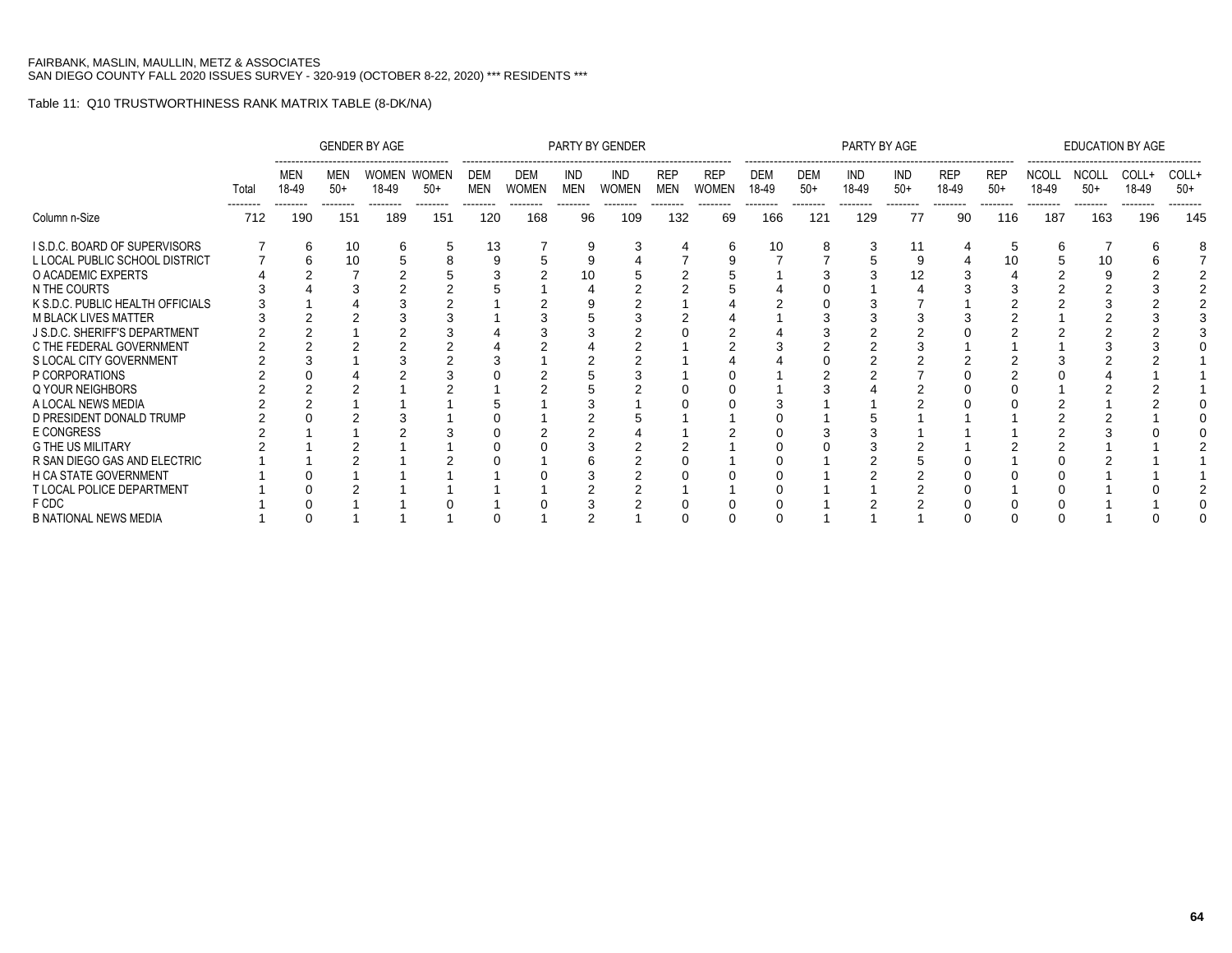|                                  |       |       | WORKING BY AGE       |                    |       |     | WHITES BY IDEOLOGY |      |     | SUPERVISORIAL DISTRICTS |     |     |     |                     | <b>CITY</b>                 |       |                        |       | SAN DIEGO CITY<br>COUNCIL ZONES |                      |
|----------------------------------|-------|-------|----------------------|--------------------|-------|-----|--------------------|------|-----|-------------------------|-----|-----|-----|---------------------|-----------------------------|-------|------------------------|-------|---------------------------------|----------------------|
|                                  | Total | 18-39 | WRKNG WRKNG<br>$40+$ | NTWK NTWK<br>18-39 | $40+$ | LIB | MOD                | CONS |     | 2                       | 3   |     | 5   | SAN<br><b>DIEGO</b> | <b>OTHER</b><br><b>CITY</b> | UNINC | <b>TOTAL</b><br>NOT SD | COAST | SOUTH<br><b>EAST</b>            | NORTH<br><b>EAST</b> |
| Column n-Size                    | 712   | 206   | --------<br>264      | --------<br>42     | 170   | 81  | 144                | 89   | 122 | 152                     | 131 | 186 | 121 | 306                 | 325                         | 81    | 406                    | 58    | 81                              | 77                   |
| I S.D.C. BOARD OF SUPERVISORS    |       |       | h                    | 6                  |       | 12  | 8                  | 8    | h   |                         | 8   | 9   | 11  | 8                   |                             |       |                        | 8     |                                 |                      |
| L LOCAL PUBLIC SCHOOL DISTRICT   |       |       |                      |                    |       | 10  |                    |      |     |                         |     |     |     |                     |                             |       |                        |       |                                 |                      |
| O ACADEMIC EXPERTS               |       |       |                      |                    |       |     |                    |      |     |                         |     |     |     |                     |                             |       |                        |       |                                 |                      |
| N THE COURTS                     |       |       |                      |                    |       |     |                    |      |     |                         |     |     |     |                     |                             |       |                        |       |                                 |                      |
| K S.D.C. PUBLIC HEALTH OFFICIALS |       |       |                      |                    |       |     |                    |      |     |                         |     |     |     |                     |                             |       |                        |       |                                 |                      |
| <b>M BLACK LIVES MATTER</b>      |       |       |                      |                    |       |     |                    |      |     |                         |     |     |     |                     |                             |       |                        |       |                                 |                      |
| J S.D.C. SHERIFF'S DEPARTMENT    |       |       |                      |                    |       |     |                    |      |     |                         |     |     |     |                     |                             |       |                        |       |                                 |                      |
| C THE FEDERAL GOVERNMENT         |       |       |                      |                    |       |     |                    |      |     |                         |     |     |     |                     |                             |       |                        |       |                                 |                      |
| S LOCAL CITY GOVERNMENT          |       |       |                      |                    |       |     |                    |      |     |                         |     |     |     |                     |                             |       |                        |       |                                 |                      |
| P CORPORATIONS                   |       |       |                      |                    |       |     |                    |      |     |                         |     |     |     |                     |                             |       |                        |       |                                 |                      |
| Q YOUR NEIGHBORS                 |       |       |                      |                    |       |     |                    |      |     |                         |     |     |     |                     |                             |       |                        |       |                                 |                      |
| A LOCAL NEWS MEDIA               |       |       |                      |                    |       |     |                    |      |     |                         |     |     |     |                     |                             |       |                        |       |                                 |                      |
| D PRESIDENT DONALD TRUMP         |       |       |                      |                    |       |     |                    |      |     |                         |     |     |     |                     |                             |       |                        |       |                                 |                      |
| E CONGRESS                       |       |       |                      |                    |       |     |                    |      |     |                         |     |     |     |                     |                             |       |                        |       |                                 |                      |
| <b>G THE US MILITARY</b>         |       |       |                      |                    |       |     |                    |      |     |                         |     |     |     |                     |                             |       |                        |       |                                 |                      |
| R SAN DIEGO GAS AND ELECTRIC     |       |       |                      |                    |       |     |                    |      |     |                         |     |     |     |                     |                             |       |                        |       |                                 |                      |
| H CA STATE GOVERNMENT            |       |       |                      |                    |       |     |                    |      |     |                         |     |     |     |                     |                             |       |                        |       |                                 |                      |
| T LOCAL POLICE DEPARTMENT        |       |       |                      |                    |       |     |                    |      |     |                         |     |     |     |                     |                             |       |                        |       |                                 |                      |
| F CDC                            |       |       |                      |                    |       |     |                    |      |     |                         |     |     |     |                     |                             |       |                        |       |                                 |                      |
| <b>B NATIONAL NEWS MEDIA</b>     |       |       |                      |                    |       |     |                    |      |     |                         |     |     |     |                     |                             |       |                        |       |                                 |                      |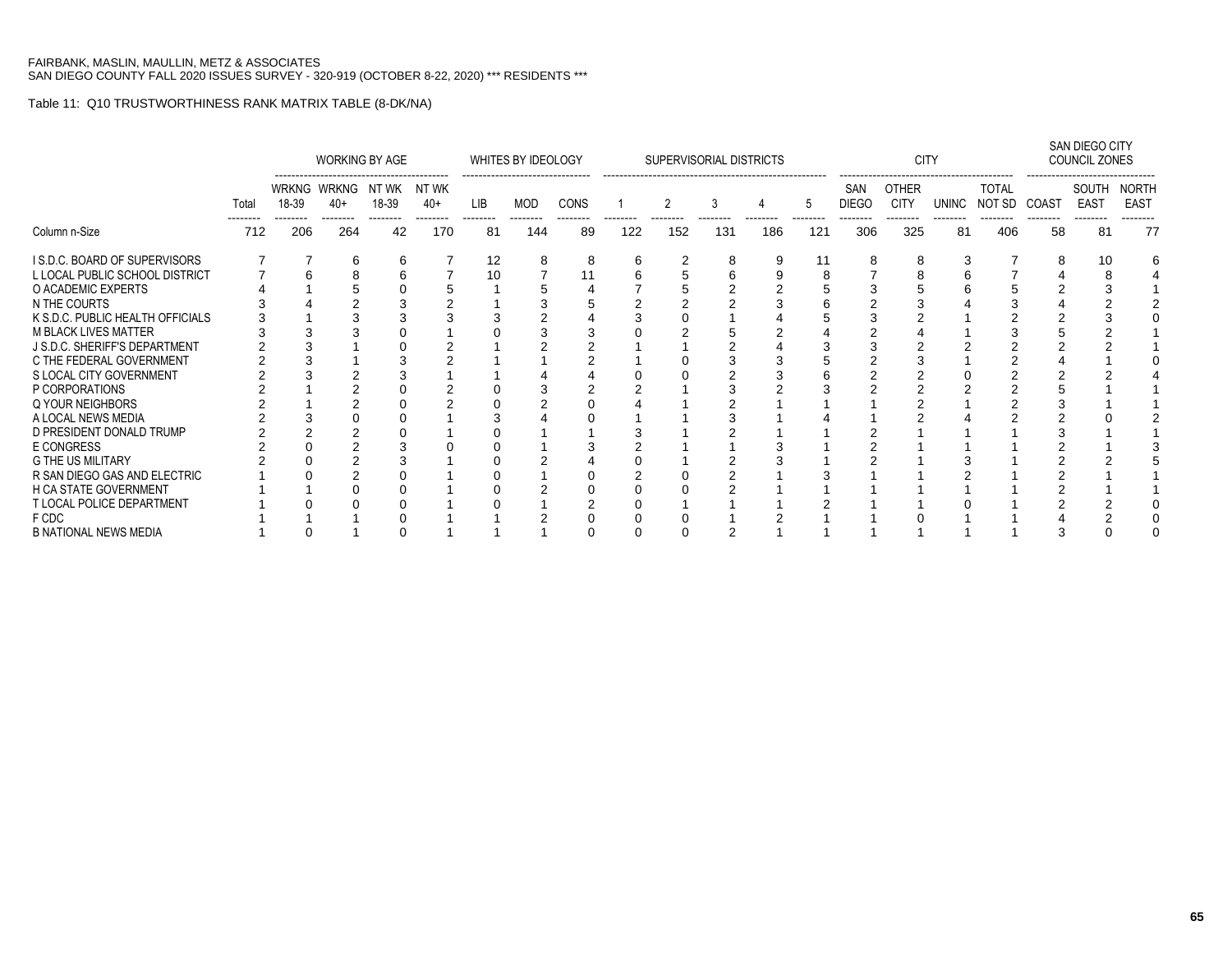### Table 12: Q11 PANDEMIC RESPONSE JOB APPROVAL RATINGS RANK MATRIX TABLE (STRONGLY APPROVE)

|                               |       |                          | Q6C SD COUNTY<br><b>DIRECTION</b> | Q6D CITY                 | <b>DIRECTION</b>      |                | Q6 DIRECTION  |              |                               |                                |                          | Q16 COVID VACCINE |       |                 |
|-------------------------------|-------|--------------------------|-----------------------------------|--------------------------|-----------------------|----------------|---------------|--------------|-------------------------------|--------------------------------|--------------------------|-------------------|-------|-----------------|
|                               | Total | RIGH <sub>1</sub><br>DIR | <b>WRONG</b><br>TRACK             | RIGH <sub>1</sub><br>DIR | <b>WRONG</b><br>TRACK | CONS<br>RT DIR | CONS<br>WR TR | <b>MIXED</b> | <b>DEF</b><br>GE <sup>-</sup> | <b>PROB</b><br>GE <sub>1</sub> | TOTAL<br>GE <sup>-</sup> | TOTAL<br>NOT GT   | DK/NA | NOT GT<br>DK/NA |
| Column n-Size                 | 712   | 345                      | 270                               | 368                      | 256                   | 73             | 122           | 517          | 256                           | 124                            | 380                      | 225               | 107   | 332             |
| E CITY'S LOCAL GOVERNMENT     | 19    | 29                       | 12                                | 26                       | 14                    | 24             |               | 21           | 24                            | 27                             | 25                       | 17                | 5     | 13              |
| B STATE GOV'T IN SACRAMENTO   | 19    | 28                       | 10                                | 26                       | 11                    | 27             | 9             | 21           | 20                            | 26                             | 22                       | 15                | 19    | 16              |
| C SAN DIEGO COUNTY GOV'T      | 17    | 27                       | 8                                 | 23                       | 10                    | 30             |               | 18           | 18                            | 27                             | 21                       | 14                | 11    | 13              |
| D LOCAL SCHOOL DISTRICT       | 17    | 21                       | 15                                | 19                       | 18                    | 24             | 18            | 16           | 22                            | 17                             | 20                       | 16                | 8     | 14              |
| A FED GOV'T IN WASHINGTON, DC | 11    | 13                       | 9                                 | 12                       | -11                   | 25             | 5             | 10           | 11                            | 12                             | 12                       | 12                | 6     | 10              |

|                                                                                                                                                  |                            |                              |                           | Q10I SD COUNTY BOS TRUST |                           |                                   |                          | Q10L SCHOOL DISTRICT TRUST |                           | Q11A FED                   |                      | Q11B STATE                 |                      | Q11C COUNTY                |                      | Q11D SCHL DIST<br>COVID RESPNSE COVID RESPNSE COVID RESPNSE COVID RESPNSE COVID RESPNSE |                           | Q11E CITY                  |               |
|--------------------------------------------------------------------------------------------------------------------------------------------------|----------------------------|------------------------------|---------------------------|--------------------------|---------------------------|-----------------------------------|--------------------------|----------------------------|---------------------------|----------------------------|----------------------|----------------------------|----------------------|----------------------------|----------------------|-----------------------------------------------------------------------------------------|---------------------------|----------------------------|---------------|
|                                                                                                                                                  | Tota                       | <b>TOTAL</b><br><b>TRUS1</b> | NEU                       | DO NOT<br>trus1          | DK/NA                     | <b>TOTAL</b><br>TRUS <sup>-</sup> | NEU1                     | DO NOT<br>rrus1            | dk/na                     | TOTAL<br><b>APPRV</b>      | ТОА<br><b>DISAP</b>  | TOTAL<br>APPRV             | TOAI<br><b>DISAP</b> | TOTAL<br><b>APPRV</b>      | TOAI<br><b>DISAP</b> | TOTAL<br><b>APPRV</b>                                                                   | TOAL<br>DISAP             | TOTAL<br><b>APPRV</b>      | TOAL<br>DISAP |
| Column n-Size                                                                                                                                    | 712                        | 237                          | 227                       | 197                      | 51                        | 310                               | 186                      | 166                        | 51                        | 310                        | 379                  | 385                        | 284                  | 481                        | 201                  | 420                                                                                     | 188                       | 420                        | 169           |
| E CITY'S LOCAL GOVERNMENT<br>B STATE GOV'T IN SACRAMENTO<br>C SAN DIEGO COUNTY GOV'T<br>D LOCAL SCHOOL DISTRICT<br>A FED GOV'T IN WASHINGTON. DC | 19<br>19<br>17<br>17<br>11 | 29<br>23<br>28<br>26<br>15   | 18<br>21<br>13<br>17<br>8 | 9<br>13<br>8<br>8        | 17<br>17<br>18<br>8<br>15 | 28<br>25<br>26<br>29<br>11        | 8<br>18<br>10<br>12<br>8 | 14<br>10<br>-10<br>6<br>14 | 19<br>16<br>17<br>3<br>12 | 24<br>19<br>21<br>20<br>25 | 17<br>20<br>15<br>15 | 28<br>36<br>28<br>23<br>11 | 10<br>10<br>12       | 28<br>26<br>26<br>21<br>12 |                      | 25<br>24<br>22<br>29<br>11                                                              | 12<br>10<br>8<br>$\Omega$ | 29<br>26<br>24<br>22<br>13 | 0<br>3<br>9   |

|                                                                                                                                                  |                            | Q13 CHILDREN               |                           |                      |                            | Q <sub>15</sub> ED QUALITY |                           |                     |                      |                           |                            | Q18 CHANGE POLICE FUNDING |                            |                      |                             | Q19 BORDER                |                    |
|--------------------------------------------------------------------------------------------------------------------------------------------------|----------------------------|----------------------------|---------------------------|----------------------|----------------------------|----------------------------|---------------------------|---------------------|----------------------|---------------------------|----------------------------|---------------------------|----------------------------|----------------------|-----------------------------|---------------------------|--------------------|
|                                                                                                                                                  | Tota                       | <br>YES                    | NO.                       | B                    |                            |                            | A/B                       | D/F                 | <b>STR</b><br>FAV    | <b>SMWT</b><br><b>FAV</b> | <b>STR</b><br>OPP          | TOTAL<br>FAV              | <b>TOTAL</b><br>OPP        | DK/NA                | <b>REST</b><br><b>RSTRC</b> | OPEN                      | DK/NA              |
| Column n-Size                                                                                                                                    | 712                        | 386                        | 309                       | 59                   | 50                         | 35                         | 78                        | 49                  | 194                  | 155                       | 227                        | 349                       | 291                        | 72                   | 291                         | 325                       | 96                 |
| E CITY'S LOCAL GOVERNMENT<br>B STATE GOV'T IN SACRAMENTO<br>C SAN DIEGO COUNTY GOV'T<br>D LOCAL SCHOOL DISTRICT<br>A FED GOV'T IN WASHINGTON, DC | 19<br>19<br>17<br>17<br>11 | 21<br>22<br>19<br>20<br>12 | 18<br>16<br>16<br>14<br>9 | 25<br>33<br>20<br>25 | 27<br>28<br>31<br>27<br>19 | 20<br>10<br>15<br>14<br>9  | 20<br>29<br>19<br>20<br>8 | 16<br>11<br>11<br>8 | 24<br>25<br>20<br>21 | 18<br>22<br>16<br>21<br>9 | 18<br>14<br>15<br>13<br>22 | 21<br>24<br>18<br>21<br>6 | 20<br>14<br>17<br>14<br>18 | 10<br>18<br>14<br>11 | 19<br>15<br>17<br>18<br>17  | 22<br>23<br>20<br>17<br>6 | 19<br>9<br>15<br>6 |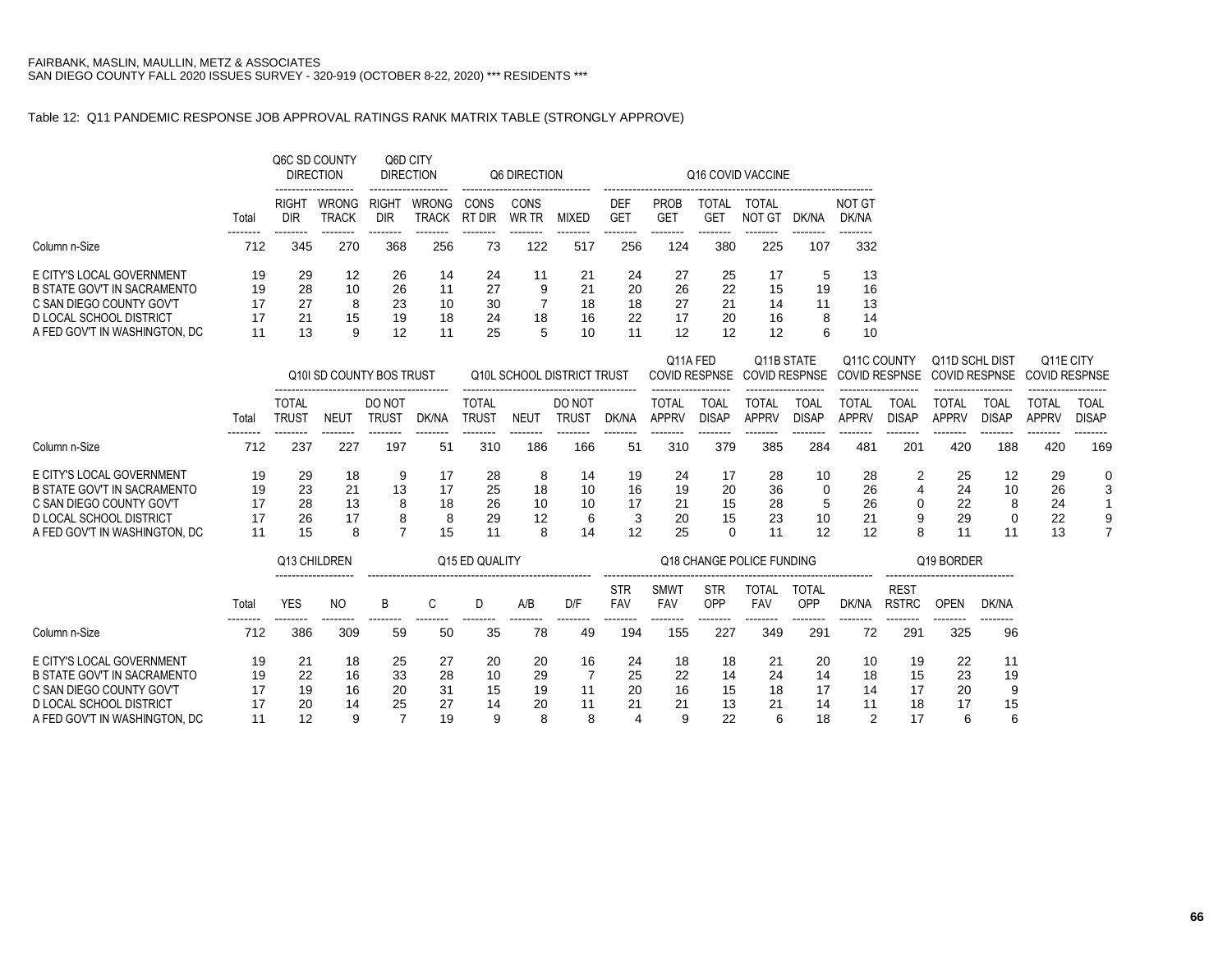### Table 12: Q11 PANDEMIC RESPONSE JOB APPROVAL RATINGS RANK MATRIX TABLE (STRONGLY APPROVE)

|                                                                                                                                                                |                            |                            |                            | Q20 RE-OPEN BORDER                     |                            |                            |                                        |                            |                                        | Q21 EMPLOYMENT STATUS        |                            |                            |                            |                                        |                            |                            | <b>Q22 EDUCATION</b>        |                                        |                            |                            |
|----------------------------------------------------------------------------------------------------------------------------------------------------------------|----------------------------|----------------------------|----------------------------|----------------------------------------|----------------------------|----------------------------|----------------------------------------|----------------------------|----------------------------------------|------------------------------|----------------------------|----------------------------|----------------------------|----------------------------------------|----------------------------|----------------------------|-----------------------------|----------------------------------------|----------------------------|----------------------------|
|                                                                                                                                                                | Total                      | <b>STR</b><br>FAV          | <b>SMWT</b><br>FAV         | <b>STR</b><br>OPP                      | <b>TOTAL</b><br><b>FAV</b> | <b>TOTAL</b><br>OPP        | DK/NA                                  | <b>FULL</b><br><b>TIME</b> | <b>PART</b><br><b>TIME</b>             | <b>FRLGD</b><br><b>UNEMP</b> | <b>RE</b><br><b>TIRED</b>  | <b>WORK</b><br><b>ING</b>  | <b>NOT</b><br><b>WRKNG</b> | HS OR<br>LESS                          | SOME<br>COLL               | COLL<br><b>GRAD</b>        | <b>POST</b><br><b>GRAD</b>  | NON-<br>COLL                           | COLL+                      |                            |
| Column n-Size                                                                                                                                                  | 712                        | 153                        | 128                        | 228                                    | 280                        | 359                        | 72                                     | 417                        | 64                                     | 52                           | 129                        | 481                        | 214                        | 86                                     | 270                        | 221                        | 128                         | 356                                    | 349                        |                            |
| E CITY'S LOCAL GOVERNMENT<br><b>B STATE GOV'T IN SACRAMENTO</b><br>C SAN DIEGO COUNTY GOV'T<br><b>D LOCAL SCHOOL DISTRICT</b><br>A FED GOV'T IN WASHINGTON, DC | 19<br>19<br>17<br>17<br>11 | 29<br>21<br>25<br>21<br>9  | 21<br>20<br>19<br>16<br>15 | 13<br>13<br>11<br>16<br>14             | 25<br>21<br>22<br>18<br>12 | 15<br>17<br>13<br>17<br>11 | 17<br>25<br>19<br>15<br>$\overline{7}$ | 23<br>22<br>22<br>20<br>11 | 10<br>10<br>4<br>9<br>8                | 15<br>9<br>10<br>18<br>8     | 17<br>20<br>13<br>16<br>12 | 21<br>20<br>20<br>18<br>10 | 17<br>18<br>13<br>16<br>13 | 23<br>18<br>15<br>18<br>11             | 18<br>18<br>19<br>16<br>14 | 20<br>18<br>16<br>17<br>9  | 19<br>25<br>19<br>19<br>8   | 19<br>18<br>18<br>17<br>13             | 20<br>21<br>17<br>18<br>9  |                            |
|                                                                                                                                                                |                            |                            |                            |                                        | Q23 IDEOLOGY               |                            |                                        |                            |                                        |                              |                            | Q24 PARTY SELF-ID          |                            |                                        |                            |                            |                             | <b>QB RACE/ETHNICITY</b>               |                            |                            |
|                                                                                                                                                                | Total                      | <b>VERY</b><br>LIB         | <b>SMWT</b><br><b>LIB</b>  | <b>SMWT</b><br>CONS                    | <b>VERY</b><br>CONS        | LIB                        | MOD                                    | CONS                       | <b>STR</b><br><b>DEM</b>               | NS/LN<br><b>DEM</b>          | NS/LN<br><b>REP</b>        | <b>STR</b><br><b>REP</b>   | <b>DEM</b>                 | <b>IND</b>                             | <b>REP</b>                 | <b>WHITE</b>               | LATNO                       | <b>AFR</b><br>AMER                     | <b>ASIAN</b>               | POC                        |
| Column n-Size                                                                                                                                                  | 712                        | 91                         | 67                         | 78                                     | 74                         | 158                        | 321                                    | 153                        | 153                                    | 139                          | 86                         | 121                        | 292                        | 213                                    | 207                        | 335                        | 185                         | 50                                     | 71                         | 342                        |
| E CITY'S LOCAL GOVERNMENT<br><b>B STATE GOV'T IN SACRAMENTO</b><br>C SAN DIEGO COUNTY GOV'T<br><b>D LOCAL SCHOOL DISTRICT</b><br>A FED GOV'T IN WASHINGTON, DC | 19<br>19<br>17<br>17<br>11 | 20<br>27<br>17<br>19<br>4  | 24<br>29<br>17<br>22<br>6  | 26<br>14<br>19<br>$\overline{7}$<br>26 | 16<br>16<br>10<br>20       | 22<br>28<br>17<br>20<br>5  | 20<br>21<br>19<br>21<br>8              | 21<br>10<br>17<br>8<br>23  | 21<br>32<br>23<br>25<br>$\overline{7}$ | 21<br>21<br>19<br>26<br>5    | 18<br>6<br>15<br>6<br>12   | 22<br>12<br>17<br>12<br>29 | 21<br>27<br>21<br>25<br>6  | 16<br>18<br>13<br>14<br>$\overline{7}$ | 20<br>9<br>16<br>9<br>22   | 16<br>20<br>18<br>17<br>11 | 29<br>22<br>20<br>18<br>12  | 19<br>23<br>15<br>14<br>13             | 22<br>13<br>20<br>19<br>8  | 24<br>20<br>18<br>18<br>12 |
|                                                                                                                                                                |                            |                            | Q5 GENDER                  |                                        |                            |                            |                                        |                            | Q4 AGE                                 |                              |                            |                            |                            |                                        | A/B SPLIT                  |                            | MODE OF<br><b>INTERVIEW</b> |                                        | <b>QA CELL PHONE</b>       |                            |
|                                                                                                                                                                | Total                      | <b>MEN</b>                 | <b>WOMEN</b>               | 18-29                                  | 30-39                      | 40-49                      | 50-64                                  | 65-74                      | $75+$                                  | 18-49                        | $50+$                      | $65+$                      | 18-39                      | 40-64                                  | A                          | B                          | PHONE                       | ON<br>LINE                             | <b>YES</b>                 | N <sub>O</sub>             |
| Column n-Size                                                                                                                                                  | 712                        | 349                        | 346                        | 114                                    | 135                        | --------<br>135            | 185                                    | 77                         | 51                                     | 384                          | 313                        | 128                        | 249                        | 320                                    | .<br>356                   | 356                        | -------<br>358              | 354                                    | --------<br>241            | --------<br>117            |
| E CITY'S LOCAL GOVERNMENT<br><b>B STATE GOV'T IN SACRAMENTO</b><br>C SAN DIEGO COUNTY GOV'T<br><b>D LOCAL SCHOOL DISTRICT</b><br>A FED GOV'T IN WASHINGTON. DC | 19<br>19<br>17<br>17<br>11 | 23<br>21<br>17<br>17<br>14 | 17<br>18<br>18<br>19<br>8  | 20<br>18<br>16<br>20<br>13             | 17<br>17<br>20<br>20<br>12 | 25<br>25<br>19<br>19<br>6  | 17<br>16<br>13<br>12<br>11             | 23<br>23<br>22<br>16<br>14 | 16<br>21<br>15<br>20<br>10             | 20<br>20<br>18<br>20<br>10   | 18<br>18<br>15<br>14<br>12 | 20<br>22<br>19<br>18<br>12 | 18<br>17<br>18<br>20<br>13 | 21<br>20<br>15<br>15<br>9              | 20<br>21<br>17<br>15<br>10 | 19<br>18<br>18<br>20<br>11 | 28<br>25<br>23<br>24<br>15  | 10<br>14<br>11<br>10<br>$\overline{7}$ | 31<br>25<br>25<br>27<br>16 | 23<br>24<br>19<br>18<br>13 |
|                                                                                                                                                                |                            |                            |                            |                                        |                            |                            |                                        |                            |                                        |                              |                            |                            |                            |                                        |                            |                            |                             |                                        |                            |                            |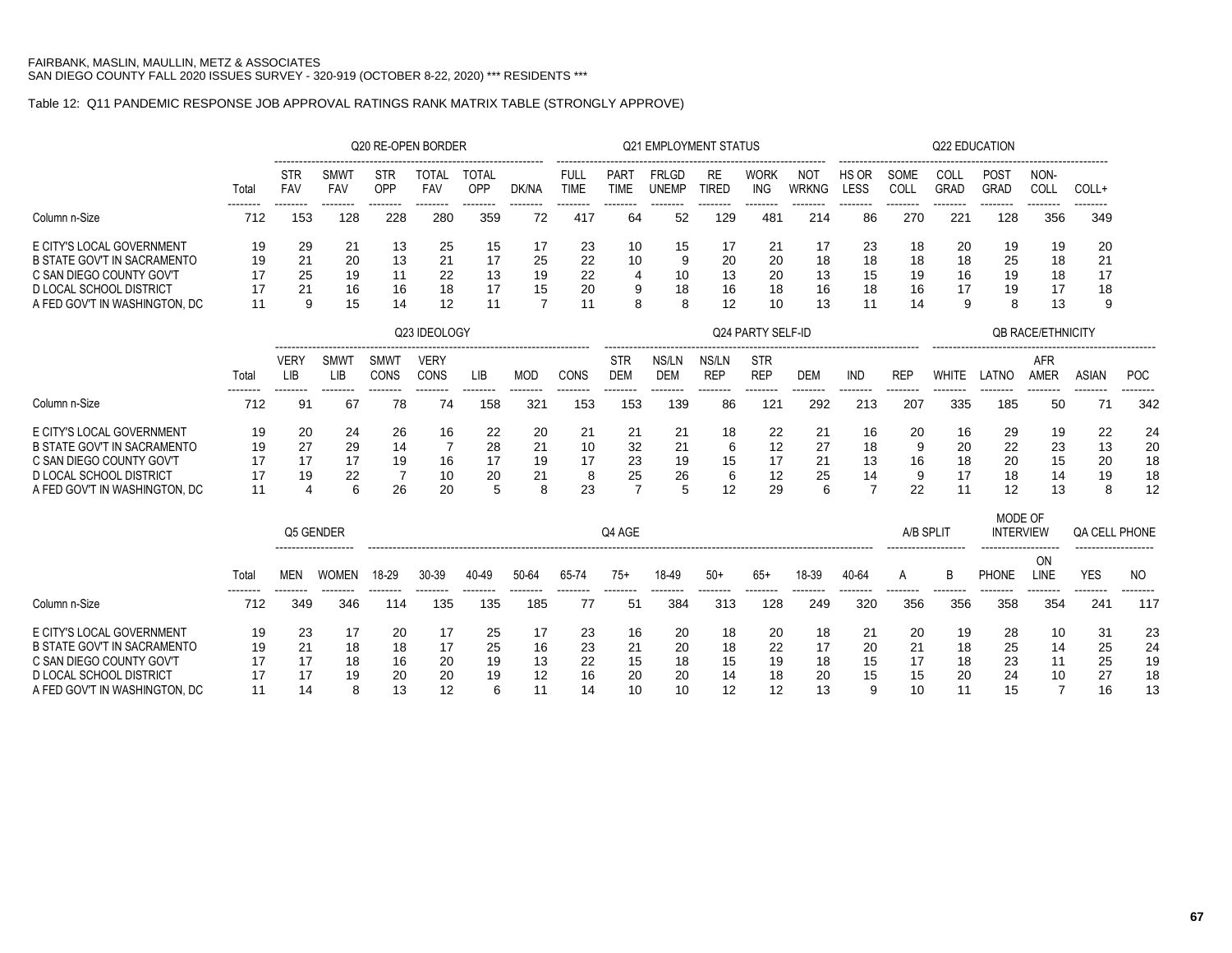# Table 12: Q11 PANDEMIC RESPONSE JOB APPROVAL RATINGS RANK MATRIX TABLE (STRONGLY APPROVE)

|                                    |       |                       |                       | <b>GENDER BY AGE</b>  |                       |                |                    |                          | PARTY BY GENDER     |                          |                         |                     |              | PARTY BY AGE        |                             |                     |                                         |                       | <b>EDUCATION BY AGE</b>         |                             |                |
|------------------------------------|-------|-----------------------|-----------------------|-----------------------|-----------------------|----------------|--------------------|--------------------------|---------------------|--------------------------|-------------------------|---------------------|--------------|---------------------|-----------------------------|---------------------|-----------------------------------------|-----------------------|---------------------------------|-----------------------------|----------------|
|                                    | Total | MEN<br>18-49          | MEN<br>$50+$          | <b>WOMEN</b><br>18-49 | <b>WOMEN</b><br>$50+$ | DEM<br>MEN     | DEM<br>WOMEN       | <b>IND</b><br><b>MEN</b> | <b>IND</b><br>WOMEN | <b>REP</b><br><b>MEN</b> | <b>REP</b><br>WOMEN     | <b>DEM</b><br>18-49 | DEM<br>$50+$ | IND<br>18-49        | IND<br>$50+$                | <b>REP</b><br>18-49 | ----------------<br><b>REP</b><br>$50+$ | <b>NCOLI</b><br>18-49 | <b>NCOLL</b><br>$50+$           | COLL+<br>18-49              | COLL+<br>$50+$ |
| Column n-Size                      | 712   | 190                   | 151                   | 189                   | 151                   | -------<br>120 | 168                | 96                       | 109                 | 132                      | 69                      | 166                 | 121          | 129                 | 77                          | 90                  | 116                                     | 187                   | 163                             | 196                         | 145            |
| E CITY'S LOCAL GOVERNMENT          | 19    | 27                    | 17                    | 14                    | 20                    | 21             | 20                 | 24                       | 11                  | 23                       | 15                      | 17                  | 27           | 19                  | 13                          | 30                  | 12                                      | 22                    | 17                              | 19                          | 20             |
| <b>B STATE GOV'T IN SACRAMENTO</b> | 19    | 26                    | 15                    | 15                    | 23                    | 25             | 28                 | 29                       | 10                  | 11                       |                         | 19                  | 38           | 23                  | 10                          | 17                  |                                         | 19                    | 17                              | 21                          | 20             |
| C SAN DIEGO COUNTY GOV'T           | 17    | 21                    | 12                    | 16                    | 20                    | 18             | 23                 | 16                       | 11                  | 18                       | 14                      | 19                  | 24           | 14                  | 9                           | 24                  | 10                                      | 21                    | 14                              | 16                          | 17             |
| D LOCAL SCHOOL DISTRICT            | 17    | 22                    | 10                    | 18                    | 19                    | 26             | 25                 | 17                       | 12                  | 8                        | 13                      | 24                  | 27           | 17                  | 8                           | 15                  | 5                                       | 19                    | 14                              | 20                          | 14             |
| A FED GOV'T IN WASHINGTON, DC      | 11    | 16                    | 11                    | 5                     | 12                    | 6              | 5                  | 11                       |                     | 23                       | 21                      |                     |              | 6                   | 8                           | 22                  | 22                                      | 13                    | 14                              | 8                           | 9              |
|                                    |       |                       |                       | <b>WORKING BY AGE</b> |                       |                | WHITES BY IDEOLOGY |                          |                     |                          | SUPERVISORIAL DISTRICTS |                     |              |                     | <b>CITY</b>                 |                     |                                         |                       | SAN DIEGO CITY<br>COUNCIL ZONES |                             |                |
|                                    | Total | <b>WRKNG</b><br>18-39 | <b>WRKNG</b><br>$40+$ | NT WK<br>18-39        | NT WK<br>$40+$        | <b>LIB</b>     | <b>MOD</b>         | <b>CONS</b>              |                     |                          | 3                       |                     | 5            | SAN<br><b>DIEGO</b> | <b>OTHER</b><br><b>CITY</b> | <b>UNINC</b>        | <b>TOTAL</b><br>NOT SD                  | COAST                 | SOUTH<br><b>EAST</b>            | <b>NORTH</b><br><b>EAST</b> |                |
| Column n-Size                      | 712   | 206                   | 264                   | 42                    | 170                   | 81             | 144                | 89                       | 122                 | 152                      | 131                     | 186                 | 121          | 306                 | 325                         | 81                  | 406                                     | -58                   | 81                              | 77                          |                |
| E CITY'S LOCAL GOVERNMENT          | 19    | 17                    | 25                    | 25                    | 16                    | 22             | 16                 | $12 \overline{ }$        | 15                  | 22                       | 19                      | 22                  | 17           | 21                  | 18                          |                     | 18                                      | 25                    | 17                              | 21                          |                |
| <b>B STATE GOV'T IN SACRAMENTO</b> | 19    | 18                    | 22                    | 14                    | 19                    | 32             | 23                 |                          | 18                  | 23                       | 18                      | 19                  | 18           | 19                  | 20                          | 16                  | 19                                      | 24                    | 19                              | 17                          |                |
| C SAN DIEGO COUNTY GOV'T           | 17    | 20                    | 19                    | 12                    | 13                    | 23             | 19                 | 10                       | 10                  | 22                       | 18                      | 18                  | 17           | 18                  | 17                          | 18                  | 17                                      | 22                    | 13                              | 19                          |                |
| <b>D LOCAL SCHOOL DISTRICT</b>     | 17    | 20                    | 17                    | 18                    | 15                    |                | 23                 |                          | 21                  | 20                       | 13                      | 18                  | 14           |                     | 19                          |                     | 17                                      | 20                    | 14                              | 19                          |                |
| A FED GOV'T IN WASHINGTON, DC      | 11    | 12                    | 10                    | 17                    | 12                    |                | 8                  | 23                       | 12                  | 13                       | 9                       | 10                  | 10           | 9                   | 13                          | 8                   | 12                                      | 9                     | 11                              | 11                          |                |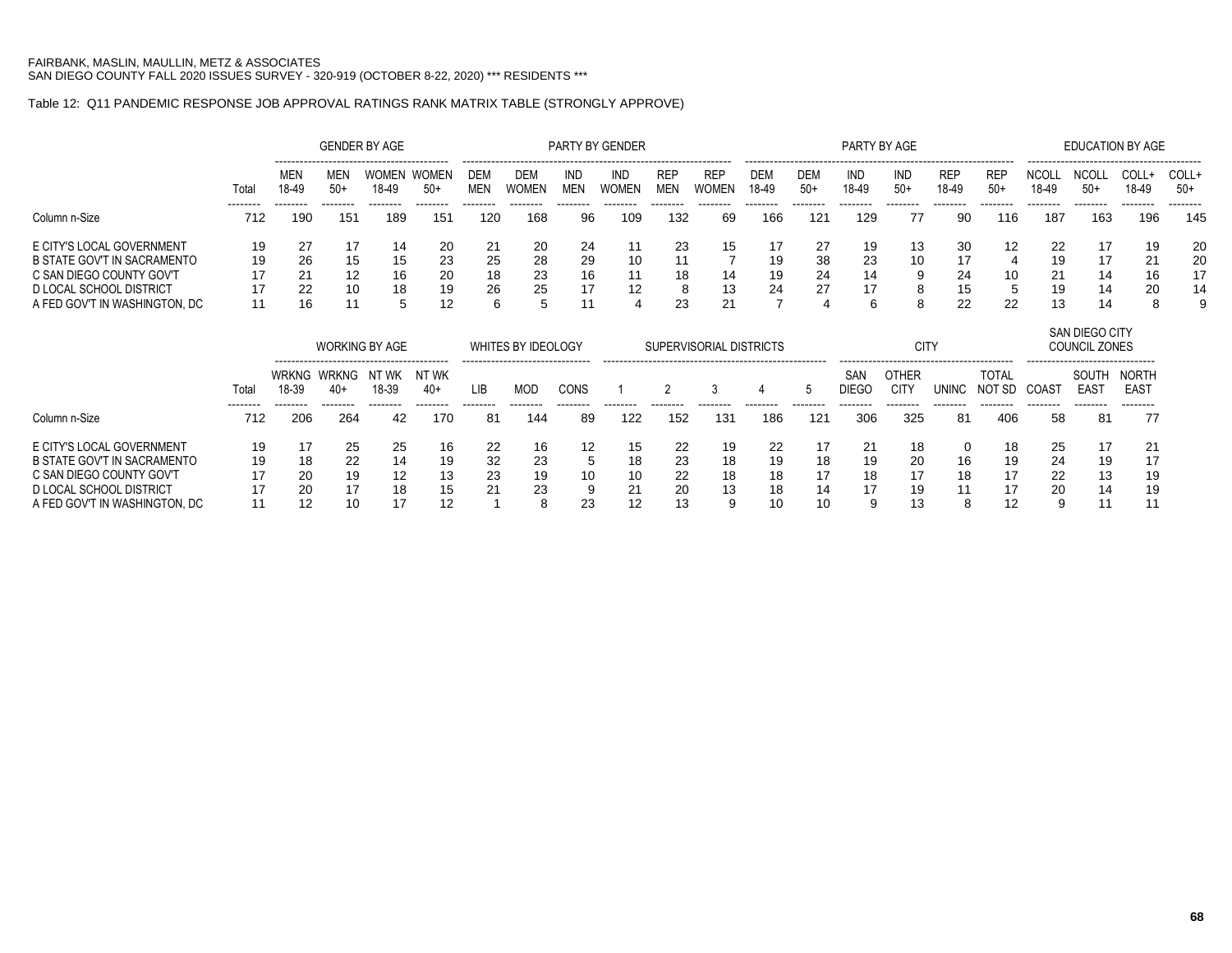### Table 13: Q11 PANDEMIC RESPONSE JOB APPROVAL RATINGS RANK MATRIX TABLE (TOTAL APPROVE)

|                                                                                                                 |                      | Q6C SD COUNTY<br>------------------- | <b>DIRECTION</b>             |                                 | Q6D CITY<br><b>DIRECTION</b> |                      | Q6 DIRECTION<br>------------------------ |                      |                        |                      |                      | Q16 COVID VACCINE    |                      |                      |
|-----------------------------------------------------------------------------------------------------------------|----------------------|--------------------------------------|------------------------------|---------------------------------|------------------------------|----------------------|------------------------------------------|----------------------|------------------------|----------------------|----------------------|----------------------|----------------------|----------------------|
|                                                                                                                 | Total                | RIGHT<br>DIR                         | <b>WRONG</b><br><b>TRACK</b> | RIGH <sub>1</sub><br><b>DIR</b> | <b>WRONG</b><br><b>TRACK</b> | CONS<br>RT DIR       | CONS<br>WR TR                            | MIXFD                | DEF<br>GE <sup>-</sup> | <b>PROB</b><br>GE1   | TOTAL<br>GET         | TOTAL<br>NOT GT      | DK/NA                | NOT GT<br>DK/NA      |
| Column n-Size                                                                                                   | 712                  | 345                                  | 270                          | 368                             | 256                          | 73                   | 122                                      | 517                  | 256                    | 124                  | 380                  | 225                  | 107                  | --------<br>332      |
| C SAN DIEGO COUNTY GOV'T<br>E CITY'S LOCAL GOVERNMENT<br>D LOCAL SCHOOL DISTRICT<br>B STATE GOV'T IN SACRAMENTO | 68<br>67<br>59<br>54 | 87<br>85<br>72<br>71                 | 45<br>47<br>45<br>33         | 81<br>83<br>67<br>67            | 48<br>47<br>48<br>35         | 94<br>94<br>86<br>81 | 40<br>41<br>45<br>28                     | 70<br>70<br>58<br>56 | 72<br>71<br>64<br>60   | 81<br>80<br>72<br>71 | 75<br>74<br>67<br>63 | 55<br>58<br>49<br>40 | 69<br>65<br>53<br>51 | 59<br>60<br>50<br>43 |
| A FED GOV'T IN WASHINGTON. DC                                                                                   | 44                   | 48                                   | 43                           | 48                              | 42                           | 81                   | 25                                       | 43                   | 45                     | 55                   | 48                   | 42                   | 32                   | 39                   |

|                                                                                                                                                  |                            |                            |                            | Q10 SD COUNTY BOS TRUST     |                            |                            |                            | Q10L SCHOOL DISTRICT TRUST |                           | Q11A FED                    |                           | Q11B STATE<br>COVID RESPNSE COVID RESPNSE |                             | Q11C COUNTY                 |                      | Q11D SCHL DIST<br>COVID RESPNSE COVID RESPNSE |                                  | Q11E CITY<br>COVID RESPNSE  |                           |
|--------------------------------------------------------------------------------------------------------------------------------------------------|----------------------------|----------------------------|----------------------------|-----------------------------|----------------------------|----------------------------|----------------------------|----------------------------|---------------------------|-----------------------------|---------------------------|-------------------------------------------|-----------------------------|-----------------------------|----------------------|-----------------------------------------------|----------------------------------|-----------------------------|---------------------------|
|                                                                                                                                                  | Total                      | TOTAL<br>TRUS <sup>-</sup> | NEUT                       | DO NOT<br>TRUS <sup>-</sup> | dk/na                      | TOTAL<br>TRUST             | NEU                        | DO NOT<br>trus1            | DK/NA                     | TOTAL<br>APPRV              | TOAI<br><b>DISAP</b>      | TOTAL<br><b>APPRV</b>                     | <b>TOAL</b><br><b>DISAP</b> | TOTAL<br>APPRV              | TOAI<br><b>DISAP</b> | TOTAL<br><b>APPRV</b>                         | TOAL<br>DISAP                    | TOTAL<br><b>APPRV</b>       | TOAL<br>DISAP             |
| Column n-Size                                                                                                                                    | 712                        | 237                        | 227                        | 197                         | 51                         | 310                        | 186                        | 166                        | 51                        | 310                         | 379                       | 385                                       | 284                         | 481                         | 201                  | 420                                           | 188                              | 420                         | 169                       |
| C SAN DIEGO COUNTY GOV'T<br>E CITY'S LOCAL GOVERNMENT<br>D LOCAL SCHOOL DISTRICT<br>B STATE GOV'T IN SACRAMENTO<br>A FED GOV'T IN WASHINGTON. DC | 68<br>67<br>59<br>54<br>44 | 88<br>85<br>73<br>68<br>56 | 73<br>69<br>65<br>60<br>40 | 42<br>45<br>41<br>33<br>38  | 49<br>57<br>34<br>47<br>24 | 79<br>78<br>82<br>68<br>44 | 67<br>63<br>59<br>59<br>41 | 53<br>55<br>31<br>26<br>51 | 48<br>53<br>a<br>44<br>29 | 78<br>79<br>66<br>54<br>100 | 60<br>59<br>53<br>56<br>∩ | -89<br>88<br>77<br>100<br>43              | 41<br>44<br>38<br>49        | 100<br>90<br>73<br>71<br>50 | 19<br>32<br>16<br>32 | 83<br>83<br>100<br>70<br>49                   | 41<br>44<br>$\Omega$<br>26<br>41 | 90<br>100<br>72<br>71<br>50 | 18<br>0<br>35<br>18<br>31 |

|                                                                                                                                                  |                            | Q13 CHILDREN               |                            |                      |                      | Q15 ED QUALITY             |                            |                            |                            |                            | Q18 CHANGE POLICE FUNDING  | Q19 BORDER                 |                            |                      |                             |                            |                            |
|--------------------------------------------------------------------------------------------------------------------------------------------------|----------------------------|----------------------------|----------------------------|----------------------|----------------------|----------------------------|----------------------------|----------------------------|----------------------------|----------------------------|----------------------------|----------------------------|----------------------------|----------------------|-----------------------------|----------------------------|----------------------------|
|                                                                                                                                                  | Tota                       | YES                        | NO                         | B                    |                      |                            | A/B                        | D/F                        | <b>STR</b><br><b>FAV</b>   | <b>SMW</b><br><b>FAV</b>   | STR<br>OPP                 | TOTAL<br>FAV               | TOTAL<br>OPP               | DK/NA                | <b>REST</b><br><b>RSTRC</b> | OPEN                       | DK/NA                      |
| Column n-Size                                                                                                                                    | 712                        | 386                        | 309                        | 59                   | 50                   | 35                         | 78                         | 49                         | 194                        | 155                        | 227                        | 349                        | 291                        | 72                   | 291                         | 325                        | 96                         |
| C SAN DIEGO COUNTY GOV'T<br>E CITY'S LOCAL GOVERNMENT<br>D LOCAL SCHOOL DISTRICT<br>B STATE GOV'T IN SACRAMENTO<br>A FED GOV'T IN WASHINGTON. DC | 68<br>67<br>59<br>54<br>44 | 69<br>70<br>58<br>53<br>47 | 68<br>67<br>61<br>57<br>40 | 74<br>84<br>73<br>42 | 74<br>67<br>60<br>51 | 70<br>63<br>37<br>31<br>44 | 68<br>74<br>78<br>69<br>41 | 54<br>57<br>33<br>23<br>43 | 68<br>66<br>58<br>68<br>23 | 85<br>88<br>81<br>75<br>52 | 53<br>56<br>41<br>30<br>59 | 76<br>76<br>69<br>71<br>36 | 57<br>59<br>46<br>35<br>58 | 59<br>66<br>49<br>23 | 60<br>63<br>53<br>36<br>55  | 76<br>75<br>64<br>70<br>37 | 63<br>56<br>58<br>54<br>29 |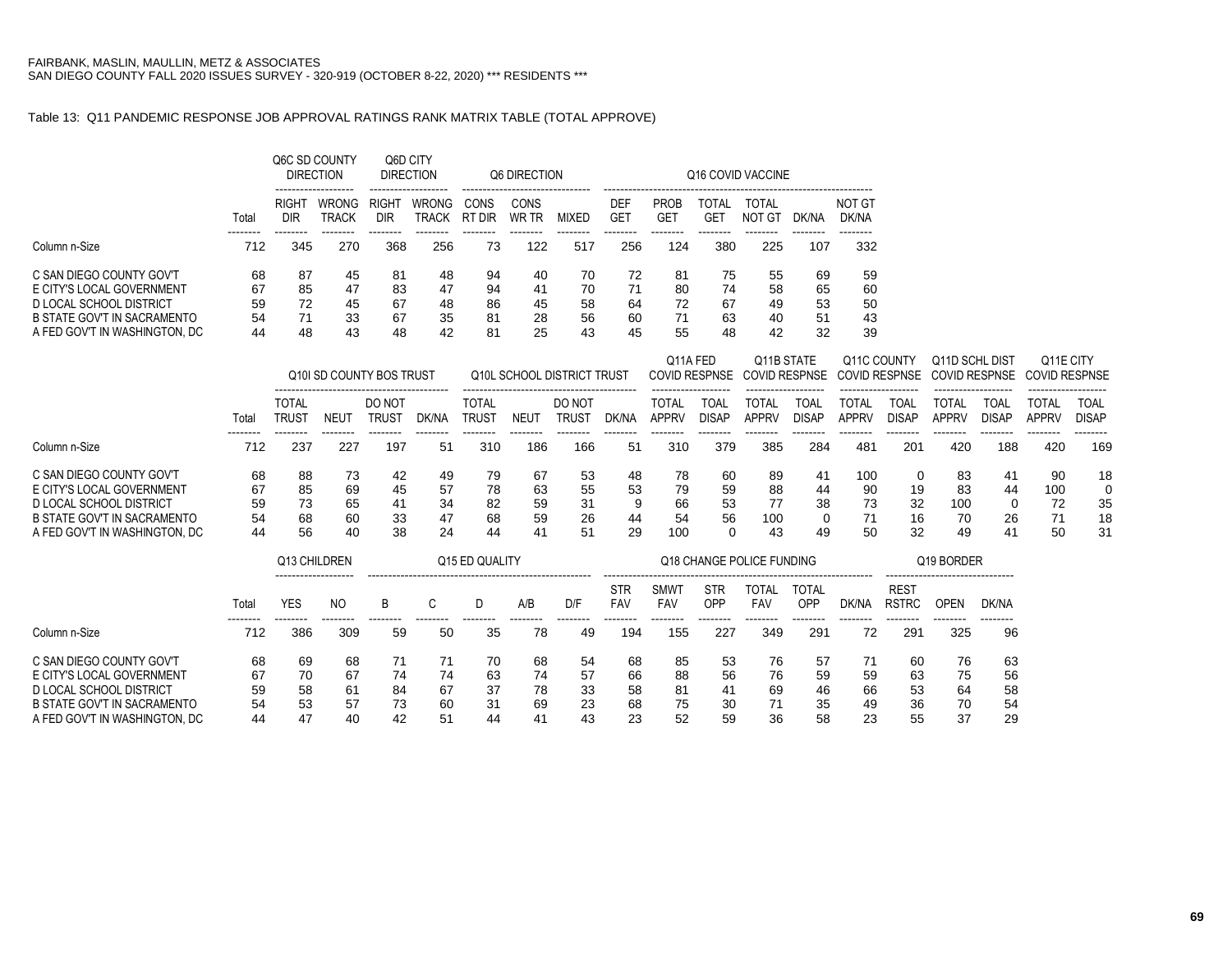# Table 13: Q11 PANDEMIC RESPONSE JOB APPROVAL RATINGS RANK MATRIX TABLE (TOTAL APPROVE)

|                                                                      |                 |                          |                           |                   | Q20 RE-OPEN BORDER  |                     |                 |                            |                                               | <b>Q21 EMPLOYMENT STATUS</b> |                           |                           |                            |                      |                 |                     | Q22 EDUCATION               |                        |                       |                 |
|----------------------------------------------------------------------|-----------------|--------------------------|---------------------------|-------------------|---------------------|---------------------|-----------------|----------------------------|-----------------------------------------------|------------------------------|---------------------------|---------------------------|----------------------------|----------------------|-----------------|---------------------|-----------------------------|------------------------|-----------------------|-----------------|
|                                                                      | Total           | <b>STR</b><br><b>FAV</b> | <b>SMW1</b><br><b>FAV</b> | <b>STR</b><br>OPP | <b>TOTAL</b><br>FAV | <b>TOTAL</b><br>OPP | DK/NA           | <b>FULL</b><br><b>TIME</b> | <b>PART</b><br><b>TIME</b>                    | <b>FRLGD</b><br><b>UNEMP</b> | <b>RE</b><br><b>TIRED</b> | <b>WORK</b><br><b>ING</b> | <b>NOT</b><br><b>WRKNG</b> | HS OR<br><b>LESS</b> | SOME<br>COLL    | COLL<br><b>GRAD</b> | POST<br>GRAD                | NON-<br>COLL           | COLL+                 |                 |
| Column n-Size                                                        | --------<br>712 | <br>153                  | --------<br>128           | --------<br>228   | --------<br>280     | --------<br>359     | --------<br>72  | --------<br>417            | --------<br>64                                | --------<br>52               | --------<br>129           | --------<br>481           | --------<br>214            | --------<br>86       | --------<br>270 | --------<br>221     | --------<br>128             | $- - - - - - -$<br>356 | --------<br>349       |                 |
| C SAN DIEGO COUNTY GOV'T                                             | 68              | 70                       | 75                        | 57                | 72                  | 64                  | 68              | 71                         | 48                                            | 60                           | 70                        | 68                        | 67                         | 70                   | 64              | 69                  | 72                          | 66                     | 70                    |                 |
| E CITY'S LOCAL GOVERNMENT                                            | 67              | 66                       | 84                        | 56                | 74                  | 62                  | 67              | 71                         | 53                                            | 59                           | 70                        | 68                        | 67                         | 61                   | 66              | 72                  | 70                          | 64                     | 71                    |                 |
| <b>D LOCAL SCHOOL DISTRICT</b><br><b>B STATE GOV'T IN SACRAMENTO</b> | 59<br>54        | 54<br>55                 | 78<br>66                  | 51<br>41          | 65<br>60            | 55<br>48            | 53              | 63<br>56                   | 47<br>45                                      | 57<br>47                     | 53<br>55                  | 61<br>54                  | 55<br>55                   | 59<br>47             | 62<br>51        | 59                  | 54                          | 61                     | 57                    |                 |
| A FED GOV'T IN WASHINGTON, DC                                        | 44              | 50                       | 59                        | 42                | 54                  | 40                  | 61<br>21        | 46                         | 28                                            | 36                           | 45                        | 44                        | 43                         | 45                   | 47              | 58<br>45            | 60<br>36                    | 50<br>46               | 59<br>42              |                 |
|                                                                      |                 |                          |                           |                   | Q23 IDEOLOGY        |                     |                 |                            | Q24 PARTY SELF-ID<br><b>QB RACE/ETHNICITY</b> |                              |                           |                           |                            |                      |                 |                     |                             |                        |                       |                 |
|                                                                      |                 | VERY                     | <b>SMWT</b>               | <b>SMWT</b>       | <b>VERY</b>         |                     |                 |                            | STR                                           | NS/LN                        | NS/LN                     | <b>STR</b>                |                            |                      |                 |                     |                             | <b>AFR</b>             |                       |                 |
|                                                                      | Total           | LIB                      | <b>LIB</b>                | CONS              | CONS                | LIB                 | <b>MOD</b>      | CONS                       | <b>DEM</b>                                    | <b>DEM</b>                   | <b>REP</b>                | <b>REP</b>                | <b>DEM</b>                 | <b>IND</b>           | <b>REP</b>      | <b>WHITE</b>        | LATNO                       | <b>AMER</b>            | <b>ASIAN</b>          | POC             |
| Column n-Size                                                        | 712             | 91                       | 67                        | 78                | --------<br>74      | --------<br>158     | --------<br>321 | .<br>153                   | --------<br>153                               | 139                          | 86                        | 121                       | 292                        | 213                  | 207             | 335                 | 185                         | 50                     | 71                    | --------<br>342 |
| C SAN DIEGO COUNTY GOV'T                                             | 68              | 65                       | 79                        | 62                | 44                  | 71                  | 74              | 53                         | 77                                            | 67                           | 68                        | 52                        | 72                         | 70                   | 59              | 66                  | 76                          | 54                     | 84                    | 72              |
| E CITY'S LOCAL GOVERNMENT                                            | 67              | 67                       | 84                        | 66                | 48                  | 75                  | 73              | 58                         | 76                                            | 65                           | 72                        | 55                        | 71                         | 68                   | 62              | 68                  | 72                          | 58                     | 80                    | 70              |
| D LOCAL SCHOOL DISTRICT                                              | 59              | 65                       | 67                        | 49                | 26                  | 66                  | 68              | 38                         | 68                                            | 67                           | 51                        | 39                        | 68                         | 61                   | 44              | 54                  | 64                          | 58                     | 81                    | 66              |
| <b>B STATE GOV'T IN SACRAMENTO</b>                                   | 54              | 64                       | 74                        | 32                | 15                  | 68                  | 64              | 24                         | 74                                            | 64                           | 37                        | 25                        | 69                         | 57                   | 30              | 52                  | 63                          | 55                     | 67                    | 60              |
| A FED GOV'T IN WASHINGTON, DC                                        | 44              | 20                       | 22                        | 65                | 65                  | 21                  | 47              | 65                         | 25                                            | 28                           | 57                        | 71                        | 26                         | 46                   | 65              | 42                  | 44                          | 35                     | 54                    | 46              |
|                                                                      |                 | Q5 GENDER                |                           |                   |                     |                     |                 |                            | Q4 AGE                                        |                              |                           |                           |                            |                      | A/B SPLIT       |                     | MODE OF<br><b>INTERVIEW</b> | <b>QA CELL PHONE</b>   |                       |                 |
|                                                                      | Total           | <b>MEN</b>               | <b>WOMEN</b>              | 18-29             | 30-39               | 40-49               | 50-64           | 65-74                      | $75+$                                         | 18-49                        | $50+$                     | $65+$                     | 18-39                      | 40-64                | A               | B                   | <b>PHONE</b>                | -------<br>ON<br>LINE  | -------<br><b>YES</b> | N <sub>O</sub>  |
| Column n-Size                                                        | 712             | 349                      | 346                       | .<br>114          | 135                 | <br>135             | --------<br>185 | .<br>77                    | 51                                            | 384                          | 313                       | 128                       | 249                        | 320                  | ------<br>356   | 356                 | -------<br>358              | 354                    | 241                   | --------<br>117 |
| C SAN DIEGO COUNTY GOV'T                                             |                 |                          |                           |                   |                     |                     |                 |                            |                                               |                              |                           |                           |                            |                      |                 |                     |                             |                        |                       |                 |
| E CITY'S LOCAL GOVERNMENT                                            | 68<br>67        | 67<br>71                 | 71<br>66                  | 71<br>58          | 67<br>73            | 74<br>73            | 62<br>63        | 64<br>69                   | 74<br>72                                      | 71<br>69                     | 64<br>66                  | 68<br>71                  | 69<br>67                   | 67<br>68             | 66<br>63        | 69<br>72            | 73<br>76                    | 62<br>58               | 76<br>78              | 69<br>73        |
| <b>DLOCAL SCHOOL DISTRICT</b>                                        | 59              | 56                       | 64                        | 65                | 66                  | 65                  | 51              | 51                         | 57                                            | 66                           | 52                        | 53                        | 66                         | 57                   | 56              | 62                  | 69                          | 49                     | 74                    | 58              |
| <b>B STATE GOV'T IN SACRAMENTO</b>                                   | 54              | 49                       | 61                        | 48                | 61                  | 61                  | 47              | 54                         | 60                                            | 57                           | 51                        | 56                        | 55                         | 53                   | 51              | 57                  | 59                          | 49                     | 60                    | 56              |
| A FED GOV'T IN WASHINGTON. DC                                        | 44              | 45                       | 43                        | 48                | 44                  | 47                  | 40              | 43                         | 45                                            | 46                           | 42                        | 44                        | 46                         | 43                   | 42              | 46                  | 50                          | 37                     | 54                    | 42              |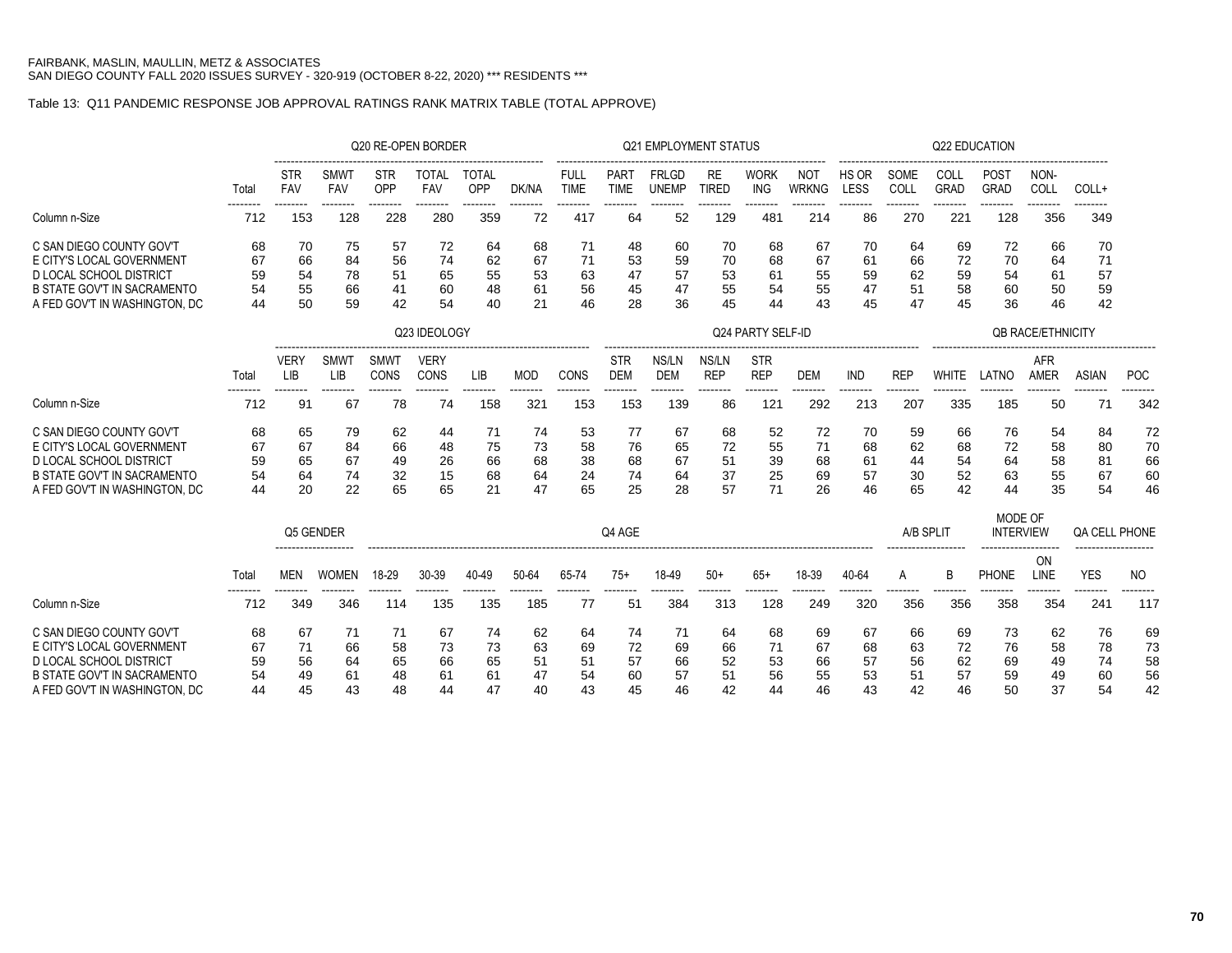### Table 13: Q11 PANDEMIC RESPONSE JOB APPROVAL RATINGS RANK MATRIX TABLE (TOTAL APPROVE)

|                                                                     |                 |                       |                 | <b>GENDER BY AGE</b>  |                 |                   |                           |                   | <b>PARTY BY GENDER</b> |                          |                         |                     |                 | PARTY BY AGE        |                      |                     |                     |                       | <b>EDUCATION BY AGE</b>                |                                            |                 |  |  |  |  |  |
|---------------------------------------------------------------------|-----------------|-----------------------|-----------------|-----------------------|-----------------|-------------------|---------------------------|-------------------|------------------------|--------------------------|-------------------------|---------------------|-----------------|---------------------|----------------------|---------------------|---------------------|-----------------------|----------------------------------------|--------------------------------------------|-----------------|--|--|--|--|--|
|                                                                     | Total           | MEN<br>18-49          | MEN<br>$50+$    | <b>WOMEN</b><br>18-49 | WOMEN<br>$50+$  | DEM<br><b>MEN</b> | DEM<br><b>WOMEN</b>       | IND<br><b>MEN</b> | IND<br>WOMEN           | <b>REP</b><br><b>MEN</b> | REP<br>WOMEN            | <b>DEM</b><br>18-49 | DEM<br>$50+$    | IND<br>18-49        | IND<br>$50+$         | <b>REP</b><br>18-49 | <b>REF</b><br>$50+$ | <b>NCOLI</b><br>18-49 | <b>NCOLL</b><br>$50+$                  | COLL+<br>18-49                             | COLL+<br>$50+$  |  |  |  |  |  |
| Column n-Size                                                       | --------<br>712 | --------<br>190       | --------<br>151 | --------<br>189       | --------<br>151 | --------<br>120   | --------<br>168           | --------<br>96    | --------<br>109        | --------<br>132          | --------<br>69          | --------<br>166     | --------<br>121 | --------<br>129     | --------<br>77       | --------<br>90      | --------<br>116     | --------<br>187       | --------<br>163                        | --------<br>196                            | --------<br>145 |  |  |  |  |  |
| C SAN DIEGO COUNTY GOV'T<br>E CITY'S LOCAL GOVERNMENT               | 68<br>67        | 72<br>75              | 60<br>66        | 71<br>64              | 72<br>70        | 72<br>74          | 72<br>68                  | 68<br>73          | 76<br>69               | 61<br>67                 | 58<br>56                | 69<br>67            | 76<br>77        | 75<br>70            | 64<br>66             | 68<br>71            | 52<br>55            | 68<br>66              | 63<br>63                               | 74<br>72                                   | 66<br>71        |  |  |  |  |  |
| D LOCAL SCHOOL DISTRICT                                             | 59              | 63                    | 47              | 69                    | 59              | 67                | 69                        | 58                | 67                     | 43                       | 48                      | 71                  | 64              | 67                  | 54                   | 53                  | 37                  | 70                    | 52                                     | 61                                         | 51              |  |  |  |  |  |
| <b>B STATE GOV'T IN SACRAMENTO</b><br>A FED GOV'T IN WASHINGTON, DC | 54<br>44        | 55<br>47              | 43<br>44        | 60<br>47              | 63<br>40        | 68<br>22          | 71<br>29                  | 58                | 59<br>50               | 26<br>66                 | 41<br>67                | 64<br>33            | 78<br>18        | 58<br>50            | 53<br>43             | 43<br>65            | 21<br>65            | 53<br>50              | 47                                     | 61                                         | 56<br>41        |  |  |  |  |  |
|                                                                     |                 | <b>WORKING BY AGE</b> |                 |                       |                 |                   | <b>WHITES BY IDEOLOGY</b> |                   |                        |                          | SUPERVISORIAL DISTRICTS |                     |                 |                     | CIT)                 |                     |                     |                       | <b>SAN DIEGO CITY</b><br>COUNCIL ZONES | 44<br>44<br>------------------------------ |                 |  |  |  |  |  |
|                                                                     | Total           | WRKNG<br>18-39        | WRKNG<br>$40+$  | NT WK<br>18-39        | nt wk<br>$40+$  | LIB               | <b>MOD</b>                | <b>CONS</b>       |                        |                          | 3                       |                     | 5               | SAN<br><b>DIEGO</b> | OTHER<br><b>CITY</b> | <b>UNINC</b>        | TOTAL<br>NOT SD     | COAST                 | SOUTH<br><b>EAST</b>                   | <b>NORTH</b><br>EAS <sub>1</sub>           |                 |  |  |  |  |  |
| Column n-Size                                                       | --------<br>712 | --------<br>206       | --------<br>264 | --------<br>42        | --------<br>170 | --------<br>81    | --------<br>144           | --------<br>89    | 122                    | 152                      | --------<br>131         | .<br>186            | --------<br>121 | .<br>306            | <br>325              | --------<br>-81     | 406                 | --------<br>58        | --------<br>81                         | --------<br>77                             |                 |  |  |  |  |  |
| C SAN DIEGO COUNTY GOV'T                                            | 68              | 71                    | 66              | 55                    | 71              | 73                | 75                        | 45                | 66                     | 63                       | 65                      | 72                  | 71              | 69                  | 66                   | 68                  | 67                  | 63                    | 66                                     | 72                                         |                 |  |  |  |  |  |
| E CITY'S LOCAL GOVERNMENT                                           | 67              | 69                    | 68              | 55                    | 71              | 75                | 77                        | 51                | 62                     | 66                       | 70                      | 68                  | 71              | 66                  | 68                   |                     | 68                  | 71                    | 66                                     | 72                                         |                 |  |  |  |  |  |
| D LOCAL SCHOOL DISTRICT                                             | 59              | 69                    | 56              | 52                    | 56              | 60                | 64                        | 34                | 57                     | 60                       | 56                      | 61                  | 59              | 58                  | 59                   | 59                  | 59                  | 58                    | 58                                     | 53                                         |                 |  |  |  |  |  |
| <b>B STATE GOV'T IN SACRAMENTO</b><br>A FED GOV'T IN WASHINGTON, DC | 54<br>44        | 55<br>46              | 54<br>44        | 55<br>43              | 56<br>43        | 77<br>14          | 59<br>43                  | 17<br>66          | 55<br>42               | 53<br>53                 | 51<br>44                | 62<br>43            | 45<br>34        | 57<br>44            | 52<br>42             | 52<br>50            | 52<br>44            | 57<br>-41             | 57<br>39                               | 59<br>47                                   |                 |  |  |  |  |  |
|                                                                     |                 |                       |                 |                       |                 |                   |                           |                   |                        |                          |                         |                     |                 |                     |                      |                     |                     |                       |                                        |                                            |                 |  |  |  |  |  |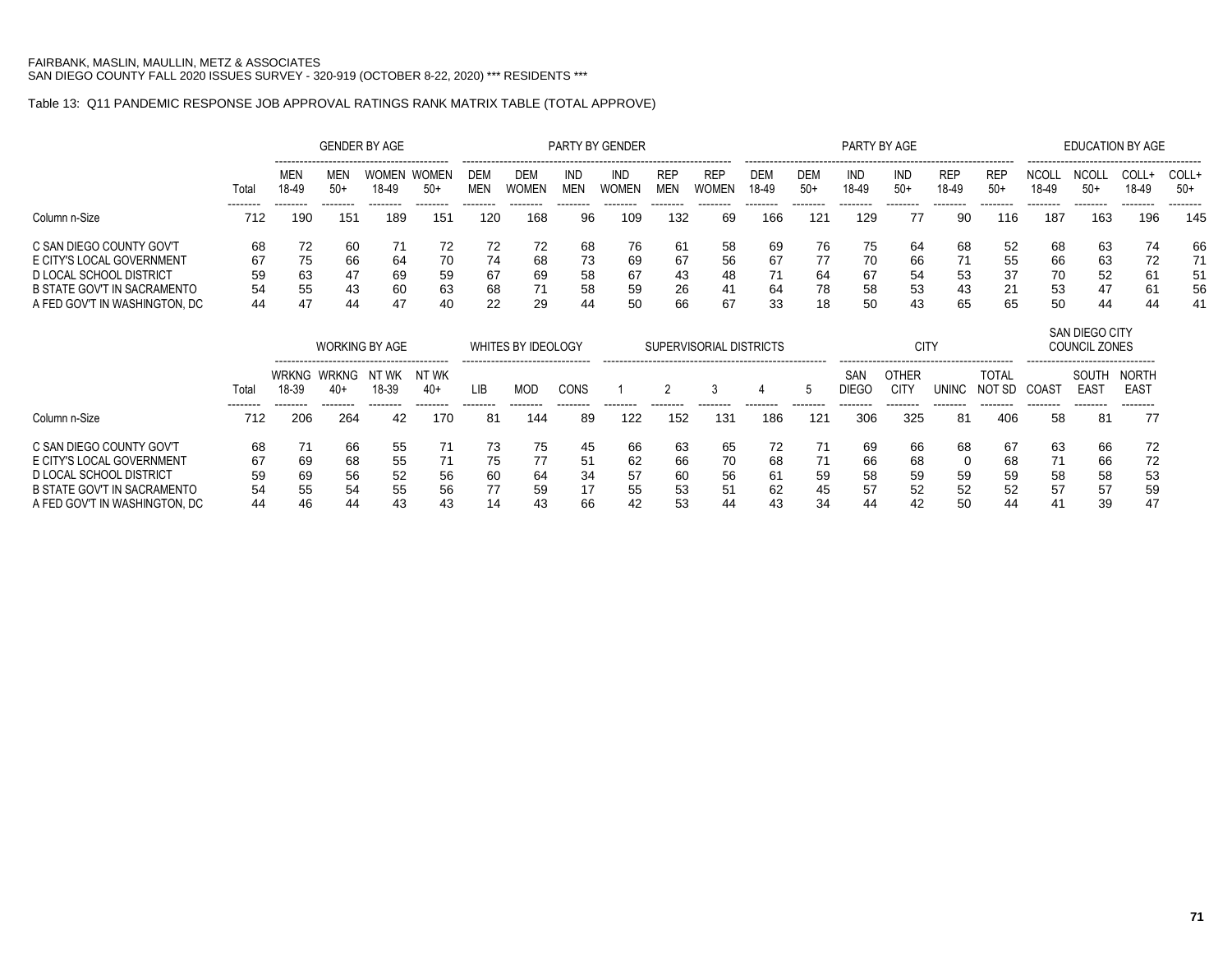### Table 14: Q11 PANDEMIC RESPONSE JOB APPROVAL RATINGS RANK MATRIX TABLE (STRONGLY DISAPPROVE)

|                                                        |          | Q6C SD COUNTY<br><b>DIRECTION</b> |                                                     | Q6D CITY<br><b>DIRECTION</b> |                              |                | Q6 DIRECTION  |              | Q16 COVID VACCINE             |                                |                     |                        |       |                 |  |  |  |  |
|--------------------------------------------------------|----------|-----------------------------------|-----------------------------------------------------|------------------------------|------------------------------|----------------|---------------|--------------|-------------------------------|--------------------------------|---------------------|------------------------|-------|-----------------|--|--|--|--|
|                                                        | Total    | RIGHT<br>DIR                      | -------------------<br><b>WRONG</b><br><b>TRACK</b> | <b>RIGHT</b><br><b>DIR</b>   | <b>WRONG</b><br><b>TRACK</b> | CONS<br>RT DIR | CONS<br>WR TR | <b>MIXED</b> | <b>DEF</b><br>GE <sub>1</sub> | <b>PROB</b><br>GE <sub>1</sub> | <b>TOTAL</b><br>GE1 | <b>TOTAL</b><br>NOT GT | DK/NA | NOT GT<br>DK/NA |  |  |  |  |
| Column n-Size                                          | 712      | 345                               | 270                                                 | 368                          | 256                          | 73             | 122           | 517          | 256                           | 124                            | 380                 | 225                    | 107   | 332             |  |  |  |  |
| A FED GOV'T IN WASHINGTON, DC                          | 37       | 33                                | 42                                                  | 33                           | 40                           | 4              | 51            | 38           | 34                            | 23                             | 30                  | 41                     | 48    | 44              |  |  |  |  |
| B STATE GOV'T IN SACRAMENTO<br>D LOCAL SCHOOL DISTRICT | 26<br>13 | 14                                | 42<br>22                                            | 18<br>9                      | 38<br>21                     | 8              | 36<br>24      | 26<br>11     | 21<br>11                      | 16<br>8                        | 19<br>10            | 37<br>21               | 26    | 33<br>16        |  |  |  |  |
| C SAN DIEGO COUNTY GOV'T                               | 12       | 4                                 | 25                                                  | 6                            | 24                           | 4              | 28            | 9            |                               | 6                              |                     | 22                     |       | 17              |  |  |  |  |
| E CITY'S LOCAL GOVERNMENT                              | 9        | C                                 | 20                                                  | 3                            | 20                           | ◠              | 22            | 8            | 8                             | 2                              | 6                   | 17                     | 6     | 14              |  |  |  |  |

|                                                                                                                                                  |                           |                            |                     | Q10I SD COUNTY BOS TRUST   |                          |                       |                  | Q10L SCHOOL DISTRICT TRUST |                          |                              | Q11A FED<br>Q11B STATE<br>COVID RESPNSE COVID RESPNSE COVID RESPNSE COVID RESPNSE COVID RESPNSE |                   |                            | Q11C COUNTY                   |                            | Q11D SCHL DIST        |                             | Q <sub>11</sub> E CITY |                            |  |
|--------------------------------------------------------------------------------------------------------------------------------------------------|---------------------------|----------------------------|---------------------|----------------------------|--------------------------|-----------------------|------------------|----------------------------|--------------------------|------------------------------|-------------------------------------------------------------------------------------------------|-------------------|----------------------------|-------------------------------|----------------------------|-----------------------|-----------------------------|------------------------|----------------------------|--|
|                                                                                                                                                  | Tota                      | TOTAL<br>trus <sup>-</sup> | NEU <sup>.</sup>    | DO NOT<br>trus1            | dk/na                    | <b>TOTAL</b><br>TRUST | NEU <sup>-</sup> | DO NOT<br>TRUS1            | DK/NA                    | <b>TOTAL</b><br><b>APPRV</b> | TOAL<br><b>DISAP</b>                                                                            | TOTAL<br>APPRV    | TOA.<br><b>DISAP</b>       | TOTAL<br><b>APPRV</b>         | TOAL<br><b>DISAP</b>       | TOTAL<br><b>APPRV</b> | <b>TOAL</b><br><b>DISAP</b> | TOTAL<br><b>APPRV</b>  | TOAI<br><b>DISAP</b>       |  |
| Column n-Size                                                                                                                                    | 712                       | 237                        | 227                 | 197                        | 51                       | 310                   | 186              | 166                        | 51                       | 310                          | 379                                                                                             | 385               | 284                        | 481                           | 201                        | 420                   | 188                         | 420                    | 169                        |  |
| A FED GOV'T IN WASHINGTON, DC<br>B STATE GOV'T IN SACRAMENTO<br>D LOCAL SCHOOL DISTRICT<br>C SAN DIEGO COUNTY GOV'T<br>E CITY'S LOCAL GOVERNMENT | 37<br>26<br>13<br>12<br>9 | 25<br>16<br>6              | 40<br>19<br>10<br>6 | 43<br>48<br>27<br>30<br>24 | 50<br>14<br>10<br>6<br>9 | 36<br>15<br>3<br>5    | 38<br>18<br>я    | 34<br>56<br>44<br>26<br>19 | 44<br>22<br>6<br>11<br>9 | 33<br>13<br>9<br>6           | 69<br>21<br>13<br>15<br>13                                                                      | 41<br>3<br>3<br>ົ | 30<br>65<br>28<br>26<br>21 | 33<br>13<br>6<br><sup>0</sup> | 43<br>58<br>33<br>42<br>32 | 30<br>13<br>5<br>4    | 43<br>59<br>50<br>30<br>24  | 32<br>15               | 43<br>55<br>30<br>38<br>35 |  |

|                                                                                  |               | Q13 CHILDREN   |               |          |                | Q15 ED QUALITY |               |                |                          |                           | Q18 CHANGE POLICE FUNDING | Q19 BORDER          |                            |          |                             |         |               |  |
|----------------------------------------------------------------------------------|---------------|----------------|---------------|----------|----------------|----------------|---------------|----------------|--------------------------|---------------------------|---------------------------|---------------------|----------------------------|----------|-----------------------------|---------|---------------|--|
|                                                                                  | Total         | YES            | NO.           | B        |                |                | A/B           | D/F            | <b>STR</b><br><b>FAV</b> | <b>SMWT</b><br><b>FAV</b> | STR<br>OPP                | TOTAL<br><b>FAV</b> | <b>TOTAL</b><br><b>OPP</b> | DK/NA    | <b>REST</b><br><b>RSTRC</b> | OPEN    | DK/NA         |  |
| Column n-Size                                                                    | 712           | 386            | 309           | 59       | 50             | 35             | 78            | 49             | 194                      | 155                       | 227                       | 349                 | 291                        | 72       | 291                         | 325     | 96            |  |
| A FED GOV'T IN WASHINGTON, DC<br>B STATE GOV'T IN SACRAMENTO                     | 37<br>26      | 37<br>32       | 35<br>16      | 38<br>16 | 36<br>29       | 33<br>39       | 41<br>17      | 36<br>52       | 59<br>8                  | 27<br>8                   | 24<br>54                  | 45<br>8             | 24<br>49                   | 45<br>18 | 29<br>45                    | 42<br>9 | 43<br>24      |  |
| D LOCAL SCHOOL DISTRICT<br>C SAN DIEGO COUNTY GOV'T<br>E CITY'S LOCAL GOVERNMENT | 13<br>12<br>9 | 15<br>13<br>11 | 11<br>10<br>6 | 11       | 14<br>16<br>11 | 25<br>12<br>14 | 5<br>14<br>11 | 40<br>22<br>24 | 10<br>10                 |                           | 27<br>20<br>15            | 5<br>6              | 24<br>19<br>14             | 10<br>6  | 18<br>18<br>15              | 9<br>5  | 12<br>11<br>9 |  |
|                                                                                  |               |                |               |          |                |                |               |                |                          |                           |                           |                     |                            |          |                             |         |               |  |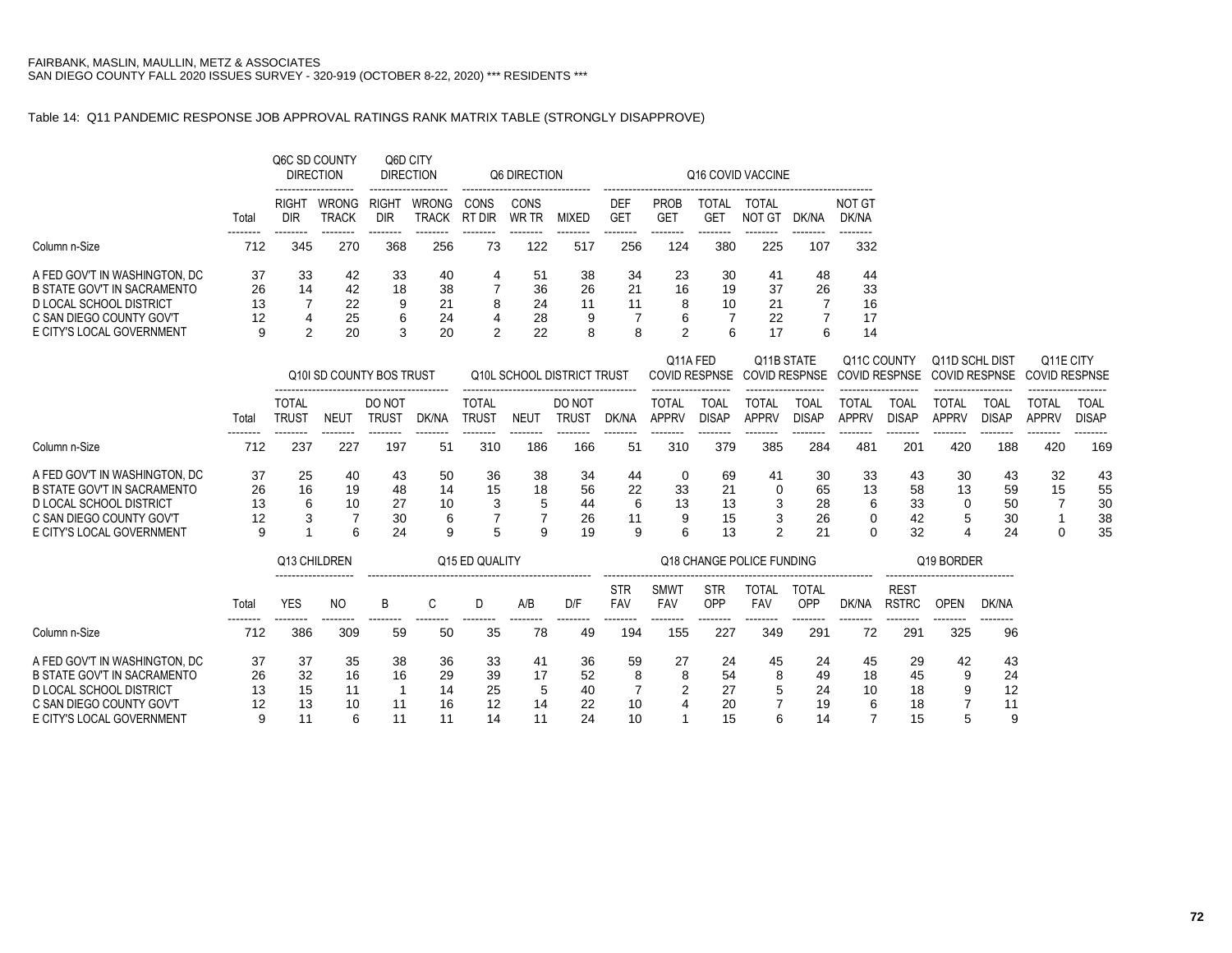## Table 14: Q11 PANDEMIC RESPONSE JOB APPROVAL RATINGS RANK MATRIX TABLE (STRONGLY DISAPPROVE)

|                                    |       |                           |                    |                     | Q20 RE-OPEN BORDER  |                     |                |                            |                            | <b>Q21 EMPLOYMENT STATUS</b> |                           |                           |                            |               |              |                     | <b>Q22 EDUCATION</b>        |                           |                      |                |
|------------------------------------|-------|---------------------------|--------------------|---------------------|---------------------|---------------------|----------------|----------------------------|----------------------------|------------------------------|---------------------------|---------------------------|----------------------------|---------------|--------------|---------------------|-----------------------------|---------------------------|----------------------|----------------|
|                                    | Total | <b>STR</b><br><b>FAV</b>  | <b>SMWT</b><br>FAV | <b>STR</b><br>OPP   | <b>TOTAL</b><br>FAV | <b>TOTAL</b><br>OPP | DK/NA          | <b>FULL</b><br><b>TIME</b> | <b>PART</b><br><b>TIME</b> | <b>FRLGD</b><br><b>UNEMP</b> | <b>RE</b><br><b>TIRED</b> | <b>WORK</b><br><b>ING</b> | <b>NOT</b><br><b>WRKNG</b> | HS OR<br>LESS | SOME<br>COLL | COLL<br><b>GRAD</b> | POST<br>GRAD                | NON-<br>COLL              | COLL+                |                |
| Column n-Size                      | 712   | 153                       | 128                | 228                 | 280                 | 359                 | 72             | 417                        | 64                         | 52                           | 129                       | 481                       | 214                        | 86            | 270          | 221                 | 128                         | 356                       | 349                  |                |
| A FED GOV'T IN WASHINGTON, DC      | 37    | 36                        | 22                 | 40                  | 29                  | 40                  | 47             | 33                         | 52                         | 40                           | 43                        | 35                        | 40                         | 30            | 33           | 34                  | 51                          | 33                        | 40                   |                |
| <b>B STATE GOV'T IN SACRAMENTO</b> | 26    | 26                        | 19                 | 39                  | 23                  | 30                  | 15             | 23                         | 38                         | 23                           | 33                        | 25                        | 27                         | 29            | 27           | 23                  | 26                          | 28                        | 24                   |                |
| <b>D LOCAL SCHOOL DISTRICT</b>     | 13    | 15                        | 7                  | 19                  | 11                  | 15                  | 9              | 10                         | 22                         | 22                           | 14                        | 11                        | 17                         | 17            | 14           | 12                  | 11                          | 15                        | 11                   |                |
| C SAN DIEGO COUNTY GOV'T           | 12    | 13                        | 6                  | 20                  | 10                  | 15                  | 4              | 11                         | 19                         | 26                           | 9                         | 12                        | 12                         | 9             | 16           | 9                   | 11                          | 14                        | 9                    |                |
| E CITY'S LOCAL GOVERNMENT          | 9     | 9                         | 3                  | 18                  | 7                   | 12                  | $\overline{7}$ | 8                          | 19                         | 13                           | 9                         | 9                         | 10                         | 13            | 11           | 6                   | 9                           | 12                        | 7                    |                |
|                                    |       |                           |                    |                     | Q23 IDEOLOGY        |                     |                |                            |                            |                              |                           | Q24 PARTY SELF-ID         |                            |               |              |                     |                             | <b>QB RACE/ETHNICITY</b>  |                      |                |
|                                    | Total | <b>VERY</b><br><b>LIB</b> | SMWT<br><b>LIB</b> | SMWT<br><b>CONS</b> | <b>VERY</b><br>CONS | LIB                 | <b>MOD</b>     | CONS                       | <b>STR</b><br><b>DEM</b>   | NS/LN<br><b>DEM</b>          | NS/LN<br><b>REP</b>       | <b>STR</b><br><b>REP</b>  | <b>DEM</b>                 | <b>IND</b>    | <b>REP</b>   | <b>WHITE</b>        | LATNO                       | <b>AFR</b><br><b>AMER</b> | <b>ASIAN</b>         | POC            |
| Column n-Size                      | 712   | 91                        | 67                 | 78                  | 74                  | <br>158             | 321            | 153                        | 153                        | 139                          | 86                        | 121                       | 292                        | 213           | 207          | 335                 | 185                         | 50                        | 71                   | 342            |
| A FED GOV'T IN WASHINGTON, DC      | 37    | 61                        | 56                 | 16                  | 27                  | 59                  | 31             | 21                         | 56                         | 53                           | 22                        | 18                        | 55                         | 28            | 20           | 41                  | 35                          | 46                        | 16                   | 32             |
| <b>B STATE GOV'T IN SACRAMENTO</b> | 26    | 12                        | 12                 | 54                  | 67                  | 12                  | 17             | 60                         | 8                          | 9                            | 46                        | 61                        | 8                          | 21            | 55           | 29                  | 19                          | 16                        | 10                   | 19             |
| <b>D LOCAL SCHOOL DISTRICT</b>     | 13    | 11                        | 10                 | 20                  | 41                  | 11                  | 6              | 30                         | 6                          |                              | 14                        | 30                        | 6                          | 12            | 24           | 12                  | 15                          | 11                        | $\overline{4}$       | 12             |
| C SAN DIEGO COUNTY GOV'T           | 12    | 11                        |                    | 11                  | 32                  | 9                   |                | 21                         | 6                          | 8                            | 9                         | 25                        | 7                          | 12            | 18           | 11                  | 9                           | 14                        | 5                    | 11             |
| E CITY'S LOCAL GOVERNMENT          | 9     | 13                        | $\Delta$           | 6                   | 21                  | 9                   | $\overline{7}$ | 13                         | 6                          | 6                            | 8                         | 17                        | 6                          | 11            | 13           | 8                   | 6                           | 10                        | 8                    | 8              |
|                                    |       | Q5 GENDER                 |                    |                     |                     |                     |                |                            | Q4 AGE                     |                              |                           |                           |                            |               | A/B SPLIT    |                     | MODE OF<br><b>INTERVIEW</b> |                           | <b>QA CELL PHONE</b> |                |
|                                    | Total | <b>MEN</b>                | <b>WOMEN</b>       | 18-29               | 30-39               | 40-49               | 50-64          | 65-74                      | $75+$                      | 18-49                        | $50+$                     | $65+$                     | 18-39                      | 40-64         | A            | B                   | PHONE                       | ON<br>LINE                | <b>YES</b>           | N <sub>O</sub> |
| Column n-Size                      | 712   | 349                       | 346                | 114                 | 135                 | 135                 | 185            | -77                        | 51                         | 384                          | 313                       | 128                       | 249                        | 320           | 356          | 356                 | 358                         | 354                       | 241                  | 117            |
| A FED GOV'T IN WASHINGTON. DC      | 37    | 34                        | 39                 | 27                  | 32                  | 36                  | 40             | 45                         | 35                         | 32                           | 40                        | 41                        | 30                         | 38            | 34           | 39                  | 31                          | 42                        | 30                   | 34             |
| <b>B STATE GOV'T IN SACRAMENTO</b> | 26    | 28                        | 20                 | 16                  | 18                  | 23                  | 35             | 35                         | 22                         | 19                           | 33                        | 30                        | 17                         | 30            | 27           | 25                  | 22                          | 30                        | 21                   | 23             |
| <b>D LOCAL SCHOOL DISTRICT</b>     | 13    | 13                        | 11                 | 13                  | 9                   | 10                  | 19             | 11                         | 11                         | 11                           | 16                        | 11                        | 11                         | 15            | 13           | 13                  | 14                          | 12                        | 12                   | 18             |
| C SAN DIEGO COUNTY GOV'T           | 12    | 10                        | 12                 | 13                  | 11                  | 12                  | 13             | 12                         | 6                          | 12                           | 11                        | 10                        | 12                         | 13            | 12           | 12                  | 11                          | 13                        | 11                   | 12             |
| E CITY'S LOCAL GOVERNMENT          | 9     | 8                         | 8                  | $\overline{7}$      | $\overline{7}$      | 11                  | 12             | 11                         | 2                          | 8                            | 10                        | 7                         | $\overline{7}$             | 12            | 10           | 9                   | 6                           | 13                        | 6                    | 6              |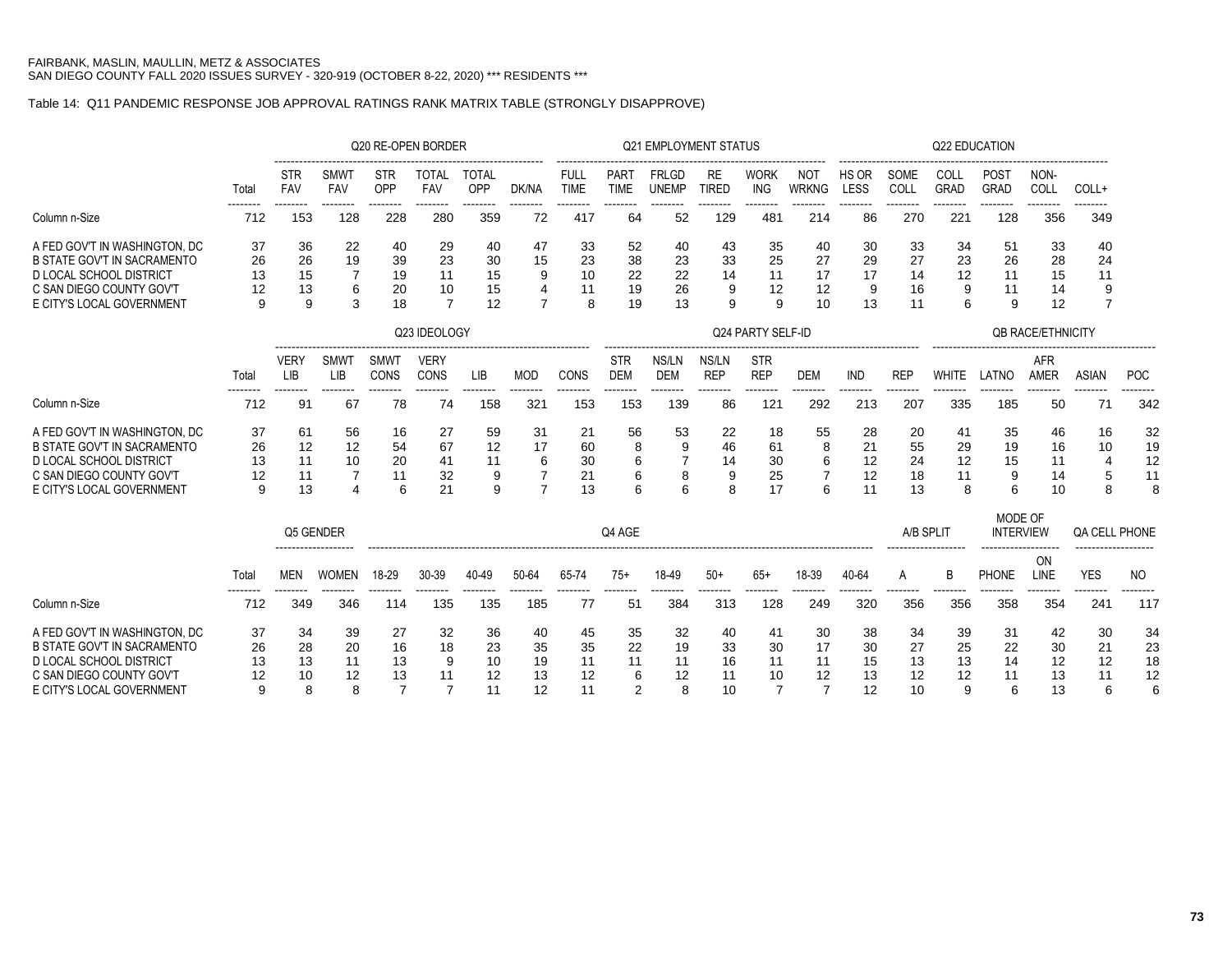### Table 14: Q11 PANDEMIC RESPONSE JOB APPROVAL RATINGS RANK MATRIX TABLE (STRONGLY DISAPPROVE)

|                                    |       |                       |                       | <b>GENDER BY AGE</b>  |                       |                          |                            |                          | PARTY BY GENDER            |                          |                            |                     |                     | PARTY BY AGE        |                      |                     |                        |                       | <b>EDUCATION BY AGE</b>         |                             |                 |
|------------------------------------|-------|-----------------------|-----------------------|-----------------------|-----------------------|--------------------------|----------------------------|--------------------------|----------------------------|--------------------------|----------------------------|---------------------|---------------------|---------------------|----------------------|---------------------|------------------------|-----------------------|---------------------------------|-----------------------------|-----------------|
|                                    | Total | MEN<br>18-49          | MEN<br>$50+$          | WOMEN<br>18-49        | <b>WOMEN</b><br>$50+$ | <b>DEM</b><br><b>MEN</b> | <b>DEM</b><br><b>WOMEN</b> | <b>IND</b><br><b>MEN</b> | <b>IND</b><br><b>WOMEN</b> | <b>REP</b><br><b>MEN</b> | <b>REP</b><br><b>WOMEN</b> | <b>DEM</b><br>18-49 | <b>DEM</b><br>$50+$ | <b>IND</b><br>18-49 | <b>IND</b><br>$50+$  | <b>REP</b><br>18-49 | <b>REP</b><br>$50+$    | <b>NCOLL</b><br>18-49 | <b>NCOLL</b><br>$50+$           | COLL+<br>18-49              | COLL+<br>$50+$  |
| Column n-Size                      | 712   | 190                   | --------<br>151       | 189                   | --------<br>151       | -------<br>120           | -------<br>168             | 96                       | 109                        | 132                      | 69                         | 166                 | 121                 | 129                 | 77                   | 90                  | 116                    | 187                   | --------<br>163                 | --------<br>196             | --------<br>145 |
| A FED GOV'T IN WASHINGTON, DC      | 37    | 31                    | 35                    | 33                    | 45                    | 55                       | 55                         | 29                       | 26                         | 17                       | 21                         | 45                  | 67                  | 22                  | 33                   | 22                  | 17                     | 27                    | 36                              | 36                          | 44              |
| B STATE GOV'T IN SACRAMENTO        | 26    | 21                    | 38                    | 16                    | 24                    | 6                        | 10                         | 19                       | 19                         | 56                       | 48                         |                     | 6                   | 16                  | 30                   | 44                  | 63                     | 20                    | 36                              | 19                          | 30              |
| D LOCAL SCHOOL DISTRICT            | 13    | 11                    | 17                    | 10                    | 11                    | 3                        | 8                          | 9                        | 11                         | 26                       | 17                         |                     | 6                   |                     | 16                   | 21                  | 25                     | 11                    | 18                              | 10                          | 13              |
| C SAN DIEGO COUNTY GOV'T           | 12    |                       | 12                    | 13                    | 10                    |                          | 9                          | 11                       | 11                         | 16                       | 21                         |                     |                     | 14                  | 8                    | 15                  | 21                     | 15                    | 13                              | 10                          | 10              |
| E CITY'S LOCAL GOVERNMENT          | 9     |                       | 10                    | 8                     | 5                     |                          |                            | 8                        | 8                          | 12                       | 8                          |                     |                     | 9                   | 12                   |                     | 15                     | 8                     | 14                              | 9                           | 5               |
|                                    |       |                       |                       | <b>WORKING BY AGE</b> |                       |                          | WHITES BY IDEOLOGY         |                          |                            |                          | SUPERVISORIAL DISTRICTS    |                     |                     |                     | <b>CITY</b>          |                     |                        |                       | SAN DIEGO CITY<br>COUNCIL ZONES |                             |                 |
|                                    | Total | <b>WRKNG</b><br>18-39 | <b>WRKNG</b><br>$40+$ | NT WK<br>18-39        | NT WK<br>$40+$        | <b>LIB</b>               | <b>MOD</b>                 | <b>CONS</b>              |                            | $\overline{2}$           | 3                          |                     | 5                   | SAN<br><b>DIEGO</b> | OTHER<br><b>CITY</b> | <b>UNINC</b>        | <b>TOTAL</b><br>NOT SD | COAST                 | SOUTH<br><b>EAST</b>            | <b>NORTH</b><br><b>EAST</b> |                 |
| Column n-Size                      | 712   | 206                   | 264                   | 42                    | 170                   | -------<br>81            | 144                        | 89                       | 122                        | 152                      | 131                        | 186                 | 121                 | 306                 | 325                  | 81                  | 406                    | 58                    | 81                              | 77                          |                 |
| A FED GOV'T IN WASHINGTON, DC      | 37    | 29                    | 38                    | 35                    | 41                    | 72                       | 36                         | 20                       | 33                         | 35                       | 38                         | 36                  | 40                  | 36                  | 37                   | 37                  | 37                     | 41                    | 33                              | 34                          |                 |
| <b>B STATE GOV'T IN SACRAMENTO</b> | 26    |                       | 32                    | 17                    | 28                    | 3                        | 21                         | 68                       | 21                         | 31                       | 27                         | 17                  | 38                  | 19                  | 30                   | 33                  | 31                     | 17                    | 21                              | 23                          |                 |
| D LOCAL SCHOOL DISTRICT            | 13    |                       | 14                    | 32                    | 13                    |                          |                            | 30                       | 16                         | 16                       | 13                         |                     | 10                  | 13                  | 13                   | 13                  | 13                     | 11                    | 19                              | 14                          |                 |
| C SAN DIEGO COUNTY GOV'T           | 12    | 10                    | 13                    |                       |                       |                          | 6                          | 24                       | 14                         | 16                       |                            |                     | 16                  |                     | 13                   | 17                  | 14                     |                       | 11                              |                             |                 |
| E CITY'S LOCAL GOVERNMENT          | 9     | 6                     | 11                    | 9                     | 9                     |                          | $\overline{2}$             | 16                       | 12                         | 15                       |                            |                     | 8                   | 8                   | 10                   | $\Omega$            | 10                     | 2                     | 5                               |                             |                 |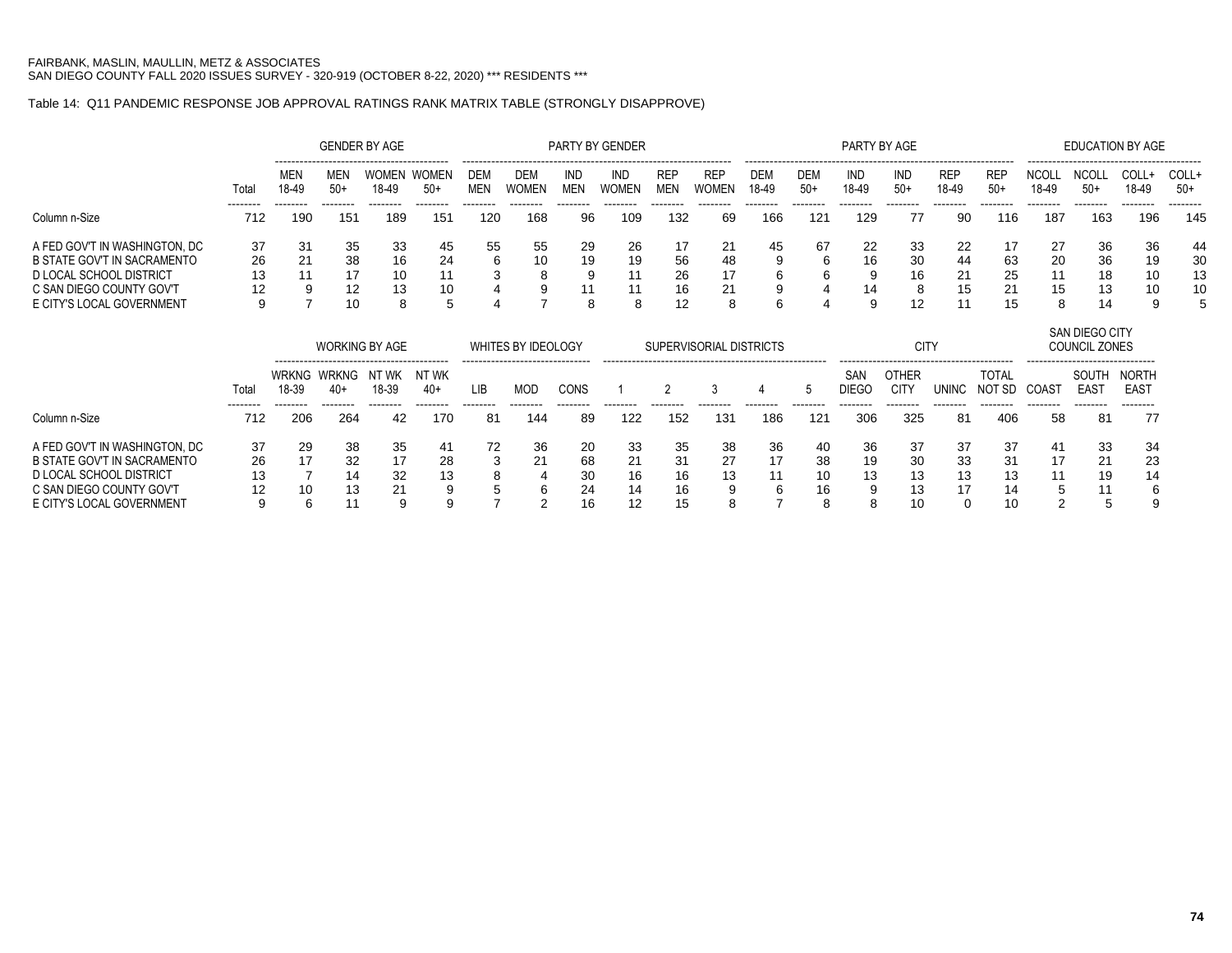### Table 15: Q11 PANDEMIC RESPONSE JOB APPROVAL RATINGS RANK MATRIX TABLE (TOTAL DISAPPROVE)

|                                                              |          |                     | Q6C SD COUNTY<br><b>DIRECTION</b>                   |                          | Q6D CITY<br><b>DIRECTION</b> |                | Q6 DIRECTION  |          |                   |                    |                                 | Q16 COVID VACCINE    |          |                 |
|--------------------------------------------------------------|----------|---------------------|-----------------------------------------------------|--------------------------|------------------------------|----------------|---------------|----------|-------------------|--------------------|---------------------------------|----------------------|----------|-----------------|
|                                                              | Total    | <b>RIGHT</b><br>DIR | -------------------<br><b>WRONG</b><br><b>TRACK</b> | RIGH <sub>1</sub><br>DIR | <b>WRONG</b><br>TRACK        | CONS<br>RT DIR | CONS<br>WR TR | MIXED    | <b>DEF</b><br>GET | <b>PROB</b><br>GE. | <b>TOTAL</b><br>GE <sup>-</sup> | TOTAL<br>- GT<br>NO. | )K/NA    | NOT GT<br>DK/NA |
| Column n-Size                                                | 712      | 345                 | 270                                                 | 368                      | 256                          | 73             | 122           | 517      | 256               | 124                | 380                             | 225                  | 107      | 332             |
| A FED GOV'T IN WASHINGTON, DC<br>B STATE GOV'T IN SACRAMENTO | 53<br>40 | 50<br>23            | 56<br>63                                            | 49<br>28                 | 55<br>61                     | 13<br>12       | 73<br>66      | 54<br>38 | 54<br>37          | 45<br>27           | 51<br>34                        | 52<br>50             | 64<br>39 | 56<br>47        |
| C SAN DIEGO COUNTY GOV'T                                     | 28       | 11                  | 51                                                  | 17                       | 48                           | 6              | 56            | 25       | 26                | 18                 | 23                              | 40                   | 21       | 34              |
| E CITY'S LOCAL GOVERNMENT                                    | 27       | 11                  | 49                                                  | 13                       | 47                           | 6              | 55            | 24       | 26                | 18                 | 23                              | 36                   | 22       | 32              |
| D LOCAL SCHOOL DISTRICT                                      | 26       | 16                  | 42                                                  | 20                       | 39                           |                | 42            | 25       | 27                | 15                 | 23                              | 33                   | 24       | 30              |

|                                                                                                                                                  |                            |                            |                            | Q10I SD COUNTY BOS TRUST   |                            |                            |                            | Q10L SCHOOL DISTRICT TRUST |                      | Q11A FED                  |                             | Q11B STATE         |                             | Q11C COUNTY           |                             | Q11D SCHL DIST<br>COVID RESPNSE COVID RESPNSE COVID RESPNSE COVID RESPNSE |                             | Q11E CITY<br>COVID RESPNSE |                             |
|--------------------------------------------------------------------------------------------------------------------------------------------------|----------------------------|----------------------------|----------------------------|----------------------------|----------------------------|----------------------------|----------------------------|----------------------------|----------------------|---------------------------|-----------------------------|--------------------|-----------------------------|-----------------------|-----------------------------|---------------------------------------------------------------------------|-----------------------------|----------------------------|-----------------------------|
|                                                                                                                                                  | Tota                       | TOTAL<br><b>TRUST</b>      | NEU                        | DO NOT<br>TRUST            | DK/NA                      | <b>TOTAL</b><br>TRUS1      | NEU1                       | DO NOT<br>TRUST            | DK/NA                | TOTAL<br>APPRV            | "OAI<br>DISAP               | OTAI<br>APPRV      | <b>TOAL</b><br>DISAP        | TOTAI<br><b>APPR\</b> | <b>TOAL</b><br><b>DISAP</b> | `OTAL<br>APPRV                                                            | TOAL<br>DISAP               | <b>TOTAL</b><br>APPRV      | TOAL<br><b>DISAP</b>        |
| Column n-Size                                                                                                                                    | --------<br>712            | 237                        | 227                        | 197                        | 51                         | 310                        | 186                        | 166                        | 51                   | 310                       | 379                         | 385                | 284                         | 481                   | 201                         | 420                                                                       | 188                         | 420                        | <br>169                     |
| A FED GOV'T IN WASHINGTON, DC<br>B STATE GOV'T IN SACRAMENTO<br>C SAN DIEGO COUNTY GOV'T<br>E CITY'S LOCAL GOVERNMENT<br>D LOCAL SCHOOL DISTRICT | 53<br>40<br>28<br>27<br>26 | 41<br>28<br>11<br>14<br>16 | 57<br>34<br>23<br>25<br>21 | 59<br>62<br>55<br>49<br>47 | 69<br>34<br>26<br>20<br>17 | 53<br>28<br>19<br>20<br>13 | 56<br>33<br>28<br>27<br>20 | 47<br>72<br>47<br>44<br>64 | 63<br>37<br>27<br>21 | 0<br>45<br>21<br>19<br>25 | 100<br>38<br>35<br>34<br>28 | 55<br>8<br>9<br>12 | 51<br>100<br>57<br>54<br>48 | 47<br>24<br>0<br>16   | 66<br>81<br>100<br>76<br>54 | 48<br>26<br>15<br>16<br>0                                                 | 57<br>72<br>58<br>54<br>100 | 47<br>25<br>17             | 67<br>78<br>79<br>100<br>51 |

|                                                                                  |                | Q13 CHILDREN   |                |                |                | Q <sub>15</sub> ED QUALITY |                |                |                          |                    |                   | Q18 CHANGE POLICE FUNDING |                     |                |                             | Q19 BORDER     |                |  |
|----------------------------------------------------------------------------------|----------------|----------------|----------------|----------------|----------------|----------------------------|----------------|----------------|--------------------------|--------------------|-------------------|---------------------------|---------------------|----------------|-----------------------------|----------------|----------------|--|
|                                                                                  | Total          | <br>YES        | NO.            | B              |                |                            | A/B            | D/F            | <b>STR</b><br><b>FAV</b> | <b>SMWT</b><br>FAV | <b>STR</b><br>OPP | TOTAI<br><b>FAV</b>       | TOTAL<br><b>OPP</b> | dk/na          | <b>REST</b><br><b>RSTRC</b> | OPEN           | DK/NA          |  |
| Column n-Size                                                                    | 712            | 386            | 309            | 59             | 50             | 35                         | 78             | 49             | 194                      | 155                | 227               | 349                       | 291                 | 72             | 291                         | 325            | 96             |  |
| A FED GOV'T IN WASHINGTON, DC<br>B STATE GOV'T IN SACRAMENTO                     | 53<br>40       | 51<br>43       | 56<br>35       | 54<br>20       | 47<br>40       | 5 <sup>1</sup><br>64       | 56<br>22       | 54<br>73       | 75<br>25                 | 44<br>19           | 41<br>68          | 61<br>22                  | 42<br>63            | 61<br>34       | 42<br>60                    | 60<br>24       | 61<br>33       |  |
| C SAN DIEGO COUNTY GOV'T<br>E CITY'S LOCAL GOVERNMENT<br>D LOCAL SCHOOL DISTRICT | 28<br>27<br>26 | 28<br>26<br>32 | 28<br>27<br>20 | 29<br>20<br>15 | 28<br>26<br>32 | 30<br>37<br>63             | 30<br>19<br>16 | 46<br>43<br>67 | 26<br>25<br>20           | 13<br>10<br>14     | 43<br>42<br>45    | 20<br>18<br>17            | 40<br>38<br>40      | 20<br>27<br>13 | 38<br>34<br>35              | 20<br>19<br>21 | 26<br>31<br>18 |  |
|                                                                                  |                |                |                |                |                |                            |                |                |                          |                    |                   |                           |                     |                |                             |                |                |  |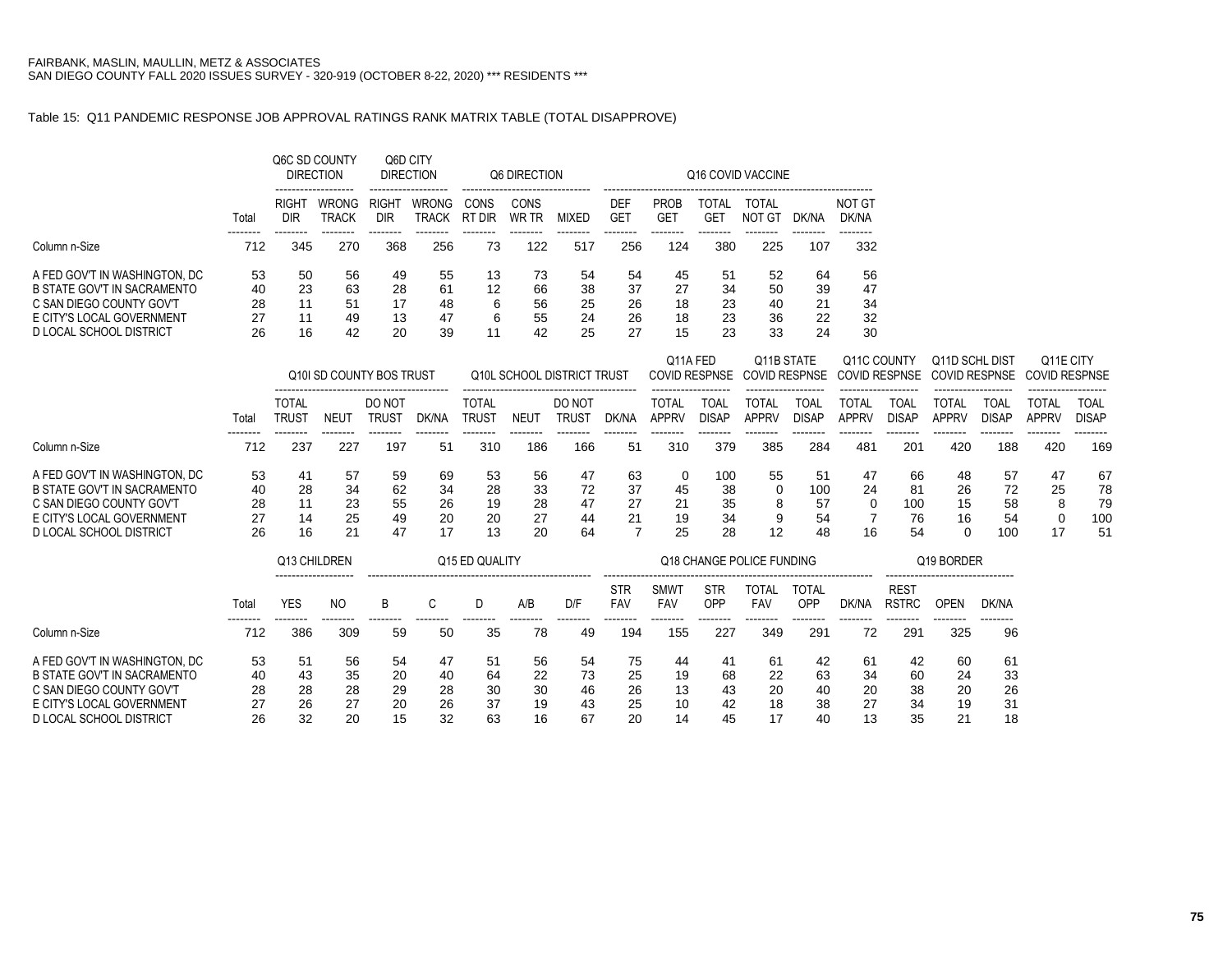# Table 15: Q11 PANDEMIC RESPONSE JOB APPROVAL RATINGS RANK MATRIX TABLE (TOTAL DISAPPROVE)

|                                    |                 |                           |                           |                     | Q20 RE-OPEN BORDER  |                     |               |                            |                            | <b>Q21 EMPLOYMENT STATUS</b> |                           |                           |                            |                      |                                      |                 | Q22 EDUCATION               |                           |                      |                 |
|------------------------------------|-----------------|---------------------------|---------------------------|---------------------|---------------------|---------------------|---------------|----------------------------|----------------------------|------------------------------|---------------------------|---------------------------|----------------------------|----------------------|--------------------------------------|-----------------|-----------------------------|---------------------------|----------------------|-----------------|
|                                    | Total           | <b>STR</b><br>FAV         | <b>SMW1</b><br><b>FAV</b> | <b>STR</b><br>OPP   | <b>TOTAL</b><br>FAV | <b>TOTAL</b><br>OPP | DK/NA         | <b>FULL</b><br><b>TIME</b> | <b>PART</b><br><b>TIME</b> | FRLGD<br><b>UNEMP</b>        | <b>RE</b><br><b>TIRED</b> | <b>WORK</b><br><b>ING</b> | <b>NOT</b><br><b>WRKNG</b> | HS OR<br><b>LESS</b> | --------------------<br>SOME<br>COLL | COLL<br>GRAD    | POST<br><b>GRAD</b>         | NON-<br>COLL              | COLL+                |                 |
| Column n-Size                      | --------<br>712 | 153                       | 128                       | --------<br>228     | 280                 | --------<br>359     | -------<br>72 | -------<br>417             | 64                         | 52                           | 129                       | --------<br>481           | 214                        | 86                   | --------<br>270                      | --------<br>221 | --------<br>128             | --------<br>356           | 349                  |                 |
| A FED GOV'T IN WASHINGTON, DC      | 53              | 49                        | 38                        | 57                  | 44                  | 58                  | 67            | 51                         | 68                         | 56                           | 55                        | 53                        | 55                         | 48                   | 51                                   | 51              | 63                          | 50                        | 56                   |                 |
| <b>B STATE GOV'T IN SACRAMENTO</b> | 40              | 41                        | 30                        | 55                  | 36                  | 45                  | 27            | 38                         | 49                         | 45                           | 41                        | 40                        | 41                         | 38                   | 46                                   | 35              | 37                          | 44                        | 36                   |                 |
| C SAN DIEGO COUNTY GOV'T           | 28              | 29                        | 24                        | 38                  | 27                  | 31                  | 17            | 25                         | 44                         | 37                           | 26                        | 28                        | 28                         | 22                   | 34                                   | 27              | 22                          | 31                        | 26                   |                 |
| E CITY'S LOCAL GOVERNMENT          | 27              | 28                        | 15                        | 39                  | 22                  | 32                  | 23            | 24                         | 43                         | 38                           | 24                        | 27                        | 28                         | 29                   | 30                                   | 23              | 25                          | 30                        | 24                   |                 |
| <b>D LOCAL SCHOOL DISTRICT</b>     | 26              | 32                        | 16                        | 32                  | 25                  | 30                  | 14            | 24                         | 35                         | 29                           | 29                        | 25                        | 28                         | 24                   | 27                                   | 27              | 26                          | 26                        | 27                   |                 |
|                                    |                 |                           |                           |                     | Q23 IDEOLOGY        |                     |               |                            |                            |                              |                           | Q24 PARTY SELF-ID         |                            |                      |                                      |                 |                             | <b>QB RACE/ETHNICITY</b>  |                      |                 |
|                                    | Total           | <b>VERY</b><br><b>LIB</b> | SMWT<br><b>LIB</b>        | <b>SMWT</b><br>CONS | <b>VERY</b><br>CONS | LIB                 | <b>MOD</b>    | CONS                       | <b>STR</b><br><b>DEM</b>   | NS/LN<br><b>DEM</b>          | NS/LN<br><b>REP</b>       | <b>STR</b><br><b>REP</b>  | <b>DEM</b>                 | <b>IND</b>           | <b>REP</b>                           | <b>WHITE</b>    | LATNO                       | <b>AFR</b><br><b>AMER</b> | <b>ASIAN</b>         | <b>POC</b>      |
|                                    |                 |                           |                           |                     |                     | --------            | -------       | -------                    | -------                    |                              |                           |                           |                            |                      |                                      |                 |                             |                           |                      | --------        |
| Column n-Size                      | 712             | 91                        | 67                        | 78                  | 74                  | 158                 | 321           | 153                        | 153                        | 139                          | 86                        | 121                       | 292                        | 213                  | 207                                  | 335             | 185                         | 50                        | 71                   | 342             |
| A FED GOV'T IN WASHINGTON. DC      | 53              | 73                        | 75                        | 35                  | 35                  | 74                  | 52            | 35                         | 70                         | 72                           | 43                        | 29                        | 71                         | 46                   | 35                                   | 57              | 54                          | 60                        | 37                   | 49              |
| <b>B STATE GOV'T IN SACRAMENTO</b> | 40              | 28                        | 21                        | 68                  | 82                  | 25                  | 32            | 74                         | 19                         | 29                           | 62                        | 72                        | 23                         | 35                   | 68                                   | 45              | 31                          | 35                        | 23                   | 32              |
| C SAN DIEGO COUNTY GOV'T           | 28              | 29                        | 19                        | 34                  | 51                  | 25                  | 23            | 42                         | 19                         | 27                           | 32                        | 43                        | 23                         | 25                   | 38                                   | 30              | 22                          | 33                        | 14                   | 25              |
| E CITY'S LOCAL GOVERNMENT          | 27              | 27                        | 14                        | 33                  | 48                  | 21                  | 22            | 40                         | 22                         | 23                           | 27                        | 42                        | 22                         | 26                   | 35                                   | 27              | 20                          | 32                        | 18                   | 23              |
| D LOCAL SCHOOL DISTRICT            | 26              | 20                        | 22                        | 39                  | 62                  | 21                  | 19            | 50                         | 19                         | 14                           | 32                        | 47                        | 16                         | 26                   | 41                                   | 26              | 30                          | 24                        | 10                   | 24              |
|                                    |                 | Q5 GENDER                 |                           |                     |                     |                     |               |                            | Q4 AGE                     |                              |                           |                           |                            |                      | A/B SPLIT                            |                 | MODE OF<br><b>INTERVIEW</b> |                           | <b>QA CELL PHONE</b> |                 |
|                                    |                 |                           |                           |                     |                     |                     |               |                            |                            |                              |                           |                           |                            |                      |                                      |                 |                             | .                         | ------------------   |                 |
|                                    | Total           | <b>MEN</b>                | <b>WOMEN</b>              | 18-29               | 30-39               | 40-49               | 50-64         | 65-74                      | $75+$                      | 18-49                        | $50+$                     | $65+$                     | 18-39                      | 40-64                | A                                    | B               | <b>PHONE</b>                | <b>ON</b><br>LINE         | <b>YES</b>           | N <sub>O</sub>  |
| Column n-Size                      | 712             | 349                       | 346                       | 114                 | 135                 | 135                 | 185           | -77                        | 51                         | 384                          | 313                       | 128                       | 249                        | 320                  | 356                                  | 356             | 358                         | 354                       | 241                  | --------<br>117 |
| A FED GOV'T IN WASHINGTON. DC      | 53              | 51                        | 55                        | 46                  | 52                  | 50                  | 57            | 57                         | 51                         | 49                           | 56                        | 55                        | 49                         | 54                   | 54                                   | 52              | 47                          | 59                        | 45                   | 52              |
| <b>B STATE GOV'T IN SACRAMENTO</b> | 40              | 43                        | 34                        | 40                  | 32                  | 36                  | 48            | 45                         | 35                         | 36                           | 45                        | 41                        | 35                         | 43                   | 42                                   | 37              | 37                          | 43                        | 36                   | 38              |
| C SAN DIEGO COUNTY GOV'T           | 28              | 29                        | 25                        | 25                  | 31                  | 24                  | 33            | 31                         | 18                         | 27                           | 30                        | 26                        | 28                         | 29                   | 30                                   | 26              | 24                          | 32                        | 23                   | 26              |
| E CITY'S LOCAL GOVERNMENT          | 27              | 23                        | 28                        | 34                  | 22                  | 24                  | 32            | 26                         | 15                         | 26                           | 27                        | 21                        | 27                         | 28                   | 31                                   | 23              | 21                          | 33                        | 20                   | 24              |
| <b>D LOCAL SCHOOL DISTRICT</b>     | 26              | 28                        | 23                        | 20                  | 20                  | 26                  | 32            | 31                         | 22                         | 22                           | 30                        | 28                        | 20                         | 30                   | 28                                   | 24              | 25                          | 28                        | 21                   | 33              |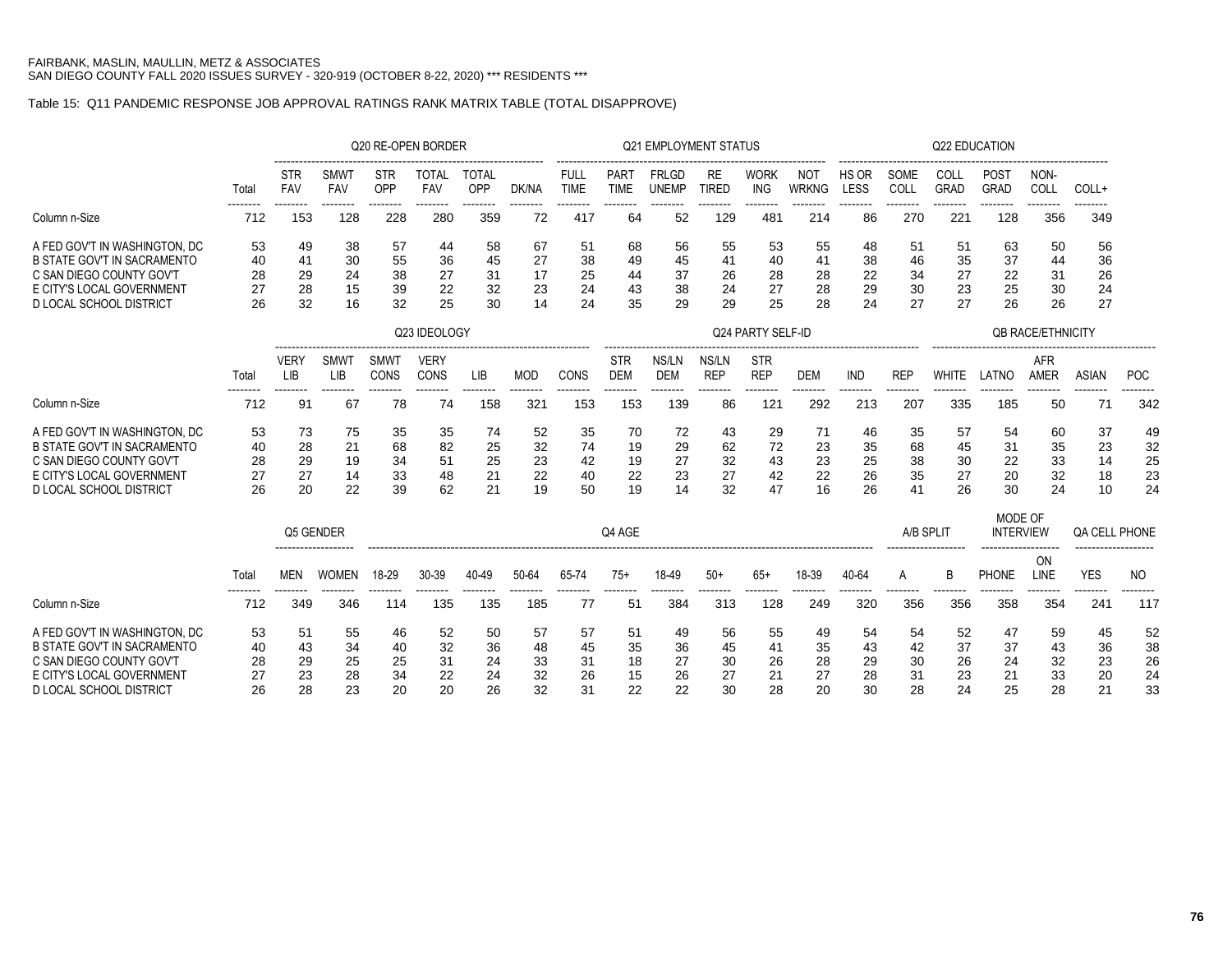### Table 15: Q11 PANDEMIC RESPONSE JOB APPROVAL RATINGS RANK MATRIX TABLE (TOTAL DISAPPROVE)

|                                    |                 |                       |                     | <b>GENDER BY AGE</b>                                        |                       |                   |                           |                   | <b>PARTY BY GENDER</b> |                          |                         |                     |                     | PARTY BY AGE        |                             |                     |                        |                       | <b>EDUCATION BY AGE</b>                |                             |                 |
|------------------------------------|-----------------|-----------------------|---------------------|-------------------------------------------------------------|-----------------------|-------------------|---------------------------|-------------------|------------------------|--------------------------|-------------------------|---------------------|---------------------|---------------------|-----------------------------|---------------------|------------------------|-----------------------|----------------------------------------|-----------------------------|-----------------|
|                                    | Total           | MEN<br>18-49          | MEN<br>$50+$        | WOMEN<br>18-49                                              | <b>WOMEN</b><br>$50+$ | DEM<br><b>MEN</b> | DEM<br>WOMEN              | IND<br><b>MEN</b> | IND<br><b>WOMEN</b>    | <b>REP</b><br><b>MEN</b> | <b>REP</b><br>WOMEN     | <b>DEM</b><br>18-49 | <b>DEM</b><br>$50+$ | IND<br>18-49        | <b>IND</b><br>$50+$         | <b>REP</b><br>18-49 | REP<br>$50+$           | <b>NCOLL</b><br>18-49 | <b>NCOLL</b><br>$50+$                  | COLL+<br>18-49              | COLL+<br>$50+$  |
| Column n-Size                      | --------<br>712 | --------<br>190       | --------<br>151     | --------<br>189                                             | --------<br>151       | -------<br>120    | --------<br>168           | --------<br>96    | <br>109                | --------<br>132          | .<br>69                 | -------<br>166      | --------<br>121     | --------<br>129     | --------<br>77              | --------<br>-90     | --------<br>116        | --------<br>187       | --------<br>163                        | --------<br>196             | --------<br>145 |
| A FED GOV'T IN WASHINGTON. DC      | 53              | 49                    | 52                  | 49                                                          | 60                    | 72                | 71                        | 47                | 43                     | 34                       | 33                      | 64                  | 80                  | 41                  | 51                          | 35                  | 35                     | 47                    | 53                                     | 52                          | 59              |
| <b>B STATE GOV'T IN SACRAMENTO</b> | 40              | 37                    | 51                  | 33                                                          | 35                    | 19                | 25                        | 33                | 34                     | 73                       | 56                      | 27                  | 17                  | 32                  | 41                          | 56                  | 77                     | 41                    | 48                                     | 31                          | 42              |
| C SAN DIEGO COUNTY GOV'T           | 28              | 27                    | 32                  | 25                                                          | 23                    | 22                | 23                        | 25                | 21                     | 39                       | 34                      | 26                  | 18                  | 24                  | 27                          | 31                  | 44                     | 31                    | 30                                     | 22                          | 30              |
| E CITY'S LOCAL GOVERNMENT          | 27              | 21                    | 26                  | 30                                                          | 25                    | 19                | 25                        | 19                | 26                     | 31                       | 40                      | 26                  | 16                  | 26                  | 24                          | 28                  | 41                     | 29                    | 30                                     | 23                          | 24              |
| D LOCAL SCHOOL DISTRICT            | 26              | 23                    | 32                  | 21                                                          | 25                    | 17                | 16                        | 23                | 24                     |                          | 40                      | 14                  | 17                  | 23                  | 28                          | 36                  | 45                     | 20                    | 32                                     | 25                          | 28              |
|                                    |                 |                       |                     | <b>WORKING BY AGE</b><br>---------------------------------- |                       |                   | <b>WHITES BY IDEOLOGY</b> |                   |                        |                          | SUPERVISORIAL DISTRICTS |                     |                     |                     | <b>CITY</b>                 |                     |                        |                       | SAN DIEGO CITY<br><b>COUNCIL ZONES</b> |                             |                 |
|                                    | Total           | <b>WRKNG</b><br>18-39 | <b>WRKNG</b><br>40+ | NT WK<br>18-39                                              | NT WK<br>40+          | <b>LIB</b>        | <b>MOD</b>                | <b>CONS</b>       |                        |                          | 3                       | 4                   | 5                   | SAN<br><b>DIEGO</b> | <b>OTHER</b><br><b>CITY</b> | <b>UNINC</b>        | <b>TOTAL</b><br>NOT SD | COAST                 | SOUTH<br><b>EAST</b>                   | <b>NORTH</b><br><b>EAST</b> |                 |
| Column n-Size                      | 712             | 206                   | 264                 | --------<br>42                                              | 170                   | <br>81            | 144                       | 89                | 122                    | 152                      | 131                     | 186                 | 121                 | 306                 | 325                         | 81                  | 406                    | -58                   | --------<br>81                         | 77                          |                 |
| A FED GOV'T IN WASHINGTON, DC      | 53              | 48                    | 55                  | 53                                                          | 55                    | 86                | 56                        | 34                | 55                     | 45                       | 54                      | 54                  | 59                  | 54                  | 54                          | 50                  | 53                     | 57                    | 54                                     | 52                          |                 |
| <b>B STATE GOV'T IN SACRAMENTO</b> | 40              | 36                    | 43                  | 34                                                          | 42                    | 20                | 39                        | 81                | 39                     | 45                       | 42                      | 30                  | 48                  | 36                  | 42                          | 48                  | 43                     | 38                    | 35                                     | 38                          |                 |
| C SAN DIEGO COUNTY GOV'T           | 28              | 26                    | 30                  | 42                                                          | 25                    | 23                | 23                        |                   | 28                     | 34                       | 30                      | 23                  | 26                  | 26                  | 30                          | 29                  | 30                     | 32                    | 31                                     | 22                          |                 |
| E CITY'S LOCAL GOVERNMENT          | 27              | 24                    | 29                  | 45                                                          | 24                    | 22                | 20                        | 46                | 29                     | 31                       | 22                      | 29                  | 25                  | 29                  | 25                          |                     | 25                     | 26                    | 31                                     | 27                          |                 |
| <b>D LOCAL SCHOOL DISTRICT</b>     | 26              | 18                    | 30                  | 32                                                          | 27                    | 20                | 17                        | 48                | 34                     | 29                       | 24                      | 23                  | 23                  | 26                  | 27                          | 29                  | 27                     | 21                    | 30                                     | 33                          |                 |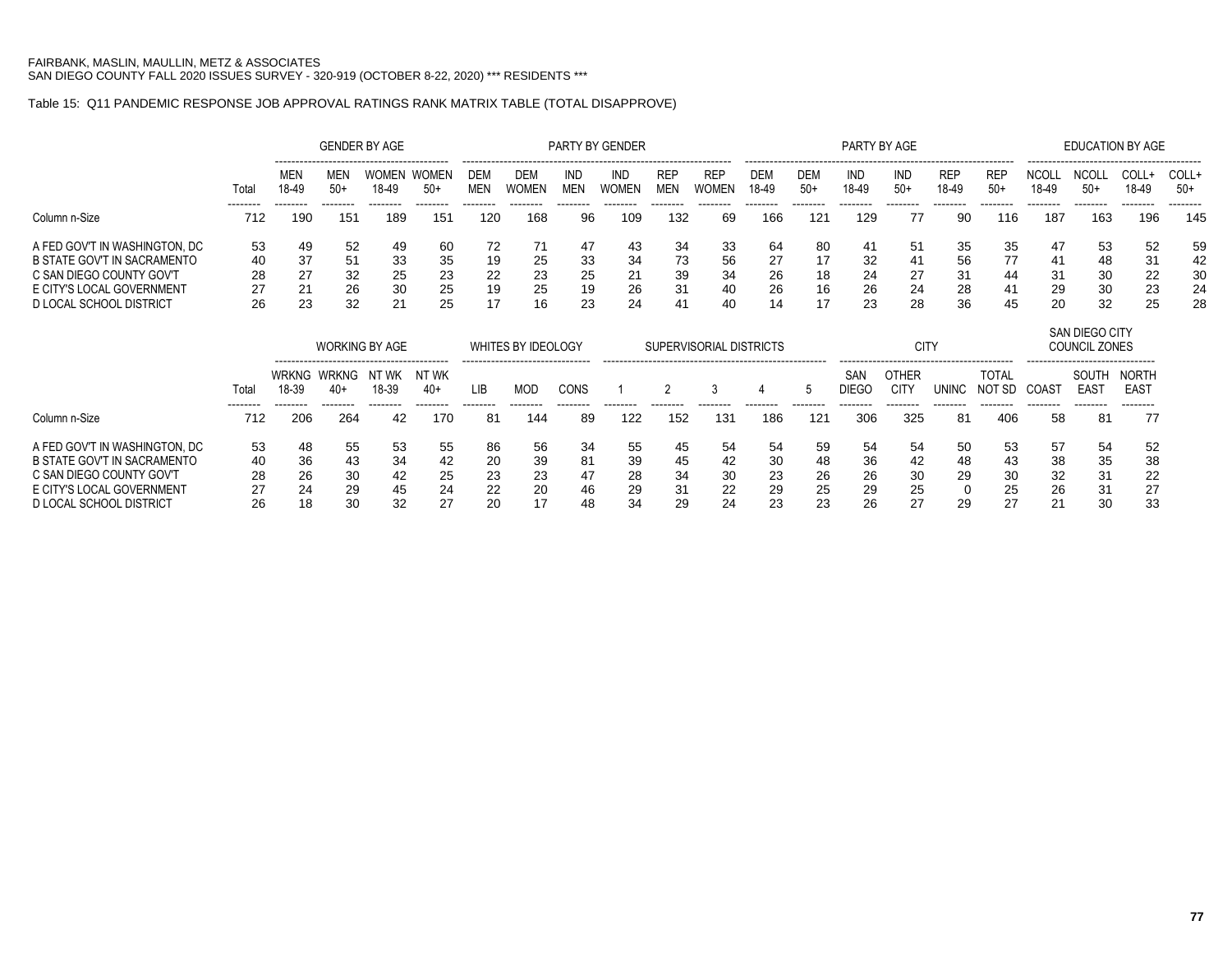### Table 16: Q11 PANDEMIC RESPONSE JOB APPROVAL RATINGS RANK MATRIX TABLE (DK/NA)

|                                                           |         |                     | Q6C SD COUNTY<br><b>DIRECTION</b> | Q6D CITY<br><b>DIRECTION</b><br>-------------------<br>RIGHT<br><b>DIR</b> |                       |                | Q6 DIRECTION  |         |                |                                |              | Q16 COVID VACCINE |          |                 |
|-----------------------------------------------------------|---------|---------------------|-----------------------------------|----------------------------------------------------------------------------|-----------------------|----------------|---------------|---------|----------------|--------------------------------|--------------|-------------------|----------|-----------------|
|                                                           | Total   | <b>RIGHT</b><br>DIR | <b>WRONG</b><br><b>TRACK</b>      |                                                                            | <b>WRONG</b><br>TRACK | CONS<br>RT DIR | CONS<br>WR TR | MIXED   | DEF<br>GET     | <b>PROB</b><br>GE <sup>-</sup> | TOTAL<br>GET | TOTAL<br>NOT GT   | DK/NA    | NOT GT<br>DK/NA |
| Column n-Size                                             | 712     | 345                 | 270                               | 368                                                                        | 256                   | 73             | 122           | 517     | 256            | 124                            | 380          | 225               | 107      | --------<br>332 |
| D LOCAL SCHOOL DISTRICT<br>B STATE GOV'T IN SACRAMENTO    | 15<br>6 | 13<br>6             | 13<br>4                           | 13<br>5                                                                    | 12<br>4               | 3              | 13<br>5       | 17<br>6 | 10<br>3        | 13<br>2                        | 11<br>3      | 18<br>10          | 23<br>10 | 19<br>10        |
| E CITY'S LOCAL GOVERNMENT                                 | 6       | 4<br>◠              | 4                                 | 4<br>っ                                                                     | 5                     | 0              | 5             |         | 4<br>ົ         | 2                              | 3<br>◠       | 6                 | 13       | 8<br>⇁          |
| C SAN DIEGO COUNTY GOV'T<br>A FED GOV'T IN WASHINGTON, DC | 4<br>3  | ◠                   | 4                                 | ົ                                                                          | 4<br>ົ                | 0<br>6         | 4<br>ົ        | 5<br>◠  | $\overline{ }$ |                                |              | 5                 | 10<br>3  | b               |

|                                                                                                                                                  |         |                       |                        | Q10 SD COUNTY BOS TRUST |                      |                       |                  | Q10L SCHOOL DISTRICT TRUST |                      | Q11A FED              |                      | Q11B STATE<br>COVID RESPNSE COVID RESPNSE |                      | Q11C COUNTY           |                             | Q11D SCHL DIST<br>COVID RESPNSE COVID RESPNSE |                      | Q11E CITY<br>COVID RESPNSE |                             |
|--------------------------------------------------------------------------------------------------------------------------------------------------|---------|-----------------------|------------------------|-------------------------|----------------------|-----------------------|------------------|----------------------------|----------------------|-----------------------|----------------------|-------------------------------------------|----------------------|-----------------------|-----------------------------|-----------------------------------------------|----------------------|----------------------------|-----------------------------|
|                                                                                                                                                  | Total   | <b>TOTAL</b><br>Trust | NEUT                   | DO NOT<br>trus1         | DK/NA                | <b>TOTAL</b><br>TRUST | NEU <sup>®</sup> | DO NOT<br><b>TRUS1</b>     | DK/NA                | TOTAL<br><b>APPRV</b> | TOAI<br><b>DISAP</b> | TOTAL<br>APPRV                            | TOA∟<br><b>DISAP</b> | TOTAL<br><b>APPRV</b> | <b>TOAL</b><br><b>DISAP</b> | TOTAL<br><b>APPRV</b>                         | TOAL<br><b>DISAP</b> | TOTAL<br><b>APPRV</b>      | <b>TOAL</b><br><b>DISAP</b> |
| Column n-Size                                                                                                                                    | 712     | 23i                   | 227                    | 197                     | 51                   | 310                   | 186              | 166                        | 51                   | 310                   | 379                  | 385                                       | 284                  | 481                   | 201                         | 420                                           | 188                  | 420                        | 169                         |
| D LOCAL SCHOOL DISTRICT<br>B STATE GOV'T IN SACRAMENTO<br>E CITY'S LOCAL GOVERNMENT<br>C SAN DIEGO COUNTY GOV'T<br>A FED GOV'T IN WASHINGTON, DC | 15<br>6 | 10                    | 14<br>5<br>6<br>4<br>3 | 12<br>6<br>6<br>3<br>3  | 49<br>19<br>22<br>25 | ົ<br>◠<br>ົ           | 10               | $\mathbf b$<br>3<br>ົ      | 84<br>19<br>26<br>25 |                       | 19<br>ี              |                                           | 14                   | ີ<br>3                | 14                          | 0<br>4<br>ົ<br>3                              | 0<br>ີ<br>ົ          | ີ<br>ົ<br>◠                | 14<br>4<br>0<br>2<br>3      |

|                                                                                                                 |              |              | Q13 CHILDREN<br>Q15 ED QUALITY<br>NO.<br>B<br>D/F<br>A/B |        |    |    |        |             |                          |                           |                   | Q18 CHANGE POLICE FUNDING  |                            |                     |                             | Q19 BORDER        |                      |
|-----------------------------------------------------------------------------------------------------------------|--------------|--------------|----------------------------------------------------------|--------|----|----|--------|-------------|--------------------------|---------------------------|-------------------|----------------------------|----------------------------|---------------------|-----------------------------|-------------------|----------------------|
|                                                                                                                 | Total        | YES          |                                                          |        |    |    |        |             | <b>STR</b><br><b>FAV</b> | <b>SMWT</b><br><b>FAV</b> | <b>STR</b><br>OPP | <b>TOTAL</b><br><b>FAV</b> | <b>TOTAL</b><br><b>OPP</b> | DK/NA               | <b>REST</b><br><b>RSTRC</b> | OPEN              | DK/NA                |
| Column n-Size                                                                                                   | 712          | 386          | 309                                                      | 59     | 50 | 35 | 78     | 49          | 194                      | 155                       | 227               | 349                        | 291                        | 72                  | 291                         | 325               | 96                   |
| D LOCAL SCHOOL DISTRICT<br>B STATE GOV'T IN SACRAMENTO<br>E CITY'S LOCAL GOVERNMENT<br>C SAN DIEGO COUNTY GOV'T | 15<br>6<br>6 | 10<br>4<br>4 | 20<br>8<br>6<br>4                                        | 6<br>6 | ⌒  | 5  | 8<br>З | 4<br>0<br>0 | 22<br>8<br>9<br>5        | 5<br>6                    | 14<br>າ<br>4      | 14<br>6<br>4               | 14<br>າ<br>3<br>4          | 22<br>16<br>14<br>9 | 12<br>4<br>3<br>3           | 15<br>6<br>6<br>4 | 24<br>13<br>13<br>11 |
| A FED GOV'T IN WASHINGTON, DC                                                                                   |              | c            |                                                          |        | ⌒  |    | з      |             | ົ                        |                           |                   |                            | ∩                          | 16                  | ◠                           | ົ                 | 9                    |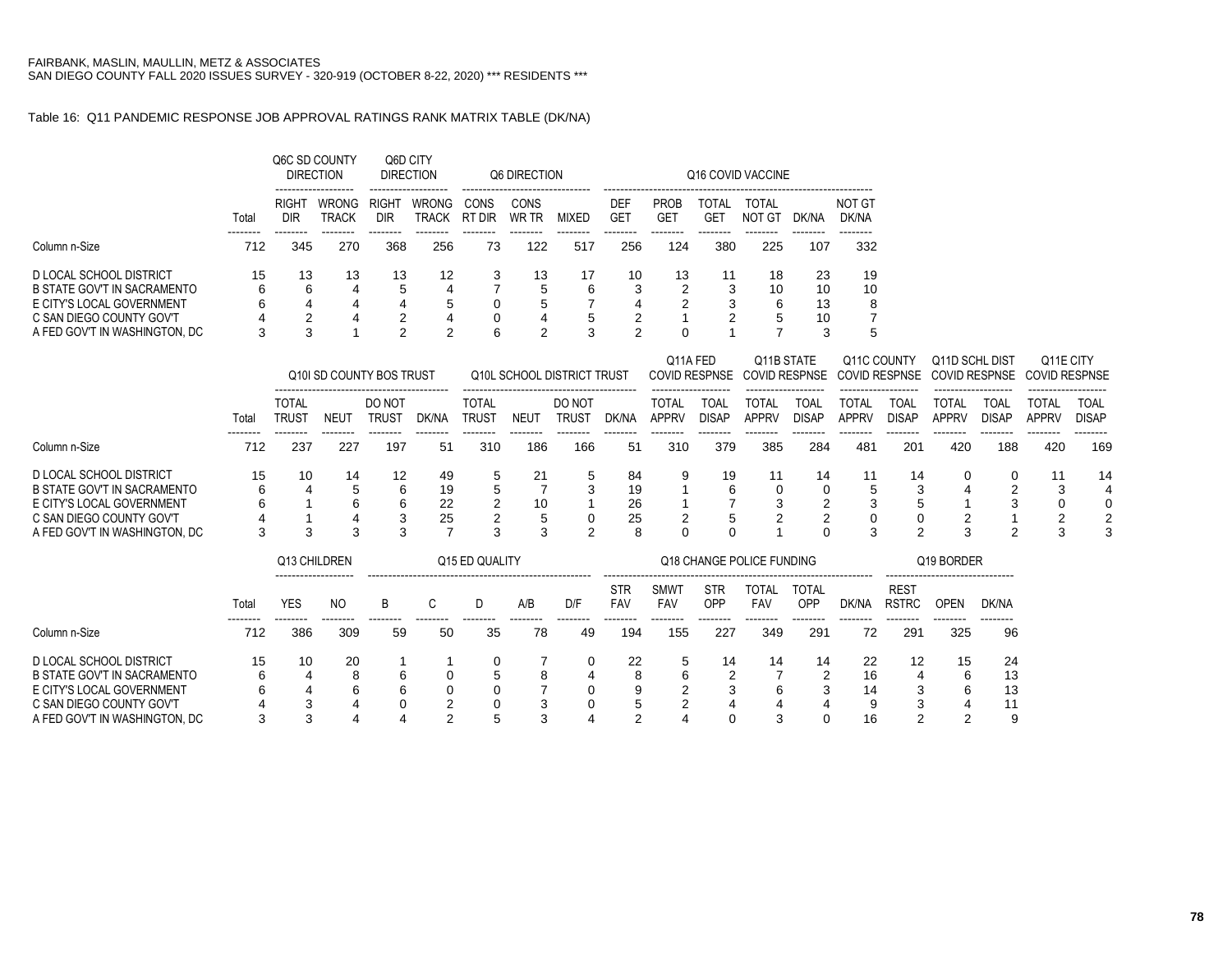# Table 16: Q11 PANDEMIC RESPONSE JOB APPROVAL RATINGS RANK MATRIX TABLE (DK/NA)

|                                                       |       |                           |                         |                   | Q20 RE-OPEN BORDER  |                       |            |                            |                            | <b>Q21 EMPLOYMENT STATUS</b> |                     |                           |                            |                |              |                     | <b>Q22 EDUCATION</b>        |                          |                      |     |
|-------------------------------------------------------|-------|---------------------------|-------------------------|-------------------|---------------------|-----------------------|------------|----------------------------|----------------------------|------------------------------|---------------------|---------------------------|----------------------------|----------------|--------------|---------------------|-----------------------------|--------------------------|----------------------|-----|
|                                                       | Total | <b>STR</b><br><b>FAV</b>  | <b>SMWT</b><br>FAV      | <b>STR</b><br>OPP | <b>TOTAL</b><br>FAV | <b>TOTAL</b><br>OPP   | DK/NA      | <b>FULL</b><br><b>TIME</b> | <b>PART</b><br><b>TIME</b> | <b>FRLGD</b><br><b>UNEMP</b> | RE<br><b>TIRED</b>  | <b>WORK</b><br><b>ING</b> | <b>NOT</b><br><b>WRKNG</b> | HS OR<br>LESS  | SOME<br>COLL | COLL<br><b>GRAD</b> | <b>POST</b><br><b>GRAD</b>  | NON-<br>COLL             | COLL+                |     |
| Column n-Size                                         | 712   | 153                       | 128                     | 228               | 280                 | 359                   | 72         | 417                        | 64                         | 52                           | 129                 | 481                       | 214                        | 86             | 270          | 221                 | 128                         | 356                      | 349                  |     |
| <b>D LOCAL SCHOOL DISTRICT</b>                        | 15    | 14                        | 6                       | 17                | 10                  | 14                    | 33         | 13                         | 18                         | 15                           | 17                  | 14                        | 17                         | 17             | 11           | 14                  | 20                          | 13                       | 16                   |     |
| <b>B STATE GOV'T IN SACRAMENTO</b>                    |       | 4                         |                         | 5                 |                     | 6                     | 12         | 6                          | 6                          |                              | 3                   | 6                         | $\overline{4}$             | 15             | 3            | 6                   |                             | 6                        | 5                    |     |
| E CITY'S LOCAL GOVERNMENT<br>C SAN DIEGO COUNTY GOV'T |       | 6                         | $\Omega$                | 6<br>5            |                     | 6<br>5                | 10<br>15   | 5                          | 3<br>8                     | 2<br>3                       | 6<br>4              | 5                         | 4<br>$\overline{4}$        | 10             | 4<br>2       | 5<br>4              |                             | 6                        |                      |     |
| A FED GOV'T IN WASHINGTON, DC                         | 3     |                           | $\boldsymbol{\Lambda}$  | $\Omega$          | $\overline{2}$      | 2                     | 12         | 3                          | Δ                          |                              |                     | 3                         | $\overline{2}$             | 6              | 3            | $\overline{4}$      |                             | 3                        | $\overline{2}$       |     |
|                                                       |       |                           |                         |                   |                     |                       |            |                            |                            |                              |                     |                           |                            |                |              |                     |                             |                          |                      |     |
|                                                       |       |                           |                         |                   | Q23 IDEOLOGY        |                       |            |                            |                            |                              |                     | Q24 PARTY SELF-ID         |                            |                |              |                     |                             | <b>QB RACE/ETHNICITY</b> |                      |     |
|                                                       | Total | <b>VERY</b><br><b>LIB</b> | SMWT<br>LIB             | SMWT<br>CONS      | <b>VERY</b><br>CONS | LIB                   | <b>MOD</b> | CONS                       | <b>STR</b><br><b>DEM</b>   | NS/LN<br><b>DEM</b>          | NS/LN<br><b>REP</b> | <b>STR</b><br><b>REP</b>  | <b>DEM</b>                 | <b>IND</b>     | <b>REP</b>   | <b>WHITE</b>        | LATNO                       | <b>AFR</b><br>AMER       | <b>ASIAN</b>         | POC |
| Column n-Size                                         | 712   | 91                        | 67                      | 78                | 74                  | 158                   | 321        | 153                        | 153                        | 139                          | 86                  | 121                       | 292                        | 213            | 207          | 335                 | 185                         | 50                       | 71                   | 342 |
| <b>D LOCAL SCHOOL DISTRICT</b>                        | 15    | 15                        | 11                      | 12                | 12                  | 13                    | 13         | 12                         | 13                         | 19                           | 17                  | 13                        | 16                         | 13             | 15           | 20                  | 6                           | 18                       | 9                    | 10  |
| <b>B STATE GOV'T IN SACRAMENTO</b>                    | 6     | 9                         | 5                       | $\mathbf 0$       | 3                   |                       | 4          | $\overline{2}$             | 8                          | 7                            | 1                   | $\overline{2}$            | 8                          | 8              |              | $\overline{4}$      | 6                           | 11                       | 10                   | 8   |
| E CITY'S LOCAL GOVERNMENT                             |       | 6                         | $\overline{\mathbf{c}}$ |                   | 3                   | $\boldsymbol{\Delta}$ | 5          | $\overline{c}$             | $\overline{c}$             | 12                           | $\mathbf{1}$        | $\mathbf{3}$              | $\overline{7}$             | 6              | 2            | 5                   | 8                           | 10                       |                      | 6   |
| C SAN DIEGO COUNTY GOV'T                              |       | 6                         | $\overline{c}$          | $\overline{4}$    | 5                   |                       | 3          | $\overline{4}$             | 4                          | 5                            | 0                   | $\mathbf 5$               | 5                          | 5              | 3            | 5                   | $\overline{2}$              | 13                       |                      |     |
| A FED GOV'T IN WASHINGTON, DC                         | 3     | $\overline{7}$            | 3                       | $\Omega$          | $\Omega$            | 5                     | 1          | $\Omega$                   | $\overline{4}$             | $\Omega$                     | $\Omega$            | $\Omega$                  | 2                          | 8              | 0            | $\overline{2}$      | 3                           | 5                        | 9                    |     |
|                                                       |       | Q5 GENDER                 |                         |                   |                     |                       |            |                            | Q4 AGE                     |                              |                     |                           |                            |                | A/B SPLIT    |                     | MODE OF<br><b>INTERVIEW</b> |                          | <b>QA CELL PHONE</b> |     |
|                                                       | Total | <b>MEN</b>                | <b>WOMEN</b>            | 18-29             | 30-39               | 40-49                 | 50-64      | 65-74                      | $75+$                      | 18-49                        | $50+$               | $65+$                     | 18-39                      | 40-64          | A            | B                   | PHONE                       | <b>ON</b><br>LINE        | <b>YES</b>           | NO  |
| Column n-Size                                         | 712   | 349                       | 346                     | 114               | 135                 | 135                   | 185        | 77                         | 51                         | 384                          | 313                 | 128                       | 249                        | 320            | 356          | 356                 | 358                         | 354                      | 241                  | 117 |
| <b>D LOCAL SCHOOL DISTRICT</b>                        | 15    | 17                        | 13                      | 14                | 13                  | 9                     | 18         | 17                         | 21                         | 12                           | 18                  | 19                        | 14                         | 14             | 16           | 14                  | 6                           | 23                       | 5                    | 9   |
| <b>B STATE GOV'T IN SACRAMENTO</b>                    | 6     | $\overline{7}$            | 5                       | 12                | 8                   | 3                     | 4          | $\overline{2}$             | 5                          |                              | 4                   | 3                         | 10                         |                | 6            | 5                   |                             | 8                        | 3                    |     |
| E CITY'S LOCAL GOVERNMENT                             | 6     | 6                         | 6                       | 8                 | 5                   | 3                     | 5          | 5                          | 13                         | 5                            | 6                   | 8                         | 6                          |                | 6            | 5                   |                             |                          |                      |     |
| C SAN DIEGO COUNTY GOV'T                              |       |                           | $\overline{4}$          |                   | $\overline{2}$      | $\overline{2}$        | 6          | 5                          | 9                          | 3                            | 6                   | 7                         |                            |                |              | 5                   |                             |                          |                      |     |
| A FED GOV'T IN WASHINGTON, DC                         | 3     | 4                         | $\overline{2}$          | 6                 |                     | $\overline{2}$        | 3          | $\Omega$                   | 4                          | 4                            | $\overline{2}$      | $\overline{2}$            | 5                          | $\overline{2}$ | 4            | $\overline{2}$      | 3                           |                          |                      |     |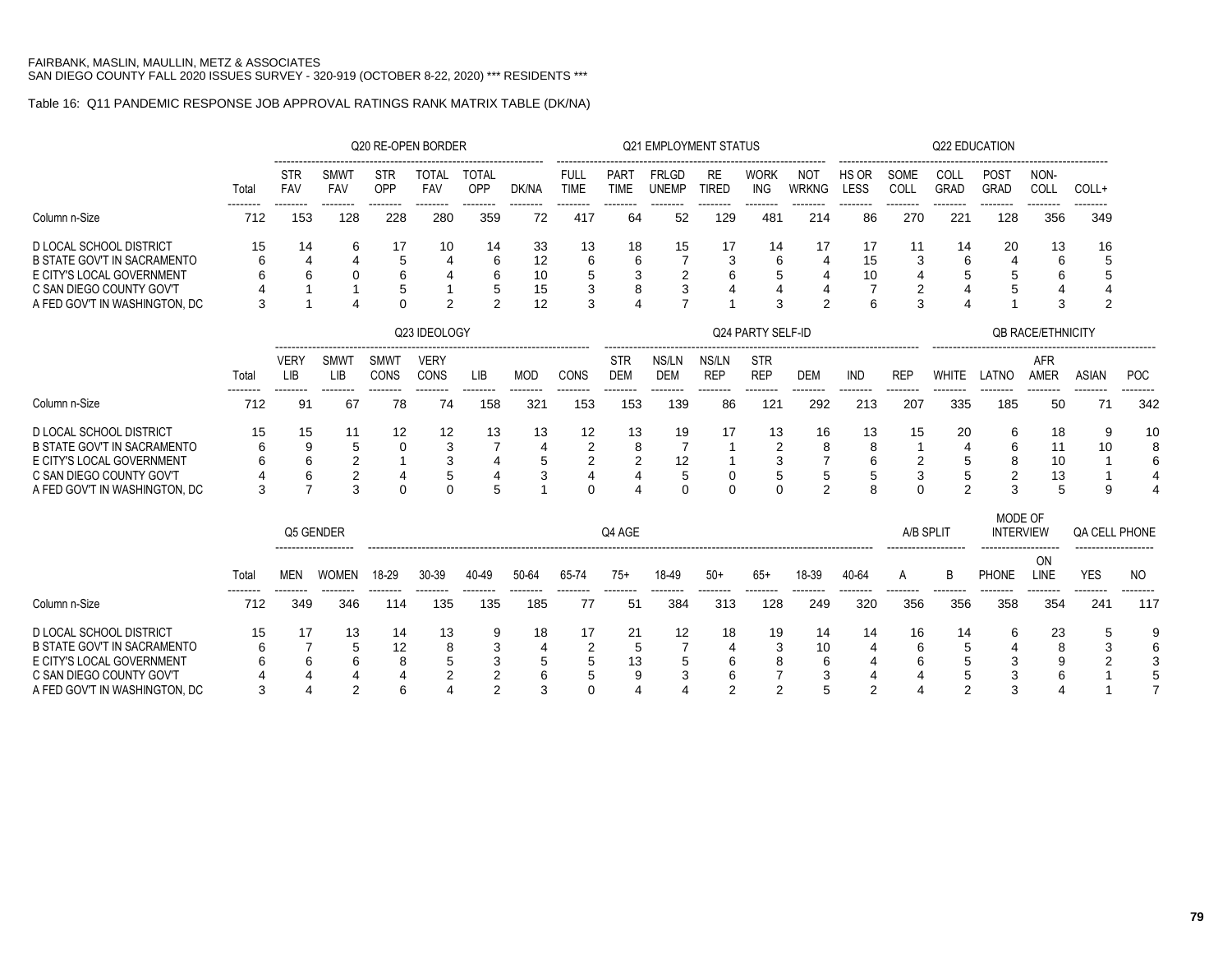## Table 16: Q11 PANDEMIC RESPONSE JOB APPROVAL RATINGS RANK MATRIX TABLE (DK/NA)

|                                    |       |                       |                       | <b>GENDER BY AGE</b>  |                       |            |                           |                          | PARTY BY GENDER     |                          |                            |                     |                     | PARTY BY AGE        |                             |                     |                        |                       | <b>EDUCATION BY AGE</b>                |                      |                |
|------------------------------------|-------|-----------------------|-----------------------|-----------------------|-----------------------|------------|---------------------------|--------------------------|---------------------|--------------------------|----------------------------|---------------------|---------------------|---------------------|-----------------------------|---------------------|------------------------|-----------------------|----------------------------------------|----------------------|----------------|
|                                    | Total | <b>MEN</b><br>18-49   | MEN<br>$50+$          | WOMEN<br>18-49        | <b>WOMEN</b><br>$50+$ | DEM<br>MEN | DEM<br>Women              | <b>IND</b><br><b>MEN</b> | <b>IND</b><br>WOMEN | <b>REP</b><br><b>MEN</b> | <b>REP</b><br><b>WOMEN</b> | <b>DEM</b><br>18-49 | <b>DEM</b><br>$50+$ | IND<br>18-49        | IND<br>$50+$                | <b>REP</b><br>18-49 | <b>REP</b><br>$50+$    | <b>NCOLL</b><br>18-49 | <b>NCOLL</b><br>$50+$                  | COLL+<br>18-49       | COLL+<br>$50+$ |
| Column n-Size                      | 712   | 190                   | 151                   | 189                   | 151                   | 120        | 168                       | 96                       | 109                 | 132                      | 69                         | 166                 | 121                 | 129                 | 77                          | -90                 | 116                    | 187                   | 163                                    | 196                  | 145            |
| D LOCAL SCHOOL DISTRICT            | 15    | 13                    | 21                    | 10                    | 16                    | 16         | 16                        | 18                       | 8                   | 17                       | 12                         | 14                  | 18                  | 10                  | 18                          | 11                  | 18                     | 10                    | 16                                     | 14                   | 20             |
| <b>B STATE GOV'T IN SACRAMENTO</b> | 6     |                       | 6                     |                       |                       | 13         |                           |                          | 8                   |                          | 3                          |                     | 5                   | 10                  | 6                           |                     |                        | 6                     |                                        |                      |                |
| E CITY'S LOCAL GOVERNMENT          |       |                       |                       | 6                     | 5                     | 8          |                           | 9                        | 5                   |                          |                            |                     |                     |                     | 10                          |                     |                        |                       |                                        |                      |                |
| C SAN DIEGO COUNTY GOV'T           |       |                       |                       |                       |                       | 5          |                           | 8                        | 2                   |                          | 8                          |                     |                     |                     | 10                          |                     |                        |                       |                                        |                      |                |
| A FED GOV'T IN WASHINGTON, DC      | 3     |                       |                       |                       |                       |            | 0                         | 9                        | 6                   |                          |                            | 3                   | $\overline{2}$      | 9                   | 6                           |                     |                        |                       |                                        |                      |                |
|                                    |       |                       |                       | <b>WORKING BY AGE</b> |                       |            | <b>WHITES BY IDEOLOGY</b> |                          |                     |                          | SUPERVISORIAL DISTRICTS    |                     |                     |                     | <b>CITY</b>                 |                     |                        |                       | SAN DIEGO CITY<br><b>COUNCIL ZONES</b> |                      |                |
|                                    | Total | <b>WRKNG</b><br>18-39 | <b>WRKNG</b><br>$40+$ | NT WK<br>18-39        | NT WK<br>$40+$        | <b>LIB</b> | <b>MOD</b>                | <b>CONS</b>              |                     |                          | 3                          | 4                   | 5                   | SAN<br><b>DIEGO</b> | <b>OTHER</b><br><b>CITY</b> | <b>UNINC</b>        | <b>TOTAL</b><br>NOT SD | COAST                 | SOUTH<br><b>EAST</b>                   | NORTH<br><b>EAST</b> |                |
| Column n-Size                      | 712   | 206                   | 264                   | 42                    | 170                   | 81         | 144                       | 89                       | 122                 | 152                      | 131                        | 186                 | 121                 | 306                 | 325                         | -81                 | 406                    | -58                   | 81                                     | 77                   |                |
| D LOCAL SCHOOL DISTRICT            | 15    | 14                    | 14                    | 16                    | 17                    | 20         | 19                        | 18                       | 9                   | 11                       | 19                         | 17                  | 17                  | 16                  | 14                          | 12                  | 14                     | 21                    | 11                                     | 14                   |                |
| <b>B STATE GOV'T IN SACRAMENTO</b> |       |                       | 3                     | 11                    | 3                     | 3          |                           |                          |                     |                          |                            |                     |                     |                     |                             |                     |                        |                       | 8                                      |                      |                |
| E CITY'S LOCAL GOVERNMENT          |       |                       |                       |                       |                       |            |                           |                          |                     |                          |                            |                     |                     |                     |                             |                     |                        |                       |                                        |                      |                |
| C SAN DIEGO COUNTY GOV'T           |       |                       |                       |                       |                       |            |                           |                          |                     |                          |                            |                     |                     |                     |                             |                     |                        |                       |                                        |                      |                |
| A FED GOV'T IN WASHINGTON, DC      |       |                       |                       |                       |                       |            |                           |                          |                     |                          |                            |                     |                     |                     |                             |                     |                        |                       |                                        |                      |                |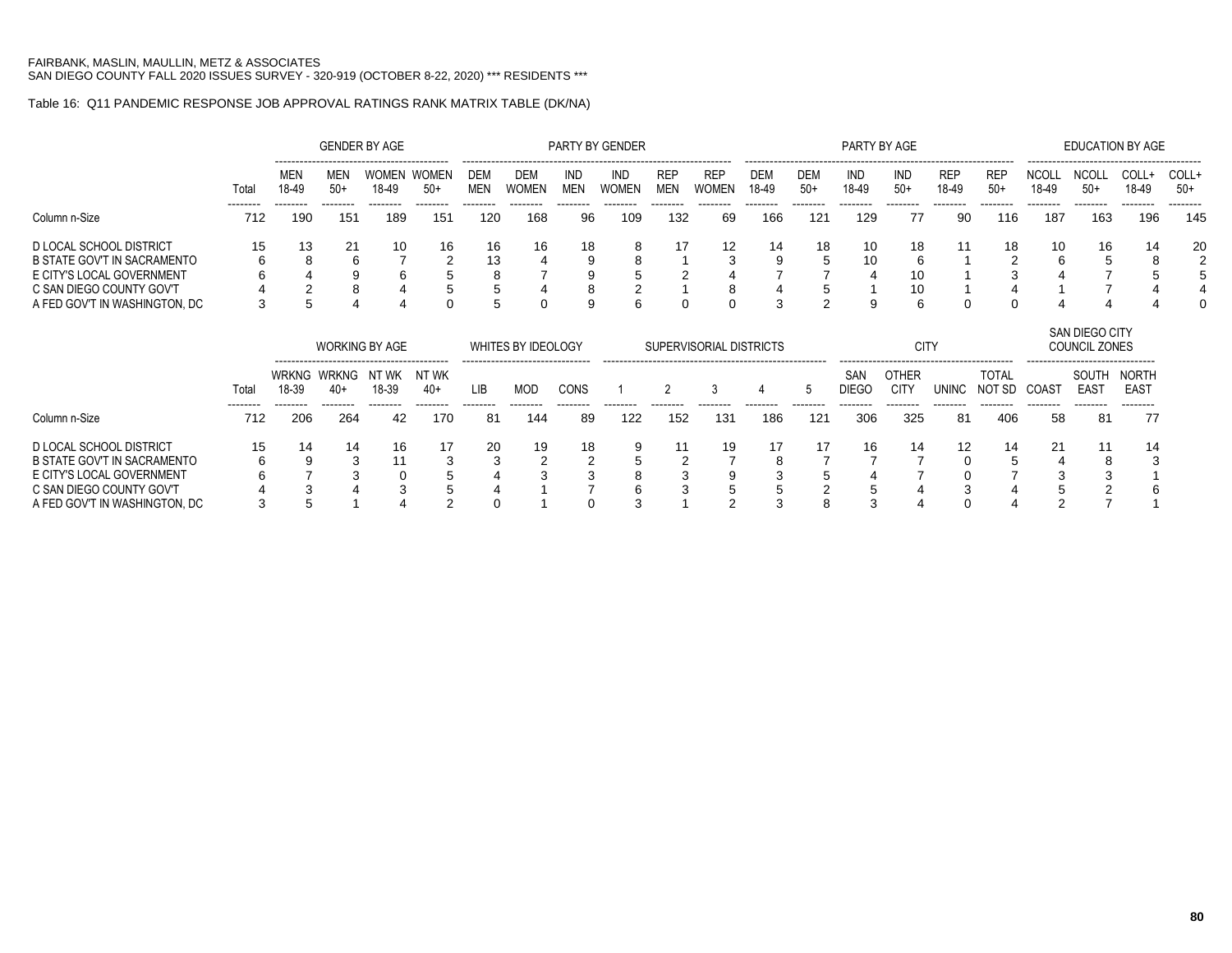### Table 17: Q12 DISTANCE LEARNING CONCERNS RANK MATRIX TABLE (YES, VERY CONCERNED)

|                                                                                                                                                                               |                                  |                                  | Q6C SD COUNTY<br><b>DIRECTION</b> |                                  | Q6D CITY<br><b>DIRECTION</b>     |                                  | <b>Q6 DIRECTION</b>              |                                  |                                  |                                   |                                  | Q16 COVID VACCINE                |                                  |                                  |
|-------------------------------------------------------------------------------------------------------------------------------------------------------------------------------|----------------------------------|----------------------------------|-----------------------------------|----------------------------------|----------------------------------|----------------------------------|----------------------------------|----------------------------------|----------------------------------|-----------------------------------|----------------------------------|----------------------------------|----------------------------------|----------------------------------|
|                                                                                                                                                                               | Total                            | RIGH <sup>-</sup><br>DIR         | <b>WRONG</b><br><b>TRACK</b>      | RIGH <sup>-</sup><br>DIR         | <b>WRONG</b><br><b>TRACK</b>     | CONS<br>' DIR<br>RT              | CONS<br>WR TR                    | MIXED                            | <b>DEF</b><br><b>GET</b>         | <b>PROB</b><br><b>GET</b>         | TOTAL<br>GET                     | TOTAL<br>NOT GT                  | DK/NA                            | NOT GT<br>DK/NA                  |
| Column n-Size                                                                                                                                                                 | 712                              | 345                              | 270                               | 368                              | 256                              | 73                               | 122                              | 517                              | 256                              | 124                               | 380                              | 225                              | 107                              | 332                              |
| A FALL BEHIND ACADEMICALLY<br>C GAP IN OPPORTUNITIES<br>D IMPACTS ACADEMIC PROGRESS<br>B MISS OUT ON MILESTONES<br>E IMPACTS ON SOCIAL/EMOTIONAL<br>F SPREAD/RETURN IN-PERSON | 49<br>48<br>48<br>47<br>45<br>42 | 49<br>48<br>46<br>41<br>39<br>43 | 52<br>49<br>52<br>55<br>51<br>43  | 50<br>50<br>48<br>42<br>43<br>42 | 49<br>48<br>49<br>56<br>50<br>41 | 46<br>30<br>46<br>47<br>37<br>37 | 55<br>50<br>52<br>54<br>58<br>50 | 48<br>51<br>47<br>45<br>44<br>41 | 52<br>50<br>46<br>50<br>45<br>47 | -31<br>36<br>37<br>40<br>31<br>32 | 45<br>46<br>43<br>47<br>41<br>42 | 57<br>50<br>59<br>49<br>55<br>39 | 46<br>55<br>42<br>42<br>43<br>49 | 54<br>52<br>53<br>47<br>51<br>42 |

|                                                                                                                                                                               |                                  |                                  |                                  | Q10I SD COUNTY BOS TRUST         |                                  |                                  |                                  | Q10L SCHOOL DISTRICT TRUST                             |                                  | Q11A FED                         |                                  | Q11B STATE<br>COVID RESPNSE COVID RESPNSE |                                  | Q11C COUNTY                      |                                  | Q11D SCHL<br>COVID RESPNSE COVID RESPNSE | . Dist                           | Q <sub>11</sub> E CITY<br>COVID RESPNSE |                                  |
|-------------------------------------------------------------------------------------------------------------------------------------------------------------------------------|----------------------------------|----------------------------------|----------------------------------|----------------------------------|----------------------------------|----------------------------------|----------------------------------|--------------------------------------------------------|----------------------------------|----------------------------------|----------------------------------|-------------------------------------------|----------------------------------|----------------------------------|----------------------------------|------------------------------------------|----------------------------------|-----------------------------------------|----------------------------------|
|                                                                                                                                                                               | Total                            | TOTAL<br>Trust                   | NEUT                             | DO NOT<br>TRUS <sup>-</sup>      | DK/NA                            | TOTAL<br>TRUS1                   | <b>NEU1</b>                      | -----------------------------------<br>DO NOT<br>trus1 | DK/NA                            | TOTAI<br>APPRV                   | TOAI.<br>DISAP                   | <b>TOTAL</b><br><b>APPRV</b>              | <b>TOAL</b><br>DISAP             | TOTAL<br>APPRV                   | TOAL<br>DISAP                    | TOTAL<br><b>APPRV</b>                    | TOAL<br>DISAP                    | ------------------<br>TOTAL<br>APPRV    | TOAL<br><b>DISAP</b>             |
| Column n-Size                                                                                                                                                                 | 712                              | 237                              | 227                              | 197                              | 51                               | 310                              | 186                              | 166                                                    | 51                               | 310                              | 379                              | 385                                       | 284                              | 481                              | 201                              | 420                                      | 188                              | 420                                     | 169                              |
| A FALL BEHIND ACADEMICALLY<br>C GAP IN OPPORTUNITIES<br>D IMPACTS ACADEMIC PROGRESS<br>B MISS OUT ON MILESTONES<br>E IMPACTS ON SOCIAL/EMOTIONAL<br>F SPREAD/RETURN IN-PERSON | 49<br>48<br>48<br>47<br>45<br>42 | 46<br>41<br>45<br>45<br>40<br>37 | 48<br>54<br>44<br>47<br>47<br>49 | 56<br>49<br>55<br>48<br>47<br>40 | 42<br>55<br>52<br>48<br>57<br>47 | 47<br>49<br>48<br>43<br>40<br>44 | 40<br>47<br>39<br>34<br>38<br>49 | 67<br>48<br>60<br>71<br>62<br>31                       | 39<br>51<br>42<br>38<br>52<br>44 | 45<br>33<br>44<br>52<br>43<br>29 | 52<br>61<br>51<br>44<br>48<br>53 | 46<br>55<br>46<br>42<br>42<br>53          | 56<br>39<br>51<br>57<br>52<br>26 | 47<br>49<br>45<br>44<br>42<br>44 | 55<br>46<br>53<br>53<br>53<br>37 | 47<br>48<br>45<br>42<br>41<br>44         | 61<br>47<br>59<br>62<br>55<br>33 | 50<br>50<br>49<br>46<br>46<br>43        | 50<br>45<br>50<br>52<br>51<br>35 |

|                                 |       | Q13 CHILDREN               |     |    |    | Q15 ED QUALITY |     |     |                          |                          |                          | Q18 CHANGE POLICE FUNDING |              |       |                             | Q19 BORDER                               |       |
|---------------------------------|-------|----------------------------|-----|----|----|----------------|-----|-----|--------------------------|--------------------------|--------------------------|---------------------------|--------------|-------|-----------------------------|------------------------------------------|-------|
|                                 | Total | -------------------<br>YES | ΝO  | B  | C. |                | A/B | D/F | <b>STR</b><br><b>FAV</b> | <b>SMW</b><br><b>FAV</b> | <b>STR</b><br><b>OPP</b> | TOTAL<br>FAV              | TOTAL<br>OPP | DK/NA | <b>REST</b><br><b>RSTRC</b> | --------------------------------<br>OPEN | DK/NA |
| Column n-Size                   | 712   | 386                        | 309 | 59 | 50 | 35             | 78  | 49  | 194                      | 155                      | 227                      | 349                       | 291          | 72    | 291                         | 325                                      | 96    |
| A FAIL BEHIND ACADEMICALLY      | 49    | 57                         | 40  | 43 | 70 | 75             | 44  | 78  | 50                       | 44                       | 58                       | 47                        | 55           | 37    | 54                          | 46                                       | 47    |
| C GAP IN OPPORTUNITIES          | 48    | 50                         | 46  | 50 | 56 | 52             | 51  | 54  | 69                       | 44                       | 37                       | 58                        | 38           | 44    | 36                          | 59                                       | 51    |
| D IMPACTS ACADEMIC PROGRESS     | 48    | 55                         | 39  | 52 | 58 | 71             | 53  | 76  | 47                       | 45                       | 55                       | 46                        | 54           | 35    | 51                          | 45                                       | 46    |
| <b>B MISS OUT ON MILESTONES</b> | 47    | 57                         | 34  | 51 | 66 | 57             | 52  | 69  | 43                       | 43                       | 62                       | 43                        | 55           | 32    | 52                          | 41                                       | 51    |
| E IMPACTS ON SOCIAL/EMOTIONAL   | 45    | 51                         | 38  | 44 | 54 | 72             | 44  | 77  | 45                       | 42                       | 53                       | 43                        | 52           | 28    | 46                          | 44                                       | 47    |
| F SPREAD/RETURN IN-PERSON       | 42    | 40                         | 45  | 46 | 27 | 25             | 51  | 31  | 65                       | 34                       | 28                       | 51                        | 29           | 50    | 34                          | 50                                       | 39    |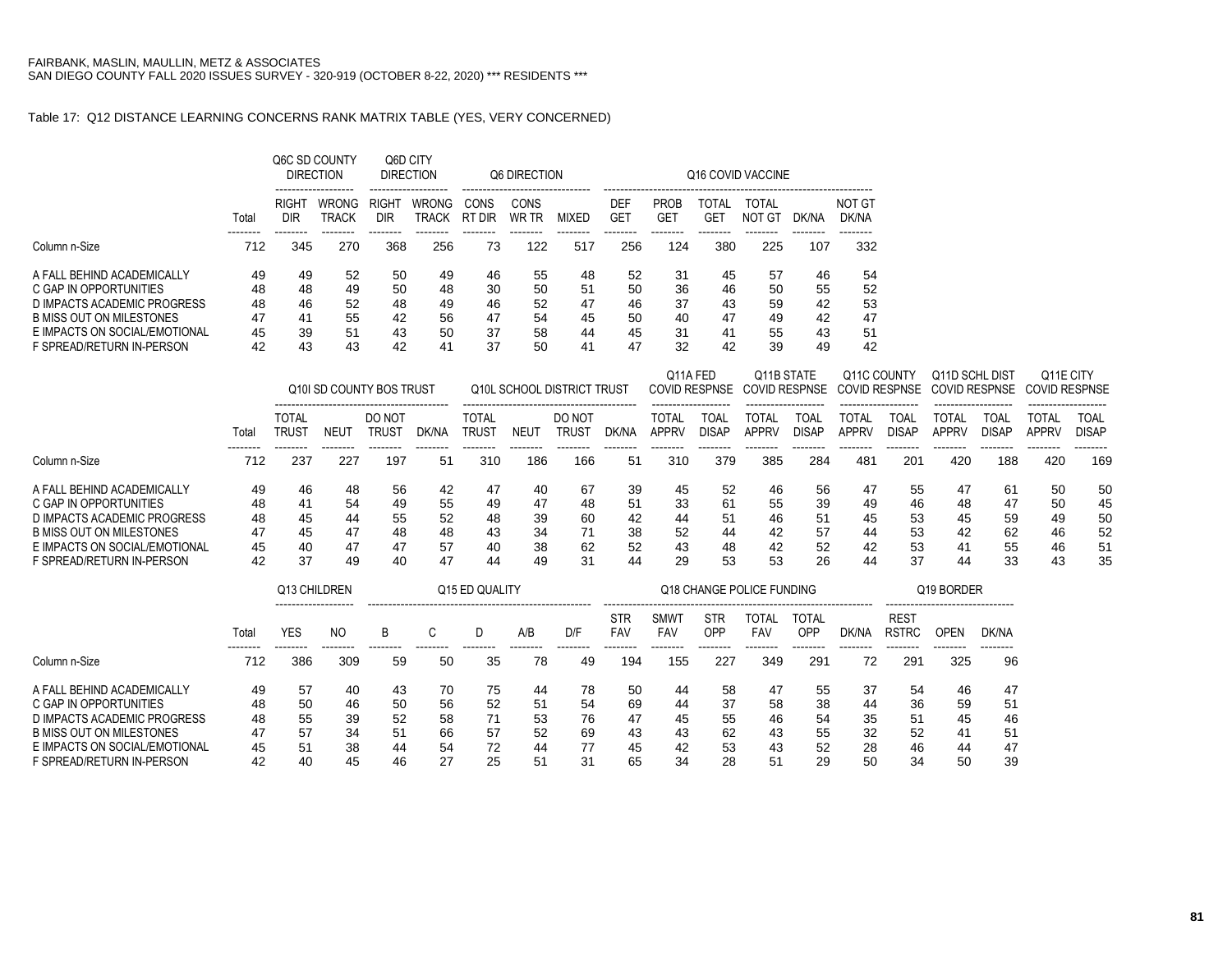### Table 17: Q12 DISTANCE LEARNING CONCERNS RANK MATRIX TABLE (YES, VERY CONCERNED)

|                                                                                                                                                                                      |                                  |                                                                                                                                                                                                                                      |                                |                          | Q20 RE-OPEN BORDER  |                 |                          |                            |                                      | <b>Q21 EMPLOYMENT STATUS</b>     |                                  |                                      |                                  |                                  |                                  |                                  | Q22 EDUCATION                    |                                  |                            |                        |
|--------------------------------------------------------------------------------------------------------------------------------------------------------------------------------------|----------------------------------|--------------------------------------------------------------------------------------------------------------------------------------------------------------------------------------------------------------------------------------|--------------------------------|--------------------------|---------------------|-----------------|--------------------------|----------------------------|--------------------------------------|----------------------------------|----------------------------------|--------------------------------------|----------------------------------|----------------------------------|----------------------------------|----------------------------------|----------------------------------|----------------------------------|----------------------------|------------------------|
|                                                                                                                                                                                      | Total                            | <b>STR</b><br><b>FAV</b>                                                                                                                                                                                                             | SMW<br><b>FAV</b>              | <b>STR</b><br><b>OPP</b> | TOTAL<br><b>FAV</b> | TOTAL<br>OPP    | DK/NA                    | <b>FULL</b><br><b>TIME</b> | PAR <sup>-</sup><br>TIME             | <b>FRLGD</b><br><b>UNEMP</b>     | RE<br>TIRED                      | <b>WORK</b><br>ING                   | <b>NOT</b><br>WRKNG              | HS OR<br>LESS                    | SOME<br>COLI                     | COLI<br><b>GRAD</b>              | <b>POST</b><br><b>GRAD</b>       | NON-<br>COLL                     | COLL+                      |                        |
| Column n-Size                                                                                                                                                                        | --------<br>712                  | --------<br>153                                                                                                                                                                                                                      | --------<br>128                | --------<br>228          | --------<br>280     | --------<br>359 | --------<br>72           | --------<br>-417           | --------<br>64                       | --------<br>52                   | --------<br>129                  | --------<br>48                       | --------<br>214                  | --------<br>86                   | --------<br>270                  | --------<br>221                  | --------<br>128                  | --------<br>356                  | --------<br>349            |                        |
| A FALL BEHIND ACADEMICALLY<br>C GAP IN OPPORTUNITIES<br>D IMPACTS ACADEMIC PROGRESS<br><b>B MISS OUT ON MILESTONES</b><br>E IMPACTS ON SOCIAL/EMOTIONAL<br>F SPREAD/RETURN IN-PERSON | 49<br>48<br>48<br>47<br>45<br>42 | 54<br>48<br>47<br>51<br>48<br>45<br>47<br>37<br>48<br>50<br>42<br>62<br>48<br>42<br>49<br>50<br>45<br>48<br>35<br>51<br>50<br>48<br>42<br>49<br>47<br>45<br>34<br>48<br>58<br>40<br>47<br>26<br>47<br>43<br>35<br>45<br>Q23 IDEOLOGY |                                |                          |                     |                 |                          |                            | 59<br>58<br>45<br>51<br>60<br>42     | 68<br>54<br>67<br>63<br>60<br>49 | 46<br>47<br>49<br>52<br>45<br>48 | 47<br>48<br>45<br>43<br>44<br>39     | 54<br>51<br>55<br>54<br>49<br>49 | 51<br>42<br>52<br>49<br>43<br>37 | 48<br>48<br>48<br>51<br>47<br>44 | 47<br>44<br>45<br>40<br>43<br>39 | 53<br>62<br>51<br>49<br>47<br>47 | 49<br>46<br>49<br>51<br>46<br>42 | 49<br>51<br>47<br>45<br>42 |                        |
|                                                                                                                                                                                      |                                  |                                                                                                                                                                                                                                      |                                |                          |                     |                 |                          |                            |                                      |                                  |                                  | Q24 PARTY SELF-ID                    |                                  |                                  |                                  |                                  |                                  | <b>QB RACE/ETHNICITY</b>         |                            |                        |
|                                                                                                                                                                                      | Total                            | <b>VERY</b><br>LIB<br>--------                                                                                                                                                                                                       | <b>SMWT</b><br>LIB<br>-------- | SMWT<br>CONS             | <b>VERY</b><br>CONS | LIB.            | MOD                      | CONS                       | <b>STR</b><br><b>DEM</b><br>-------- | NS/LN<br><b>DEM</b><br>--------  | NS/LN<br><b>REP</b>              | <b>STR</b><br><b>REP</b><br>-------- | DEM<br>--------                  | IND<br>--------                  | <b>REP</b>                       | <b>WHITE</b>                     | LATNO                            | AFR<br>AMER                      | ASIAN<br>--------          | <b>POC</b><br>-------- |
| Column n-Size                                                                                                                                                                        | --------<br>712                  | 91                                                                                                                                                                                                                                   | 67                             | --------<br>78           | --------<br>74      | --------<br>158 | --------<br>$32^{\circ}$ | --------<br>153            | 153                                  | 139                              | --------<br>86                   | $12^{\circ}$                         | 292                              | 213                              | --------<br>207                  | --------<br>335                  | --------<br>185                  | --------<br>50                   |                            | 342                    |
| A FALL BEHIND ACADEMICALLY                                                                                                                                                           | 49                               | 54                                                                                                                                                                                                                                   | 45                             | 57                       | 60                  | 50              | 44                       | 59                         | 53                                   | 40                               | 52                               | 57                                   | 47                               | 47                               | 55                               | 47                               | 46                               | 58                               | 51                         | 50                     |

C GAP IN OPPORTUNITIES 48 63 62 39 34 62 48 36 61 59 33 33 60 47 33 45 53 68 44 52 D IMPACTS ACADEMIC PROGRESS 48 44 46 53 57 45 43 55 47 40 50 55 44 49 53 42 45 73 58 53 B MISS OUT ON MILESTONES 47 36 29 57 67 33 44 62 39 35 44 68 37 49 58 46 41 52 47 46 E IMPACTS ON SOCIAL/EMOTIONAL 45 42 52 53 56 46 40 55 40 45 53 50 43 44 51 43 38 63 51 47 F SPREAD/RETURN IN-PERSON 42 57 66 21 22 61 40 21 56 55 27 19 56 43 22 38 45 54 50 46

|                                 |       |     | Q5 GENDER    |       |       |       |       |       | Q4 AGE |       |       |       |       |       | A/B SPLIT |     | MODE OF<br><b>INTERVIEW</b> |      | QA CELL PHONE       |     |
|---------------------------------|-------|-----|--------------|-------|-------|-------|-------|-------|--------|-------|-------|-------|-------|-------|-----------|-----|-----------------------------|------|---------------------|-----|
|                                 |       |     |              |       |       |       |       |       |        |       |       |       |       |       |           |     | ------------------          | ON   | ------------------- |     |
|                                 | Total | MEN | <b>WOMEN</b> | 18-29 | 30-39 | 40-49 | 50-64 | 65-74 | 75+    | 18-49 | $50+$ | $65+$ | 18-39 | 40-64 |           |     | <b>PHONE</b>                | _INE | <b>YES</b>          | NC. |
| Column n-Size                   | 712   | 349 | 346          | 114   | 135   | 135   | 185   |       | 51     | 384   | 313   | 128   | 249   | 320   | 356       | 356 | 358                         | 354  | 241                 | 117 |
| A FALL BEHIND ACADEMICALLY      | 49    | 48  | 49           | 43    | 49    | 53    | 53    | 45    | 49     | 49    | 51    | 47    | 46    | 53    | 49        | 49  | 50                          | 48   | 48                  | 55  |
| C GAP IN OPPORTUNITIES          | 48    | 44  | 53           | 49    | 40    | 58    | 51    | 39    | 45     | 49    | 47    | 41    | 44    | 54    | 46        | 51  | 47                          | 50   | 47                  | 46  |
| D IMPACTS ACADEMIC PROGRESS     | 48    | 44  | 51           | 36    | 46    | 62    | 46    | 45    | 51     | 49    | 47    | 47    | 42    | 53    | 48        | 48  | 46                          | 49   | 43                  | 53  |
| <b>B MISS OUT ON MILESTONES</b> | 47    | 42  | 50           | 42    | 45    | 51    | 47    | 45    | 57     | 46    | 48    | 49    | 43    | 49    | 51        | 43  | 45                          | 48   | 42                  | 53  |
| E IMPACTS ON SOCIAL/EMOTIONAL   | 45    | 44  | 45           | 38    | 44    | 53    | 46    | 47    | 41     | 46    | 46    | 44    | 42    | 49    | 48        | 43  | 40                          | 51   | 40                  | 41  |
| F SPREAD/RETURN IN-PERSON       | 42    | 40  | 45           | 44    | 42    | 43    | 38    | 47    | 39     | 43    | 41    | 44    | 43    | 40    | 41        | 43  | 41                          | 43   | 41                  | 41  |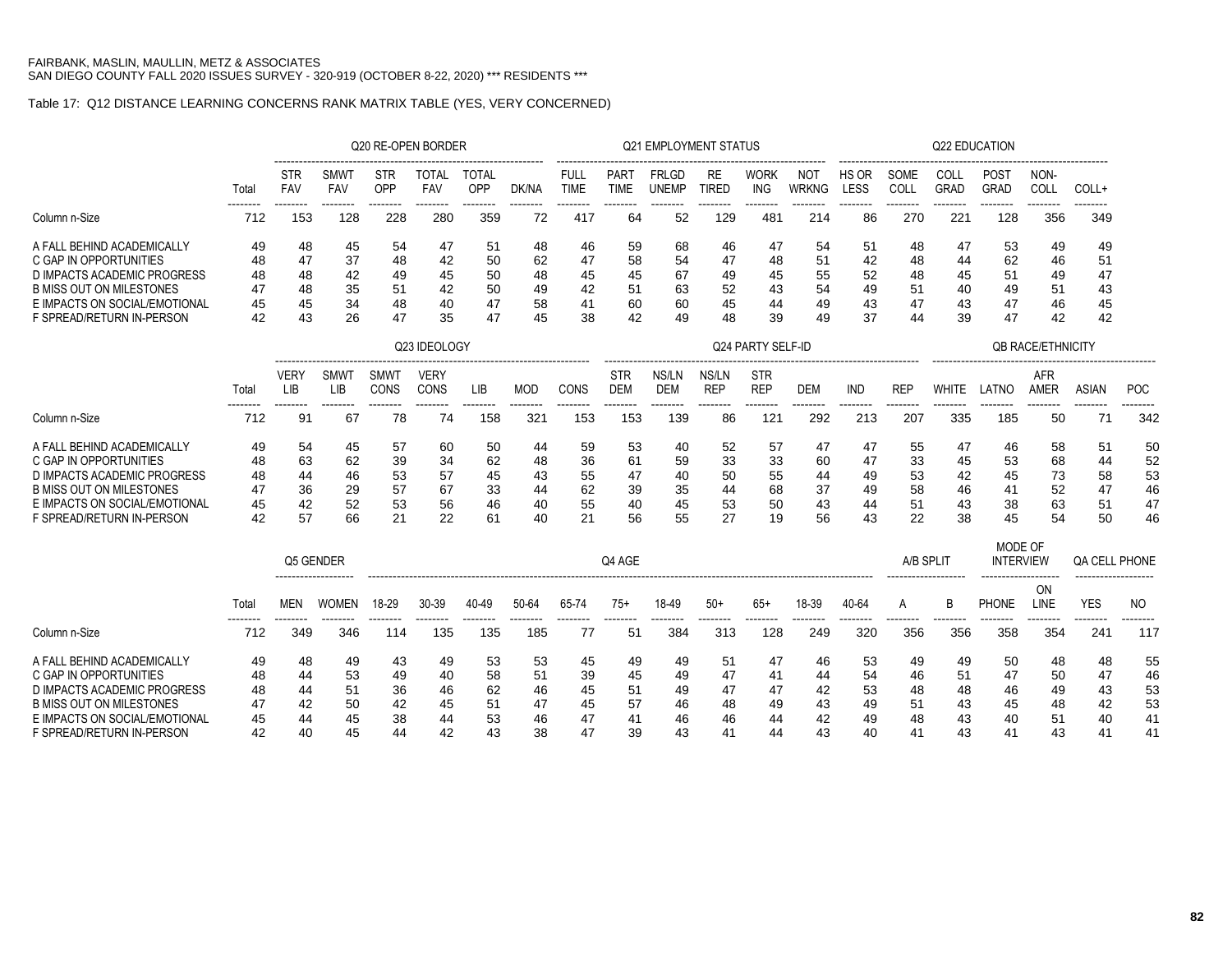# Table 17: Q12 DISTANCE LEARNING CONCERNS RANK MATRIX TABLE (YES, VERY CONCERNED)

|                                 |         |                            |                          | <b>GENDER BY AGE</b>       |                            |                 |                                                               |                  | <b>PARTY BY GENDER</b> |                          |                         |                     |                 | PARTY BY AGE                    |                                  |                          |                             |                               | <b>EDUCATION BY AGE</b>                                            |                                              |                 |
|---------------------------------|---------|----------------------------|--------------------------|----------------------------|----------------------------|-----------------|---------------------------------------------------------------|------------------|------------------------|--------------------------|-------------------------|---------------------|-----------------|---------------------------------|----------------------------------|--------------------------|-----------------------------|-------------------------------|--------------------------------------------------------------------|----------------------------------------------|-----------------|
|                                 | Total   | MEN<br>18-49               | MEN<br>$50+$             | WOMEN<br>18-49             | WOMEN<br>$50+$             | DEM<br>MEN      | DEM<br><b>WOMEN</b>                                           | IND<br>MEN       | IND<br>WOMEN           | <b>REP</b><br><b>MEN</b> | <b>REP</b><br>WOMEN     | <b>DEM</b><br>18-49 | DEM<br>$50+$    | IND<br>18-49                    | IND<br>$50+$                     | <b>REP</b><br>18-49      | <b>REP</b><br>$50+$         | NCOL<br>18-49                 | <b>NCOL</b><br>$50+$                                               | COLL+<br>18-49                               | COLL+<br>$50+$  |
| Column n-Size                   | <br>712 | --------<br>190            | --------<br>151          | --------<br>189            | --------<br>151            | --------<br>120 | --------<br>168                                               | --------<br>96   | --------<br>109        | --------<br>132          | --------<br>69          | --------<br>166     | --------<br>121 | --------<br>129                 | --------<br>77                   | --------<br>90           | --------<br>116             | --------<br>187               | --------<br>163                                                    | --------<br>196                              | --------<br>145 |
| A FALL BEHIND ACADEMICALLY      | 49      | 52                         | 45                       | 44                         | 54                         | 44              | 48                                                            | 51               | 42                     | 50                       | 62                      | 47                  | 46              | 45                              | 53                               | 57                       | 53                          | 47                            | 52                                                                 | 51                                           | 49              |
| C GAP IN OPPORTUNITIES          | 48      | 47                         | 40                       | 51                         | 54                         | 59              | 61                                                            | 48               | 47                     | 28                       | 44                      | 53                  | 68              | 49                              | 42                               | 41                       | 28                          | 48                            | 43                                                                 | 50                                           | 50              |
| D IMPACTS ACADEMIC PROGRESS     | 48      | 47                         | 42                       | 50                         | 51                         | 41              | 45                                                            | 44               | 52                     | 47                       | 64                      | 45                  | 42              | 49                              | 47                               | 56                       | 51                          | 51                            | 46                                                                 | 47                                           | 47              |
| <b>B MISS OUT ON MILESTONES</b> | 47      | 42                         | 43                       | 48                         | 51                         | 30              | 43                                                            | 45               | 50                     | 52                       | 67                      | 37                  | 37              | 49                              | 50                               | 59                       | 58                          | 47                            | 55                                                                 | 46                                           | 39              |
| E IMPACTS ON SOCIAL/EMOTIONAL   | 45      | 45                         | 45                       | 45                         | 45                         | 44              | 42                                                            | 44               | 41                     | 46                       | 59                      | 44                  | 40              | 46                              | 42                               | 49                       | 54                          | 46                            | 46                                                                 | 46                                           | 44              |
| F SPREAD/RETURN IN-PERSON       | 42      | 40                         | 40                       | 46                         | 43                         | 59              | 54                                                            | 43               | 43                     | 21                       | 25                      | 52                  | 59              | 46                              | 38                               | 21                       | 23                          | 46                            | 37                                                                 | 40                                           | 44              |
|                                 |         |                            |                          | <b>WORKING BY AGE</b>      |                            |                 | <b>WHITES BY IDEOLOGY</b><br>-------------------------------- |                  |                        |                          | SUPERVISORIAL DISTRICTS |                     |                 |                                 | <b>CITY</b>                      |                          |                             |                               | SAN DIEGO CITY<br>COUNCIL ZONES<br>------------------------------- |                                              |                 |
|                                 | Total   | WRKNG<br>18-39<br>-------- | WRKNG<br>40+<br>-------- | NT WK<br>18-39<br>-------- | NT WK<br>$40+$<br>-------- | LIB<br>-------- | <b>MOD</b><br>--------                                        | CONS<br>-------- | --------               | --------                 | 3<br>--------           | --------            | 5<br>--------   | SAN<br><b>DIEGO</b><br>-------- | OTHER<br><b>CITY</b><br>-------- | <b>UNINC</b><br>-------- | TOTAL<br>NOT SD<br>-------- | COAS <sup>-</sup><br>-------- | SOUTH<br><b>EAST</b><br>--------                                   | <b>NORTH</b><br>EAS <sub>1</sub><br>-------- |                 |
| Column n-Size                   | 712     | 206                        | 264                      | 42                         | 170                        | 81              | 144                                                           | 89               | 122                    | 152                      | 131                     | 186                 | 121             | 306                             | 325                              | 81                       | 406                         | 58                            | 81                                                                 | 77                                           |                 |
| A FALL BEHIND ACADEMICALLY      | 49      | 42                         | 52                       | 67                         | 51                         | 44              | 41                                                            | 58               | 49                     | 54                       | 42                      | 49                  | 52              | 48                              | 51                               | 46                       | 50                          | 45                            | 51                                                                 | 46                                           |                 |
| C GAP IN OPPORTUNITIES          | 48      | 42                         | 51                       | 50                         | 51                         | 61              | 47                                                            | 31               | 58                     | 42                       | 37                      | 51                  | 55              | 47                              | 51                               | 43                       | 49                          | 44                            | 44                                                                 | 38                                           |                 |
| D IMPACTS ACADEMIC PROGRESS     | 48      | 36                         | 52                       | 70                         | 51                         | 35              | 40                                                            | 54               | 46                     | 48                       | 42                      | 48                  | 57              | 46                              | 52                               | 38                       | 50                          | 50                            | 45                                                                 | 32                                           |                 |
| <b>B MISS OUT ON MILESTONES</b> | 47      | 46<br>53<br>40<br>60       |                          |                            |                            |                 | 47<br>25                                                      | 65               | 48                     | 51                       | 45                      | 44                  | 47              | 47                              | 48                               | 44                       | 47                          | 46                            | 45                                                                 | 42                                           |                 |
| E IMPACTS ON SOCIAL/EMOTIONAL   | 45      | 38<br>47<br>49<br>59       |                          |                            |                            |                 | 36<br>37                                                      | 59               | 56                     | 45                       | 42                      |                     | 44              | 44                              | 49                               | 35                       | 46                          | 46                            | 47                                                                 | 38                                           |                 |
| F SPREAD/RETURN IN-PERSON       | 42      | 39                         | 37                       | 59                         | 46                         | 63              | 36                                                            | 19               | 52                     | 43                       | 38                      | 41                  | 37              | 42                              | 42                               | 45                       | 42                          | 41                            | 46                                                                 | 35                                           |                 |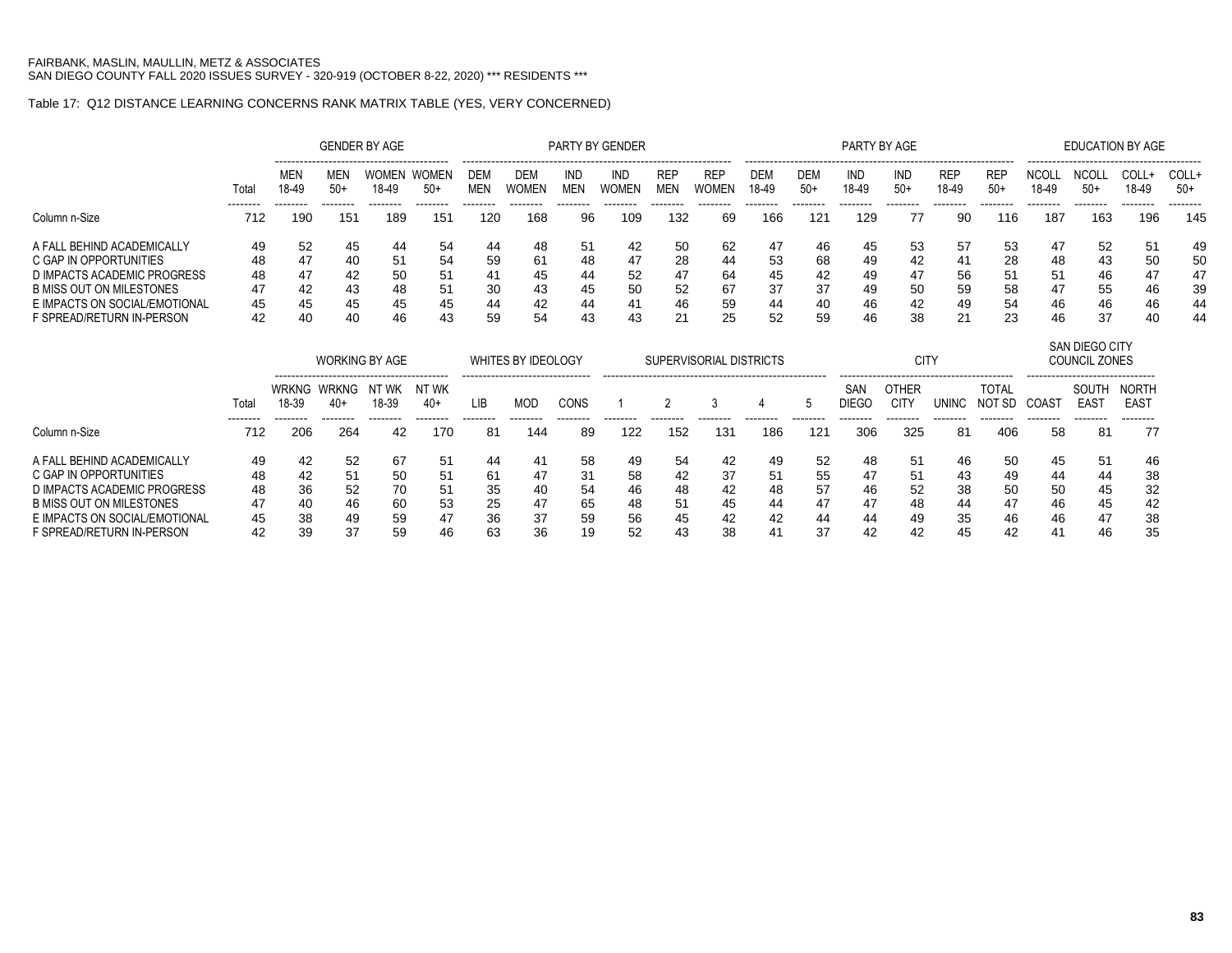# Table 18: Q12 DISTANCE LEARNING CONCERNS RANK MATRIX TABLE (YES, VERY/SOMEWHAT CONCERNED)

|                                                                                                                 |                      |                          | Q6C SD COUNTY<br><b>DIRECTION</b> |                          | Q6D CITY<br><b>DIRECTION</b> |                      | <b>Q6 DIRECTION</b>  |                      |                      |                      |                      | Q16 COVID VACCINE    |                      |                      |
|-----------------------------------------------------------------------------------------------------------------|----------------------|--------------------------|-----------------------------------|--------------------------|------------------------------|----------------------|----------------------|----------------------|----------------------|----------------------|----------------------|----------------------|----------------------|----------------------|
|                                                                                                                 | Total                | RIGH <sup>-</sup><br>DIR | <b>WRONG</b><br>TRACK             | RIGH <sub>1</sub><br>DIR | <b>WRONG</b><br>TRACK        | CONS<br>RT<br>' DIR  | CONS<br>WR TR        | MIXED                | DEF<br>GE1           | <b>PROB</b><br>GET   | TOTAL<br>GET         | TOTAL<br>NOT<br>∵GT  | DK/NA                | NOT GT<br>DK/NA      |
| Column n-Size                                                                                                   | 712                  | 345                      | 270                               | 368                      | 256                          | 73                   | 122                  | 517                  | 256                  | 124                  | 380                  | 225                  | 107                  | 332                  |
| A FALL BEHIND ACADEMICALLY<br>D IMPACTS ACADEMIC PROGRESS<br>B MISS OUT ON MILESTONES<br>C GAP IN OPPORTUNITIES | 84<br>82<br>81<br>80 | 88<br>84<br>81<br>85     | 81<br>82<br>81<br>75              | 87<br>84<br>81<br>84     | 83<br>83<br>81<br>76         | 93<br>88<br>94<br>84 | 80<br>80<br>79<br>74 | 84<br>82<br>80<br>80 | 86<br>82<br>81<br>82 | 85<br>81<br>83<br>87 | 86<br>82<br>82<br>84 | 84<br>85<br>81<br>75 | 80<br>78<br>79<br>75 | 83<br>83<br>80<br>75 |
| E IMPACTS ON SOCIAL/EMOTIONAL<br>F SPREAD/RETURN IN-PERSON                                                      | 79<br>75             | 78<br>79                 | 80<br>69                          | 80<br>78                 | 78<br>68                     | 88<br>75             | 83<br>76             | 76<br>75             | 77<br>85             | 75<br>81             | 77<br>84             | 82<br>63             | 77<br>69             | 81<br>65             |

|                                                                                                                                                                               |                                  |                            |                                  | Q10I SD COUNTY BOS TRUST         |                                  |                                  |                                  | Q10L SCHOOL DISTRICT TRUST       |                                  | Q11A FED                         |                                  | Q11B STATE<br>COVID RESPNSE COVID RESPNSE |                                  | Q11C COUNTY                      |                                  | Q11D SCHL DIST<br>COVID RESPNSE COVID RESPNSE |                                  | Q <sub>11</sub> E CITY<br>COVID RESPNSE |                                  |
|-------------------------------------------------------------------------------------------------------------------------------------------------------------------------------|----------------------------------|----------------------------|----------------------------------|----------------------------------|----------------------------------|----------------------------------|----------------------------------|----------------------------------|----------------------------------|----------------------------------|----------------------------------|-------------------------------------------|----------------------------------|----------------------------------|----------------------------------|-----------------------------------------------|----------------------------------|-----------------------------------------|----------------------------------|
|                                                                                                                                                                               | Total                            | TOTAL<br>trus1             | NEUT                             | DO NOT<br>TRUS <sup>-</sup>      | DK/NA                            | TOTAL<br>TRUS1                   | NEU <sup>-</sup>                 | DO NOT<br><b>TRUS</b>            | DK/NA                            | TOTAI<br>APPRV                   | TOAI.<br>disap                   | TOTAL<br><b>APPRV</b>                     | TOAI<br>DISAP                    | TOTA<br>APPRV                    | TOAL<br>DISAP                    | TOTAL<br><b>APPRV</b>                         | TOA.<br><b>DISAP</b>             | TOTAL<br>APPRV                          | TOAL<br><b>DISAP</b>             |
| Column n-Size                                                                                                                                                                 | 712                              | 237                        | 227                              | 197                              | 51                               | 310                              | 186                              | 166                              | 51                               | 310                              | 379                              | 385                                       | 284                              | 481                              | 201                              | 420                                           | 188                              | 420                                     | 169                              |
| A FALL BEHIND ACADEMICALLY<br>D IMPACTS ACADEMIC PROGRESS<br>B MISS OUT ON MILESTONES<br>C GAP IN OPPORTUNITIES<br>E IMPACTS ON SOCIAL/EMOTIONAL<br>F SPREAD/RETURN IN-PERSON | 84<br>82<br>81<br>80<br>79<br>75 | 86<br>84<br>81<br>82<br>79 | 86<br>83<br>83<br>82<br>79<br>84 | 81<br>78<br>79<br>74<br>77<br>62 | 79<br>84<br>79<br>82<br>85<br>78 | 84<br>85<br>80<br>88<br>77<br>84 | 83<br>76<br>77<br>78<br>75<br>84 | 90<br>88<br>89<br>70<br>87<br>51 | 73<br>66<br>75<br>70<br>75<br>65 | 88<br>84<br>87<br>75<br>78<br>67 | 82<br>81<br>76<br>84<br>79<br>83 | 86<br>83<br>82<br>-90<br>80<br>90         | 85<br>82<br>82<br>68<br>80<br>55 | 86<br>83<br>82<br>85<br>78<br>80 | 83<br>82<br>78<br>69<br>81<br>64 | 86<br>84<br>82<br>85<br>78<br>84              | 89<br>89<br>86<br>73<br>85<br>57 | 87<br>84<br>84<br>86<br>-81<br>79       | 83<br>83<br>76<br>68<br>81<br>63 |

|                                 |       | Q13 CHILDREN |     |    |    | Q15 ED QUALITY |     |     |                          |                          |                   | Q18 CHANGE POLICE FUNDING |                     |       |                             | Q19 BORDER |                   |
|---------------------------------|-------|--------------|-----|----|----|----------------|-----|-----|--------------------------|--------------------------|-------------------|---------------------------|---------------------|-------|-----------------------------|------------|-------------------|
|                                 | Total | YES          | NO. | B  |    |                | A/B | D/F | <b>STR</b><br><b>FAV</b> | <b>SMW</b><br><b>FAV</b> | <b>STR</b><br>OPP | TOTAL<br>FAV              | TOTAL<br><b>OPP</b> | DK/NA | <b>REST</b><br><b>RSTRC</b> | OPEN       | DK/NA<br>-------- |
| Column n-Size                   | 712   | 386          | 309 | 59 | 50 | 35             | 78  | 49  | 194                      | 155                      | 227               | 349                       | 291                 | 72    | 29'                         | 325        | 96                |
| A FALL BEHIND ACADEMICALLY      | 84    | 89           | 79  | 86 | 90 | 100            | 87  | 99  | 80                       | 90                       | 87                | 84                        | 87                  | 74    | 85                          | 84         | 86                |
| D IMPACTS ACADEMIC PROGRESS     | 82    | 88           | 75  | 86 | 91 | 100            | 86  | 100 | 76                       | 86                       | 87                | 81                        | 87                  | 69    | 81                          | 82         | 87                |
| <b>B MISS OUT ON MILESTONES</b> | 81    | 85           | 77  | 82 | 97 | 96             | 81  | 96  | 76                       | 90                       | 84                | 82                        | 83                  | 70    | 83                          | 80         | 79                |
| C GAP IN OPPORTUNITIES          | 80    | 79           | 81  | 84 | 78 | 81             | 86  | 76  | 90                       | 89                       | 65                | 90                        | 68                  | 80    | 70                          | 90         | 76                |
| E IMPACTS ON SOCIAL/EMOTIONAL   | 79    | 85           | 71  | 74 | 89 | 96             | 77  | 97  | 76                       | 81                       | 82                | 78                        | 81                  | 69    | 79                          | 79         | 78                |
| F SPREAD/RETURN IN-PERSON       | 75    | 72           | 79  | 85 | 56 | 66             | 86  | 62  | 91                       | 86                       | 52                | 89                        | 58                  | 79    | 66                          | 84         | 74                |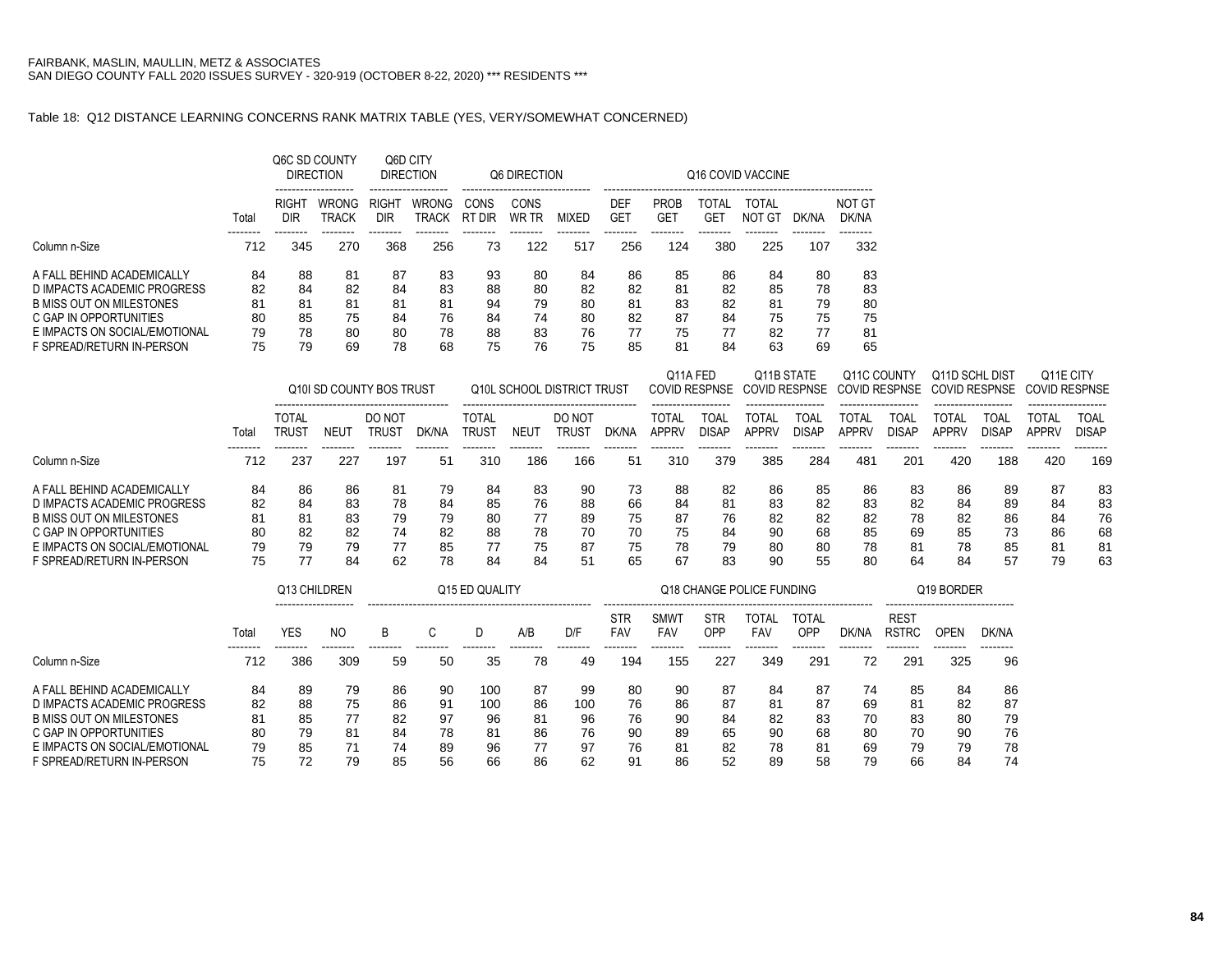## Table 18: Q12 DISTANCE LEARNING CONCERNS RANK MATRIX TABLE (YES, VERY/SOMEWHAT CONCERNED)

|                                                            |                  |                          |                               |                               | Q20 RE-OPEN BORDER |                     |          |                     |                          | Q21 EMPLOYMENT STATUS        |                    |                    |                    |               |              | Q22 EDUCATION |                          |                         |                   |
|------------------------------------------------------------|------------------|--------------------------|-------------------------------|-------------------------------|--------------------|---------------------|----------|---------------------|--------------------------|------------------------------|--------------------|--------------------|--------------------|---------------|--------------|---------------|--------------------------|-------------------------|-------------------|
|                                                            | Tota<br>-------- | <b>STR</b><br><b>FAV</b> | SMW<br><b>FAV</b><br>-------- | <b>STR</b><br>OPP<br>-------- | TOTAL<br>FAV       | TOTAL<br><b>OPP</b> | DK/NA    | <b>FULL</b><br>TIME | PAR <sup>-</sup><br>TIME | <b>FRLGD</b><br><b>UNEMP</b> | <b>RE</b><br>TIRED | <b>WORK</b><br>ING | <b>NO</b><br>WRKNG | HS OR<br>LESS | SOME<br>COLI | COLI<br>GRAD  | POS <sub>1</sub><br>GRAD | NON-<br>COL<br>-------- | COLL+<br>-------- |
| Column n-Size                                              | 712              | 153                      | 128                           | 228                           | 280                | 359                 | 72       | 417                 | 64                       | 52                           | 129                | 481                | 214                | 86            | 270          | 221           | 128                      | 356                     | 349               |
| A FALL BEHIND ACADEMICALLY<br>D IMPACTS ACADEMIC PROGRESS  | 84<br>82         | 89<br>82                 | 91<br>90                      | 82<br>81                      | 90<br>85           | 81<br>81            | 78<br>78 | 84<br>82            | 91<br>88                 | 79<br>76                     | 84<br>81           | 85<br>82           | 83<br>81           | 87<br>80      | -82<br>83    | 87<br>82      | 83<br>81                 | 83<br>83                | 86<br>82          |
| B MISS OUT ON MILESTONES<br>C GAP IN OPPORTUNITIES         | 81<br>80         | 83<br>80                 | 85<br>87                      | 79<br>74                      | 84<br>83           | 80<br>77            | 76<br>80 | 80<br>80            | 87<br>77                 | 81<br>83                     | 82<br>77           | 81<br>79           | 81<br>81           | 85<br>72      | 83<br>80     | 81<br>80      | 76<br>84                 | 83<br>78                | 79<br>81          |
| E IMPACTS ON SOCIAL/EMOTIONAL<br>F SPREAD/RETURN IN-PERSON | 79<br>75         | 78                       | 81<br>76                      | 81                            | 79<br>73           | 79                  | 72<br>70 | 75<br>75            | 89<br>78                 | 84<br>65                     | 79<br>76           | 77<br>76           | 83<br>74           | 72<br>63      | 80<br>75     | 81<br>78      | 75<br>78                 | 79<br>72                | 79<br>78          |

|                               |       |             |                   |              | Q23 IDEOLOGY |     |     |      |                          |              |                     | Q24 PARTY SELF-ID        |                                              |     |     |       |       | <b>QB RACE/ETHNICITY</b> |       |            |
|-------------------------------|-------|-------------|-------------------|--------------|--------------|-----|-----|------|--------------------------|--------------|---------------------|--------------------------|----------------------------------------------|-----|-----|-------|-------|--------------------------|-------|------------|
|                               | Total | VERY<br>_IB | <b>SMW</b><br>LΙB | SMW1<br>CONS | VERY<br>CONS | LIB | MOL | CONS | <b>STR</b><br><b>DEM</b> | NS/LN<br>DEM | NS/LN<br><b>REP</b> | <b>STR</b><br><b>REP</b> | -------------------------------------<br>DEM | IND | REP | WHITE | LATNO | AFR<br>AMER              | ASIAN | <b>POC</b> |
| Column n-Size                 | 712   | 91          | 67                | 78           | 74           | 158 | 321 | 153  | 153                      | 139          | 86                  | 121                      | 292                                          | 213 | 207 | 335   | 185   | 50                       |       | 342        |
| A FALL BEHIND ACADEMICALLY    | 84    | 76          | 81                | 87           | 89           | 78  | 86  | 88   | 80                       | 80           | 87                  | 88                       | 80                                           | 87  | 88  | 81    | 88    | 80                       | 90    | 87         |
| D IMPACTS ACADEMIC PROGRESS   | 82    | 72          | 79                | 87           | 81           | 75  | 85  | 84   | 78                       | 80           | 79                  | 86                       | 79                                           | 86  | 83  | 77    | 83    | 91                       | 94    | 87         |
| B MISS OUT ON MILESTONES      | 81    | 80          | 72                | 88           | 83           | 76  | 81  | 86   | 79                       | 72           | 77                  | 91                       | 76                                           | 84  | 85  | 81    | 83    | 79                       | 81    | 81         |
| C GAP IN OPPORTUNITIES        | 80    | 91          | 91                | 66           | 54           | 91  | 85  | 60   | 88                       | 91           | 63                  | 63                       | 90                                           | 83  | 63  | 77    | 86    | 92                       | 79    | 84         |
| E IMPACTS ON SOCIAL/EMOTIONAL | 79    | 72          | 78                | 85           | 77           | 74  | 80  | 81   | 77                       | 74           | 73                  | 87                       | 76                                           | 80  | 81  | 78    | 74    | 90                       | 83    | 79         |
| F SPREAD/RETURN IN-PERSON     |       | 85          | 93                | 48           | 34           | 88  | 86  |      | 89                       | 91           | 60                  | 41                       | 90                                           | 80  | 49  | 72    | 83    | 86                       |       | 79         |

|                                                                                                                                                                                      |                                  | -------------------              | Q5 GENDER                        |                                   |                                  |                                  |                                  |                                  |                                  | A/B SPLIT<br>------------------- |                                  | MODE OF<br><b>INTERVIEW</b><br>------------------- |                                  | <b>QA CELL PHONE</b><br>------------------- |                            |                                  |                                  |                              |                            |                                  |
|--------------------------------------------------------------------------------------------------------------------------------------------------------------------------------------|----------------------------------|----------------------------------|----------------------------------|-----------------------------------|----------------------------------|----------------------------------|----------------------------------|----------------------------------|----------------------------------|----------------------------------|----------------------------------|----------------------------------------------------|----------------------------------|---------------------------------------------|----------------------------|----------------------------------|----------------------------------|------------------------------|----------------------------|----------------------------------|
|                                                                                                                                                                                      | Total<br>--------                | --------                         | --------                         | 18-29<br>--------                 | 30-39<br>--------                | 40-49<br>--------                | 50-64                            | 65-74<br>--------                | 75+                              | 18-49                            | $50+$                            | 65+                                                | 18-39                            | 40-64<br>--------                           | --------                   | B.<br>--------                   | <b>PHONE</b><br>--------         | 0N<br><b>INE</b><br>-------- | YES<br>--------            | NO.<br>--------                  |
| Column n-Size                                                                                                                                                                        | 712                              | 349                              | 346                              | 114                               | 135                              | 135                              | 185                              |                                  | 51                               | 384                              | 313                              | 128                                                | 249                              | 32C                                         | 356                        | 356                              | 358                              | 354                          | 241                        | 117                              |
| A FALL BEHIND ACADEMICALLY<br>D IMPACTS ACADEMIC PROGRESS<br><b>B MISS OUT ON MILESTONES</b><br>C GAP IN OPPORTUNITIES<br>E IMPACTS ON SOCIAL/EMOTIONAL<br>F SPREAD/RETURN IN-PERSON | 84<br>82<br>81<br>80<br>79<br>75 | 85<br>81<br>80<br>78<br>77<br>72 | 84<br>83<br>81<br>83<br>79<br>80 | -90<br>79<br>82<br>88<br>71<br>82 | 86<br>81<br>82<br>77<br>84<br>77 | 84<br>90<br>82<br>85<br>80<br>77 | 85<br>83<br>82<br>77<br>81<br>69 | 83<br>81<br>79<br>72<br>79<br>69 | 79<br>80<br>78<br>75<br>74<br>78 | 86<br>84<br>82<br>83<br>79<br>79 | 83<br>82<br>81<br>75<br>79<br>70 | 81<br>81<br>79<br>73<br>77<br>73                   | 88<br>80<br>82<br>82<br>78<br>79 | 85<br>86<br>82<br>80<br>80<br>72            | 84<br>83<br>83<br>79<br>77 | 85<br>81<br>79<br>81<br>80<br>78 | 84<br>79<br>81<br>83<br>76<br>79 | 85<br>85<br>81<br>77<br>82   | 82<br>79<br>83<br>73<br>82 | 87<br>83<br>85<br>82<br>82<br>73 |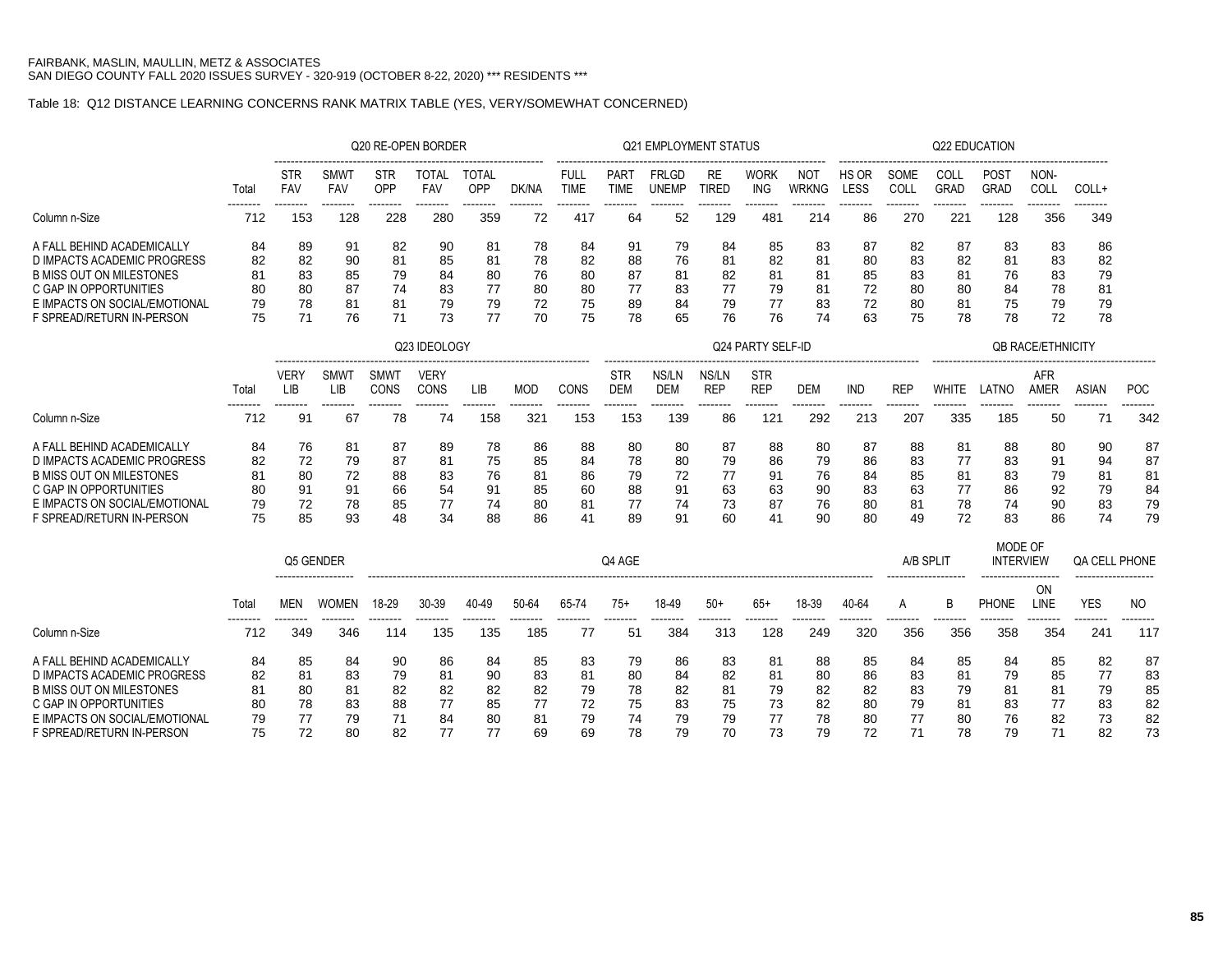# Table 18: Q12 DISTANCE LEARNING CONCERNS RANK MATRIX TABLE (YES, VERY/SOMEWHAT CONCERNED)

|                                 |                   |                                                                                |                 | <b>GENDER BY AGE</b>  |                       |                   |                                                              |                         | PARTY BY GENDER     |                          |                                |                 |                                      | PARTY BY AGE                    |                                  |                          |                                    |                               | <b>EDUCATION BY AGE</b>                                                   |                                              |                 |
|---------------------------------|-------------------|--------------------------------------------------------------------------------|-----------------|-----------------------|-----------------------|-------------------|--------------------------------------------------------------|-------------------------|---------------------|--------------------------|--------------------------------|-----------------|--------------------------------------|---------------------------------|----------------------------------|--------------------------|------------------------------------|-------------------------------|---------------------------------------------------------------------------|----------------------------------------------|-----------------|
|                                 | Total             | MEN<br>18-49                                                                   | MEN<br>$50+$    | <b>WOMEN</b><br>18-49 | <b>WOMEN</b><br>$50+$ | DEN<br><b>MEN</b> | DEM<br><b>WOMEN</b>                                          | IND<br><b>MEN</b>       | IND<br><b>WOMEN</b> | <b>REP</b><br><b>MEN</b> | <b>REP</b><br>WOMEN            | DEM<br>18-49    | --------------------<br>DEM<br>$50+$ | IND<br>18-49                    | IND<br>$50+$                     | <b>REP</b><br>18-49      | <b>REF</b><br>$50+$                | NCOL<br>18-49                 | <b>NCOL</b><br>$50+$                                                      | COLL+<br>18-49                               | COLL+<br>$50+$  |
| Column n-Size                   | 712               | --------<br>190                                                                | --------<br>151 | --------<br>189       | --------<br>151       | --------<br>120   | --------<br>168                                              | --------<br>96          | --------<br>109     | --------<br>132          | --------<br>69                 | --------<br>166 | --------<br>121                      | --------<br>129                 | --------<br>77                   | --------<br>90           | --------<br>116                    | --------<br>187               | --------<br>163                                                           | --------<br>196                              | --------<br>145 |
| A FALL BEHIND ACADEMICALLY      | 84                | 90                                                                             | 80              | 83                    | 86                    | 84                | 77                                                           | 85                      | 89                  | 85                       | 92                             | 79              | 82                                   | 91                              | 83                               | 93                       | 85                                 | 85                            | 82                                                                        | 88                                           | 84              |
| D IMPACTS ACADEMIC PROGRESS     | 82                | 84                                                                             | 81              | 83                    | 84                    | 83                | 76                                                           | 81                      | 89                  | 79                       | 91                             | 80              | 79                                   | 88                              | 84                               | 83                       | 84                                 | 86                            | 80                                                                        | 82                                           | 84              |
| <b>B MISS OUT ON MILESTONES</b> | 81                | 83                                                                             | 79              | 81                    | 82                    | 77                | 75                                                           | 84                      | 83                  | 81                       | 94                             | 76              | 77                                   | 87                              | 79                               | 86                       | 85                                 | 84                            | 84                                                                        | 80                                           | 78              |
| C GAP IN OPPORTUNITIES          | 80                | 82                                                                             | 72              | 86                    | 80                    | 92                | 87                                                           | 83                      | 85                  | 60                       | 70                             | 89              | 90                                   | 88                              | 75                               | 66                       | 60                                 | 84                            | 72                                                                        | 83                                           | 80              |
| E IMPACTS ON SOCIAL/EMOTIONAL   | 79                | 80                                                                             | 76              | 77                    | 82                    | 76                | 74                                                           | 78                      | 82                  | 77                       | 88                             | 73              | 80                                   | 84                              | 76                               | 82                       | 82                                 | 79                            | 80                                                                        | 79                                           | 80              |
| F SPREAD/RETURN IN-PERSON       | 75                | 73                                                                             | 73              | 86                    | 72                    | 93                | 89                                                           | 80                      | 82                  | 48                       | 54                             | 90              | 90                                   | 86                              | 70                               | 48                       | 50                                 | 79                            | 64                                                                        | 79                                           | 77              |
|                                 |                   |                                                                                |                 | <b>WORKING BY AGE</b> |                       |                   | <b>WHITES BY IDEOLOGY</b><br>------------------------------- |                         |                     |                          | <b>SUPERVISORIAL DISTRICTS</b> |                 |                                      |                                 | <b>CITY</b>                      |                          |                                    |                               | SAN DIEGO CITY<br><b>COUNCIL ZONES</b><br>------------------------------- |                                              |                 |
|                                 | Total<br>-------- | NT WK<br>WRKNG.<br><b>WRKNG</b><br>'WK<br>NI<br>18-39<br>18-39<br>40+<br>$40+$ |                 |                       |                       |                   | MOD<br>--------                                              | <b>CONS</b><br>-------- | --------            | --------                 | 3<br>--------                  | --------        | b<br>--------                        | SAN<br><b>DIEGC</b><br>-------- | OTHER<br><b>CITY</b><br>-------- | <b>UNINC</b><br>-------- | <b>TOTAL</b><br>NOT SD<br>-------- | COAS <sup>-</sup><br>-------- | SOUTH<br><b>EAST</b><br>--------                                          | <b>NORTH</b><br>EAS <sub>1</sub><br>-------- |                 |
| Column n-Size                   | 712               | --------<br>206                                                                | --------<br>264 | --------<br>42        | --------<br>170       | --------<br>81    | 144                                                          | 89                      | 122                 | 152                      | 131                            | 186             | 121                                  | 306                             | 325                              | 81                       | 406                                | 58                            | 81                                                                        | 77                                           |                 |
| A FALL BEHIND ACADEMICALLY      | 84                | 87                                                                             | 86              | 90                    | 82                    | 76                | 84                                                           | 84                      | 82                  | 84                       | 82                             | 86              | 87                                   | 84                              | 85                               | 84                       | 85                                 | 76                            | 88                                                                        | -82                                          |                 |
| D IMPACTS ACADEMIC PROGRESS     | 82                | 79                                                                             | 86              | 84                    | 81                    | 69                | 80                                                           | 83                      | 84                  | 82                       | 81                             | 83              | 80                                   | 82                              | 84                               | 76                       | 82                                 | 82                            | 88                                                                        | 73                                           |                 |
| <b>B MISS OUT ON MILESTONES</b> | 81                | 82<br>82<br>82<br>81                                                           |                 |                       |                       |                   | 73<br>84                                                     | 88                      | 81                  | 84                       | 76                             | 81              | 82                                   | 79                              | 82                               | 85                       | 83                                 | 70                            | 82                                                                        | 82                                           |                 |
| C GAP IN OPPORTUNITIES          | 80                | 80                                                                             | 79              | 92                    | 79                    | 96                | 84                                                           | 53                      | 85                  | 76                       | 78                             | 79              | 81                                   | 80                              | 81                               | 75                       | 80                                 | 79                            | 81                                                                        | 76                                           |                 |
| E IMPACTS ON SOCIAL/EMOTIONAL   | 79                | 75                                                                             | 80              | 96                    | 81                    |                   | 79                                                           | 81                      | 81                  | 80                       | 77                             | 78              | 77                                   | 78                              | 80                               | 74                       | 79                                 | 79                            | 86                                                                        | 73                                           |                 |
| F SPREAD/RETURN IN-PERSON       | 75                | 81                                                                             |                 | 72                    | 74                    | 95                | 80                                                           | 41                      | 84                  | 72                       | 72                             | 80              | 65                                   | 79                              | 70                               | 80                       | 72                                 | 78                            | 86                                                                        | 78                                           |                 |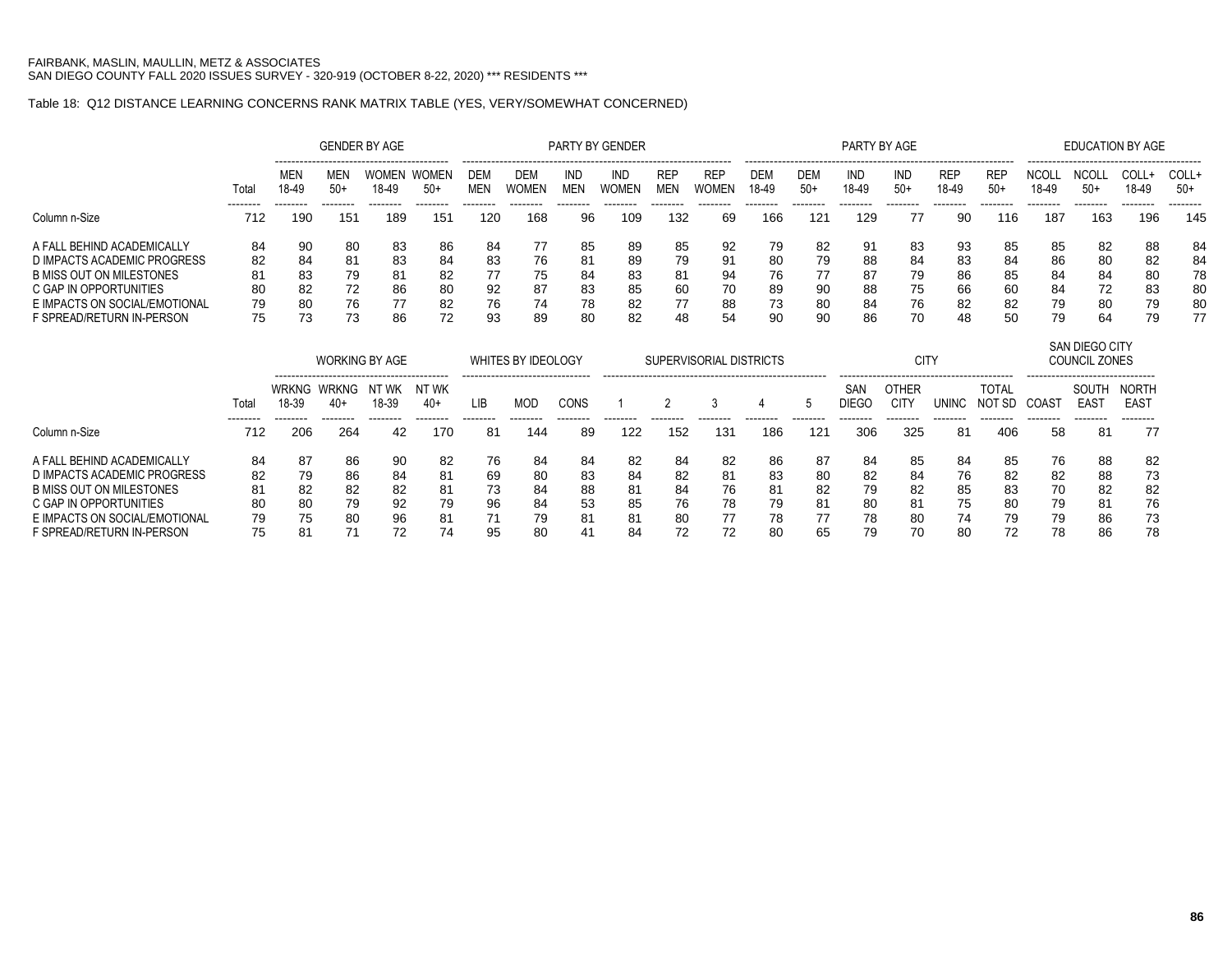### Table 19: Q17 POLICE DEPARTMENT RATINGS RANK MATRIX TABLE (EXCELLENT)

|                                |                 |                              | Q6C SD COUNTY<br><b>DIRECTION</b><br>. |                        | Q6D CITY<br><b>DIRECTION</b> |                              | Q6 DIRECTION    | -----------                | -------------------      |                              |                                  | Q16 COVID VACCINE                  |                             |                              |                             |                                        |                             |                                   |                             |
|--------------------------------|-----------------|------------------------------|----------------------------------------|------------------------|------------------------------|------------------------------|-----------------|----------------------------|--------------------------|------------------------------|----------------------------------|------------------------------------|-----------------------------|------------------------------|-----------------------------|----------------------------------------|-----------------------------|-----------------------------------|-----------------------------|
|                                | Total           | <b>RIGHT</b><br><b>DIR</b>   | WRONG<br><b>TRACK</b>                  | RIGHT<br><b>DIR</b>    | <b>WRONG</b><br><b>TRACK</b> | CONS<br>RT DIR               | CONS<br>WR TR   | <b>MIXED</b>               | <b>DEF</b><br><b>GET</b> | <b>PROB</b><br><b>GET</b>    | <b>TOTAL</b><br><b>GET</b>       | <b>TOTAL</b><br><b>NOT GT</b>      | DK/NA                       | <b>NOT GT</b><br>DK/NA       |                             |                                        |                             |                                   |                             |
| Column n-Size                  | --------<br>712 | $- - - - - - - -$<br>345     | --------<br>270                        | --------<br>368        | --------<br>256              | --------<br>73               | --------<br>122 | --------<br>517            | --------<br>256          | --------<br>124              | --------<br>380                  | --------<br>225                    | --------<br>107             | --------<br>332              |                             |                                        |                             |                                   |                             |
| D PROTECT PEOPLE FROM CRIME    | 21              | 22                           | 21                                     | 24                     | 17                           | 23                           | 12              | 23                         | 22                       | 20                           | 22                               | 22                                 | 18                          | 21                           |                             |                                        |                             |                                   |                             |
| C TREATING GROUPS EQUALLY      | 19              | 16                           | 21                                     | 19                     | 20                           | 13                           | 14              | 21                         | 16                       | 21                           | 18                               | 22                                 | 19                          | 21                           |                             |                                        |                             |                                   |                             |
| <b>B RIGHT AMOUNT OF FORCE</b> | 19              | 17                           | 20                                     | 20                     | 18                           | 20                           | 11              | 20                         | 20                       | 24                           | 22                               | 16                                 | 14                          | 16                           |                             |                                        |                             |                                   |                             |
| A OFFICERS ACCOUNTABLE         | 18              | 15                           | 22                                     | 20                     | 18                           | 16                           | 16              | 19                         | 22                       | 13                           | 19                               | 20                                 | 11                          | 17                           |                             |                                        |                             |                                   |                             |
|                                |                 |                              | Q10I SD COUNTY BOS TRUST               |                        |                              |                              |                 | Q10L SCHOOL DISTRICT TRUST |                          |                              | Q11A FED<br><b>COVID RESPNSE</b> | Q11B STATE<br><b>COVID RESPNSE</b> |                             | Q11C COUNTY                  | <b>COVID RESPNSE</b>        | Q11D SCHL DIST<br><b>COVID RESPNSE</b> |                             | Q11E CITY<br><b>COVID RESPNSE</b> |                             |
|                                | Total           | <b>TOTAL</b><br><b>TRUST</b> | <b>NEUT</b>                            | DO NOT<br><b>TRUST</b> | DK/NA                        | <b>TOTAL</b><br><b>TRUST</b> | <b>NEUT</b>     | DO NOT<br><b>TRUST</b>     | DK/NA                    | <b>TOTAL</b><br><b>APPRV</b> | <b>TOAL</b><br><b>DISAP</b>      | <b>TOTAL</b><br><b>APPRV</b>       | <b>TOAL</b><br><b>DISAP</b> | <b>TOTAL</b><br><b>APPRV</b> | <b>TOAL</b><br><b>DISAP</b> | <b>TOTAL</b><br><b>APPRV</b>           | <b>TOAL</b><br><b>DISAP</b> | <b>TOTAL</b><br><b>APPRV</b>      | <b>TOAL</b><br><b>DISAP</b> |
| Column n-Size                  | 712             | 237                          | 227                                    | 197                    | 51                           | 310                          | 186             | 166                        | 51                       | 310                          | 379                              | 385                                | 284                         | 481                          | 201                         | 420                                    | 188                         | 420                               | 169                         |
| D PROTECT PEOPLE FROM CRIME    | 21              | 22                           | 20                                     | 23                     | 16                           | 22                           | 18              | 25                         | 15                       | 30                           | 15                               | 19                                 | 25                          | 22                           | 20                          | 20                                     | 25                          | 23                                | 17                          |
| C TREATING GROUPS EQUALLY      | 19              | 18                           | 16                                     | 26                     | 12                           | 17                           | 16              | 29                         | 10                       | 25                           | 15                               | 12                                 | 30                          | 18                           | 24                          | 16                                     | 29                          | 18                                | 23                          |
| B RIGHT AMOUNT OF FORCE        | 19              | 20                           | 15                                     | 22                     | 16                           | 19                           | 14              | 26                         | 12                       | 30                           | 11                               | 14                                 | 28                          | 17                           | 25                          | 17                                     | 27                          | 18                                | 25                          |
| A OFFICERS ACCOUNTABLE         | 18              | 22                           | 14                                     | 21                     | 12                           | 17                           | 16              | 26                         | 11                       | 26                           | 12                               | 14                                 | 25                          | 17                           | 22                          | 15                                     | 27                          | 18                                | 19                          |
|                                |                 |                              | Q13 CHILDREN                           |                        |                              | Q15 ED QUALITY               |                 |                            |                          |                              |                                  | Q18 CHANGE POLICE FUNDING          |                             |                              |                             | Q19 BORDER                             |                             |                                   |                             |
|                                | Total           | <b>YES</b>                   | N <sub>O</sub>                         | B                      | C                            | D                            | A/B             | D/F                        | <b>STR</b><br><b>FAV</b> | <b>SMWT</b><br>FAV           | <b>STR</b><br>OPP                | <b>TOTAL</b><br><b>FAV</b>         | <b>TOTAL</b><br>OPP         | DK/NA                        | <b>REST</b><br><b>RSTRC</b> | <b>OPEN</b>                            | DK/NA                       |                                   |                             |
| Column n-Size                  | 712             | 386                          | 309                                    | 59                     | 50                           | 35                           | 78              | 49                         | --------<br>194          | .<br>155                     | .<br>227                         | -------<br>349                     | --------<br>291             | 72                           | --------<br>291             | .<br>325                               | 96                          |                                   |                             |
| D PROTECT PEOPLE FROM CRIME    | 21              | 24                           | 18                                     | 12                     | 27                           | 16                           | 15              | 20                         | 14                       | 13                           | 36                               | 13                                 | 33                          | 12                           | 29                          | 17                                     | 11                          |                                   |                             |
| C TREATING GROUPS EQUALLY      | 19              | 23                           | 15                                     | 21                     | 25                           | 12                           | 21              | 22                         | 9                        | 13                           | 35                               | 11                                 | 30                          | 16                           | 26                          | 14                                     | 17                          |                                   |                             |
| <b>B RIGHT AMOUNT OF FORCE</b> | 19              | 22                           | 15                                     | 10                     | 25                           | 17                           | 10              | 20                         | $\overline{7}$           | 12                           | 37                               | 9                                  | 33                          | 6                            | 30                          | 10                                     | 16                          |                                   |                             |
| A OFFICERS ACCOUNTABLE         | 18              | 20                           | 16                                     | 8                      | 17                           | 20                           | 12              | 26                         | 13                       | 10                           | 34                               | 12                                 | 30                          |                              | 27                          | 13                                     | 11                          |                                   |                             |

**87**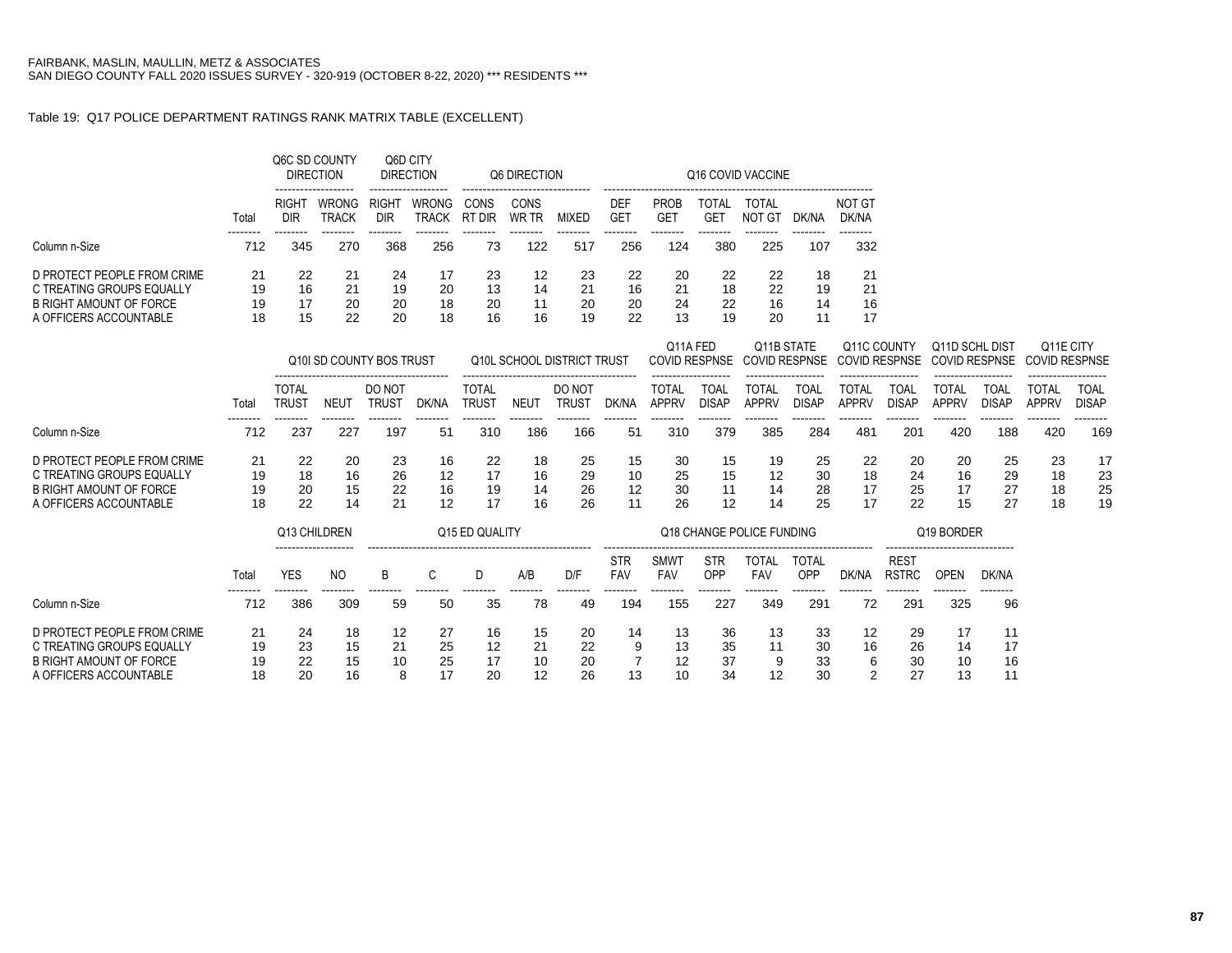# Table 19: Q17 POLICE DEPARTMENT RATINGS RANK MATRIX TABLE (EXCELLENT)

|                                                                                                                      |                      |                           |                      |                      | Q20 RE-OPEN BORDER   |                      |                      |                            |                                | <b>Q21 EMPLOYMENT STATUS</b> |                      |                             |                            |                      |                      | Q22 EDUCATION        |                             |                                        |                      |                      |
|----------------------------------------------------------------------------------------------------------------------|----------------------|---------------------------|----------------------|----------------------|----------------------|----------------------|----------------------|----------------------------|--------------------------------|------------------------------|----------------------|-----------------------------|----------------------------|----------------------|----------------------|----------------------|-----------------------------|----------------------------------------|----------------------|----------------------|
|                                                                                                                      | Total                | STR<br><b>FAV</b>         | <b>SMWT</b><br>FAV   | <b>STR</b><br>OPP    | <b>TOTAL</b><br>FAV  | <b>TOTAL</b><br>OPP  | DK/NA                | <b>FULL</b><br><b>TIME</b> | PART<br><b>TIME</b>            | <b>FRLGD</b><br><b>UNEMP</b> | RE<br><b>TIRED</b>   | <b>WORK</b><br><b>ING</b>   | <b>NOT</b><br><b>WRKNG</b> | HS OR<br>LESS        | SOME<br>COLL         | COLL<br><b>GRAD</b>  | POST<br>GRAD                | NON-<br>COLL                           | $COLL+$              |                      |
| Column n-Size                                                                                                        | 712                  | --------<br>153           | --------<br>128      | --------<br>228      | --------<br>280      | --------<br>359      | --------<br>72       | --------<br>417            | --------<br>64                 | --------<br>52               | --------<br>129      | --------<br>481             | --------<br>214            | --------<br>86       | --------<br>270      | --------<br>221      | --------<br>128             | --------<br>356                        | --------<br>349      |                      |
| D PROTECT PEOPLE FROM CRIME<br>C TREATING GROUPS EQUALLY<br><b>B RIGHT AMOUNT OF FORCE</b><br>A OFFICERS ACCOUNTABLE | 21<br>19<br>19<br>18 | 27<br>26<br>19<br>23      | 23<br>18<br>19<br>13 | 20<br>22<br>24<br>24 | 25<br>22<br>19<br>19 | 19<br>18<br>20<br>19 | 15<br>11<br>11<br>12 | 21<br>21<br>18<br>16       | 11<br>15<br>14<br>18           | 21<br>18<br>23<br>31         | 28<br>21<br>23<br>21 | 20<br>20<br>17<br>17        | 25<br>18<br>22<br>22       | 26<br>26<br>16<br>24 | 21<br>21<br>23<br>22 | 15<br>16<br>14<br>13 | 28<br>18<br>20<br>17        | 22<br>22<br>22<br>22                   | 20<br>17<br>16<br>14 |                      |
|                                                                                                                      |                      |                           |                      |                      | Q23 IDEOLOGY         |                      |                      |                            |                                |                              |                      | Q24 PARTY SELF-ID           |                            |                      |                      |                      |                             | <b>OB RACE/ETHNICITY</b>               |                      |                      |
|                                                                                                                      |                      |                           |                      |                      |                      |                      |                      |                            |                                |                              |                      |                             |                            |                      |                      |                      |                             |                                        |                      |                      |
|                                                                                                                      | Total                | <b>VERY</b><br><b>LIB</b> | <b>SMWT</b><br>LIB   | SMWT<br>CONS         | <b>VERY</b><br>CONS  | LIB                  | <b>MOD</b>           | CONS                       | <b>STR</b><br><b>DEM</b>       | NS/LN<br><b>DEM</b>          | NS/LN<br><b>REP</b>  | <b>STR</b><br><b>REP</b>    | <b>DEM</b>                 | <b>IND</b>           | <b>REP</b>           | <b>WHITE</b>         | LATNO                       | <b>AFR</b><br><b>AMER</b>              | <b>ASIAN</b>         | <b>POC</b>           |
| Column n-Size                                                                                                        | 712                  | 91                        | 67                   | 78                   | --------<br>74       | 158                  | 321                  | --------<br>153            | .<br>153                       | --------<br>139              | 86                   | --------<br>12 <sup>1</sup> | 292                        | 213                  | 207                  | 335                  | --------<br>185             | 50                                     | --------<br>71       | 342                  |
| D PROTECT PEOPLE FROM CRIME<br>C TREATING GROUPS EQUALLY<br><b>B RIGHT AMOUNT OF FORCE</b><br>A OFFICERS ACCOUNTABLE | 21<br>19<br>19<br>18 | 8<br>9<br>6<br>6          | 12<br>5<br>6<br>6    | 46<br>26<br>34<br>28 | 38<br>47<br>46<br>44 | 9<br>6<br>6          | 18<br>17<br>17<br>16 | 42<br>36<br>39<br>36       | 12<br>8<br>$\overline{7}$<br>8 | 13<br>8<br>9<br>15           | 33<br>33<br>31<br>31 | 43<br>38<br>41<br>34        | 13<br>8<br>8<br>11         | 15<br>18<br>16<br>13 | 39<br>36<br>37<br>33 | 25<br>21<br>21<br>20 | 20<br>16<br>17<br>20        | 7<br>14<br>13<br>$\boldsymbol{\Delta}$ | 18<br>12<br>13<br>10 | 18<br>15<br>16<br>15 |
|                                                                                                                      |                      | Q5 GENDER                 |                      |                      |                      |                      |                      |                            | Q4 AGE                         |                              |                      |                             |                            |                      | A/B SPLIT            |                      | MODE OF<br><b>INTERVIEW</b> |                                        | QA CELL PHONE        |                      |
|                                                                                                                      | Total                | MEN                       | <b>WOMEN</b>         | 18-29                | $30 - 39$            | 40-49                | 50-64                | 65-74                      | $75+$                          | 18-49                        | $50+$                | $65+$                       | 18-39                      | 40-64                | A                    | B                    | <b>PHONE</b>                | ON<br>LINE                             | <b>YES</b>           | NO.                  |
| Column n-Size                                                                                                        | 712                  | 349                       | --------<br>346      | .<br>114             | --------<br>135      | --------<br>135      | --------<br>185      | --------<br>77             | --------<br>51                 | --------<br>384              | --------<br>313      | --------<br>128             | --------<br>249            | .<br>320             | --------<br>356      | --------<br>356      | --------<br>358             | --------<br>354                        | --------<br>241      | --------<br>117      |
| D PROTECT PEOPLE FROM CRIME<br>C TREATING GROUPS EQUALLY<br><b>B RIGHT AMOUNT OF FORCE</b><br>A OFFICERS ACCOUNTABLE | 21<br>19<br>19<br>18 | 24<br>23<br>23<br>21      | 18<br>13<br>14<br>15 | 14<br>19<br>16<br>19 | 19<br>15<br>13<br>16 | 24<br>21<br>21<br>14 | 21<br>22<br>21<br>19 | 28<br>19<br>23<br>19       | 28<br>21<br>22<br>28           | 20<br>18<br>17<br>16         | 24<br>21<br>22<br>21 | 28<br>20<br>22<br>23        | 17<br>17<br>15<br>17       | 22<br>21<br>21<br>17 | 20<br>20<br>17<br>17 | 22<br>18<br>20<br>20 | 21<br>17<br>20<br>19        | 21<br>22<br>17<br>17                   | 20<br>14<br>20<br>16 | 22<br>21<br>20<br>25 |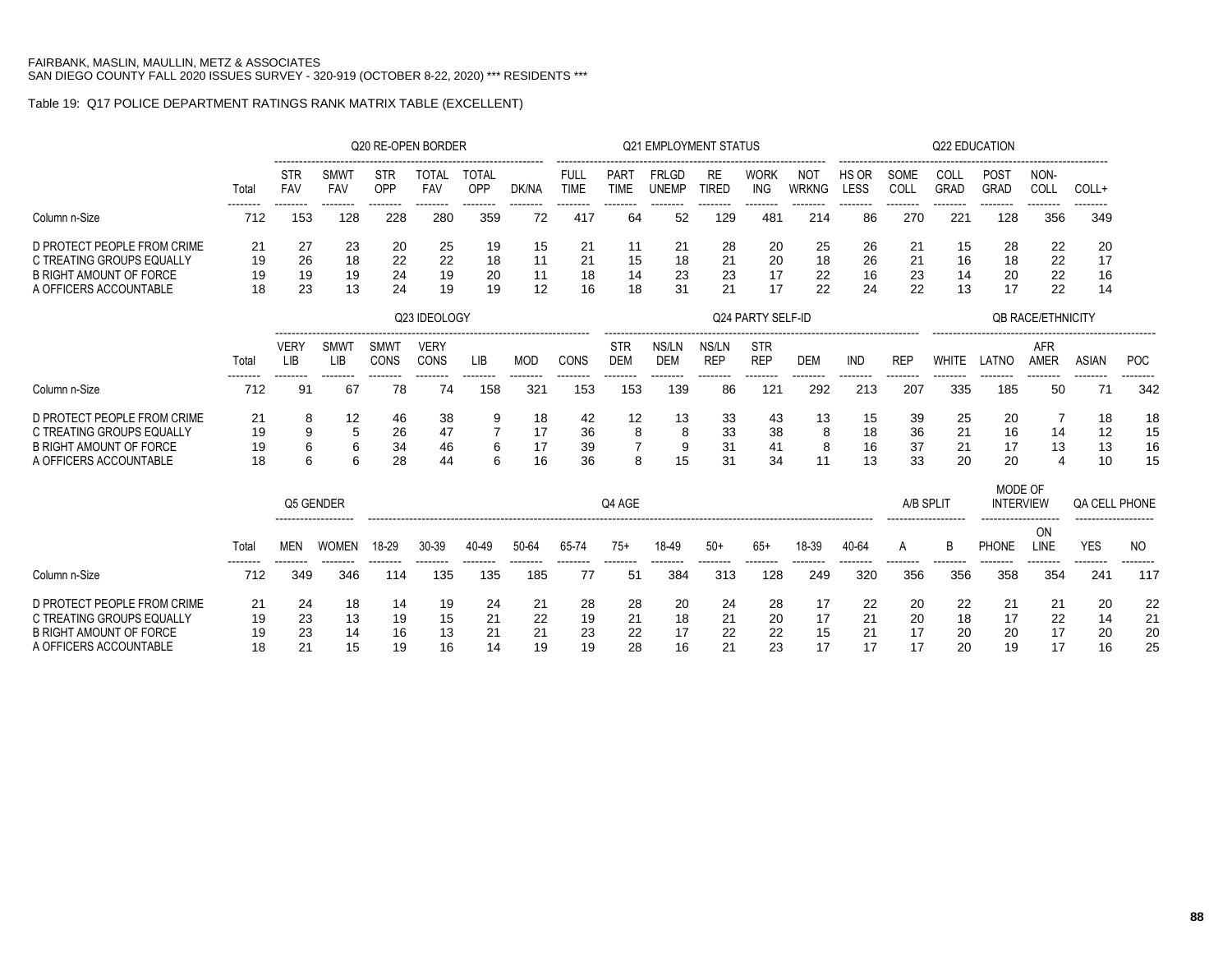# Table 19: Q17 POLICE DEPARTMENT RATINGS RANK MATRIX TABLE (EXCELLENT)

|                                                                                                               |                      |                      |                      | <b>GENDER BY AGE</b>  |                       |                   |                     |                | PARTY BY GENDER     |                          |                            |                     |              | PARTY BY AGE |                      |                      |                      |                      | EDUCATION BY AGE                          |                      |                      |
|---------------------------------------------------------------------------------------------------------------|----------------------|----------------------|----------------------|-----------------------|-----------------------|-------------------|---------------------|----------------|---------------------|--------------------------|----------------------------|---------------------|--------------|--------------|----------------------|----------------------|----------------------|----------------------|-------------------------------------------|----------------------|----------------------|
|                                                                                                               | Tota                 | <b>MEN</b><br>18-49  | <b>MEN</b><br>$50+$  | <b>WOMEN</b><br>18-49 | <b>WOMEN</b><br>$50+$ | DEM<br><b>MEN</b> | DEM<br><b>WOMEN</b> | IND<br>MEN     | IND<br><b>WOMEN</b> | <b>REP</b><br><b>MEN</b> | <b>REP</b><br><b>WOMEN</b> | <b>DEM</b><br>18-49 | DEM<br>$50+$ | IND<br>18-49 | IND<br>$50+$         | <b>REP</b><br>18-49  | <b>REP</b><br>$50+$  | NCOL<br>18-49        | -----------------<br><b>NCOL</b><br>$50+$ | COLL+<br>18-49       | COLL+<br>$50+$       |
| Column n-Size                                                                                                 | --------<br>712      | --------<br>190      | 151                  | 189                   | 151                   | 120               | 168                 | 96             | 109                 | 132                      | 69                         | 166                 | 121          | 129          | 77                   | 90                   | 116                  | 187                  | 163                                       | 196                  | --------<br>145      |
| D PROTECT PEOPLE FROM CRIME<br>C TREATING GROUPS EQUALLY<br>B RIGHT AMOUNT OF FORCE<br>A OFFICERS ACCOUNTABLE | 21<br>19<br>19<br>18 | 26<br>24<br>21<br>18 | 23<br>23<br>27<br>24 | 14<br>13<br>13        | 24<br>17<br>16        | 13                | 12                  | 21<br>24<br>20 | 12<br>14<br>14      | 37<br>36<br>40<br>35     | 44<br>32<br>30<br>-28      | 13<br>9<br>8<br>14  | 13<br>8      | 14<br>16     | 17<br>21<br>18<br>15 | 39<br>37<br>34<br>27 | 39<br>36<br>39<br>37 | 21<br>22<br>22<br>20 | 25<br>23<br>22<br>24                      | 19<br>15<br>13<br>12 | 22<br>20<br>21<br>17 |

|                                                                                                               |                      |                      | <b>WORKING BY AGE</b> |                      |                          |             | WHITES BY IDEOLOGY                               |                                  |                      | SUPERVISORIAL DISTRICTS |                      |                |                      |                      | <b>CITY</b>          |                      |                      |                     | <b>SAN DIEGO CITY</b><br>COUNCIL ZONES                                   |                                       |
|---------------------------------------------------------------------------------------------------------------|----------------------|----------------------|-----------------------|----------------------|--------------------------|-------------|--------------------------------------------------|----------------------------------|----------------------|-------------------------|----------------------|----------------|----------------------|----------------------|----------------------|----------------------|----------------------|---------------------|--------------------------------------------------------------------------|---------------------------------------|
|                                                                                                               | Total<br>--------    | 18-39                | WRKNG WRKNG<br>$40+$  | NT WK<br>18-39       | NT WK<br>40+<br>-------- | l IB        | --------------------------------<br>MOD<br>----- | CONS                             |                      |                         |                      |                |                      | SAN<br>DIEGO         | OTHER<br>CIT)        | UNINC                | TOTAL<br>NO1<br>-SD  | COAS <sup>®</sup>   | -------------------------------<br>SOUTH<br>EAS <sub>1</sub><br>-------- | NORTH<br>EAS <sup>-</sup><br>-------- |
| Column n-Size                                                                                                 | 712                  | 206                  | 264                   | 42                   | 170                      | 81          | 144                                              | 89                               | 122                  | 152                     | 131                  | 186            | 121                  | 306                  | 325                  | 81                   | 406                  | 58                  | 81                                                                       | 77                                    |
| D PROTECT PEOPLE FROM CRIME<br>C TREATING GROUPS EQUALLY<br>B RIGHT AMOUNT OF FORCE<br>A OFFICERS ACCOUNTABLE | 21<br>19<br>19<br>18 | 15<br>17<br>12<br>16 | 24<br>23<br>22        | 25<br>15<br>27<br>27 | 25<br>19<br>22<br>21     | 8<br>5<br>5 | 19<br>18<br>15<br>11                             | 46<br>38<br>44<br>4 <sup>′</sup> | 15<br>17<br>18<br>16 | 25<br>23<br>21<br>21    | 15<br>19<br>17<br>15 | 23<br>13<br>19 | 27<br>26<br>21<br>18 | 18<br>14<br>16<br>18 | 24<br>23<br>22<br>18 | 18<br>22<br>16<br>18 | 23<br>23<br>21<br>18 | 22<br>14<br>19<br>9 | a<br>16<br>16                                                            | -17<br>13<br>19<br>19                 |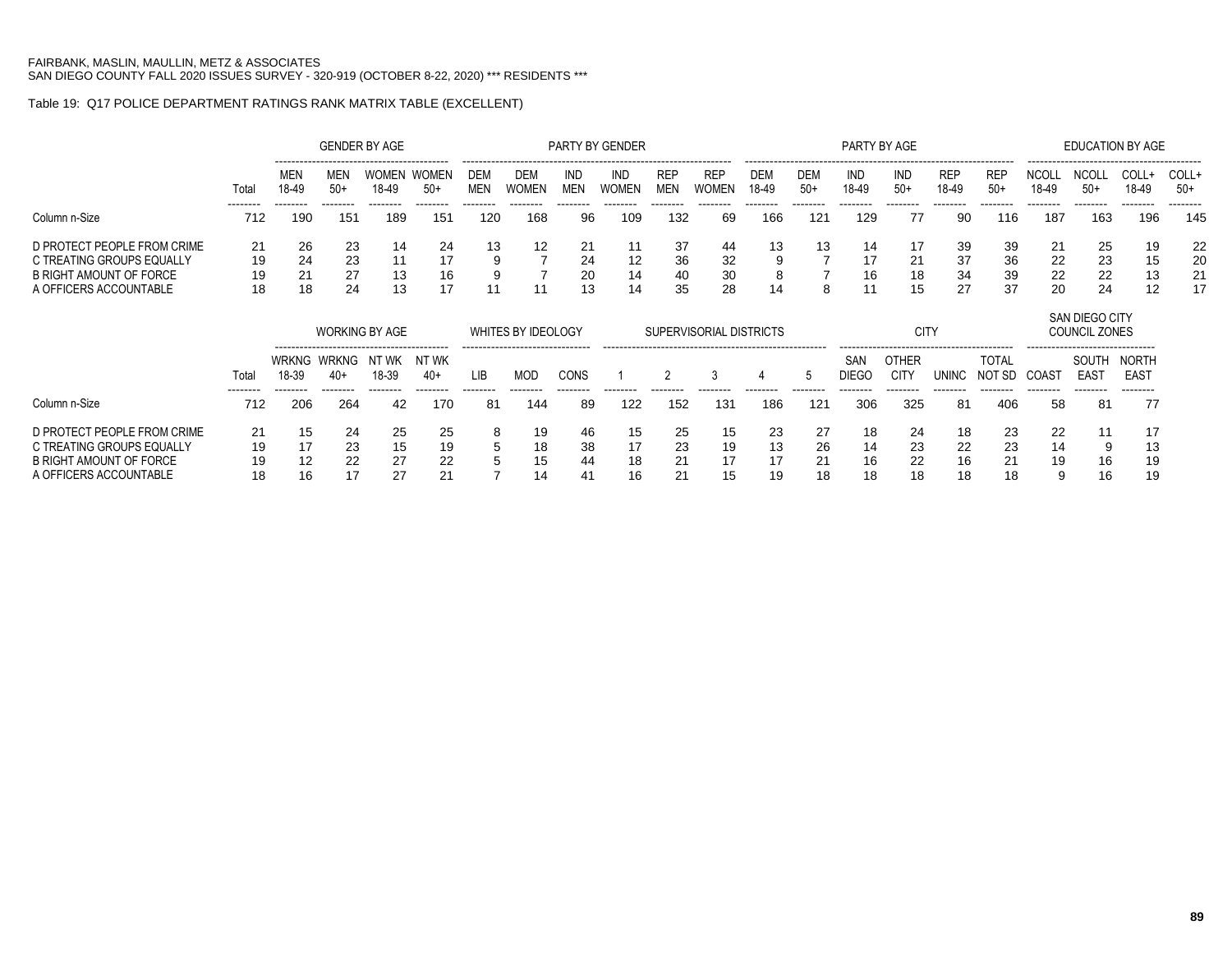## Table 20: Q17 POLICE DEPARTMENT RATINGS RANK MATRIX TABLE (EXCELLENT/GOOD)

|                                                               |          |                              | Q6C SD COUNTY<br><b>DIRECTION</b> |                        | Q6D CITY<br><b>DIRECTION</b> |                              | Q6 DIRECTION  |                            |                          |                              |                                  | Q16 COVID VACCINE                  |                             |                              |                                     |                                        |                      |                                   |                             |
|---------------------------------------------------------------|----------|------------------------------|-----------------------------------|------------------------|------------------------------|------------------------------|---------------|----------------------------|--------------------------|------------------------------|----------------------------------|------------------------------------|-----------------------------|------------------------------|-------------------------------------|----------------------------------------|----------------------|-----------------------------------|-----------------------------|
|                                                               | Total    | <b>RIGHT</b><br><b>DIR</b>   | <b>WRONG</b><br><b>TRACK</b>      | RIGHT<br><b>DIR</b>    | WRONG<br><b>TRACK</b>        | CONS<br>RT DIR               | CONS<br>WR TR | <b>MIXED</b>               | DEF<br><b>GET</b>        | <b>PROB</b><br><b>GET</b>    | <b>TOTAL</b><br><b>GET</b>       | TOTAL<br><b>NOT GT</b>             | DK/NA                       | NOT GT<br>DK/NA              |                                     |                                        |                      |                                   |                             |
| Column n-Size                                                 | 712      | 345                          | 270                               | 368                    | 256                          | 73                           | 122           | 517                        | 256                      | 124                          | 380                              | 225                                | 107                         | 332                          |                                     |                                        |                      |                                   |                             |
| D PROTECT PEOPLE FROM CRIME<br><b>B RIGHT AMOUNT OF FORCE</b> | 64       | 72                           | 59                                | 74                     | 55                           | 79                           | 43            | 67                         | 73                       | 70                           | 72                               | 57                                 | 53                          | 56                           |                                     |                                        |                      |                                   |                             |
| A OFFICERS ACCOUNTABLE                                        | 51<br>49 | 55<br>55                     | 51<br>46                          | 55<br>54               | 50<br>47                     | 79<br>77                     | 39<br>31      | 50<br>49                   | 57<br>54                 | 60<br>60                     | 58<br>56                         | 44<br>43                           | 40<br>38                    | 43<br>42                     |                                     |                                        |                      |                                   |                             |
| C TREATING GROUPS EQUALLY                                     | 49       | 52                           | 49                                | 54                     | 45                           | 66                           | 33            | 50                         | 53                       | 59                           | 55                               | 44                                 | 39                          | 42                           |                                     |                                        |                      |                                   |                             |
|                                                               |          |                              | Q10I SD COUNTY BOS TRUST          |                        |                              |                              |               | Q10L SCHOOL DISTRICT TRUST |                          |                              | Q11A FED<br><b>COVID RESPNSE</b> | Q11B STATE<br><b>COVID RESPNSE</b> |                             |                              | Q11C COUNTY<br><b>COVID RESPNSE</b> | Q11D SCHL DIST<br><b>COVID RESPNSE</b> |                      | Q11E CITY<br><b>COVID RESPNSE</b> |                             |
|                                                               | Total    | <b>TOTAL</b><br><b>TRUST</b> | <b>NEUT</b>                       | DO NOT<br><b>TRUST</b> | DK/NA                        | <b>TOTAL</b><br><b>TRUST</b> | <b>NEUT</b>   | DO NOT<br><b>TRUST</b>     | DK/NA                    | <b>TOTAL</b><br><b>APPRV</b> | <b>TOAL</b><br><b>DISAP</b>      | <b>TOTAL</b><br><b>APPRV</b>       | <b>TOAL</b><br><b>DISAP</b> | <b>TOTAL</b><br><b>APPRV</b> | <b>TOAL</b><br><b>DISAP</b>         | <b>TOTAL</b><br><b>APPRV</b>           | TOAL<br><b>DISAP</b> | <b>TOTAL</b><br><b>APPRV</b>      | <b>TOAL</b><br><b>DISAP</b> |
| Column n-Size                                                 | 712      | 237                          | 227                               | 197                    | 51                           | 310                          | 186           | 166                        | 51                       | 310                          | 379                              | 385                                | 284                         | 481                          | 201                                 | 420                                    | 188                  | --------<br>420                   | --------<br>169             |
| D PROTECT PEOPLE FROM CRIME                                   | 64       | 78                           | 63                                | 57                     | 37                           | 69                           | 60            | 66                         | 44                       | 79                           | 54                               | 69                                 | 62                          | 72                           | 50                                  | 70                                     | 61                   | 72                                | 48                          |
| <b>B RIGHT AMOUNT OF FORCE</b>                                | 51       | 63                           | 48                                | 47                     | 25                           | 55                           | 42            | 59                         | 30                       | 73                           | 35                               | 49                                 | 59                          | 54                           | 50                                  | 53                                     | 56                   | 52                                | 50                          |
| A OFFICERS ACCOUNTABLE<br>C TREATING GROUPS EQUALLY           | 49<br>49 | 67<br>60                     | 41<br>43                          | 44<br>49               | 21<br>27                     | 54<br>50                     | 43<br>44      | 55<br>58                   | 26<br>33                 | 71<br>69                     | 32<br>34                         | 45<br>44                           | 56<br>59                    | 51<br>50                     | 48<br>49                            | 52<br>48                               | 53<br>57             | 52<br>50                          | 45<br>49                    |
|                                                               |          |                              | Q13 CHILDREN                      |                        |                              | Q15 ED QUALITY               |               |                            |                          |                              |                                  | Q18 CHANGE POLICE FUNDING          |                             |                              |                                     | Q19 BORDER                             |                      |                                   |                             |
|                                                               | Total    | <b>YES</b>                   | N <sub>O</sub>                    | B                      | C                            | D                            | A/B           | D/F                        | <b>STR</b><br><b>FAV</b> | <b>SMWT</b><br>FAV           | <b>STR</b><br>OPP                | <b>TOTAL</b><br><b>FAV</b>         | TOTAL<br>OPP                | DK/NA                        | <b>REST</b><br><b>RSTRC</b>         | <b>OPEN</b>                            | DK/NA                |                                   |                             |
| Column n-Size                                                 | 712      | 386                          | 309                               | 59                     | 50                           | 35                           | 78            | 49                         | --------<br>194          | --------<br>155              | .<br>227                         | --------<br>349                    | --------<br>291             | 72                           | --------<br>291                     | .<br>325                               | 96                   |                                   |                             |
| D PROTECT PEOPLE FROM CRIME                                   | 64       | 66                           | 63                                | 57                     | 76                           | 50                           | 57            | 53                         | 51                       | 69                           | 78                               | 59                                 | 75                          | 49                           | 69                                  | 65                                     | 49                   |                                   |                             |
| <b>B RIGHT AMOUNT OF FORCE</b>                                | 51       | 52                           | 50                                | 56                     | 53                           | 37                           | 49            | 48                         | 27                       | 53                           | 72                               | 38                                 | 69                          | 38                           | 62                                  | 43                                     | 44                   |                                   |                             |
| A OFFICERS ACCOUNTABLE                                        | 49       | 49                           | 50                                | 42                     | 54                           | 31                           | 44            | 40                         | 29                       | 51                           | 66                               | 39                                 | 65                          | 33                           | 60                                  | 44                                     | 33                   |                                   |                             |
| C TREATING GROUPS EQUALLY                                     | 49       | 51                           | 47                                | 50                     | 47                           | 35                           | 48            | 47                         | 27                       | 50                           | 71                               | 37                                 | 68                          | 31                           | 57                                  | 45                                     | 40                   |                                   |                             |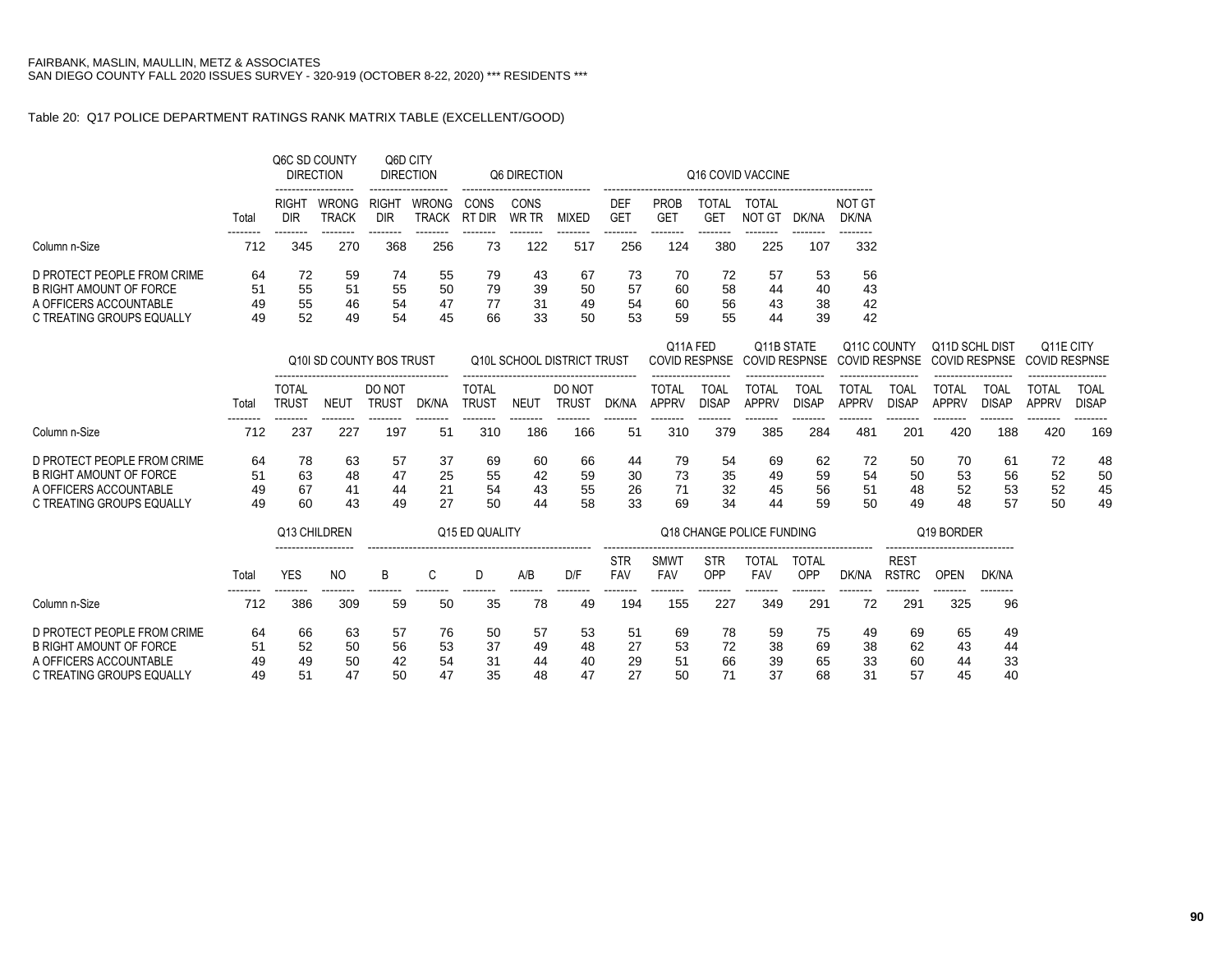# Table 20: Q17 POLICE DEPARTMENT RATINGS RANK MATRIX TABLE (EXCELLENT/GOOD)

|                                                                                                                      |                      |                           |                           | Q20 RE-OPEN BORDER   |                      |                      |                      |                       |                          | <b>Q21 EMPLOYMENT STATUS</b> |                      |                          |                      |                      |                      | Q22 EDUCATION        |                             |                          |                             |                      |
|----------------------------------------------------------------------------------------------------------------------|----------------------|---------------------------|---------------------------|----------------------|----------------------|----------------------|----------------------|-----------------------|--------------------------|------------------------------|----------------------|--------------------------|----------------------|----------------------|----------------------|----------------------|-----------------------------|--------------------------|-----------------------------|----------------------|
|                                                                                                                      | Total                | STR<br><b>FAV</b>         | <b>SMWT</b><br><b>FAV</b> | <b>STR</b><br>OPP    | <b>TOTAL</b><br>FAV  | <b>TOTAL</b><br>OPP  | DK/NA                | FULL<br><b>TIME</b>   | PART<br><b>TIME</b>      | <b>FRLGD</b><br><b>UNEMP</b> | RE<br><b>TIRED</b>   | <b>WORK</b><br>ING       | NOT<br><b>WRKNG</b>  | HS OR<br>LESS        | SOME<br>COLL         | COLL<br>GRAD         | <b>POST</b><br>GRAD         | NON-<br>COLL             | COLL+                       |                      |
| Column n-Size                                                                                                        | 712                  | 153                       | 128                       | 228                  | 280                  | 359                  | 72                   | 417                   | 64                       | 52                           | 129                  | ------<br>481            | 214                  | 86                   | 270                  | 221                  | 128                         | 356                      | 349                         |                      |
| D PROTECT PEOPLE FROM CRIME<br><b>B RIGHT AMOUNT OF FORCE</b><br>A OFFICERS ACCOUNTABLE<br>C TREATING GROUPS EQUALLY | 64<br>51<br>49<br>49 | 64<br>54<br>55<br>58      | 80<br>58<br>66<br>57      | 63<br>53<br>51<br>50 | 71<br>56<br>60<br>57 | 62<br>51<br>45<br>45 | 49<br>34<br>30<br>33 | 67<br>52<br>49<br>51  | 52<br>39<br>40<br>35     | 54<br>49<br>52<br>50         | 73<br>55<br>56<br>56 | 65<br>51<br>48<br>49     | 67<br>53<br>53<br>51 | 64<br>48<br>55<br>55 | 64<br>54<br>53<br>49 | 65<br>52<br>49<br>52 | 66<br>47<br>38<br>42        | 64<br>52<br>54<br>50     | 65<br>50<br>45<br>48        |                      |
|                                                                                                                      |                      |                           |                           |                      | Q23 IDEOLOGY         |                      |                      |                       |                          |                              |                      | Q24 PARTY SELF-ID        |                      |                      |                      |                      |                             | <b>OB RACE/ETHNICITY</b> |                             |                      |
|                                                                                                                      | Total                | <b>VERY</b><br><b>LIB</b> | <b>SMWT</b><br>LIB        | <b>SMWT</b><br>CONS  | <b>VERY</b><br>CONS  | LIB                  | <b>MOD</b>           | CONS                  | <b>STR</b><br><b>DEM</b> | NS/LN<br><b>DEM</b>          | NS/LN<br><b>REP</b>  | <b>STR</b><br><b>REP</b> | <b>DEM</b>           | <b>IND</b>           | <b>REP</b>           | <b>WHITE</b>         | LATNO                       | AFR<br><b>AMER</b>       | <b>ASIAN</b>                | POC                  |
| Column n-Size                                                                                                        | --------<br>712      | 91                        | --------<br>67            | -------<br>78        | --------<br>74       | --------<br>158      | --------<br>321      | --------<br>153       | -------<br>153           | --------<br>139              | --------<br>86       | --------<br>121          | --------<br>292      | 213                  | --------<br>207      | --------<br>335      | --------<br>185             | --------<br>50           | --------<br>71              | --------<br>342      |
| D PROTECT PEOPLE FROM CRIME<br><b>B RIGHT AMOUNT OF FORCE</b><br>A OFFICERS ACCOUNTABLE<br>C TREATING GROUPS EQUALLY | 64<br>51<br>49<br>49 | 50<br>30<br>30<br>32      | 52<br>29<br>29<br>29      | 81<br>78<br>73<br>75 | 73<br>72<br>72<br>72 | 51<br>30<br>29<br>31 | 71<br>53<br>51<br>49 | -77<br>75<br>73<br>74 | 59<br>39<br>35<br>37     | 59<br>33<br>33<br>27         | 79<br>72<br>71<br>70 | 82<br>76<br>76<br>80     | 59<br>36<br>34<br>32 | 56<br>49<br>45<br>45 | 81<br>75<br>74<br>76 | 67<br>52<br>51<br>52 | 67<br>55<br>51<br>48        | 53<br>32<br>34<br>35     | 58<br>44<br>43<br>37        | 63<br>50<br>47<br>45 |
|                                                                                                                      |                      | Q5 GENDER                 |                           |                      |                      |                      |                      |                       | Q4 AGE                   |                              |                      |                          |                      |                      | A/B SPLIT            |                      | MODE OF<br><b>INTERVIEW</b> |                          | <b>QA CELL PHONE</b>        |                      |
|                                                                                                                      | Total                | <b>MEN</b>                | <b>WOMEN</b>              | 18-29                | 30-39                | 40-49                | 50-64                | 65-74                 | $75+$                    | 18-49                        | $50+$                | $65+$                    | 18-39                | 40-64                | A                    | B                    | <b>PHONE</b>                | ON<br>LINE               | <b>YES</b>                  | N <sub>O</sub>       |
| Column n-Size                                                                                                        | 712                  | 349                       | 346                       | -------<br>114       | 135                  | .<br>135             | 185                  | 77                    | 51                       | --------<br>384              | --------<br>313      | 128                      | --------<br>249      | 320                  | --------<br>356      | 356                  | --------<br>358             | 354                      | --------<br>24 <sup>2</sup> | 117                  |
| D PROTECT PEOPLE FROM CRIME<br><b>B RIGHT AMOUNT OF FORCE</b><br>A OFFICERS ACCOUNTABLE<br>C TREATING GROUPS EQUALLY | 64<br>51<br>49<br>49 | 67<br>54<br>55<br>52      | 63<br>48<br>43<br>45      | 53<br>58<br>57<br>45 | 65<br>50<br>49<br>48 | 63<br>47<br>39<br>51 | 68<br>52<br>48<br>48 | 74<br>49<br>52<br>54  | 71<br>57<br>63<br>60     | 61<br>51<br>48<br>48         | 70<br>52<br>51<br>51 | 73<br>52<br>56<br>57     | 60<br>54<br>53<br>47 | 66<br>50<br>44<br>49 | 66<br>50<br>48<br>49 | 63<br>52<br>50<br>49 | 66<br>53<br>55<br>51        | 63<br>49<br>43<br>47     | 66<br>55<br>54<br>52        | 65<br>47<br>58<br>49 |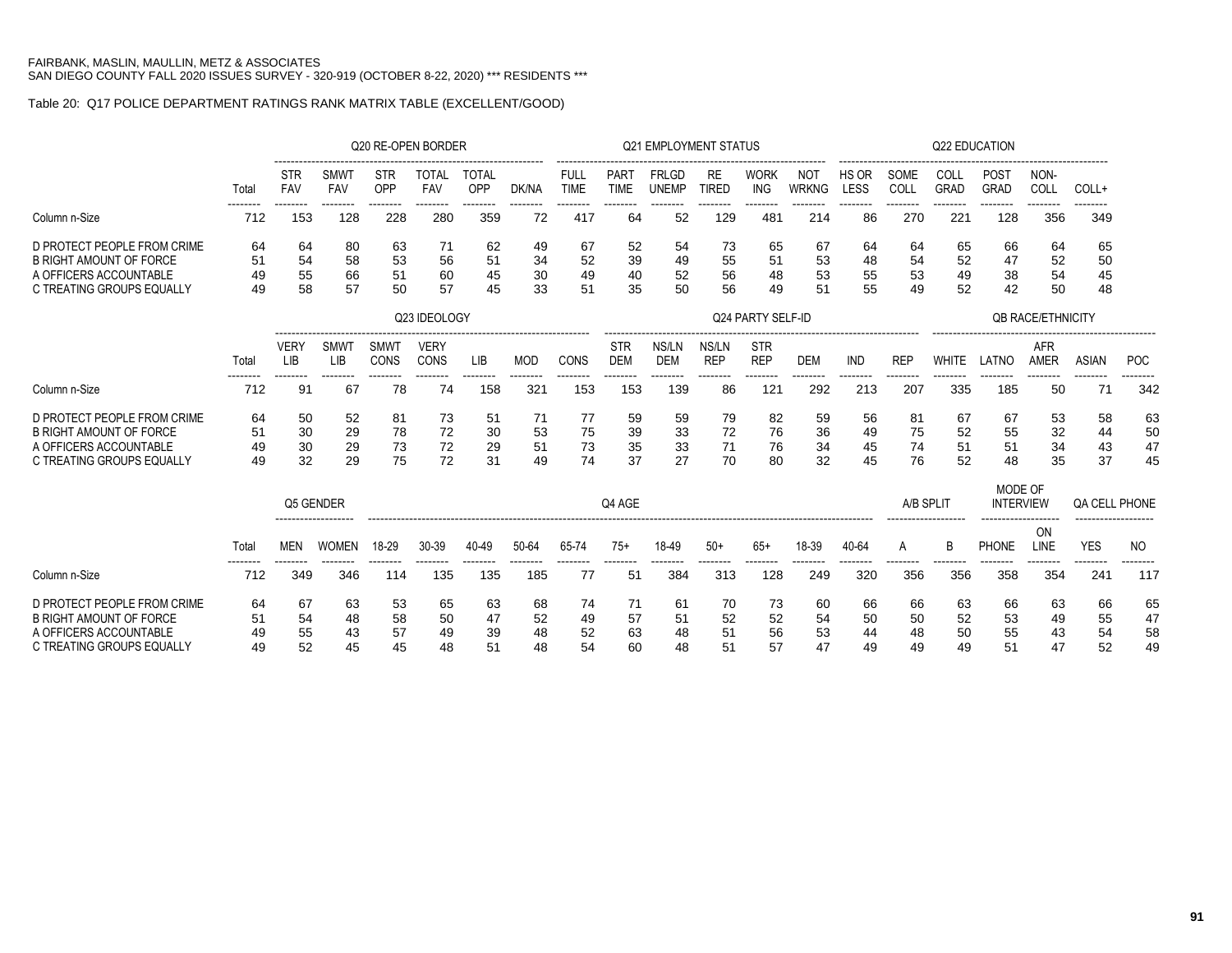### Table 20: Q17 POLICE DEPARTMENT RATINGS RANK MATRIX TABLE (EXCELLENT/GOOD)

|                                                                                                               |                      |                                 |                          | <b>GENDER BY AGE</b>  |                      |                          |                      |                        | PARTY BY GENDER            |                          |                      |                       |                      | PARTY BY AGE         |                      |                      |                                          |                      |                                                    | EDUCATION BY AGE     |                            |
|---------------------------------------------------------------------------------------------------------------|----------------------|---------------------------------|--------------------------|-----------------------|----------------------|--------------------------|----------------------|------------------------|----------------------------|--------------------------|----------------------|-----------------------|----------------------|----------------------|----------------------|----------------------|------------------------------------------|----------------------|----------------------------------------------------|----------------------|----------------------------|
|                                                                                                               | Total<br>--------    | <b>MEN</b><br>18-49<br>-------- | MEN<br>$50+$<br>-------- | <b>WOMEN</b><br>18-49 | WOMEN<br>$50+$       | <b>DEM</b><br><b>MEN</b> | <b>DEM</b><br>WOMEN  | IND<br><b>MEN</b>      | <b>IND</b><br><b>WOMEN</b> | <b>REP</b><br><b>MEN</b> | <b>REP</b><br>WOMFN  | DEM<br>18-49          | <b>DEM</b><br>$50+$  | IND<br>18-49         | IND<br>$50+$         | <b>REP</b><br>18-49  | -----------------<br><b>REF</b><br>$50+$ | NCOL.<br>18-49       | --------------------------------<br>NCOL.<br>$50+$ | COLL+<br>18-49       | COLL+<br>$50+$<br>-------- |
| Column n-Size                                                                                                 | 712                  | 190                             | 151                      | 189                   | 151                  | 120                      | 168                  | 96                     | 109                        | 132                      | 69                   | 166                   | 121                  | 129                  | 77                   | 90                   | 116                                      | 187                  | 163                                                | 196                  | 145                        |
| D PROTECT PEOPLE FROM CRIME<br>B RIGHT AMOUNT OF FORCE<br>A OFFICERS ACCOUNTABLE<br>C TREATING GROUPS EQUALLY | 64<br>51<br>49<br>49 | 66<br>54<br>55<br>52            | 69<br>56<br>56<br>53     | 56<br>49<br>41<br>43  | 73<br>48<br>47<br>49 | -60<br>32<br>38<br>28    | 58<br>39<br>32<br>35 | -61<br>-53<br>49<br>51 | 54<br>47<br>42<br>41       | 79<br>76<br>74<br>75     | 87<br>70<br>72<br>77 | -57<br>38<br>38<br>36 | 61<br>33<br>31<br>27 | 54<br>52<br>41<br>46 | 62<br>46<br>52<br>47 | 77<br>74<br>77<br>72 | 84<br>76<br>72<br>80                     | 61<br>55<br>53<br>46 | 69<br>51<br>56<br>57                               | 61<br>48<br>44<br>50 | 72<br>54<br>47<br>47       |
|                                                                                                               |                      |                                 |                          |                       |                      |                          |                      |                        |                            |                          |                      |                       |                      |                      |                      |                      |                                          |                      | <b>SAN DIEGO CITY</b>                              |                      |                            |

|                                                                                                               |                      |                      | <b>WORKING BY AGE</b>          |                       |                      |                      | <b>WHITES BY IDEOLOGY</b> |                      |                      | SUPERVISORIAL DISTRICTS |                      |                       |                      |                      | CITY                     |                      |                       |                      | COUNCIL ZONES             |                                       |
|---------------------------------------------------------------------------------------------------------------|----------------------|----------------------|--------------------------------|-----------------------|----------------------|----------------------|---------------------------|----------------------|----------------------|-------------------------|----------------------|-----------------------|----------------------|----------------------|--------------------------|----------------------|-----------------------|----------------------|---------------------------|---------------------------------------|
|                                                                                                               | Total                | 18-39                | WRKNG WRKNG NTWK NTWK<br>$40+$ | 18-39                 | $40+$                | LIB                  | <b>MOD</b>                | CONS                 |                      |                         |                      |                       |                      | SAN<br><b>DIEGO</b>  | <br><b>OTHER</b><br>CIT) | JNINC                | TOTAL<br>NOT<br>r SD. | ------<br>COAST      | SOUTH<br>EAS <sub>1</sub> | NORTH<br>EAS <sup>7</sup><br>-------- |
| Column n-Size                                                                                                 | 712                  | 206                  | 264                            | 42                    | 170                  | 81                   | 144                       | 89                   | 122                  | 152                     | 131                  | 186                   | 121                  | 306                  | 325                      | 81                   | 406                   | 58                   | 81                        | 77                                    |
| D PROTECT PEOPLE FROM CRIME<br>B RIGHT AMOUNT OF FORCE<br>A OFFICERS ACCOUNTABLE<br>C TREATING GROUPS EQUALLY | 64<br>51<br>49<br>49 | 61<br>52<br>53<br>47 | 69<br>51<br>44<br>51           | -56<br>65<br>51<br>46 | 70<br>50<br>54<br>52 | 47<br>28<br>21<br>24 | 72<br>51<br>56<br>53      | 79<br>76<br>72<br>77 | 62<br>47<br>40<br>42 | 65<br>59<br>57<br>58    | 61<br>51<br>53<br>49 | -65<br>50<br>45<br>45 | 69<br>48<br>49<br>50 | 62<br>48<br>48<br>45 | 64<br>51<br>50<br>-51    | 73<br>61<br>52<br>56 | 66<br>53<br>50<br>52  | 62<br>49<br>41<br>47 | 58<br>39<br>45<br>43      | 69<br>53<br>55<br>48                  |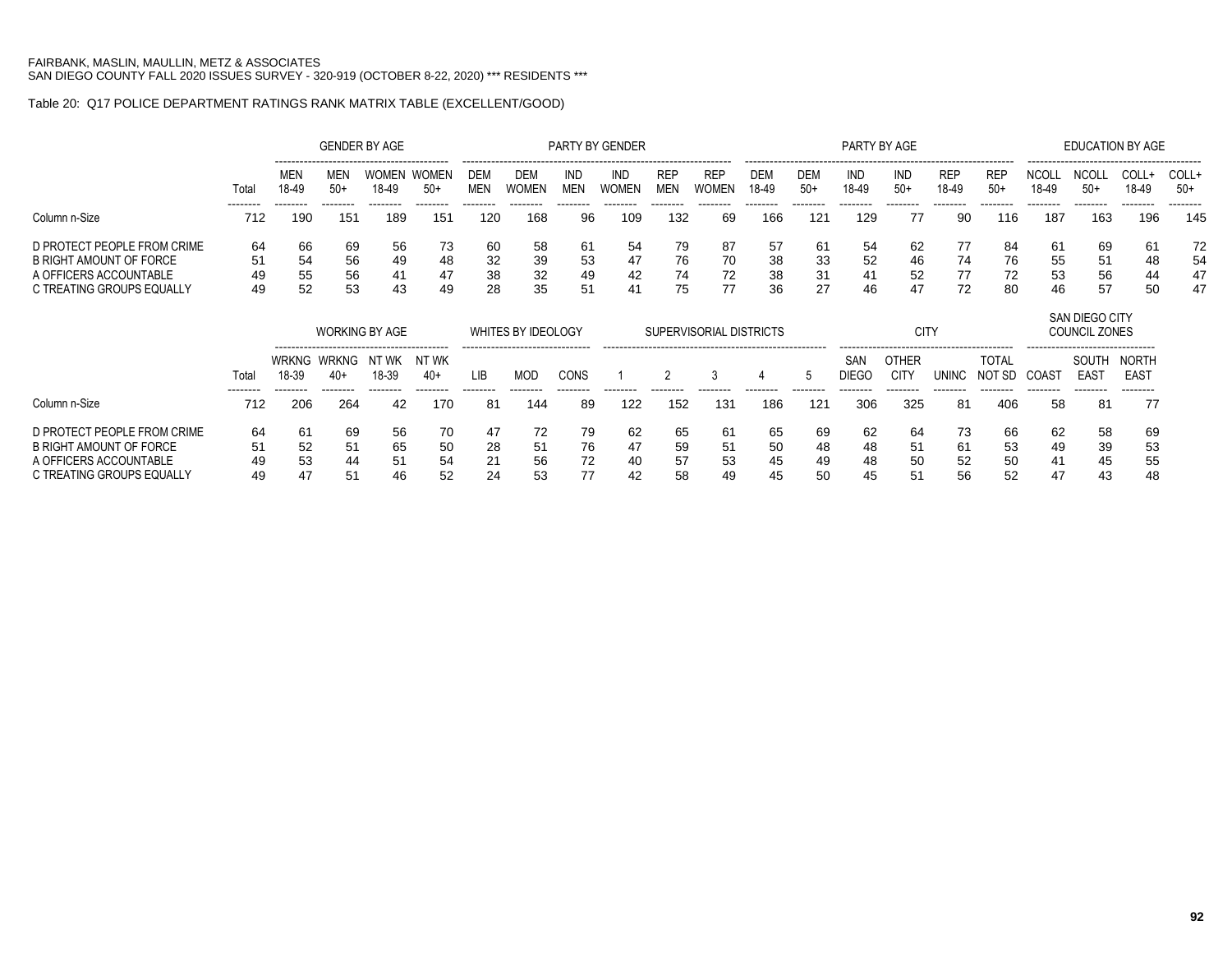### Table 21: Q17 POLICE DEPARTMENT RATINGS RANK MATRIX TABLE (FAIR)

|                                                     |          |                              | Q6C SD COUNTY<br><b>DIRECTION</b> | Q6D CITY<br><b>DIRECTION</b> |                       |                              | Q6 DIRECTION  |                            |                          |                              |                             | Q16 COVID VACCINE                  |                             |                              |                             |                                               |                             |                              |                             |
|-----------------------------------------------------|----------|------------------------------|-----------------------------------|------------------------------|-----------------------|------------------------------|---------------|----------------------------|--------------------------|------------------------------|-----------------------------|------------------------------------|-----------------------------|------------------------------|-----------------------------|-----------------------------------------------|-----------------------------|------------------------------|-----------------------------|
|                                                     | Total    | RIGHT<br><b>DIR</b>          | <b>WRONG</b><br><b>TRACK</b>      | RIGHT<br><b>DIR</b>          | WRONG<br><b>TRACK</b> | CONS<br>RT DIR               | CONS<br>WR TR | <b>MIXED</b>               | DEF<br><b>GET</b>        | <b>PROB</b><br><b>GET</b>    | <b>TOTAL</b><br><b>GET</b>  | TOTAL<br><b>NOT GT</b>             | DK/NA                       | <b>NOT GT</b><br>DK/NA       |                             |                                               |                             |                              |                             |
| Column n-Size                                       | 712      | 345                          | 270                               | 368                          | 256                   | 73                           | 122           | 517                        | 256                      | 124                          | 380                         | 225                                | 107                         | 332                          |                             |                                               |                             |                              |                             |
| <b>B RIGHT AMOUNT OF FORCE</b>                      | 21       | 23                           | 18                                | 23                           | 18                    | 14                           | 20            | 23                         | 21                       | 19                           | 20                          | 24                                 | 21                          | 23                           |                             |                                               |                             |                              |                             |
| D PROTECT PEOPLE FROM CRIME                         | 21       | 20<br>25                     | 22                                | 17                           | 25                    | 21                           | 24            | 20                         | 19                       | 19                           | 19                          | 21                                 | 26                          | 22                           |                             |                                               |                             |                              |                             |
| C TREATING GROUPS EQUALLY<br>A OFFICERS ACCOUNTABLE | 20<br>18 | 20                           | 16<br>16                          | 21<br>21                     | 19<br>13              | 32<br>19                     | 21<br>19      | 19<br>17                   | 23<br>18                 | 14<br>15                     | 20<br>17                    | 21<br>19                           | 21<br>16                    | 21<br>18                     |                             |                                               |                             |                              |                             |
|                                                     |          |                              | Q10I SD COUNTY BOS TRUST          |                              |                       |                              |               | Q10L SCHOOL DISTRICT TRUST |                          | Q11A FED                     | <b>COVID RESPNSE</b>        | Q11B STATE<br><b>COVID RESPNSE</b> |                             | Q11C COUNTY                  | <b>COVID RESPNSE</b>        | <b>Q11D SCHL DIST</b><br><b>COVID RESPNSE</b> |                             | <b>COVID RESPNSE</b>         | Q11E CITY                   |
|                                                     | Total    | <b>TOTAL</b><br><b>TRUST</b> | <b>NEUT</b>                       | DO NOT<br><b>TRUST</b>       | DK/NA                 | <b>TOTAL</b><br><b>TRUST</b> | <b>NEUT</b>   | DO NOT<br><b>TRUST</b>     | DK/NA                    | <b>TOTAL</b><br><b>APPRV</b> | <b>TOAL</b><br><b>DISAP</b> | <b>TOTAL</b><br><b>APPRV</b>       | <b>TOAL</b><br><b>DISAP</b> | <b>TOTAL</b><br><b>APPRV</b> | <b>TOAL</b><br><b>DISAP</b> | <b>TOTAL</b><br><b>APPRV</b>                  | <b>TOAL</b><br><b>DISAP</b> | <b>TOTAL</b><br><b>APPRV</b> | <b>TOAL</b><br><b>DISAP</b> |
| Column n-Size                                       | 712      | 237                          | 227                               | 197                          | 51                    | 310                          | 186           | 166                        | 51                       | 310                          | 379                         | 385                                | 284                         | 481                          | 201                         | 420                                           | 188                         | 420                          | 169                         |
| <b>B RIGHT AMOUNT OF FORCE</b>                      | 21       | 20                           | 26                                | 20                           | 16                    | 22                           | 26            | 17                         | 17                       | 17                           | 25                          | 23                                 | 17                          | 23                           | 19                          | 23                                            | 22                          | 24                           | 18                          |
| D PROTECT PEOPLE FROM CRIME                         | 21       | 13                           | 28                                | 20                           | 25                    | 22                           | 22            | 16                         | 23                       | 14                           | 27                          | 21                                 | 21                          | 18                           | 27                          | 20                                            | 23                          | 20                           | 27                          |
| C TREATING GROUPS EQUALLY<br>A OFFICERS ACCOUNTABLE | 20<br>18 | 22<br>19                     | 24<br>22                          | 16<br>13                     | 11<br>8               | 24<br>19                     | 24<br>18      | 13<br>16                   | 12<br>12                 | 18<br>15                     | 20<br>20                    | 23<br>21                           | 14<br>14                    | 23<br>20                     | 15<br>12                    | 25<br>19                                      | 16<br>16                    | 22<br>19                     | 19<br>18                    |
|                                                     |          |                              | Q13 CHILDREN                      |                              |                       | Q15 ED QUALITY               |               |                            |                          |                              |                             | Q18 CHANGE POLICE FUNDING          |                             |                              |                             | Q19 BORDER                                    |                             |                              |                             |
|                                                     | Total    | <b>YES</b>                   | <b>NO</b>                         | B                            | C                     | D                            | A/B           | D/F                        | <b>STR</b><br><b>FAV</b> | <b>SMWT</b><br>FAV           | <b>STR</b><br>OPP           | <b>TOTAL</b><br>FAV                | <b>TOTAL</b><br>OPP         | DK/NA                        | <b>REST</b><br><b>RSTRC</b> | <b>OPEN</b>                                   | DK/NA                       |                              |                             |
| Column n-Size                                       | 712      | 386                          | 309                               | 59                           | 50                    | 35                           | 78            | 49                         | 194                      | <br>155                      | <br>227                     | .<br>349                           | <br>291                     | 72                           | --------<br>291             | --------<br>325                               | --------<br>96              |                              |                             |
| <b>B RIGHT AMOUNT OF FORCE</b>                      | 21       | 21                           | 22                                | 24                           | 25                    | 18                           | 26            | 13                         | 29                       | 25                           | 12                          | 27                                 | 15                          | 22                           | 18                          | 26                                            | 17                          |                              |                             |
| D PROTECT PEOPLE FROM CRIME                         | 21       | 20                           | 22                                | 31                           | 18                    | 28                           | 26            | 25                         | 27                       | 25                           | 10                          | 26                                 | 14                          | 20                           | 18                          | 21                                            | 28                          |                              |                             |
| C TREATING GROUPS EQUALLY<br>A OFFICERS ACCOUNTABLE | 20<br>18 | 19<br>16                     | 21<br>19                          | 27<br>20                     | 15<br>15              | 16<br>12                     | 23<br>15      | 12<br>13                   | 23<br>21                 | 29<br>24                     | 9<br>10                     | 26<br>22                           | 12<br>11                    | 29<br>23                     | 18<br>15                    | 22<br>19                                      | 21<br>23                    |                              |                             |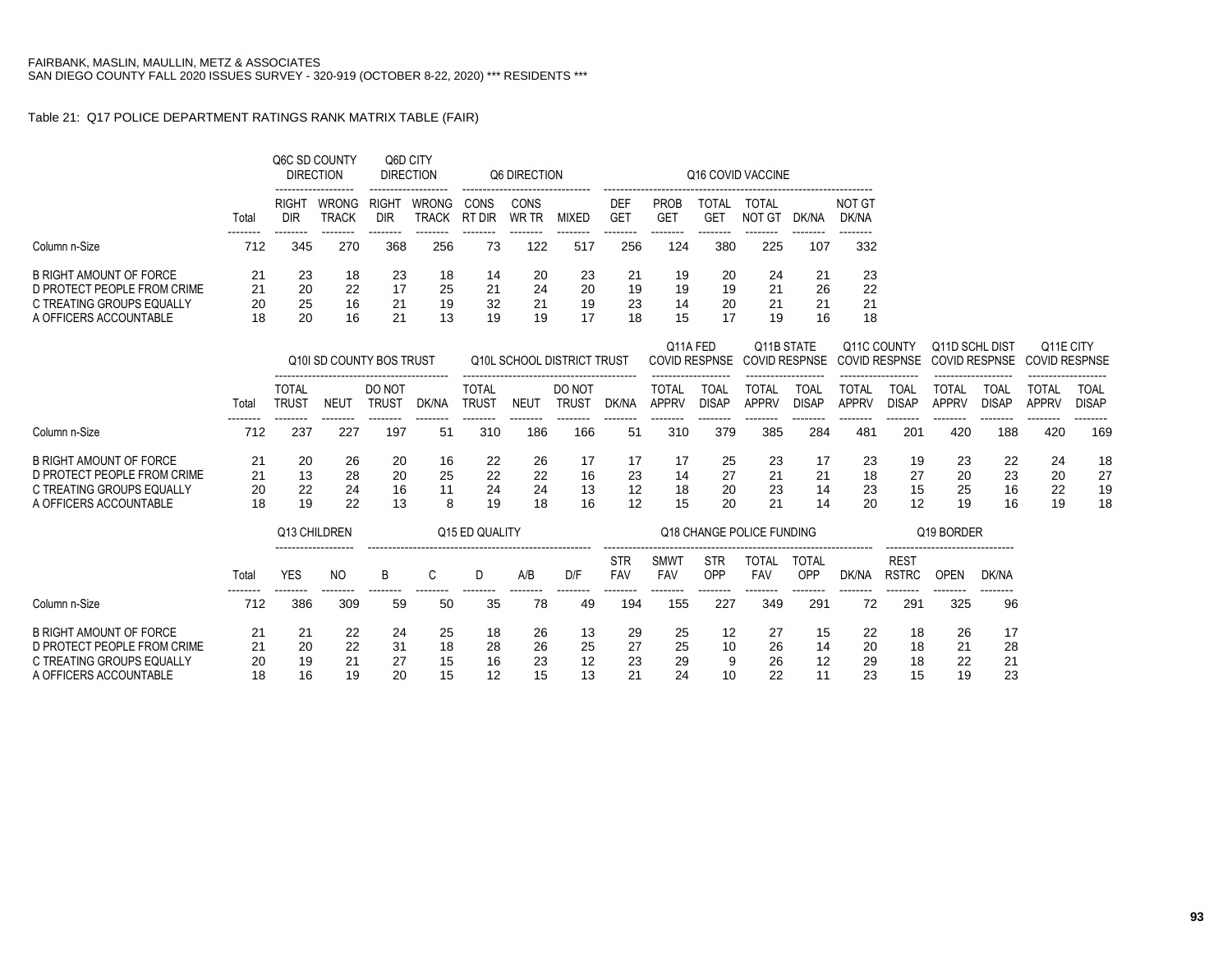## Table 21: Q17 POLICE DEPARTMENT RATINGS RANK MATRIX TABLE (FAIR)

|                                                          |          |                           |                    | Q20 RE-OPEN BORDER  |                     |                                       |                 |                            |                          | <b>Q21 EMPLOYMENT STATUS</b> |                     |                           |                            |               |                 | Q22 EDUCATION       |                             |                           |                |                 |
|----------------------------------------------------------|----------|---------------------------|--------------------|---------------------|---------------------|---------------------------------------|-----------------|----------------------------|--------------------------|------------------------------|---------------------|---------------------------|----------------------------|---------------|-----------------|---------------------|-----------------------------|---------------------------|----------------|-----------------|
|                                                          | Total    | STR<br>FAV                | <b>SMWT</b><br>FAV | <b>STR</b><br>OPP   | <b>TOTAL</b><br>FAV | ---------------------<br>TOTAL<br>OPP | DK/NA           | <b>FULL</b><br><b>TIME</b> | PART<br><b>TIME</b>      | <b>FRLGD</b><br><b>UNEMP</b> | RE<br><b>TIRED</b>  | <b>WORK</b><br><b>ING</b> | <b>NOT</b><br><b>WRKNG</b> | HS OR<br>LESS | SOME<br>COLL    | COLL<br><b>GRAD</b> | POST<br>GRAD                | NON-<br>COLL              | COLL+          |                 |
| Column n-Size                                            | 712      | 153                       | 128                | 228                 | 280                 | 359                                   | 72              | 417                        | 64                       | 52                           | 129                 | ------<br>481             | 214                        | 86            | 270             | 221                 | --------<br>128             | 356                       | 349            |                 |
| <b>B RIGHT AMOUNT OF FORCE</b>                           | 21       | 22                        | 29                 | 19                  | 25                  | 21                                    | 13              | 23                         | 25                       | 20                           | 18                  | 23                        | 17                         | 29            | 19              | 23                  | 19                          | 22                        | 22             |                 |
| D PROTECT PEOPLE FROM CRIME<br>C TREATING GROUPS EQUALLY | 21       | 20                        | 14                 | 20<br>18            | 18                  | 23                                    | 23              | 20<br>21                   | 28                       | 26<br>16                     | 15                  | 21                        | 19                         | 13            | 24              | 21                  | 18<br>17                    | 21                        | 20             |                 |
| A OFFICERS ACCOUNTABLE                                   | 20<br>18 | 15<br>18                  | 24<br>16           | 13                  | 19<br>17            | 21<br>18                              | 20<br>16        | 19                         | 24<br>18                 | 14                           | 17<br>14            | 21<br>19                  | 18<br>15                   | 20<br>19      | 20<br>15        | 23<br>20            | 17                          | 20<br>16                  | 21<br>19       |                 |
|                                                          |          |                           |                    |                     | Q23 IDEOLOGY        |                                       |                 |                            |                          |                              |                     | Q24 PARTY SELF-ID         |                            |               |                 |                     |                             | <b>OB RACE/ETHNICITY</b>  |                |                 |
|                                                          | Total    | <b>VERY</b><br><b>LIB</b> | <b>SMWT</b><br>LIB | SMWT<br><b>CONS</b> | <b>VERY</b><br>CONS | LIB                                   | <b>MOD</b>      | CONS                       | <b>STR</b><br><b>DEM</b> | NS/LN<br><b>DEM</b>          | NS/LN<br><b>REP</b> | <b>STR</b><br><b>REP</b>  | <b>DEM</b>                 | IND           | <b>REP</b>      | <b>WHITE</b>        | LATNO                       | <b>AFR</b><br><b>AMER</b> | <b>ASIAN</b>   | <b>POC</b>      |
| Column n-Size                                            | 712      | <br>91                    | --------<br>67     | --------<br>78      | --------<br>74      | --------<br>158                       | --------<br>321 | --------<br>153            | --------<br>153          | --------<br>139              | --------<br>86      | --------<br>$12^{\circ}$  | --------<br>292            | .<br>213      | --------<br>207 | 335                 | --------<br>185             | --------<br>50            | --------<br>71 | --------<br>342 |
| <b>B RIGHT AMOUNT OF FORCE</b>                           | 21       | 31                        | 34                 | 10                  | 9                   | 32                                    | 22              | 10                         | 26                       | 29                           | 15                  | 11                        | 27                         | 22            | 13              | 19                  | 23                          | 16                        | 36             | 24              |
| D PROTECT PEOPLE FROM CRIME                              | 21       | 36                        | 34                 | 13                  | 13                  | 35                                    | 16              | 13                         | 31                       | 25                           | 13                  | 11                        | 28                         | 19            | 12              | 20                  | 23                          | 13                        | 32             | 23              |
| C TREATING GROUPS EQUALLY                                | 20       | 25                        | 18                 | 12                  | 10                  | 22                                    | 23              | 11                         | 29                       | 24                           | 12                  | 10                        | 27                         | 21            | 11              | 15                  | 25                          | 20                        | 43             | 26              |
| A OFFICERS ACCOUNTABLE                                   | 18       | 22                        | 27                 | 8                   | 8                   | 24                                    | 17              | 8                          | 29                       | 17                           | $\overline{7}$      | 8                         | 23                         | 19            | 8               | 15                  | 17                          | 8                         | 33             | 20              |
|                                                          |          | Q5 GENDER                 |                    |                     |                     |                                       |                 |                            | Q4 AGE                   |                              |                     |                           |                            |               | A/B SPLIT       |                     | MODE OF<br><b>INTERVIEW</b> |                           | QA CELL PHONE  |                 |
|                                                          | Total    | <b>MEN</b>                | <b>WOMEN</b>       | 18-29               | 30-39               | 40-49                                 | 50-64           | 65-74                      | $75+$                    | 18-49                        | $50+$               | $65+$                     | 18-39                      | 40-64         | A               | B                   | <b>PHONE</b>                | ON<br>LINE                | <b>YES</b>     | <b>NO</b>       |
| Column n-Size                                            | 712      | 349                       | 346                | 114                 | 135                 | 135                                   | 185             | 77                         | 51                       | 384                          | 313                 | 128                       | 249                        | 320           | 356             | 356                 | 358                         | 354                       | ------<br>241  | 117             |
| <b>B RIGHT AMOUNT OF FORCE</b>                           | 21       | 19                        | 24                 | 19                  | 21                  | 23                                    | 22              | 24                         | 16                       | 21                           | 21                  | 21                        | 20                         | 22            | 20              | 23                  | 24                          | 19                        | 24             | 22              |
| D PROTECT PEOPLE FROM CRIME                              | 21       | 18                        | 23                 | 28                  | 18                  | 27                                    | 18              | 15                         | 13                       | 24                           | 16                  | 14                        | 23                         | 22            | 18              | 23                  | 22                          | 19                        | 23             | 22              |
| C TREATING GROUPS EQUALLY                                | 20       | 18                        | 22                 | 27                  | 21                  | 17                                    | 21              | 20                         | 10                       | 21                           | 19                  | 16                        | 24                         | 19            | 20              | 21                  | 21                          | 19                        | 20             | 23              |
| A OFFICERS ACCOUNTABLE                                   | 18       | 15                        | 20                 | 19                  | 19                  | 16                                    | 19              | 11                         | 14                       | 18                           | 17                  | 13                        | 19                         | 18            | 15              | 21                  | 18                          | 17                        | 19             | 16              |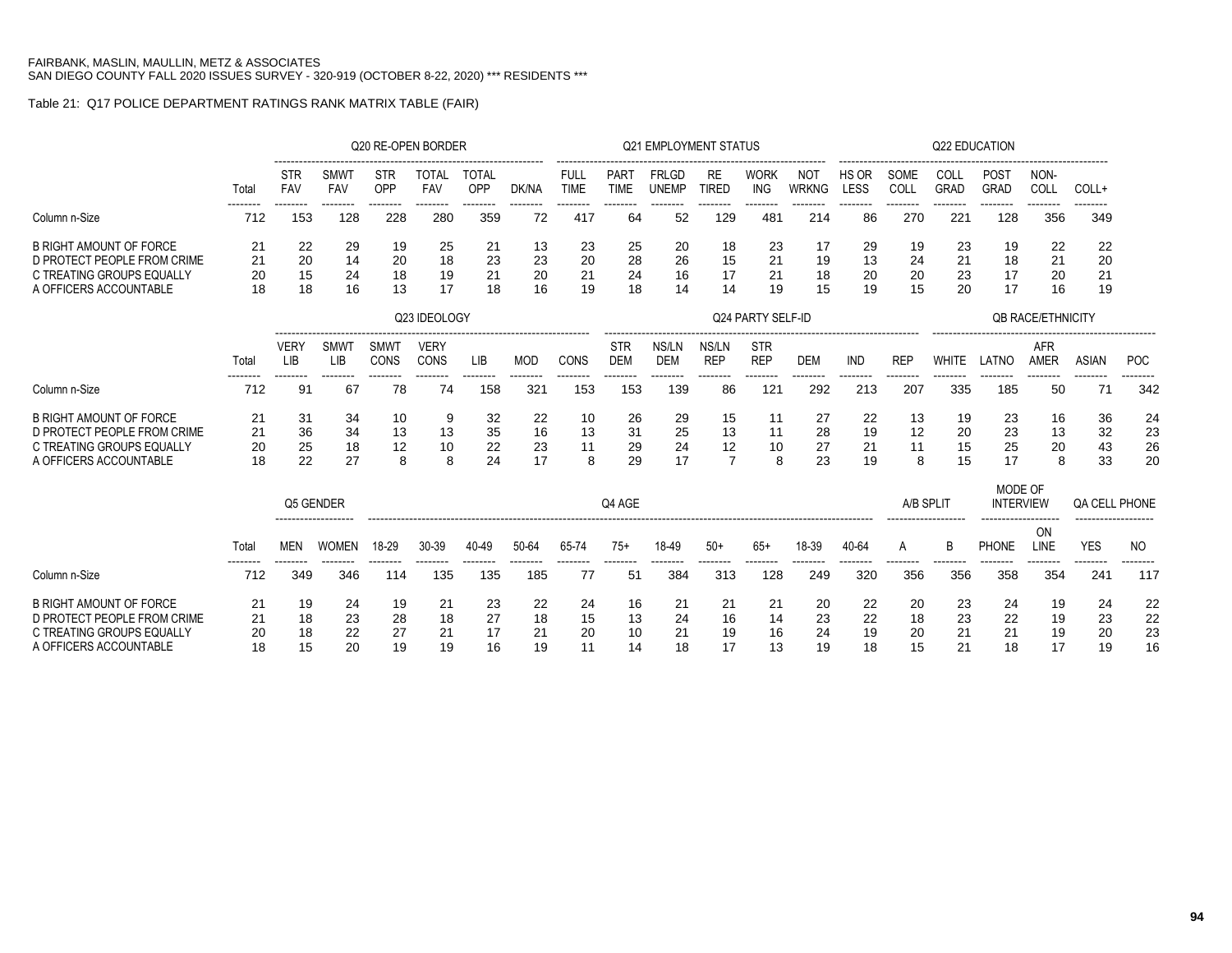### Table 21: Q17 POLICE DEPARTMENT RATINGS RANK MATRIX TABLE (FAIR)

|                                                               |                 |                         |              | <b>GENDER BY AGE</b>  |                       |                   |              |                   | PARTY BY GENDER            |                          |                     |              |              | PARTY BY AGE |              |              |                                    |                       | <b>EDUCATION BY AGE</b> |               |                |
|---------------------------------------------------------------|-----------------|-------------------------|--------------|-----------------------|-----------------------|-------------------|--------------|-------------------|----------------------------|--------------------------|---------------------|--------------|--------------|--------------|--------------|--------------|------------------------------------|-----------------------|-------------------------|---------------|----------------|
|                                                               | Total           | <b>MEN</b><br>$18 - 49$ | MEN<br>$50+$ | <b>WOMEN</b><br>18-49 | <b>WOMEN</b><br>$50+$ | DEM<br><b>MEN</b> | DEM<br>WOMEN | IND<br><b>MEN</b> | <b>IND</b><br><b>WOMEN</b> | <b>REP</b><br><b>MEN</b> | <b>REF</b><br>WOMFN | DEM<br>18-49 | DEM<br>$50+$ | IND<br>18-49 | IND<br>$50+$ | REF<br>18-49 | ------------------<br>REF<br>$50+$ | <b>NCOLL</b><br>18-49 | <b>NCOLL</b><br>$50+$   | COLL<br>18-49 | COLL+<br>$50+$ |
| Column n-Size                                                 | --------<br>712 | --------<br><b>190</b>  | 151          | 189                   | 151                   | 120               | 168          | 96                | 109                        | 132                      | 69                  | 166          | 121          | 129          | 77           | 90           | 116                                | 187                   | 163                     | 196           | -------<br>145 |
| <b>B RIGHT AMOUNT OF FORCE</b><br>D PROTECT PEOPLE FROM CRIME | 21<br>21        | 20                      | 19           | 25<br>28              | 23<br>15              | 28<br>28          | 28<br>29     | 16<br>13          | 26<br>22                   | 13<br>14                 | 14<br>8             | 25<br>-31    | 28<br>25     | 21<br>21     | 24<br>15     |              | 12                                 | 18<br>24              | 24<br>18                | 24<br>24      | 18<br>15       |
| C TREATING GROUPS EQUALLY<br>A OFFICERS ACCOUNTABLE           | 20<br>18        | 18<br>14                | 19<br>16     | 25<br>つつ              | 19<br>18              | -31<br>23         | 24<br>24     | 10<br>15          | 30<br>23                   | 13<br>a                  | 6                   | 24<br>19     | 32<br>28     | 22<br>23     | 18<br>14     | 16           |                                    | 21                    | 20<br>15                | 22<br>20      | 19<br>19       |

|                                                                                                               |                      |                      | <b>WORKING BY AGE</b>                 |                |                         |                      | WHITES BY IDEOLOGY                      |               |                            |                      |                      | SUPERVISORIAL DISTRICTS |                      |                      | <b>CITY</b>          |                     |                                 |                      | <b>SAN DIEGO CITY</b><br>COUNCIL ZONES                                   |                                       |
|---------------------------------------------------------------------------------------------------------------|----------------------|----------------------|---------------------------------------|----------------|-------------------------|----------------------|-----------------------------------------|---------------|----------------------------|----------------------|----------------------|-------------------------|----------------------|----------------------|----------------------|---------------------|---------------------------------|----------------------|--------------------------------------------------------------------------|---------------------------------------|
|                                                                                                               | Total<br>--------    | 18-39                | WRKNG WRKNG NTWK<br>$40+$<br>-------- | 18-39          | NT WK<br>40+<br>------- | LIB                  | --------------------------------<br>MOD | CONS          |                            |                      |                      |                         |                      | SAN<br>DIEGC         | OTHER<br>CIT)        | UNINC               | TOTAL<br>NO <sub>1</sub><br>-SD | COAS <sup>.</sup>    | -------------------------------<br>SOUTH<br>EAS <sub>1</sub><br>-------- | NORTH<br>EAS <sup>-</sup><br>-------- |
| Column n-Size                                                                                                 | 712                  | 206                  | 264                                   | 42             | 170                     | 81                   | 144                                     | 89            | 122                        | 152                  | 131                  | 186                     | 121                  | 306                  | 325                  | 81                  | 406                             | 58                   | 81                                                                       | 77                                    |
| B RIGHT AMOUNT OF FORCE<br>D PROTECT PEOPLE FROM CRIME<br>C TREATING GROUPS EQUALLY<br>A OFFICERS ACCOUNTABLE | 21<br>21<br>20<br>18 | 23<br>23<br>26<br>19 | 22<br>19<br>18<br>18                  | 22<br>15<br>19 | 21<br>18<br>18<br>14    | 27<br>36<br>20<br>25 | 22<br>18<br>17<br>15                    | 10<br>6<br>c. | 22<br>20<br>27<br>$\Omega$ | 16<br>24<br>13<br>14 | 20<br>21<br>19<br>15 | 29<br>19<br>25<br>24    | 19<br>19<br>17<br>12 | 27<br>20<br>23<br>22 | 18<br>25<br>20<br>14 | 14<br>8<br>14<br>16 | 21<br>19<br>14                  | 29<br>19<br>18<br>26 | -31<br>21<br>23<br>22                                                    | -27<br>-20<br>30<br>26                |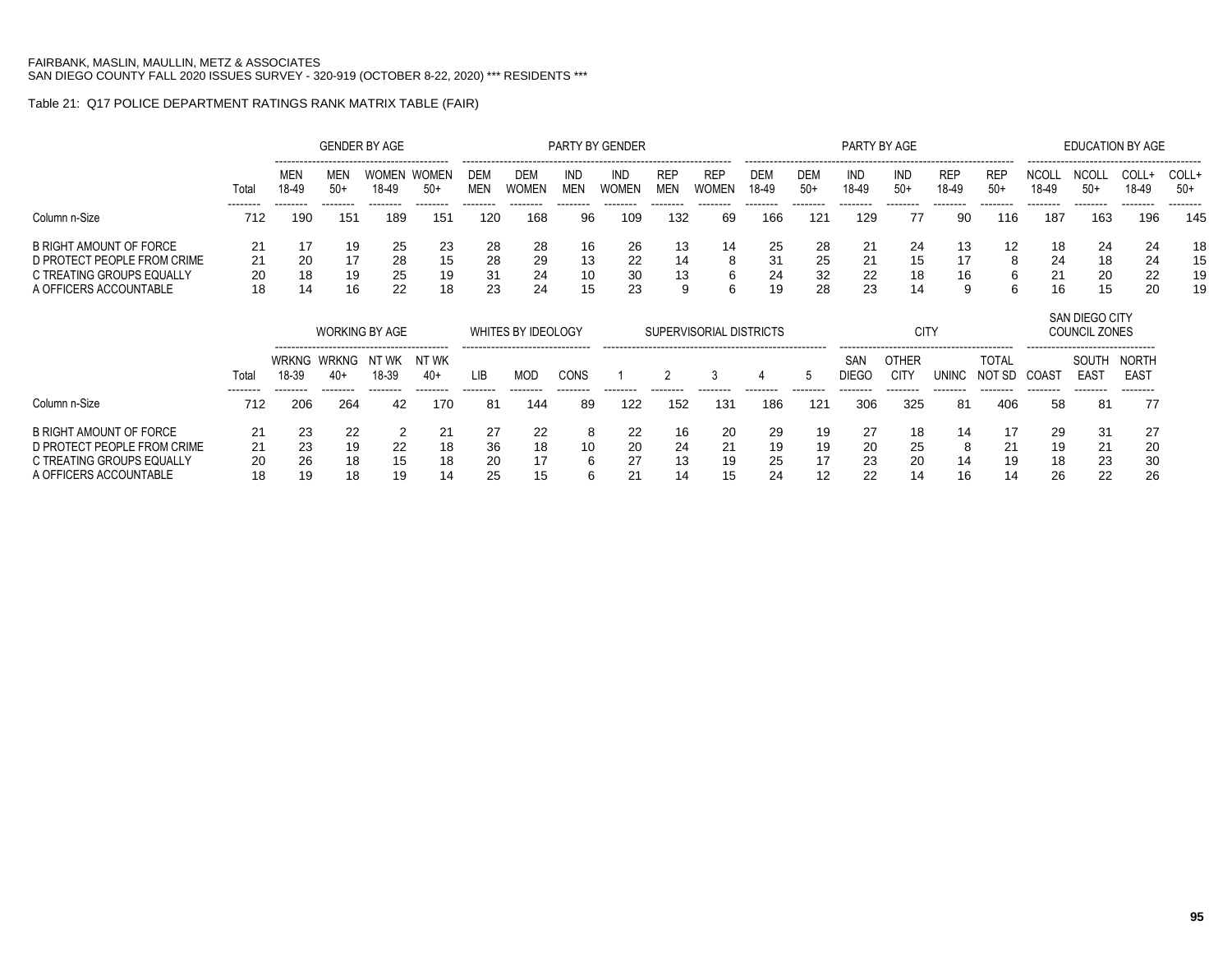### Table 22: Q17 POLICE DEPARTMENT RATINGS RANK MATRIX TABLE (POOR)

|                                                                                                                      |                      |                              | Q6C SD COUNTY<br><b>DIRECTION</b> | Q6D CITY                   | <b>DIRECTION</b>      |                              | Q6 DIRECTION         |                                   |                                  |                              |                             | Q16 COVID VACCINE                  |                             |                                  |                             |                                        |                             |                              |                             |
|----------------------------------------------------------------------------------------------------------------------|----------------------|------------------------------|-----------------------------------|----------------------------|-----------------------|------------------------------|----------------------|-----------------------------------|----------------------------------|------------------------------|-----------------------------|------------------------------------|-----------------------------|----------------------------------|-----------------------------|----------------------------------------|-----------------------------|------------------------------|-----------------------------|
|                                                                                                                      | Total                | <b>RIGHT</b><br><b>DIR</b>   | <b>WRONG</b><br><b>TRACK</b>      | <b>RIGHT</b><br><b>DIR</b> | WRONG<br><b>TRACK</b> | CONS<br><b>RT DIR</b>        | CONS<br>WR TR        | MIXED                             | <b>DEF</b><br><b>GET</b>         | <b>PROB</b><br><b>GET</b>    | <b>TOTAL</b><br><b>GET</b>  | TOTAL<br><b>NOT GT</b>             | DK/NA                       | <b>NOT GT</b><br>DK/NA           |                             |                                        |                             |                              |                             |
| Column n-Size                                                                                                        | 712                  | 345                          | 270                               | 368                        | 256                   | 73                           | 122                  | 517                               | 256                              | 124                          | 380                         | 225                                | --------<br>107             | --------<br>332                  |                             |                                        |                             |                              |                             |
| C TREATING GROUPS EQUALLY<br>A OFFICERS ACCOUNTABLE<br><b>B RIGHT AMOUNT OF FORCE</b><br>D PROTECT PEOPLE FROM CRIME | 21<br>20<br>16<br>10 | 14<br>13<br>10<br>5          | 28<br>29<br>23<br>16              | 15<br>14<br>10<br>5        | 28<br>29<br>24<br>18  | 2<br>3<br>0<br>0             | 39<br>39<br>33<br>28 | 19<br>18<br>14<br>8               | 16<br>16<br>14<br>$\overline{7}$ | 19<br>15<br>11<br>5          | 17<br>16<br>13<br>6         | 26<br>26<br>20<br>18               | 23<br>23<br>18<br>10        | 25<br>25<br>19<br>15             |                             |                                        |                             |                              |                             |
|                                                                                                                      |                      |                              | Q10I SD COUNTY BOS TRUST          |                            |                       |                              |                      | <b>Q10L SCHOOL DISTRICT TRUST</b> |                                  | Q11A FED                     | <b>COVID RESPNSE</b>        | Q11B STATE<br><b>COVID RESPNSE</b> |                             | Q11C COUNTY                      | <b>COVID RESPNSE</b>        | Q11D SCHL DIST<br><b>COVID RESPNSE</b> |                             | <b>COVID RESPNSE</b>         | Q11E CITY                   |
|                                                                                                                      | Total                | <b>TOTAL</b><br><b>TRUST</b> | <b>NEUT</b>                       | DO NOT<br><b>TRUST</b>     | DK/NA                 | <b>TOTAL</b><br><b>TRUST</b> | <b>NEUT</b>          | DO NOT<br><b>TRUST</b>            | DK/NA                            | <b>TOTAL</b><br><b>APPRV</b> | <b>TOAL</b><br><b>DISAP</b> | <b>TOTAL</b><br><b>APPRV</b>       | <b>TOAL</b><br><b>DISAP</b> | <b>TOTAL</b><br><b>APPRV</b>     | <b>TOAL</b><br><b>DISAP</b> | <b>TOTAL</b><br><b>APPRV</b>           | <b>TOAL</b><br><b>DISAP</b> | <b>TOTAL</b><br><b>APPRV</b> | <b>TOAL</b><br><b>DISAP</b> |
| Column n-Size                                                                                                        | --------<br>712      | --------<br>237              | --------<br>227                   | --------<br>197            | --------<br>51        | .<br>310                     | --------<br>186      | .<br>166                          | --------<br>51                   | .<br>310                     | --------<br>379             | .<br>385                           | --------<br>284             | .<br>481                         | --------<br>201             | .<br>420                               | --------<br>188             | --------<br>420              | --------<br>169             |
| C TREATING GROUPS EQUALLY<br>A OFFICERS ACCOUNTABLE<br><b>B RIGHT AMOUNT OF FORCE</b><br>D PROTECT PEOPLE FROM CRIME | 21<br>20<br>16<br>10 | 12<br>6<br>$\overline{7}$    | 22<br>21<br>15<br>5               | 28<br>32<br>25<br>20       | 27<br>35<br>29<br>12  | 20<br>17<br>15<br>8          | 21<br>24<br>15<br>10 | 19<br>19<br>16<br>14              | 28<br>29<br>23<br>13             | 8<br>4<br>6                  | 32<br>31<br>26<br>13        | 23<br>21<br>17<br>8                | 17<br>19<br>15<br>14        | 17<br>17<br>12<br>$\overline{7}$ | 28<br>29<br>23<br>20        | 20<br>19<br>16<br>8                    | 19<br>20<br>14<br>15        | 18<br>17<br>13<br>6          | 25<br>26<br>23<br>21        |
|                                                                                                                      |                      |                              | Q13 CHILDREN                      |                            |                       | Q15 ED QUALITY               |                      |                                   |                                  |                              |                             | Q18 CHANGE POLICE FUNDING          |                             |                                  |                             | Q19 BORDER                             |                             |                              |                             |
|                                                                                                                      | Total                | <b>YES</b>                   | <b>NO</b>                         | B                          | C                     | D                            | A/B                  | D/F                               | <b>STR</b><br><b>FAV</b>         | <b>SMWT</b><br>FAV           | <b>STR</b><br>OPP           | <b>TOTAL</b><br><b>FAV</b>         | <b>TOTAL</b><br>OPP         | DK/NA                            | <b>REST</b><br><b>RSTRC</b> | <b>OPEN</b>                            | DK/NA                       |                              |                             |
| Column n-Size                                                                                                        | 712                  | 386                          | 309                               | 59                         | 50                    | 35                           | 78                   | 49                                | .<br>194                         | --------<br>155              | 227                         | --------<br>349                    | --------<br>291             | 72                               | --------<br>291             | .<br>325                               | --------<br>96              |                              |                             |
| C TREATING GROUPS EQUALLY<br>A OFFICERS ACCOUNTABLE<br><b>B RIGHT AMOUNT OF FORCE</b><br>D PROTECT PEOPLE FROM CRIME | 21<br>20<br>16<br>10 | 19<br>20<br>16<br>10         | 23<br>20<br>16<br>10              | 19<br>20<br>16<br>10       | 27<br>21<br>12<br>6   | 35<br>42<br>26<br>17         | 25<br>27<br>20<br>13 | 31<br>36<br>25<br>18              | 42<br>36<br>31<br>15             | 15<br>17<br>13<br>5          | 9<br>11<br>7<br>10          | 30<br>28<br>23<br>11               | 12<br>12<br>7<br>9          | 14<br>16<br>16<br>15             | 15<br>15<br>11<br>11        | 25<br>24<br>19<br>10                   | 23<br>21<br>19<br>11        |                              |                             |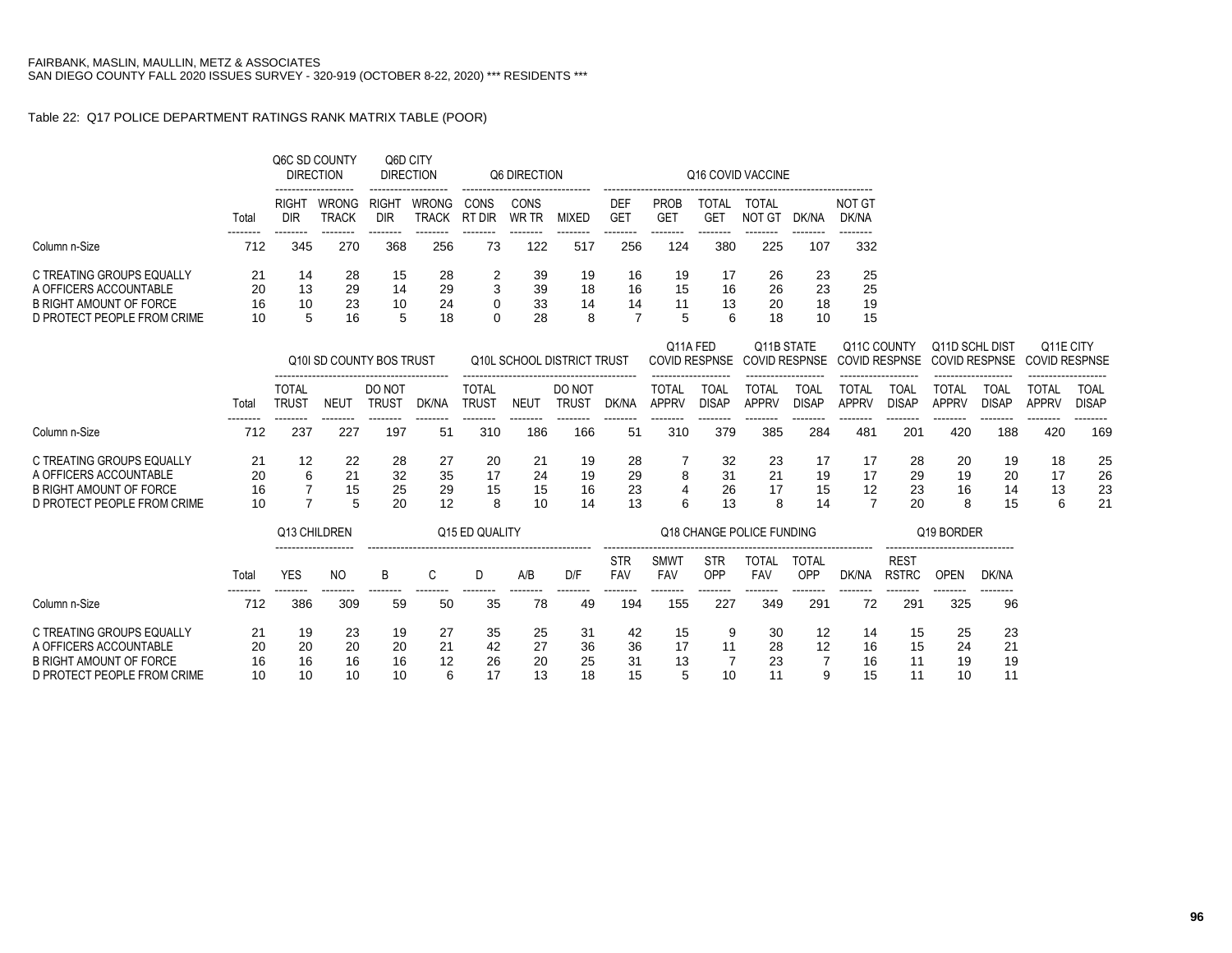# Table 22: Q17 POLICE DEPARTMENT RATINGS RANK MATRIX TABLE (POOR)

|                                                                                                                      |                      |                           |                      |                                            | Q20 RE-OPEN BORDER   |                     |                      |                                            |                                  | <b>Q21 EMPLOYMENT STATUS</b> |                                |                           |                            |                      |                      | Q22 EDUCATION                    |                             |                           |                      |                      |
|----------------------------------------------------------------------------------------------------------------------|----------------------|---------------------------|----------------------|--------------------------------------------|----------------------|---------------------|----------------------|--------------------------------------------|----------------------------------|------------------------------|--------------------------------|---------------------------|----------------------------|----------------------|----------------------|----------------------------------|-----------------------------|---------------------------|----------------------|----------------------|
|                                                                                                                      | Total                | <b>STR</b><br>FAV         | <b>SMWT</b><br>FAV   | <b>STR</b><br>OPP                          | TOTAL<br>FAV         | <b>TOTAL</b><br>OPP | DK/NA                | <b>FULL</b><br><b>TIME</b>                 | PART<br><b>TIME</b>              | <b>FRLGD</b><br><b>UNEMP</b> | RE<br><b>TIRED</b>             | <b>WORK</b><br><b>ING</b> | <b>NOT</b><br><b>WRKNG</b> | HS OR<br>LESS        | SOME<br>COLL         | COLL<br><b>GRAD</b>              | <b>POST</b><br>GRAD         | NON-<br>COLL              | COLL+                |                      |
| Column n-Size                                                                                                        | 712                  | 153                       | 128                  | 228                                        | 280                  | 359                 | 72                   | 417                                        | 64                               | 52                           | 129                            | 481                       | 214                        | 86                   | 270                  | 221                              | 128                         | 356                       | 349                  |                      |
| C TREATING GROUPS EQUALLY<br>A OFFICERS ACCOUNTABLE                                                                  | 21<br>20             | 21<br>20                  | 15<br>14             | 20<br>22                                   | 18<br>17             | 22<br>22            | 24<br>21             | 20<br>20                                   | 28<br>25                         | 33<br>35                     | 12<br>15                       | 21<br>21                  | 19<br>19                   | 22<br>21             | 21<br>21             | 17<br>18                         | 24<br>21                    | 21<br>21                  | 20<br>19             |                      |
| <b>B RIGHT AMOUNT OF FORCE</b><br>D PROTECT PEOPLE FROM CRIME                                                        | 16<br>10             | 17<br>12                  | $\overline{7}$<br>4  | 17<br>12                                   | 12<br>9              | 18<br>12            | 22<br>10             | 16<br>10                                   | 16<br>14                         | 31<br>20                     | 11<br>6                        | 16<br>10                  | 17<br>10                   | 19<br>16             | 16<br>9              | 13<br>10                         | 18<br>10                    | 17<br>10                  | 15<br>10             |                      |
|                                                                                                                      |                      |                           |                      |                                            | Q23 IDEOLOGY         |                     |                      |                                            |                                  |                              |                                | Q24 PARTY SELF-ID         |                            |                      |                      |                                  |                             | <b>QB RACE/ETHNICITY</b>  |                      |                      |
|                                                                                                                      | Total                | <b>VERY</b><br><b>LIB</b> | <b>SMWT</b><br>LIB   | SMWT<br><b>CONS</b>                        | <b>VERY</b><br>CONS  | LIB                 | <b>MOD</b>           | CONS                                       | <b>STR</b><br><b>DEM</b>         | NS/LN<br><b>DEM</b>          | NS/LN<br><b>REP</b>            | <b>STR</b><br><b>REP</b>  | <b>DEM</b>                 | <b>IND</b>           | <b>REP</b>           | <b>WHITE</b>                     | LATNO                       | <b>AFR</b><br><b>AMER</b> | <b>ASIAN</b>         | <b>POC</b>           |
| Column n-Size                                                                                                        | 712                  | 91                        | 67                   | 78                                         | 74                   | 158                 | 321                  | -------<br>153                             | 153                              | 139                          | 86                             | .<br>12 <sup>1</sup>      | 292                        | 213                  | 207                  | 335                              | 185                         | 50                        | 71                   | 342                  |
| C TREATING GROUPS EQUALLY<br>A OFFICERS ACCOUNTABLE<br><b>B RIGHT AMOUNT OF FORCE</b><br>D PROTECT PEOPLE FROM CRIME | 21<br>20<br>16<br>10 | 37<br>36<br>23<br>9       | 41<br>29<br>23<br>10 | 3<br>8<br>$\overline{4}$<br>$\overline{4}$ | 11<br>10             | 39<br>33<br>23<br>9 | -17<br>17<br>13<br>8 | 6<br>8<br>$\overline{7}$<br>$\overline{7}$ | 27<br>27<br>25<br>$\overline{7}$ | 36<br>30<br>22<br>10         | 8<br>10<br>6<br>$\overline{7}$ | 3<br>6<br>5<br>6          | 31<br>28<br>23<br>8        | 21<br>21<br>16<br>17 | 5<br>8<br>5<br>6     | 18<br>15<br>13<br>$\overline{7}$ | 23<br>25<br>17<br>9         | 36<br>49<br>44<br>23      | 14<br>11<br>8<br>6   | 23<br>25<br>18<br>11 |
|                                                                                                                      |                      | Q5 GENDER                 |                      |                                            |                      |                     |                      |                                            | Q4 AGE                           |                              |                                |                           |                            |                      | A/B SPLIT            |                                  | MODE OF<br><b>INTERVIEW</b> |                           | QA CELL PHONE        |                      |
|                                                                                                                      | Total                | <b>MEN</b>                | <b>WOMEN</b>         | 18-29                                      | 30-39                | 40-49               | 50-64                | 65-74                                      | $75+$                            | 18-49                        | $50+$                          | $65+$                     | 18-39                      | 40-64                | A                    | B                                | <b>PHONE</b>                | ON<br>LINE                | <b>YES</b>           | NO.                  |
| Column n-Size                                                                                                        | 712                  | 349                       | 346                  | 114                                        | 135                  | 135                 | 185                  | 77                                         | 51                               | 384                          | 313                            | 128                       | 249                        | 320                  | 356                  | 356                              | 358                         | 354                       | ------<br>241        | 117                  |
| C TREATING GROUPS EQUALLY<br>A OFFICERS ACCOUNTABLE<br><b>B RIGHT AMOUNT OF FORCE</b><br>D PROTECT PEOPLE FROM CRIME | 21<br>20<br>16<br>10 | 20<br>20<br>17<br>10      | 21<br>20<br>14<br>10 | 25<br>19<br>12<br>14                       | 21<br>22<br>21<br>12 | 21<br>25<br>17<br>8 | 22<br>20<br>18<br>11 | 12<br>19<br>12<br>6                        | 17<br>9<br>12<br>6               | 22<br>22<br>17<br>11         | 19<br>18<br>15<br>9            | 14<br>15<br>12<br>6       | 23<br>21<br>17<br>13       | 22<br>22<br>17<br>9  | 18<br>21<br>16<br>11 | 23<br>20<br>16<br>9              | 22<br>20<br>16<br>10        | 19<br>20<br>16<br>11      | 23<br>22<br>15<br>10 | 21<br>18<br>18       |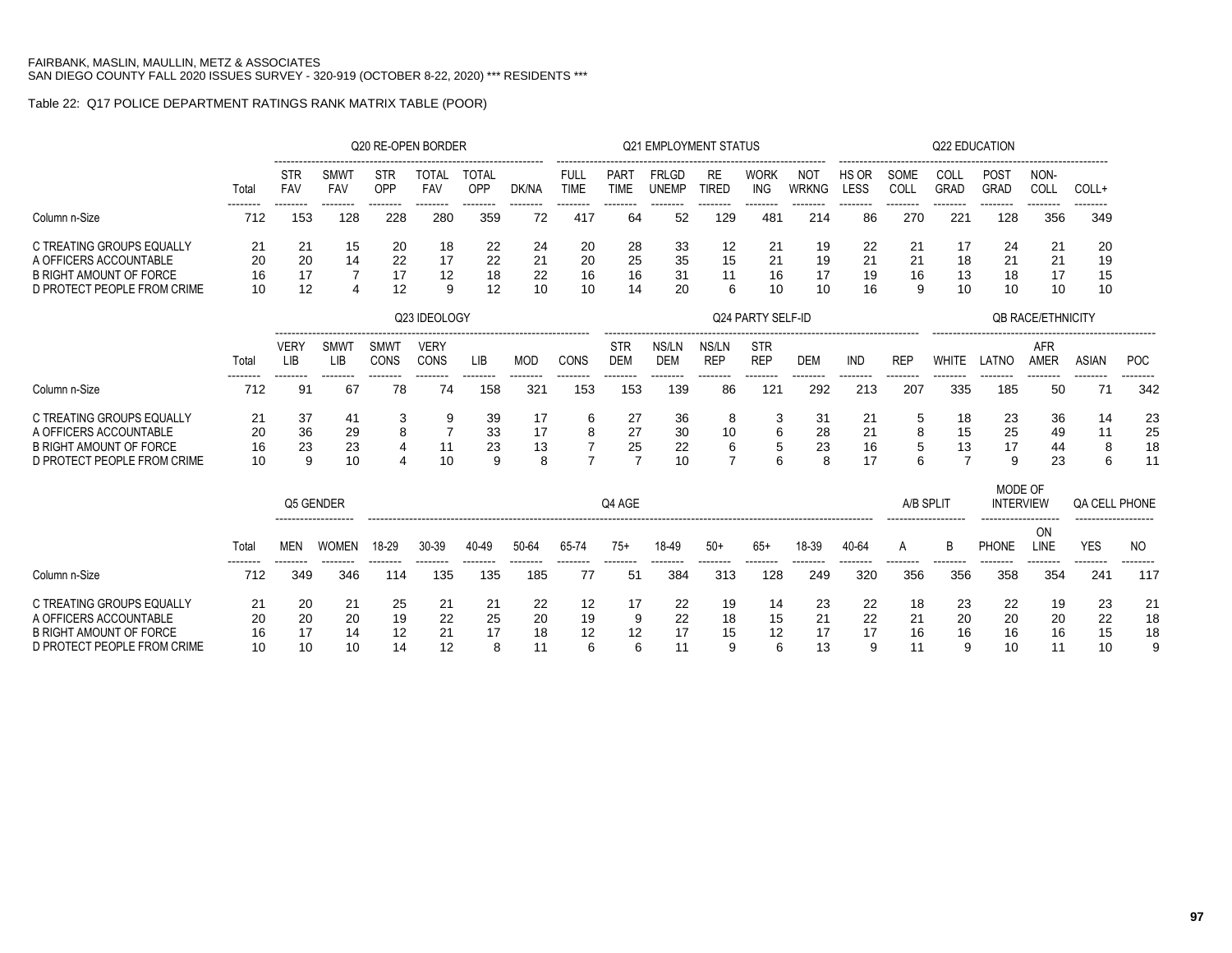# Table 22: Q17 POLICE DEPARTMENT RATINGS RANK MATRIX TABLE (POOR)

|                                                                                                               |                      |                      |                     | <b>GENDER BY AGE</b> |                       |                          |                     |                      | PARTY BY GENDER            |                          |                            |                     |                      | PARTY BY AGE         |                       |                     |                     |                      | EDUCATION BY AGE    |                |                      |
|---------------------------------------------------------------------------------------------------------------|----------------------|----------------------|---------------------|----------------------|-----------------------|--------------------------|---------------------|----------------------|----------------------------|--------------------------|----------------------------|---------------------|----------------------|----------------------|-----------------------|---------------------|---------------------|----------------------|---------------------|----------------|----------------------|
|                                                                                                               | Total                | <b>MEN</b><br>18-49  | MEN<br>$50+$        | WOMEN<br>18-49       | <b>WOMEN</b><br>$50+$ | <b>DEM</b><br><b>MEN</b> | DEM<br><b>WOMEN</b> | IND<br><b>MEN</b>    | IND<br><b>WOMEN</b>        | <b>REP</b><br><b>MEN</b> | <b>REP</b><br><b>WOMEN</b> | <b>DEM</b><br>18-49 | <b>DEM</b><br>$50+$  | IND<br>18-49         | ind<br>$50+$          | <b>REP</b><br>18-49 | <b>REP</b><br>$50+$ | <b>NCOL</b><br>18-49 | $50+$               | COLL+<br>18-49 | COLL+<br>$50+$       |
| Column n-Size                                                                                                 | 712                  | 190                  | 151                 | 189                  | 151                   | 120                      | 168                 | 96                   | 109                        | 132                      | 69                         | 166                 | 121                  | 129                  | 77                    | 90                  | 116                 | 187                  | 163                 | 196            | 145                  |
| C TREATING GROUPS EQUALLY<br>A OFFICERS ACCOUNTABLE<br>B RIGHT AMOUNT OF FORCE<br>D PROTECT PEOPLE FROM CRIME | 21<br>20<br>16<br>10 | 21<br>21<br>18<br>10 | 18<br>20<br>16<br>8 | 23<br>23<br>15       | 19<br>16<br>13<br>8   | -30<br>28<br>24          | 32<br>28<br>22      | 28<br>26<br>23<br>17 | 14<br>16<br>$\Omega$<br>15 |                          |                            | 32<br>30<br>23      | 30<br>26<br>24<br>10 | 21<br>23<br>15<br>20 | 23<br>20<br>18<br>-12 | ≎<br>6<br>6         | ັບ<br>9             | 26<br>24<br>20<br>12 | 14<br>18<br>12<br>8 | 18<br>21<br>10 | 23<br>18<br>17<br>10 |

|                                                                                                               |                      |                      | <b>WORKING BY AGE</b>            |                      |                |                | WHITES BY IDEOLOGY                                 |                  |                      | SUPERVISORIAL DISTRICTS |                      |                |               |                      | CIT <sup></sup>      |                      |                        |                      | SAN DIEGO CITY<br>COUNCIL ZONES                              |                                              |
|---------------------------------------------------------------------------------------------------------------|----------------------|----------------------|----------------------------------|----------------------|----------------|----------------|----------------------------------------------------|------------------|----------------------|-------------------------|----------------------|----------------|---------------|----------------------|----------------------|----------------------|------------------------|----------------------|--------------------------------------------------------------|----------------------------------------------|
|                                                                                                               | Total<br>--------    | 18-39                | WRKNG WRKNG<br>$40+$<br>-------- | NT WK<br>18-39       | NT WK<br>$40+$ | LIB            | --------------------------------<br>MOD<br>------- | CONS<br>-------- | --------             |                         |                      |                | h             | SAN<br><b>DIEGO</b>  | OTHER<br><b>CITY</b> | UNINC                | <b>TOTAL</b><br>NOT SD | COAS.<br>--------    | -------------------------------<br>SOUTH<br>EAST<br>-------- | <b>NORTH</b><br>EAS <sup>-</sup><br>-------- |
| Column n-Size                                                                                                 | 712                  | 206                  | 264                              | 42                   | 170            | 81             | 144                                                | 89               | 122                  | 152                     | 131                  | 186            | 121           | 306                  | 325                  | 81                   | 406                    | 58                   | 81                                                           | 77                                           |
| C TREATING GROUPS EQUALLY<br>A OFFICERS ACCOUNTABLE<br>B RIGHT AMOUNT OF FORCE<br>D PROTECT PEOPLE FROM CRIME | 21<br>20<br>16<br>10 | 21<br>20<br>14<br>12 | 21<br>22<br>17<br>10             | 33<br>25<br>28<br>21 | 16<br>18<br>14 | 46<br>40<br>34 | 13                                                 | 4<br>5           | 25<br>29<br>21<br>14 | -24<br>21<br>21<br>ິ    | 18<br>17<br>16<br>10 | 19<br>16<br>12 | 20<br>12<br>6 | 22<br>18<br>15<br>13 | 19<br>21<br>16       | 22<br>24<br>18<br>14 | -20<br>22<br>16<br>8   | 22<br>19<br>11<br>17 | 28<br>26<br>24<br>18                                         | 10<br>6<br>10                                |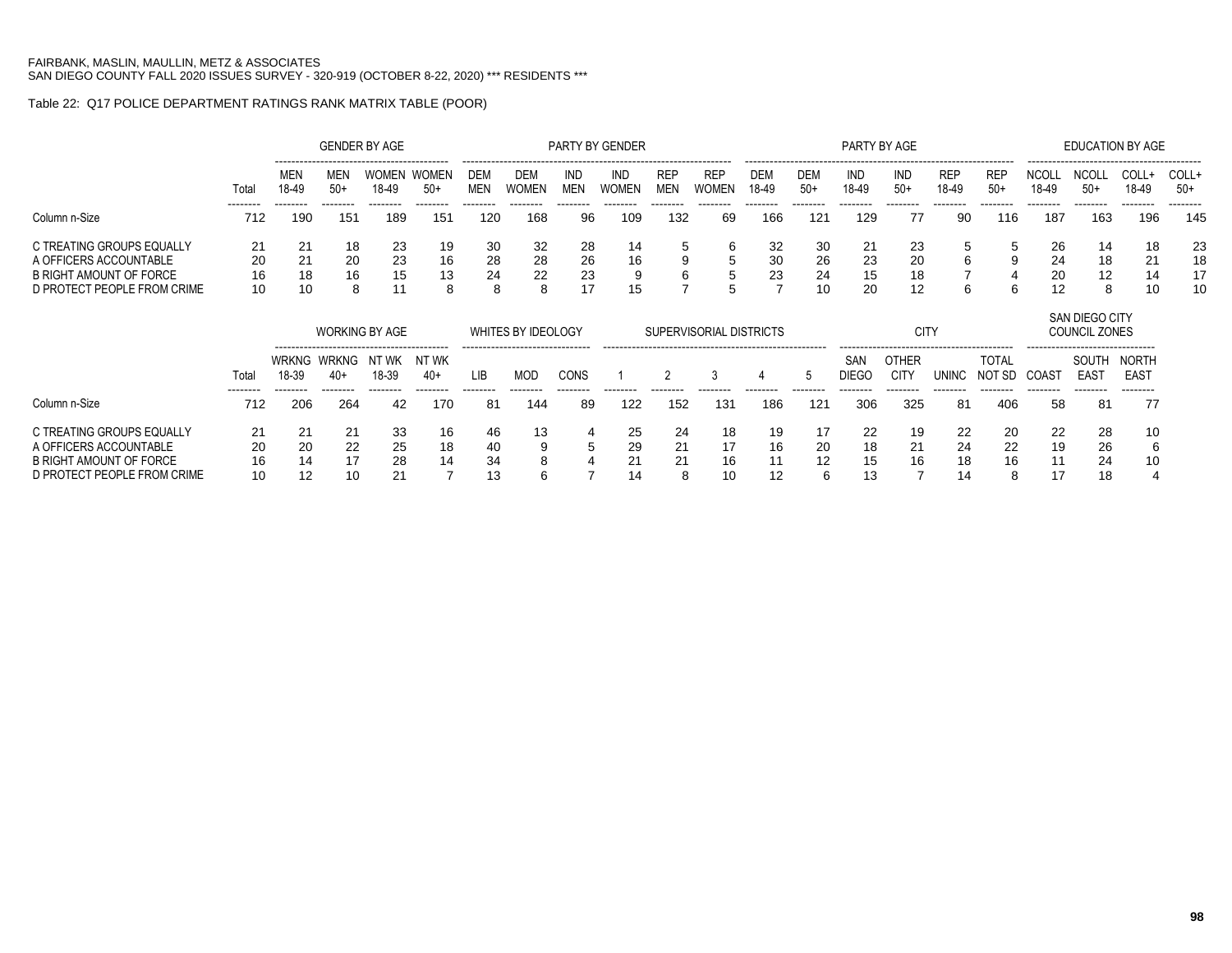#### Table 23: Q17 POLICE DEPARTMENT RATINGS RANK MATRIX TABLE (FAIR/POOR)

|       |                                                 |                                                      |                                                                                | <b>DIRECTION</b>                                  |                                                                                     | Q6 DIRECTION                                |                                                                 | -------------------                           |                                                                                    |                                                                        | Q16 COVID VACCINE                                                           | ------------------------                                   |                                                                                                      |                                                                                     |                                                           |                                                             |                                                                           |                                                     |
|-------|-------------------------------------------------|------------------------------------------------------|--------------------------------------------------------------------------------|---------------------------------------------------|-------------------------------------------------------------------------------------|---------------------------------------------|-----------------------------------------------------------------|-----------------------------------------------|------------------------------------------------------------------------------------|------------------------------------------------------------------------|-----------------------------------------------------------------------------|------------------------------------------------------------|------------------------------------------------------------------------------------------------------|-------------------------------------------------------------------------------------|-----------------------------------------------------------|-------------------------------------------------------------|---------------------------------------------------------------------------|-----------------------------------------------------|
| Total | <b>RIGHT</b><br><b>DIR</b>                      | <b>WRONG</b><br><b>TRACK</b>                         | RIGHT<br><b>DIR</b>                                                            | <b>WRONG</b><br><b>TRACK</b>                      | CONS<br>RT DIR                                                                      | CONS<br>WR TR                               | <b>MIXED</b>                                                    | <b>DEF</b><br><b>GET</b>                      | <b>PROB</b><br><b>GET</b>                                                          | <b>TOTAL</b><br><b>GET</b>                                             | TOTAL<br>NOT GT                                                             | DK/NA                                                      | <b>NOT GT</b><br>DK/NA                                                                               |                                                                                     |                                                           |                                                             |                                                                           |                                                     |
| 712   | 345                                             | 270                                                  | 368                                                                            | 256                                               | 73                                                                                  | 122                                         | 517                                                             | 256                                           | 124                                                                                | 380                                                                    | 225                                                                         | 107                                                        | 332                                                                                                  |                                                                                     |                                                           |                                                             |                                                                           |                                                     |
| 41    | 39                                              | 44                                                   | 36                                                                             | 48                                                | 34                                                                                  | 60                                          | 38                                                              | 39                                            | 33                                                                                 | 37                                                                     | 47                                                                          | 44                                                         | 46                                                                                                   |                                                                                     |                                                           |                                                             |                                                                           |                                                     |
|       |                                                 |                                                      |                                                                                |                                                   |                                                                                     |                                             |                                                                 |                                               |                                                                                    |                                                                        |                                                                             |                                                            |                                                                                                      |                                                                                     |                                                           |                                                             |                                                                           |                                                     |
|       |                                                 |                                                      |                                                                                |                                                   |                                                                                     |                                             |                                                                 |                                               |                                                                                    |                                                                        |                                                                             |                                                            |                                                                                                      |                                                                                     |                                                           |                                                             |                                                                           |                                                     |
|       |                                                 |                                                      |                                                                                |                                                   |                                                                                     |                                             |                                                                 |                                               |                                                                                    |                                                                        |                                                                             |                                                            |                                                                                                      |                                                                                     |                                                           |                                                             |                                                                           |                                                     |
|       |                                                 |                                                      |                                                                                |                                                   |                                                                                     |                                             |                                                                 |                                               |                                                                                    |                                                                        |                                                                             |                                                            |                                                                                                      |                                                                                     |                                                           |                                                             | Q11E CITY<br><b>COVID RESPNSE</b>                                         |                                                     |
| Total | <b>TOTAL</b><br><b>TRUST</b>                    | <b>NEUT</b>                                          | DO NOT<br><b>TRUST</b>                                                         | DK/NA                                             | <b>TOTAL</b><br><b>TRUST</b>                                                        | <b>NEUT</b>                                 | DO NOT<br><b>TRUST</b>                                          | DK/NA                                         | <b>TOTAL</b><br><b>APPRV</b>                                                       | <b>TOAL</b><br><b>DISAP</b>                                            | <b>TOTAL</b><br><b>APPRV</b>                                                | <b>TOAL</b><br><b>DISAP</b>                                | <b>TOTAL</b><br><b>APPRV</b>                                                                         | <b>TOAL</b><br><b>DISAP</b>                                                         | <b>TOTAL</b><br><b>APPRV</b>                              | <b>TOAL</b><br><b>DISAP</b>                                 | <b>TOTAL</b><br><b>APPRV</b>                                              | <b>TOAL</b><br><b>DISAP</b>                         |
| 712   | 237                                             | 227                                                  | 197                                                                            | 51                                                | 310                                                                                 | 186                                         | 166                                                             | 51                                            | 310                                                                                | 379                                                                    | 385                                                                         | 284                                                        | 481                                                                                                  | 201                                                                                 | 420                                                       |                                                             | 420                                                                       | --------<br>169                                     |
| 41    | 34                                              | 46                                                   | 44                                                                             | 38                                                | 44                                                                                  | 45                                          | 32                                                              | 40                                            | 25                                                                                 | 53                                                                     | 46                                                                          | 32                                                         | 40                                                                                                   | 43                                                                                  | 45                                                        |                                                             | 40                                                                        | 43                                                  |
|       |                                                 |                                                      |                                                                                |                                                   |                                                                                     |                                             |                                                                 | 41                                            |                                                                                    |                                                                        |                                                                             |                                                            |                                                                                                      | 41                                                                                  |                                                           |                                                             |                                                                           | 44                                                  |
|       |                                                 |                                                      |                                                                                |                                                   |                                                                                     |                                             |                                                                 |                                               |                                                                                    |                                                                        |                                                                             |                                                            |                                                                                                      |                                                                                     |                                                           |                                                             |                                                                           | 41                                                  |
|       |                                                 |                                                      |                                                                                |                                                   |                                                                                     |                                             |                                                                 |                                               |                                                                                    |                                                                        |                                                                             |                                                            |                                                                                                      |                                                                                     |                                                           |                                                             |                                                                           | 48                                                  |
|       |                                                 |                                                      |                                                                                |                                                   |                                                                                     |                                             |                                                                 |                                               |                                                                                    |                                                                        |                                                                             |                                                            |                                                                                                      |                                                                                     |                                                           |                                                             |                                                                           |                                                     |
|       |                                                 |                                                      |                                                                                |                                                   |                                                                                     |                                             |                                                                 | <b>STR</b>                                    | <b>SMWT</b>                                                                        | <b>STR</b>                                                             | <b>TOTAL</b>                                                                | TOTAL                                                      |                                                                                                      | <b>REST</b>                                                                         |                                                           |                                                             |                                                                           |                                                     |
|       |                                                 |                                                      |                                                                                |                                                   |                                                                                     |                                             |                                                                 |                                               |                                                                                    |                                                                        |                                                                             |                                                            |                                                                                                      |                                                                                     |                                                           |                                                             |                                                                           |                                                     |
| 712   | 386                                             | 309                                                  | 59                                                                             | 50                                                | 35                                                                                  | 78                                          | 49                                                              | 194                                           | 155                                                                                | 227                                                                    | 349                                                                         | 291                                                        | 72                                                                                                   | 291                                                                                 | 325                                                       |                                                             |                                                                           |                                                     |
| 41    | 38                                              | 44                                                   | 45                                                                             | 41                                                | 51                                                                                  | 48                                          | 43                                                              | 65                                            | 44                                                                                 | 19                                                                     | 55                                                                          |                                                            | 43                                                                                                   |                                                                                     | 47                                                        |                                                             |                                                                           |                                                     |
|       | 38<br>37<br>31<br>38<br>37<br>31<br>Total<br>38 | 33<br>33<br>25<br>25<br>27<br>20<br><b>YES</b><br>37 | --------<br>45<br>41<br>38<br>43<br>41<br>33<br>Q13 CHILDREN<br>N <sub>O</sub> | --------<br>34<br>33<br>22<br>45<br>45<br>40<br>B | 42<br>42<br>43<br>Q10I SD COUNTY BOS TRUST<br>43<br>44<br>37<br>C<br>38<br>41<br>37 | 23<br>14<br>21<br>36<br>37<br>30<br>D<br>53 | 58<br>53<br>53<br>42<br>42<br>33<br>Q15 ED QUALITY<br>A/B<br>42 | 35<br>37<br>27<br>34<br>33<br>30<br>D/F<br>49 | --------<br>35<br>34<br>26<br>Q10L SCHOOL DISTRICT TRUST<br>40<br>36<br><b>FAV</b> | --------<br>30<br>31<br>25<br>22<br>21<br>19<br><b>FAV</b><br>58<br>40 | 33<br>26<br>Q11A FED<br><b>COVID RESPNSE</b><br>51<br>51<br>40<br>OPP<br>21 | 46<br>33<br>44<br>38<br>42<br>40<br>28<br><b>FAV</b><br>50 | --------<br>39<br>35<br>Q11B STATE<br><b>COVID RESPNSE</b><br>35<br>Q18 CHANGE POLICE FUNDING<br>OPP | --------<br>43<br>39<br>42<br>37<br>33<br>37<br>32<br>25<br>DK/NA<br>23<br>23<br>39 | Q11C COUNTY<br><b>COVID RESPNSE</b><br>36<br><b>RSTRC</b> | 39<br>42<br>39<br>47<br>28<br><b>OPEN</b><br>33<br>30<br>43 | Q11D SCHL DIST<br><b>COVID RESPNSE</b><br>37<br>Q19 BORDER<br>DK/NA<br>44 | 188<br>35<br>36<br>36<br>37<br>26<br>38<br>96<br>44 |

A OFFICERS ACCOUNTABLE 38 37 38 41 37 53 42 49 58 40 21 50 23 39 30 43 44 B RIGHT AMOUNT OF FORCE 37 36 38 39 37 44 46 38 60 38 19 50 22 38 29 45 36 D PROTECT PEOPLE FROM CRIME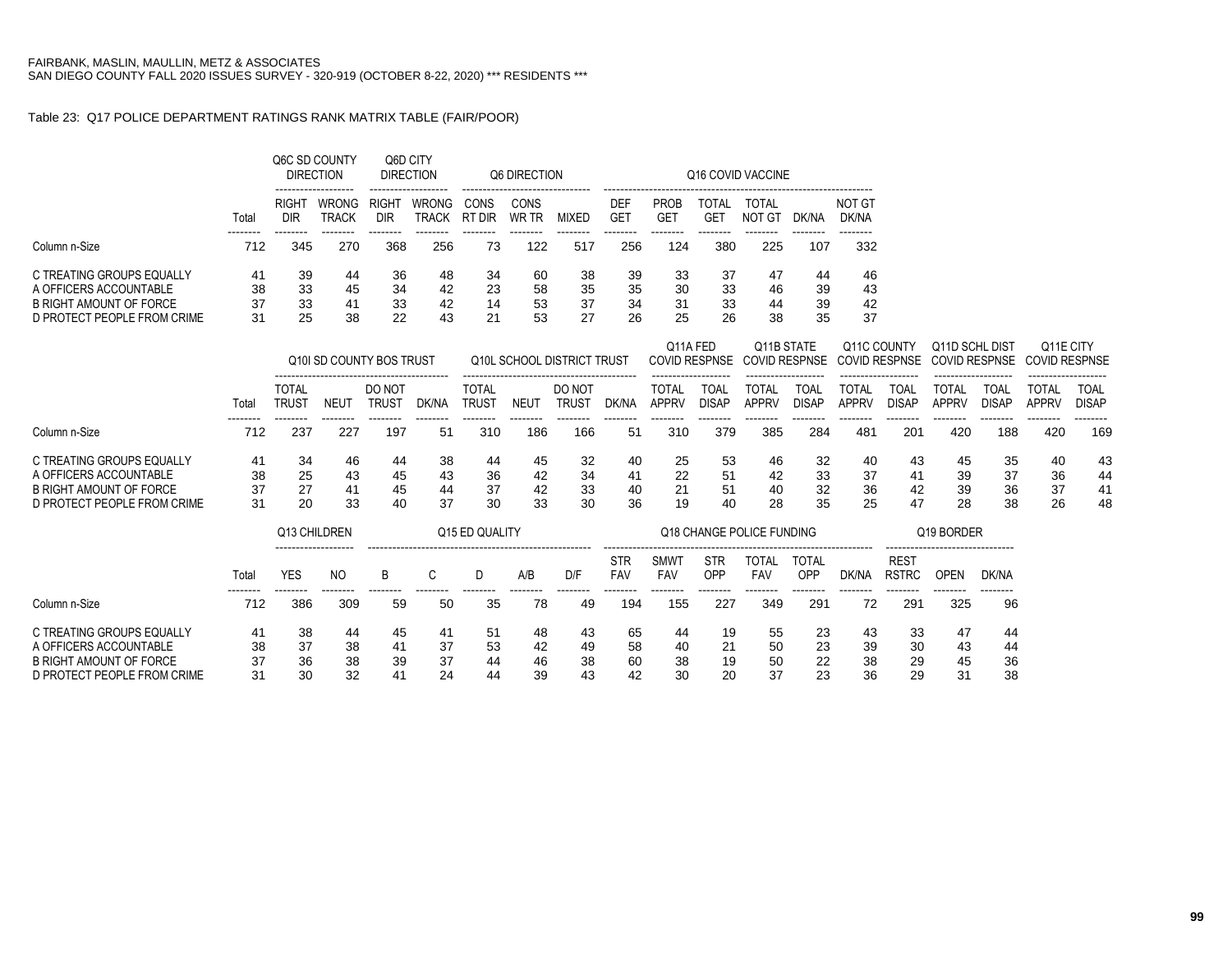# Table 23: Q17 POLICE DEPARTMENT RATINGS RANK MATRIX TABLE (FAIR/POOR)

|                                                                                                                      |                      |                      |                      |                      | Q20 RE-OPEN BORDER   |                      |                      |                       |                            | <b>Q21 EMPLOYMENT STATUS</b> |                      |                           |                      |                      |                      | Q22 EDUCATION        |                             |                          |                      |                      |
|----------------------------------------------------------------------------------------------------------------------|----------------------|----------------------|----------------------|----------------------|----------------------|----------------------|----------------------|-----------------------|----------------------------|------------------------------|----------------------|---------------------------|----------------------|----------------------|----------------------|----------------------|-----------------------------|--------------------------|----------------------|----------------------|
|                                                                                                                      | Total                | STR<br><b>FAV</b>    | SMWT<br><b>FAV</b>   | <b>STR</b><br>OPP    | <b>TOTAL</b><br>FAV  | <b>TOTAL</b><br>OPP  | DK/NA                | FULL<br><b>TIME</b>   | <b>PART</b><br><b>TIME</b> | FRLGD<br><b>UNEMP</b>        | RE<br><b>TIRED</b>   | <b>WORK</b><br><b>ING</b> | NOT<br><b>WRKNG</b>  | HS OR<br>LESS        | SOME<br>COLL         | COLL<br><b>GRAD</b>  | <b>POST</b><br><b>GRAD</b>  | NON-<br>COLL             | COLL+                |                      |
| Column n-Size                                                                                                        | 712                  | --------<br>153      | --------<br>128      | --------<br>228      | --------<br>280      | --------<br>359      | --------<br>72       | --------<br>417       | --------<br>64             | --------<br>52               | --------<br>129      | --------<br>481           | --------<br>214      | --------<br>86       | --------<br>270      | --------<br>221      | --------<br>128             | --------<br>356          | --------<br>349      |                      |
| C TREATING GROUPS EQUALLY<br>A OFFICERS ACCOUNTABLE<br><b>B RIGHT AMOUNT OF FORCE</b><br>D PROTECT PEOPLE FROM CRIME | 41<br>38<br>37<br>31 | 36<br>38<br>39<br>33 | 39<br>30<br>36<br>19 | 38<br>36<br>36<br>32 | 37<br>34<br>37<br>26 | 43<br>41<br>38<br>34 | 44<br>38<br>34<br>33 | 41<br>39<br>39<br>30  | 53<br>43<br>41<br>42       | 49<br>48<br>51<br>46         | 30<br>28<br>29<br>21 | 43<br>40<br>39<br>31      | 37<br>34<br>35<br>29 | 42<br>40<br>49<br>29 | 41<br>36<br>35<br>32 | 40<br>39<br>36<br>31 | 41<br>38<br>37<br>28        | 41<br>37<br>38<br>32     | 41<br>38<br>36<br>30 |                      |
|                                                                                                                      |                      |                      |                      |                      | Q23 IDEOLOGY         |                      |                      |                       |                            |                              |                      | Q24 PARTY SELF-ID         |                      |                      |                      |                      |                             | <b>OB RACE/ETHNICITY</b> |                      |                      |
|                                                                                                                      | Total                | <b>VERY</b><br>LIB   | <b>SMWT</b><br>LIB   | <b>SMWT</b><br>CONS  | <b>VERY</b><br>CONS  | LIB                  | <b>MOD</b>           | CONS                  | <b>STR</b><br><b>DEM</b>   | NS/LN<br><b>DEM</b>          | NS/LN<br><b>REP</b>  | <b>STR</b><br><b>REP</b>  | <b>DEM</b>           | <b>IND</b>           | <b>REP</b>           | <b>WHITE</b>         | LATNO                       | <b>AFR</b><br>AMER       | <b>ASIAN</b>         | POC                  |
| Column n-Size                                                                                                        | 712                  | 91                   | 67                   | 78                   | 74                   | 158                  | 321                  | 153                   | 153                        | 139                          | 86                   | 121                       | 292                  | 213                  | 207                  | 335                  | 185                         | 50                       | 71                   | 342                  |
| C TREATING GROUPS EQUALLY<br>A OFFICERS ACCOUNTABLE<br><b>B RIGHT AMOUNT OF FORCE</b><br>D PROTECT PEOPLE FROM CRIME | 41<br>38<br>37<br>31 | 61<br>57<br>54<br>45 | 59<br>57<br>57<br>44 | 16<br>16<br>15<br>17 | 19<br>15<br>20<br>24 | 60<br>57<br>55<br>45 | 40<br>35<br>35<br>25 | 17<br>15<br>17<br>20  | 56<br>55<br>51<br>38       | 60<br>48<br>50<br>36         | 20<br>17<br>20<br>20 | 13<br>14<br>17<br>17      | 58<br>52<br>51<br>37 | 42<br>41<br>38<br>35 | 16<br>15<br>18<br>18 | 33<br>31<br>32<br>27 | 48<br>42<br>39<br>32        | 56<br>57<br>60<br>36     | 57<br>45<br>44<br>38 | 49<br>44<br>42<br>34 |
|                                                                                                                      |                      | Q5 GENDER            |                      |                      |                      |                      |                      |                       | Q4 AGE                     |                              |                      |                           |                      |                      | A/B SPLIT            |                      | MODE OF<br><b>INTERVIEW</b> |                          | <b>QA CELL PHONE</b> |                      |
|                                                                                                                      | Total                | <b>MEN</b>           | <b>WOMEN</b>         | 18-29                | 30-39                | 40-49                | 50-64                | 65-74                 | $75+$                      | 18-49                        | $50+$                | $65+$                     | 18-39                | 40-64                | A                    | B                    | <b>PHONE</b>                | ON<br>LINE               | <b>YES</b>           | NO.                  |
| Column n-Size                                                                                                        | 712                  | 349                  | 346                  | 114                  | 135                  | 135                  | 185                  | -77                   | 51                         | 384                          | 313                  | 128                       | 249                  | 320                  | 356                  | 356                  | 358                         | 354                      | 241                  | 117                  |
| C TREATING GROUPS EQUALLY<br>A OFFICERS ACCOUNTABLE<br><b>B RIGHT AMOUNT OF FORCE</b><br>D PROTECT PEOPLE FROM CRIME | 41<br>38<br>37<br>31 | 38<br>35<br>36<br>28 | 44<br>40<br>39<br>33 | 53<br>38<br>31<br>42 | 41<br>41<br>41<br>31 | 38<br>41<br>40<br>34 | 43<br>40<br>39<br>29 | 32<br>-31<br>35<br>21 | 27<br>23<br>28<br>18       | 43<br>40<br>38<br>35         | 38<br>35<br>36<br>25 | 30<br>28<br>32<br>20      | 47<br>39<br>36<br>36 | 41<br>40<br>40<br>31 | 38<br>35<br>36<br>29 | 44<br>40<br>39<br>33 | 43<br>38<br>40<br>32        | 39<br>37<br>35<br>30     | 43<br>40<br>40<br>33 | 44<br>34<br>41<br>31 |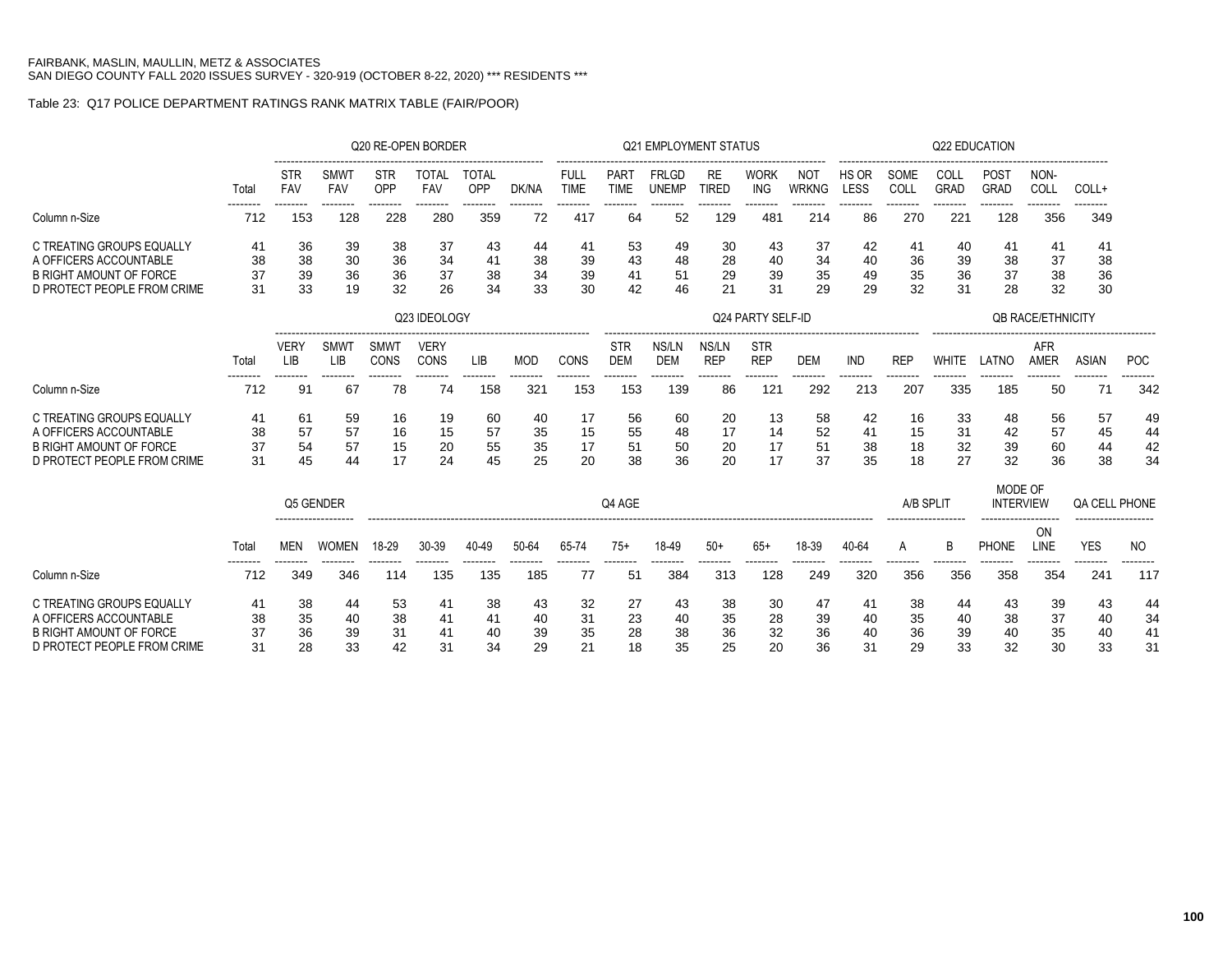# Table 23: Q17 POLICE DEPARTMENT RATINGS RANK MATRIX TABLE (FAIR/POOR)

|                                                                                                               |                      |                      |                        | <b>GENDER BY AGE</b>  |                      |                          |                       |                      | PARTY BY GENDER      |                          |                      |                      |                      | PARTY BY AGE         |                      |                     |                      |                      | EDUCATION BY AGE     |                      |                      |
|---------------------------------------------------------------------------------------------------------------|----------------------|----------------------|------------------------|-----------------------|----------------------|--------------------------|-----------------------|----------------------|----------------------|--------------------------|----------------------|----------------------|----------------------|----------------------|----------------------|---------------------|----------------------|----------------------|----------------------|----------------------|----------------------|
|                                                                                                               | Tota                 | <b>MEN</b><br>18-49  | <b>MEN</b><br>$50+$    | <b>WOMEN</b><br>18-49 | WOMEN<br>$50+$       | <b>DEM</b><br><b>MEN</b> | DEM<br><b>WOMEN</b>   | IND<br>MEN           | IND<br><b>WOMEN</b>  | <b>REP</b><br><b>MEN</b> | <b>REP</b>           | <b>DEM</b><br>18-49  | DEM<br>$50+$         | IND<br>18-49         | IND<br>$50+$         | <b>REP</b><br>18-49 | REP<br>$50+$         | <b>NCOL</b><br>18-49 | $50+$                | <b>COLL</b><br>18-49 | COLL+<br>$50+$       |
| Column n-Size                                                                                                 | --------<br>712      | -------<br>190       | 151                    | --------<br>189       | 151                  | 120                      | 168                   | 96                   | 109                  | 132                      | 69                   | 166                  | 121                  | 129                  | 77                   | 90                  | 116                  | 187                  | 163                  | 196                  | 145                  |
| C TREATING GROUPS EQUALLY<br>A OFFICERS ACCOUNTABLE<br>B RIGHT AMOUNT OF FORCE<br>D PROTECT PEOPLE FROM CRIME | 41<br>38<br>37<br>31 | 39<br>35<br>35<br>31 | -37<br>36<br>-35<br>25 | 48<br>45<br>40<br>39  | 38<br>33<br>36<br>23 | -61<br>51<br>52<br>35    | -56<br>52<br>49<br>38 | 38<br>40<br>39<br>30 | 44<br>40<br>35<br>37 | 18<br>17<br>19<br>-20    | 12<br>11<br>19<br>13 | 56<br>49<br>48<br>38 | 62<br>55<br>53<br>35 | 43<br>46<br>37<br>40 | 41<br>34<br>42<br>27 | 16<br>20<br>23      | 11<br>14<br>16<br>14 | 47<br>40<br>38<br>36 | 34<br>32<br>36<br>25 | 40<br>40<br>37<br>34 | 42<br>37<br>35<br>25 |

|                                                                                                               |                      |                      | <b>WORKING BY AGE</b>            |                      |                           |                      | WHITES BY IDEOLOGY                             |                      |                      | SUPERVISORIAL DISTRICTS |                      |                      |                      |                      | CIT)                 |                       |                      |                      | SAN DIEGO CITY<br>COUNCIL ZONES                                          |                                       |
|---------------------------------------------------------------------------------------------------------------|----------------------|----------------------|----------------------------------|----------------------|---------------------------|----------------------|------------------------------------------------|----------------------|----------------------|-------------------------|----------------------|----------------------|----------------------|----------------------|----------------------|-----------------------|----------------------|----------------------|--------------------------------------------------------------------------|---------------------------------------|
|                                                                                                               | Total<br>--------    | 18-39                | WRKNG WRKNG<br>$40+$<br>-------- | N1<br>t wk<br>18-39  | NT WK<br>$40+$<br>------- | LIB                  | --------------------------------<br><b>MOD</b> | CONS                 |                      |                         |                      |                      |                      | SAN<br>DIEGO         | <b>OTHER</b><br>CITY | UNINC                 | <b>TOTAL</b><br>SD   | COAS1                | -------------------------------<br>SOUTH<br>EAS <sup>-</sup><br>-------- | NORTH<br>EAS <sup>-</sup><br>-------- |
| Column n-Size                                                                                                 | 712                  | 206                  | 264                              | 42                   | 170                       | 81                   | 144                                            | 89                   | 122                  | 152                     | 131                  | 186                  | 121                  | 306                  | 325                  | -81                   | 406                  | 58                   | -81                                                                      | 77                                    |
| C TREATING GROUPS EQUALLY<br>A OFFICERS ACCOUNTABLE<br>B RIGHT AMOUNT OF FORCE<br>D PROTECT PEOPLE FROM CRIME | 41<br>38<br>37<br>31 | 46<br>39<br>38<br>35 | 40<br>41<br>39<br>28             | 49<br>44<br>30<br>43 | 35<br>-31<br>35<br>24     | 66<br>65<br>61<br>49 | 30<br>24<br>30<br>24                           | 11<br>12<br>12<br>17 | 52<br>49<br>44<br>34 | -37<br>35<br>37<br>33   | 37<br>32<br>35<br>32 | 44<br>40<br>40<br>31 | 34<br>31<br>32<br>25 | 45<br>40<br>42<br>33 | 39<br>35<br>34<br>31 | -36<br>39<br>33<br>22 | 38<br>36<br>34<br>29 | 39<br>45<br>41<br>36 | -52<br>48<br>55<br>39                                                    | 40<br>32<br>37<br>25                  |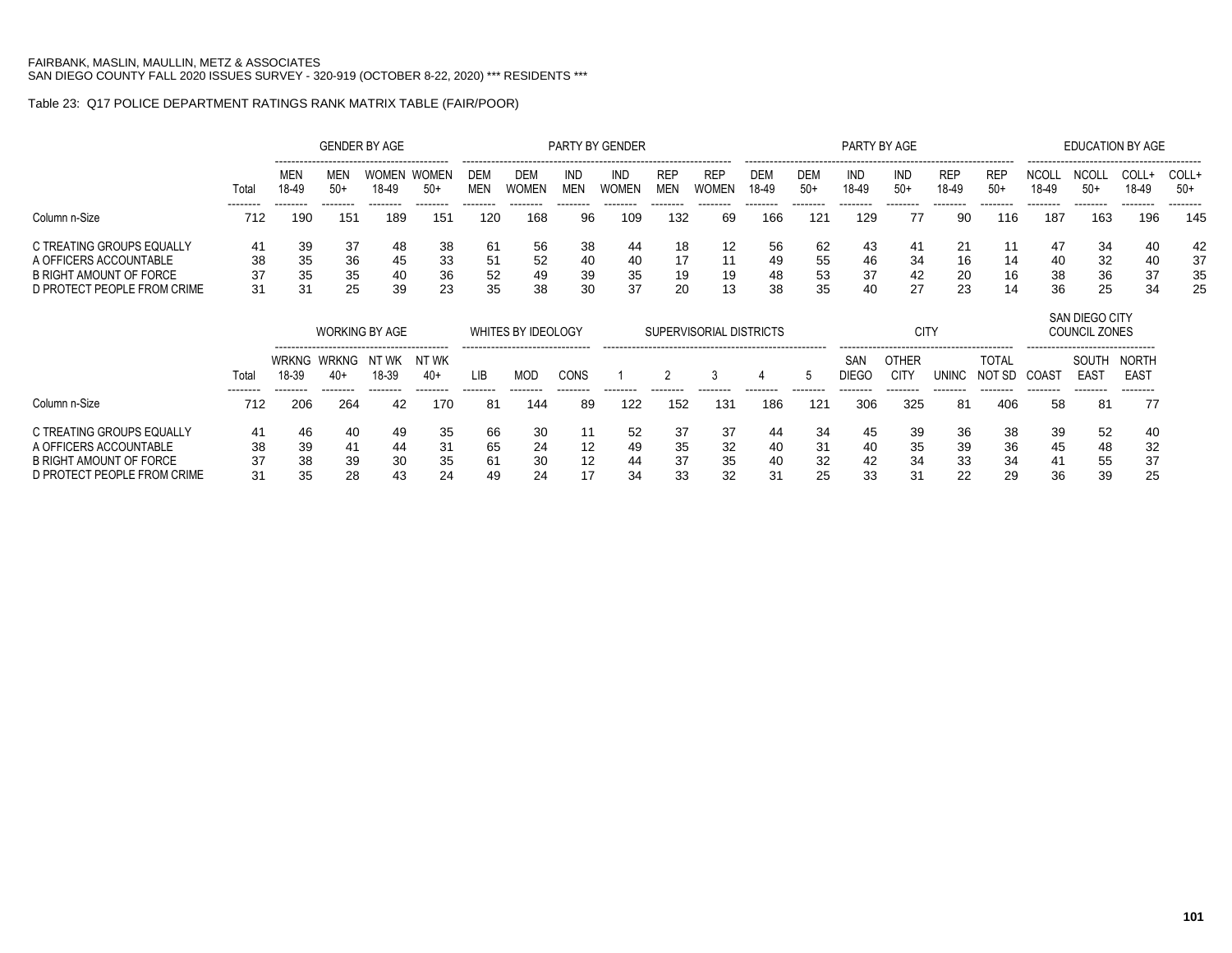### Table 24: Q17 POLICE DEPARTMENT RATINGS RANK MATRIX TABLE (DK/NA)

|                                                                                                                      |                     |                              | Q6C SD COUNTY<br><b>DIRECTION</b> | Q6D CITY                                | <b>DIRECTION</b>               |                              | Q6 DIRECTION                     |                                         |                                 |                              |                                  | Q16 COVID VACCINE                  |                                |                                  |                                     |                                        |                                |                                   |                             |
|----------------------------------------------------------------------------------------------------------------------|---------------------|------------------------------|-----------------------------------|-----------------------------------------|--------------------------------|------------------------------|----------------------------------|-----------------------------------------|---------------------------------|------------------------------|----------------------------------|------------------------------------|--------------------------------|----------------------------------|-------------------------------------|----------------------------------------|--------------------------------|-----------------------------------|-----------------------------|
|                                                                                                                      | Total               | <b>RIGHT</b><br><b>DIR</b>   | <b>WRONG</b><br><b>TRACK</b>      | <b>RIGHT</b><br><b>DIR</b>              | <b>WRONG</b><br><b>TRACK</b>   | CONS<br><b>RT DIR</b>        | CONS<br>WR TR                    | <b>MIXED</b>                            | <b>DEF</b><br><b>GET</b>        | <b>PROB</b><br><b>GET</b>    | <b>TOTAL</b><br><b>GET</b>       | TOTAL<br><b>NOT GT</b>             | DK/NA                          | <b>NOT GT</b><br>DK/NA           |                                     |                                        |                                |                                   |                             |
| Column n-Size                                                                                                        | 712                 | 345                          | 270                               | 368                                     | 256                            | 73                           | 122                              | 517                                     | 256                             | 124                          | 380                              | 225                                | 107                            | --------<br>332                  |                                     |                                        |                                |                                   |                             |
| A OFFICERS ACCOUNTABLE<br><b>B RIGHT AMOUNT OF FORCE</b><br>C TREATING GROUPS EQUALLY<br>D PROTECT PEOPLE FROM CRIME | 13<br>12<br>10<br>5 | 13<br>12<br>9                | 9<br>8<br>6<br>3                  | 11<br>12<br>10<br>$\boldsymbol{\Delta}$ | 11<br>8<br>8<br>$\overline{2}$ | 0<br>6<br>0<br>$\Omega$      | 11<br>8<br>$\overline{7}$<br>4   | 15<br>13<br>12<br>5                     | 11<br>8<br>9                    | 11<br>8                      | 11<br>8<br>8<br>$\mathfrak{p}$   | 11<br>12<br>10                     | 23<br>22<br>17<br>11           | 15<br>15<br>12<br>$\overline{7}$ |                                     |                                        |                                |                                   |                             |
|                                                                                                                      |                     |                              | Q10I SD COUNTY BOS TRUST          |                                         |                                |                              |                                  | Q10L SCHOOL DISTRICT TRUST              |                                 |                              | Q11A FED<br><b>COVID RESPNSE</b> | Q11B STATE<br><b>COVID RESPNSE</b> |                                |                                  | Q11C COUNTY<br><b>COVID RESPNSE</b> | Q11D SCHL DIST<br><b>COVID RESPNSE</b> |                                | Q11E CITY<br><b>COVID RESPNSE</b> |                             |
|                                                                                                                      | Total               | <b>TOTAL</b><br><b>TRUST</b> | <b>NEUT</b>                       | DO NOT<br><b>TRUST</b>                  | DK/NA                          | <b>TOTAL</b><br><b>TRUST</b> | <b>NEUT</b>                      | DO NOT<br><b>TRUST</b>                  | DK/NA                           | <b>TOTAL</b><br><b>APPRV</b> | <b>TOAL</b><br><b>DISAP</b>      | <b>TOTAL</b><br><b>APPRV</b>       | <b>TOAL</b><br><b>DISAP</b>    | <b>TOTAL</b><br><b>APPRV</b>     | <b>TOAL</b><br><b>DISAP</b>         | <b>TOTAL</b><br><b>APPRV</b>           | <b>TOAL</b><br><b>DISAP</b>    | <b>TOTAL</b><br><b>APPRV</b>      | <b>TOAL</b><br><b>DISAP</b> |
| Column n-Size                                                                                                        | 712                 | 237                          | 227                               | 197                                     | 51                             | 310                          | 186                              | 166                                     | 51                              | 310                          | 379                              | 385                                | 284                            | 481                              | 201                                 | 420                                    | 188                            | 420                               | 169                         |
| A OFFICERS ACCOUNTABLE<br><b>B RIGHT AMOUNT OF FORCE</b><br>C TREATING GROUPS EQUALLY<br>D PROTECT PEOPLE FROM CRIME | 13<br>12<br>10<br>5 | 8<br>10<br>$\mathfrak{p}$    | 15<br>12<br>11<br>$\overline{4}$  | 10<br>8<br>3                            | 35<br>31<br>35<br>26           | 10<br>8<br>6                 | 15<br>16<br>11<br>$\overline{7}$ | 11<br>8<br>11                           | 33<br>30<br>28<br>20            | 6<br>6<br>$\mathfrak{p}$     | 17<br>14<br>13<br>6              | 12<br>10<br>10<br>3                | 11<br>9<br>9<br>3              | 12<br>11<br>10<br>3              | 11<br>8<br>8<br>3                   | 9<br>8<br>$\overline{2}$               | 10<br>7<br>8<br>$\overline{2}$ | 12<br>11<br>9<br>$\overline{2}$   | 11                          |
|                                                                                                                      |                     |                              | Q13 CHILDREN                      |                                         |                                | Q15 ED QUALITY               |                                  |                                         |                                 |                              |                                  | Q18 CHANGE POLICE FUNDING          |                                |                                  |                                     | Q19 BORDER                             |                                |                                   |                             |
|                                                                                                                      | Total               | <b>YES</b>                   | <b>NO</b>                         | B                                       | C                              | D                            | A/B                              | D/F                                     | <b>STR</b><br><b>FAV</b>        | <b>SMWT</b><br>FAV           | <b>STR</b><br>OPP                | <b>TOTAL</b><br>FAV                | <b>TOTAL</b><br>OPP            | DK/NA                            | <b>REST</b><br><b>RSTRC</b>         | <b>OPEN</b>                            | DK/NA                          |                                   |                             |
| Column n-Size                                                                                                        | 712                 | 386                          | 309                               | 59                                      | 50                             | 35                           | 78                               | 49                                      | 194                             | 155                          | 227                              | 349                                | 291                            | 72                               | 291                                 | 325                                    | 96                             |                                   |                             |
| A OFFICERS ACCOUNTABLE<br><b>B RIGHT AMOUNT OF FORCE</b><br>C TREATING GROUPS EQUALLY<br>D PROTECT PEOPLE FROM CRIME | 13<br>12<br>10<br>5 | 14<br>11<br>11<br>4          | 12<br>12<br>9<br>5                | 18<br>5<br>5                            | 10<br>10<br>12<br>$\Omega$     | 16<br>20<br>14<br>5          | 14<br>4<br>4<br>4                | 12<br>14<br>10<br>$\boldsymbol{\Delta}$ | 13<br>14<br>9<br>$\overline{7}$ | 8                            | 13<br>9<br>10<br>$\overline{2}$  | 11<br>12<br>8<br>5                 | 12<br>8<br>9<br>$\overline{2}$ | 29<br>24<br>26<br>15             | 10<br>9<br>11<br>3                  | 13<br>11<br>8                          | 23<br>20<br>17<br>13           |                                   |                             |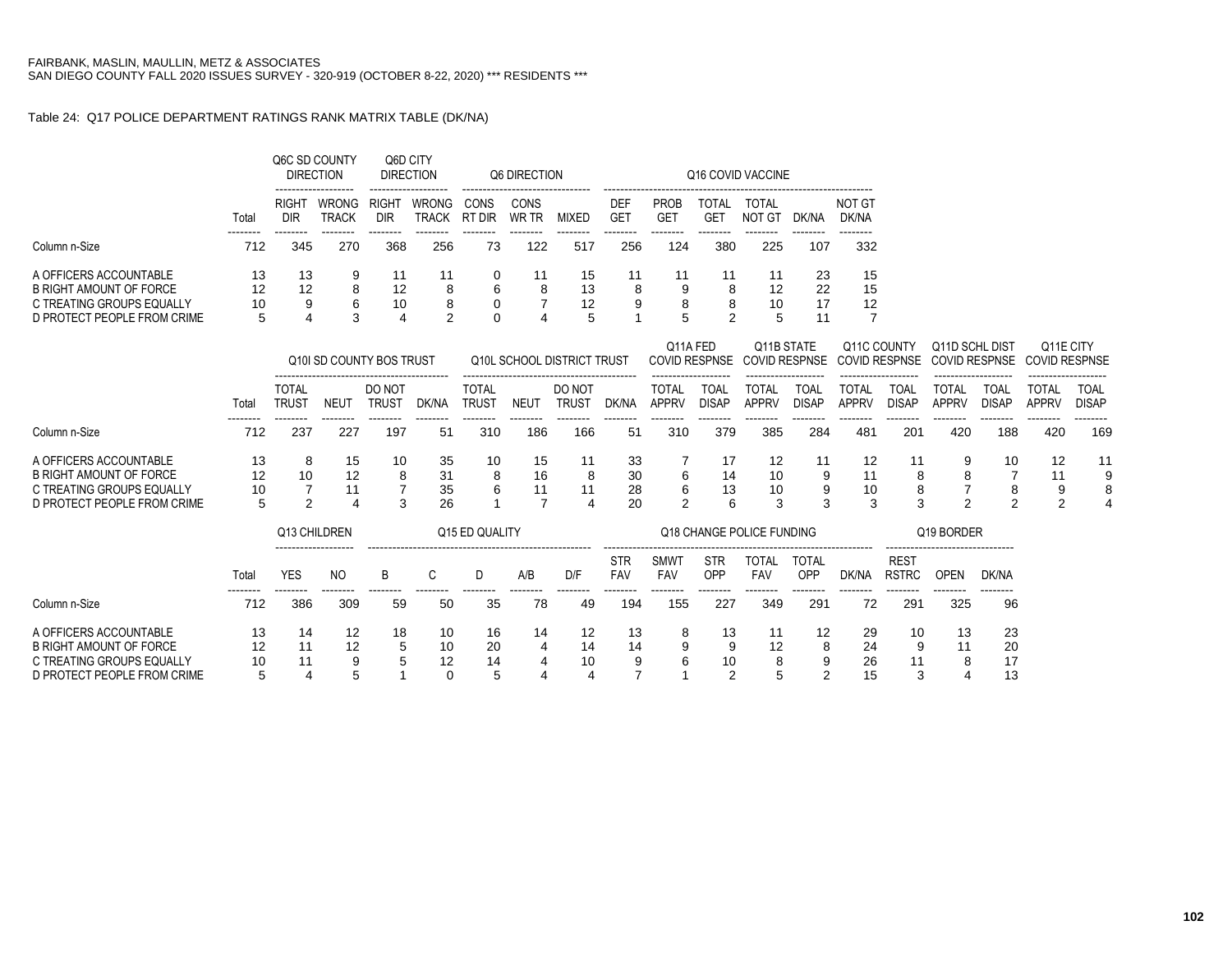# Table 24: Q17 POLICE DEPARTMENT RATINGS RANK MATRIX TABLE (DK/NA)

|                                                             |          |                    |                    | Q20 RE-OPEN BORDER         |                     |                     |                 |                     |                          | <b>Q21 EMPLOYMENT STATUS</b> |                           |                          |                     |                 |                 | Q22 EDUCATION       |                             |                          |                       |                 |
|-------------------------------------------------------------|----------|--------------------|--------------------|----------------------------|---------------------|---------------------|-----------------|---------------------|--------------------------|------------------------------|---------------------------|--------------------------|---------------------|-----------------|-----------------|---------------------|-----------------------------|--------------------------|-----------------------|-----------------|
|                                                             | Total    | STR<br>FAV         | SMWT<br>FAV        | <b>STR</b><br>OPP          | <b>TOTAL</b><br>FAV | <b>TOTAL</b><br>OPP | DK/NA           | FULL<br><b>TIME</b> | PART<br><b>TIME</b>      | <b>FRLGD</b><br><b>UNEMP</b> | <b>RE</b><br><b>TIRED</b> | WORK<br><b>ING</b>       | NOT<br><b>WRKNG</b> | HS OR<br>LESS   | SOME<br>COLL    | COLL<br><b>GRAD</b> | POST<br>GRAD                | NON-<br>COLL             | COLL+                 |                 |
| Column n-Size                                               | 712      | 153                | <br>128            | -------<br>228             | 280                 | .<br>359            | --------<br>72  | -------<br>417      | ------<br>64             | 52                           | 129                       | .<br>481                 | --------<br>214     | <br>86          | 270             | 221                 | --------<br>128             | --------<br>356          | -------<br>349        |                 |
| A OFFICERS ACCOUNTABLE<br><b>B RIGHT AMOUNT OF FORCE</b>    | 13<br>12 |                    | 4                  | 14<br>10                   | 6                   | 15<br>11            | 33<br>32        | 12<br>9             | 17<br>20                 | 0<br>0                       | 16<br>16                  | 12<br>10                 | 13<br>13            | 4               | 11<br>11        | 12<br>12            | 24<br>16                    | 9<br>10                  | 17<br>13              |                 |
| C TREATING GROUPS EQUALLY                                   | 10       | 6                  |                    | 12                         | 5                   | 11                  | 23              | 8                   | 12                       | 2                            | 14                        | 9                        | 12                  | 3               | 11              | 8                   | 17                          | 9                        | 11                    |                 |
| D PROTECT PEOPLE FROM CRIME                                 |          | 3                  |                    | 5                          | 2                   |                     | 18              | 3                   | 6                        | U                            | 6                         |                          | 5                   | $\overline{7}$  | 3               |                     | 6                           | 4                        | $\Delta$              |                 |
|                                                             |          |                    |                    |                            | Q23 IDEOLOGY        |                     |                 |                     |                          |                              |                           | Q24 PARTY SELF-ID        |                     |                 |                 |                     |                             | <b>QB RACE/ETHNICITY</b> |                       |                 |
|                                                             | Total    | <b>VERY</b><br>LIB | <b>SMWT</b><br>LIB | <b>SMWT</b><br><b>CONS</b> | <b>VERY</b><br>CONS | LIB                 | <b>MOD</b>      | CONS                | <b>STR</b><br><b>DEM</b> | NS/LN<br><b>DEM</b>          | NS/LN<br><b>REP</b>       | <b>STR</b><br><b>REP</b> | <b>DEM</b>          | <b>IND</b>      | <b>REP</b>      | <b>WHITE</b>        | LATNO                       | AFR<br>AMER              | <b>ASIAN</b>          | <b>POC</b>      |
| Column n-Size                                               | 712      | 91                 | 67                 | --------<br>78             | --------<br>74      | --------<br>158     | --------<br>321 | --------<br>153     | --------<br>153          | --------<br>139              | 86                        | --------<br>121          | <br>292             | --------<br>213 | --------<br>207 | 335                 | --------<br>185             | --------<br>50           | --------<br>71        | --------<br>342 |
| A OFFICERS ACCOUNTABLE                                      | 13       | 13                 | 15                 | 12                         | 13                  | 14                  | 14              | 12                  | 9                        | 19                           | 12                        | 10                       | 14                  | 14              | 11              | 18                  |                             | 9                        | 12                    | 9               |
| <b>B RIGHT AMOUNT OF FORCE</b><br>C TREATING GROUPS EQUALLY | 12<br>10 | 15<br>6            | 14<br>12           | 8<br>$\boldsymbol{9}$      | 8<br>9              | 15<br>9             | 12<br>11        | 8<br>9              | 11<br>$\overline{7}$     | 17<br>13                     | 8<br>10                   |                          | 14<br>10            | 13<br>12        | 8               | 16<br>15            | 6<br>$\overline{4}$         | 9<br>10                  | 12<br>$\overline{7}$  | 8<br>6          |
| D PROTECT PEOPLE FROM CRIME                                 | 5        | 4                  | Δ                  | $\overline{2}$             | 3                   |                     | 4               | $\mathfrak{p}$      | 3                        | 5                            |                           |                          | 4                   | 9               |                 | 6                   | 2                           | 11                       | $\boldsymbol{\Delta}$ | $\overline{4}$  |
|                                                             |          | Q5 GENDER          |                    |                            |                     |                     |                 |                     | Q4 AGE                   |                              |                           |                          |                     |                 | A/B SPLIT       |                     | MODE OF<br><b>INTERVIEW</b> |                          | QA CELL PHONE         |                 |
|                                                             | Total    | <b>MEN</b>         | <b>WOMEN</b>       | 18-29                      | 30-39               | 40-49               | 50-64           | 65-74               | $75+$                    | 18-49                        | $50+$                     | $65+$                    | 18-39               | 40-64           | A               | B                   | <b>PHONE</b>                | ON<br>LINE               | <b>YES</b>            | <b>NO</b>       |
| Column n-Size                                               | 712      | 349                | 346                | 114                        | 135                 | 135                 | 185             | 77                  | 51                       | 384                          | 313                       | 128                      | 249                 | 320             | 356             | 356                 | 358                         | 354                      | 241                   | 117             |
| A OFFICERS ACCOUNTABLE                                      | 13       | 10                 | 17                 | 5                          | 10                  | 19                  | 12              | 17                  | 14                       | 12                           | 14                        | 16                       | 8                   | 15              | 16              | 10                  |                             | 20                       | 6                     | 8               |
| <b>B RIGHT AMOUNT OF FORCE</b><br>C TREATING GROUPS EQUALLY | 12<br>10 | 10<br>9            | 14<br>11           | 11<br>3                    | 9<br>11             | 12<br>11            | 9<br>9          | 15<br>14            | 15<br>13                 | 11<br>8                      | 12<br>11                  | 15<br>13                 | 10                  | 11<br>10        | 15<br>13        | 9                   | 8<br>6                      | 16<br>14                 |                       | 13<br>8         |
| D PROTECT PEOPLE FROM CRIME                                 | 5        | 4                  | 5                  | 5                          | 4                   | 3                   | 4               | $\overline{4}$      | 11                       |                              | 5                         | 7                        | $\overline{4}$      | 3               | 5               |                     | 2                           | 7                        |                       |                 |